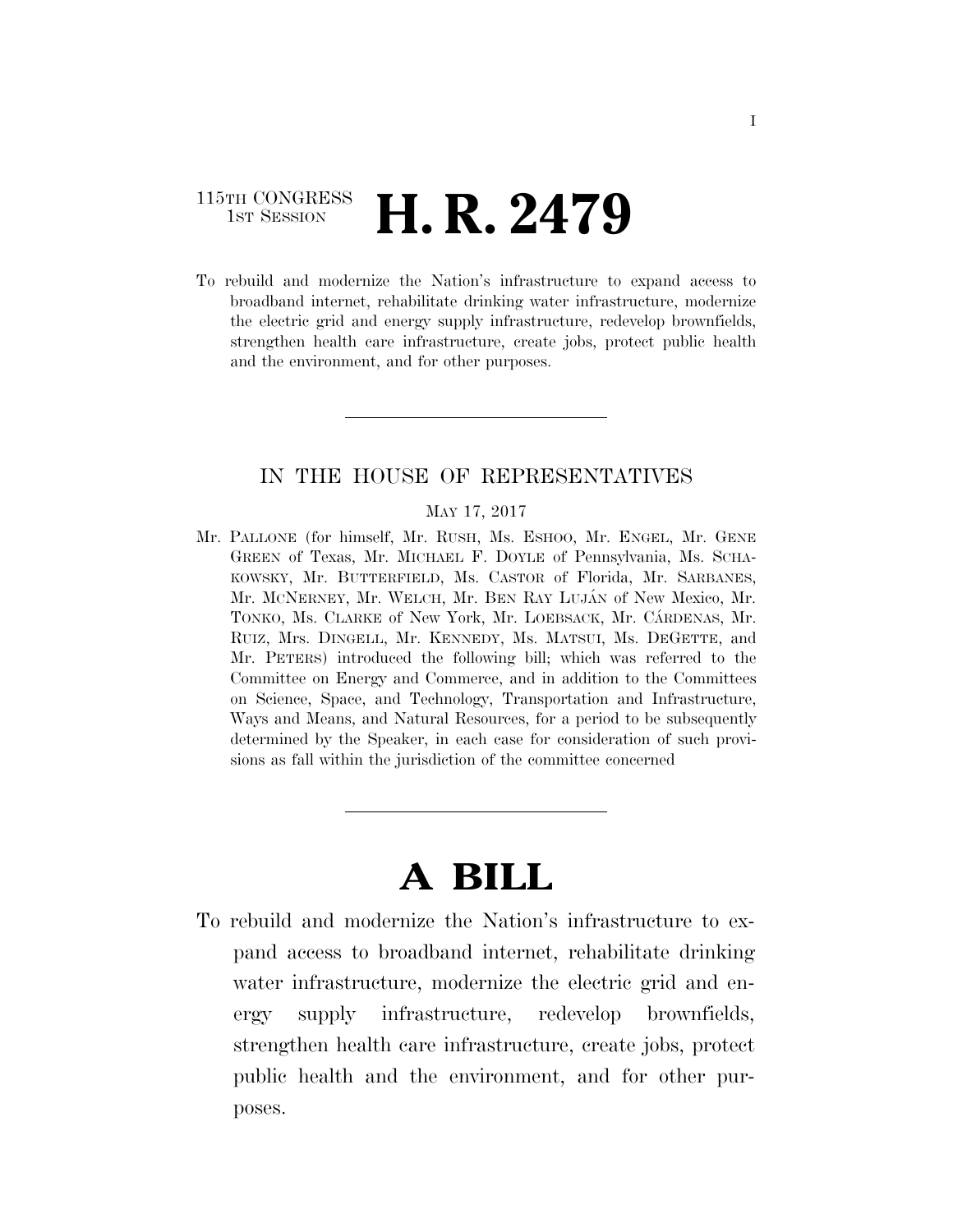1 *Be it enacted by the Senate and House of Representa-*

2 *tives of the United States of America in Congress assembled,* 

### 3 **SECTION 1. SHORT TITLE; TABLE OF CONTENTS.**

- 4 (a) SHORT TITLE.—This Act may be cited as the
- 5 ''Leading Infrastructure for Tomorrow's America Act''.
- 6 (b) TABLE OF CONTENTS.—The table of contents for

#### 7 this Act is as follows:

Sec. 1. Short title; table of contents.

#### TITLE I—EXPANSION OF BROADBAND ACCESS

Sec. 10001. Expansion of broadband access.

#### TITLE II—DRINKING WATER INFRASTRUCTURE

#### Subtitle A—AQUA Act

- Sec. 21001. Short title.
- Sec. 21002. Prevailing wages.
- Sec. 21003. Use of funds.
- Sec. 21004. Requirements for use of American materials.
- Sec. 21005. Data on variances, exemptions, and persistent violations.
- Sec. 21006. Assistance for restructuring.
- Sec. 21007. Priority and weight of applications.
- Sec. 21008. Disadvantaged communities.
- Sec. 21009. Administration of State loan funds.
- Sec. 21010. State revolving loan funds for American Samoa, Northern Mariana Islands, Guam, and the Virgin Islands.
- Sec. 21011. Authorization of appropriations.
- Sec. 21012. Affordability of new standards.
- Sec. 21013. Focus on lifecycle costs.
- Sec. 21014. Best practices for administration of State revolving loan fund programs.

#### Subtitle B—Reducing Lead in Drinking Water

- Sec. 22001. Reducing lead in drinking water.
- Sec. 22002. Drinking water fountain replacement for schools.
- Sec. 22003. Aligning definitions of lead free.
- Sec. 22004. Guidance for schools regarding lead in drinking water.
- Sec. 22005. School lead pipe replacement program.
- Sec. 22006. School remedial action program.

Subtitle C—Climate Resiliency, Security, and Source Water Protection Planning

#### Sec. 23001. Climate resiliency, security, and source water protection planning.

#### TITLE III—CLEAN ENERGY INFRASTRUCTURE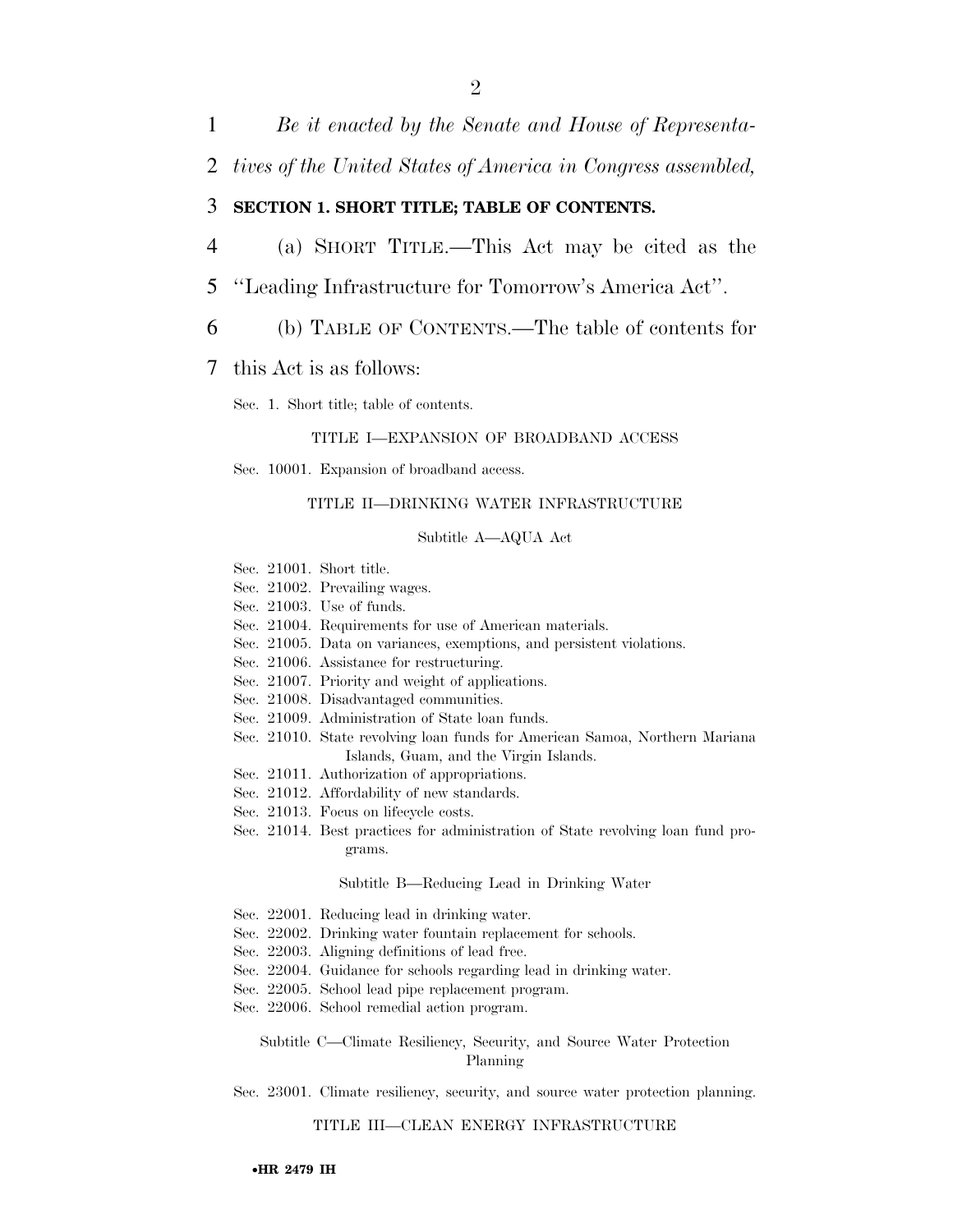Subtitle A—Grid Security and Modernization

PART 1—ENHANCING ELECTRIC INFRASTRUCTURE RESILIENCE, RELIABILITY, AND ENERGY SECURITY

Sec. 31101. Program to enhance electric infrastructure resilience, reliability, and energy security.

PART 2—21ST CENTURY POWER GRID

Sec. 31201. Technology demonstration on the distribution system.

PART 3—ENERGY EFFICIENT TRANSFORMER REBATE PROGRAM

Sec. 31301. Energy Efficient Transformer Rebate Program.

PART 4—STRATEGIC TRANSFORMER RESERVE PROGRAM

Sec. 31401. Strategic Transformer Reserve Program.

Subtitle B—Energy Efficient Infrastructure

PART 1—HOME OWNER MANAGING ENERGY SAVINGS

- Sec. 32101. Short title.
- Sec. 32102. Definitions.
- Sec. 32103. Home Energy Savings Retrofit Rebate Program.
- Sec. 32104. Contractors.
- Sec. 32105. Rebate aggregators.
- Sec. 32106. Quality assurance providers.
- Sec. 32107. Transferability of home energy savings rebate.
- Sec. 32108. Home Energy Savings Retrofit Rebate Program.
- Sec. 32109. Grants to States and Indian Tribes.
- Sec. 32110. Quality assurance program.
- Sec. 32111. Evaluation report to Congress.
- Sec. 32112. Administration.
- Sec. 32113. Treatment of rebates.
- Sec. 32114. Penalties.
- Sec. 32115. Funding.
- Sec. 32116. Pilot program.

#### PART 2—SMART BUILDING ACCELERATION

- Sec. 32201. Short title.
- Sec. 32202. Findings.
- Sec. 32203. Definitions.
- Sec. 32204. Survey of private sector smart buildings.
- Sec. 32205. Federal smart building program.
- Sec. 32206. Leveraging existing programs.
- Sec. 32207. Report.

PART 3—WEATHERIZATION ASSISTANCE AND STATE ENERGY PROGRAMS

Sec. 32301. Weatherization assistance and State energy programs.

PART 4—SMART ENERGY AND WATER EFFICIENCY

- Sec. 32401. Short title.
- Sec. 32402. Smart energy and water efficiency pilot program.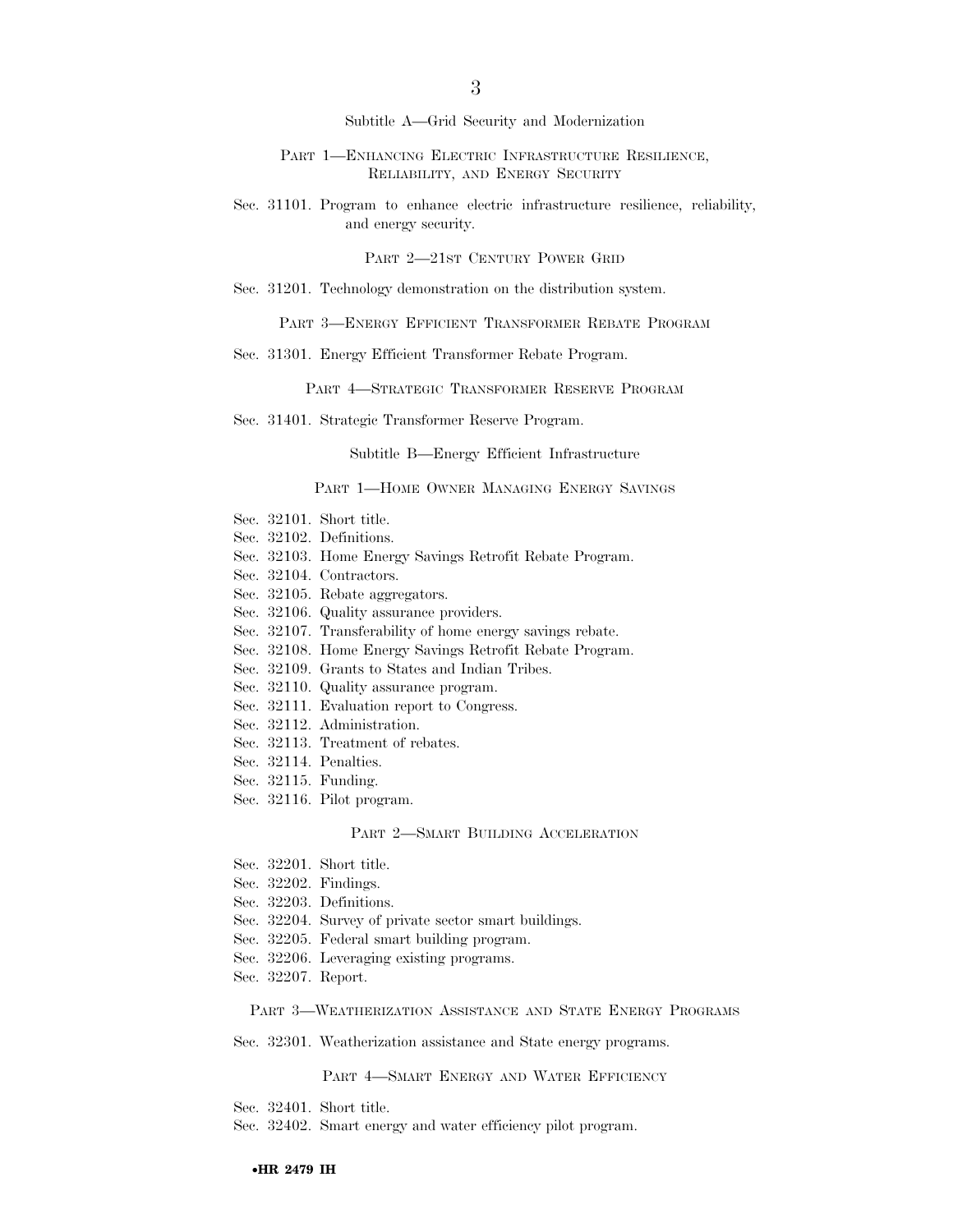#### PART 5—DIESEL EMISSIONS REDUCTION

Sec. 32501. Short title.

Sec. 32502. Reauthorization of diesel emissions reduction program.

PART 6—ENERGY IMPROVEMENTS AT PUBLIC SCHOOL FACILITIES

Sec. 32601. Grants for energy efficiency improvements and renewable energy improvements at public school facilities.

Subtitle C—Energy Supply Infrastructure

PART 1—LOW-INCOME SOLAR

Sec. 33101. Short title.

Sec. 33102. Loan and grant program for solar installations in low-income and underserved areas.

PART 2—SAFE, AFFORDABLE, AND ENVIRONMENTALLY SOUND NATURAL GAS DISTRIBUTION

Sec. 33201. Improving the natural gas distribution system.

PART 3—CLEAN DISTRIBUTED ENERGY PROGRAM

- Sec. 33301. Short title.
- Sec. 33302. Definitions.
- Sec. 33303. Distributed energy loan program.
- Sec. 33304. Technical assistance and grant program.

PART 4—STRATEGIC PETROLEUM RESERVE IMPROVEMENTS

Sec. 33401. Strategic Petroleum Reserve improvements.

PART 5—SOUTHEAST REFINED PRODUCT RESERVE

Sec. 33501. Southeast Refined Product Reserve.

Subtitle D—Smart Communities Infrastructure

- Sec. 34001. 3C Energy Program.
- Sec. 34002. Federal technology assistance.
- Sec. 34003. Technology demonstration grant program.
- Sec. 34004. Smart city or community.

#### TITLE IV—BROWNFIELDS REDEVELOPMENT

- Sec. 40001. Short title.
- Sec. 40002. Clarification of State or local government ownership.
- Sec. 40003. Nonprofit organization eligibility.
- Sec. 40004. Increased funding limit for direct remediation.
- Sec. 40005. Indirect costs.
- Sec. 40006. Eligibility for funding for brownfield sites acquired prior to January 11, 2002.
- Sec. 40007. Multi-purpose brownfield grants.
- Sec. 40008. Program for sustainable reuse and alternative energy on brownfield sites.
- Sec. 40009. Staff for small, disadvantaged, or rural communities.
- Sec. 40010. Small community technical assistance grants.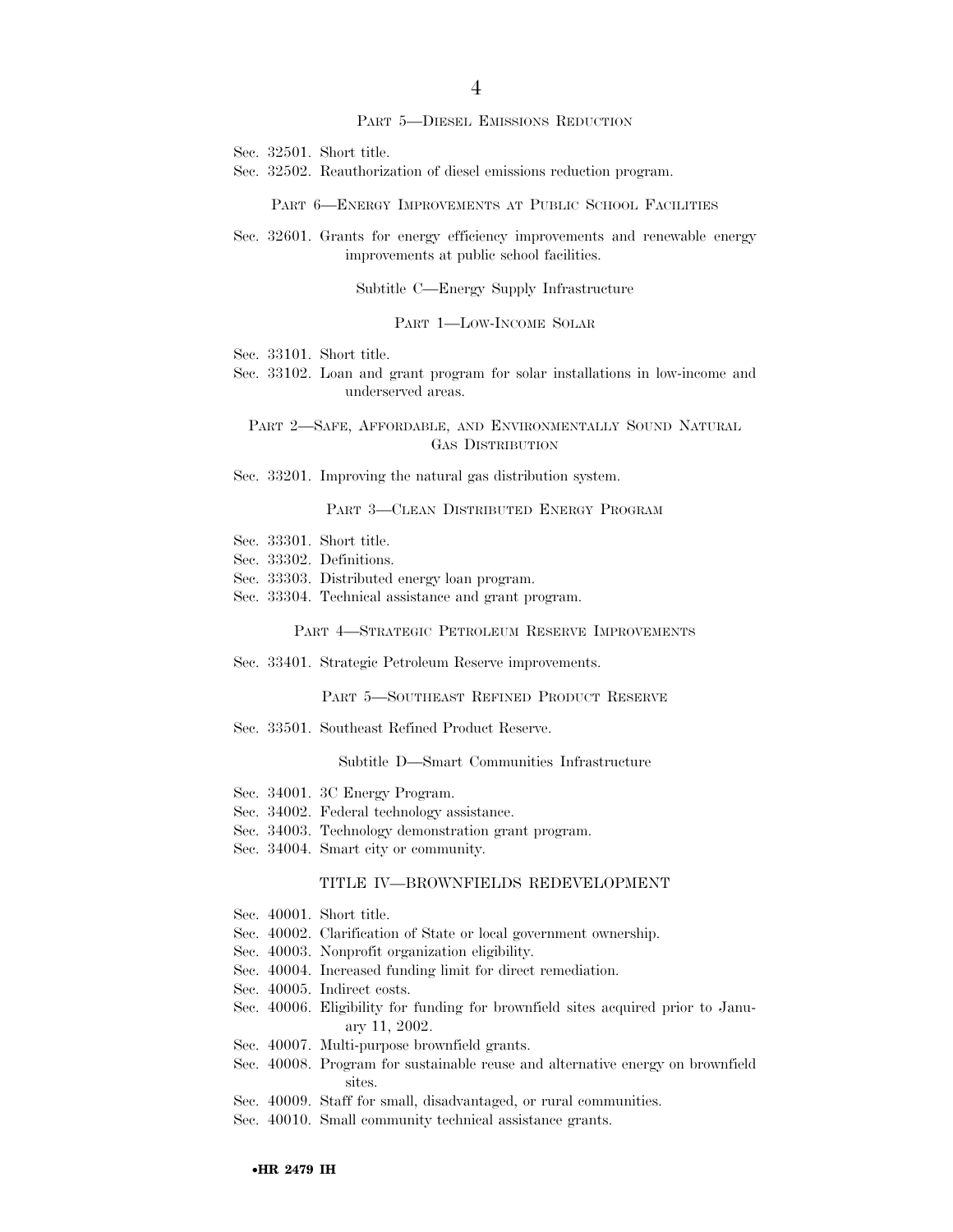Sec. 40011. Authorization of appropriations.

Sec. 40012. State response programs.

#### TITLE V—HEALTHCARE INFRASTRUCTURE

Subtitle A—Hospital Infrastructure

Sec. 51001. Hospital infrastructure.

Subtitle B—Indian Health Program Health Care Infrastructure

Sec. 52001. 21st Century Indian health program hospitals and outpatient health care facilities.

Subtitle C—Laboratory Infrastructure

Sec. 53001. Pilot program to improve laboratory infrastructure.

Subtitle D—Community-Based Care Infrastructure

Sec. 54001. Pilot program to improve community-based care infrastructure.

# 1 **TITLE I—EXPANSION OF**  2 **BROADBAND ACCESS**

## 3 **SECTION 10001. EXPANSION OF BROADBAND ACCESS.**

 (a) PROGRAM ESTABLISHED.—The Assistant Sec- retary shall establish a program to expand access to broadband for communities throughout the United States in a manner that protects consumer privacy and promotes network security.

9 (b) USE OF PROGRAM FUNDS.—

 (1) DEPLOYMENT OF BROADBAND THROUGH NATIONAL REVERSE AUCTION.—Of the amounts au- thorized for the program, 75 percent shall be distrib- uted by the Assistant Secretary to private entities to deploy broadband in unserved areas of the United States through a national reverse auction.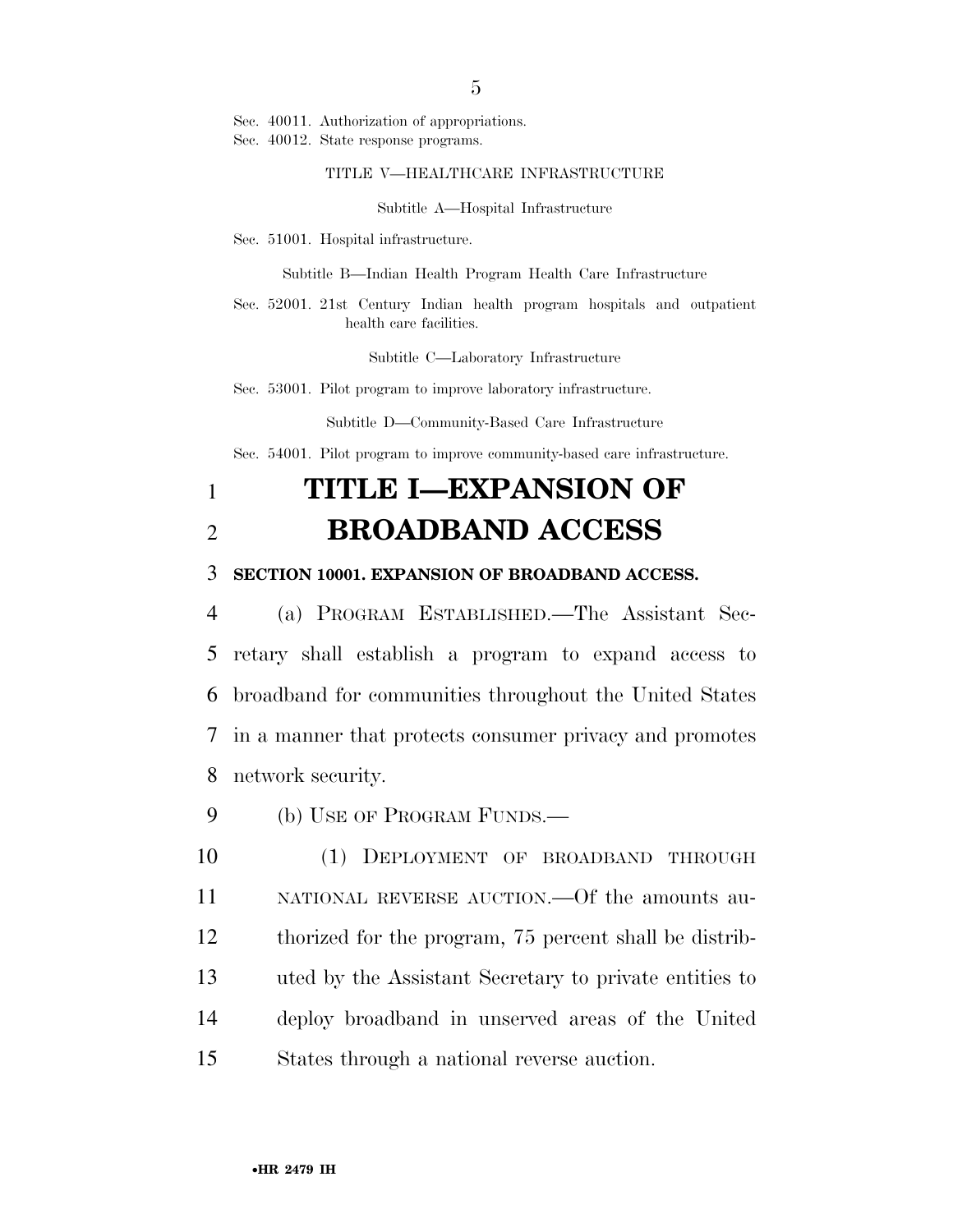| $\mathbf{1}$   | (2) DEPLOYMENT OF BROADBAND THROUGH                   |
|----------------|-------------------------------------------------------|
| $\overline{2}$ | STATES.—Of the amounts authorized for the pro-        |
| 3              | gram, 25 percent shall be distributed by the Assist-  |
| $\overline{4}$ | ant Secretary among the States for the States to      |
| 5              | distribute to private entities (or governmental enti- |
| 6              | ties for the deployment of Next Generation 9–1–1      |
| 7              | services) through a statewide reverse auction in ac-  |
| 8              | cordance with the program and project requirements    |
| 9              | described in this section—                            |
| 10             | (A) to deploy broadband in unserved areas;            |
| 11             | <b>or</b>                                             |
| 12             | (B) if a State does not have an unserved              |
| 13             | area, to—                                             |
| 14             | (i) deploy broadband in underserved                   |
| 15             | areas;                                                |
| 16             | deploy broadband or connective<br>(ii)                |
| 17             | technology to a school or library that does           |
| 18             | not receive funding under subpart F of                |
| 19             | part 54 of title 47, Code of Federal Regu-            |
| 20             | lations; or                                           |
| 21             | (iii) fund the deployment of Next                     |
| 22             | Generation 9–1–1 services.                            |
| 23             | (c) PROGRAM REQUIREMENTS.-                            |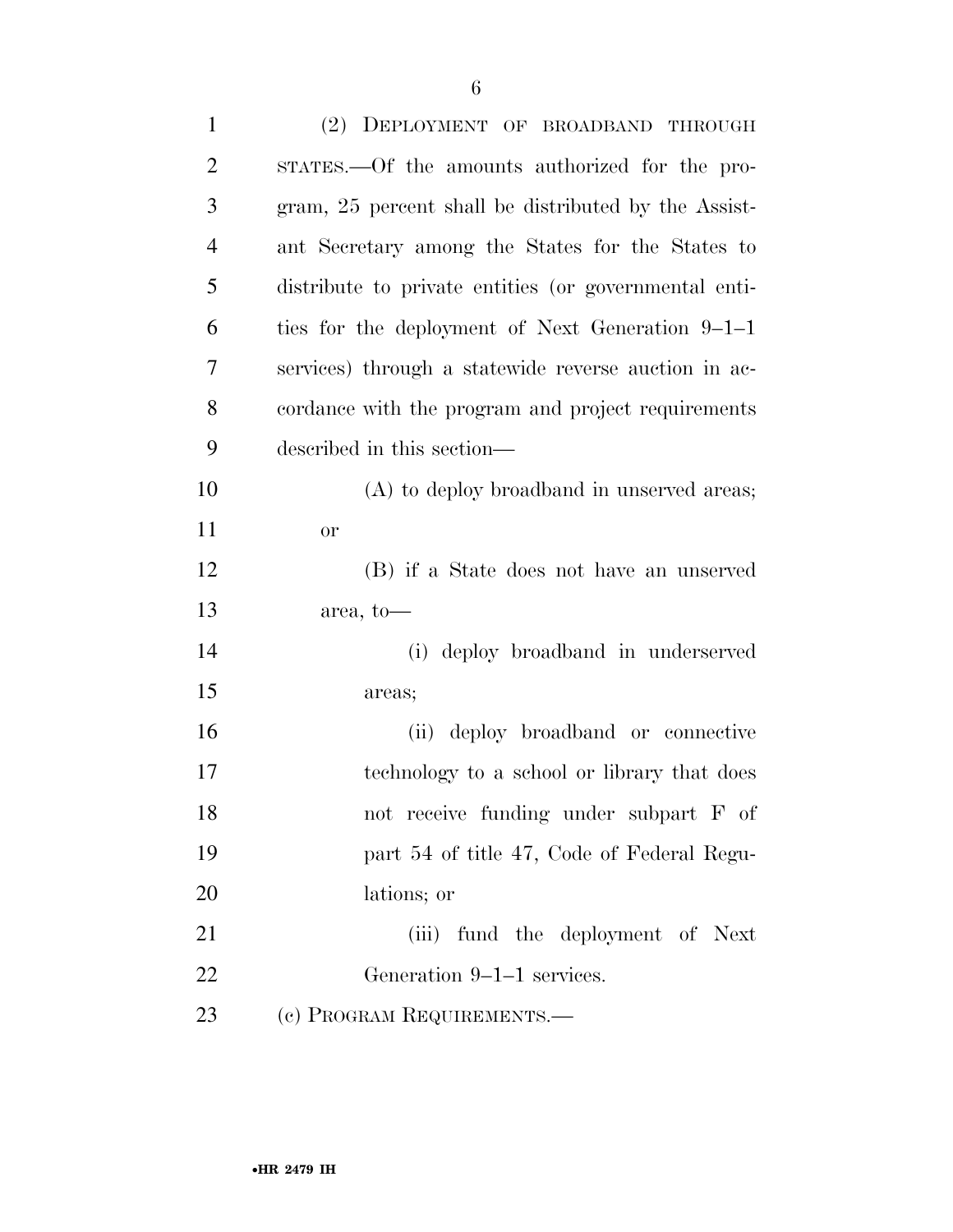(1) TECHNOLOGY NEUTRALITY REQUIRED.— Any funds distributed under the program shall not favor a project using any particular technology. (2) MATCHING FUNDS PREFERENCE.—There

 shall be a preference under the program for projects with at least 50 percent matching funds from the private sector.

8 (3) DETERMINATION OF CENSUS BLOCKS.—The Federal Communication Commission's Form 477 data shall be used as the starting point for an unserved or underserved determination for census blocks.

 (4) CHALLENGE OF DETERMINATION.—The program shall provide for a process for challenging any determination regarding whether an area is served, underserved, or unserved.

 (d) PROJECT REQUIREMENTS.—Any project funded through the program shall meet the following require-ments:

 (1) Quality-of-service standards, as specified by 21 the Assistant Secretary.

 (2) Provide broadband with a download speed of at least 100 megabits per second, an upload speed of at least 3 megabits per second, and a latency that is sufficiently low to allow real-time, interactive ap-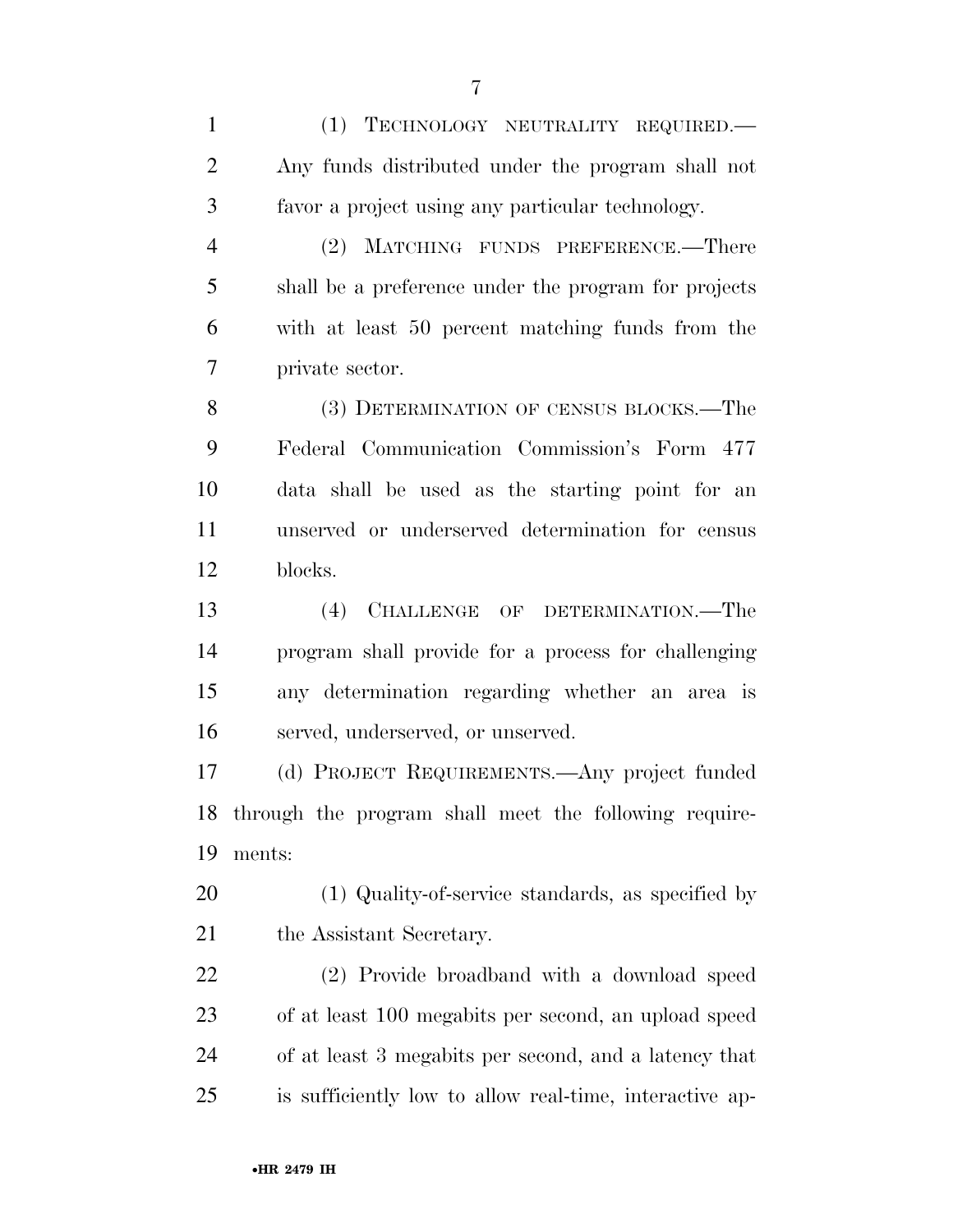| $\mathbf{1}$   | plications, except for remote areas, as defined by the  |
|----------------|---------------------------------------------------------|
| $\overline{2}$ | Assistant Secretary, which shall provide broadband      |
| 3              | with a download speed of at least 25 megabits per       |
| 4              | second, an upload speed of at least 3 megabits per      |
| 5              | second, and a latency that is sufficiently low to allow |
| 6              | real-time, interactive applications.                    |
| 7              | (3) Not less than 20 percent matching funds             |
| 8              | from the private sector (or governmental entities for   |
| 9              | the deployment of Next Generation 9–1–1 services)       |
| 10             | and a demonstration of the management and finan-        |
| 11             | cial qualifications of any private sector partners.     |
| 12             | (4) Any project that involves laying fiber along        |
| 13             | a roadway shall include interspersed conduct access     |
| 14             | points sufficient to encourage connected vehicles       |
| 15             | technology.                                             |
| 16             | (5) For any project that is not for the deploy-         |
| 17             | ment of broadband or connective technology to a         |
| 18             | school or library or that is not for the deployment     |
| 19             | of Next Generation 9–1–1 services, the project offers   |
| 20             | a tier of service that provides broadband with the      |
| 21             | following requirements:                                 |
| 22             | $(A)$ A download speed of at least 25 mega-             |
| 23             | bits per second.                                        |
| 24             | (B) An upload speed of at least 3 megabits              |
| 25             | per second.                                             |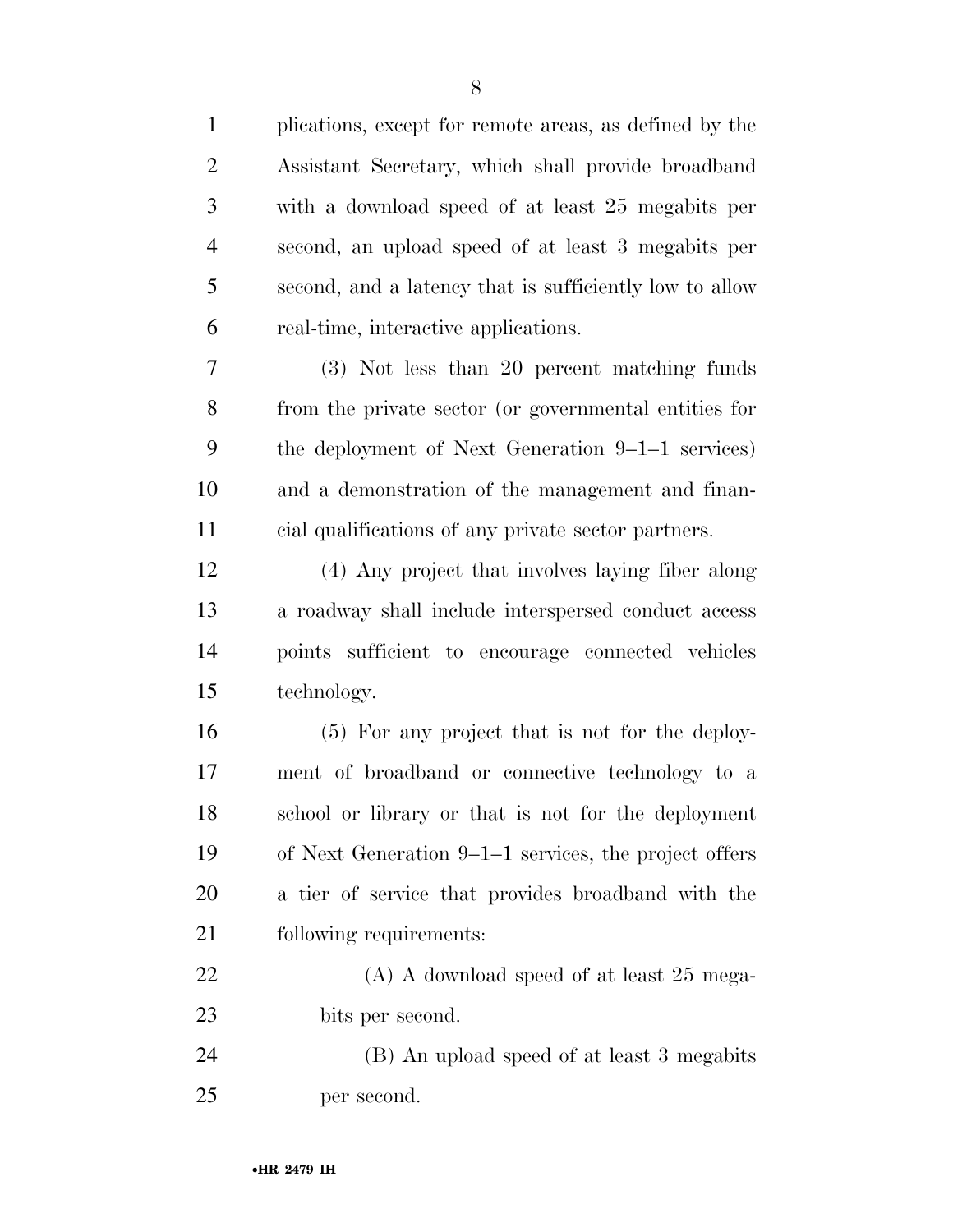| $\mathbf{1}$   | (C) Latency sufficiently low to allow real-           |
|----------------|-------------------------------------------------------|
| $\overline{2}$ | time, interactive applications.                       |
| 3              | (D) Charges not more than $$60$ per month             |
| $\overline{4}$ | for a residential subscriber, exclusive of taxes      |
| 5              | and any other statutory fee related to the serv-      |
| 6              | ice.                                                  |
| 7              | (e) RULEMAKING AND AWARD OF FUNDS.                    |
| 8              | (1) RULEMAKING.—Not later than 180 days               |
| 9              | after the date of the enactment of this Act, the As-  |
| 10             | sistant Secretary shall promulgate rules—             |
| 11             | $(A)$ to implement the requirements of this           |
| 12             | Act, including methods to reduce waste, fraud,        |
| 13             | and abuse within the program; and                     |
| 14             | (B) that establish network security stand-            |
| 15             | ards sufficient to protect the security of sub-       |
| 16             | scribers of broadband provided with funds dis-        |
| 17             | tributed under this program.                          |
| 18             | (2) AWARD OF FUNDS.—Not later than 270                |
| 19             | days after the date of the enactment of this Act, the |
| 20             | Assistant Secretary shall begin to award funds to     |
| 21             | projects in accordance with the requirements of this  |
| 22             | Act.                                                  |
| 23             | (f) REPORTS REQUIRED.—                                |
| 24             | (1) INSPECTOR GENERAL AND COMPTROLLER                 |
| 25             | GENERAL REPORT.—Not later than June 30<br>and         |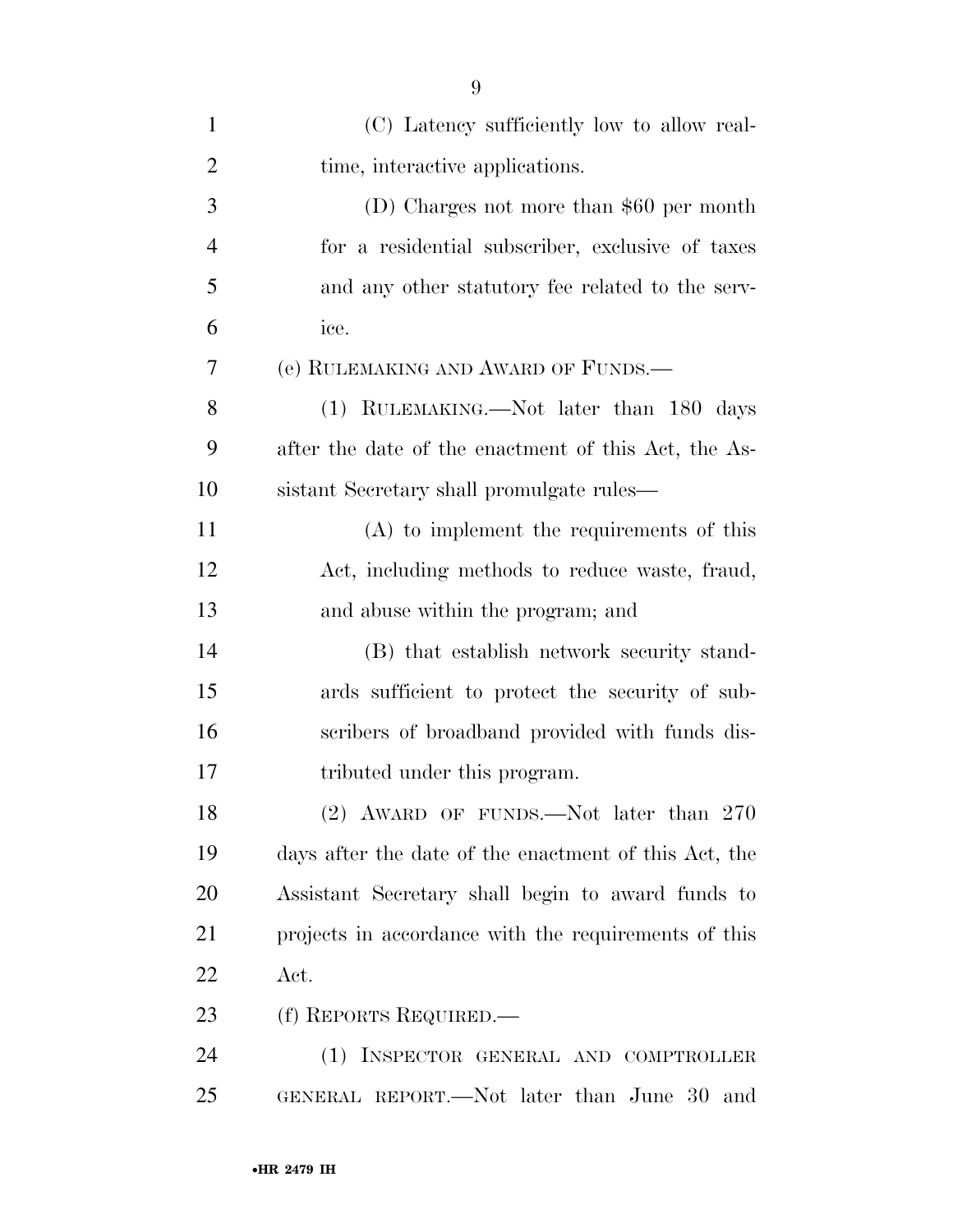| $\mathbf{1}$   | December 31 of each year following the awarding of     |
|----------------|--------------------------------------------------------|
| $\overline{2}$ | the first funds under this program, the Inspector      |
| 3              | General of the Department of Commerce and the          |
| $\overline{4}$ | Comptroller General shall submit to the committees     |
| 5              | on Energy and Commerce of the House of Rep-            |
| 6              | resentatives and Commerce, Science, and Transpor-      |
| 7              | tation of the Senate a report for the previous 6       |
| 8              | months that reviews the program established under      |
| 9              | subsection (a). Such report shall include any rec-     |
| 10             | ommendations to address waste, fraud, and abuse.       |
| 11             | (2) STATE REPORTS.—Any State that receives             |
| 12             | funds under the program shall submit an annual re-     |
| 13             | port to the Assistant Secretary on how such funds      |
| 14             | were spent, along with a certification of compliance   |
| 15             | with the requirements of this section, including a de- |
| 16             | scription of each service provided and the number of   |
| 17             | individuals to whom the service was provided.          |
| 18             | $(g)$ DEFINITIONS.—In this section:                    |
| 19             | (1) ASSISTANT SECRETARY.—The term "Assist-             |
| <b>20</b>      | ant Secretary" means the Assistant Secretary of        |
| 21             | Commerce for Communications and Information.           |
| 22             | (2) BROADBAND.—The term "broadband"—                   |
| 23             | (A) means broadband internet access serv-              |
| 24             | ice that is a mass-market retail service by wire       |
| 25             | or radio that provides the capability to transmit      |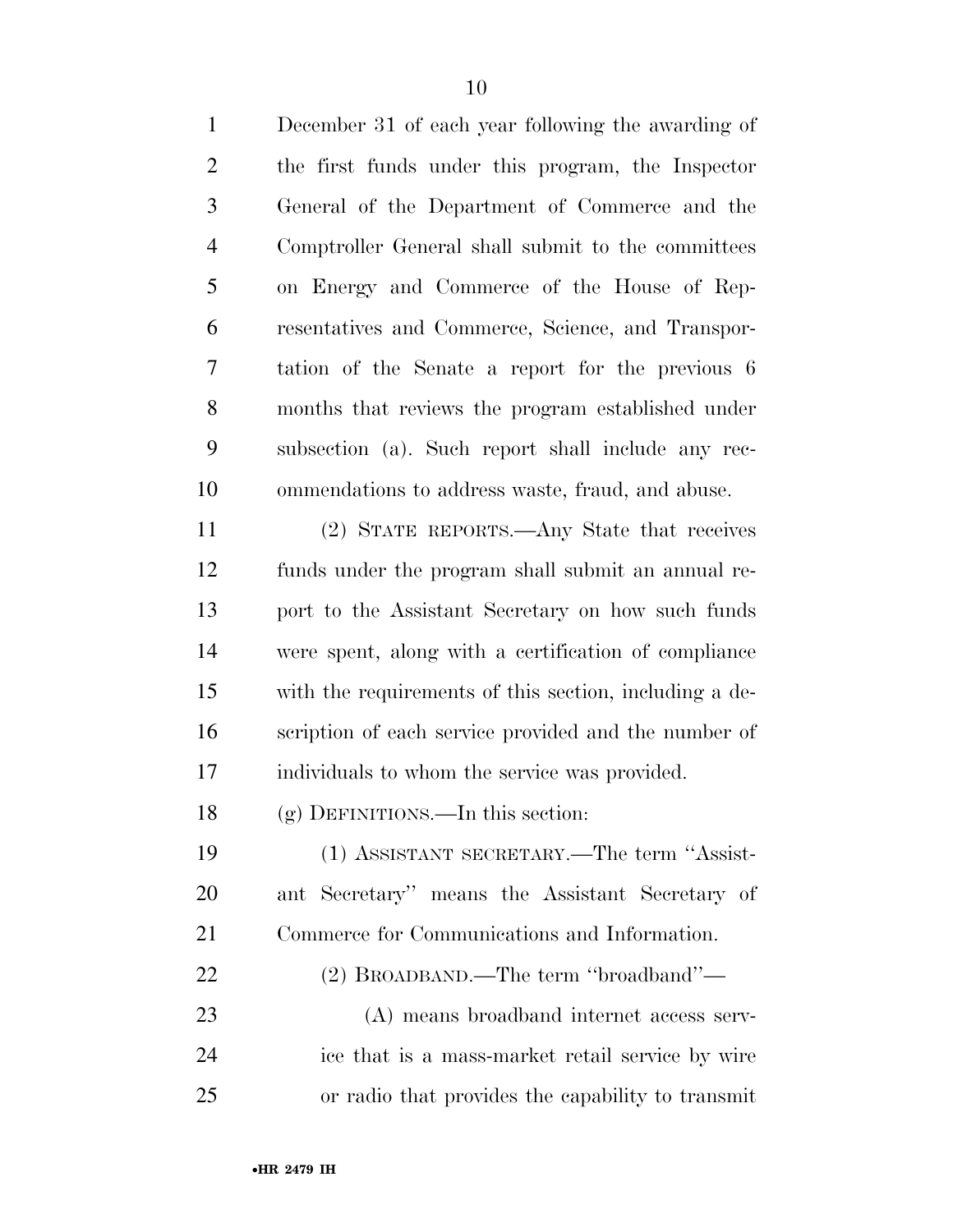| $\mathbf{1}$   | data to and receive data from all or substan-         |
|----------------|-------------------------------------------------------|
| $\overline{2}$ | tially all internet endpoints, including any capa-    |
| 3              | bilities that are incidental to and enable the op-    |
| $\overline{4}$ | eration of the communications service;                |
| 5              | (B) includes any service that is a func-              |
| 6              | tional equivalent of the service described in sub-    |
| 7              | paragraph $(A)$ ; and                                 |
| 8              | (C) does not include dial-up internet access          |
| 9              | service.                                              |
| 10             | $(3)$ NEXT GENERATION 9-1-1 SERVICES.—The             |
| 11             | term "Next Generation 9–1–1 services" has the         |
| 12             | meaning given the term in section $158(e)$ of the Na- |
| 13             | tional Telecommunications and Information Admin-      |
| 14             | istration Organization Act (47 U.S.C. 942(e)).        |
| 15             | REVERSE AUCTION.—The term "reverse<br>(4)             |
| 16             | auction" means an auction in which bids are sub-      |
| 17             | mitted for a particular project and the bids serving  |
| 18             | the most consumers for the lowest cost to the Fed-    |
| 19             | eral Government that otherwise meets all the re-      |
| 20             | quirements of the bid proposal are selected for fund- |
| 21             | ing by the Assistant Secretary.                       |
| 22             | (5) SCHOOL.—The term "school" has the                 |
| 23             | meaning given the term "elementary school" or         |
| 24             | "secondary school" in section 8101 of the Elemen-     |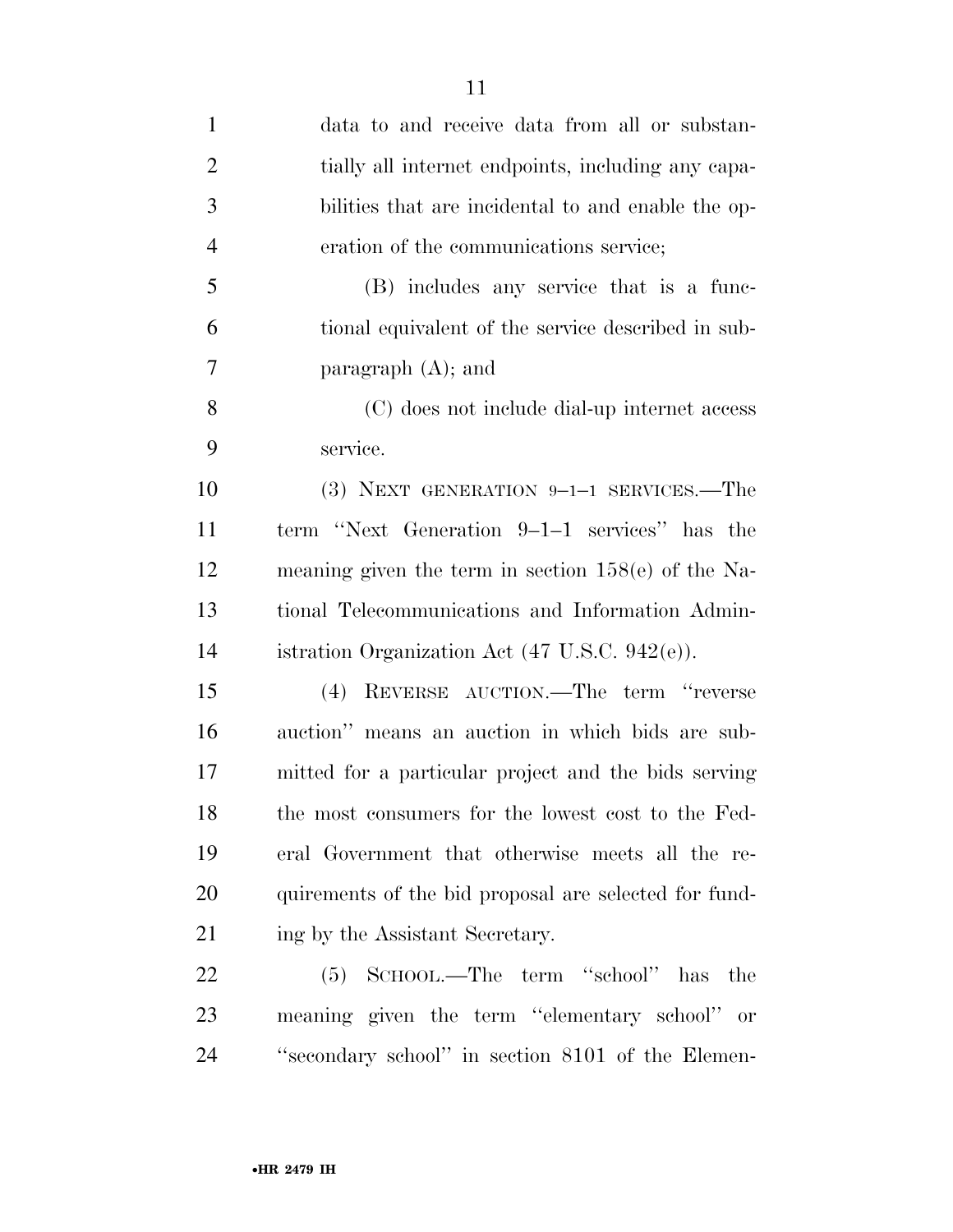| $\mathbf{1}$   | tary and Secondary Education Act of 1965 (20          |
|----------------|-------------------------------------------------------|
| $\overline{2}$ | U.S.C. 7801).                                         |
| 3              | (6) SERVED.—The term "served" means a loca-           |
| $\overline{4}$ | tion that is served by broadband that offers serv-    |
| 5              | $ice-$                                                |
| 6              | $(A)$ with a download speed of at least 100           |
| 7              | megabits per second;                                  |
| 8              | (B) with an upload speed of at least 3                |
| 9              | megabits per second; and                              |
| 10             | (C) with latency that is sufficiently low to          |
| 11             | allow real-time, interactive applications.            |
| 12             | (7) STATE.—The term "State" means each                |
| 13             | State of the United States, the District of Columbia, |
| 14             | each commonwealth, territory or possession of the     |
| 15             | United States, and each federally recognized Indian   |
| 16             | Tribe.                                                |
| 17             | (8) UNDERSERVED.—The term "underserved"               |
| 18             | means a location that is served by broadband that     |
| 19             | offers service—                                       |
| 20             | $(A)$ with a download speed between 25 and            |
| 21             | 99 megabits per second;                               |
| 22             | (B) with an upload speed of at least 3                |
| 23             | megabits per second; and                              |
| 24             | (C) with latency that is sufficiently low to          |
| 25             | allow real-time, interactive applications.            |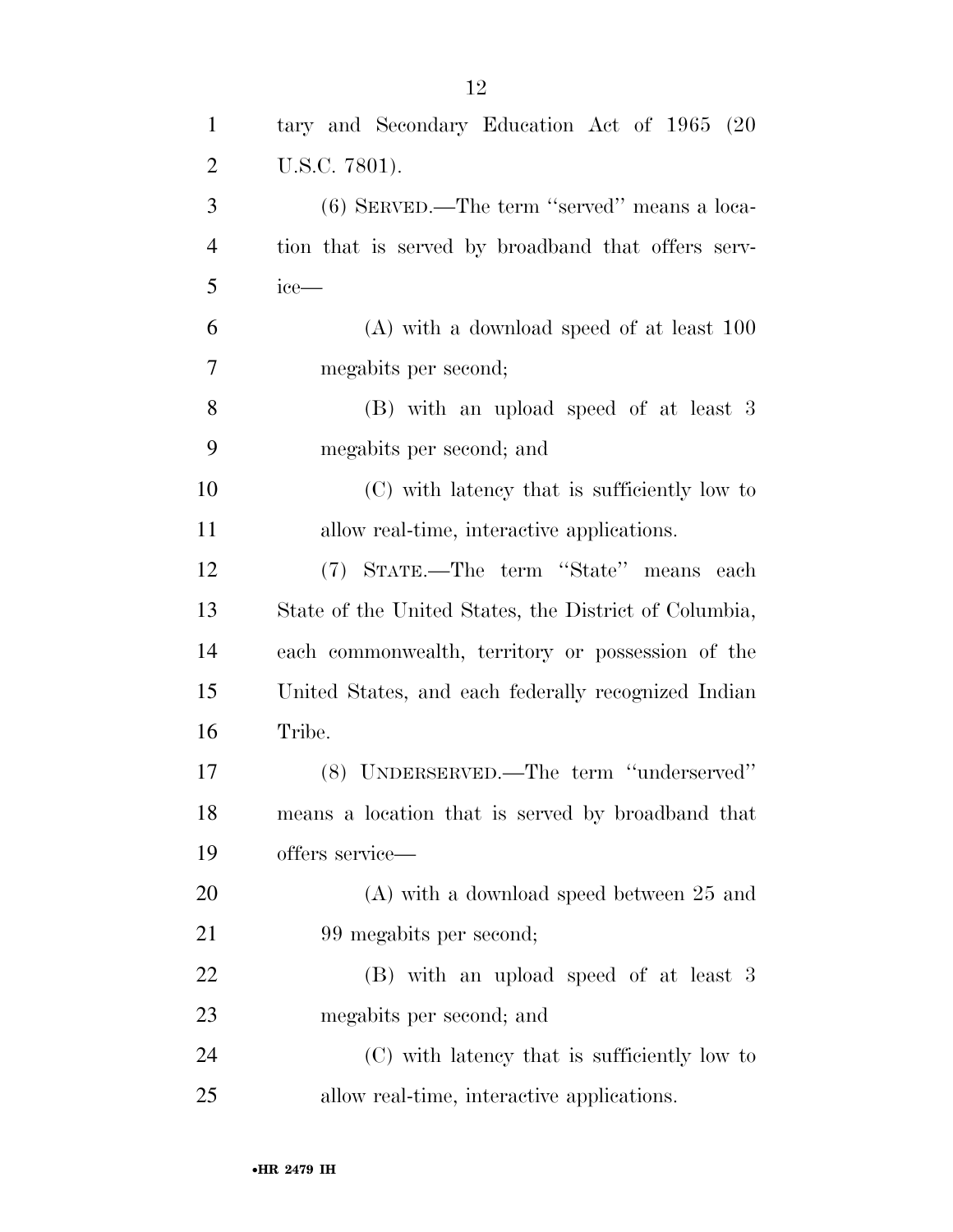| $\mathbf{1}$   | (9) UNSERVED.—The term "unserved" means a                |
|----------------|----------------------------------------------------------|
| $\overline{c}$ | location that is—                                        |
| 3              | (A) neither served nor underserved by                    |
| $\overline{4}$ | broadband; or                                            |
| 5              | (B) served by broadband that offers serv-                |
| 6              | ice—                                                     |
| 7              | (i) with a download speed of less than                   |
| 8              | 25 megabits per second;                                  |
| 9              | (ii) with an upload speed of less than                   |
| 10             | 3 megabits per second; or                                |
| 11             | (iii) with latency insufficient to allow                 |
| 12             | real-time, interactive applications.                     |
| 13             | (h) AUTHORIZATION OF APPROPRIATIONS.—There is            |
| 14             | authorized to be appropriated to the Assistant Secretary |
| 15             | $$40,000,000,000$ for fiscal years 2018 through 2022 to  |
| 16             | carry out the program described in subsection (a), and   |
| 17             | such amount is authorized to remain available until ex-  |
| 18             | pended.                                                  |
| 19             | <b>TITLE II-DRINKING WATER</b>                           |
| 20             | <b>INFRASTRUCTURE</b>                                    |
| 21             | <b>Subtitle A-AQUA Act</b>                               |
| 22             | SEC. 21001. SHORT TITLE.                                 |
| 23             | This subtitle may be cited as the "Assistance, Qual-     |
| 24             | ity, and Affordability Act of 2017".                     |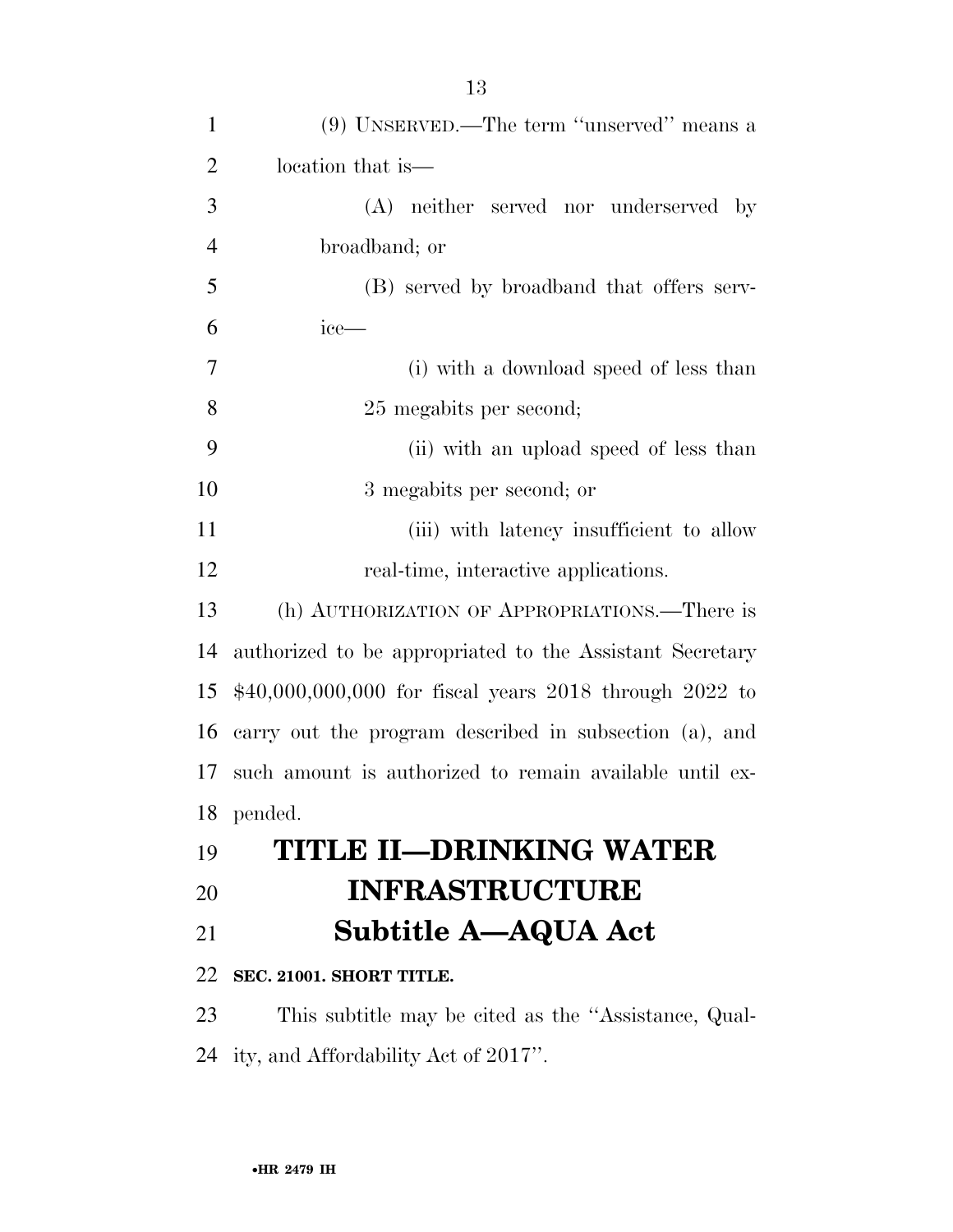# **SEC. 21002. PREVAILING WAGES.**

 Subsection (e) of section 1450 of the Safe Drinking Water Act (42 U.S.C. 300j–9) is amended to read as fol-lows:

5 "(e) LABOR STANDARDS.—

 ''(1) IN GENERAL.—The Administrator shall take such action as the Administrator determines to be necessary to ensure that each laborer and me- chanic employed by a contractor or subcontractor in connection with a construction project financed, in whole or in part, by a grant, loan, loan guarantee, refinancing, or any other form of financial assistance provided under this title (including assistance pro- vided by a State loan fund established under section 1452) is paid wages at a rate of not less than the prevailing wages for the same type of work on simi- lar construction in the immediate locality, as deter- mined by the Secretary of Labor in accordance with subchapter IV of chapter 31 of title 40, United States Code.

21 "(2) AUTHORITY OF SECRETARY OF LABOR.— With respect to the labor standards specified in this subsection, the Secretary of Labor shall have the au- thority and functions established in Reorganization Plan Numbered 14 of 1950 (5 U.S.C. App.) and sec-26 tion 3145 of title 40, United States Code.".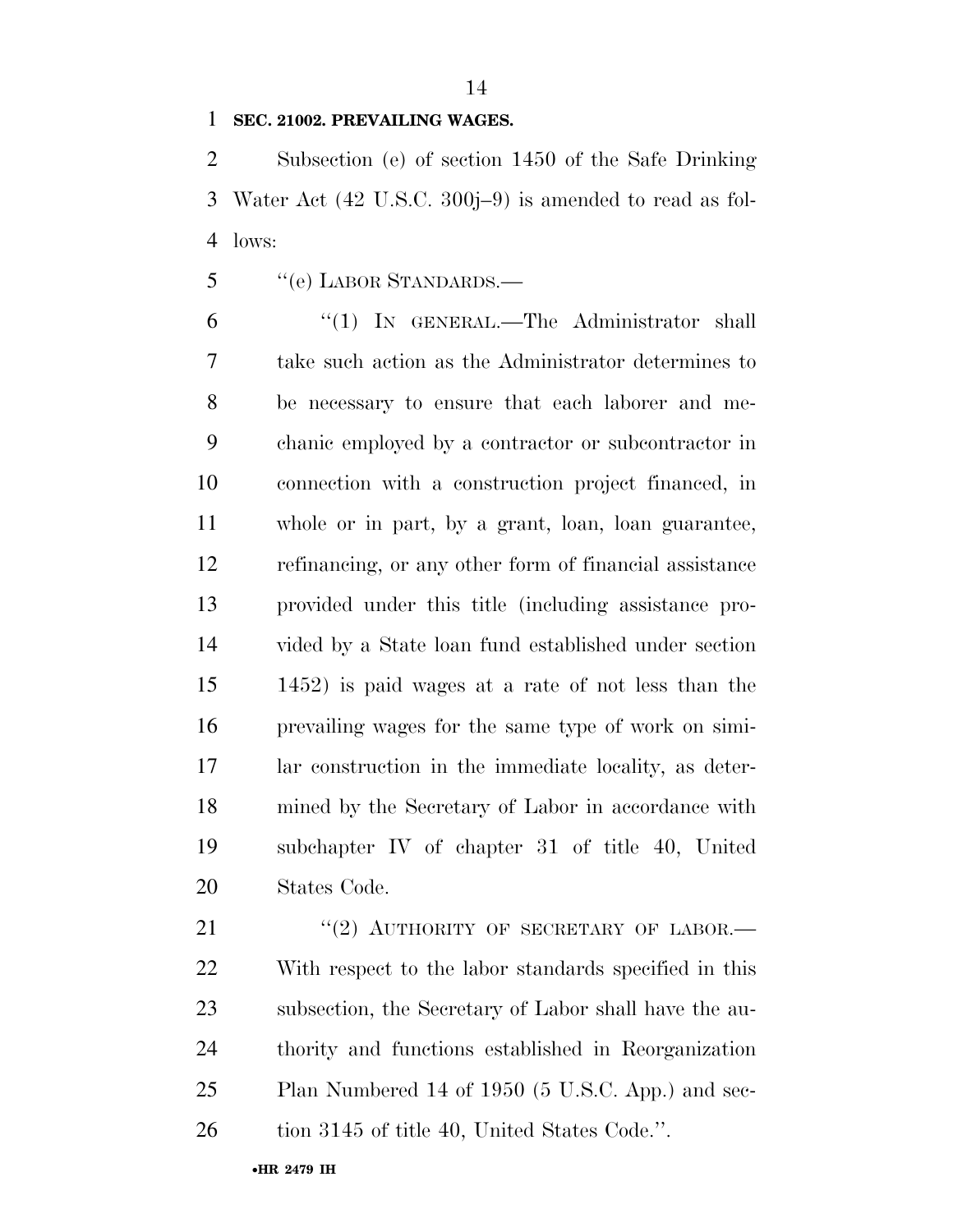### **SEC. 21003. USE OF FUNDS.**

 Section 1452(a)(2)(B) of the Safe Drinking Water 3 Act (42 U.S.C. 300 $j-12(a)(2)(B)$ ) is amended by striking ''(including expenditures for planning, design, and associ- ated preconstruction activities, including activities relating to the siting of the facility, but not'' and inserting ''(in- cluding expenditures for planning, design, siting, and as- sociated preconstruction activities, for replacing or reha- bilitating aging treatment, storage, or distribution facili- ties of public water systems, or for producing or capturing sustainable energy on site or through the transportation of water through the public water system, but not''.

# **SEC. 21004. REQUIREMENTS FOR USE OF AMERICAN MATE-**

### **RIALS.**

15 Section  $1452(a)(4)(A)$  of the Safe Drinking Water 16 Act  $(42 \text{ U.S.C. } 300j-12(a))$  is amended by striking "Dur-ing fiscal year 2017, funds'' and inserting ''Funds''.

**SEC. 21005. DATA ON VARIANCES, EXEMPTIONS, AND PER-**

# **SISTENT VIOLATIONS.**

 Section 1452(b)(2) of the Safe Drinking Water Act 21 (42 U.S.C. 300 $j-12(b)(2)$ ) is amended—

 (1) in subparagraph (B), by striking ''and'' at the end;

 (2) in subparagraph (C), by striking the period 25 at the end and inserting "; and"; and

(3) by adding at the end the following: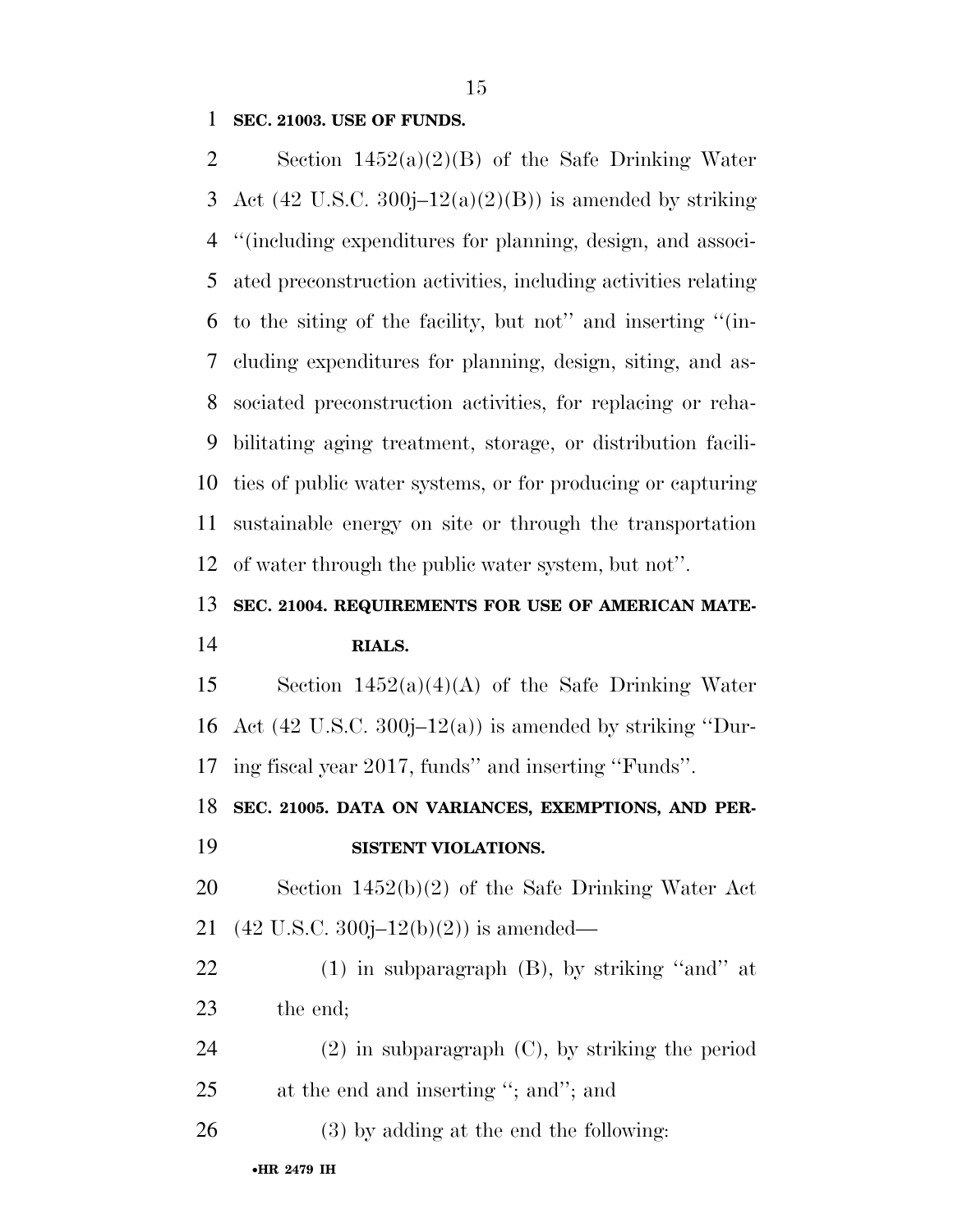| $\mathbf{1}$   | $\lq\lq$ (D) a list of all public water systems         |
|----------------|---------------------------------------------------------|
| $\overline{2}$ | within the State that have in effect an exemp-          |
| 3              | tion or variance for any national primary drink-        |
| $\overline{4}$ | ing water regulation or that are in persistent          |
| 5              | violation of the requirements for any maximum           |
| 6              | contaminant level or treatment technique under          |
| 7              | a national primary drinking water regulation,           |
| 8              | including identification of—                            |
| 9              | "(i) the national primary drinking                      |
| 10             | water regulation in question for each such              |
| 11             | exemption, variance, or violation; and                  |
| 12             | "(ii) the date on which the exemption                   |
| 13             | or variance came into effect or the viola-              |
| 14             | tion began.".                                           |
| 15             | SEC. 21006. ASSISTANCE FOR RESTRUCTURING.               |
| 16             | (a) DEFINITION.—Section 1401 of the Safe Drinking       |
|                | 17 Water Act (42 U.S.C. 300f), as amended, is further   |
| 18             | amended by adding at the end the following:             |
| 19             | "(18) RESTRUCTURING.—The term 'restruc-                 |
| 20             | turing' means changes in operations (including own-     |
| 21             | ership, management, cooperative partnerships, joint     |
| 22             | purchasing arrangements, consolidation, and alter-      |
| 23             | native water supply).".                                 |
| 24             | RESTRUCTURING.—Clause (ii) of<br>section<br>(b)         |
| 25             | $1452(a)(3)(B)$ (42 U.S.C. 300j–12(a)(3)(B)) is amended |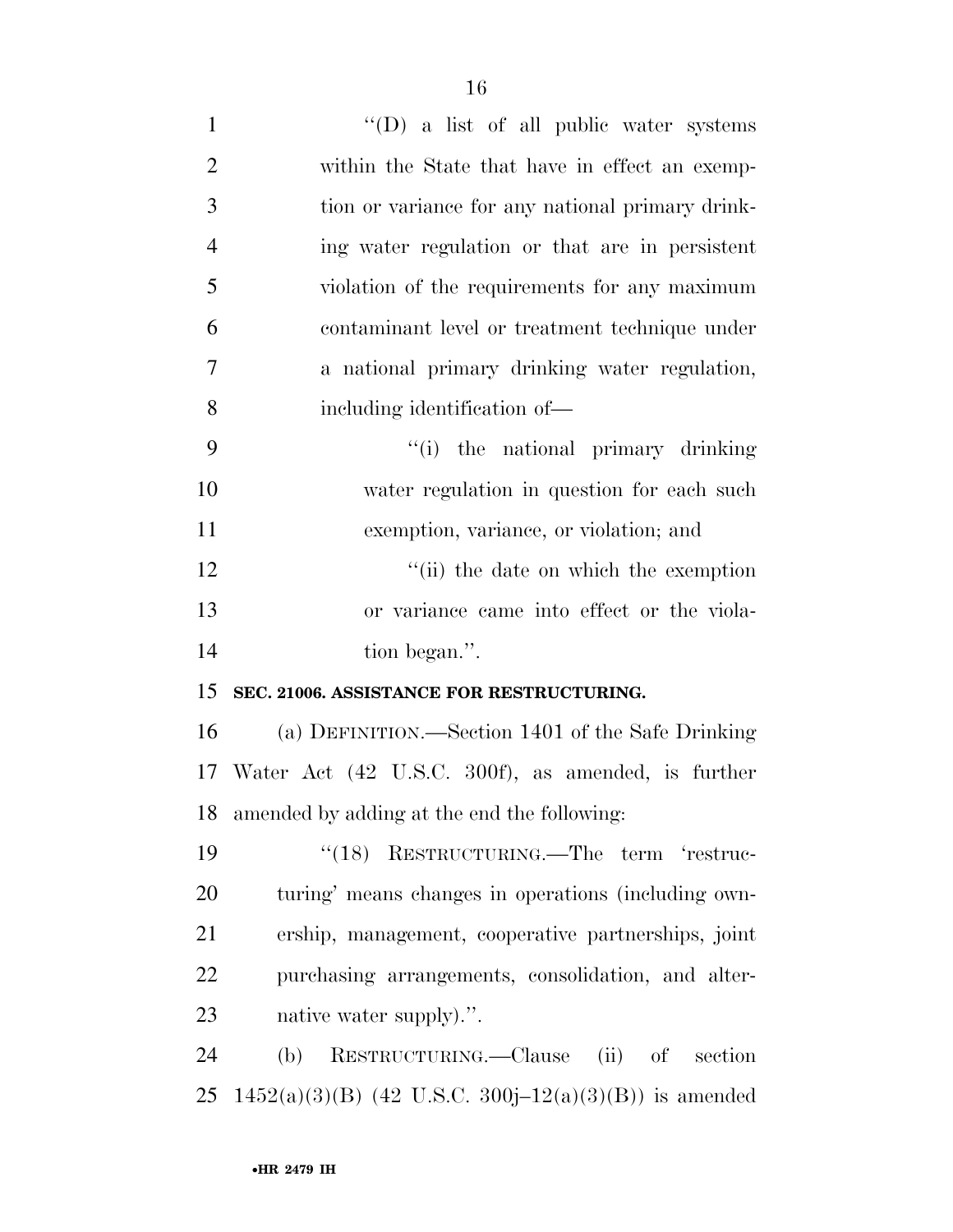by striking ''changes in operations (including ownership, management, accounting, rates, maintenance, consolida- tion, alternative water supply, or other procedures)'' and inserting ''restructuring''. **SEC. 21007. PRIORITY AND WEIGHT OF APPLICATIONS.**  6 (a) PRIORITY.—Section  $1452(b)(3)$  of the Safe Drinking Water Act (42 U.S.C. 300j–12(b)(3)) is amend- ed—  $(1)$  in subparagraph  $(A)$ — 10 (A) in clause (ii), by striking "and" at the end; (B) in clause (iii), by striking the period at 13 the end and inserting "; and"; and (C) by adding at the end the following: 15 ''(iv) improve the ability of public water systems to protect human health and comply with the requirements of this title **affordably** in the future."; (2) by redesignating subparagraph (B) as sub- paragraph (D); (3) by inserting after subparagraph (A) the fol- lowing: 23 "(B) AFFORDABILITY OF NEW STAND- ARDS.—For any year in which enforcement be-gins for a new national primary drinking water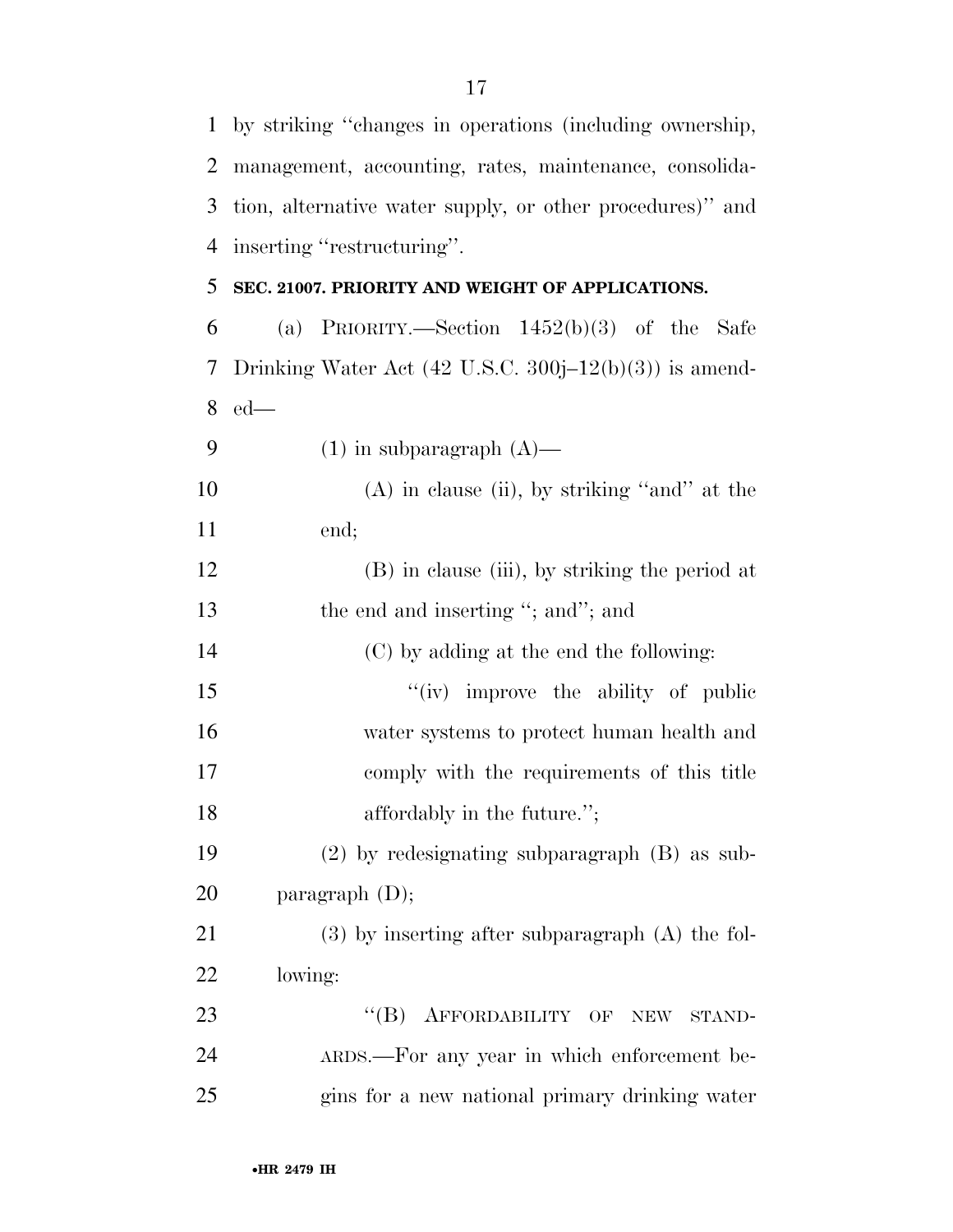regulation, each State that has entered into a capitalization agreement pursuant to this sec- tion shall evaluate whether capital improve- ments required to meet the regulation are af- fordable for disadvantaged communities (as de-6 fined in subsection  $(d)(3)$  in the State. If the State finds that such capital improvements do not meet affordability criteria for disadvantaged communities in the State, the State's intended use plan shall provide that priority for the use of funds for such year be given to public water systems affected by the regulation and serving disadvantaged communities.

14 "(C) WEIGHT GIVEN TO APPLICATIONS.— After determining priority under subparagraphs (A) and (B), an intended use plan shall provide 17 that the State will give greater weight to an ap- plication for assistance if the application con-tains—

 $\frac{1}{1}$  a description of measures under- taken by the public water system to im- prove the management and financial sta- bility of the public water system, which may include—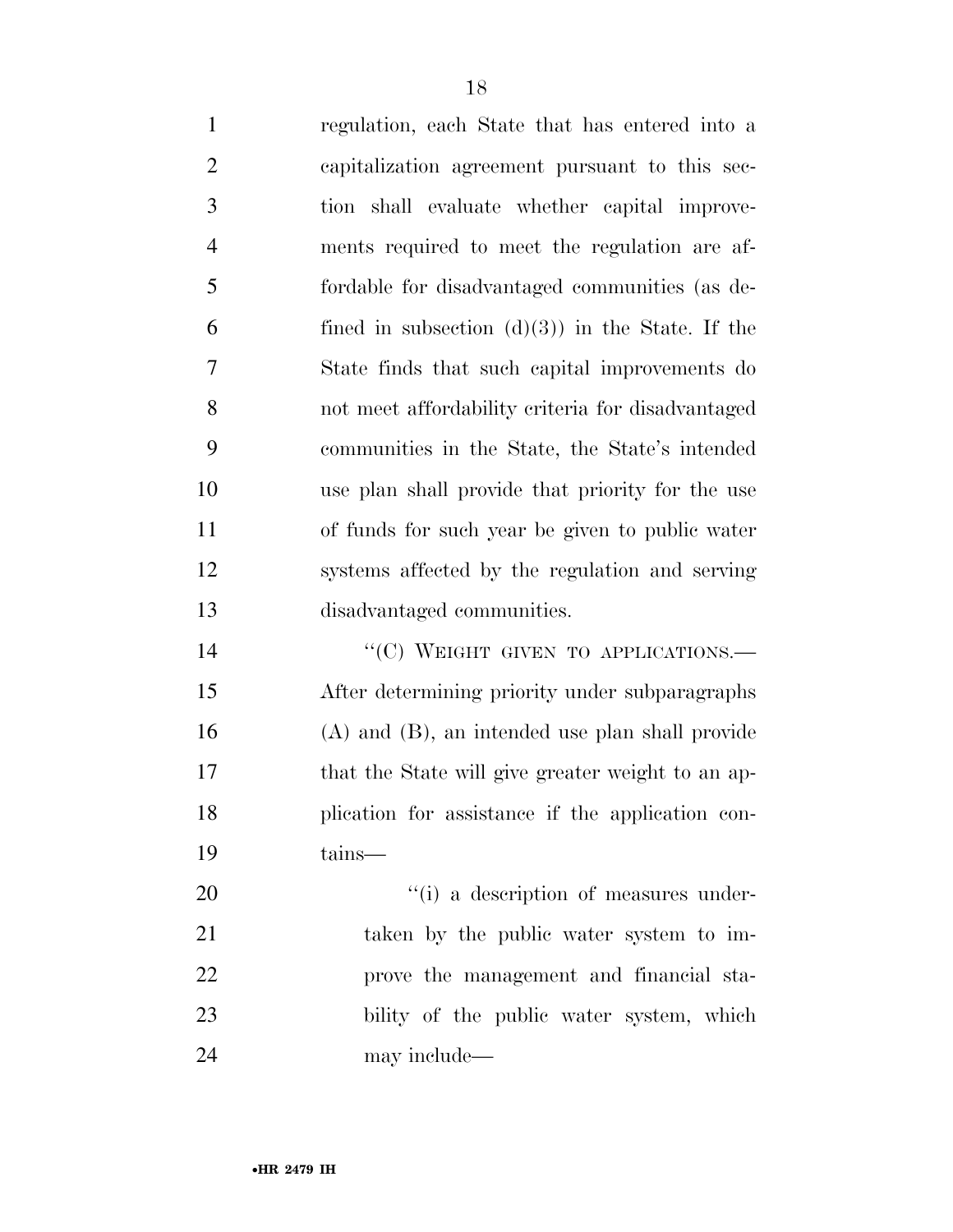| $\mathbf{1}$   | $\lq(1)$ an inventory of assets, in-          |
|----------------|-----------------------------------------------|
| $\overline{2}$ | cluding a description of the condition        |
| 3              | of the assets;                                |
| $\overline{4}$ | $\lq\lq$ (II) a schedule for replacement      |
| 5              | of assets;                                    |
| 6              | "(III) an audit of water losses;              |
| 7              | $\lq\lq$ (IV) a financing plan that fac-      |
| 8              | tors in all lifecycle costs indicating        |
| 9              | sources of revenue from ratepayers,           |
| 10             | grants, bonds, other loans, and other         |
| 11             | sources to meet the costs; and                |
| 12             | $\lq\lq(V)$ a review of options for re-       |
| 13             | structuring;                                  |
| 14             | "(ii) a demonstration of consistency          |
| 15             | with State, regional, and municipal water-    |
| 16             | shed plans;                                   |
| 17             | "(iii) a water conservation plan con-         |
| 18             | sistent with guidelines developed for such    |
| 19             | plans by the Administrator under section      |
| 20             | $1455(a)$ ; and                               |
| 21             | "(iv) a description of measures under-        |
| 22             | taken by the public water system to im-       |
| 23             | prove the efficiency of the public water sys- |
| 24             | tem or reduce the public water system's       |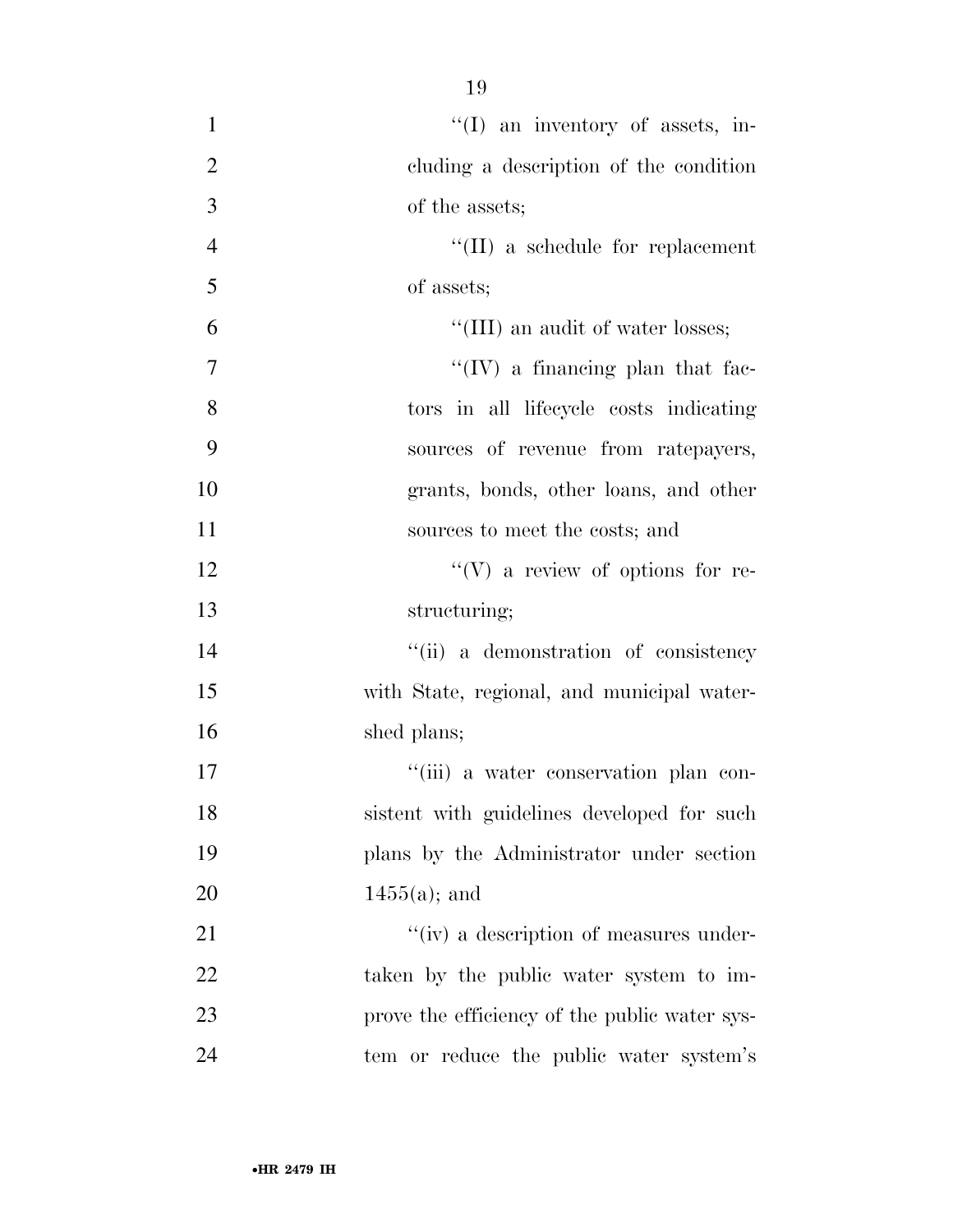| $\mathbf{1}$   | environmental impact, which may in-                      |
|----------------|----------------------------------------------------------|
| $\overline{2}$ | clude                                                    |
| 3              | "(I) water efficiency or conserva-                       |
| $\overline{4}$ | tion, including the rehabilitation or re-                |
| 5              | placement of existing leaking pipes;                     |
| 6              | $\lq\lq$ (II) use of reclaimed water;                    |
| 7              | "(III) actions to increase energy                        |
| 8              | efficiency;                                              |
| 9              | $\lq\lq$ (IV) actions to generate or cap-                |
| 10             | ture sustainable energy on site or                       |
| 11             | through the transportation of water                      |
| 12             | through the public water system;                         |
| 13             | $\lq\lq(V)$ actions to protect source                    |
| 14             | water;                                                   |
| 15             | "(VI) actions to mitigate or pre-                        |
| 16             | vent corrosion, including design, selec-                 |
| 17             | tion of materials, selection of coating,                 |
| 18             | and cathodic protection; and                             |
| 19             | "(VII) actions to reduce disinfec-                       |
| 20             | tion byproducts."; and                                   |
| 21             | $(4)$ in subparagraph $(D)$ (as redesignated by          |
| 22             | paragraph $(2)$ ) by striking "periodically" and insert- |
| 23             | ing "at least biennially".                               |
| 24             | (b) GUIDANCE.—Section 1452 of the Safe Drinking          |
| 25             | Water Act $(42 \text{ U.S.C. } 300j-12)$ is amended—     |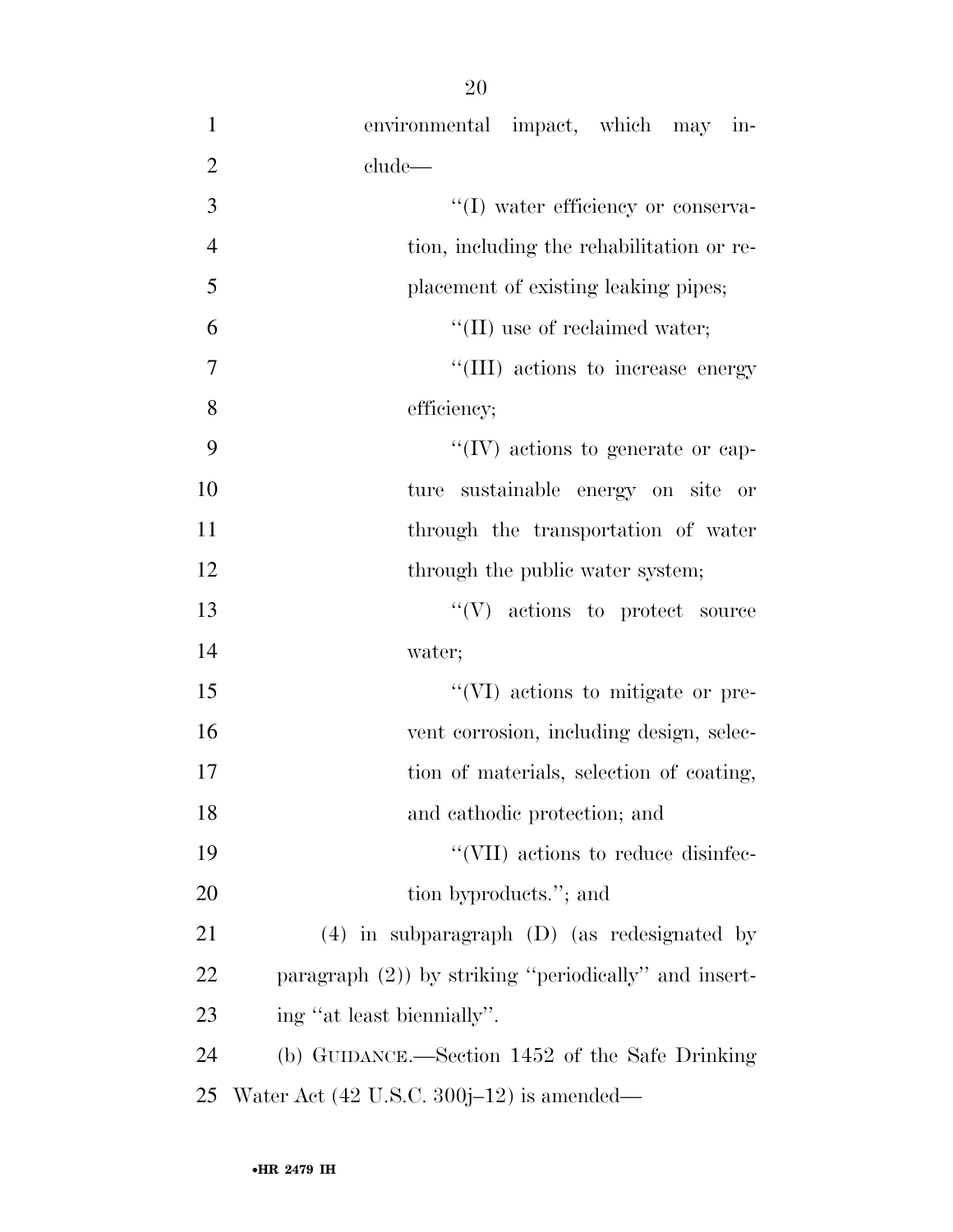(1) by redesignating subsection (r) as sub-section (t); and

 (2) by inserting after subsection (q) the fol-lowing:

 ''(r) SMALL SYSTEM GUIDANCE.—The Administrator may provide guidance and, as appropriate, tools, meth- odologies, or computer software, to assist small public water systems in undertaking measures to improve the management, financial stability, and efficiency of the pub- lic water system or reduce the public water system's envi-ronmental impact.''.

#### **SEC. 21008. DISADVANTAGED COMMUNITIES.**

 (a) ASSISTANCE TO INCREASE COMPLIANCE.—Sec- tion 1452(b)(3) of the Safe Drinking Water Act (42 U.S.C. 300j–12(b)(3)), as amended, is further amended by adding at the end the following:

17 "(E) ASSISTANCE TO INCREASE COMPLI- ANCE.—A State's intended use plan shall pro- vide that, of the funds received by the State through a capitalization grant under this sec-21 tion for a fiscal year, the State will, to the ex-22 tent that there are sufficient eligible project ap- plications, reserve not less than 6 percent to be spent on assistance under subsection (d) to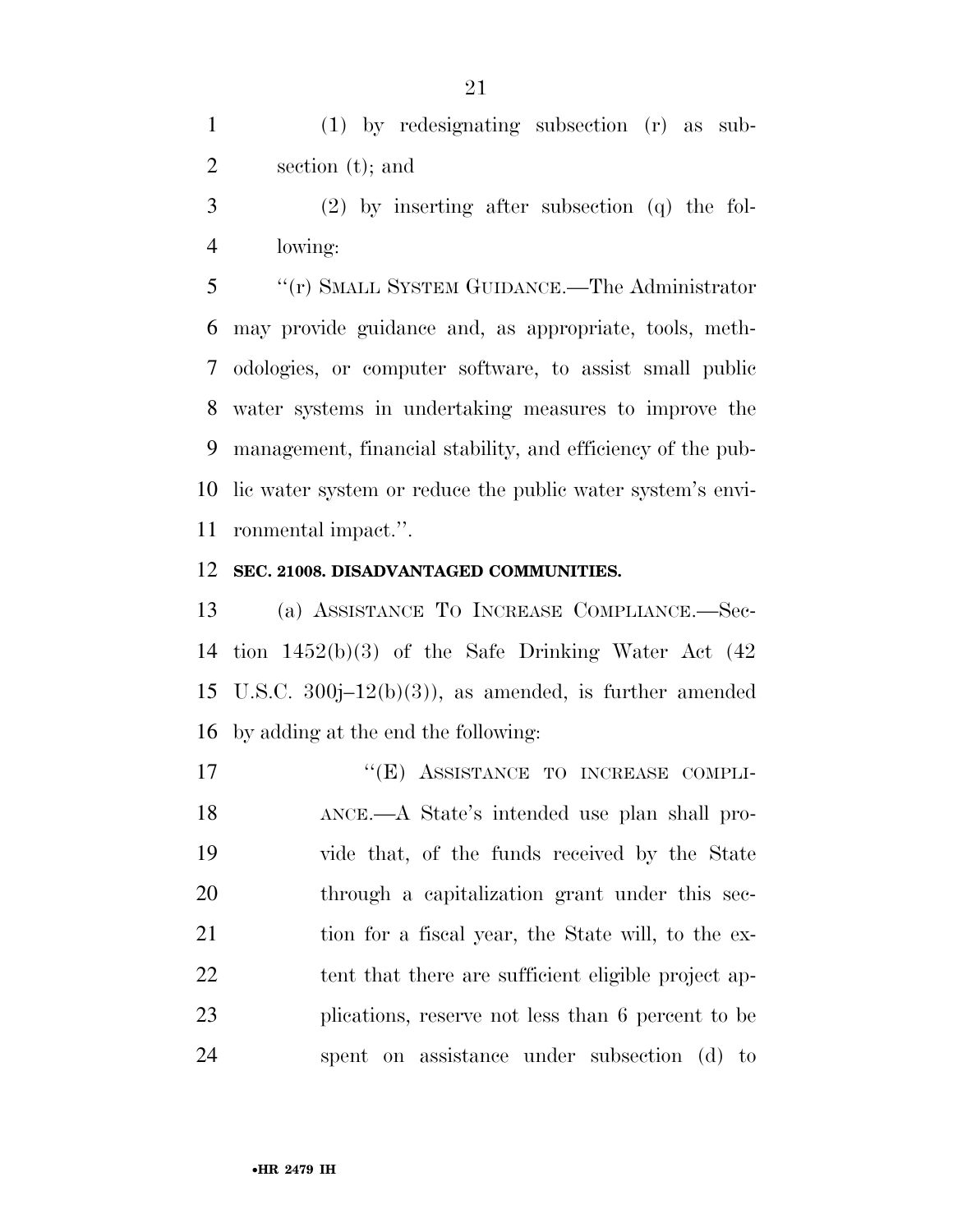| $\mathbf{1}$   | public water systems included in the State's                   |
|----------------|----------------------------------------------------------------|
| $\overline{2}$ | most recent list under paragraph $(2)(D)$ .".                  |
| 3              | ASSISTANCE FOR DISADVANTAGED COMMU-<br>(b)                     |
| 4              | NITIES.—Section $1452(d)$ of the Safe Drinking Water Act       |
| 5              | $(42 \text{ U.S.C. } 300j-12(d))$ is amended—                  |
| 6              | $(1)$ in paragraph $(1)$ , by adding at the end the            |
| 7              | following: "Such additional subsidization shall di-            |
| 8              | rectly and primarily benefit such community."; and             |
| 9              | $(2)$ in paragraph $(3)$ , by inserting ", or portion          |
| 10             | of a service area," after "service area".                      |
| 11             | (c) AFFORDABILITY CRITERIA.—Section $1452(d)(3)$               |
| 12             | of the Safe Drinking Water Act (42 U.S.C. 300j-                |
| 13             | $12(d)(3)$ ) is amended by adding at the end: "Each State      |
| 14             | that has entered into a capitalization agreement pursuant      |
| 15             | to this section shall, in establishing affordability criteria, |
| 16             | consider, solicit public comment on, and include as appro-     |
|                | $17$ priate—                                                   |
| 18             | $\lq\lq$ the methods or criteria that the State                |
| 19             | will use to identify disadvantaged communities;                |
| 20             | $\lq\lq (B)$ a description of the institutional, reg-          |
| 21             | ulatory, financial, tax, or legal factors at the               |
| 22             | Federal, State, or local level that affect identi-             |
| 23             | fied affordability criteria; and                               |
| 24             | "(C) a description of how the State will                       |
| 25             | use the authorities and resources under this                   |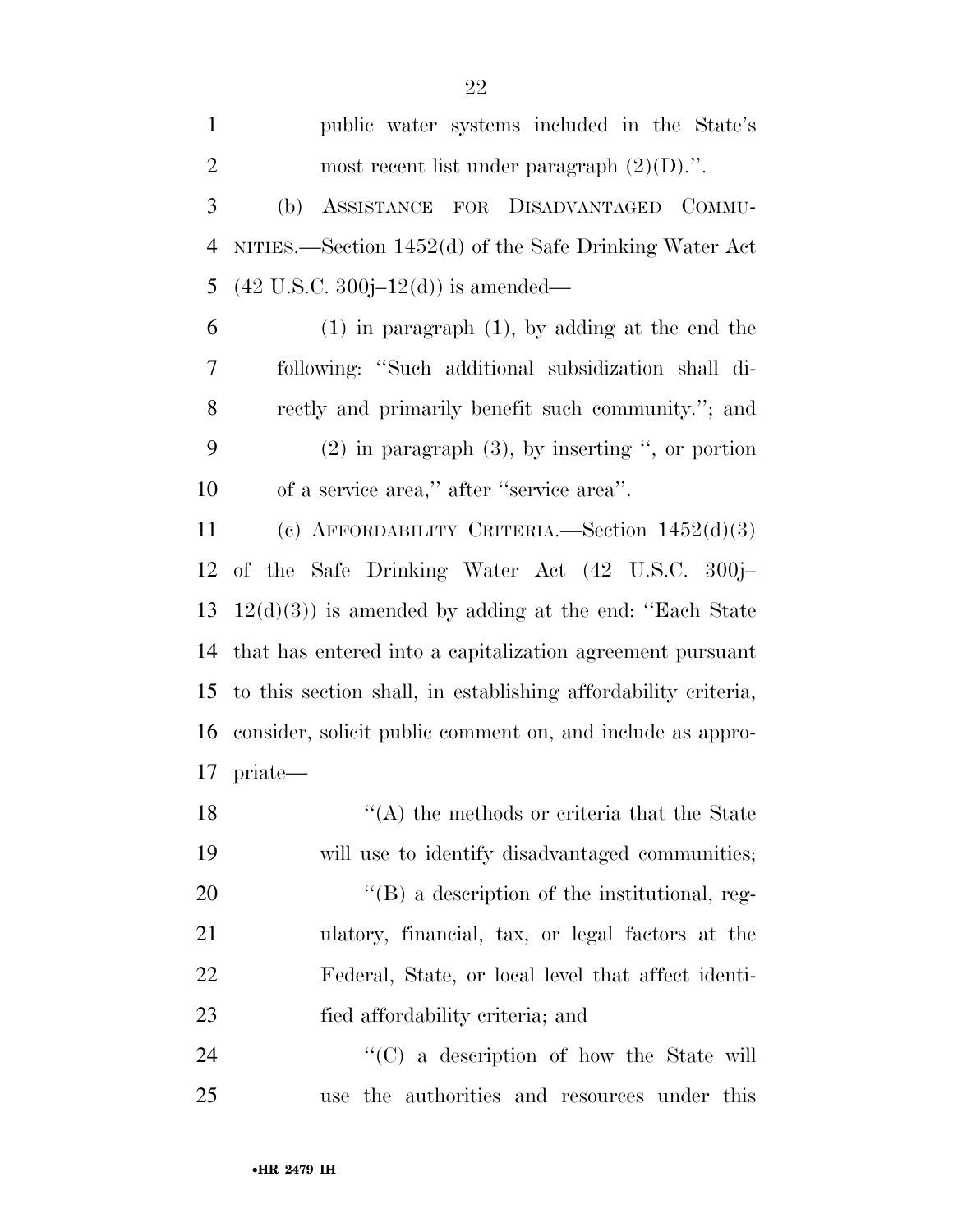| $\mathbf{1}$   | subsection to assist communities meeting the             |
|----------------|----------------------------------------------------------|
| $\overline{2}$ | identified criteria.".                                   |
| 3              | SEC. 21009. ADMINISTRATION OF STATE LOAN FUNDS.          |
| $\overline{4}$ | Section $1452(g)$ of the Safe Drinking Water Act $(42)$  |
| 5              | U.S.C. 300 $j-12(g)$ is amended by adding at the end the |
| 6              | following new paragraph:                                 |
| $\overline{7}$ | $\cdot\cdot$ (5) TRANSFER OF FUNDS.—                     |
| 8              | "(A) IN GENERAL.—The Governor of a                       |
| 9              | State may—                                               |
| 10             | "(i) reserve for any fiscal year not                     |
| 11             | more than the lesser of—                                 |
| 12             | $\lq(1)$ 33 percent of a capitaliza-                     |
| 13             | tion grant made under this section; or                   |
| 14             | $\lq\lq$ (II) 33 percent of a capitaliza-                |
| 15             | tion grant made under section 601 of                     |
| 16             | the Federal Water Pollution Control                      |
| 17             | Act; and                                                 |
| 18             | "(ii) add the funds so reserved to any                   |
| 19             | funds provided to the State under this sec-              |
| 20             | tion or section 601 of the Federal Water                 |
| 21             | Pollution Control Act.                                   |
| 22             | $\lq (B)$<br>STATE MATCHING FUNDS.-Funds                 |
| 23             | reserved under this paragraph shall not be con-          |
| 24             | sidered for purposes of calculating the amount           |
| 25             | of a State contribution required by subsection           |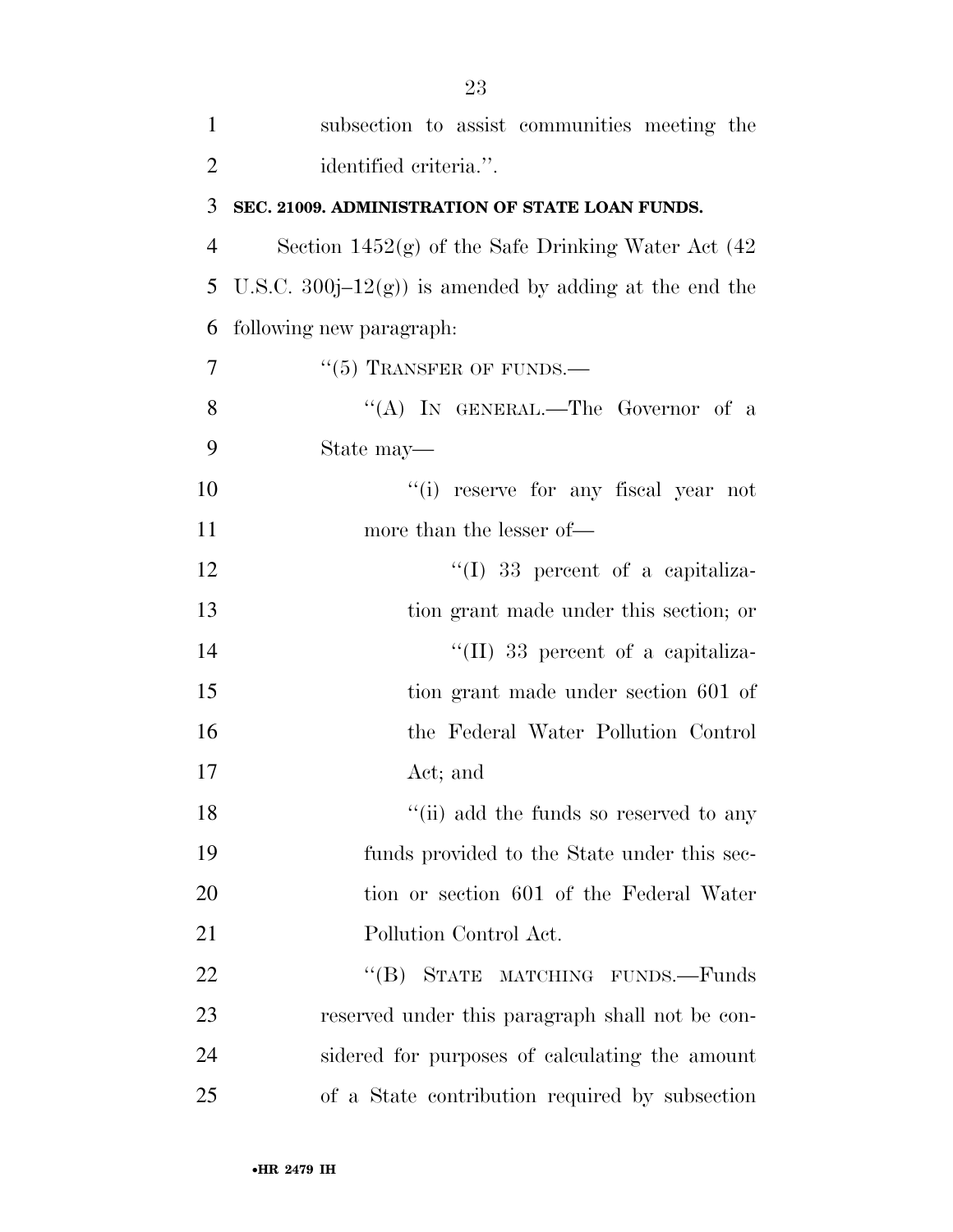| $\mathbf{1}$   | (e) of this section or section $602(b)$ of the Fed-            |
|----------------|----------------------------------------------------------------|
| $\overline{2}$ | eral Water Pollution Control Act.".                            |
| 3              | SEC. 21010. STATE REVOLVING LOAN FUNDS FOR AMER-               |
| $\overline{4}$ | ICAN SAMOA, NORTHERN MARIANA ISLANDS,                          |
| 5              | GUAM, AND THE VIRGIN ISLANDS.                                  |
| 6              | Section 1452(j) of the Safe Drinking Water Act $(42)$          |
| 7              | U.S.C. 300 $j-12(j)$ is amended by striking "0.33 percent"     |
| 8              | and inserting "1.5 percent".                                   |
| 9              | SEC. 21011. AUTHORIZATION OF APPROPRIATIONS.                   |
| 10             | Subsection (m) of section 1452 of the Safe Drinking            |
| 11             | Water Act $(42 \text{ U.S.C. } 300j-12)$ is amended to read as |
| 12             | follows:                                                       |
| 13             | "(m) AUTHORIZATION OF APPROPRIATIONS.-                         |
| 14             | "(1) IN GENERAL.—There are authorized to be                    |
| 15             | appropriated to carry out this section—                        |
| 16             | "(A) $$3,130,000,000$ for fiscal year 2018;                    |
| 17             | "(B) $$3,600,000,000$ for fiscal year 2019;                    |
| 18             | "(C) $$4,140,000,000$ for fiscal year 2020;                    |
| 19             | "(D) $$4,800,000,000$ for fiscal year 2021;                    |
| 20             | and                                                            |
| 21             | "(E) $$5,500,000,000$ for fiscal year 2022.                    |
| 22             | "(2) AVAILABILITY.—Amounts made available                      |
| 23             | pursuant to this subsection shall remain available             |
| 24             | until expended.                                                |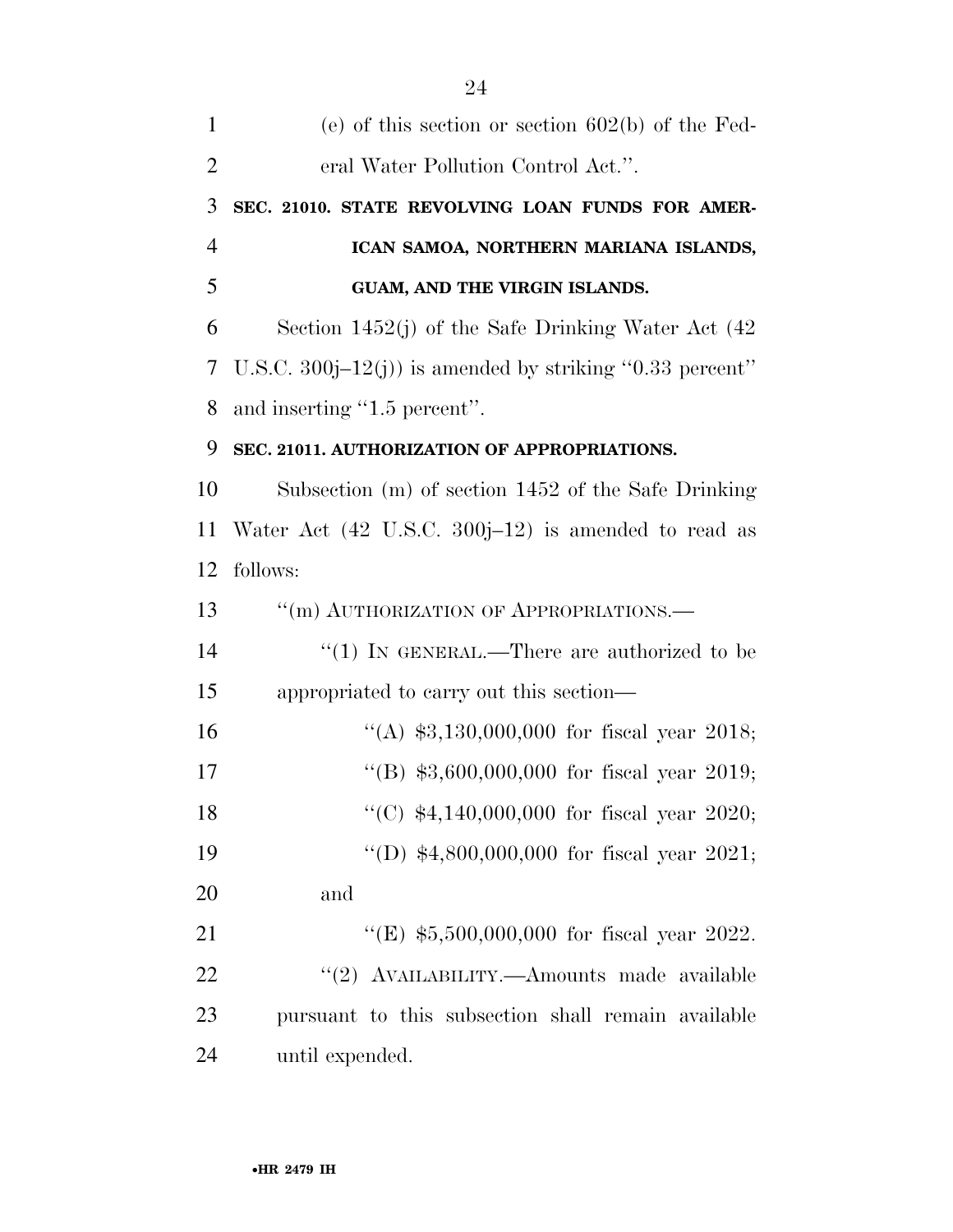1 "(3) RESERVATION FOR NEEDS SURVEYS.—Of the amount made available under paragraph (1) to carry out this section for a fiscal year, the Adminis- trator may reserve not more than \$1,000,000 per year to pay the costs of conducting needs surveys under subsection (h).''.

## **SEC. 21012. AFFORDABILITY OF NEW STANDARDS.**

 (a) TREATMENT TECHNOLOGIES FOR SMALL PUBLIC WATER SYSTEMS.—Clause (ii) of section 1412(b)(4)(E) of the Safe Drinking Water Act (42 U.S.C. 300g– 11 1(b)(4)(E)) is amended by adding at the end the following: ''If no technology, treatment technique, or other means is included in a list under this subparagraph for a category of small public water systems, the Administrator shall pe- riodically review the list and supplement it when new tech-nology becomes available.''.

 (b) ASSISTANCE FOR DISADVANTAGED COMMU-NITIES.—

 (1) IN GENERAL.—Subparagraph (E) of section 20  $1452(a)(1)$  of the Safe Drinking Water Act  $(42)$ 21 U.S.C.  $300j-12(a)(1)$  is amended—

22 (A) by striking "except that the Adminis- trator may reserve'' and inserting ''except that—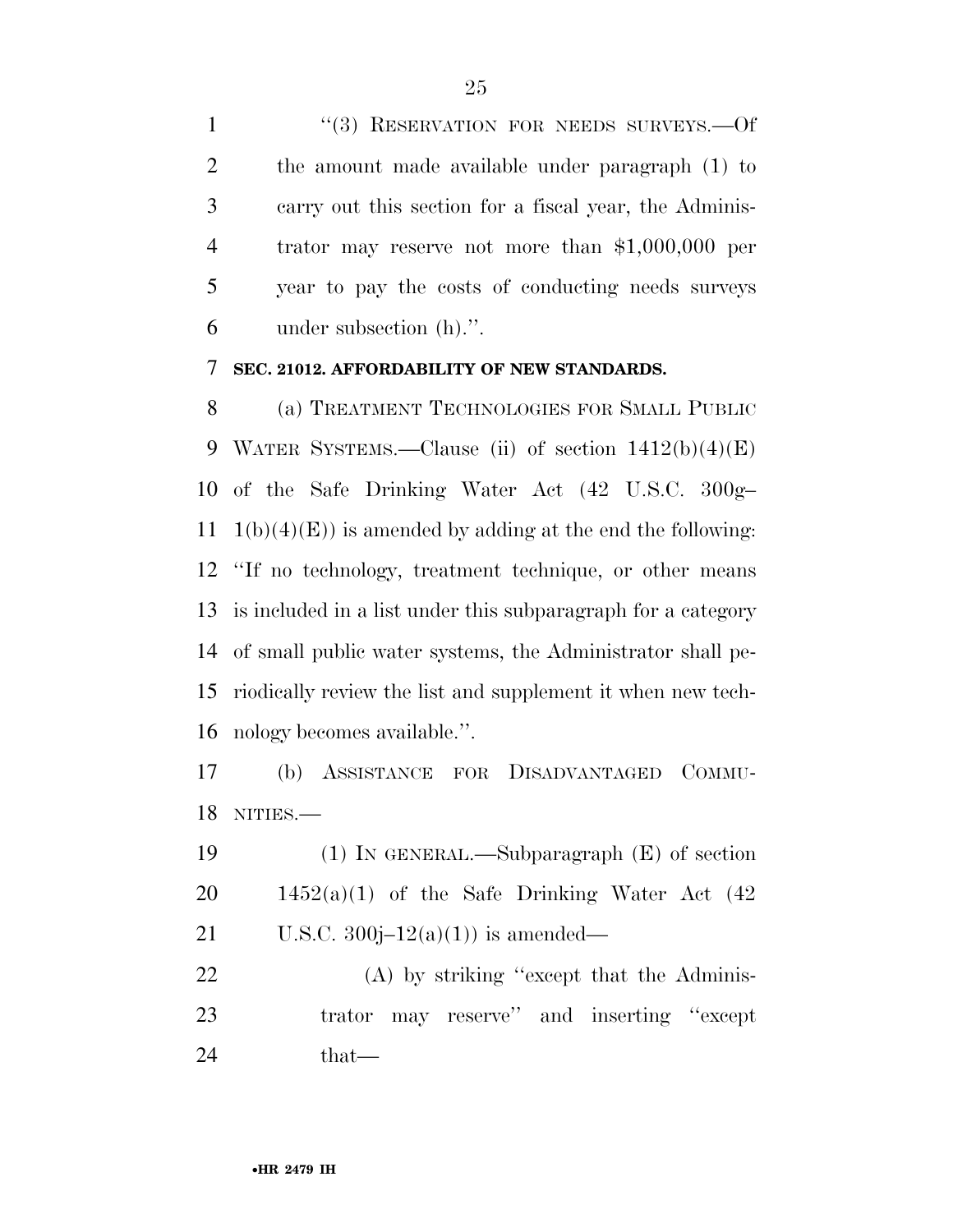| $\mathbf{1}$   | "(i) in any year in which enforcement             |
|----------------|---------------------------------------------------|
| $\overline{2}$ | of a new national primary drinking water          |
| 3              | regulation begins, the Administrator may          |
| $\overline{4}$ | use the remaining amount to make grants           |
| 5              | to States whose public water systems are          |
| 6              | disproportionately affected by the new reg-       |
| 7              | ulation for the provision of assistance           |
| 8              | under subsection (d) to such public water         |
| 9              | systems;                                          |
| 10             | "(ii) the Administrator may reserve";             |
| 11             | and                                               |
| 12             | (B) by striking "and none of the funds re-        |
| 13             | allotted" and inserting "; and                    |
| 14             | "(iii) none of the funds reallotted".             |
| 15             | (2) ELIMINATION OF CERTAIN PROVISIONS.—           |
| 16             | (A) Section 1412(b) $(42 \text{ U.S.C. } 300g-$   |
| 17             | $1(b)$ ) of the Safe Drinking Water Act is amend- |
| 18             | ed by striking paragraph (15).                    |
| 19             | (B) Section 1415 (42 U.S.C. 300g-4) of            |
| 20             | the Safe Drinking Water Act is amended by         |
| 21             | striking subsection (e).                          |
| 22             | (3) CONFORMING AMENDMENTS.-                       |
| 23             | Subparagraph (B) of section<br>(A)                |
| 24             | $1414(e)(1)$ of the Safe Drinking Water Act (42)  |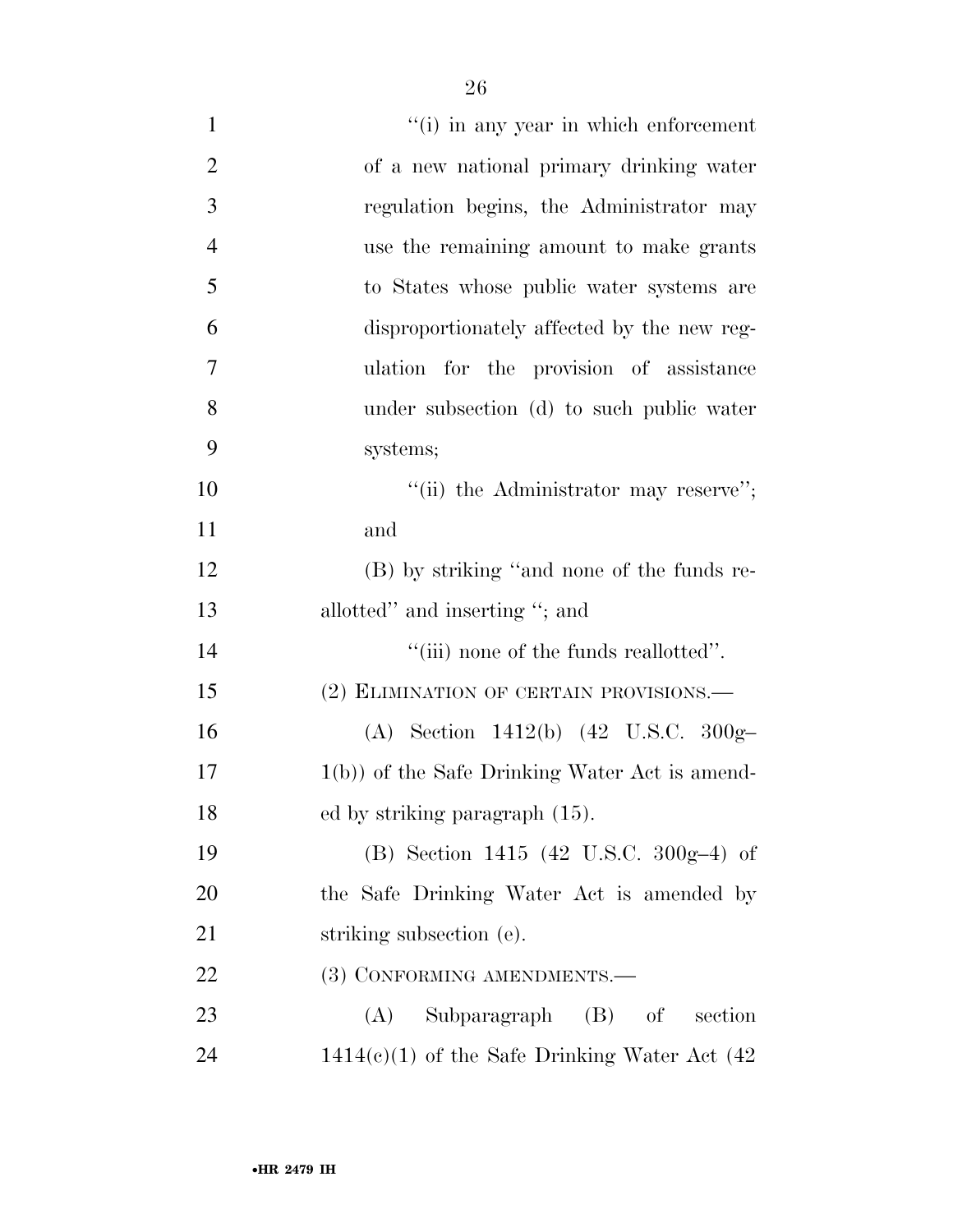| $\mathbf{1}$   | U.S.C. $300g-3(c)(1)(B)$ is amended by strik-          |
|----------------|--------------------------------------------------------|
| $\overline{2}$ | ing ", (a)(2), or (e)" and inserting "or (a)(2)".      |
| 3              | $(B)$ Section 1416(b)(2) of the Safe Drink-            |
| $\overline{4}$ | ing Water Act $(42 \text{ U.S.C. } 300g-5(b)(2))$ is   |
| 5              | amended by striking subparagraph $(D)$ .               |
| 6              | $(C)$ Section 1445(h) of the Safe Drinking             |
| $\overline{7}$ | Water Act $(42 \text{ U.S.C. } 300j-4(h))$ is amended— |
| 8              | by striking "sections"<br>(i)                          |
| 9              | $1412(b)(4)(E)$ and $1415(e)$ (relating to             |
| 10             | small system variance program" and in-                 |
| 11             | serting "section $1412(b)(4)(E)$ "; and                |
| 12             | (ii) by striking "guidance under sec-                  |
| 13             | tions $1412(b)(4)(E)$ and $1415(e)$ " and in-          |
| 14             | serting "guidance under section                        |
| 15             | $1412(b)(4)(E)$ ".                                     |
| 16             | SEC. 21013. FOCUS ON LIFECYCLE COSTS.                  |
| 17             | Section $1412(b)(4)$ of the Safe Drinking Water Act    |
| 18             | $(42 \text{ U.S.C. } 300g-1(b)(4))$ is amended—        |
| 19             | $(1)$ in subparagraph $(D)$ , by striking "taking"     |
| 20             | into consideration" and inserting "taking"<br>cost     |
| 21             | lifecycle costs, including maintenance, replacement,   |
| 22             | and avoided costs, into consideration"; and            |
| 23             | $(2)$ in subparagraph $(E)(ii)$ , in the matter pre-   |
| 24             | ceding subclause (I), by inserting "taking lifecycle"  |
| 25             | costs, including maintenance, replacement,<br>and      |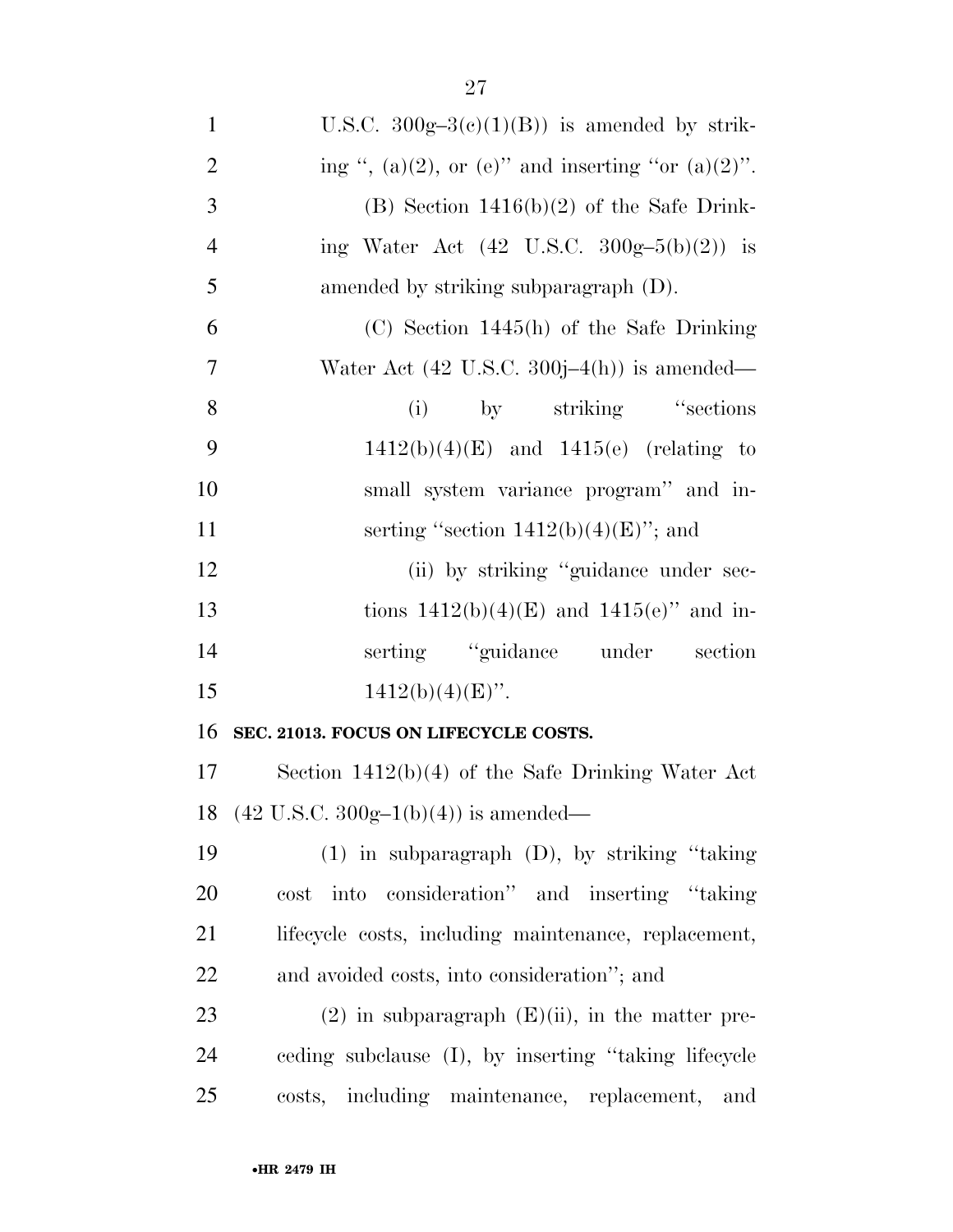| $\mathbf{1}$   | avoided costs, into consideration," after "as deter-      |
|----------------|-----------------------------------------------------------|
| $\overline{2}$ | mined by the Administrator in consultation with the       |
| 3              | States,".                                                 |
| $\overline{4}$ | SEC. 21014. BEST PRACTICES FOR ADMINISTRATION OF          |
| 5              | STATE REVOLVING LOAN FUND PROGRAMS.                       |
| 6              | Section 1452 of the Safe Drinking Water Act (42)          |
| 7              | U.S.C. $300j-12$ is amended by inserting after subsection |
| 8              | $(r)$ , as added by section 21007(b), the following:      |
| 9              | "(s) BEST PRACTICES FOR PROGRAM ADMINISTRA-               |
| 10             | TION.—The Administrator shall—                            |
| 11             | $\lq(1)$ collect information from States on admin-        |
| 12             | istration of State programs with respect to State         |
| 13             | loan funds, including—                                    |
| 14             | $\lq\lq$ efforts to streamline the process for            |
| 15             | applying for assistance through such programs;            |
| 16             | $\lq\lq (B)$ programs in place to assist with the         |
| 17             | completion of application forms;                          |
| 18             | "(C) incentives provided to systems that                  |
| 19             | partner with small public water systems for the           |
| 20             | application process; and                                  |
| 21             | "(D) techniques to ensure that obligated                  |
| 22             | balances are liquidated in a timely fashion;              |
| 23             | $\lq(2)$ not later than 3 years after the date of en-     |
| 24             | actment of the Assistance, Quality, and Affordability     |
| 25             | Act of 2017, disseminate to the States' best prac-        |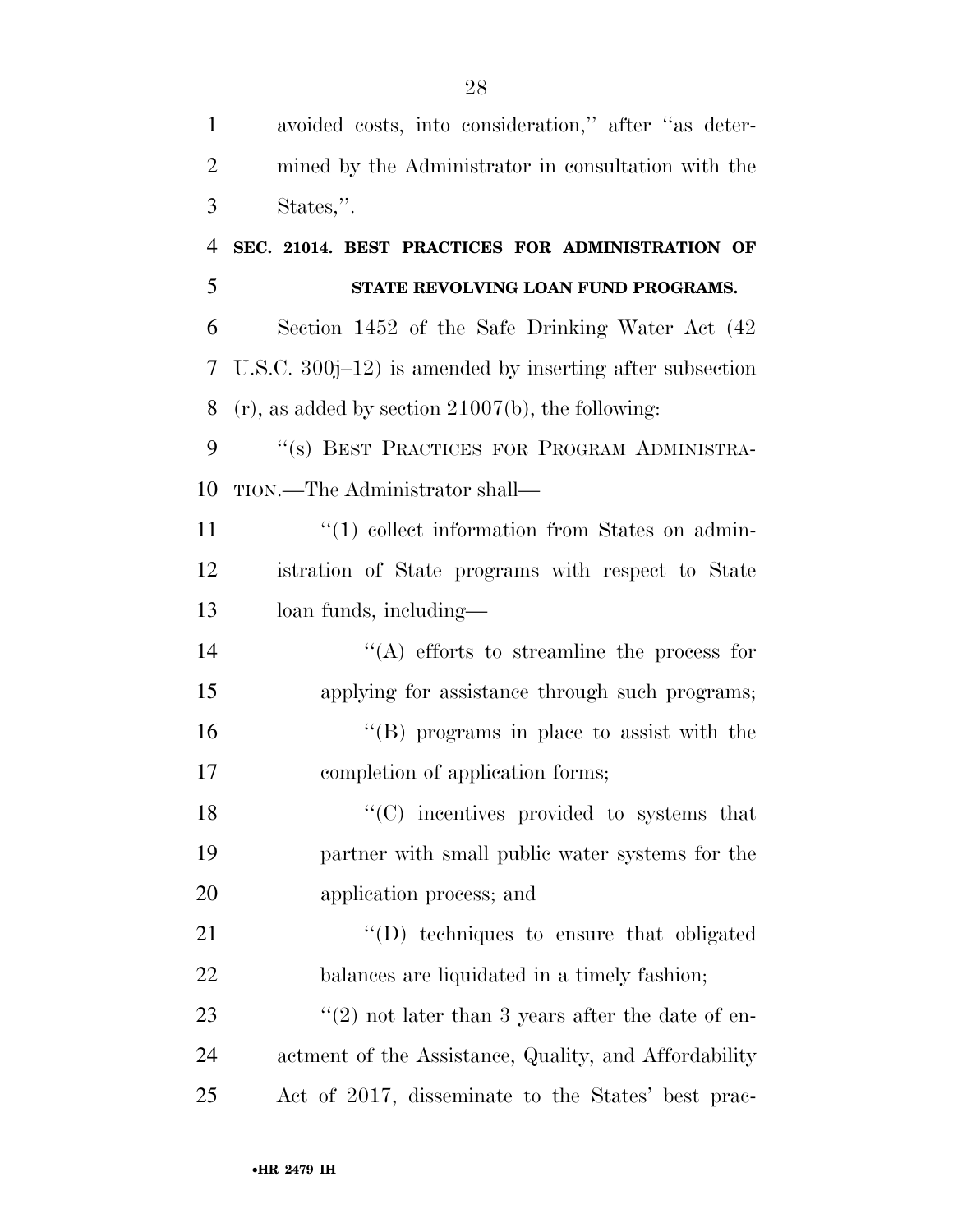| $\mathbf{1}$   | tices for administration of such programs, based on                 |
|----------------|---------------------------------------------------------------------|
| $\overline{2}$ | the information collected pursuant to this sub-                     |
| 3              | section; and                                                        |
| $\overline{4}$ | $\cdot\cdot\cdot(3)$ periodically update such best practices, as    |
| 5              | appropriate.".                                                      |
| 6              | Subtitle B—Reducing Lead in                                         |
| $\overline{7}$ | <b>Drinking Water</b>                                               |
| 8              | SEC. 22001. REDUCING LEAD IN DRINKING WATER.                        |
| 9              | (a) $\text{AUTHORIZATION.}$ —Section 1459 $\text{B}(d)$ of the Safe |
| 10             | Drinking Water Act $(42 \text{ U.S.C. } 300j-19b(d))$ is amended    |
| 11             | by striking " $$60,000,000$ for each of fiscal years $2017$         |
| 12             | through $2021$ " and inserting " $$100,000,000$ for each of         |
| 13             | fiscal years $2018$ through $2022$ ".                               |
| 14             | (b) DEFINITION OF LEAD SERVICE LINE.—                               |
| 15             | (1) IN GENERAL.—Section 1401 of the Safe                            |
| 16             | Drinking Water Act (42 U.S.C. 300f) is amended by                   |
| 17             | adding at the end the following:                                    |
| 18             | "(17) LEAD SERVICE LINE.—The term 'lead                             |
| 19             | service line' means a pipe and its fittings, which are              |
| 20             | not lead free (as defined in section $1417(d)$ ), that              |
| 21             | connect the drinking water main to the building                     |
| <u>22</u>      | inlet.".                                                            |
| 23             | (2)<br>CONFORMING AMENDMENT.-Section                                |
| 24             | $1459B(a)$ of the Safe Drinking Water Act $(42)$                    |
|                |                                                                     |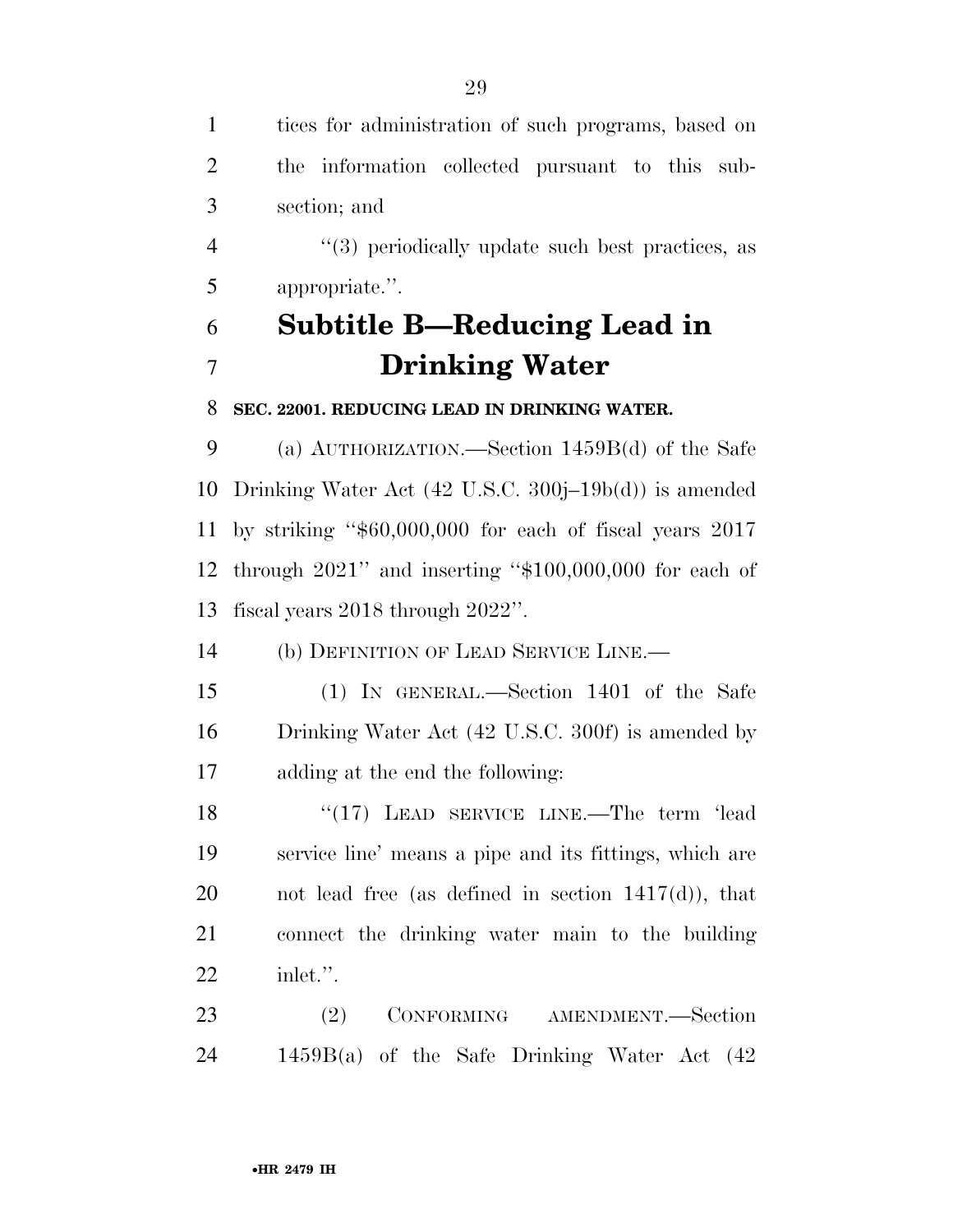U.S.C. 300j–19b(a)) is amended by striking para-2 graph  $(4)$ .

# **SEC. 22002. DRINKING WATER FOUNTAIN REPLACEMENT FOR SCHOOLS.**

 (a) IN GENERAL.—Part F of the Safe Drinking Water Act (42 U.S.C. 300j–21 et seq.) is amended by add-ing at the end the following:

# **''SEC. 1465. DRINKING WATER FOUNTAIN REPLACEMENT FOR SCHOOLS.**

10 "(a) ESTABLISHMENT.—Not later than 180 days after the date of enactment of this section, the Adminis- trator shall establish a grant program to provide assist- ance to local educational agencies for the replacement of drinking water fountains manufactured prior to 1988.

 ''(b) USE OF FUNDS.—Funds awarded under the grant program—

 $\frac{17}{2}$  ''(1) shall be used to pay the costs of replace-ment of drinking water fountains in schools; and

 $\frac{1}{2}$  may be used to pay the costs of monitoring and reporting of lead levels in the drinking water of schools of a local educational agency receiving such funds, as determined appropriate by the Adminis-trator.

24 "(c) AUTHORIZATION OF APPROPRIATIONS.—There are authorized to be appropriated to carry out this section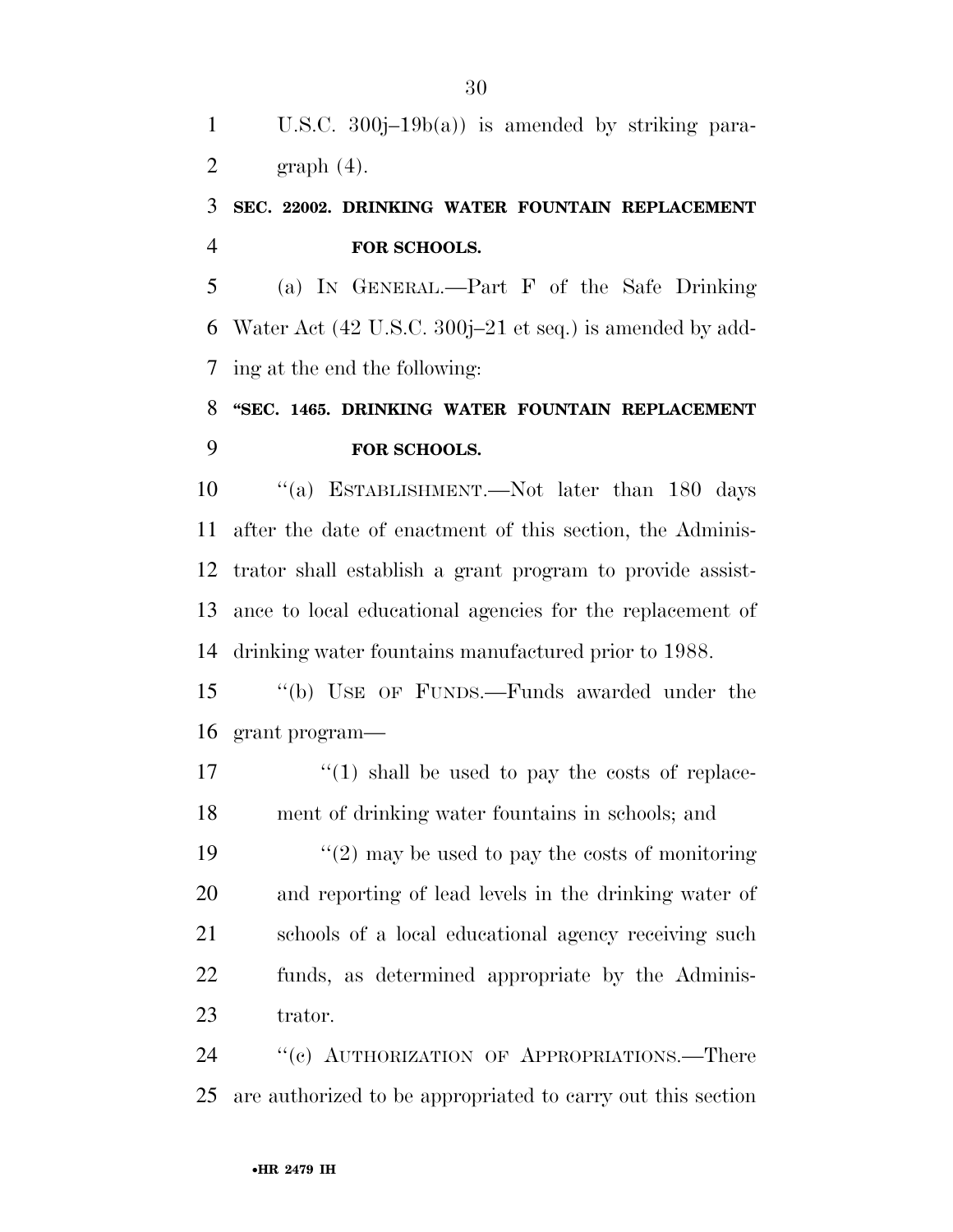not more than \$5,000,000 for each of fiscal years 2018 through 2022.''.

 (b) DEFINITIONS.—Section 1461(5) of the Safe Drinking Water Act (42 U.S.C. 300j–21(5)) is amended by inserting ''or drinking water fountain'' after ''water cooler'' each place it appears.

# **SEC. 22003. ALIGNING DEFINITIONS OF LEAD FREE.**

 Paragraph (2) of section 1461 of the Safe Drinking 9 Water Act  $(42 \text{ U.S.C. } 300j-21(2))$  is amended to read as follows:

11  $(2)$  LEAD FREE.—The term 'lead free' has the meaning given such term in section 1417.''.

# **SEC. 22004. GUIDANCE FOR SCHOOLS REGARDING LEAD IN DRINKING WATER.**

 (a) GUIDANCE.—Part F of the Safe Drinking Water Act (42 U.S.C. 300j–21 et seq.), as amended, is further amended by adding at the end the following new section: **''SEC. 1466. GUIDANCE FOR SCHOOLS REGARDING LEAD IN DRINKING WATER.** 

20 "(a) GUIDANCE ON LEAD MONITORING.—Not later than 180 days after the date of enactment of this section, the Administrator shall publish revised guidance for school officials seeking to reduce exposure to lead from drinking water in schools.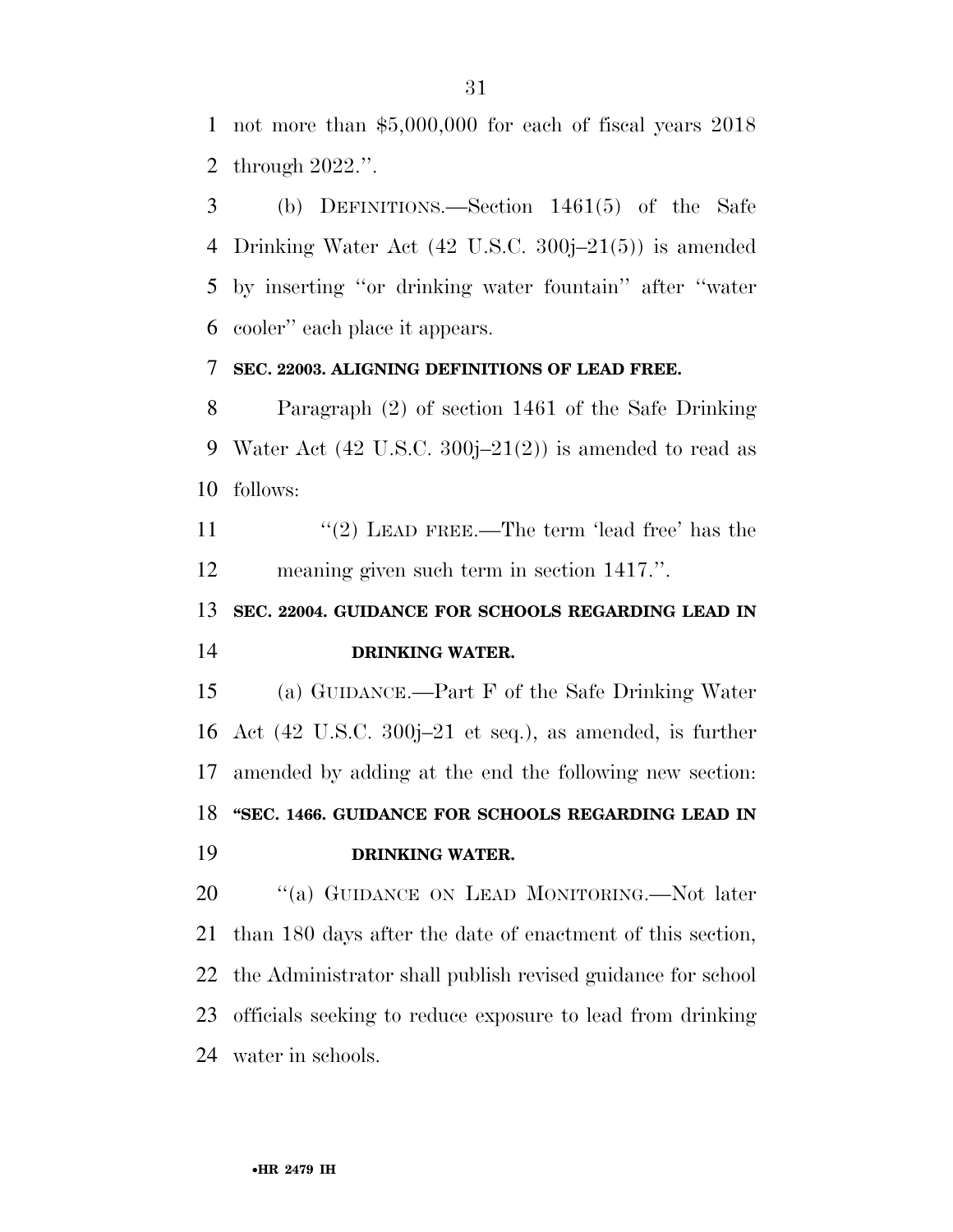| $\mathbf{1}$   | "(b) REQUIREMENTS.—The Administrator shall in-           |
|----------------|----------------------------------------------------------|
| 2              | clude in the guidance published under subsection $(a)$ — |
| 3              | $``(1)$ testing protocols for schools to accurately      |
| $\overline{4}$ | detect lead contamination in school drinking water       |
| 5              | and its sources;                                         |
| 6              | $\lq(2)$ recommended actions to reduce or elimi-         |
| $\tau$         | nate such contamination, including lead service line     |
| 8              | replacement where needed;                                |
| 9              | $\lq(3)$ recommendations for maintaining or re-          |
| 10             | placing drinking water infrastructure, including         |
| 11             | pipes, pipe fittings, fixtures, solder, drinking water   |
| 12             | coolers, and drinking water fountains, when plan-        |
| 13             | ning for or undergoing renovations of school prop-       |
| 14             | erty; and                                                |
| 15             | $\lq(4)$ recommendations and forms for commu-            |
| 16             | nicating lead testing results, potential health risks,   |
| 17             | and response actions to students, staff, parents, and    |
| 18             | communities.".                                           |
| 19             | (b) CONFORMING AMENDMENT.—Section                        |
| 20             | $1464(d)(5)(A)(i)$ of the Safe Drinking Water Act (42)   |
| 21             | U.S.C. $300j-24(d)(5)(A)(i)$ is amended by inserting     |
|                | 22 "published under section 1466" after "successor guid- |
| 23             | ance".                                                   |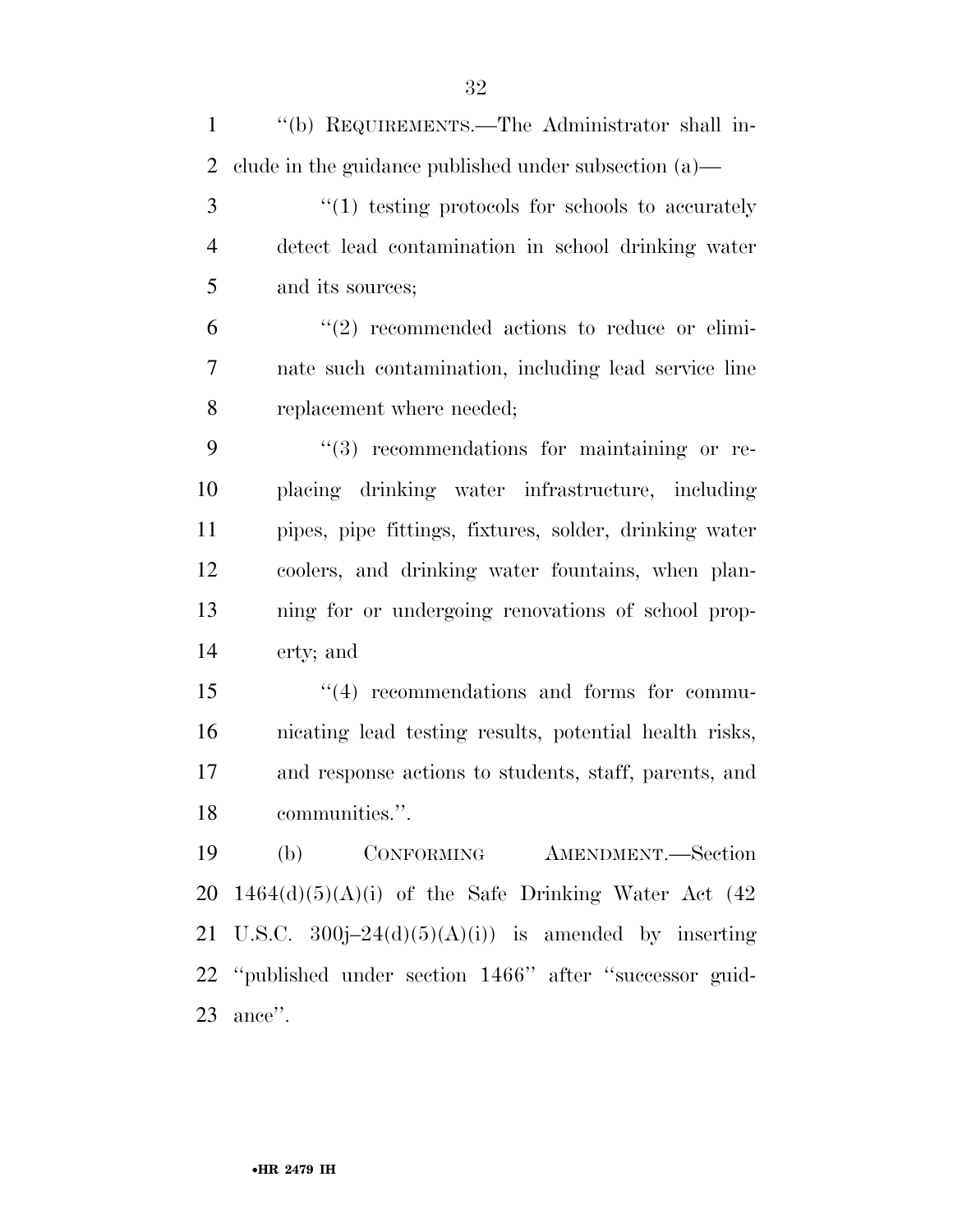| 1              | SEC. 22005. SCHOOL LEAD PIPE REPLACEMENT PROGRAM.          |
|----------------|------------------------------------------------------------|
| $\overline{2}$ | Part F of the Safe Drinking Water Act (42 U.S.C.           |
| 3              | $300j-21$ et seq.), as amended, is further amended by add- |
| 4              | ing at the end the following new section:                  |
| 5              | "SEC. 1467. SCHOOL LEAD PIPE REPLACEMENT PROGRAM.          |
| 6              | "(a) ELIGIBLE ENTITY.—In this section, the term            |
| 7              | 'eligible entity' means—                                   |
| 8              | $\lq(1)$ a local educational agency; or                    |
| 9              | $\lq(2)$ a public water system.                            |
| 10             | "(b) GRANT PROGRAM.—                                       |
| 11             | "(1) ESTABLISHMENT.—Not later than<br>180                  |
| 12             | days after the date of enactment of this section, the      |
| 13             | Administrator shall establish a grant program to as-       |
| 14             | sist eligible entities in carrying out programs to re-     |
| 15             | place lead service lines for schools and solder that is    |
| 16             | not lead free used in the plumbing for schools. Such       |
| 17             | a program-                                                 |
| 18             | "(A) shall include replacing lead service                  |
| 19             | lines and solder that is not lead free; and                |
| 20             | "(B) may include testing, planning, or car-                |
| 21             | rying out other relevant activities, as deter-             |
| 22             | mined by the Administrator, to identify the lo-            |
| 23             | cation and condition of lead service lines and             |
| 24             | solder that is not lead free.                              |
| 25             | "(2) PRIORITY APPLICATION.—In providing as-                |
| 26             | sistance under this section, the Administrator shall       |
|                | •HR 2479 IH                                                |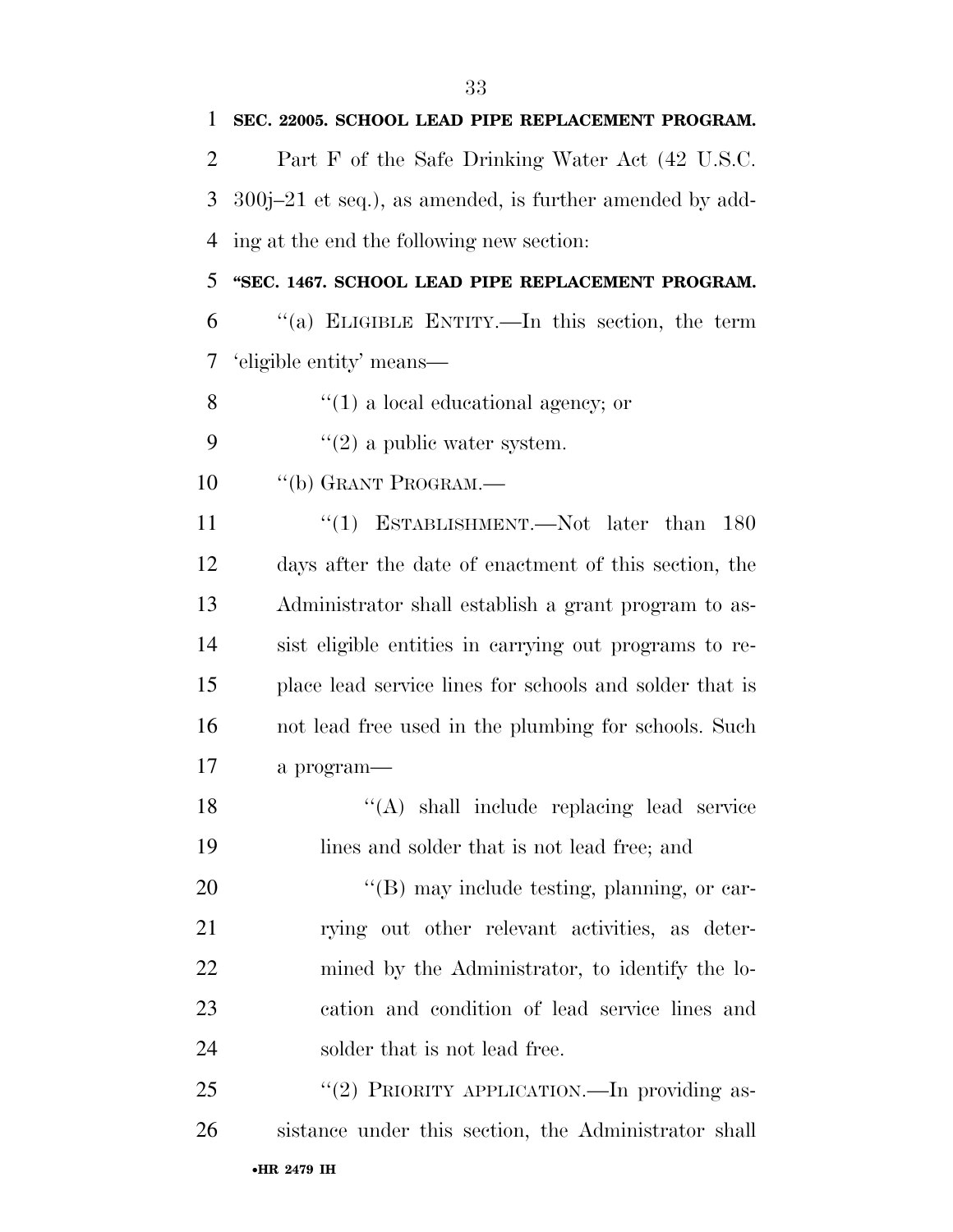give priority to proposed programs for schools for which, at any time during the 3-year period pre- ceding the date of submission of an application of the eligible entity, monitoring data has indicated ele- vated lead levels in the school drinking water. ''(c) AUTHORIZATION OF APPROPRIATIONS.—There are authorized to be appropriated to carry out this section \$50,000,000 for each of fiscal years 2018 through 2022.''. **SEC. 22006. SCHOOL REMEDIAL ACTION PROGRAM.**  Section 1464(d)(7) of the Safe Drinking Water Act (42 U.S.C. 300j–24(d)) is amended— (1) by striking ''\$20,000,000'' and inserting 13 "\$100,000,000"; and (2) by striking ''2017 through 2021'' and in- serting ''2018 through 2022''. **Subtitle C—Climate Resiliency, Se- curity, and Source Water Pro- tection Planning SEC. 23001. CLIMATE RESILIENCY, SECURITY, AND SOURCE WATER PROTECTION PLANNING.**  Section 1433 of the Safe Drinking Water Act (42 U.S.C. 300i–2) is amended to read as follows: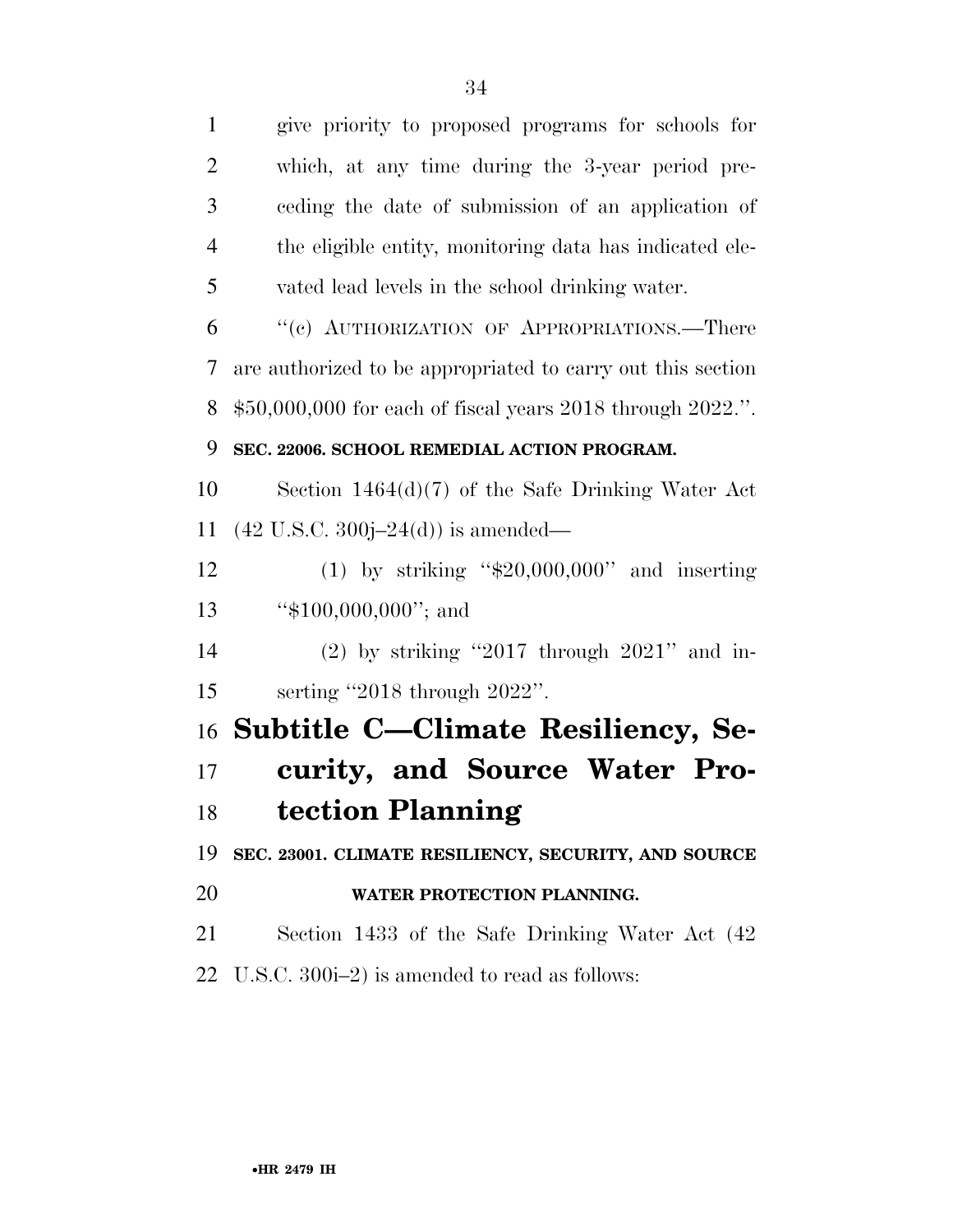•**HR 2479 IH** ''(a) SOURCE WATER AND DISTRIBUTION SYSTEM VULNERABILITY ASSESSMENTS.— 5 "(1) In GENERAL.—Not later than 24 months after the date of enactment of the Safe Drinking Water Act Amendments of 2017, each community water system shall submit to the Administrator source water and distribution system vulnerability assessments. 11 "(2) IDENTIFICATION OF THREATS. Assess- ments submitted pursuant to paragraph (1) shall identify— 14 ''(A) threats to the community water sys- tem's source water from industrial activity, pipelines and storage tanks, contaminated sites, agricultural activity, and oil and gas explo- ration;  $\langle$  (B) threats to the community water sys- tem's source water and distribution system from climate change, extreme weather, drought, and temperature changes; and  $\cdot$  (C) threats to the community water sys- tem's source water and distribution system from intentional acts, including intentional con-tamination, sabotage, and theft of any chemical

 **''SEC. 1433. CLIMATE RESILIENCY, SECURITY, AND SOURCE WATER PROTECTION.**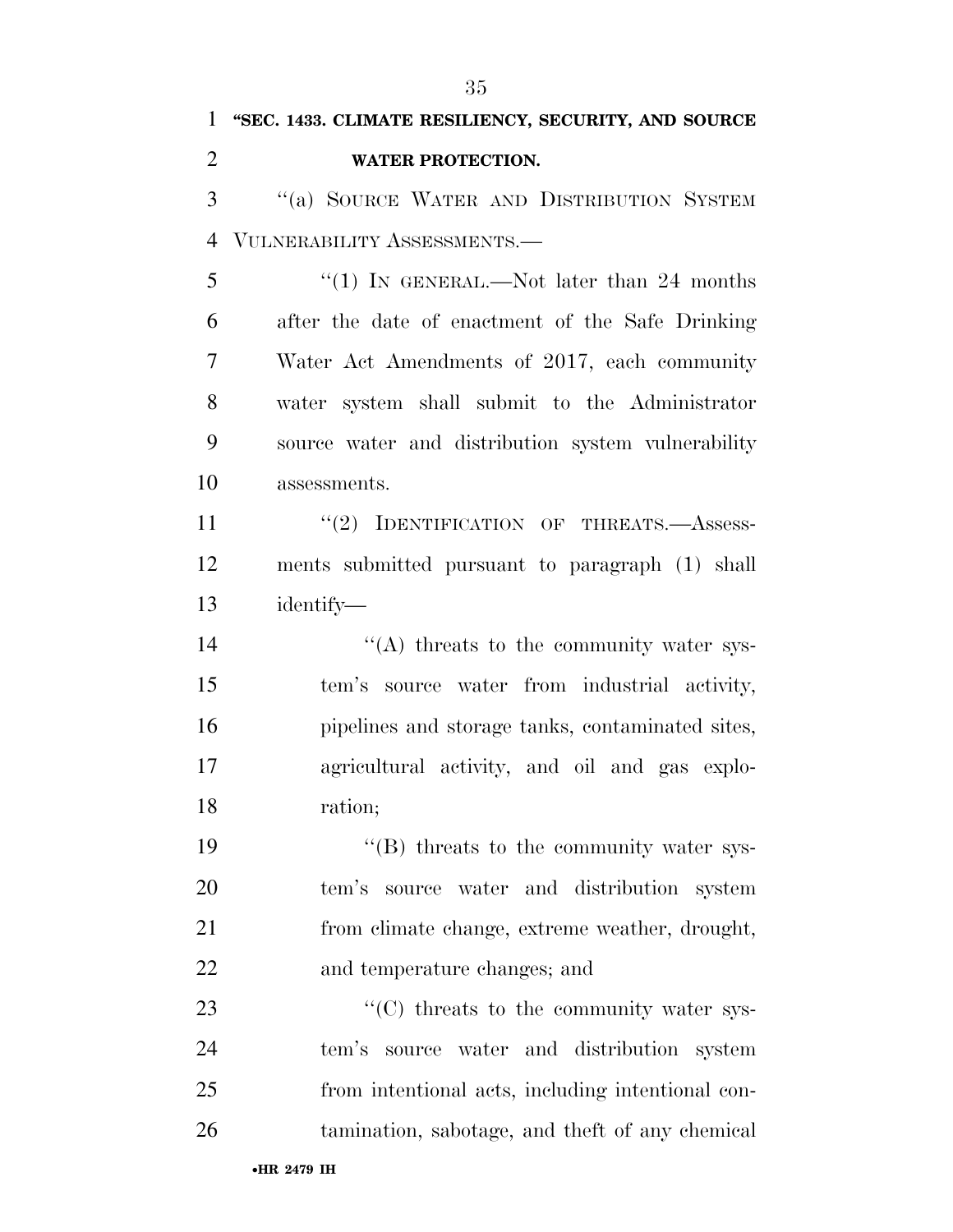| $\mathbf{1}$   | of interest (as designated under Appendix A to        |
|----------------|-------------------------------------------------------|
| $\overline{2}$ | part 27 of title 6, Code of Federal Regulations,      |
| 3              | or any successor thereto).                            |
| $\overline{4}$ | "(3) ASSESSMENT OF ALTERNATIVES.-Assess-              |
| 5              | ments submitted pursuant to paragraph (1) shall in-   |
| 6              | clude a comparison of the disinfection methods used   |
| 7              | by the community water system and reasonably          |
| 8              | available alternative disinfection methods, including |
| 9              | a determination of whether reasonably available al-   |
| 10             | ternative disinfection methods could reduce the com-  |
| 11             | munity water system's vulnerability to the threats    |
| 12             | identified pursuant to paragraph (2).                 |
| 13             | $``(4)$ PERIODIC REVIEW AND RESUBMISSION.—            |
| 14             | Each community water system submitting a vulner-      |
| 15             | ability assessment pursuant to paragraph (1) shall    |
| 16             | review, revise as necessary, and resubmit such as-    |
| 17             | sessment not less often than every 5 years.           |
| 18             | $\cdot$ (5) GUIDANCE.—Not later than one year after   |

 ''(5) GUIDANCE.—Not later than one year after the date of enactment of the Safe Drinking Water Act Amendments of 2017, the Administrator shall provide guidance to community water systems for the preparation of vulnerability assessments under this subsection.

 ''(b) SOURCE WATER AND DISTRIBUTION SYSTEM PROTECTION PLANS.—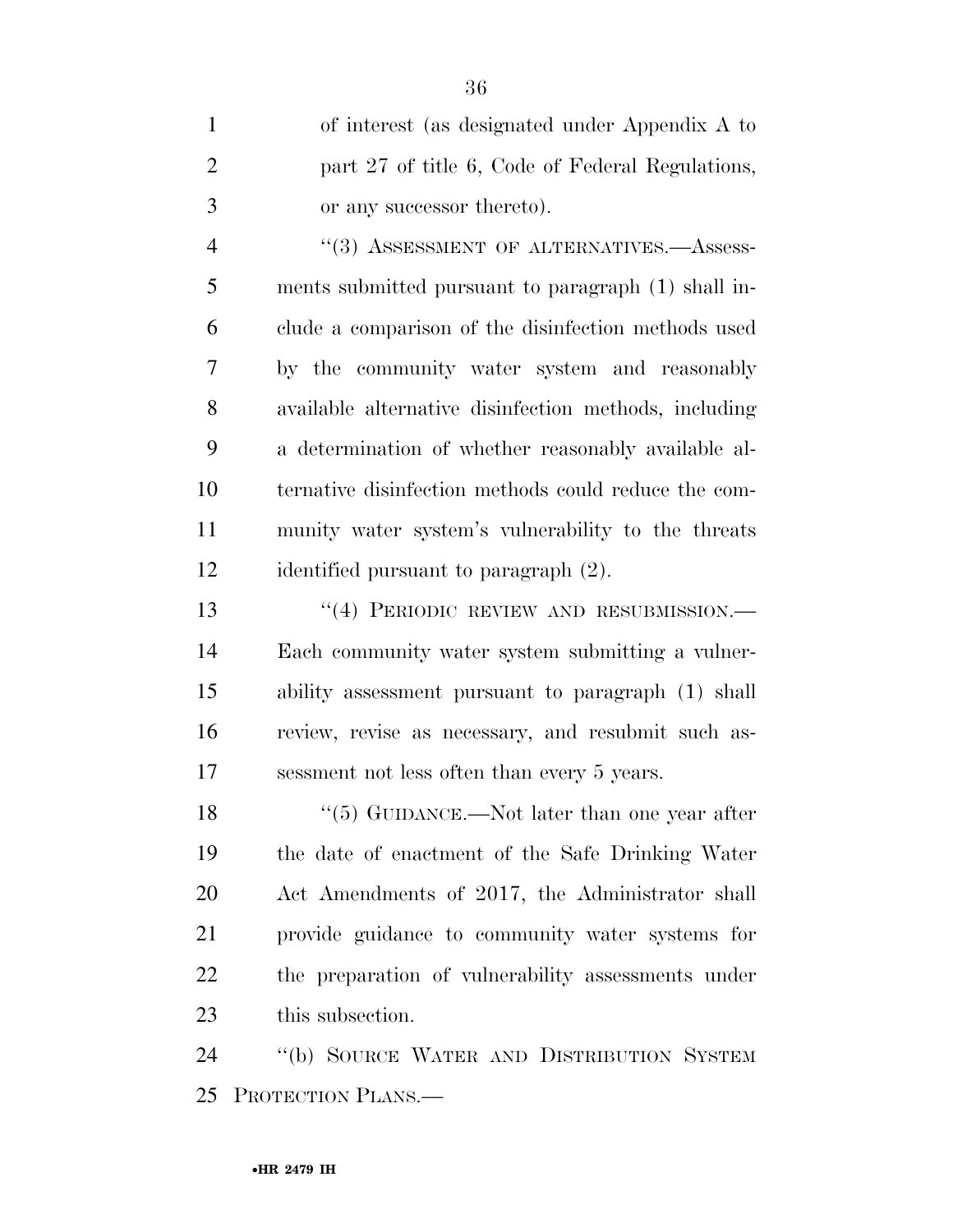1 "(1) IN GENERAL.—Not later than 4 years after the date of enactment of the Safe Drinking Water Act Amendments of 2017, each community water system shall submit to the Administrator source water and distribution system protection plans.

7 "(2) MITIGATION OF IDENTIFIED THREATS.— Plans submitted pursuant to paragraph (1) shall identify strategies and resources to mitigate the threats identified in assessments prepared pursuant to subsection (a).

12 "(3) EMERGENCY RESPONSE PLANNING.— Plans submitted pursuant to paragraph (1) shall in- clude specific emergency response plans for the threats identified in assessments prepared pursuant to subsection (a).

17 <sup>''</sup>(4) PERIODIC REVIEW AND RESUBMISSION.— Each community water system submitting a plan pursuant to paragraph (1) shall review, revise as necessary, and resubmit such plan not less often 21 than every 5 years.

22 ''(5) GUIDANCE.—Not later than one year after the date of enactment of the Safe Drinking Water Act Amendments of 2017, the Administrator shall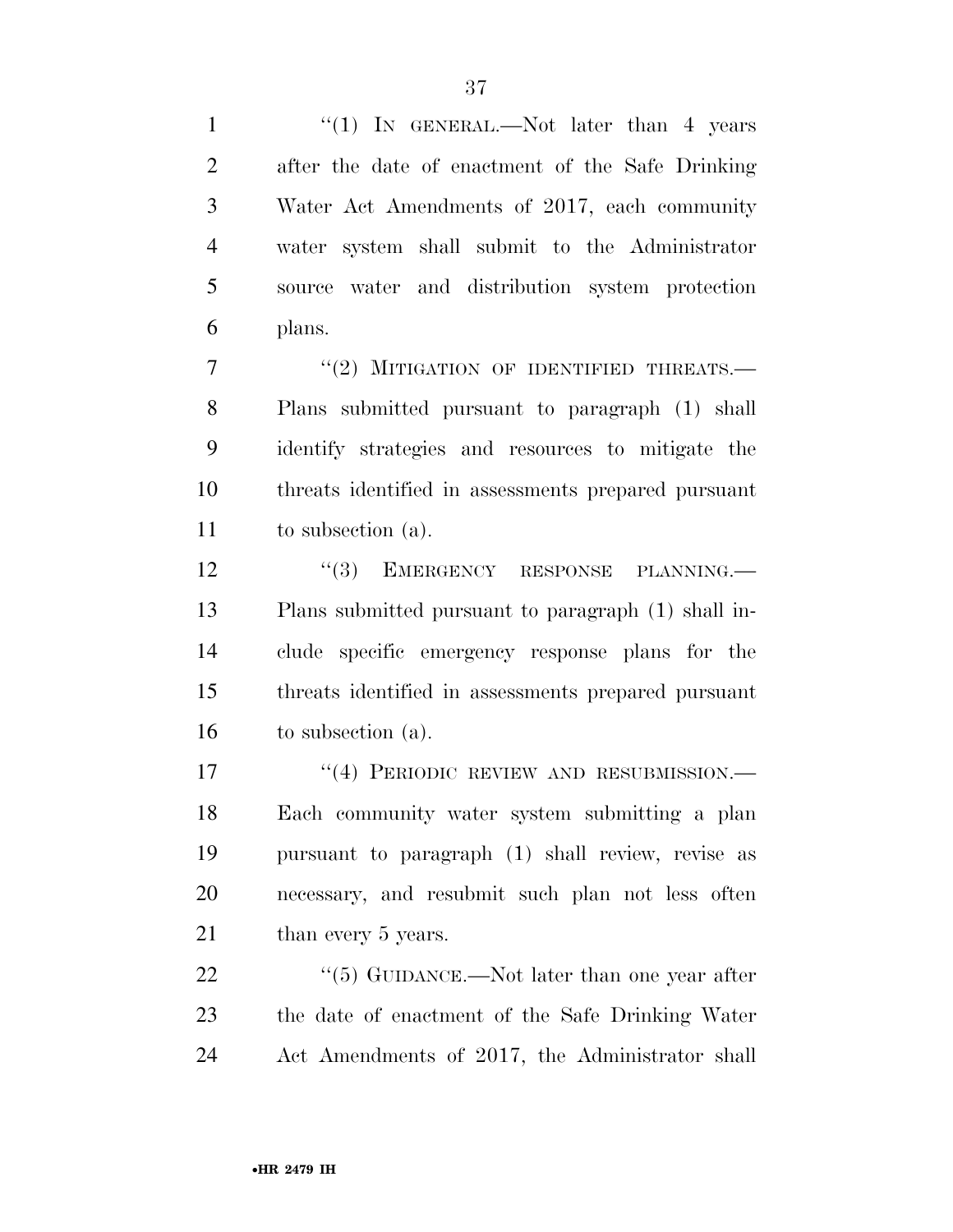| $\mathbf{1}$   | provide guidance to community water systems for        |
|----------------|--------------------------------------------------------|
| $\overline{2}$ | the preparation of plans under this subsection.        |
| 3              | $``(e)$ TECHNICAL ASSISTANCE AND GRANTS.—              |
| $\overline{4}$ | " $(1)$ In GENERAL.—The Administrator shall es-        |
| 5              | tablish and implement a program, to be known as        |
| 6              | the Drinking Water Infrastructure Resiliency and       |
| 7              | Sustainability Program, under which the Adminis-       |
| 8              | trator may award grants in each of fiscal years 2018   |
| 9              | through 2022 to owners or operators of community       |
| 10             | water systems for the purpose of increasing the re-    |
| 11             | siliency or adaptability of the community water sys-   |
| 12             | tems to threats identified pursuant to subsection (a). |
| 13             | "(2) USE OF FUNDS.—As a condition on receipt           |
| 14             | of a grant under this section, an owner or operator    |
| 15             | of a community water system shall agree to use the     |
| 16             | grant funds exclusively to assist in the planning, de- |
| 17             | sign, construction, implementation, operation, or      |
| 18             | maintenance of a program or project consistent with    |
| 19             | a plan developed pursuant to subsection (b).           |
| 20             | $``(3)$ PRIORITY.—                                     |
| 21             | "(A) WATER SYSTEMS AT GREATEST AND                     |
| 22             | MOST IMMEDIATE RISK.—In selecting grantees             |
| 23             | under this subsection, the Administrator shall         |
| 24             | give priority to applicants that are owners or         |
| 25             | operators of community water systems that are,         |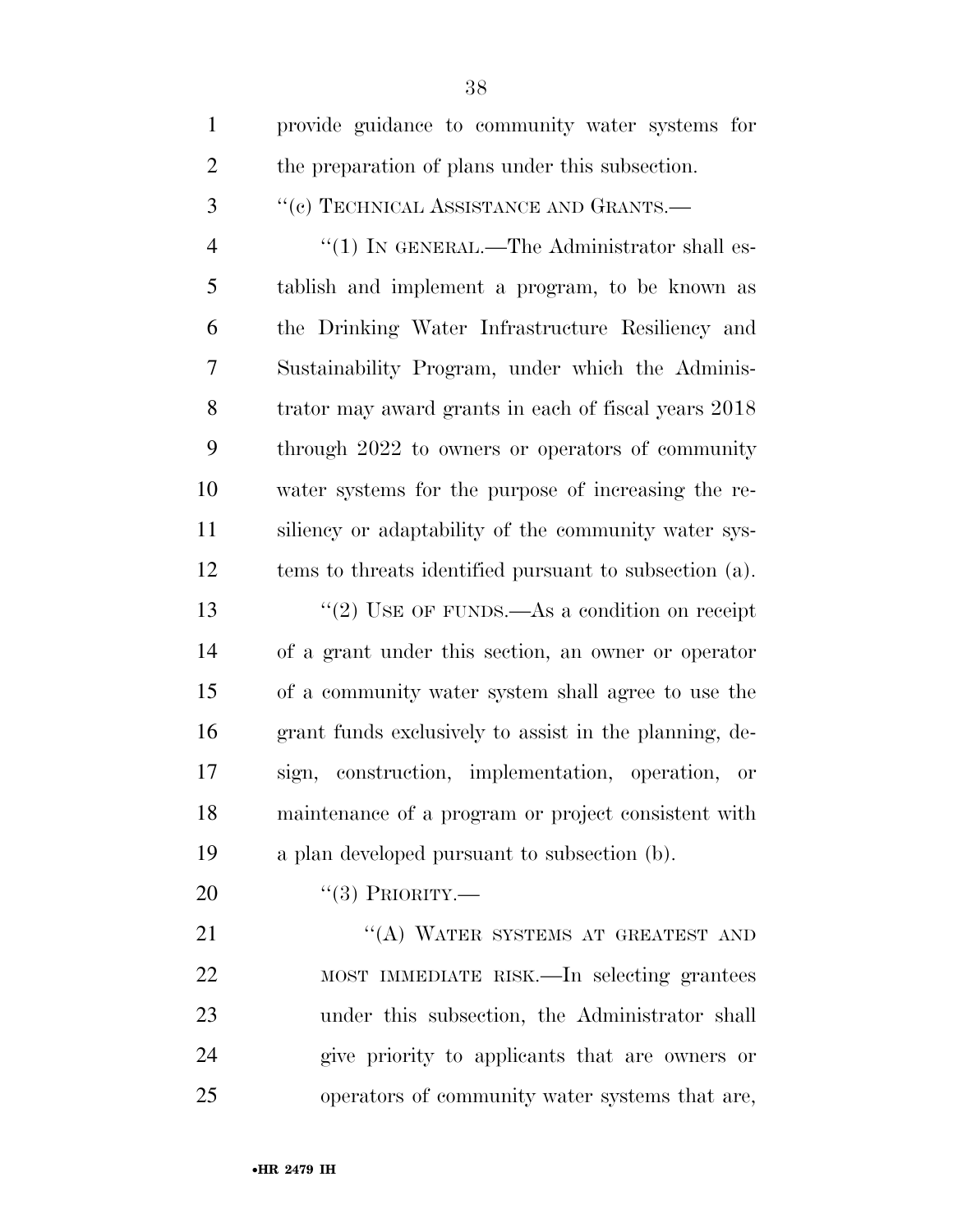| $\mathbf{1}$   | based on the best available research and data,     |
|----------------|----------------------------------------------------|
| $\overline{2}$ | at the greatest and most immediate risk of fac-    |
| 3              | ing significant negative impacts due to threats    |
| $\overline{4}$ | described in subsection $(a)(2)$ .                 |
| 5              | "(B) GOALS.—In selecting among appli-              |
| 6              | cants described in subparagraph (A), the Ad-       |
| $\overline{7}$ | ministrator shall ensure that, to the maximum      |
| 8              | extent practicable, the final list of applications |
| 9              | funded for each year includes a substantial        |
| 10             | number that propose to use innovative ap-          |
| 11             | proaches to meet one or more of the following      |
| 12             | goals:                                             |
| 13             | "(i) Promoting more efficient water                |
| 14             | use, water conservation, water reuse, or           |
| 15             | water recycling.                                   |
| 16             | "(ii) Using decentralized, low-impact              |
| 17             | development technologies and<br>$non-$             |
| 18             | structural approaches, including practices         |
| 19             | that use, enhance, or mimic the natural            |
| 20             | hydrological cycle or protect natural flows.       |
| 21             | "(iii) Reducing stormwater runoff or               |
| 22             | flooding by protecting or enhancing nat-           |
| 23             | ural ecosystem functions.                          |
| 24             | "(iv) Modifying, upgrading, enhanc-                |
| 25             | ing, or replacing existing community water         |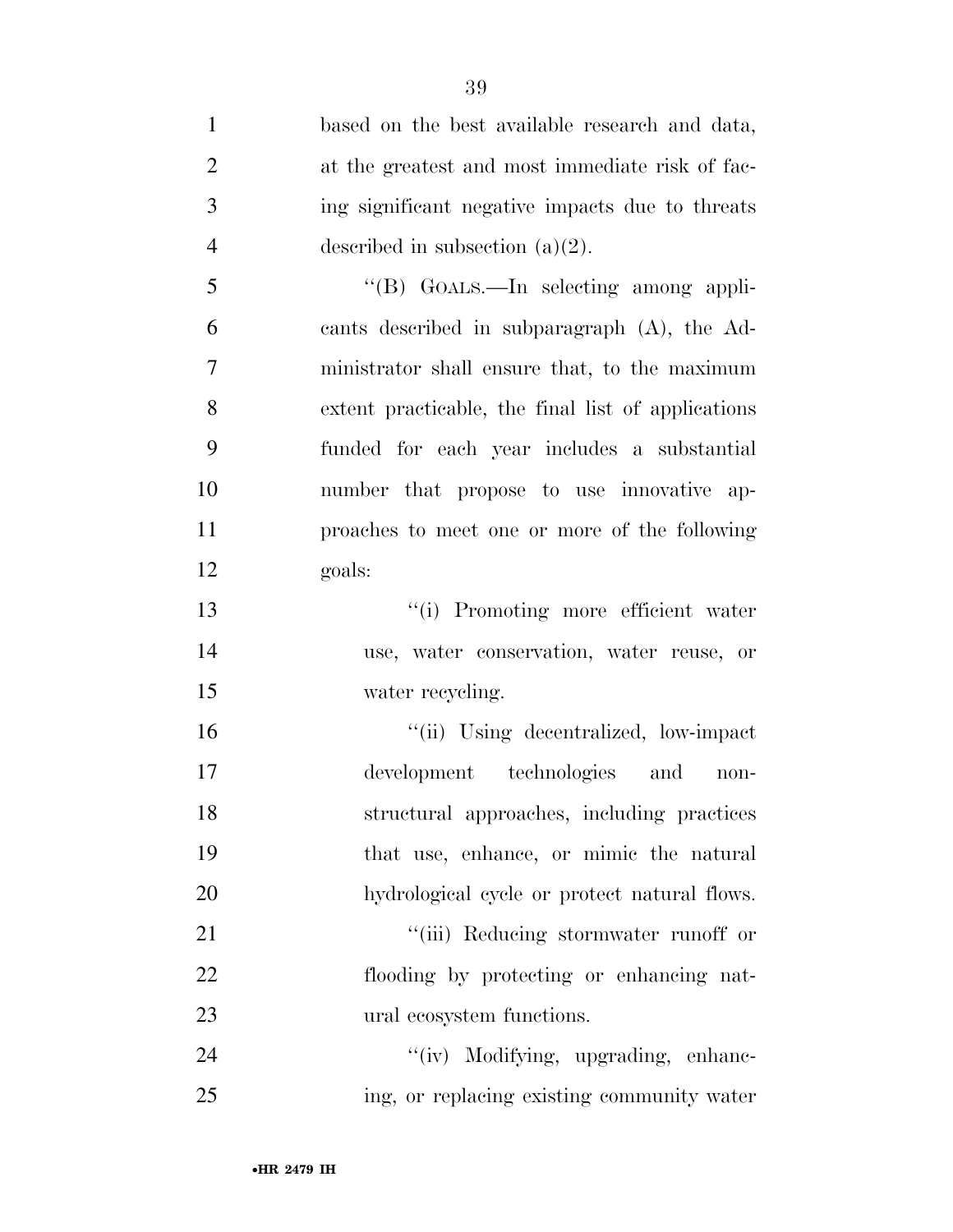| $\mathbf{1}$   | system infrastructure in response to            |
|----------------|-------------------------------------------------|
| $\overline{2}$ | changing hydrologic conditions.                 |
| 3              | "(v) Improving water quality or quan-           |
| $\overline{4}$ | tity for agricultural and municipal uses, in-   |
| 5              | eluding through salinity reduction.             |
| 6              | "(vi) Providing multiple benefits, in-          |
| 7              | cluding to water supply enhancement or          |
| 8              | demand reduction, water quality protection      |
| 9              | or improvement, increased flood protection,     |
| 10             | and ecosystem protection or improvement.        |
| 11             | $``(4)$ COST-SHARING.—                          |
| 12             | "(A) FEDERAL SHARE.—The share of the            |
| 13             | cost of any activity that is the subject of a   |
| 14             | grant awarded by the Administrator to the       |
| 15             | owner or operator of a community water system   |
| 16             | under this subsection shall not exceed 50 per-  |
| 17             | cent of the cost of the activity.               |
| 18             | CALCULATION OF NON-FEDERAL<br>$``$ (B)          |
| 19             | SHARE.—In calculating the non-Federal share     |
| 20             | of the cost of an activity proposed by a commu- |
| 21             | nity water system in an application submitted   |
| 22             | under this subsection, the Administrator shall— |
| 23             | "(i) include the value of any in-kind           |
| 24             | services that are integral to the completion    |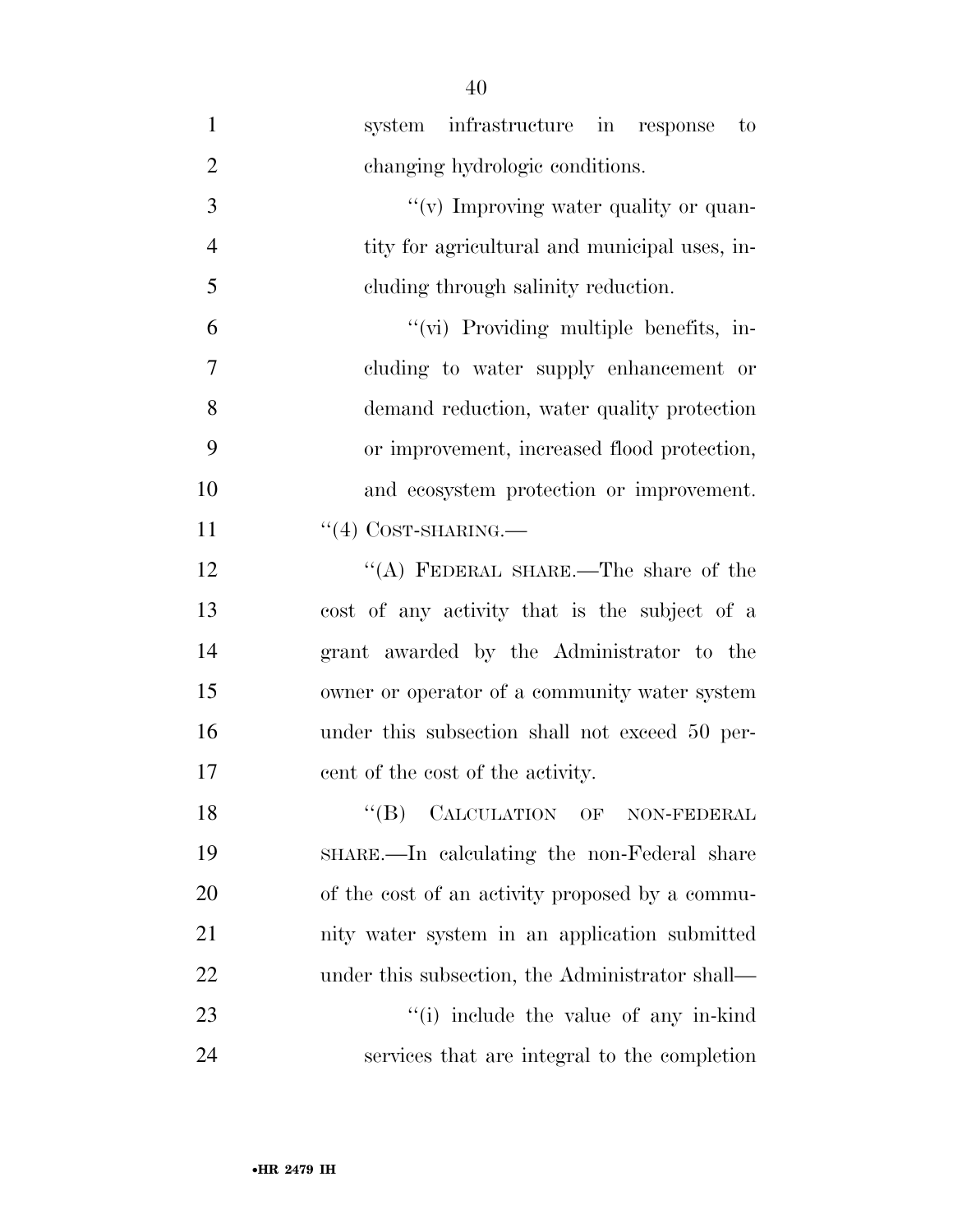| $\mathbf{1}$   | of the activity, including reasonable admin-           |
|----------------|--------------------------------------------------------|
| $\overline{2}$ | istrative and overhead costs; and                      |
| 3              | "(ii) not include any other amount                     |
| $\overline{4}$ | that the community water system involved               |
| 5              | receives from the Federal Government.                  |
| 6              | "(5) REPORT TO CONGRESS.—Not later than $3$            |
| 7              | years after the date of the enactment of the Safe      |
| 8              | Drinking Water Act Amendments of 2017, and             |
| 9              | every 3 years thereafter, the Administrator shall      |
| 10             | submit to the Congress a report on progress in im-     |
| 11             | plementing this subsection, including information on   |
| 12             | project applications received and funded annually.     |
| 13             | "(6) AUTHORIZATION OF APPROPRIATIONS.-                 |
| 14             | To carry out this subsection, there are authorized to  |
| 15             | be appropriated $$50,000,000$ for each of fiscal years |
| 16             | 2018 through 2022.".                                   |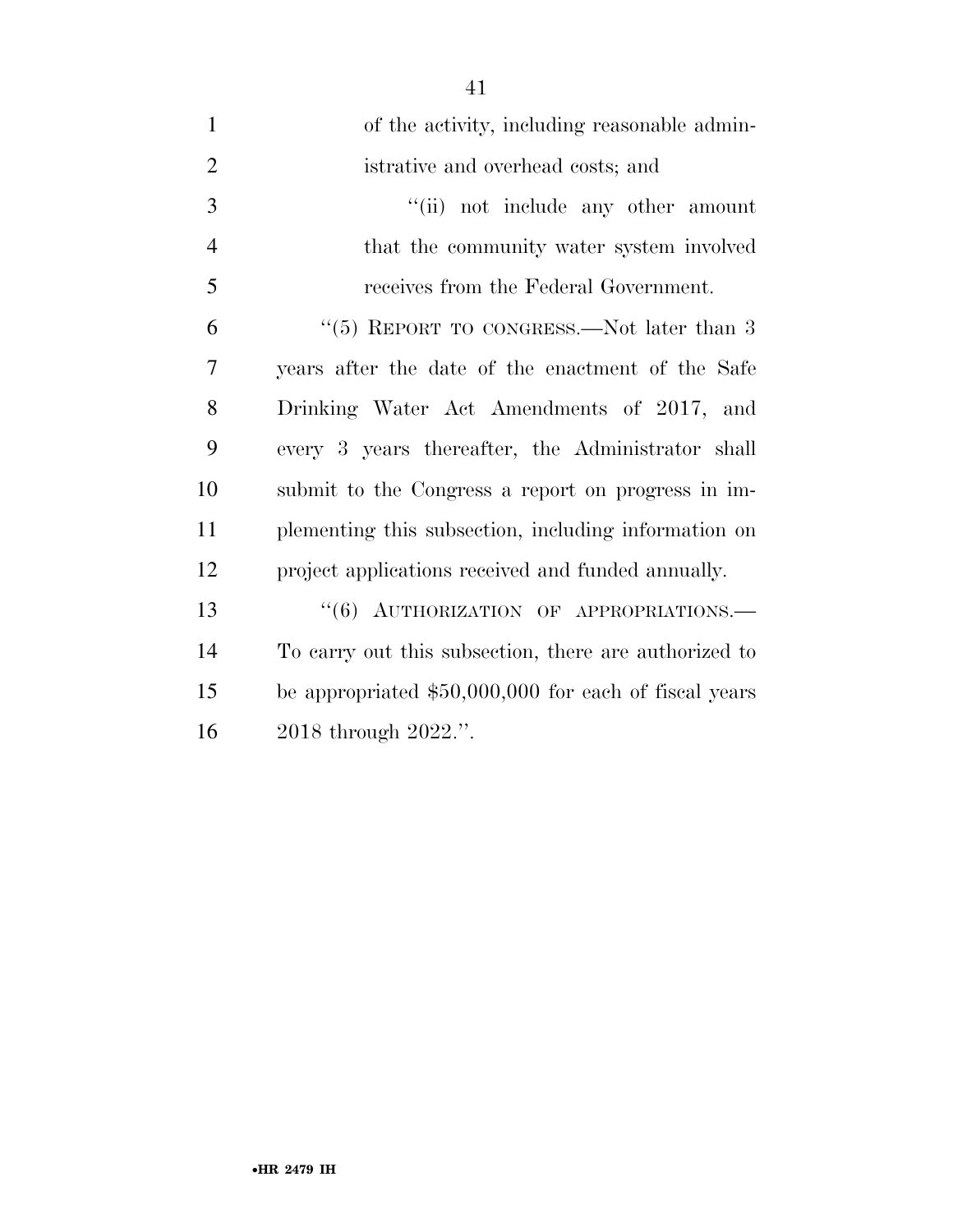| 1              | <b>TITLE III-CLEAN ENERGY</b>                               |
|----------------|-------------------------------------------------------------|
| $\overline{2}$ | <b>INFRASTRUCTURE</b>                                       |
| 3              | <b>Subtitle A—Grid Security and</b>                         |
| $\overline{4}$ | <b>Modernization</b>                                        |
| 5              | PART 1-ENHANCING ELECTRIC INFRASTRUC-                       |
| 6              | TURE RESILIENCE, RELIABILITY, AND EN-                       |
| 7              | <b>ERGY SECURITY</b>                                        |
| 8              | SEC. 31101. PROGRAM TO ENHANCE ELECTRIC INFRA-              |
| 9              | STRUCTURE RESILIENCE, RELIABILITY, AND                      |
| 10             | <b>ENERGY SECURITY.</b>                                     |
| 11             | (a) PROGRAM.—The Secretary of Energy shall estab-           |
|                | 12 lish a competitive grant program to provide grants to    |
|                | 13 States, units of local government, and Indian tribe eco- |
|                | 14 nomic development entities to enhance energy security    |

 through measures for electricity delivery infrastructure hardening and enhanced resilience and reliability.

 (b) PURPOSE OF GRANTS.—The Secretary of Energy may make grants on a competitive basis to enable broader use of resiliency-related technologies, upgrades, and insti-tutional measures and practices designed to—

 (1) improve the resilience, reliability, and secu-22 rity of electricity delivery infrastructure;

 (2) improve preparedness and restoration time to mitigate power disturbances resulting from phys-ical and cyber attacks, electromagnetic pulse attacks,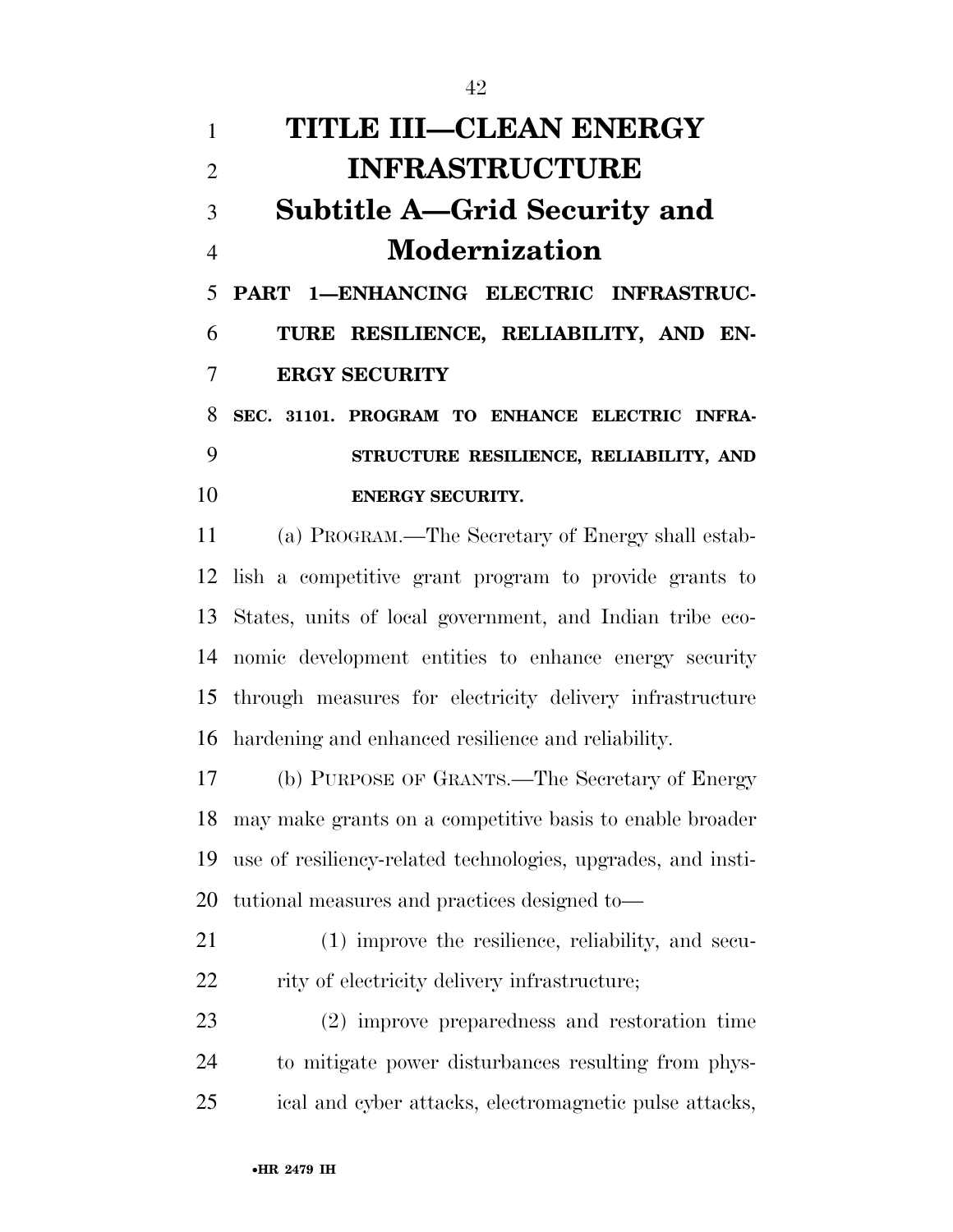| $\mathbf{1}$   | geomagnetic disturbances, seismic events, severe       |
|----------------|--------------------------------------------------------|
| $\overline{2}$ | weather, and climate change;                           |
| 3              | (3) continue delivery of power to facilities crit-     |
| $\overline{4}$ | ical to public health, safety, and welfare, including  |
| 5              | hospitals, assisted living facilities, and schools;    |
| 6              | (4) continue delivery of power to electricity-de-      |
| 7              | pendent essential services, including fueling stations |
| 8              | and pumps, was tewater and sewage treatment facili-    |
| 9              | ties, gas pipeline infrastructure, communications      |
| 10             | systems, transportation services and systems, and      |
| 11             | services provided by emergency first responders;       |
| 12             | (5) enhance regional grid resilience and the re-       |
| 13             | silience of electricity-dependent regional infrastruc- |
| 14             | ture; and                                              |
| 15             | (6) facilitate greater incorporation of renewable      |
| 16             | energy generation into the electric grid.              |
| 17             | (c) EXAMPLES.—Resiliency-related technologies, up-     |
| 18             | grades, and measures with respect to which grants may  |
| 19             | be made under this section include—                    |
| 20             | (1) hardening or enhanced protection of utility        |
| 21             | poles, wiring, cabling, and other distribution compo-  |
| 22             | nents, facilities, or structures;                      |
| 23             | (2) advanced grid technologies capable of iso-         |
| 24             | lating or repairing problems remotely, such as ad-     |
| 25             | vanced metering infrastructure, high-tech sensors,     |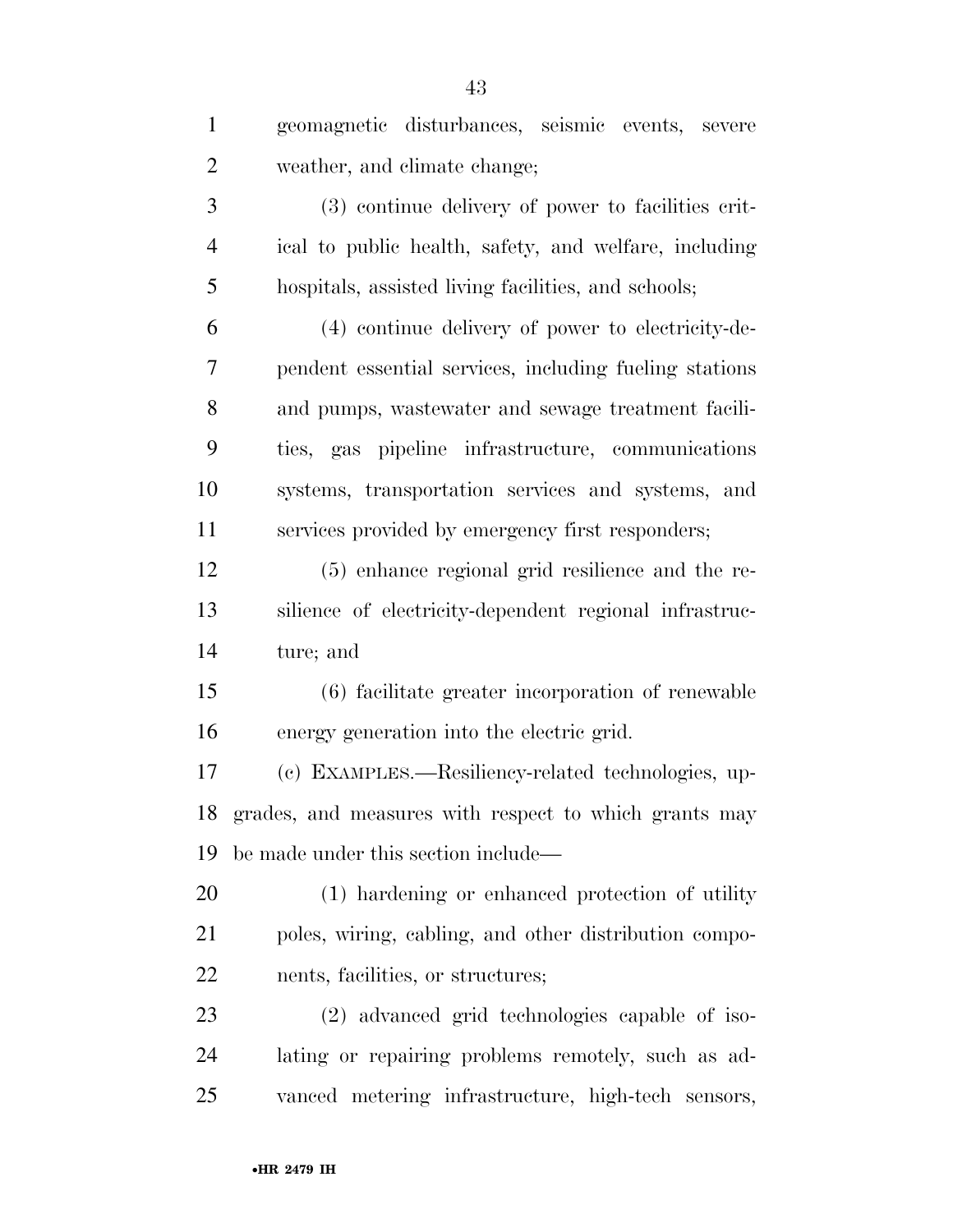| $\mathbf{1}$   | grid monitoring and control systems, and remote re-   |
|----------------|-------------------------------------------------------|
| $\overline{2}$ | configuration and redundancy systems;                 |
| 3              | (3) cybersecurity products and components;            |
| $\overline{4}$ | (4) distributed generation, including back-up         |
| 5              | generation to power critical facilities and essential |
| 6              | services, and related integration components, such as |
| 7              | advanced inverter technology;                         |
| 8              | microgrid systems, including<br>(5)<br>hybrid         |
| 9              | microgrid systems for isolated communities;           |
| 10             | $(6)$ combined heat and power;                        |
| 11             | (7) waste heat resources;                             |
| 12             | (8) non-grid-scale energy storage technologies;       |
| 13             | (9) electronically controlled reclosers and simi-     |
| 14             | lar technologies for power restoration;               |
| 15             | (10) advanced energy analytics technology, such       |
| 16             | as internet-based and cloud-based computing solu-     |
| 17             | tions and subscription licensing models;              |
| 18             | (11) efforts that enhance resilience through          |
| 19             | planning, preparation, response, and recovery activi- |
| 20             | ties;                                                 |
| 21             | (12) operational capabilities to enhance resil-       |
| 22             | ience through rapid response recovery; and            |
| 23             | (13) efforts to ensure availability of key critical   |
| 24             | components through contracts, cooperative agree-      |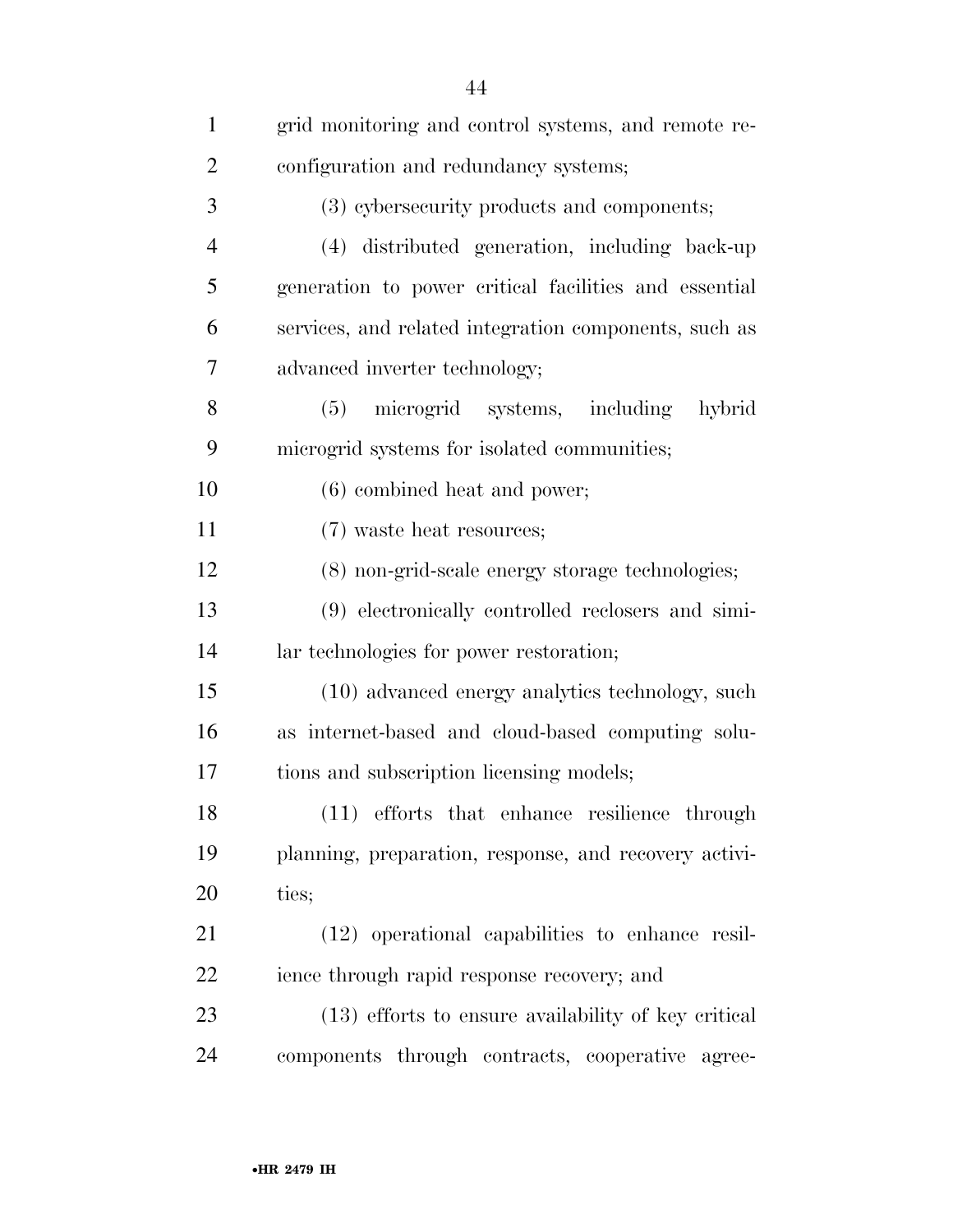ments, stockpiling and prepositioning, or other measures.

 (d) IMPLEMENTATION.—Specific projects or pro- grams established, or to be established, pursuant to grants provided under this section shall be implemented through grant recipients by public and publicly regulated entities on a cost-shared basis.

 (e) COOPERATION.—In carrying out projects or pro- grams established, or to be established, pursuant to grants provided under this section, recipients shall cooperate, as applicable, with—

(1) State public utility commissions;

(2) State energy offices;

 (3) electric infrastructure owners and operators; and

 (4) other entities responsible for maintaining electric reliability.

(f) DATA AND METRICS.—

 (1) IN GENERAL.—To the extent practicable, grant recipients shall utilize the most current data, metrics, and frameworks related to—

 (A) electricity delivery infrastructure hard- ening and enhancing resilience and reliability; and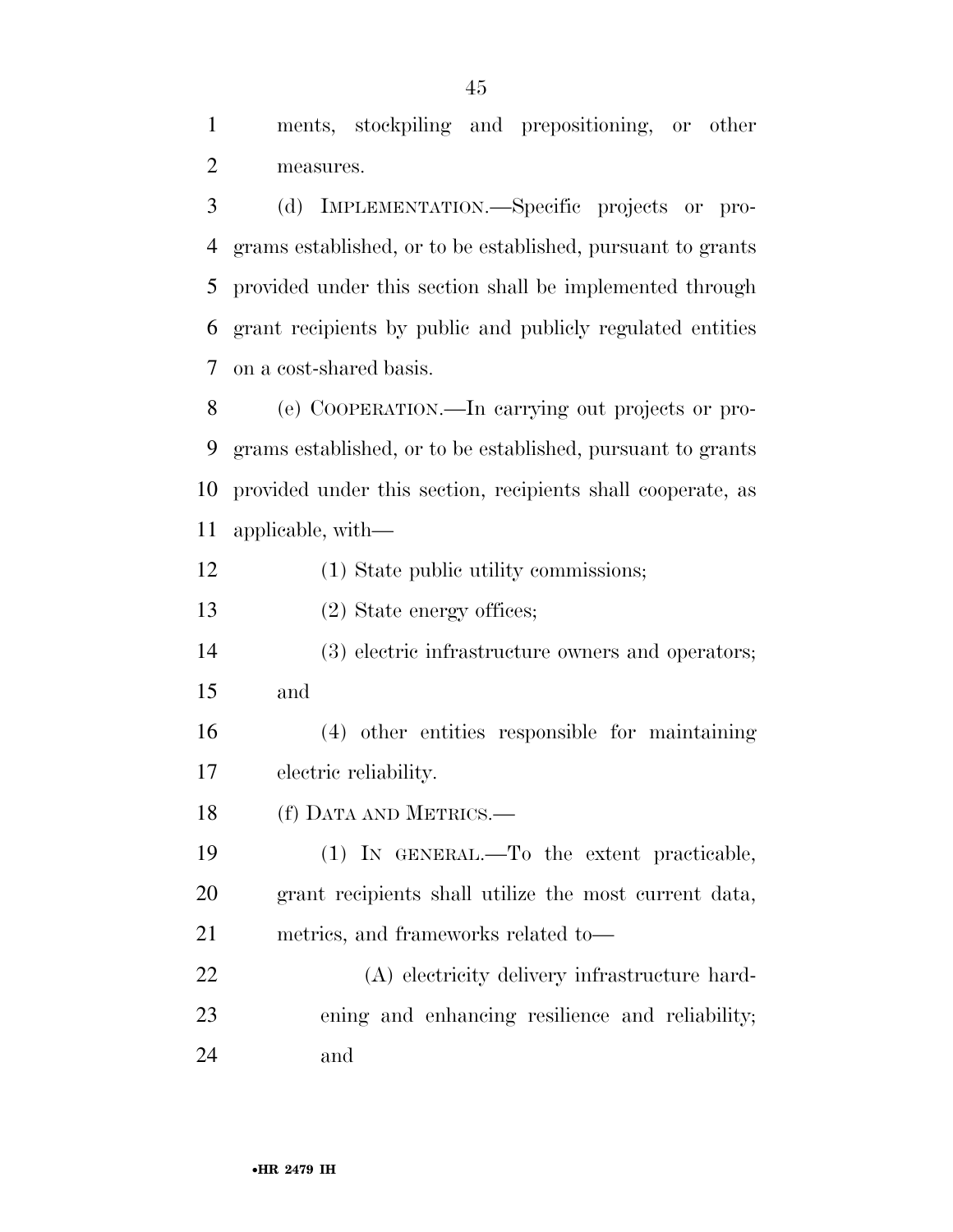(B) current and future threats, including physical and cyber attacks, electromagnetic pulse, geomagnetic disturbances, seismic events, severe weather, and climate change. (2) METRICS.—Grant recipients shall dem- onstrate to the Secretary of Energy, with measur- able and verifiable data, how the deployment of resil- iency-related technologies, upgrades, and measures achieve improvements in the resiliency and recovery of electricity delivery infrastructure and related serv- ices, including a comparison of data collected before and after deployment. Metrics for demonstrating im- provements in resiliency and recovery may include— (A) power quality during power disturb- ances when delivered power does not meet power quality requirements of the customer; (B) duration of customer interruptions; 18 (C) number of customers impacted; (D) cost impacts, including business and other economic losses; (E) impacts on electricity-dependent essen-22 tial services and critical facilities; and (F) societal impacts. (3) FURTHERING ENERGY ASSURANCE PLANS.—Grant recipients shall demonstrate to the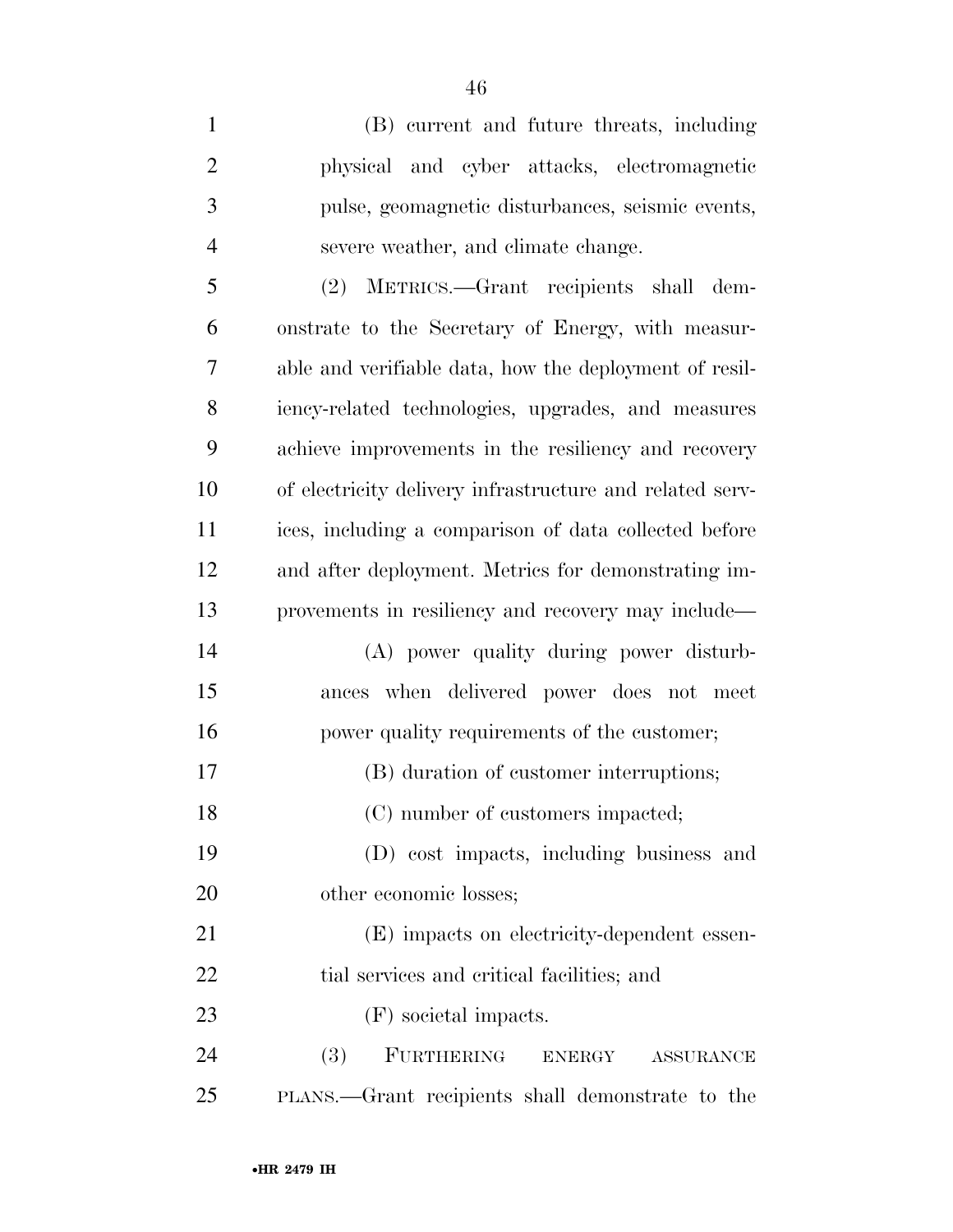Secretary of Energy how projects or programs estab- lished, or to be established, pursuant to grants pro- vided under this section further applicable State and local energy assurance plans.

 (g) AUTHORIZATION OF APPROPRIATIONS.—There are authorized to be appropriated to carry out this section, \$515,000,000 for each of fiscal years 2018 through 2022, of which not more than \$15,000,000 per fiscal year may be used for administrative expenses.

## **PART 2—21ST CENTURY POWER GRID SEC. 31201. TECHNOLOGY DEMONSTRATION ON THE DIS-TRIBUTION SYSTEM.**

 (a) IN GENERAL.—The Secretary of Energy shall es- tablish a financial assistance program to carry out eligible projects related to the modernization of the electric grid, including the application of technologies to improve ob- servability, advanced controls, and prediction of system performance on the distribution system and related trans-mission system interdependencies.

 (b) ELIGIBLE PROJECTS.—To be eligible for financial assistance under subsection (a), a project shall—

(1) be designed to—

23 (A) improve the performance and efficiency of the future electric grid, while ensuring the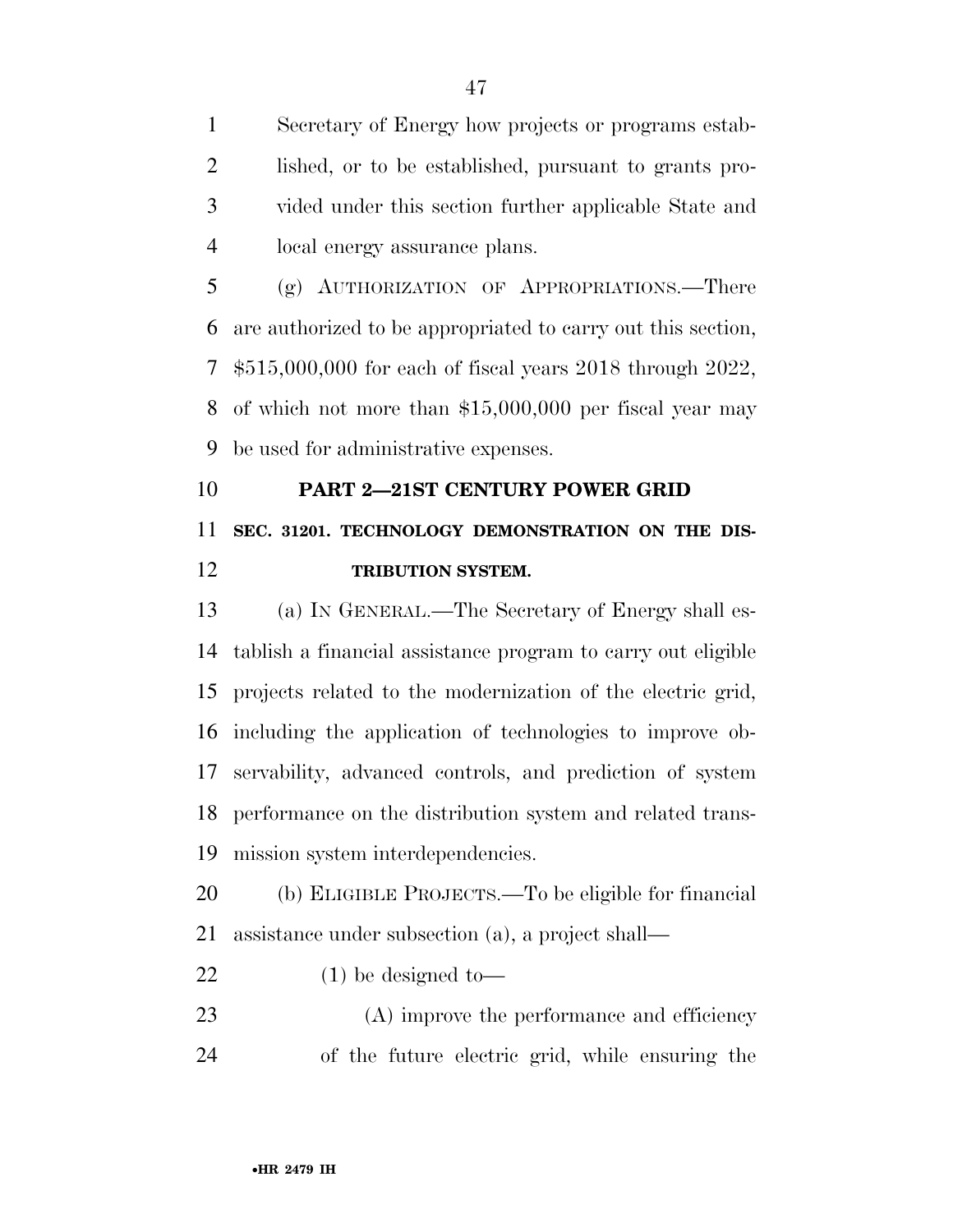| $\mathbf{1}$   | continued provision of safe, secure, reliable, and |
|----------------|----------------------------------------------------|
| $\overline{2}$ | affordable power; and                              |
| 3              | (B) provide new options for customer-              |
| $\overline{4}$ | owned resources;                                   |
| 5              | $(2)$ demonstrate—                                 |
| 6              | (A) secure integration and management of           |
| 7              | energy resources, including distributed energy     |
| 8              | generation, combined heat and power, micro-        |
| 9              | grids, energy storage, electric vehicles, energy   |
| 10             | efficiency, demand response, and intelligent       |
| 11             | loads; and                                         |
| 12             | (B) secure integration and interoperability        |
| 13             | communications and information tech-<br>οf         |
| 14             | nologies; and                                      |
| 15             | (3) include the participation of a partnership     |
| 16             | consisting of two or more entities that—           |
| 17             | $(A)$ may include—                                 |
| 18             | (i) any institution of higher education;           |
| 19             | (ii) a national laboratory;                        |
| 20             | (iii) a representative of a State or               |
| 21             | local government;                                  |
| 22             | (iv) a representative of an Indian                 |
| 23             | tribe; or                                          |
| 24             | (v) a Federal power marketing admin-               |
| 25             | istration; and                                     |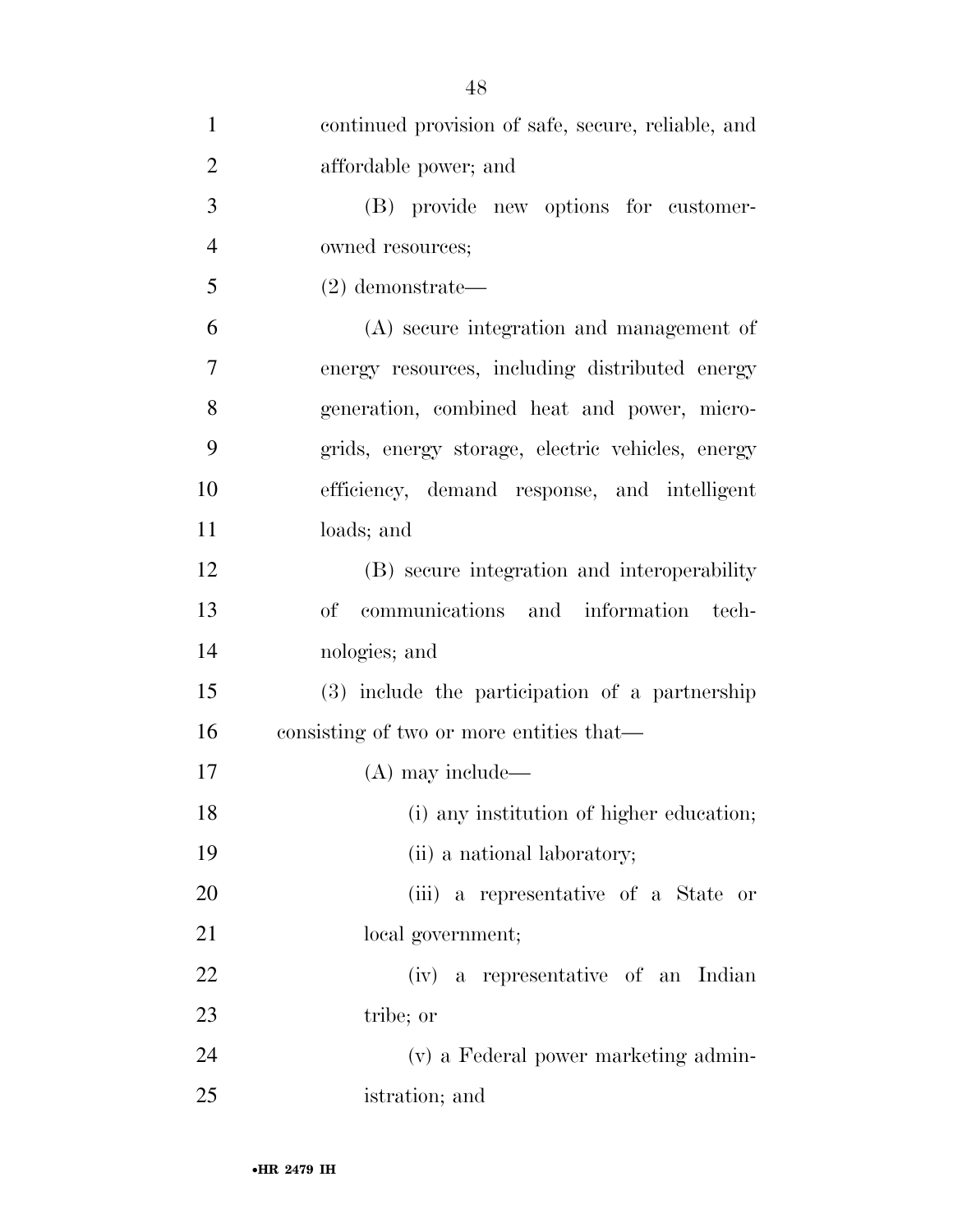| $\mathbf{1}$   | (B) shall include at least one of any of-                   |
|----------------|-------------------------------------------------------------|
| $\overline{2}$ | (i) an investor-owned electric utility;                     |
| 3              | (ii) a publicly owned electric utility;                     |
| $\overline{4}$ | (iii) a technology provider;                                |
| 5              | (iv) a rural electric cooperative;                          |
| 6              | (v) a regional transmission organiza-                       |
| 7              | tion; or                                                    |
| 8              | (vi) an independent system operator.                        |
| 9              | (c) CYBERSECURITY PLAN.—Each eligible project               |
| 10             | carried out pursuant to subsection (a) shall include the    |
| 11             | development of a cybersecurity plan written in accordance   |
| 12             | with guidelines developed by the Secretary.                 |
| 13             | (d) PRIVACY RISK ANALYSIS.—Each eligible project            |
| 14             | carried out pursuant to subsection (a) shall include a pri- |
| 15             | vacy impact assessment that evaluates the project against   |
| 16             | the 5 core concepts in the Voluntary Code of Conduct of     |
| 17             | the Department of Energy, commonly known as the             |
|                | 18 "DataGuard Energy Data Privacy Program", or the most     |

ment.

 (e) AUTHORIZATION OF APPROPRIATIONS.—There are authorized to be appropriated to the Secretary to carry out this section \$200,000,000 for each of fiscal years 2018 through 2022, to remain available until expended.

recent revisions to the privacy program of the Depart-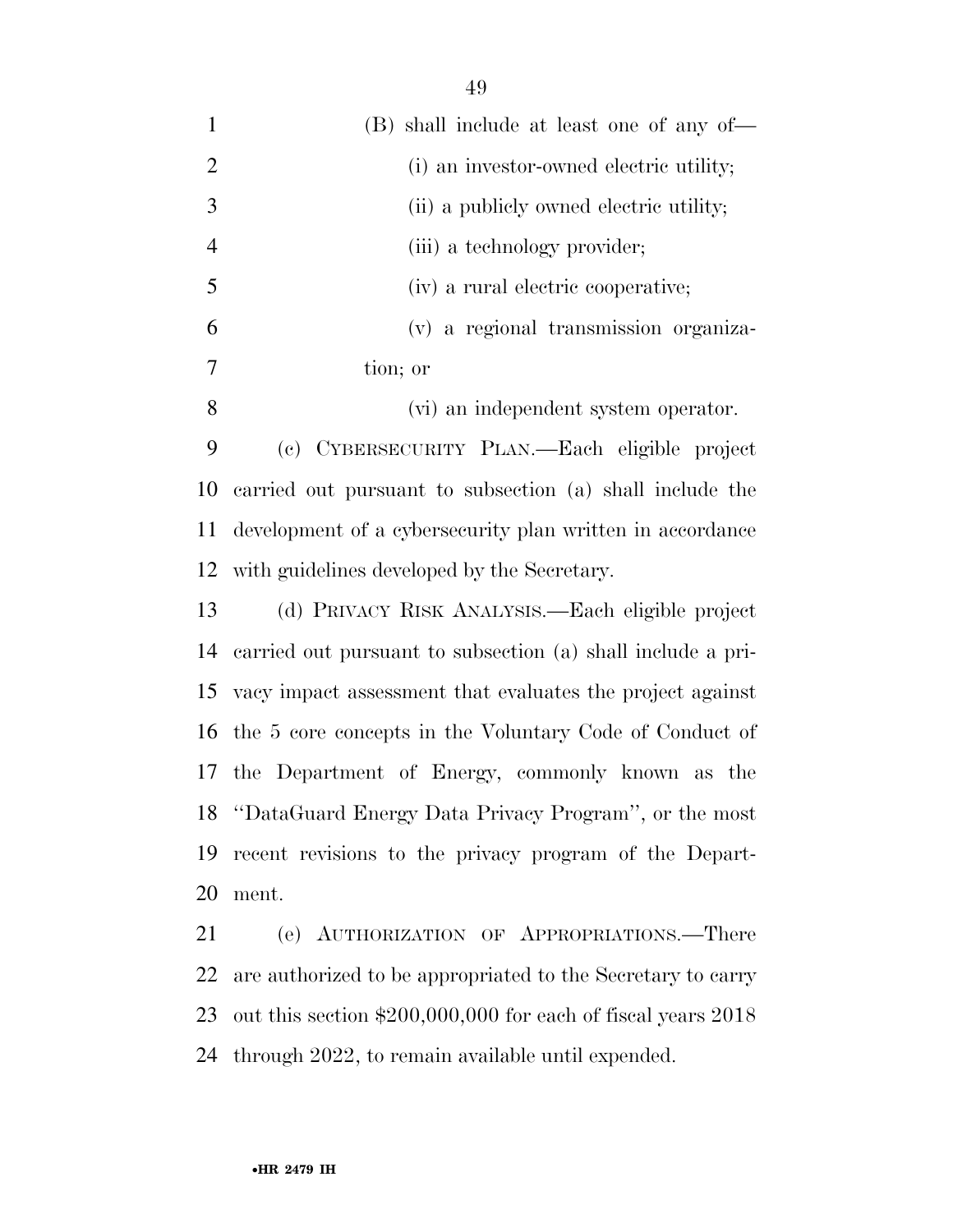# **PART 3—ENERGY EFFICIENT TRANSFORMER REBATE PROGRAM SEC. 31301. ENERGY EFFICIENT TRANSFORMER REBATE PROGRAM.**  (a) DEFINITIONS.—In this section:

 (1) QUALIFIED ENERGY EFFICIENT TRANS- FORMER.—The term ''qualified energy efficient transformer'' means a transformer that meets or ex- ceeds the applicable energy conservation standards described in the tables in subsection (b)(2) and paragraphs (1) and (2) of subsection (c) of section 431.196 of title 10, Code of Federal Regulations (as in effect on the date of enactment of this Act).

 (2) QUALIFIED ENERGY INEFFICIENT TRANS- FORMER.—The term ''qualified energy inefficient transformer'' means a transformer with an equal number of phases and capacity to a transformer de- scribed in any of the tables in subsection (b)(2) and paragraphs (1) and (2) of subsection (c) of section 431.196 of title 10, Code of Federal Regulations (as in effect on the date of enactment of this Act) that—

 (A) does not meet or exceed the applicable energy conservation standards described in paragraph (1); and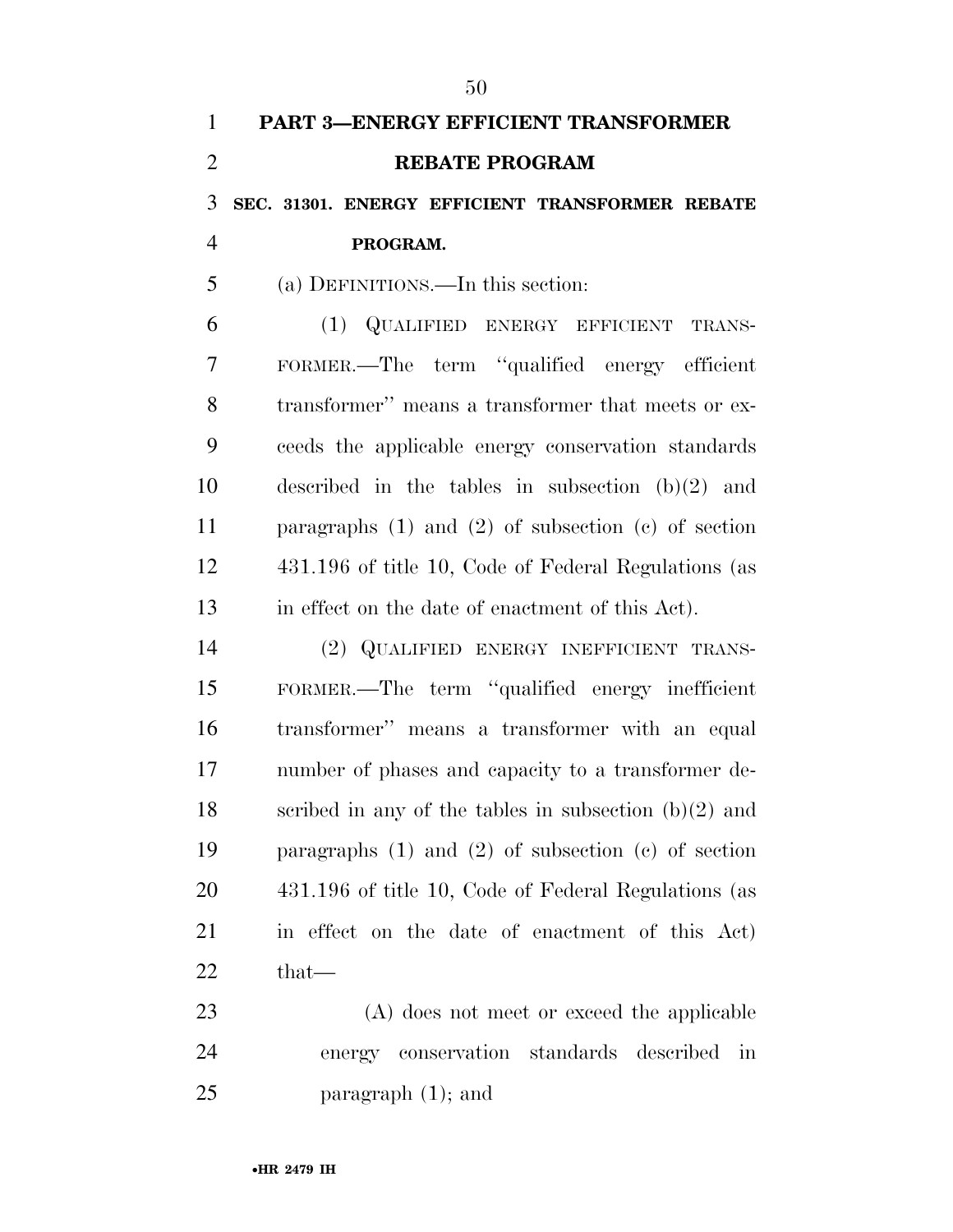| $\mathbf{1}$   | $(B)(i)$ was manufactured between January                  |
|----------------|------------------------------------------------------------|
| $\overline{2}$ | $1, 1985,$ and December 31, 2006, for a trans-             |
| 3              | former with an equal number of phases and ca-              |
| $\overline{4}$ | pacity as a transformer described in the table             |
| 5              | in subsection $(b)(2)$ of section 431.196 of title         |
| 6              | 10, Code of Federal Regulations (as in effect on           |
| 7              | the date of enactment of this Act); or                     |
| 8              | (ii) was manufactured between January 1,                   |
| 9              | 1990, and December 31, 2009, for a trans-                  |
| 10             | former with an equal number of phases and ca-              |
| 11             | pacity as a transformer described in the table             |
| 12             | in paragraph $(1)$ or $(2)$ of subsection $(e)$ of that    |
| 13             | section (as in effect on the date of enactment             |
| 14             | of this Act).                                              |
| 15             | (3) QUALIFIED ENTITY.—The term "qualified                  |
| 16             | entity" means an owner of industrial or manufac-           |
| 17             | turing facilities, commercial buildings, or multifamily    |
| 18             | residential buildings, a utility, or an energy service     |
| 19             | company, that fulfills the requirements of subsection      |
| 20             | (e).                                                       |
| 21             | (b) ESTABLISHMENT.—Not later than 90 days after            |
| 22             | the date of enactment of this Act, the Secretary of Energy |

 shall establish a program to provide rebates to qualified entities for expenditures made by the qualified entity for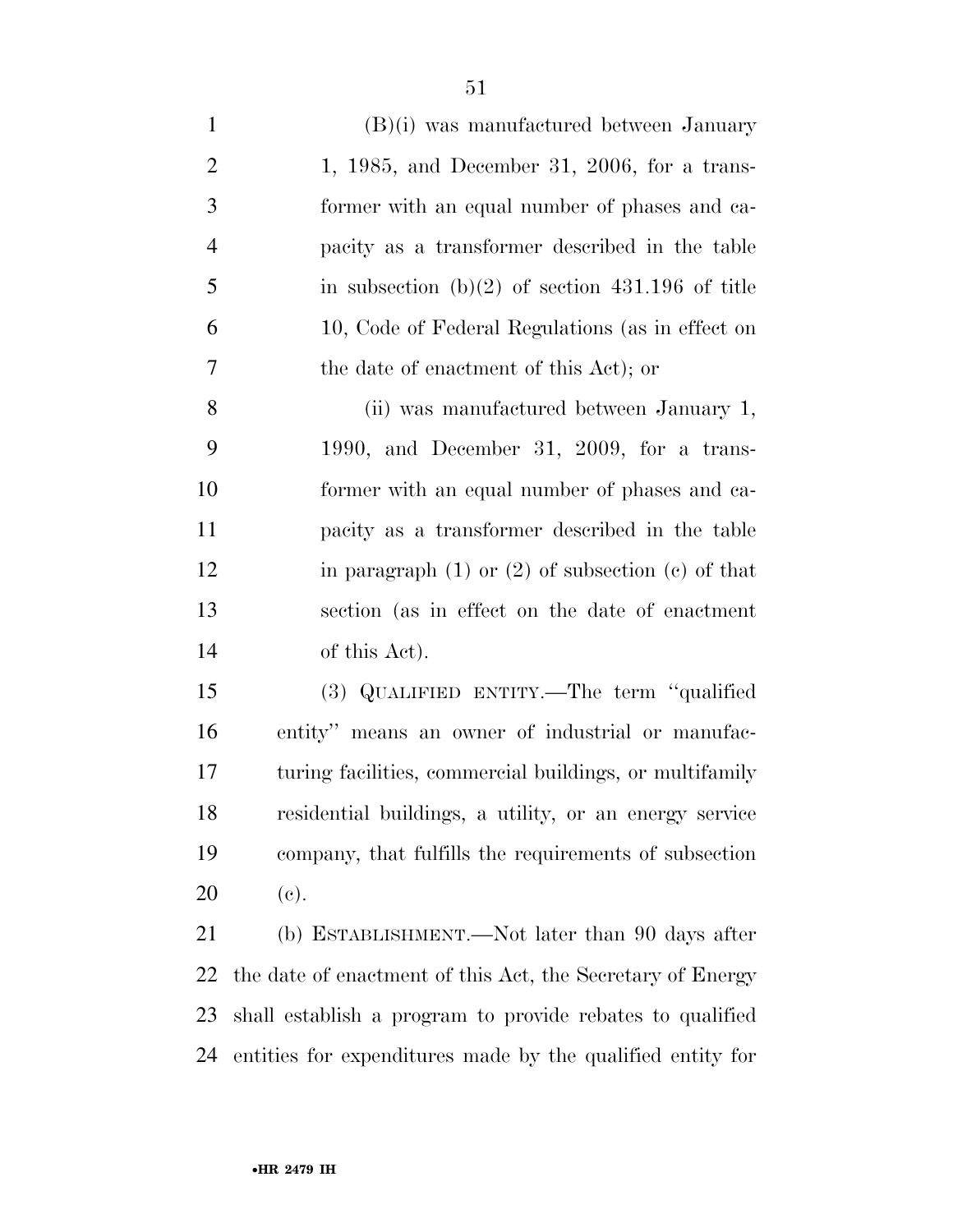| 1  | the replacement of a qualified energy inefficient trans-    |
|----|-------------------------------------------------------------|
| 2  | former with a qualified energy efficient transformer.       |
| 3  | (c) REQUIREMENTS.—To be eligible to receive a re-           |
| 4  | bate under this section, an entity shall submit to the Sec- |
| 5  | retary of Energy an application in such form, at such       |
| 6  | time, and containing such information as the Secretary      |
| 7  | may require, including demonstrated evidence—               |
| 8  | (1) that the entity purchased a qualified energy            |
| 9  | efficient transformer;                                      |
| 10 | (2) of the core loss value of the qualified energy          |
| 11 | efficient transformer;                                      |
| 12 | (3) of the age of the qualified energy inefficient          |
| 13 | transformer being replaced;                                 |
| 14 | (4) of the core loss value of the qualified energy          |
| 15 | inefficient transformer being replaced—                     |
| 16 | (A) as measured by a qualified professional                 |
| 17 | or verified by the equipment manufacturer, as               |
| 18 | applicable; or                                              |
| 19 | (B) for transformers described in sub-                      |
| 20 | section $(a)(2)(B)(i)$ , as selected from a table of        |
| 21 | default values as determined by the Secretary               |
| 22 | in consultation with applicable industry; and               |
| 23 | (5) that the qualified energy inefficient trans-            |
| 24 | former has been permanently decommissioned and              |
| 25 | scrapped.                                                   |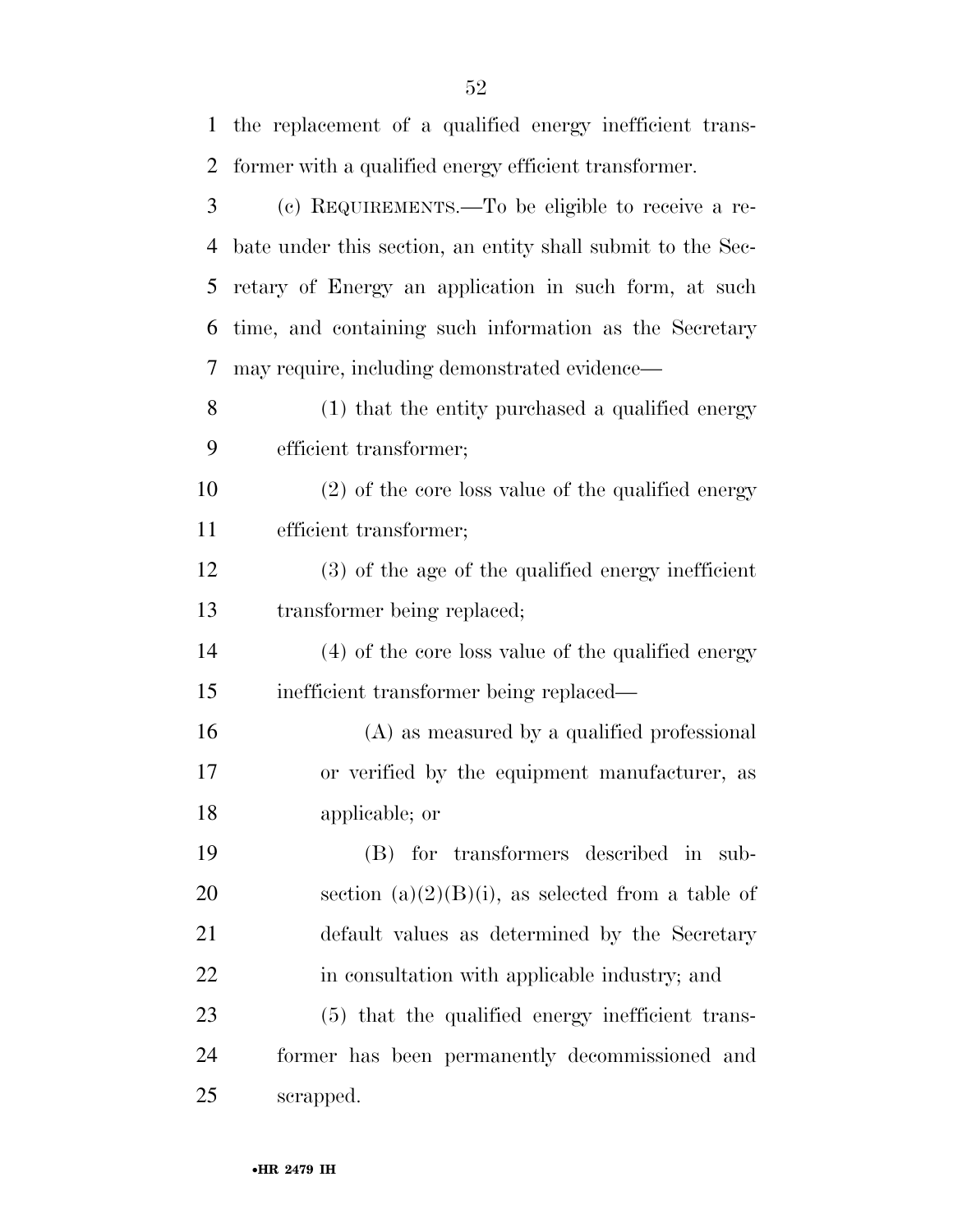| $\mathbf{1}$   | (d)<br>AUTHORIZED AMOUNT OF<br>REBATE.—The                     |
|----------------|----------------------------------------------------------------|
| $\overline{2}$ | amount of a rebate provided under this section shall be—       |
| 3              | $(1)$ for a 3-phase or single-phase transformer                |
| $\overline{4}$ | with a capacity of not less than 10 and not greater            |
| 5              | than 2,500 kilovolt-amperes, twice the amount equal            |
| 6              | to the difference in watts between the core loss value         |
| 7              | (as measured in accordance with paragraphs (2) and             |
| 8              | $(4)$ of subsection $(e)$ of —                                 |
| 9              | (A) the qualified energy inefficient trans-                    |
| 10             | former; and                                                    |
| 11             | (B) the qualified energy efficient trans-                      |
| 12             | former; or                                                     |
| 13             | $(2)$ for a transformer described in subsection                |
| 14             | $(a)(2)(B)(i)$ , the amount determined using a table of        |
| 15             | default rebate values by rated transformer output,             |
| 16             | as measured in kilovolt-amperes, as determined by              |
| 17             | the Secretary in consultation with applicable indus-           |
| 18             | try.                                                           |
| 19             | (e) AUTHORIZATION OF APPROPRIATIONS.—There is                  |
| 20             | authorized to be appropriated to carry out this section        |
| 21             | $$10,000,000$ for each of fiscal years $2018$ through $2022$ , |
| 22             | to remain available until expended.                            |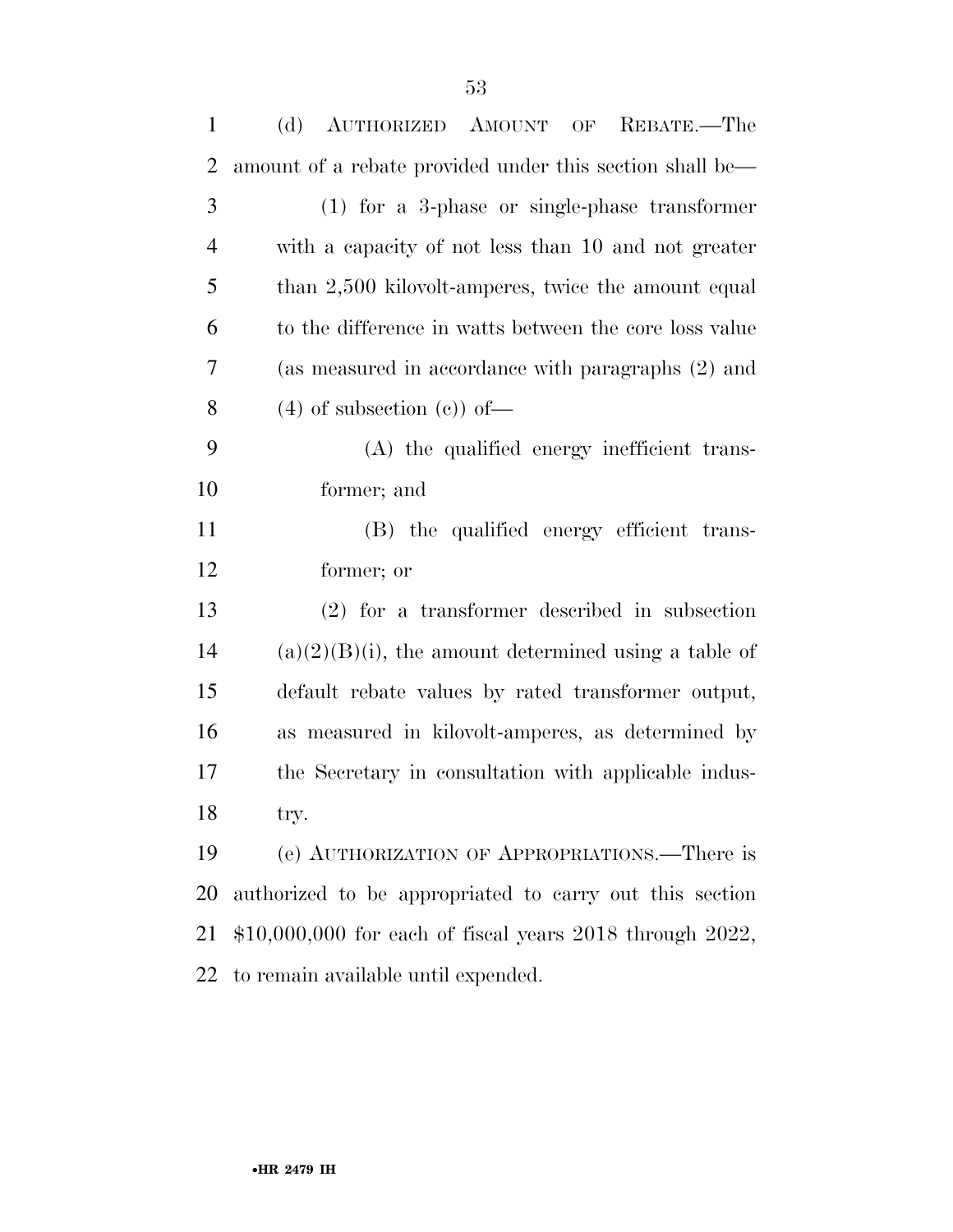### **SEC. 31401. STRATEGIC TRANSFORMER RESERVE PRO-GRAM.**

 (a) ESTABLISHMENT.—The Secretary of Energy shall establish a program to reduce the vulnerability of the electric grid to physical attack, cyber attack, electro- magnetic pulse, geomagnetic disturbances, severe weather, climate change, and seismic events, including by—

 (1) ensuring that large power transformers, generator step-up transformers, and other critical electric grid equipment are strategically located to ensure timely replacement of such equipment as may be necessary to restore electric grid function rapidly in the event of severe damage to the electric grid due to physical attack, cyber attack, electromagnetic pulse, geomagnetic disturbances, severe weather, cli-mate change, or seismic events; and

 (2) establishing a coordinated plan to facilitate transportation of large power transformers and other critical electric grid equipment.

 (b) TRANSFORMER RESILIENCE AND ADVANCED COMPONENTS PROGRAM.—The program established under subsection (a) shall include implementation of the Transformer Resilience and Advanced Components pro-gram to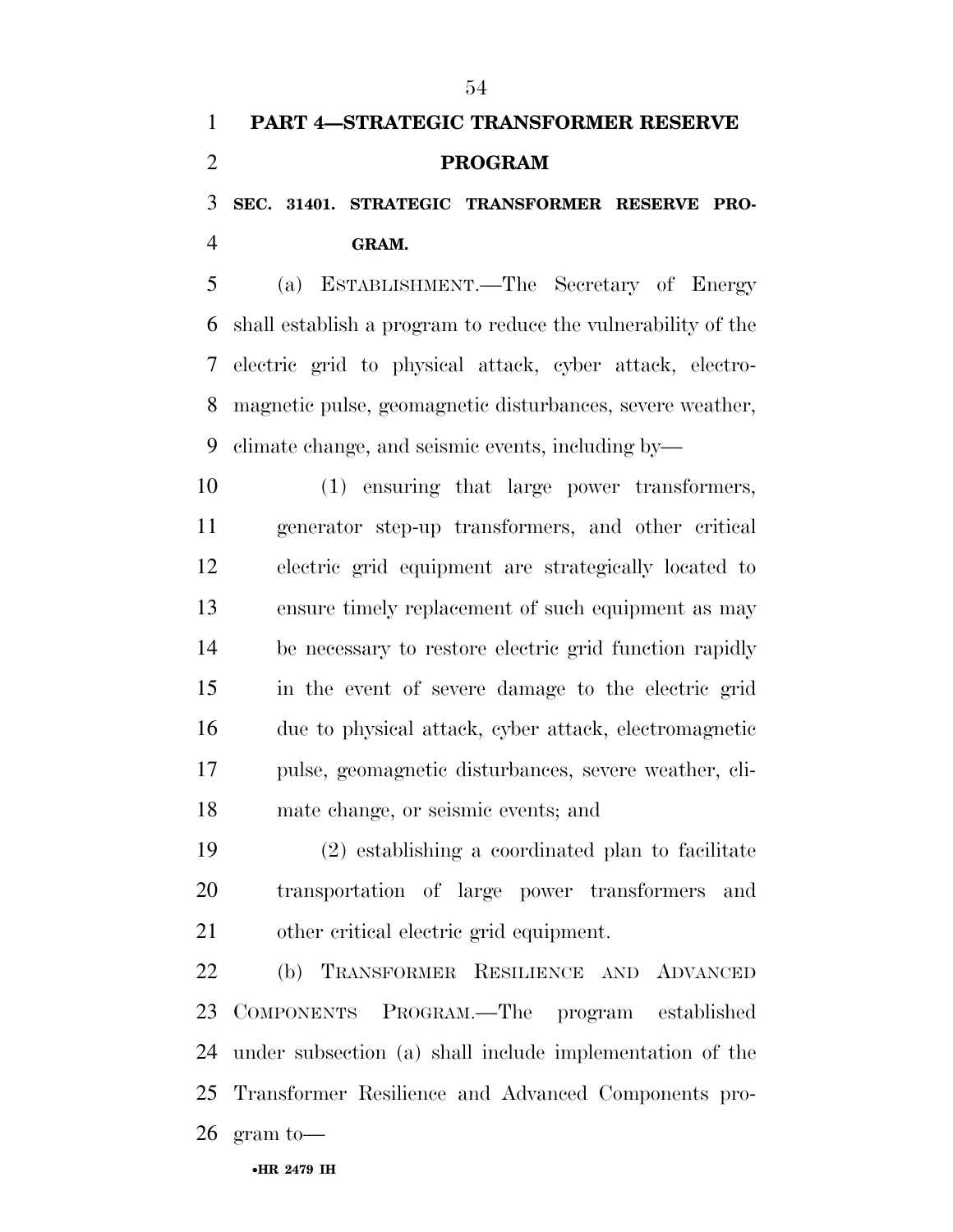(1) improve large power transformers and other critical electric grid equipment by reducing their vulnerabilities; and

 (2) develop, test, and deploy innovative equip- ment designs that are more flexible and offer greater resiliency of electric grid functions.

(c) STRATEGIC EQUIPMENT RESERVES.—

 (1) AUTHORIZATION.—In carrying out the pro- gram established under subsection (a), the Secretary may establish one or more federally owned strategic equipment reserves, as appropriate, to ensure na-tionwide access to reserve equipment.

 (2) CONSIDERATION.—In establishing any fed- erally owned strategic equipment reserve, the Sec- retary may consider existing spare transformer and equipment programs and requirements established by the private sector, regional transmission opera- tors, independent system operators, and State regu-latory authorities.

20 (d) CONSULTATION.—The program established under subsection (a) shall be carried out in consultation with the Federal Energy Regulatory Commission, the Electricity Subsector Coordinating Council, the Electric Reliability Organization, and owners and operators of critical electric infrastructure and defense and military installations.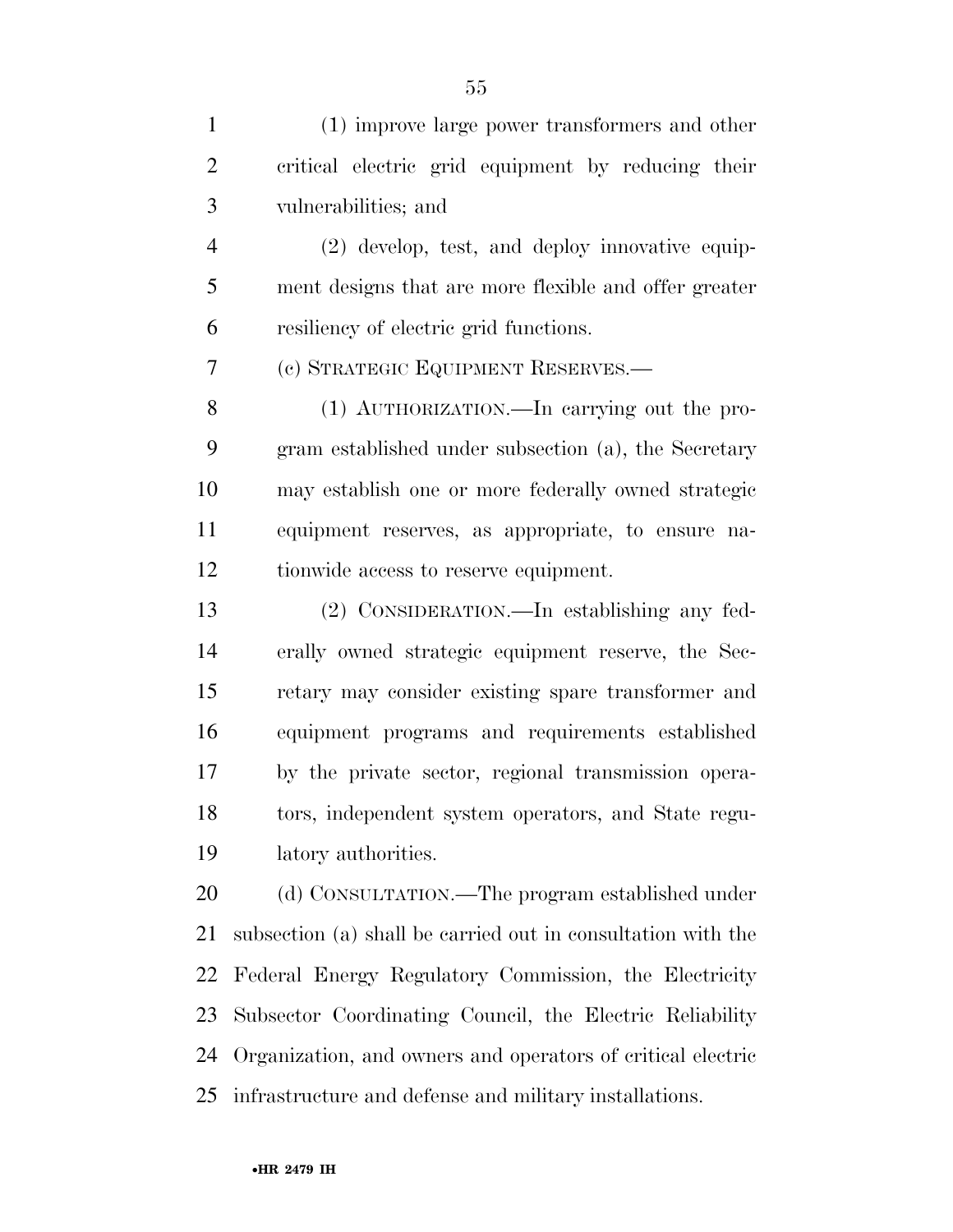(e) AUTHORIZATION OF APPROPRIATIONS.—There are authorized to be appropriated to carry out this section \$75,000,000 for each of fiscal years 2018 through 2022.

# **Subtitle B—Energy Efficient Infrastructure**

## **PART 1—HOME OWNER MANAGING ENERGY SAVINGS**

### **SEC. 32101. SHORT TITLE.**

 This part may be cited as the ''Home Owner Man- aging Energy Savings Act of 2017'' or the ''HOMES Act''.

### **SEC. 32102. DEFINITIONS.**

In this part:

 (1) BPI.—The term ''BPI'' means the Building Performance Institute.

 (2) ENERGY AUDIT.—The term ''energy audit'' means an inspection, survey, and analysis of energy flows for energy conservation in a building, process, or system to reduce the amount of energy input into the system without negatively affecting the output. An energy audit is the first step in identifying op- portunities to reduce energy expense and carbon footprints.

 (3) ELECTRIC UTILITY.—The term ''electric utility'' means any company, person, cooperative,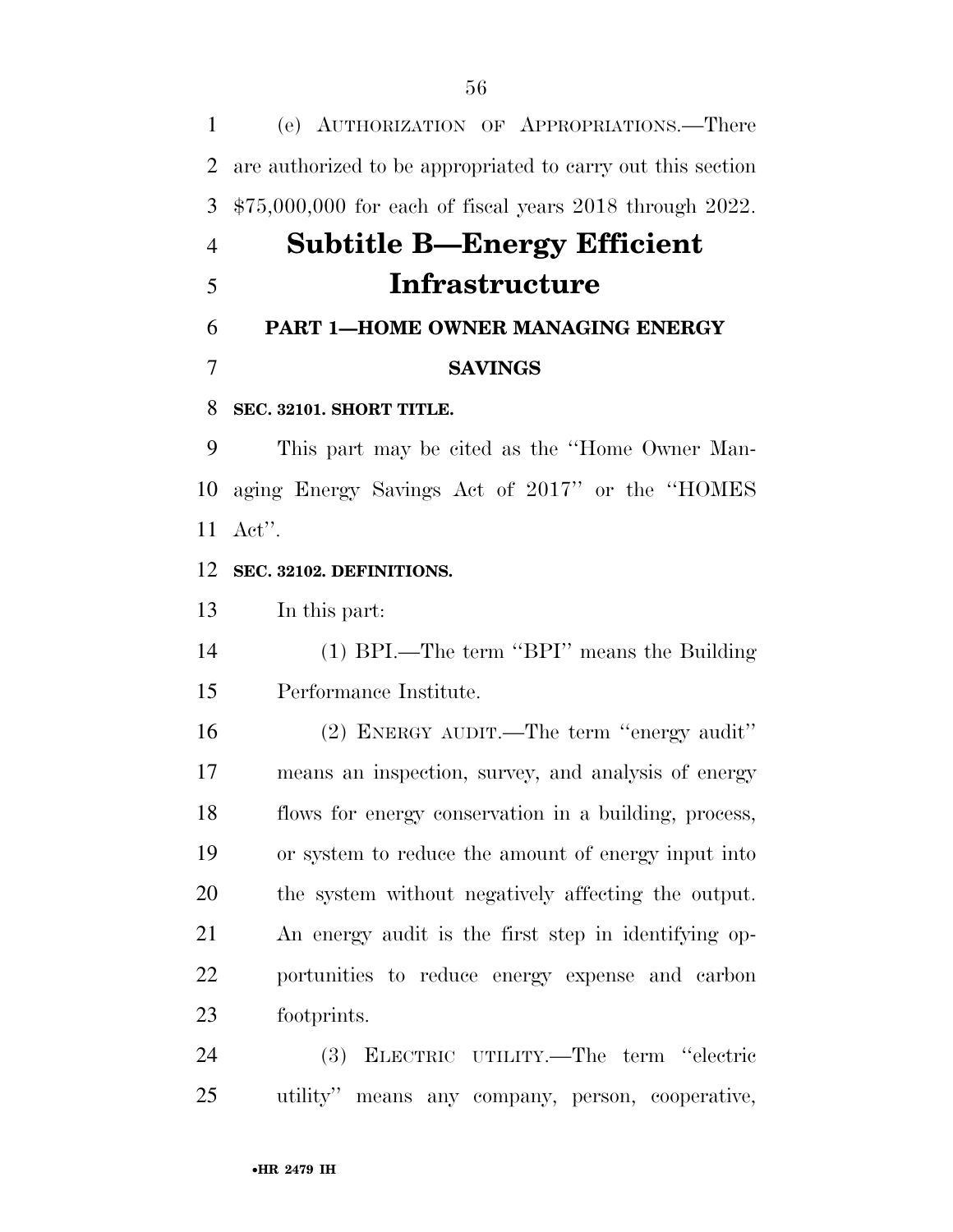| $\mathbf{1}$   | State, or Indian tribe agency that delivers or sells      |
|----------------|-----------------------------------------------------------|
| $\overline{2}$ | electric energy at retail, including nonregulated utili-  |
| 3              | ties, utilities that are subject to State or Indian tribe |
| $\overline{4}$ | rate regulation, and Federal power marketing ad-          |
| 5              | ministrations.                                            |
| 6              | (4) FEDERAL REBATE PROCESSING SYSTEM.—                    |
| 7              | term "Federal Rebate Processing System"<br>The            |
| 8              | means the Federal Rebate Processing System estab-         |
| 9              | lished under section $32103(b)$ .                         |
| 10             | (5) HOME.—The term "home" means a resi-                   |
| 11             | dential dwelling unit in a building with no more than     |
| 12             | 4 dwelling units that—                                    |
| 13             | (A) is located in the United States;                      |
| 14             | (B) was constructed before the date of en-                |
| 15             | actment of this Act; and                                  |
| 16             | (C) is occupied at least six months out of                |
| 17             | the year.                                                 |
| 18             | (6) HOME ENERGY SAVINGS RETROFIT REBATE                   |
| 19             | PROGRAM.—The terms "Home Energy Savings Ret-              |
| 20             | rofit Rebate Program" or "Program" means the              |
| 21             | Home Energy Savings Retrofit Rebate Program es-           |
| 22             | tablished under section $32103(a)$ .                      |
| 23             | (7) HOMEOWNER.—The term "homeowner"                       |
| 24             | means the owner of an owner-occupied home or a            |
| 25             | tenant-occupied home.                                     |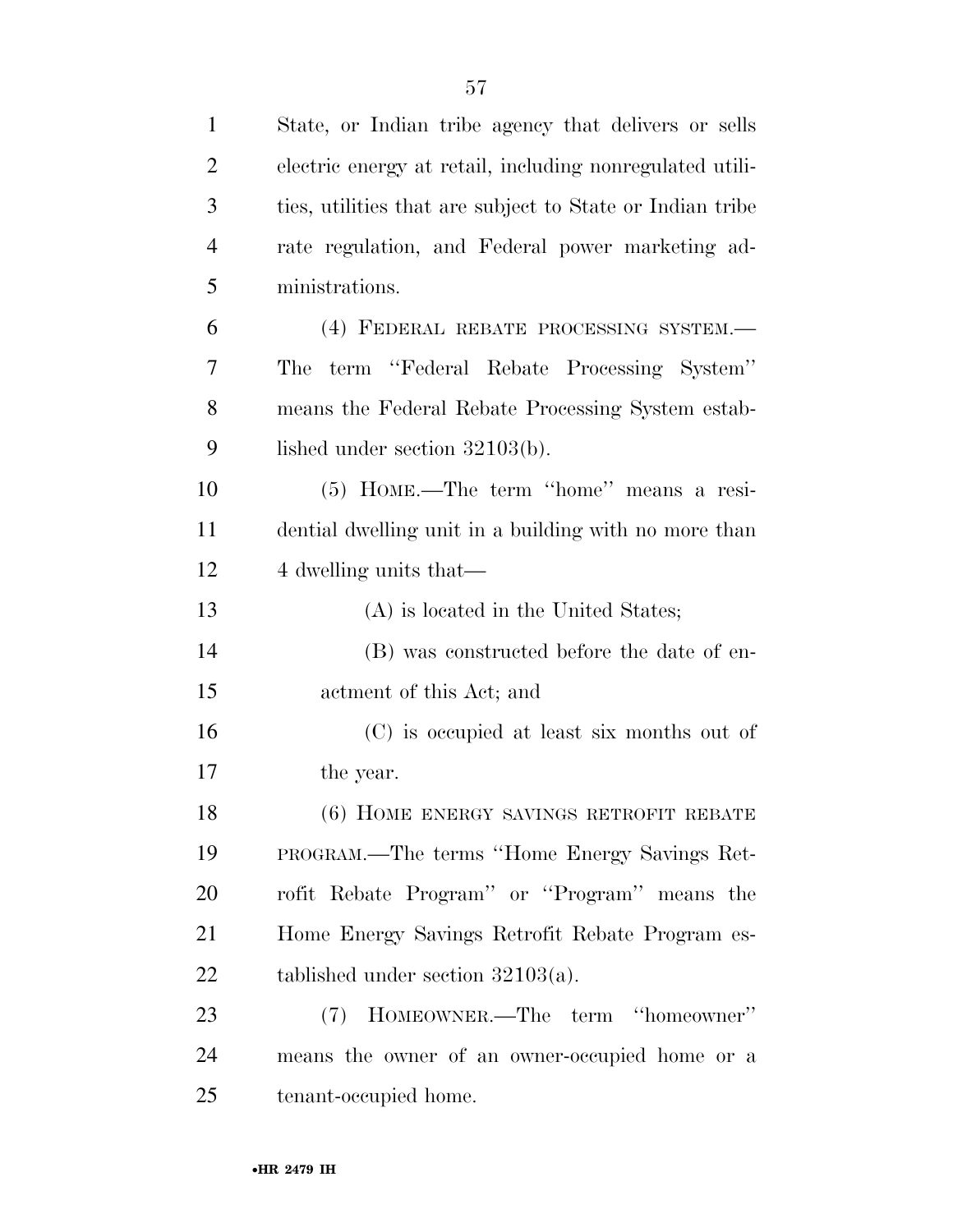(8) INDIAN TRIBE.—The term ''Indian tribe'' has the meaning given the term in section 4 of the Indian Self-Determination and Education Assistance Act (25 U.S.C. 5304).

 (9) NATURAL GAS UTILITY.—The term ''nat- ural gas utility'' means any company, person, coop- erative, State or local governmental agency or in- strumentality, or Indian tribe that transports, dis-tributes, or sells natural gas at retail.

 (10) QUALIFIED CONTRACTOR.—The term ''qualified contractor'' means a residential energy ef- ficiency contractor that meets minimum applicable requirements established under section 32104.

 (11) QUALIFIED HOME ENERGY EFFICIENCY RETROFIT.—The term ''qualified home energy effi- ciency retrofit'' means a retrofit described in section 32108(d).

 (12) QUALITY ASSURANCE PROGRAM.—The term ''quality assurance program'' means a program established under this part, or recognized by the Secretary under this part, to oversee the delivery of home efficiency retrofit programs to ensure that work is performed in accordance with standards and criteria established under this part. Delivery of ret-rofit programs includes delivery of quality assurance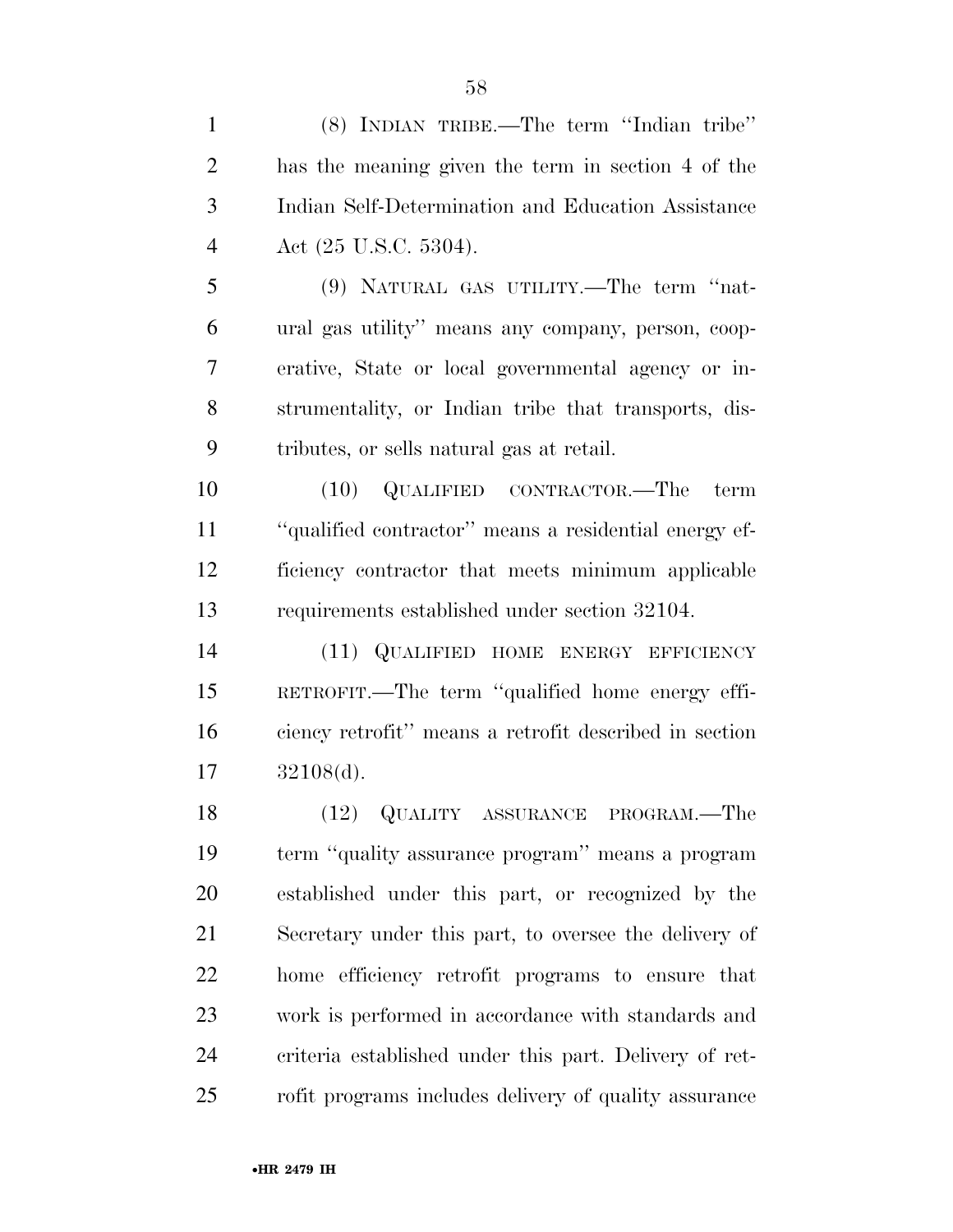| $\mathbf{1}$   | reviews of rebate applications and field inspections.  |
|----------------|--------------------------------------------------------|
| $\overline{2}$ | Individuals performing quality assurance work under    |
| 3              | a quality assurance program must be certified under    |
| $\overline{4}$ | an ANSI accredited quality control inspection certifi- |
| 5              | cation designation.                                    |
| 6              | (13) QUALITY ASSURANCE PROVIDER.—The                   |
| 7              | term "quality assurance provider" means any entity     |
| 8              | that meets the minimum applicable requirements es-     |
| 9              | tablished under section 32106.                         |
| 10             | (14) REBATE AGGREGATOR.—The term "rebate               |
| 11             | aggregator" means an entity that meets the require-    |
| 12             | ments of section 32105.                                |
| 13             | (15) RESNET.—The term "RESNET" means                   |
| 14             | the Residential Energy Services Network, which is a    |
| 15             | nonprofit certification and standard setting organi-   |
| 16             | zation for home energy raters that evaluate the en-    |
| 17             | ergy performance of a home and Energy Smart Con-       |
| 18             | tractors that make energy improvements to the          |
| 19             | home.                                                  |
| 20             | SECRETARY.—The term<br>"Secretary"<br>(16)             |
| 21             | means the Secretary of Energy.                         |
| 22             | (17) STATE.—The term "State" means—                    |
| 23             | $(A)$ a State;                                         |
| 24             | (B) the District of Columbia;                          |
| 25             | (C) the Commonwealth of Puerto Rico;                   |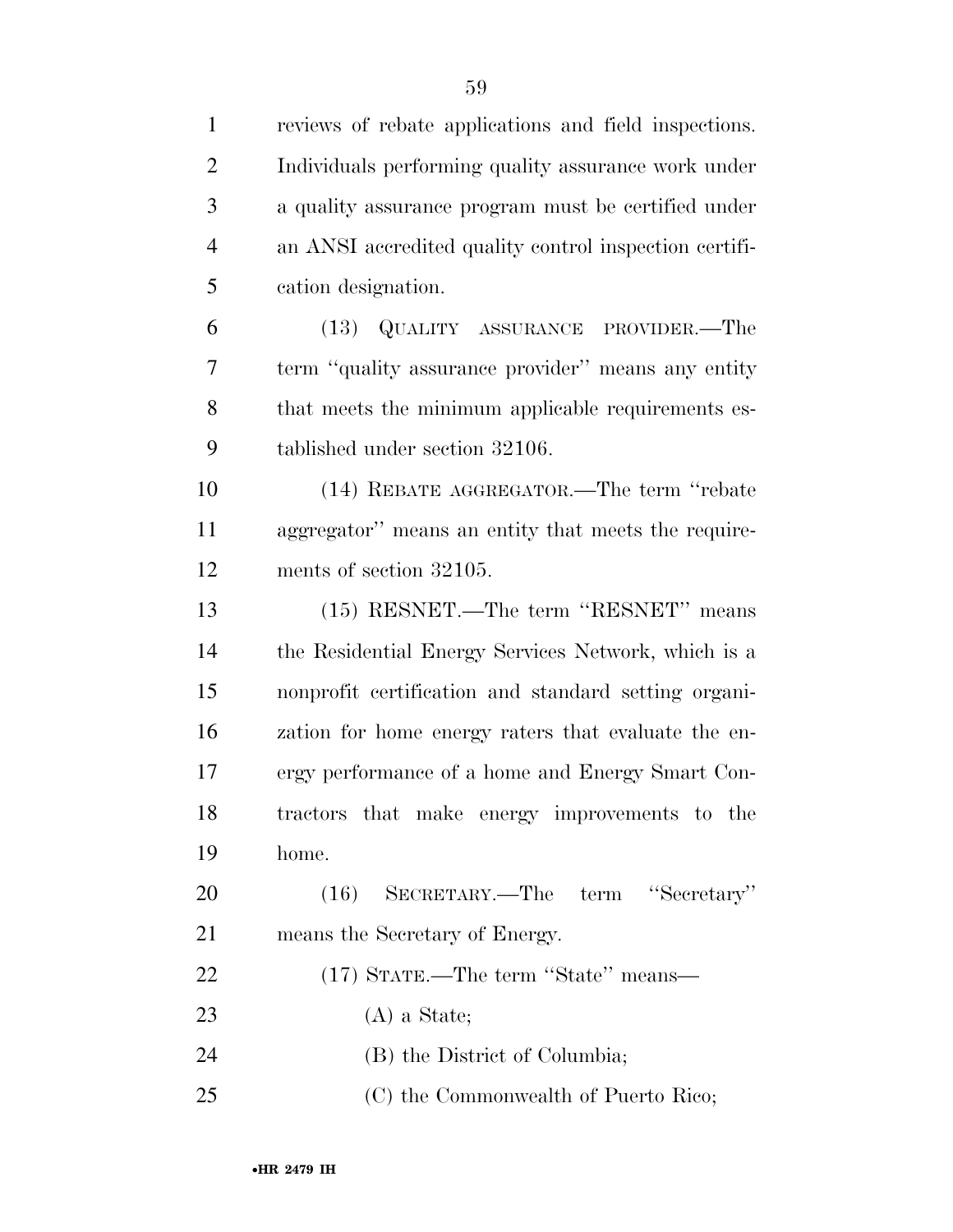| $\mathbf{1}$   | $(D)$ Guam;                                       |
|----------------|---------------------------------------------------|
| $\overline{2}$ | (E) American Samoa;                               |
| 3              | (F) the Commonwealth of the Northern              |
| $\overline{4}$ | Mariana Islands;                                  |
| 5              | (G) the United States Virgin Islands; and         |
| 6              | (H) any other territory or possession of the      |
| 7              | United States.                                    |
| 8              | SEC. 32103. HOME ENERGY SAVINGS RETROFIT REBATE   |
| 9              | PROGRAM.                                          |
| 10             | (a) IN GENERAL.—The Secretary shall establish the |
| 11             | Home Energy Savings Retrofit Rebate Program.      |
| 12             | (b) FEDERAL REBATE PROCESSING SYSTEM.—            |
| 13             | (1) IN GENERAL.—Not later than 180 days           |
| 14             | after the date of enactment of this Act, the Sec- |
| 15             | retary, in consultation with the Secretary of the |
| 16             | Treasury, shall—                                  |
| 17             | (A) establish a Federal Rebate Processing         |
| 18             | System which shall serve as a database and in-    |
| 19             | formation technology system that will allow re-   |
| 20             | bate aggregators to submit claims for reim-       |
| 21             | bursement using standard data protocols;          |
| 22             | (B) establish a national retrofit website         |
| 23             | that provides information on the Home Energy      |
| 24             | Savings Retrofit Rebate Program, including—       |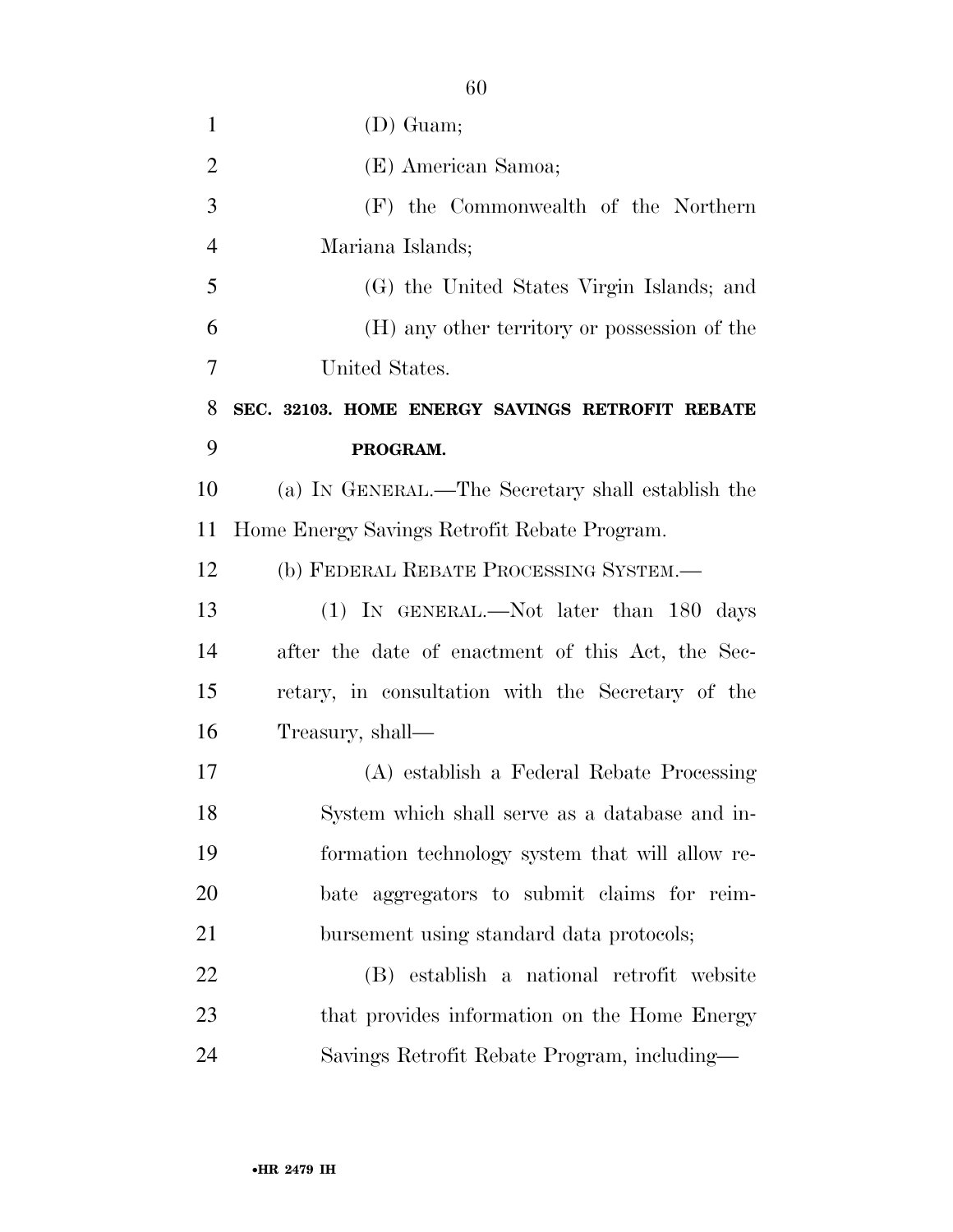| $\mathbf{1}$   | (i) how to determine whether par-                        |
|----------------|----------------------------------------------------------|
| $\overline{2}$ | ticular efficiency measures are eligible for             |
| 3              | rebates; and                                             |
| $\overline{4}$ | (ii) how to participate in the Program;                  |
| 5              | and                                                      |
| 6              | (C) make available model forms for dem-                  |
| 7              | onstrating compliance with all applicable re-            |
| 8              | quirements of this part, which shall be required         |
| 9              | to be submitted by—                                      |
| 10             | (i) each qualified contractor on com-                    |
| 11             | pletion of an eligible home energy retrofit;             |
| 12             | and                                                      |
| 13             | (ii) each quality assurance provider on                  |
| 14             | completion of field verification.                        |
| 15             | (2) MODEL FORMS.—In carrying out paragraph               |
| 16             | $(1)(C)$ , the Secretary shall convene a group of stake- |
| 17             | holders that are directly and materially affected by     |
| 18             | the Program to develop the final forms.                  |
| 19             | SEC. 32104. CONTRACTORS.                                 |
| 20             | (a) CONTRACTOR QUALIFICATIONS.—A contractor              |
| 21             | may perform retrofit work under the Home Energy Sav-     |
| 22             | ings Retrofit Rebate Program in a State if the con-      |
| 23             | tractor-                                                 |
| 24             | (1) meets all applicable contractor licensing re-        |
| 25             | quirements established by the State;                     |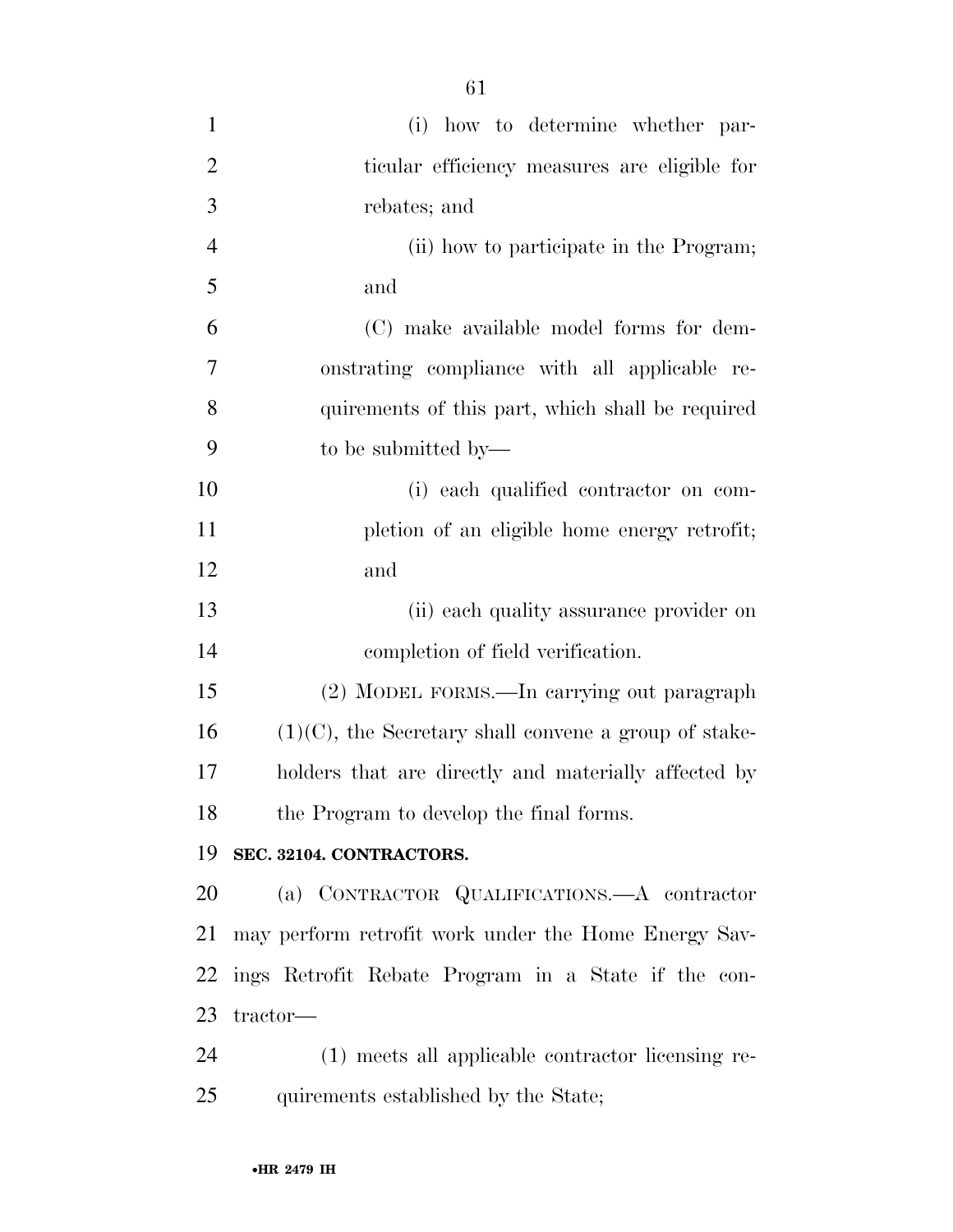| $\mathbf{1}$   | $(2)$ is —                                   |
|----------------|----------------------------------------------|
| $\overline{2}$ | $(A)$ accredited by—                         |
| 3              | (i) BPI as a BPI GoldStar Con-               |
| $\overline{4}$ | tractor;                                     |
| 5              | (ii) RESNET as an Energy Smart               |
| 6              | Home Performance Team;                       |
| 7              | (iii) ACCA as a QA Home Perform-             |
| 8              | ance Contractor;                             |
| 9              | (iv) a State-based certification pro-        |
| 10             | gram established to carry out State energy,  |
| 11             | clean air, or environmental programs; or     |
| 12             | (v) an equivalent accreditation pro-         |
| 13             | gram approved by the Secretary for this      |
| 14             | purpose; or                                  |
| 15             | (B) the general contractor, and—             |
| 16             | (i) subjects the energy efficiency ret-      |
| 17             | rofit to a third-party review by a party ap- |
| 18             | proved by the Secretary and a quality as-    |
| 19             | surance inspection authorized by the Sec-    |
| 20             | retary; and                                  |
| 21             | (ii) employs, or utilizes subcontractors     |
| 22             | who employ, individuals to complete indi-    |
| 23             | vidual or comprehensive scopes of work re-   |
| 24             | lated to the energy efficiency retrofit who  |
| 25             | are certified by—                            |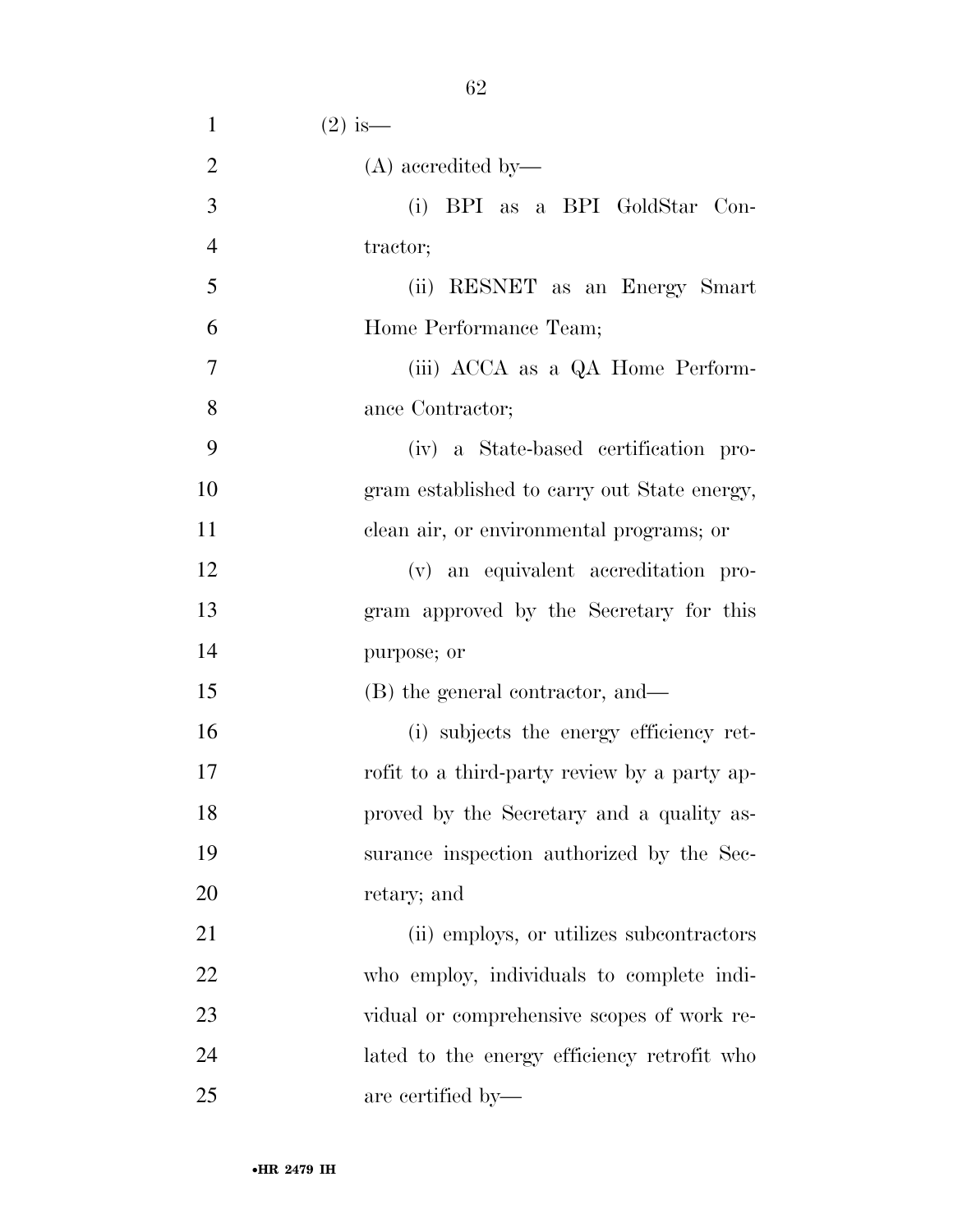|                | 63                                                     |
|----------------|--------------------------------------------------------|
| $\mathbf{1}$   | $(I)$ BPI;                                             |
| $\overline{2}$ | (II) RESNET;                                           |
| 3              | (III) NATE;                                            |
| $\overline{4}$ | (IV) ACCA;                                             |
| 5              | (V) LIUNA;                                             |
| 6              | (VI) the Regional and State De-                        |
| 7              | partment of Energy Weatherization                      |
| 8              | Training Centers; or                                   |
| 9              | (VII) other contractor or worker                       |
| 10             | certification programs approved<br>$-$ by              |
| 11             | the Secretary;                                         |
| 12             | (3) holds insurance coverage of at least               |
| 13             | $$1,000,000$ for general liability, and for such other |
| 14             | purposes and in such other amounts as required by      |
| 15             | the State;                                             |
| 16             | (4) provides warranties to the homeowner that          |
| 17             | completed work will-                                   |
| 18             | $(A)$ be free of significant defects;                  |
| 19             | (B) be installed in accordance with the                |
| 20             | specifications of the manufacturer, and all ap-        |
| 21             | plicable State and local codes; and                    |
| 22             | (C) perform properly for a period of at                |
| 23             | least 1 year after the date of completion of the       |
| 24             | work; and                                              |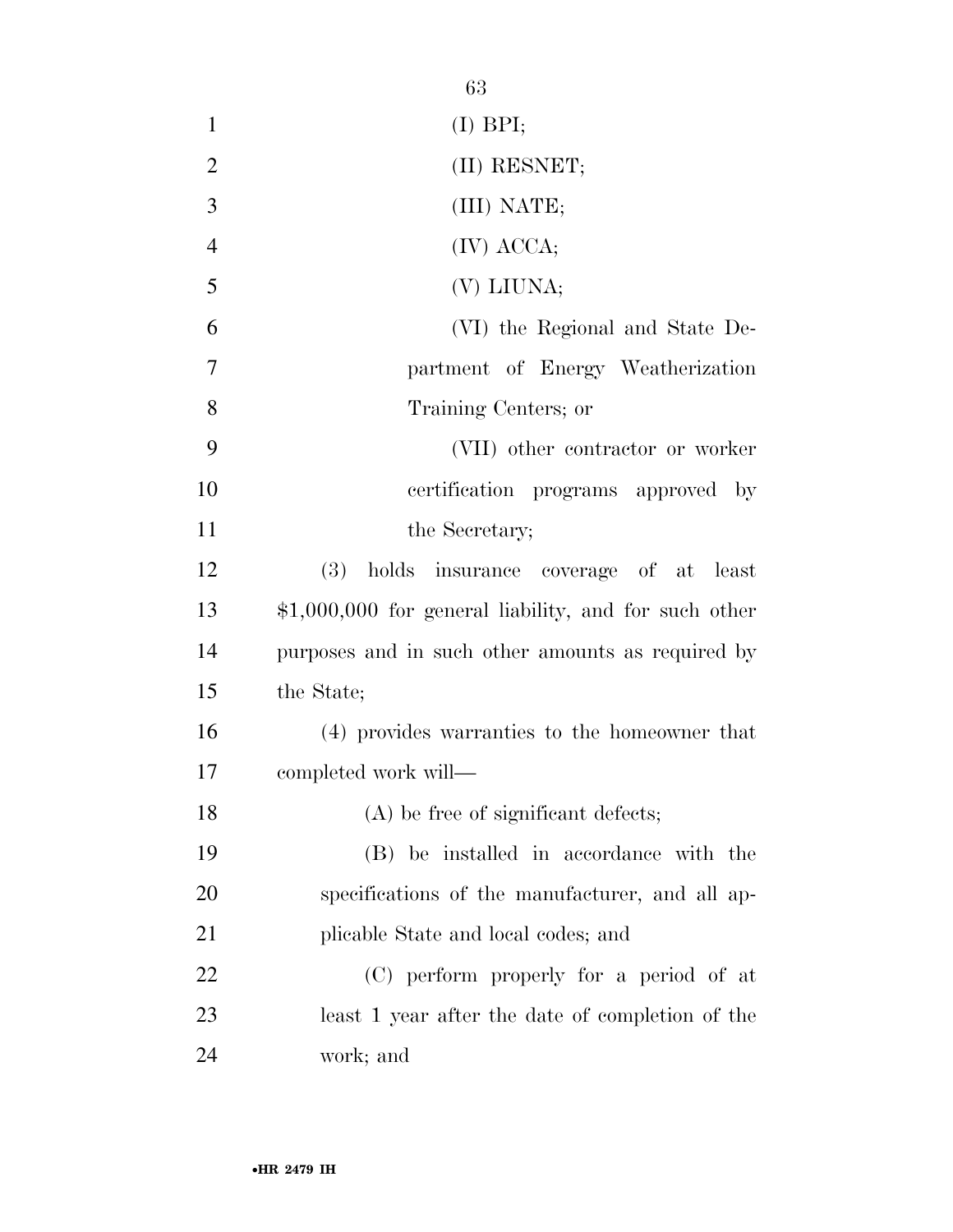(5) completes an energy audit to determine the impact of the proposed energy efficiency measures in accordance with an ANSI accredited energy auditing standard.

 (b) AGREEMENT BETWEEN CONTRACTOR AND HOME OWNER.—A contractor who performs retrofit work under the Home Energy Savings Retrofit Rebate Program must sign a written or electronic contract with the homeowner that includes—

 (1) an agreement to not increase the cost of the home improvement as a result of the rebates re- ceived under this part with respect to physical im-provements made to the home;

 (2) if the contractor and homeowner choose the transferable rebate option authorized under section 32107, an agreement to provide the homeowner, be- fore a contract is executed between the contractor and the homeowner covering the eligible work, a no- tice of the rebate amount the contractor intends to apply for with respect to eligible work under this part; and

 (3) a notice that the homeowner acknowledges that they—

 (A) reviewed the national retrofit website for the Program;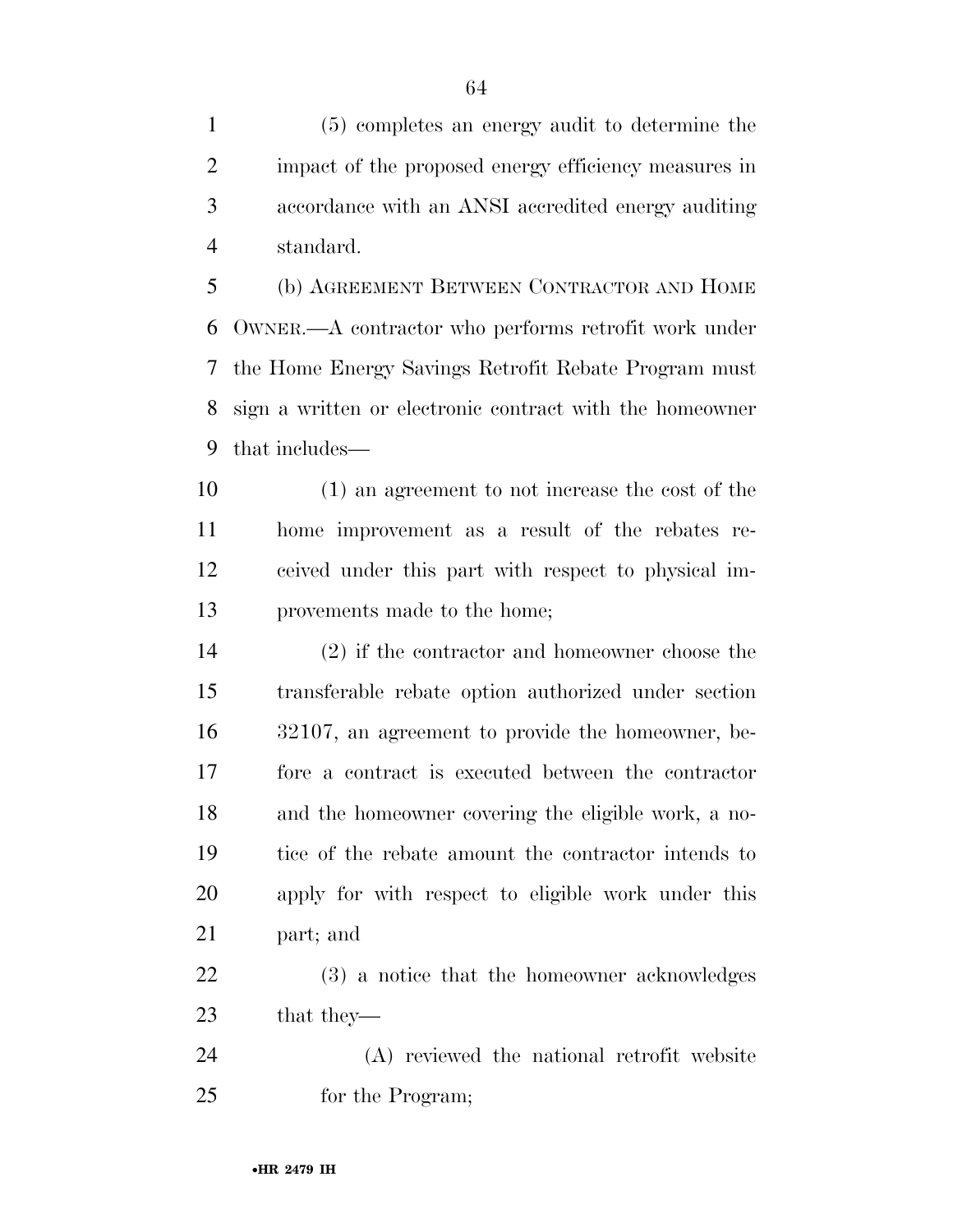| $\mathbf{1}$   | (B) understand the scope of work intended                  |
|----------------|------------------------------------------------------------|
| $\overline{2}$ | to be completed and that such work may be eli-             |
| 3              | gible for a rebate under the Program; and                  |
| $\overline{4}$ | (C) understand that the rebate funds are                   |
| 5              | fully subject to availability from the Depart-             |
| 6              | ment of Energy or rebate aggregator and not                |
| 7              | within the control of the contractor.                      |
| 8              | SEC. 32105. REBATE AGGREGATORS.                            |
| 9              | (a) IN GENERAL.—The Secretary shall develop a net-         |
| 10             | work of rebate aggregators or a national rebate aggregator |
| 11             | that can facilitate the delivery of rebates to homeowners  |
| 12             | or contractors participating in the Home Energy Savings    |
| 13             | Retrofit Rebate Program by-                                |
| 14             | (1) reviewing the proposed rebate application              |
| 15             | for completeness and accuracy;                             |
| 16             | (2) reviewing measures for eligibility in accord-          |
| 17             | ance with this part;                                       |
| 18             | (3) providing data to the Federal Rebate Proc-             |
| 19             | essing System consistent with data protocols estab-        |
| 20             | lished by the Secretary; and                               |
| 21             | $(4)$ not later than 30 days after the date of re-         |
| 22             | ceipt, distributing funds received from the Depart-        |
| 23             | ment of Energy to homeowners or contractors.               |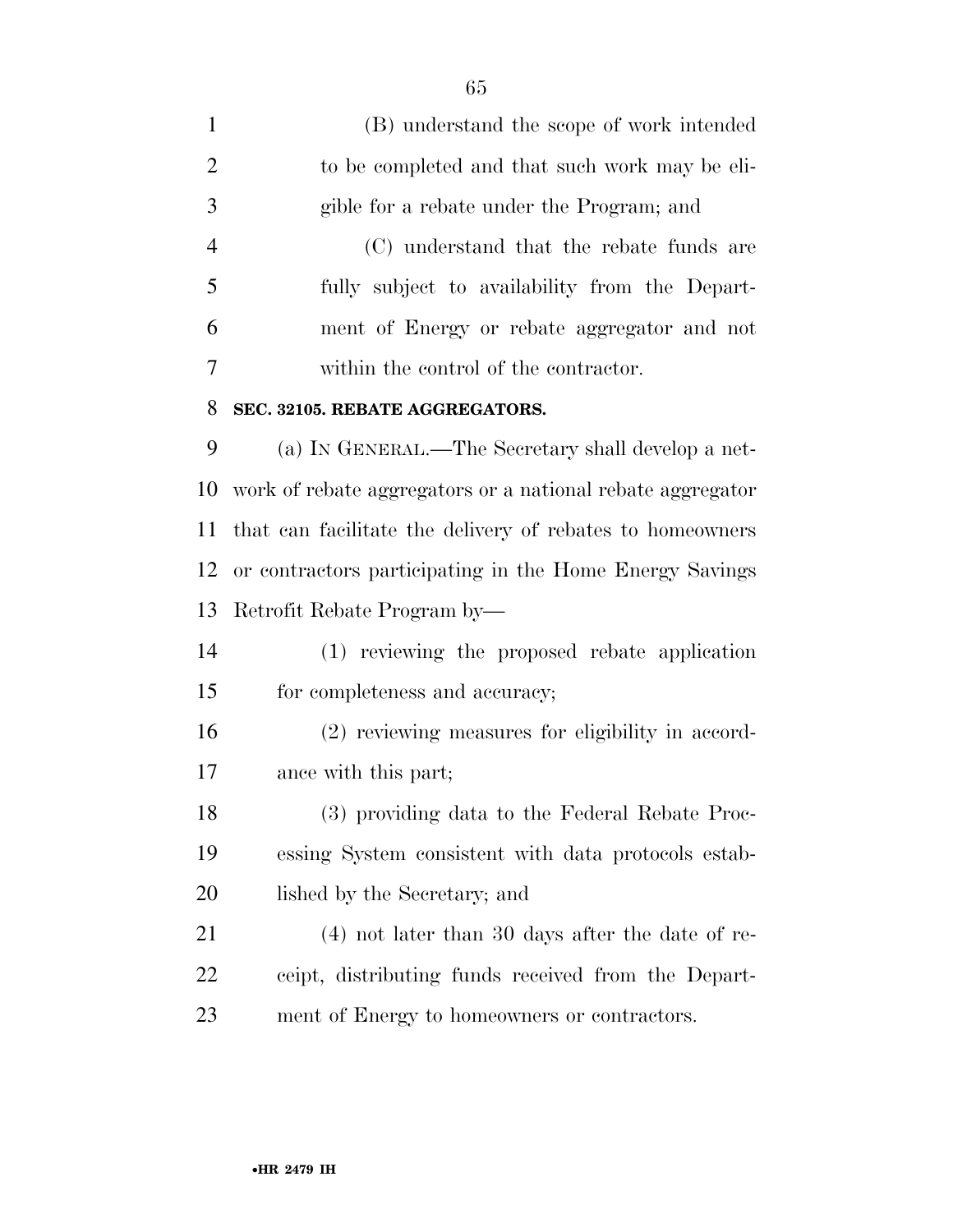(b) ELIGIBILITY.—To be eligible to apply to the Sec-

| $\overline{2}$ | retary for approval as a rebate aggregator, an entity shall |
|----------------|-------------------------------------------------------------|
| 3              | $be$ —                                                      |
| 4              | (1) a Home Performance with Energy Star pro-                |
| 5              | gram sponsor;                                               |
| 6              | $(2)$ an entity administering a residential or              |
| 7              | building energy efficiency retrofit program, solar          |
| 8              | program, or other such program impacting energy             |
| 9              | efficiency in homes established or approved by a            |
| 10             | State or local government;                                  |
| 11             | (3) a Federal power marketing administration,               |
| 12             | an electric utility, or a natural gas utility that has—     |
| 13             | (A) a residential energy efficiency retrofit                |
| 14             | program; and                                                |
| 15             | (B) a quality assurance provider or pro-                    |
| 16             | vider network; or                                           |
| 17             | (4) an entity that demonstrates to the Sec-                 |
| 18             | retary that the entity can perform the functions of         |
| 19             | a rebate aggregator, without disrupting existing resi-      |
| 20             | dential retrofits in the States that are incorporating      |
| 21             | the Home Energy Savings Retrofit Rebate Program,            |
| <u>22</u>      | including demonstration of—                                 |
| 23             | (A) the capability to provide electronic                    |
| 24             | data to the Federal Rebate Processing System;               |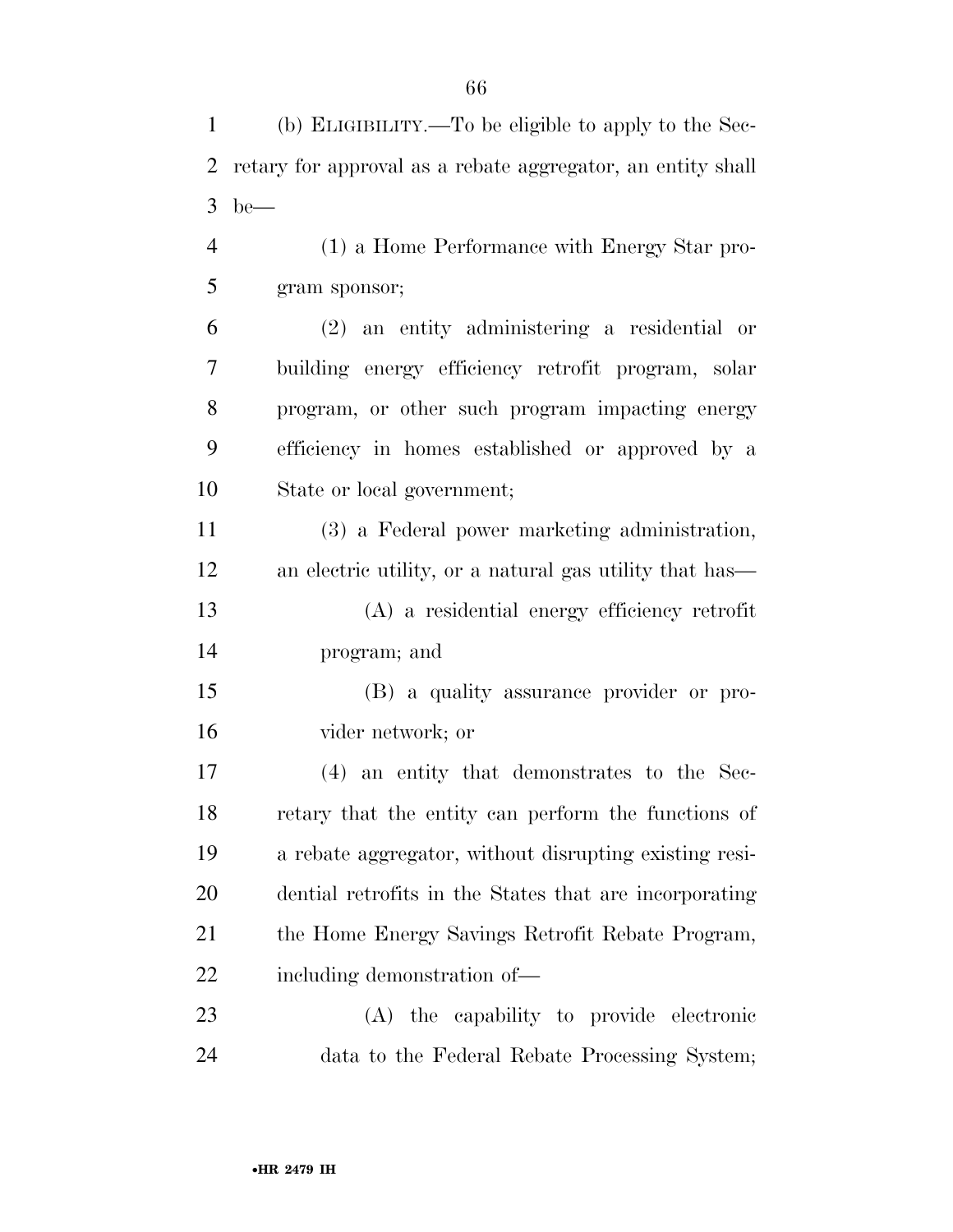| $\mathbf{1}$   | (B) a financial system that is capable of                |
|----------------|----------------------------------------------------------|
| $\overline{2}$ | tracking the distribution of rebates to partici-         |
| 3              | pating contractors; and                                  |
| $\overline{4}$ | (C) coordination and cooperation by the                  |
| 5              | entity with the appropriate State energy office          |
| 6              | regarding participation in the existing energy           |
| 7              | efficiency programs that will be delivering the          |
| 8              | Home Energy Savings Retrofit Rebate Pro-                 |
| 9              | gram.                                                    |
| 10             | (c) PUBLIC UTILITY COMMISSION EFFICIENCY TAR-            |
| 11             | GETS.—The Secretary shall—                               |
| 12             | (1) develop guidelines for States and local gov-         |
| 13             | ernments to use to allow utilities participating as re-  |
| 14             | bate aggregators to count the energy savings from        |
| 15             | the participation of the utilities toward State and      |
| 16             | local level energy savings targets; and                  |
| $17\,$         | (2) work with States and local governments to            |
| 18             | assist in the adoption of those guidelines for the       |
| 19             | purposes and duration of the Home Energy Savings         |
| 20             | Retrofit Rebate Program.                                 |
| 21             | SEC. 32106. QUALITY ASSURANCE PROVIDERS.                 |
| 22             | (a) QUALIFICATIONS.—An entity shall be considered        |
| 23             | a quality assurance provider under this part only if the |
| 24             | entity is qualified through—                             |
| 25             | $(1)$ the BPI;                                           |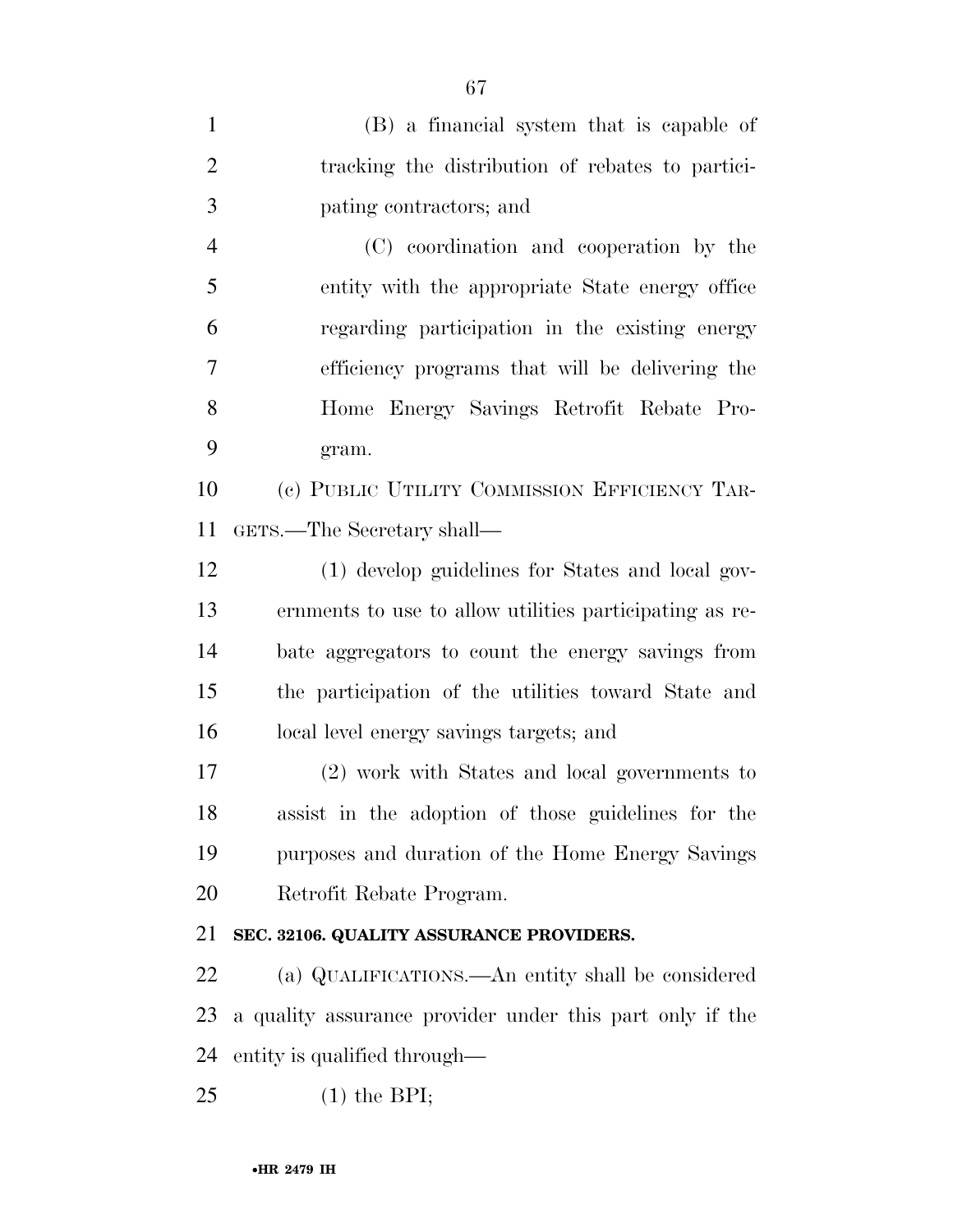| $\mathbf{1}$   | $(2)$ RESNET; or                                          |
|----------------|-----------------------------------------------------------|
| $\overline{2}$ | (3) any other entity designated by the Secretary          |
| 3              | such as a State, local government, or State-approved      |
| $\overline{4}$ | or local government-approved residential energy effi-     |
| 5              | ciency retrofit program.                                  |
| 6              | FUNCTIONS.—A quality assurance provider<br>(b)            |
| 7              | shall—                                                    |
| 8              | $(1)$ be independent of the contractor;                   |
| 9              | $(2)$ confirm that contractors or installers of           |
| 10             | home energy efficiency retrofits meet the qualifica-      |
| 11             | tion requirements of this part; and                       |
| 12             | (3) perform field inspections to confirm the              |
| 13             | compliance of the retrofit work and the simulated         |
| 14             | energy savings under the Home Energy Savings Ret-         |
| 15             | rofit Rebate Program.                                     |
| 16             | SEC. 32107. TRANSFERABILITY OF HOME ENERGY SAVINGS        |
| 17             | REBATE.                                                   |
| 18             | A homeowner may transfer the rebate provided under        |
|                | 19 the Home Energy Savings Retrofit Repart Program to the |

 A homeowner may transfer the rebate provided under the Home Energy Savings Retrofit Rebate Program to the contractor performing the retrofit work if the contractor completes a form that accompanies the rebate form devel- oped under section 32103(b). This form, to be made pub- lically available by the Secretary 90 days after the date of enactment of this Act, must be approved by paper sig-

nature or electronically by the homeowner and include—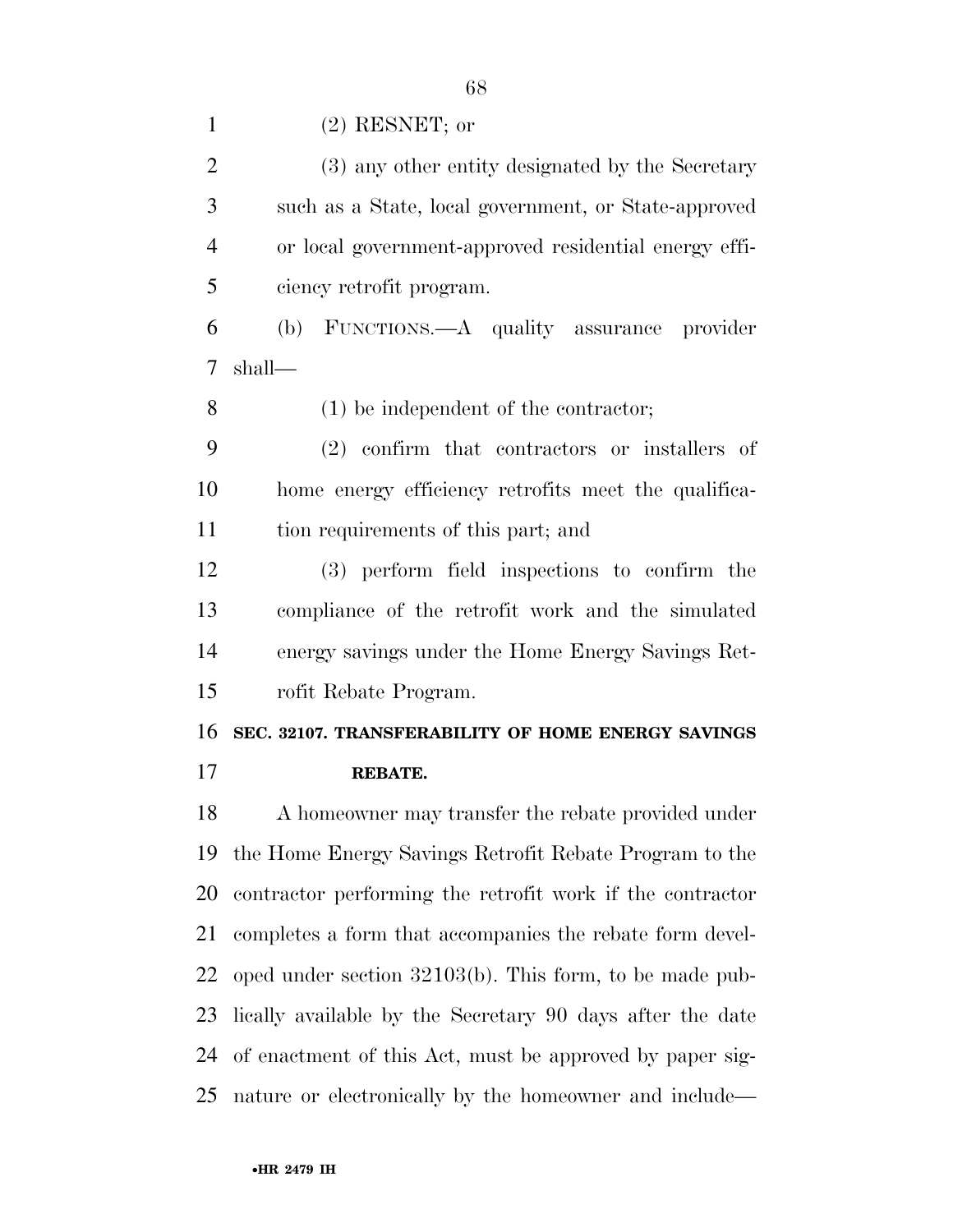| $\mathbf{1}$   | (1) the amount of the rebate the contractor will           |
|----------------|------------------------------------------------------------|
| $\overline{2}$ | submit for disbursement to the contractor;                 |
| 3              | $(2)$ the level of energy use reduction of the             |
| $\overline{4}$ | home retrofit certified under section $32108(e)(4)$ ,      |
| 5              | and assurance that the contractor will provide the         |
| 6              | certificate to the homeowner within 30 days of re-         |
| 7              | ceipt from the Department of Energy;                       |
| 8              | $(3)$ a documentation report of the retrofit per-          |
| 9              | formed and paid by the homeowner; and                      |
| 10             | (4) confirmation from the homeowner that they              |
| 11             | understand they have the right to submit directly for      |
| 12             | the rebate and have chosen to transfer the credit in       |
| 13             | full to the contractor.                                    |
| 14             | SEC. 32108. HOME ENERGY SAVINGS RETROFIT REBATE            |
| 15             | PROGRAM.                                                   |
| 16             | (a) IN GENERAL.—If a qualified home energy effi-           |
| 17             | ciency retrofit of a home is carried out after the date of |
| 18             | enactment of this Act by a qualified contractor in accord- |
| 19             | ance with this part, subject to appropriations made avail- |
| 20             | able for such purpose, rebates shall be awarded for retro- |
|                |                                                            |
| 21             | fits that achieve home energy savings in accordance with   |
| 22             | this part.                                                 |

 (1) IN GENERAL.—Subject to subsection (e), the amount of a rebate provided to the owner of a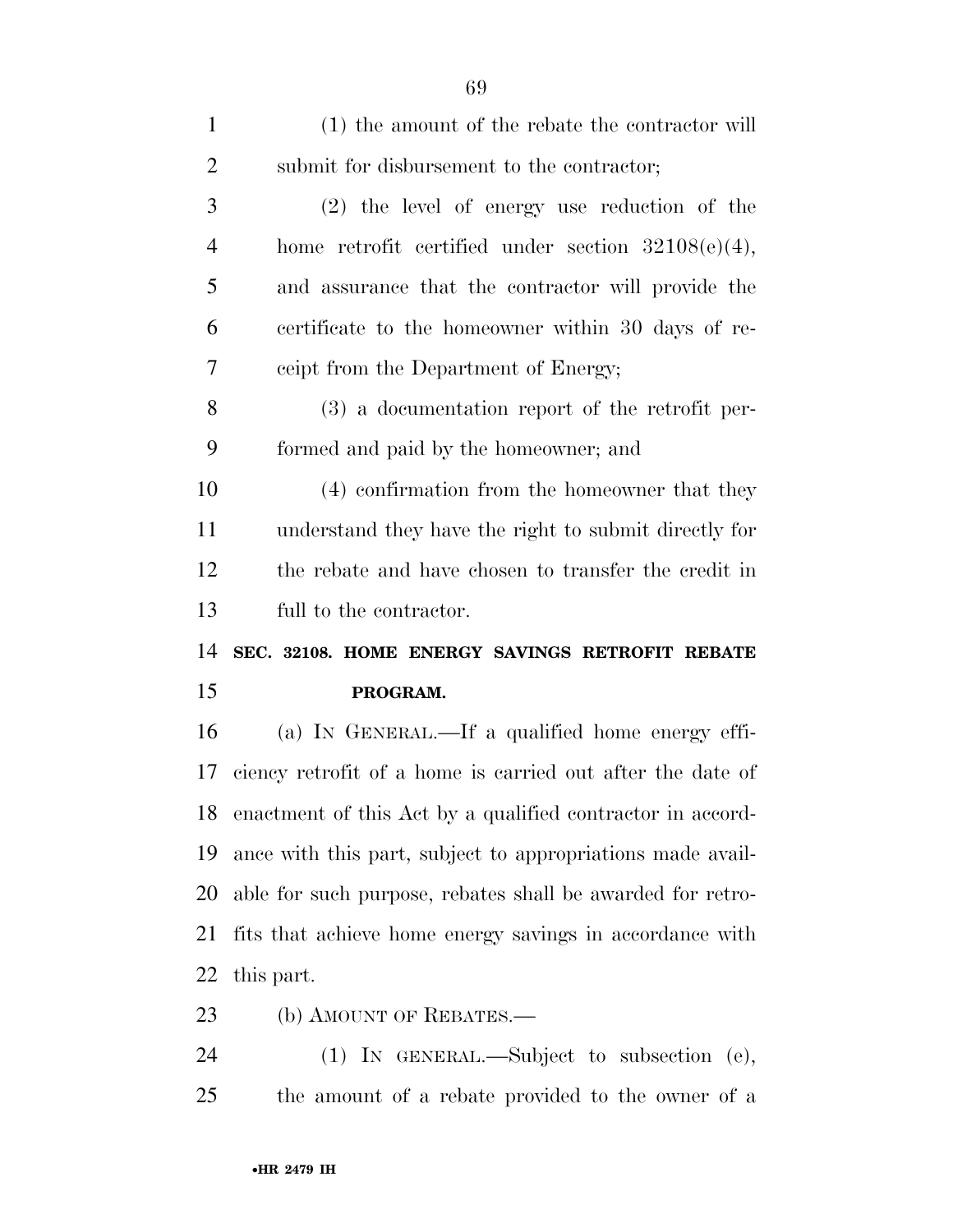| $\mathbf{1}$   | home or a designee of the owner under this section   |
|----------------|------------------------------------------------------|
| $\overline{2}$ | shall be determined in accordance with the following |
| 3              | formula:                                             |
| $\overline{4}$ | (A) Retrofits that are projected to save at          |
| 5              | least 20 percent of energy use (Home Perform-        |
| 6              | ance Retrofits) shall receive a rebate of $$2,500$ . |
| $\overline{7}$ | (B) Retrofits that are projected to save at          |
| 8              | least 40 percent of energy use (Deep Home            |
| 9              | Performance Retrofits) shall receive a rebate of     |
| 10             | \$5,000.                                             |
| 11             | $(2)$ REBATE PAYMENT.—                               |
| 12             | (A) IN GENERAL.—The rebate shall be                  |
| 13             | paid, based on energy savings as calculated          |
| 14             | under subsection (e), within 60 days after—          |
| 15             | (i) submission of the required rebate                |
| 16             | forms; and                                           |
| 17             | (ii) the completion of any quality as-               |
| 18             | surance assessment required under sub-               |
| 19             | paragraph $(B)$ .                                    |
| 20             | (B) QUALITY ASSURANCE ASSESSMENTS.—                  |
| 21             | The Secretary shall establish a schedule of re-      |
| 22             | quired quality assurance assessments. In the         |
| 23             | first year of the Program, the first 10 homes        |
| 24             | retrofit by each contractor and then 60 percent      |
| 25             | of all future homes shall be required to have a      |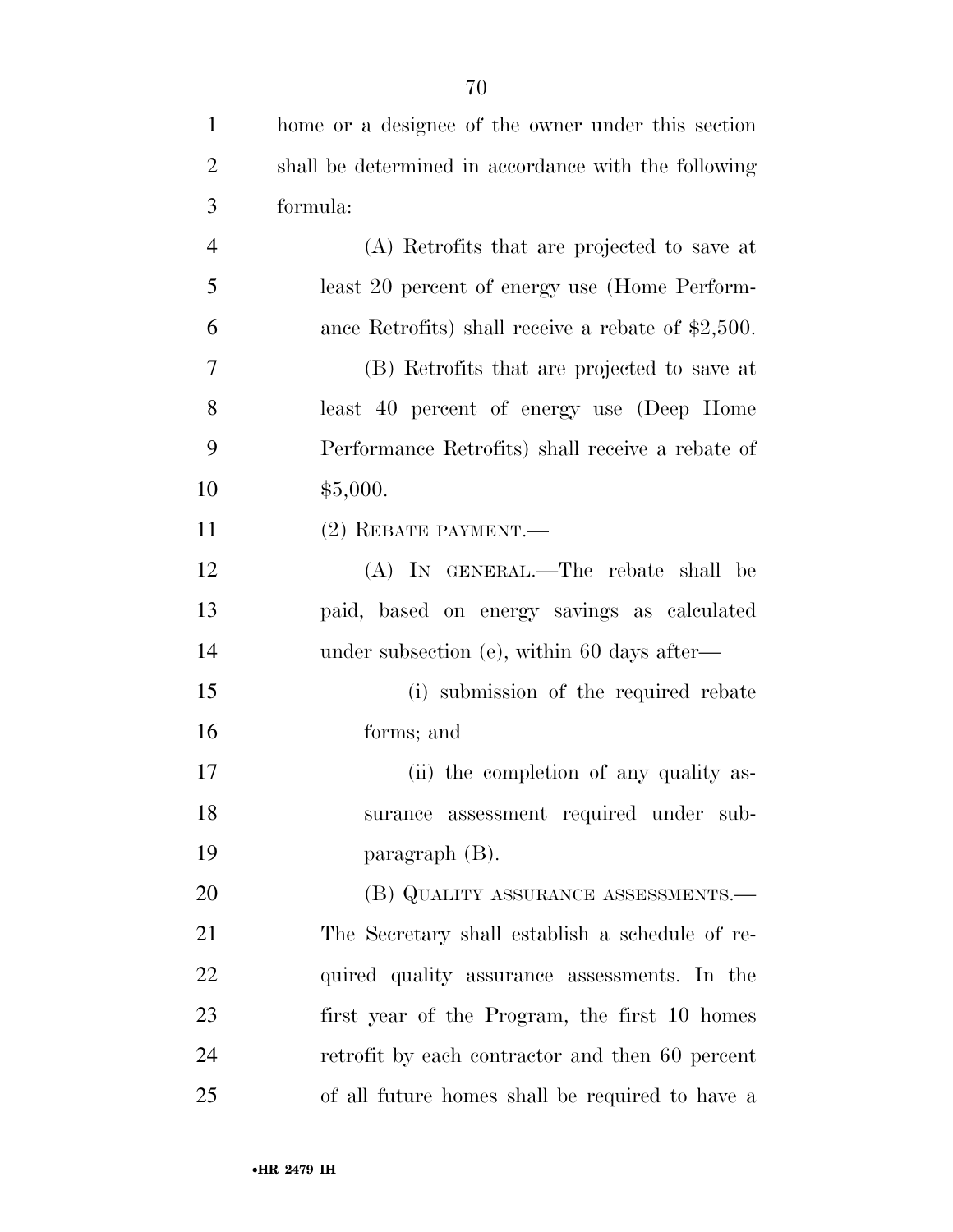quality assurance assessment. The Secretary shall establish a cost effective schedule of re- quired quality assurance assessments for subse- quent years based on performance under the Program.

 (C) BONUS INCENTIVE.—Recipients of grants under section 32109 and rebate aggregators are encouraged to present a pro- posal to the Secretary for an incentive bonus for contractors who have delivered services to consumers and who have achieved a 70 percent or greater realization rate for predicted gross energy cost savings achieved by their portfolio of participating customers. Bonus incentives under such a proposal may be up to 20 percent of the rebate paid to the homeowner. (3) LIMITATION.—In no event shall the amount

of rebates under this subsection exceed—

 (A) \$10,000 with respect to any individual; or

 (B) 50 percent of the qualified home en- ergy efficiency expenditures paid or incurred by 23 the homeowner under subsection (c).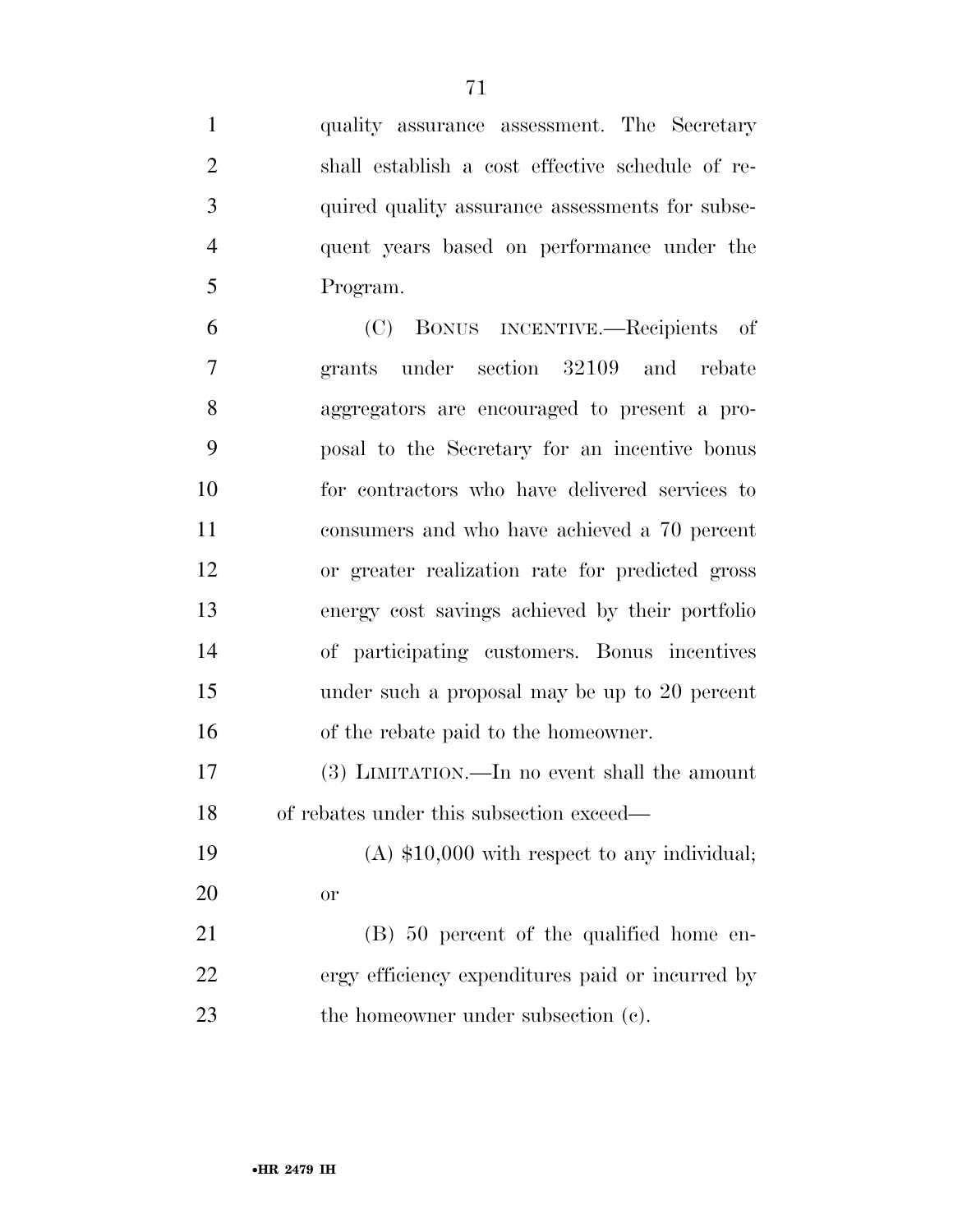| $\mathbf{1}$   | (c) QUALIFIED HOME ENERGY EFFICIENCY EX-               |
|----------------|--------------------------------------------------------|
| $\overline{2}$ | PENDITURES.—For purposes of this section, the term     |
| 3              | "qualified home energy efficiency expenditures"—       |
| $\overline{4}$ | (1) means any amount paid or incurred by a             |
| 5              | homeowner for a qualified home energy efficiency       |
| 6              | retrofit, including the cost of diagnostic procedures, |
| $\overline{7}$ | labor, reporting, and modeling; and                    |
| 8              | $(2)$ does not include—                                |
| 9              | (A) improvements to swimming pools or                  |
| 10             | hot tubs; or                                           |
| 11             | (B) any amount paid or incurred to pur-                |
| 12             | chase or install a biomass, wood, or wood pellet       |
| 13             | furnace, boiler, or stove, unless the system—          |
| 14             | (i) is designed to meet at least 70 per-               |
| 15             | cent of the heating demands of the home;               |
| 16             | (ii) in the case of woodstoves, is cer-                |
| 17             | tified by the Environmental Protection                 |
| 18             | Agency;                                                |
| 19             | (iii) in the case of a wood stove re-                  |
| 20             | placement, replaces an existing wood stove             |
| 21             | with a stove that is certified by the Envi-            |
| 22             | ronmental Protection Agency, if a voucher              |
| 23             | is provided by the installer or other respon-          |
| 24             | sible party certifying that the old stove has          |
| 25             | been removed and made inoperable;                      |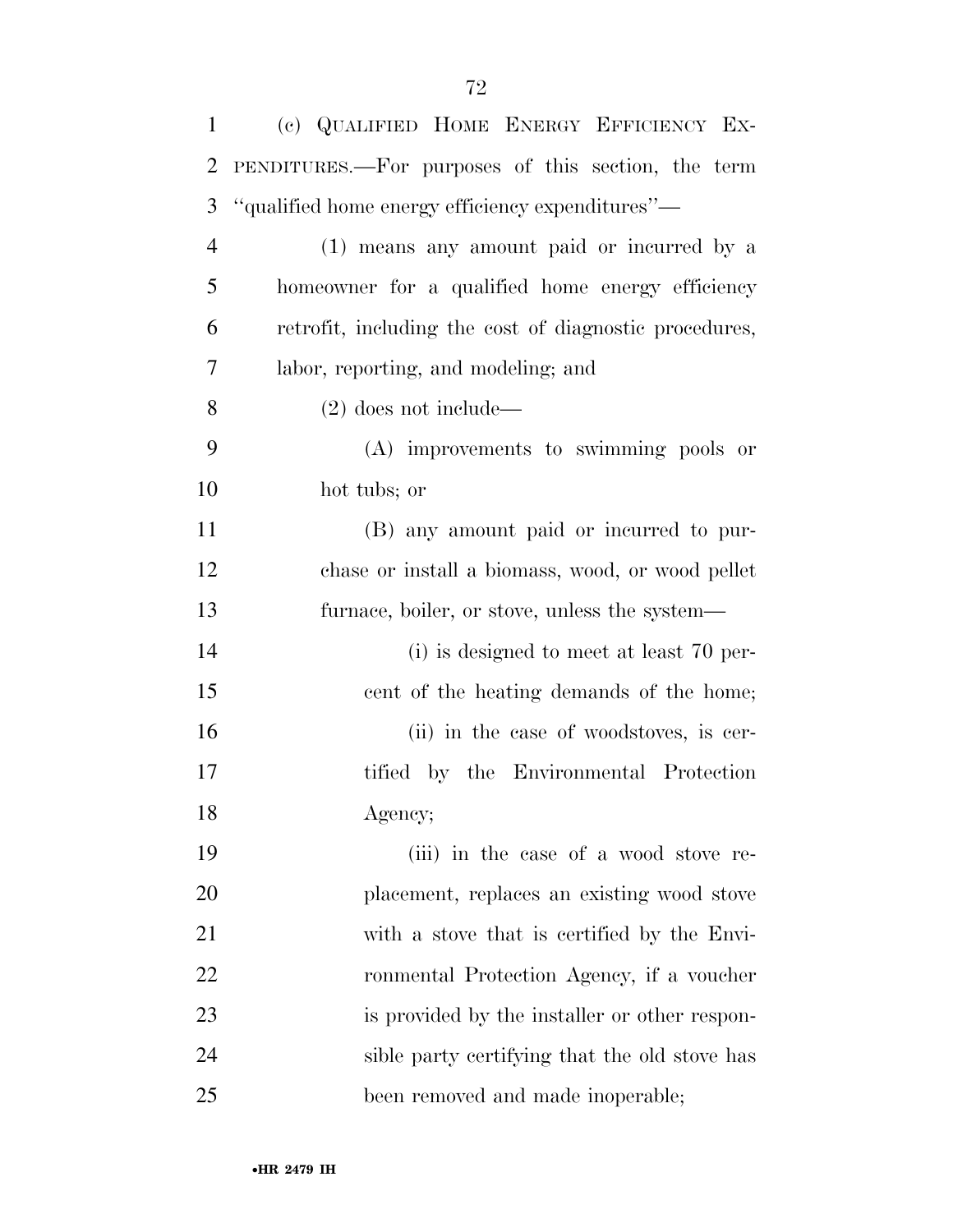| $\mathbf{1}$   | (iv) in the case of a furnace or boiler,              |
|----------------|-------------------------------------------------------|
| $\overline{2}$ | is in a home with a distribution system               |
| 3              | (such as piping, ducts, vents, blowers, or            |
| $\overline{4}$ | affixed fans) that allows heat from the fur-          |
| 5              | nace or boiler to reach all or most parts of          |
| 6              | the home; and                                         |
| 7              | (v) is certified by an independent test               |
| 8              | laboratory approved by the Secretary as               |
| 9              | having—                                               |
| 10             | thermal efficiency (with a<br>(I)                     |
| 11             | high heating value) of at least 75 per-               |
| 12             | eent for stoves and 80 percent for fur-               |
| 13             | naces and boilers;                                    |
| 14             | (II) particulate emissions of less                    |
| 15             | than 3.0 grams per hour for wood                      |
| 16             | stoves or pellet stoves; and                          |
| 17             | $(III)$ less than 0.07 lbs per mil-                   |
| 18             | lion BTU for outdoor boilers and fur-                 |
| 19             | naces.                                                |
| 20             | (d) QUALIFIED HOME ENERGY EFFICIENCY RET-             |
| 21             | ROFIT.                                                |
| 22             | $(1)$ In GENERAL.—A qualified home energy ef-         |
| 23             | ficiency retrofit is a retrofit that implements meas- |
| 24             | ures, during a rebate-eligible year in the existing   |
| 25             | principal residence of the homeowner which is lo-     |
|                |                                                       |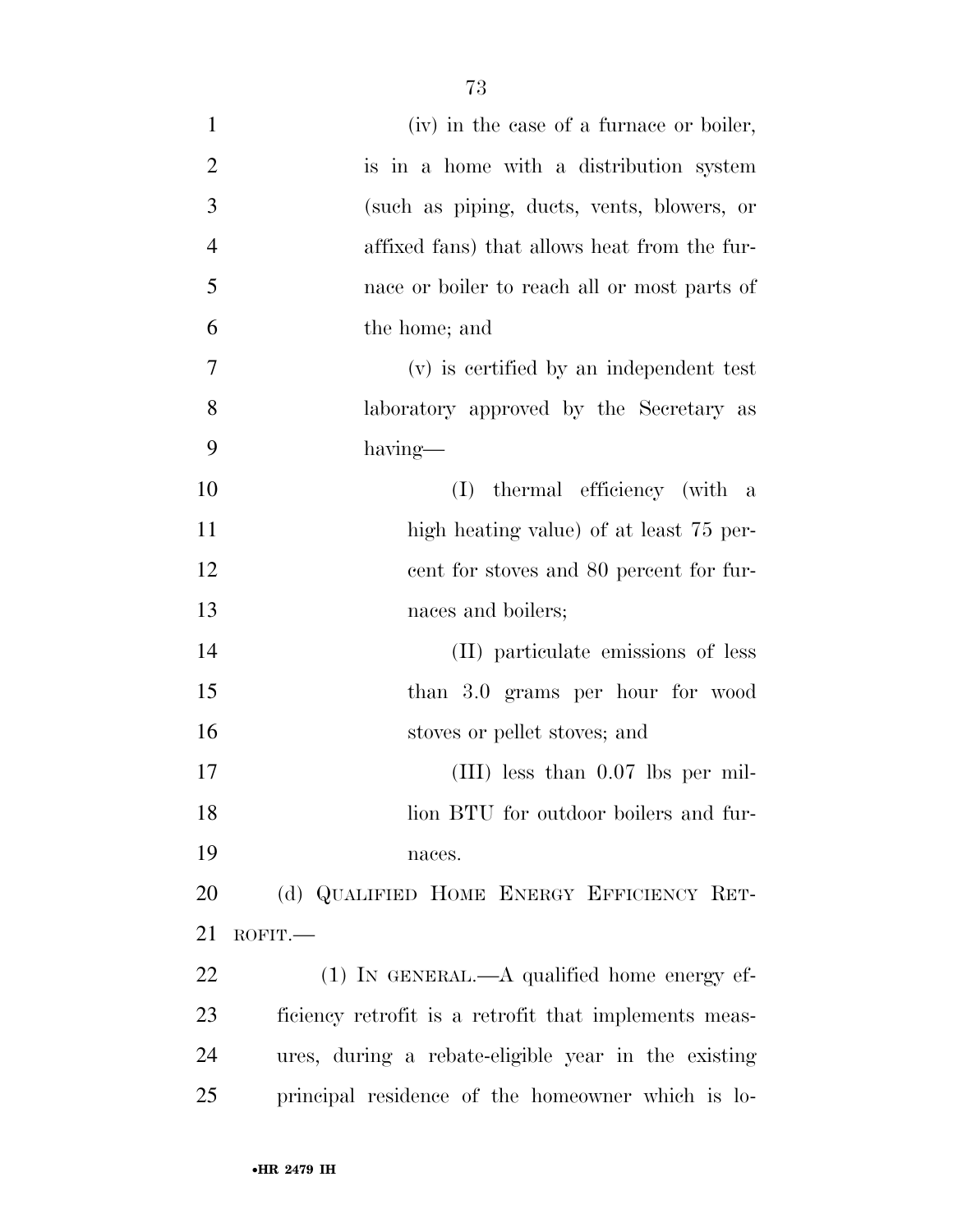| $\mathbf{1}$   | cated in the United States, intended to reduce the     |
|----------------|--------------------------------------------------------|
| $\overline{2}$ | energy use of such residence. A qualified home en-     |
| 3              | ergy efficiency retrofit shall—                        |
| $\overline{4}$ | (A) be implemented and installed by a                  |
| 5              | qualified contractor;                                  |
| 6              | (B) install a set of measures modeled to               |
| 7              | achieve a reduction in home energy use of 20           |
| 8              | percent or more from the baseline established          |
| 9              | under subparagraph $(C)$ , using computer mod-         |
| 10             | eling software approved under paragraph $(2)$ ;        |
| 11             | (C) establish the baseline energy use as               |
| 12             | provided in subsection (e) $(1)(C)$ ;                  |
| 13             | (D) implement a test-out procedure, fol-               |
| 14             | lowing guidelines of the applicable accrediting        |
| 15             | program established by an organization identi-         |
| 16             | fied in subparagraphs $(A)$ , $(B)$ , or $(C)$ of sec- |
| 17             | tion $32104(a)(2)$ or equivalent guidelines ap-        |
| 18             | proved by the Secretary for this purpose, to en-       |
| 19             | $sure-$                                                |
| 20             | (i) the safe operation of all systems                  |
| 21             | post retrofit; and                                     |
| 22             | (ii) that, except as provided in para-                 |
| 23             | $graph$ $(3)$ , all improvements are included          |
| 24             | in, and have been installed according to-              |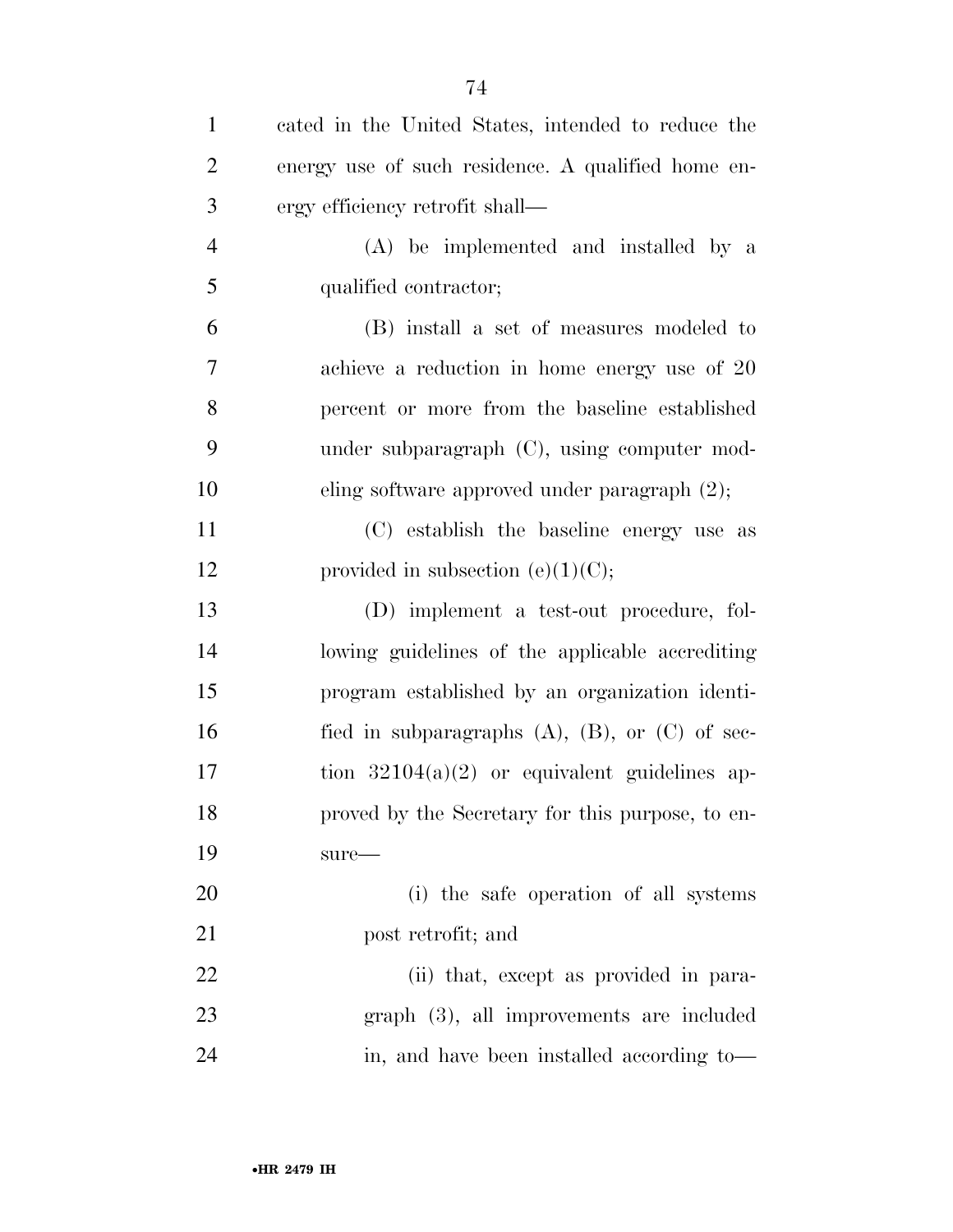| $\mathbf{1}$   | (I) standards of the applicable                     |
|----------------|-----------------------------------------------------|
| $\overline{2}$ | accrediting program established by an               |
| 3              | organization identified in subpara-                 |
| $\overline{4}$ | graphs $(A)$ , $(B)$ , or $(C)$ of section          |
| 5              | 32104(a)(2);                                        |
| 6              | manufacturers installation<br>$(\Pi)$               |
| 7              | specifications; and                                 |
| 8              | (III) all applicable State and                      |
| 9              | local codes or equivalent standards                 |
| 10             | approved by the Secretary for this                  |
| 11             | purpose;                                            |
| 12             | (E) include only measures that have an av-          |
| 13             | erage estimated life of 5 years or more as deter-   |
| 14             | mined by the Secretary;                             |
| 15             | (F) not include funds paid or incurred in           |
| 16             | connection with any expansion of the square         |
| 17             | footage of the residence; and                       |
| 18             | (G) not include improvements to swimming            |
| 19             | pools or hot tubs or any other expenditure spe-     |
| 20             | cifically excluded by the Secretary.                |
| 21             | (2)<br>APPROVED MODELING SOFTWARE.—The              |
| 22             | contractor shall use modeling software certified by |
| 23             | RESNET as following the software verification test  |
| 24             | suites in section 4.2.1 of RESNET Publication No.   |
| 25             | 13–001, or under equivalent standards approved by   |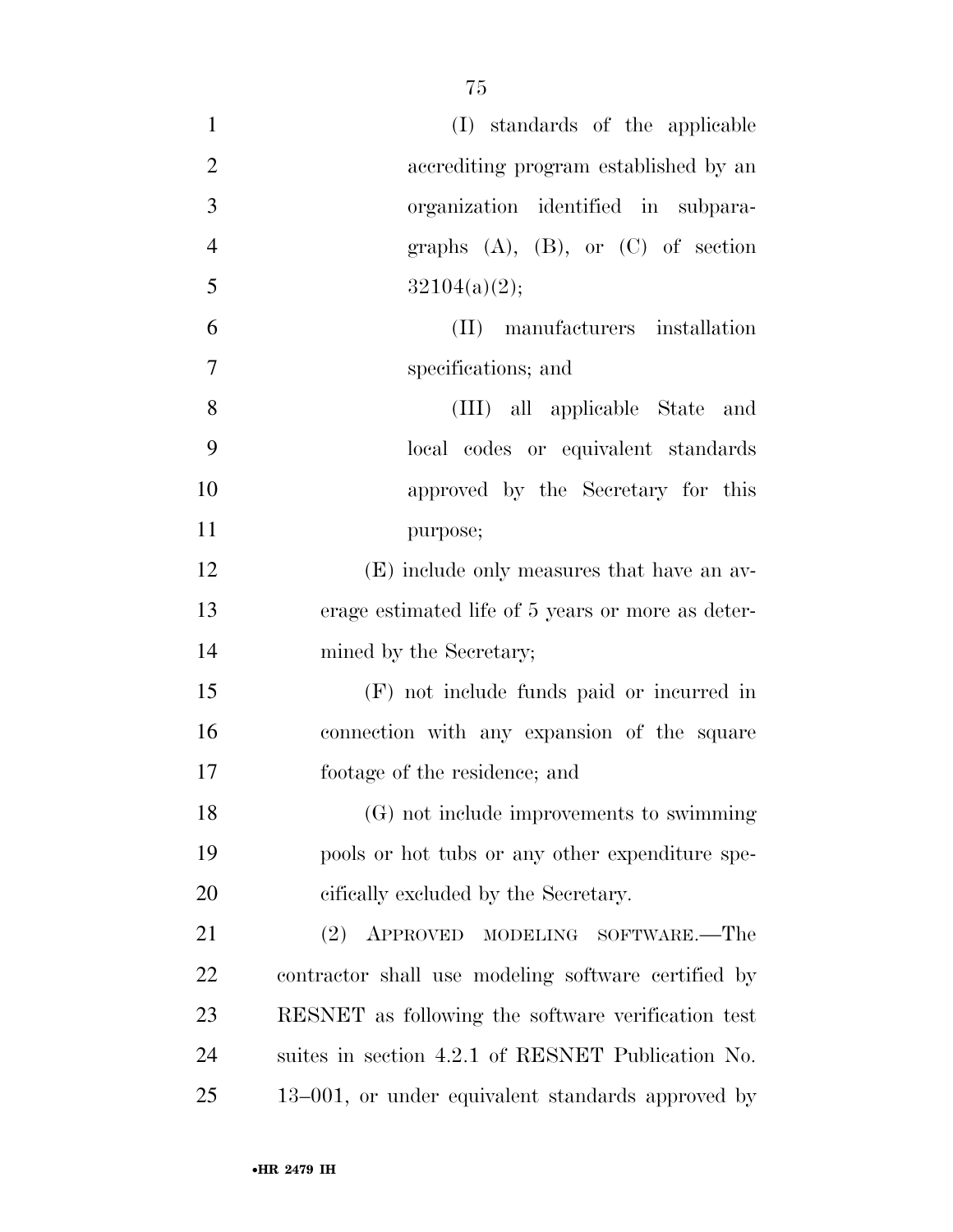the Secretary for this purpose, and shall have the ability at a minimum to assess the savings associ- ated with all the measures for Home Energy Savings Retrofit Rebate Program.

 (3) EXCEPTION.—For purposes of paragraph (1)(D)(ii), installation of gas-fired appliances shall comply with requirements of the National Fuel Gas Code (ANSI Z223.1/NFPA 54) and applicable in- stallation requirements in lieu of performance of combustion tests outside those required by the Na- tional Fuel Gas Code (2012 Edition) and the Inter-national Fuel Gas Code (2012 Edition).

(e) ENERGY USE REDUCTION.—

 (1) DETERMINATION OF ENERGY USE REDUC-TION.—

 (A) IN GENERAL.—The reduction in en- ergy use for any residence shall be determined by modeling the annual predicted percentage re- duction in total energy consumption or costs for heating, cooling, hot water, and permanent lighting. It shall be modeled using computer modeling software approved under subsection (d)(2) and calibrated according to subpara-graph (C) of this paragraph.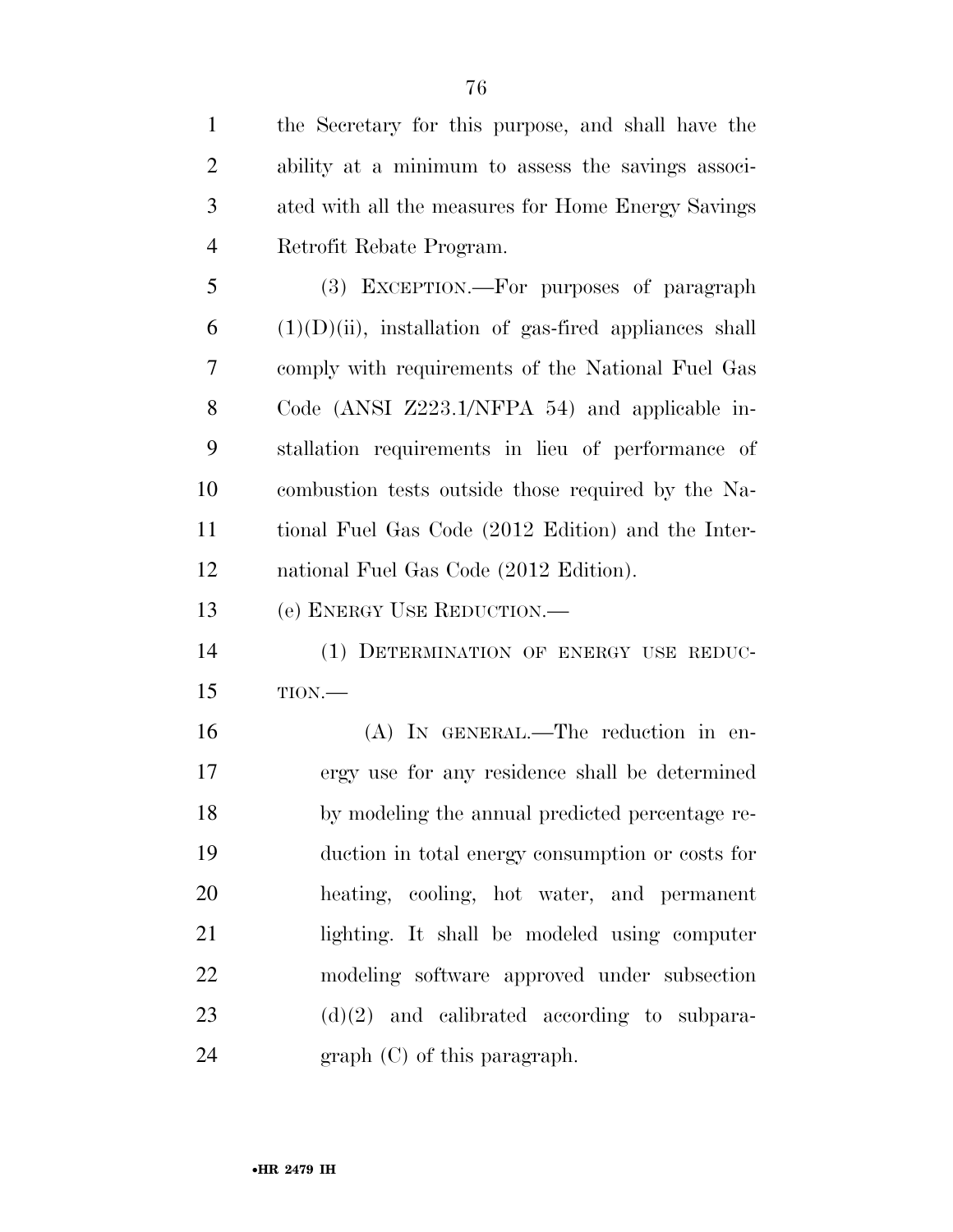(B) ENERGY COSTS.—For the purposes of subparagraph (A), the energy cost per unit of fuel for each fuel type shall be determined by dividing the total actual energy bill (subtracting taxes and fees) for the residence for that fuel type for the most recent available 12-month pe- riod by the total energy units of that fuel type used over the same period. (C) BASELINE ENERGY USE.—For the purposes of subparagraph (A), the software model that establishes the baseline energy use and predicted energy savings shall be calibrated according to the procedures set forth in sections 3 and 4 of ANSI/BPI Standard BPI–2400–S– 2012: Standard Practice for Standardized Qualification of Whole-House Energy Savings Predictions by Calibration to Energy Use His- tory, or an equivalent standard approved by the Secretary for this purpose.

20 (2) DOCUMENTATION.—The percent improve- ment in energy consumption calculated under this section shall be documented through modeling soft-23 ware described in subsection  $(d)(2)$ .

(3) MONITORING.—The Secretary—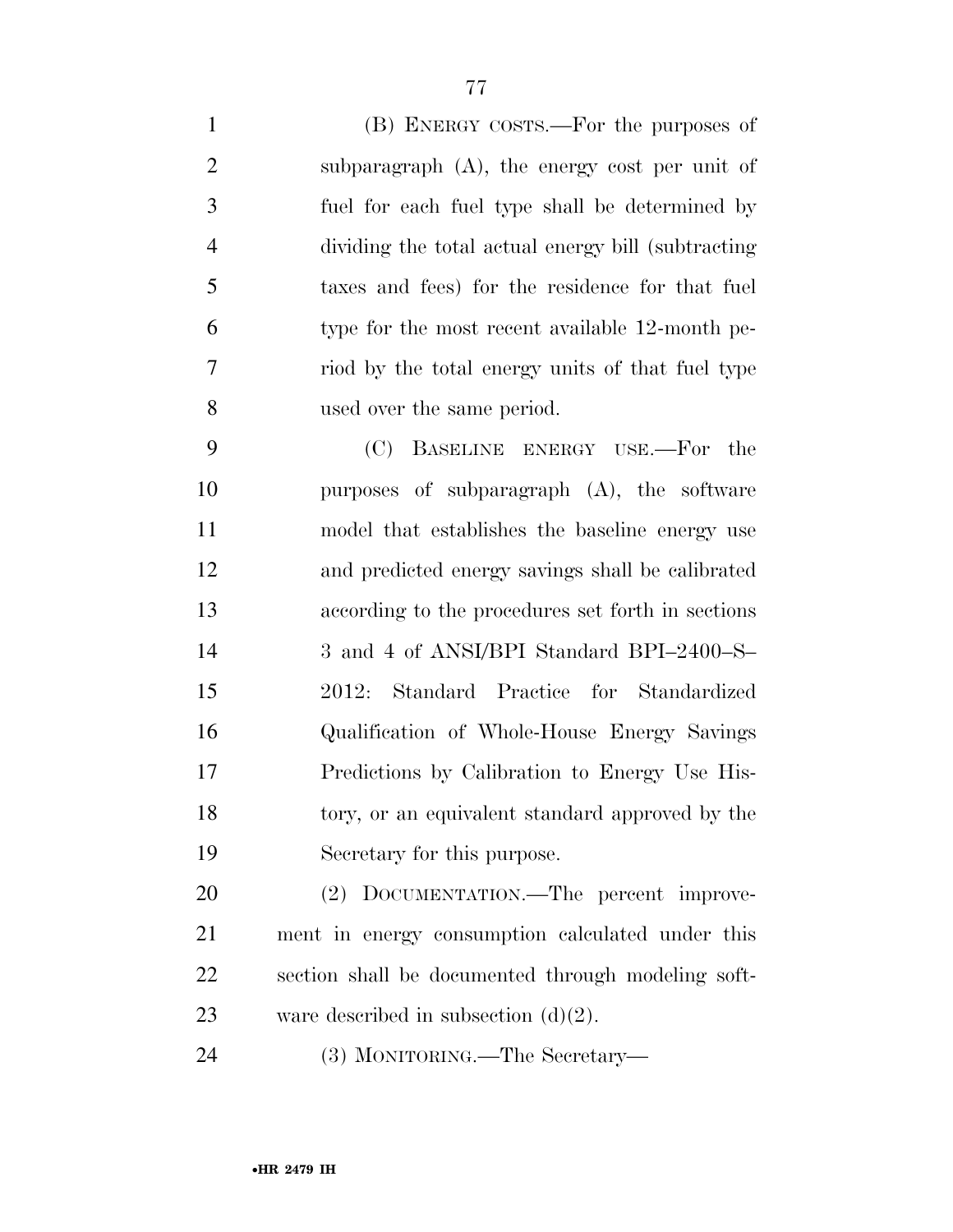| $\mathbf{1}$   | (A) shall periodically evaluate the software            |
|----------------|---------------------------------------------------------|
| $\overline{2}$ | packages used for determining rebates under             |
| 3              | this section;                                           |
| $\overline{4}$ | (B) shall monitor and compare the pre-                  |
| 5              | dictions to the real energy data, and based on          |
| 6              | the results, create performance criteria to allow       |
| 7              | or disallow the software; and                           |
| 8              | (C) may disallow the use of software pro-               |
| 9              | grams that improperly assess energy savings.            |
| 10             | CERTIFICATE<br>(4)<br>OF RETROFIT<br>PERFORM-           |
| 11             | ANCE.—The Secretary shall establish a system for        |
| 12             | distribution of a certificate of performance in ac-     |
| 13             | cordance with BPI-2101-S-2013: Standard Re-             |
| 14             | quirements for a Certificate of Completion for Resi-    |
| 15             | dential Energy Efficiency Upgrades with the             |
| 16             | issuance of a rebate that certifies the predicted level |
| 17             | of energy use reduction achieved by the retrofit. The   |
| 18             | certificate shall be provided to the rebate recipient.  |
| 19             | If the recipient is the contractor under the terms of   |
| <b>20</b>      | section 32107, the contractor shall remit the certifi-  |
| 21             | cate to the homeowner, to be delivered or post-         |
| <u>22</u>      | marked not later than 30 days after the contractor's    |
| 23             | receipt of the certificate.                             |
| 24             | (5) EXCEPTION.—The Secretary shall not uti-             |

lize the authority provided under this part to—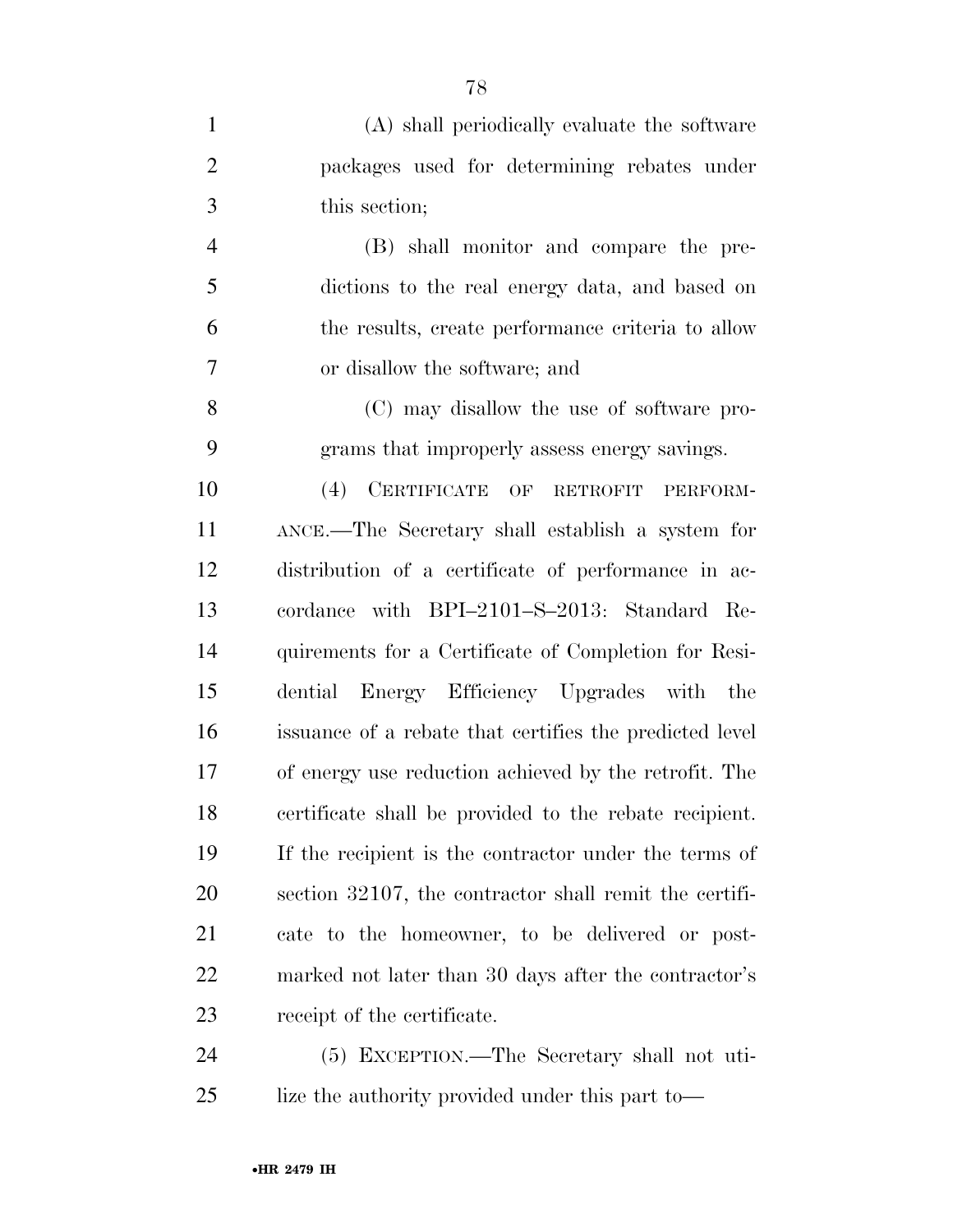| $\mathbf{1}$   | (A) develop, adopt, or implement a public                 |
|----------------|-----------------------------------------------------------|
| $\overline{2}$ | labeling system that rates and compares the en-           |
| 3              | ergy performance of one home with another; or             |
| $\overline{4}$ | (B) require the public disclosure of an en-               |
| 5              | ergy performance evaluation or rating developed           |
| 6              | for any specific home.                                    |
| 7              | Nothing in this paragraph shall preclude the com-         |
| 8              | putation, collection, or use, by the Secretary, rebate    |
| 9              | aggregators, or quality assurance providers, or the       |
| 10             | States or Indian tribes, for the purposes of gath-        |
| 11             | ering information on the rating and comparison of         |
| 12             | the energy performance of homes with and without          |
| 13             | energy efficiency retrofits.                              |
| 14             | (f) QUALIFICATION FOR REBATE.—On submission of            |
| 15             | a claim for a retrofit rebate by a rebate aggregator, the |
| 16             | Secretary shall provide reimbursement to the rebate       |
| 17             | aggregator, if—                                           |
| 18             | (1) the retrofit is a qualified home energy effi-         |
| 19             | ciency retrofit;                                          |
| 20             | $(2)$ the amount of the reimbursement is not              |
| 21             | more than the amount described in subsection (b);         |
| 22             | (3) documentation required to verify the claim            |
| 23             | is transmitted with the claim; and                        |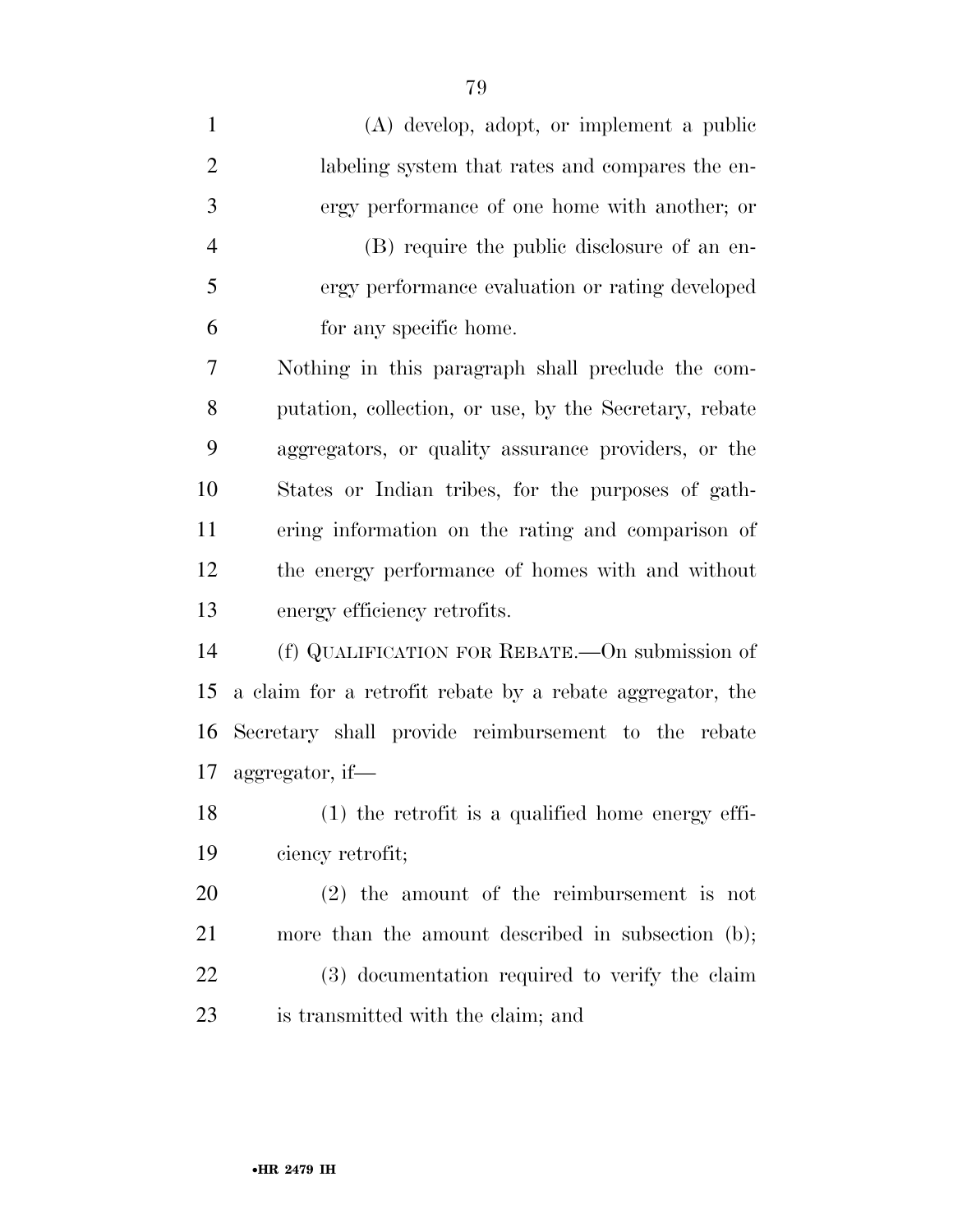(4) any quality assurance assessment required by the Secretary or the rebate aggregator has been completed. 4 (g) AUDITS.— (1) IN GENERAL.—On making payment for a submission under this section, the Secretary shall re- view rebate requests to determine whether Program requirements were met in all respects. (2) INCORRECT PAYMENT.—On a determination of the Secretary under paragraph (1) that a pay- ment was made incorrectly to a party, not later than 3 years after the payment was provided the Sec- retary shall— (A) recoup the amount of the incorrect payment; or (B) withhold the amount of the incorrect payment from the next payment made to the party pursuant to a subsequent request. (h) INCENTIVES.—The amount of incentives that the

 Secretary may provide to quality assurance providers and rebate aggregators under this part shall be—

 (1) \$50 for each rebate review and submission provided under the Program;

 (2) \$250 for each field inspection conducted under the Program; or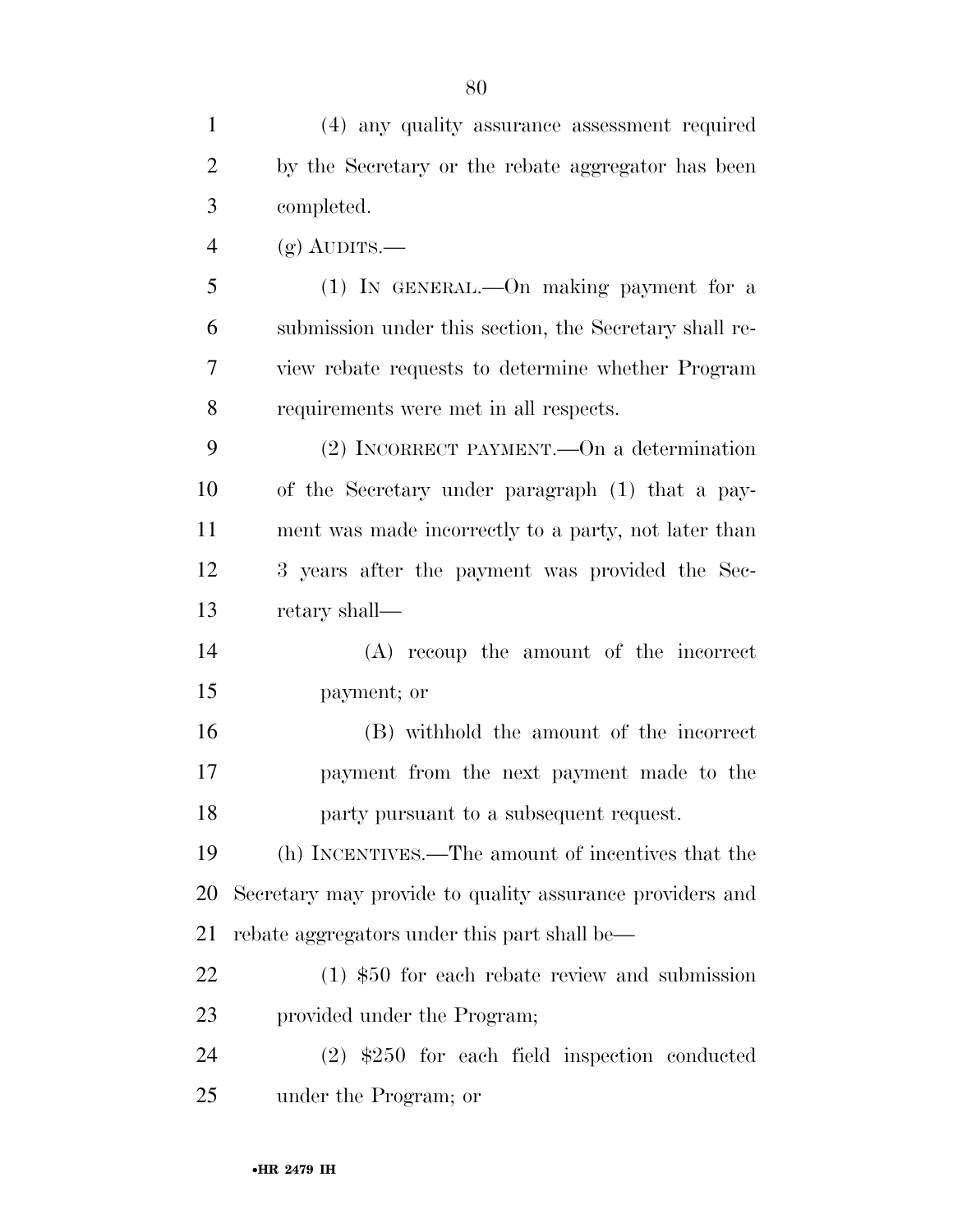| $\mathbf{1}$   | (3) such other amounts as the Secretary con-                |
|----------------|-------------------------------------------------------------|
| $\overline{2}$ | siders necessary to carry out the quality assurance         |
| 3              | provisions of this part.                                    |
| $\overline{4}$ | SEC. 32109. GRANTS TO STATES AND INDIAN TRIBES.             |
| 5              | (a) IN GENERAL.—A State or Indian tribe that re-            |
| 6              | ceives a grant under subsection (d) shall be permitted to   |
| 7              | use the grant for—                                          |
| 8              | $(1)$ administrative costs;                                 |
| 9              | (2) oversight of quality assurance plans;                   |
| 10             | (3) development of a quality assurance pro-                 |
| 11             | gram;                                                       |
| 12             | (4) establishment and delivery of financing pi-             |
| 13             | lots in accordance with this part;                          |
| 14             | (5) coordination with existing residential ret-             |
| 15             | rofit programs and infrastructure development to as-        |
| 16             | sist deployment of the Home Energy Savings Ret-             |
| 17             | rofit Rebate Program; and                                   |
| 18             | $(6)$ the costs of carrying out the responsibilities        |
| 19             | of the State or Indian tribe under the Home Energy          |
| 20             | Savings Retrofit Rebate Program.                            |
| 21             | (b) INITIAL GRANTS.—Not later than 60 days after            |
| 22             | receipt of a completed application for a grant under this   |
| 23             | section, the Secretary shall either make the grant or pro-  |
| 24             | vide to the applicant an explanation for denying the grant. |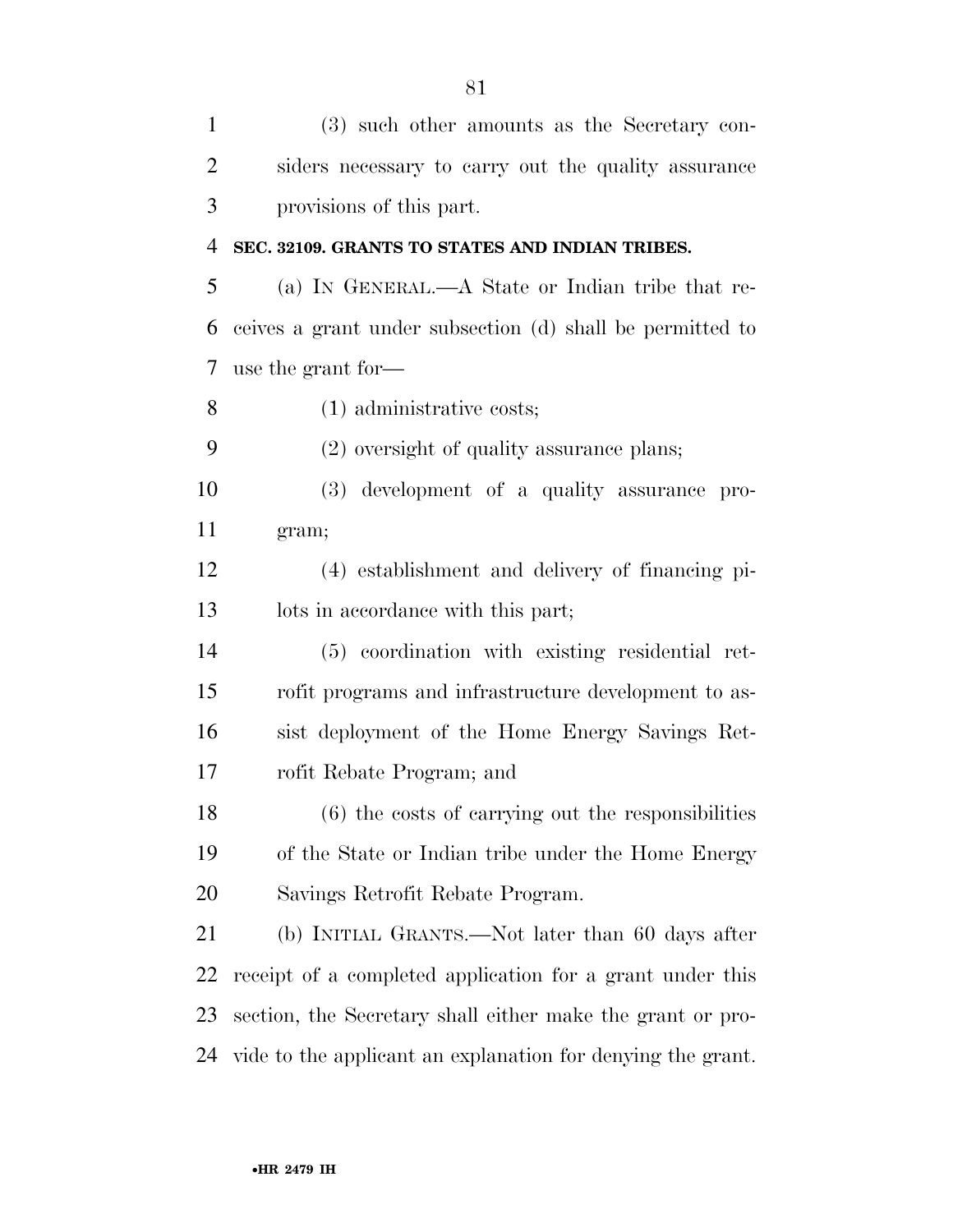(c) INDIAN TRIBES.—The Secretary shall reserve an appropriate amount of funding made available to carry out this section for each fiscal year to make grants available to Indian tribes under this section.

 (d) STATE ALLOTMENTS.—From the amounts made available to carry out this section for each fiscal year re- maining after the reservation required under subsection (c), the Secretary shall make grants available to States in accordance with section 32115.

(e) QUALITY ASSURANCE PROGRAMS.—

 (1) IN GENERAL.—A State or Indian tribe may use a grant made under this section to carry out a quality assurance program that is—

 (A) operated as part of a State or local government approved energy conservation plan established under part D of title III of the En- ergy Policy and Conservation Act (42 U.S.C. 6321 et seq.);

 (B) managed by the office or the designee of the office that is—

 (i) responsible for the development of 22 the plan under section 362 of that Act  $(42)$ U.S.C. 6322); and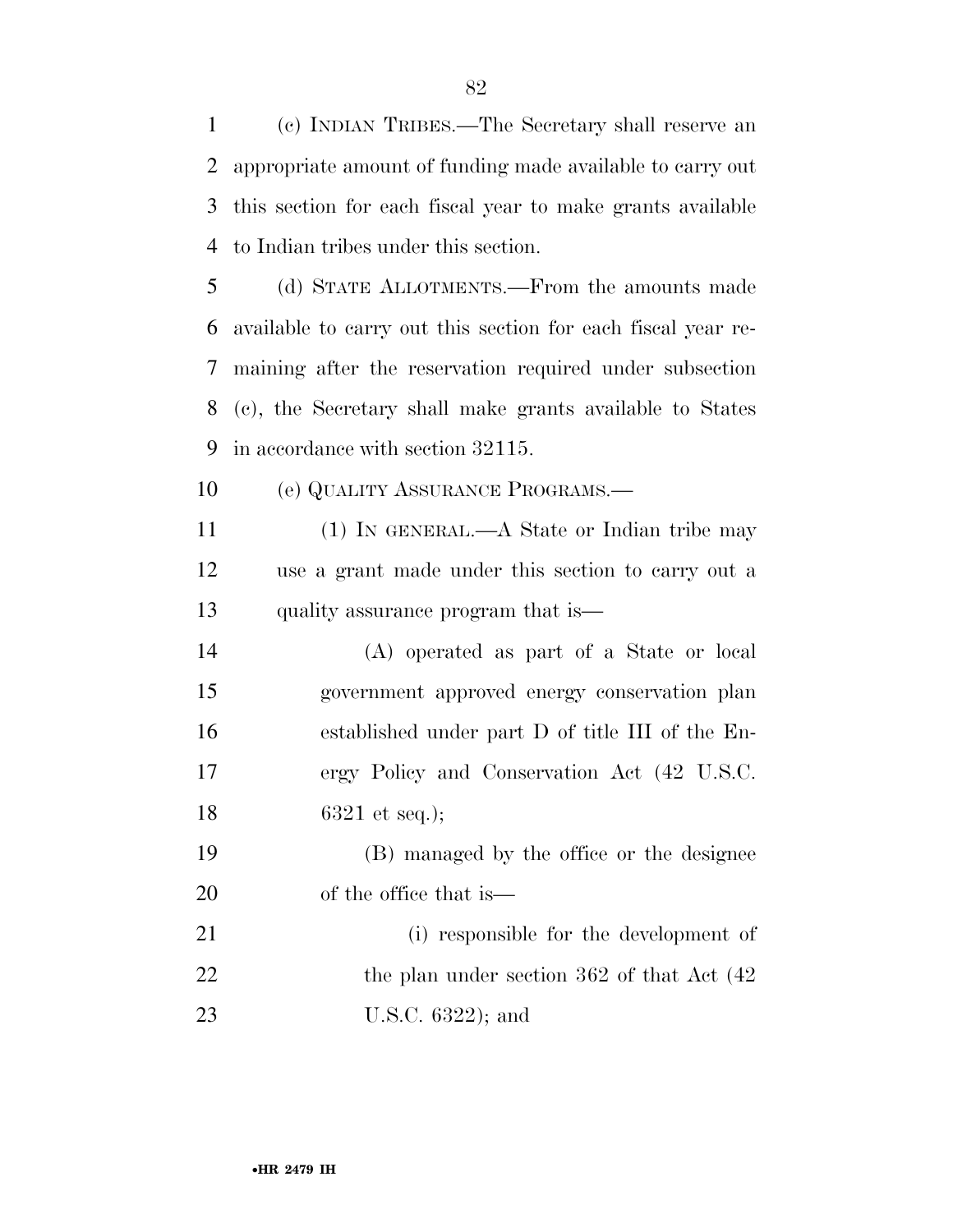| $\mathbf{1}$   | (ii) to the maximum extent practicable                     |
|----------------|------------------------------------------------------------|
| $\overline{2}$ | conducting an existing energy efficiency                   |
| 3              | program; and                                               |
| $\overline{4}$ | $(C)$ in the case of a grant made to an In-                |
| 5              | dian tribe, managed by an entity designated by             |
| 6              | the Indian tribe to carry out a quality assur-             |
| 7              | ance program or a national quality assurance               |
| 8              | program manager.                                           |
| 9              | (2) NONCOMPLIANCE.—If the Secretary deter-                 |
| 10             | mines that a State or Indian tribe has not provided        |
| 11             | or cannot provide adequate oversight over a quality        |
| 12             | assurance program to ensure compliance with this           |
| 13             | part, the Secretary may—                                   |
| 14             | (A) withhold further quality assurance                     |
| 15             | funds from the State or Indian tribe; and                  |
| 16             | (B) require that quality assurance pro-                    |
| 17             | viders operating in the State or by the Indian             |
| 18             | tribe be overseen by a national quality assur-             |
| 19             | ance program manager selected by the Sec-                  |
| 20             | retary.                                                    |
| 21             | (f) IMPLEMENTATION.—A State or Indian tribe that           |
| 22             | receives a grant under this section may implement a qual-  |
| 23             | ity assurance program through the State, the Indian tribe, |
| 24             | or a third party designated by the State or Indian tribe,  |
| 25             | including—                                                 |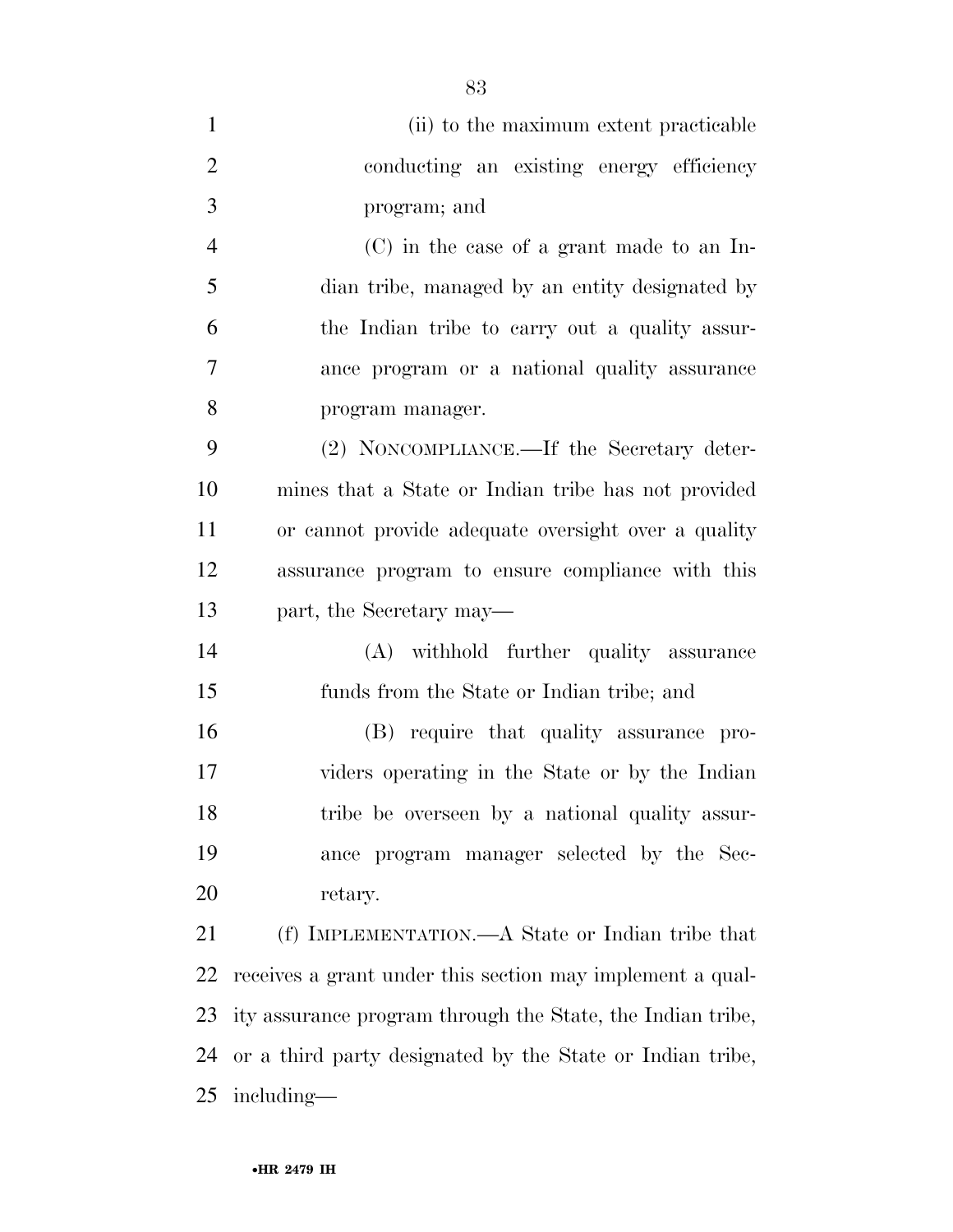| $\mathbf{1}$   | $(1)$ an energy service company;                             |
|----------------|--------------------------------------------------------------|
| $\overline{2}$ | $(2)$ an electric utility;                                   |
| 3              | $(3)$ a natural gas utility;                                 |
| $\overline{4}$ | (4) a third-party administrator designated by                |
| 5              | the State or Indian tribe; or                                |
| 6              | $(5)$ a unit of local government.                            |
| 7              | (g) PUBLIC-PRIVATE PARTNERSHIPS.—A State or                  |
| 8              | Indian tribe that receives a grant under this section is en- |
| 9              | couraged to form partnerships with utilities, energy serv-   |
| 10             | ice companies, and other entities—                           |
| 11             | $(1)$ to assist in marketing a program;                      |
| 12             | $(2)$ to facilitate consumer financing;                      |
| 13             | (3) to assist in implementation of the Home                  |
| 14             | Energy Savings Retrofit Rebate Program, including            |
| 15             | installation of qualified home energy efficiency retro-      |
| 16             | fits; and                                                    |
| 17             | (4) to assist in implementing quality assurance              |
| 18             | programs.                                                    |
| 19             | (h) COORDINATION OF REBATE AND EXISTING                      |
| 20             | STATE-SPONSORED PROGRAMS.-                                   |
| 21             | (1) IN GENERAL.—A State or Indian tribe                      |
| 22             | shall, to the maximum extent practicable, prevent            |
| 23             | duplication through coordination of a program au-            |
| 24             | thorized under this part with—                               |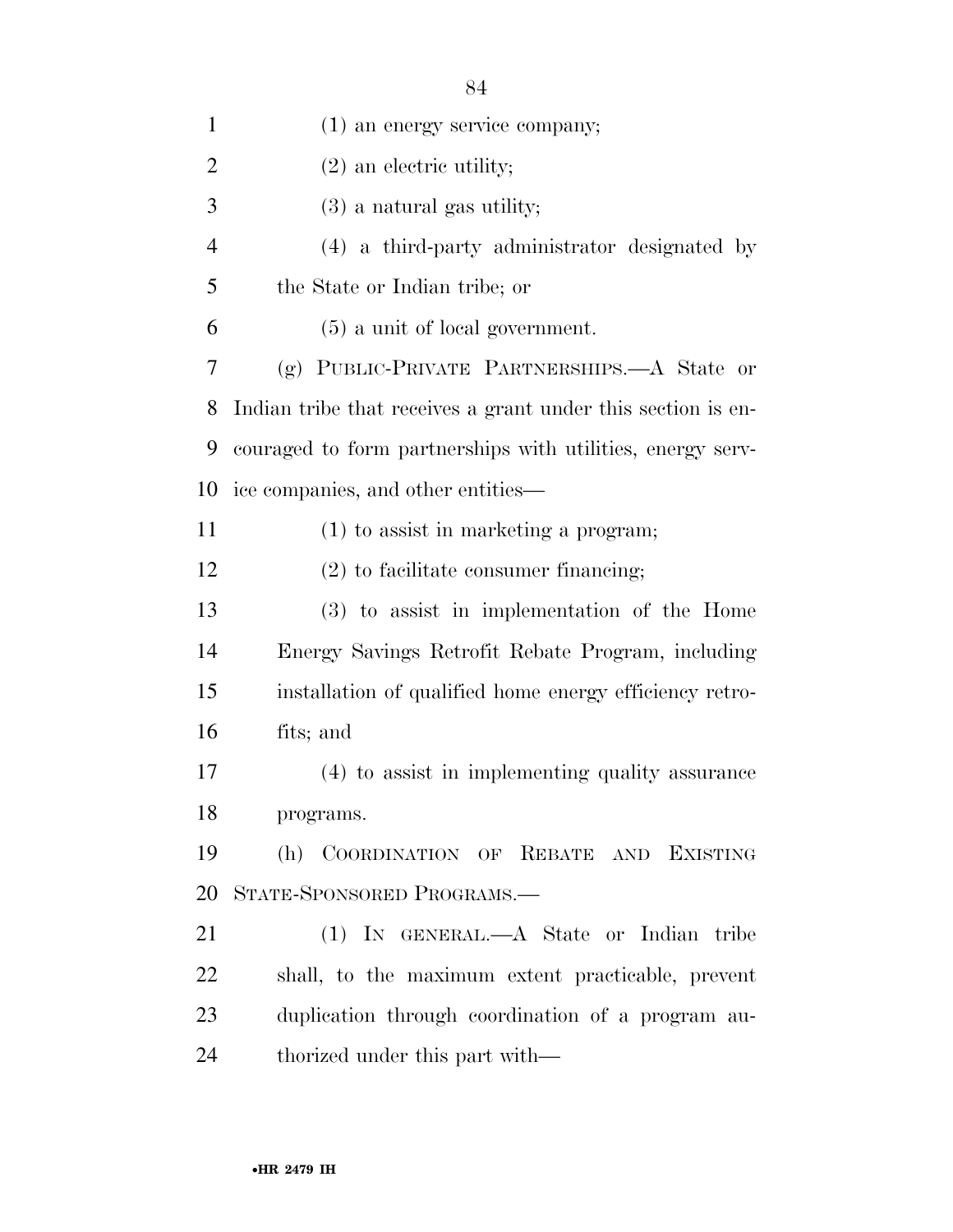| $\mathbf{1}$   | (A) the Energy Star appliance rebates pro-                   |
|----------------|--------------------------------------------------------------|
| $\overline{2}$ | gram authorized under the American Recovery                  |
| 3              | and Reinvestment Act of 2009 (Public Law                     |
| $\overline{4}$ | 111–5; 123 Stat. 115); and                                   |
| 5              | (B) comparable programs planned or oper-                     |
| 6              | ated by States, political subdivisions, electric             |
| 7              | and natural gas utilities, Federal power mar-                |
| 8              | keting administrations, and Indian tribes.                   |
| 9              | (2) EXISTING PROGRAMS.—In carrying out this                  |
| 10             | subsection, a State or Indian tribe shall—                   |
| 11             | $(A)$ give priority to —                                     |
| 12             | (i) comprehensive retrofit programs in                       |
| 13             | existence on the date of enactment of this                   |
| 14             | Act, including programs under the super-                     |
| 15             | vision of State utility regulators; and                      |
| 16             | (ii) using funds made available under                        |
| 17             | this part to enhance and extend existing                     |
| 18             | programs; and                                                |
| 19             | (B) seek to enhance and extend existing                      |
| 20             | programs by coordinating with administrators                 |
| 21             | of the programs.                                             |
| 22             | SEC. 32110. QUALITY ASSURANCE PROGRAM.                       |
| 23             | (a) PLAN.—As part of a grant application described           |
| 24             | in section $32109(b)$ , a State or Indian tribe shall submit |
| 25             | to the Secretary a plan to implement a quality assurance     |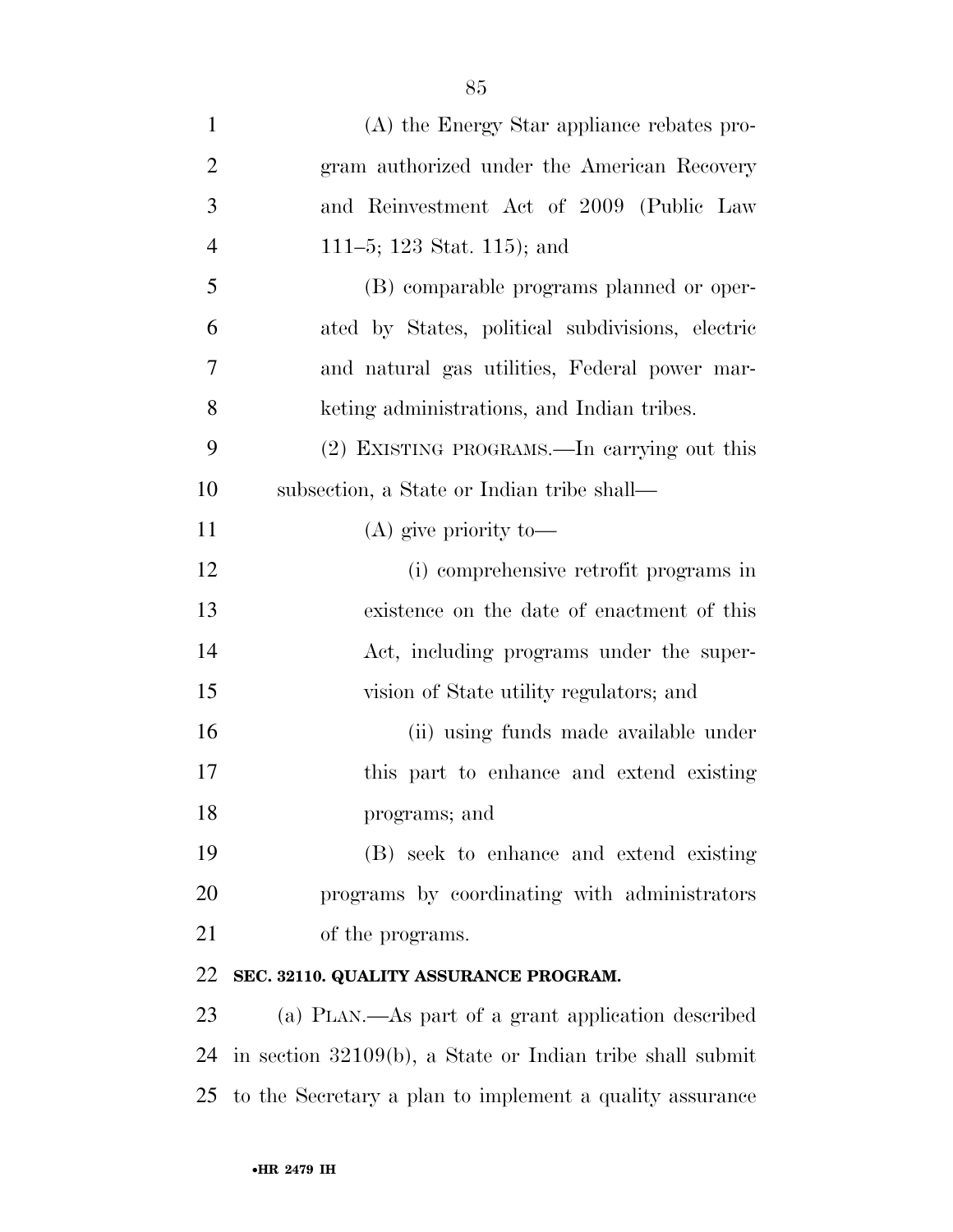program that covers all federally assisted residential effi- ciency retrofit work administered, supervised, or spon-sored by the State or Indian tribe.

 (b) IMPLEMENTATION.—The State or Indian tribe shall—

 (1) develop a quality assurance program in con- sultation with industry stakeholders, including rep- resentatives of efficiency program managers, con- tractors, and environmental, energy efficiency, and labor organizations; and

 (2) implement the quality assurance program not later than 180 days after receipt of a grant under section 32109.

 (c) COMPONENTS.—The quality assurance program established under this section shall include—

 (1) maintenance of a list of qualified contrac- tors authorized to perform such retrofit work as de-scribed in section 32104; and

 (2) nonbinding targets and realistic plans for— (A) the recruitment of small minority- owned or women-owned business enterprises; and

 (B) the employment of graduates of train- ing programs that primarily serve low-income populations with a median income that is below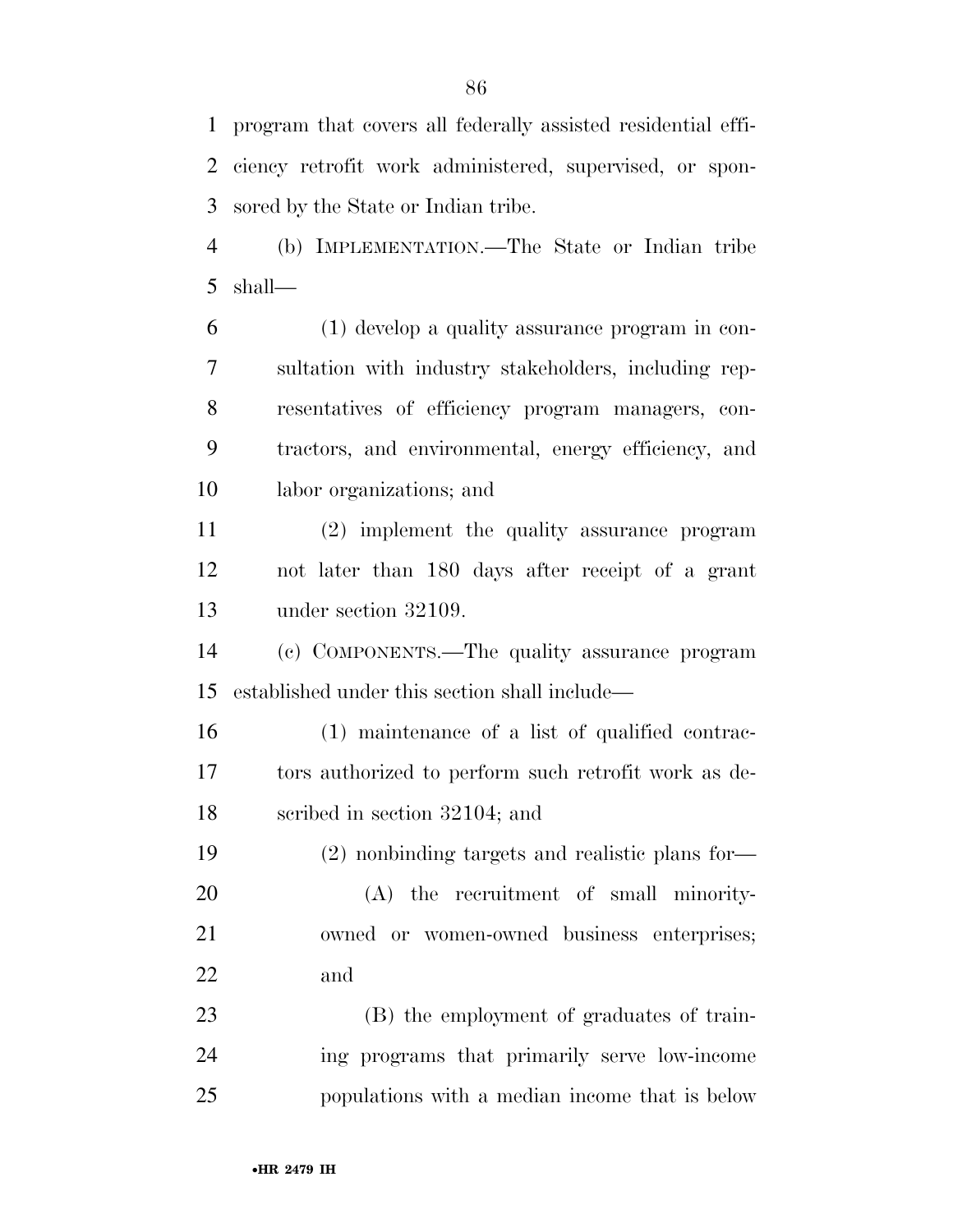200 percent of the poverty line (as defined in section 673(2) of the Community Services Block Grant Act (42 U.S.C. 9902(2)), including any revision required by that section) by par-ticipating contractors.

 (d) NONCOMPLIANCE.—If the Secretary determines that a State or Indian tribe has not taken the steps re- quired under this section, the Secretary shall provide to the State or Indian tribe a period of at least 90 days to comply before suspending the participation of the State or Indian tribe in the program.

#### **SEC. 32111. EVALUATION REPORT TO CONGRESS.**

 (a) IN GENERAL.—Not later than 1 year after the date of enactment of this Act and annually thereafter, the Secretary shall submit to the Committee on Energy and Natural Resources of the Senate and the Committee on Energy and Commerce of the House of Representatives a report on the use of funds under this part.

 (b) CONTENTS.—The report submitted under sub-section (a) shall evaluate—

- (1) how many eligible participants have partici-pated in the Program;
- (2) how many jobs have been created through the Program, directly and indirectly;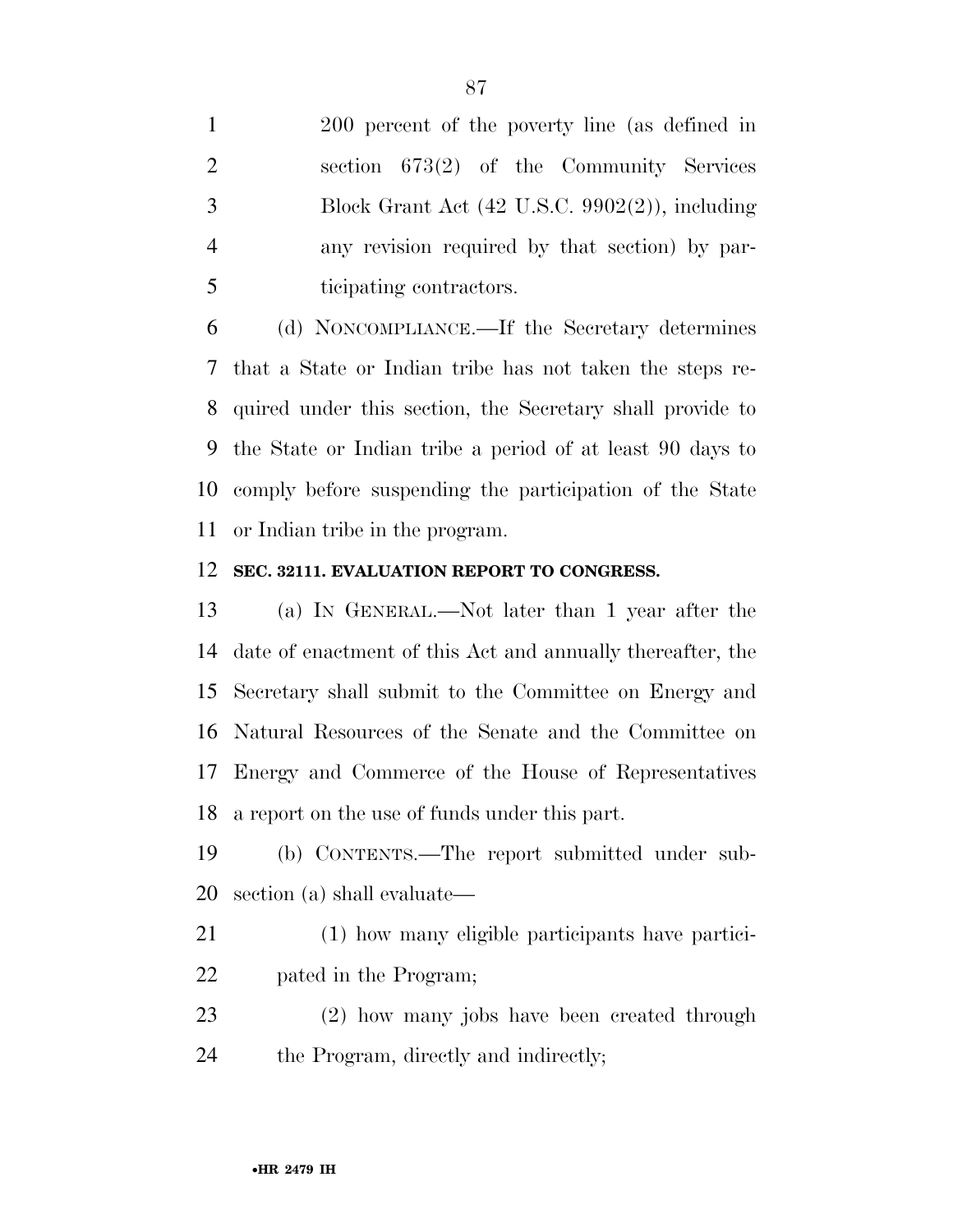(3) what steps could be taken to promote fur- ther deployment of energy efficiency and renewable energy retrofits; (4) the quantity of verifiable energy savings, homeowner energy bill savings, and other benefits of the Program; (5) any waste, fraud, or abuse with respect to such funds; and (6) any other information the Secretary con- siders appropriate. (c) NONCOMPLIANCE.—The Secretary shall require rebate aggregators, States, and Indian tribes to provide the information required to enable the Secretary to carry out this section. If the Secretary determines that a rebate aggregator, State, or Indian tribe has not provided such information on a timely basis, the Secretary shall provide to the rebate aggregator, State, or Indian tribe a period of at least 90 days to provide any necessary information, subject to withholding of funds or reduction of future

**SEC. 32112. ADMINISTRATION.** 

 (a) IN GENERAL.—Subject to section 32115(b), not later than 30 days after the date of enactment of this Act, the Secretary shall provide such administrative and tech-

grant amounts, or decertification of rebate aggregators.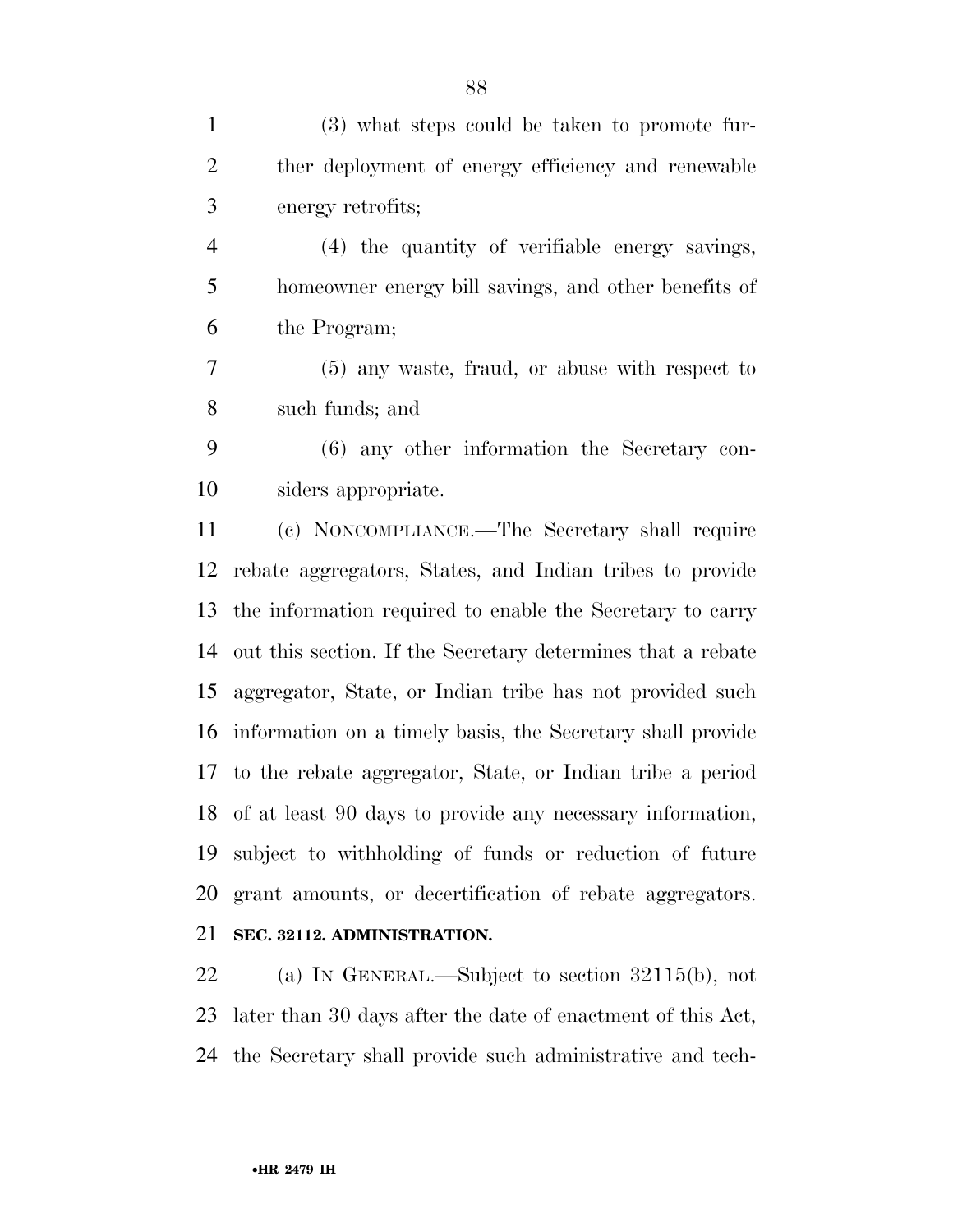nical support to rebate aggregators, States, and Indian tribes as is necessary to carry out this part.

 (b) APPOINTMENT OF PERSONNEL.—Notwith- standing the provisions of title 5, United States Code, gov- erning appointments in the competitive service and Gen- eral Schedule classifications and pay rates, the Secretary may appoint such professional and administrative per- sonnel as the Secretary considers necessary to carry out this part.

 (c) RATE OF PAY.—The rate of pay for a person ap- pointed under subsection (b) shall not exceed the max- imum rate payable for GS–15 of the General Schedule under chapter 53 of title 5, United States Code.

 (d) INFORMATION COLLECTION.—The Secretary shall establish, and make available to a homeowner, or the homeowner's designated representative, seeking a rebate under this part, release forms authorizing access by the Secretary, or a designated third-party representative to in- formation in the utility bills of the homeowner. The form shall not include personal identifying information such as name, address, social security number or other identifying information as defined by the Secretary.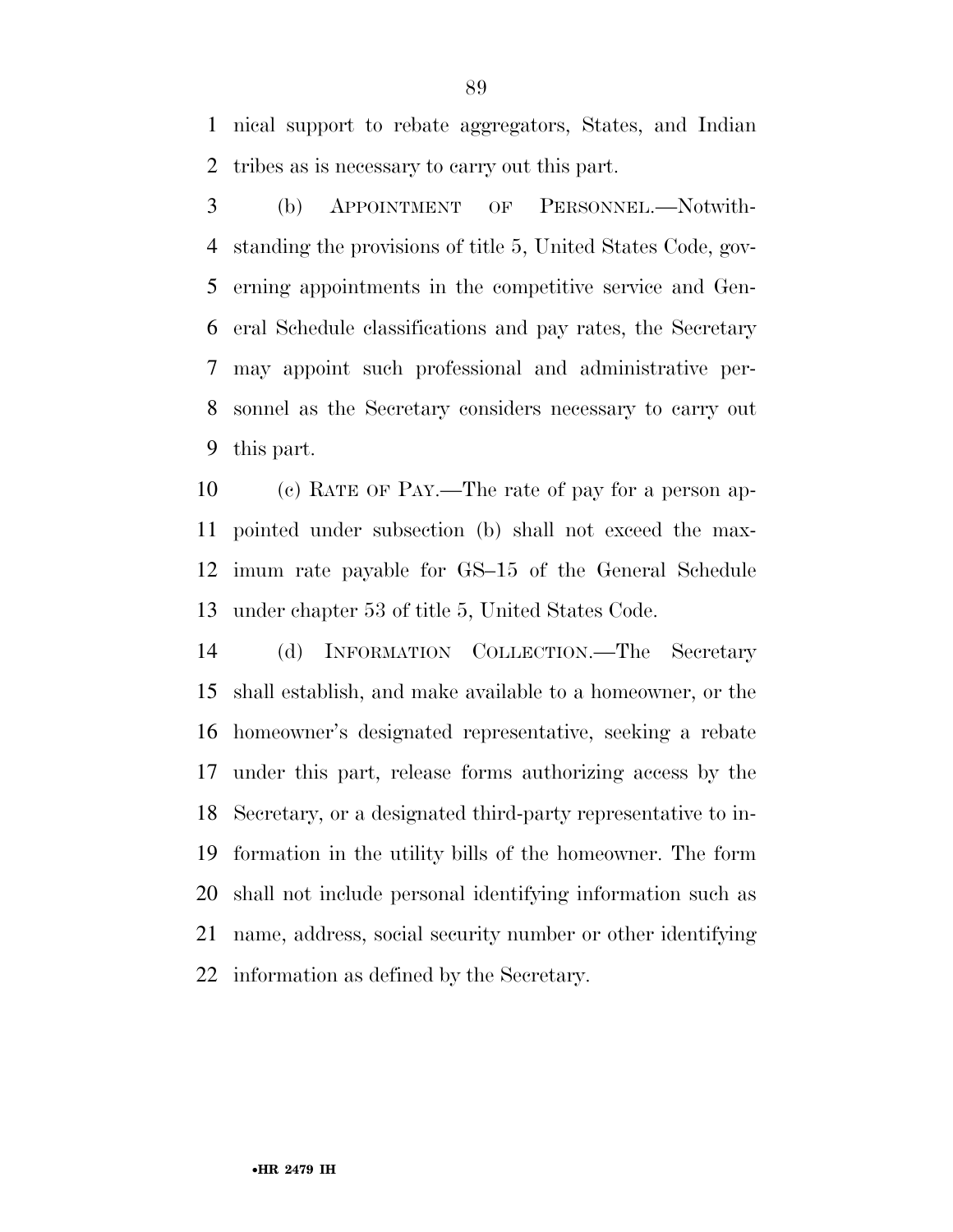### **SEC. 32113. TREATMENT OF REBATES.**

 (a) IN GENERAL.—For purposes of the Internal Rev- enue Code of 1986, rebates received for a qualified home energy efficiency retrofit under this part—

 (1) shall not be considered taxable income to a homeowner; and

 (2) shall prohibit the consumer from applying for a tax credit allowed under section 25C or 25D of that Code for the same retrofit work performed in the home of the homeowner. If the work is addi- tional, and not included in the rebate baseline, a homeowner may claim the credit.

- (b) NOTICE.—
- (1) IN GENERAL.—A participating contractor shall provide notice to a homeowner of the provisions of subsection (a) before eligible work is performed in the home of the homeowner.

 (2) NOTICE IN REBATE FORM.—A homeowner shall be notified of the provisions of subsection (a) in the appropriate rebate form developed by the Sec- retary, in consultation with the Secretary of the Treasury.

## **SEC. 32114. PENALTIES.**

 (a) IN GENERAL.—It shall be unlawful for any per-son to violate this part (including any regulation issued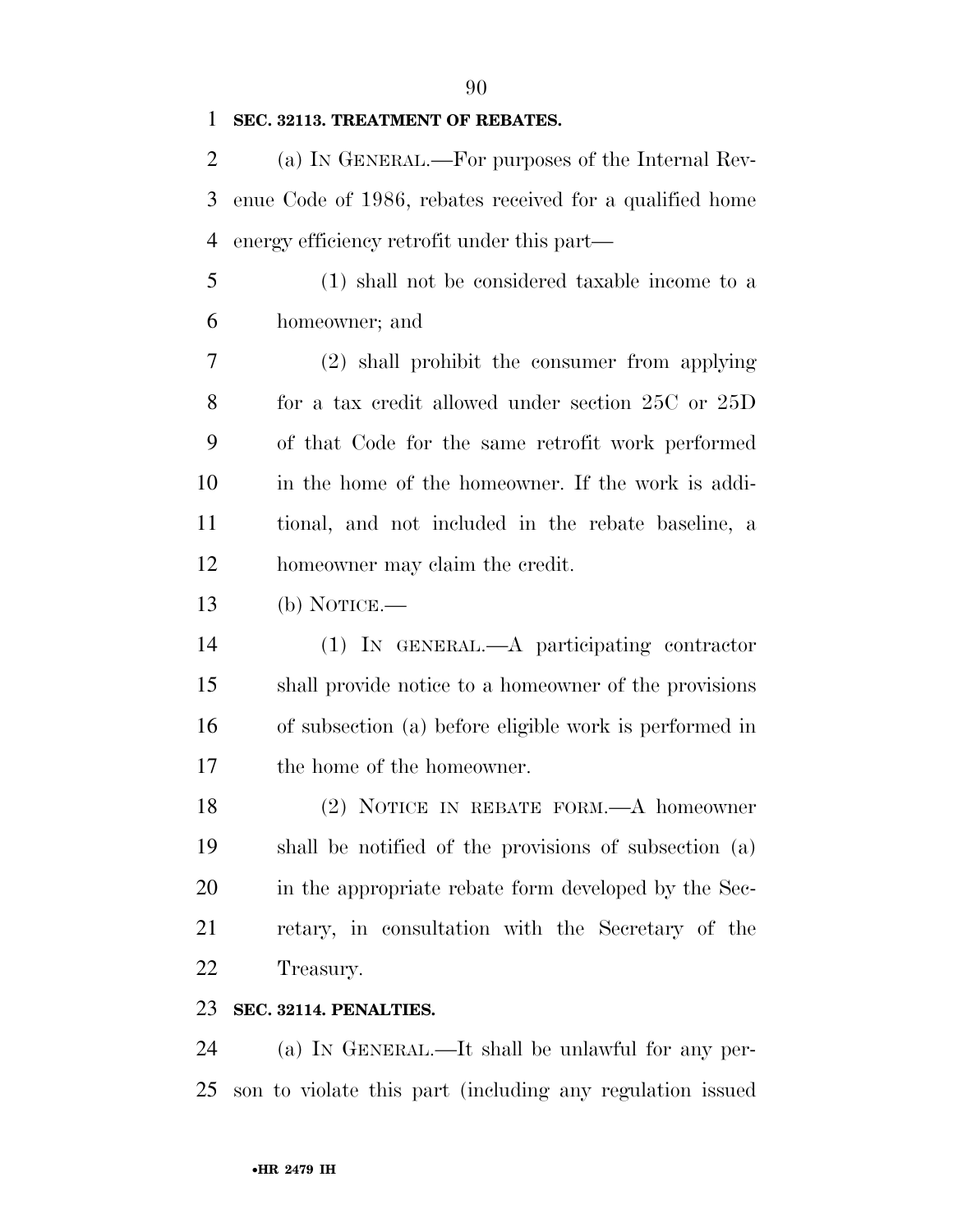under this part), other than a violation as the result of a clerical error.

 (b) CIVIL PENALTY.—In addition to any penalty ap- plicable under other Federal law for fraud or other crimes, any person who commits a violation of this part shall be liable to the United States for a civil penalty in an amount that is not more than the higher of—

(1) \$15,000 for each violation; or

 (2) 3 times the value of any associated rebate under this part.

(c) ADMINISTRATION.—The Secretary may—

 (1) assess and compromise a penalty imposed under subsection (b); and

 (2) require from any entity the records and in-spections necessary to enforce this part.

#### **SEC. 32115. FUNDING.**

(a) AUTHORIZATION OF APPROPRIATIONS.—

 (1) IN GENERAL.—There are authorized to be appropriated to the Secretary to carry out this part \$250,000,000 for each of fiscal years 2018 through 2022, to remain available until expended.

22 (2) MAINTENANCE OF FUNDING.—Funds pro- vided under this section shall supplement and not supplant any Federal and State funding provided to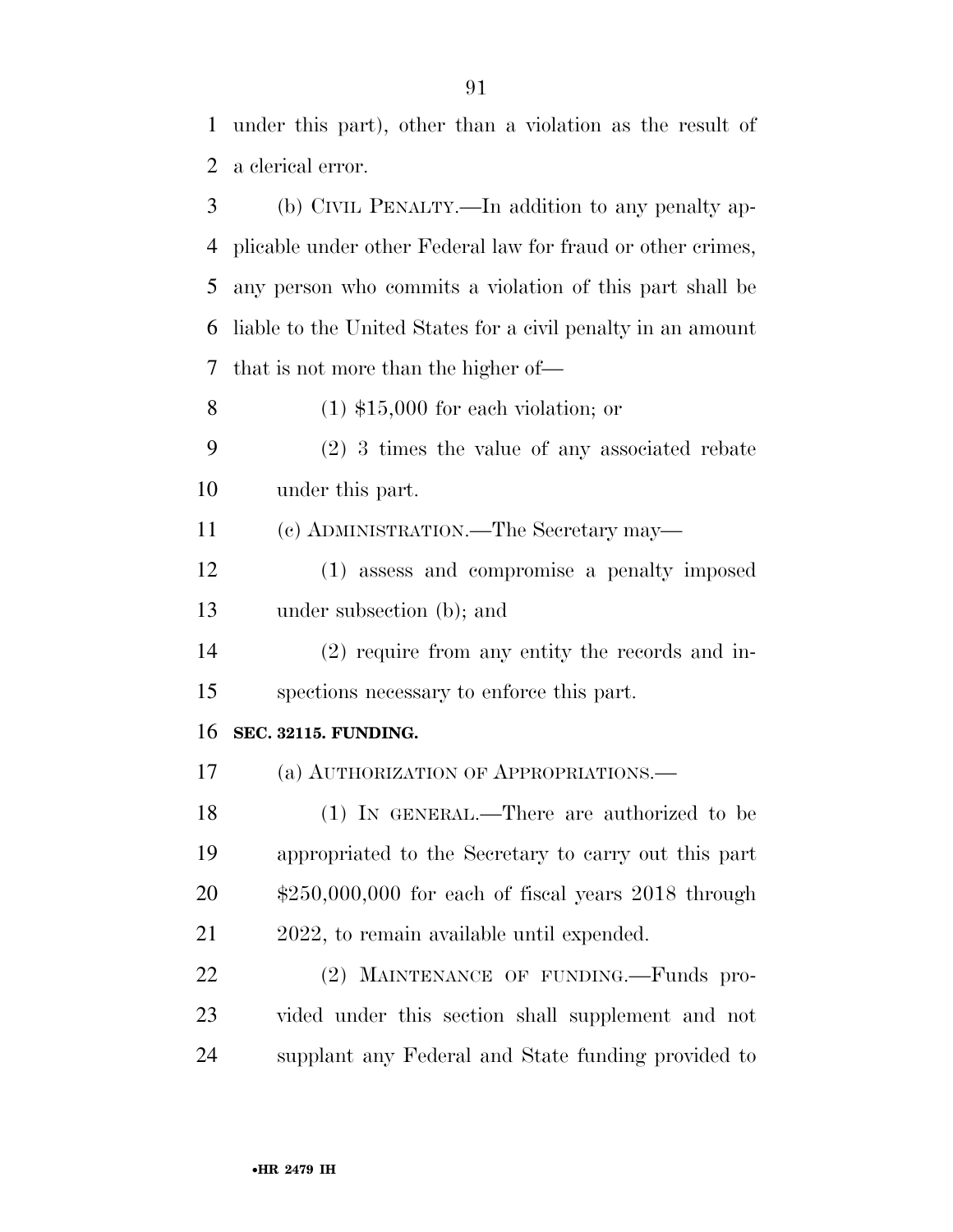| $\mathbf{1}$   | carry out energy efficiency programs in existence on         |
|----------------|--------------------------------------------------------------|
| $\overline{2}$ | the date of enactment of this Act.                           |
| 3              | (b) GRANTS TO STATES.—                                       |
| $\overline{4}$ | (1) IN GENERAL.—Of the amounts provided                      |
| 5              | under subsection (a), not more than 6 percent shall          |
| 6              | be used to carry out section 32109.                          |
| 7              | (2) DISTRIBUTION TO STATE<br>$OF-$<br><b>ENERGY</b>          |
| 8              | FICES.—Not later than 45 days after the date of en-          |
| 9              | actment of this Act, the Secretary shall determine a         |
| 10             | formula to provide funds described in paragraph (1)          |
| 11             | to State energy offices, in accordance with the allo-        |
| 12             | cation formula for State energy conservation plans           |
| 13             | established under part D of title III of the Energy          |
| 14             | Policy and Conservation Act (42 U.S.C. 6321 et               |
| 15             | $seq.$ ).                                                    |
| 16             | (c) TRACKING OF REBATES AND EXPENDITURES.-                   |
| 17             | Of the amount provided under subsection (a), not more        |
|                | 18 than 2.5 percent are authorized to be appropriated to the |
| 19             | Secretary to be used for costs associated with tracking re-  |
| 20             | bates and expenditures through the Federal Rebate Proc-      |
| 21             | essing System under this part, technical assistance to       |
| 22             | States, and related administrative costs incurred by the     |

Secretary.

(d) PROGRAM REVIEW AND BACKSTOP FUNDING.—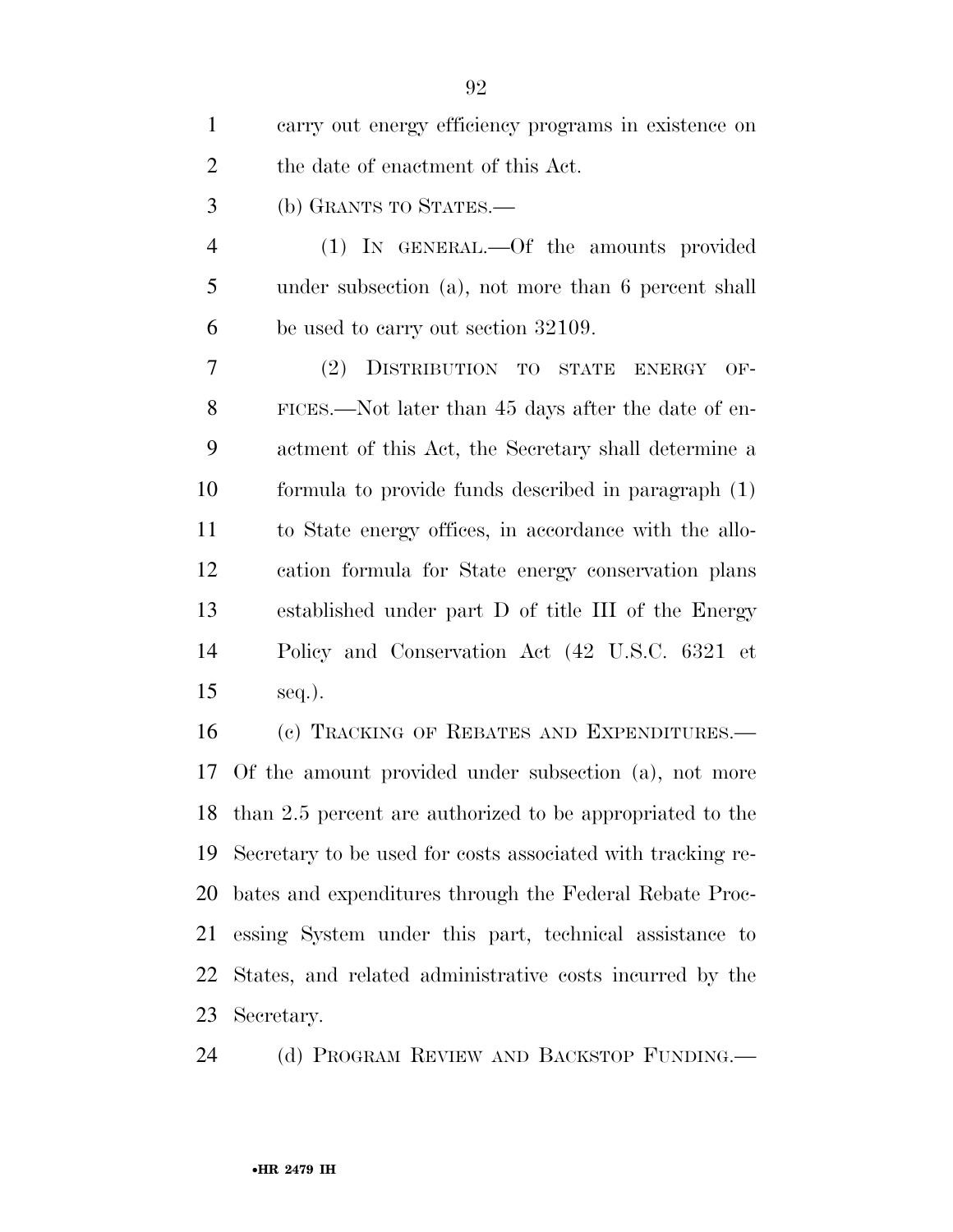| $\mathbf{1}$   | (1) IN GENERAL.—Not later than 180 days                |
|----------------|--------------------------------------------------------|
| $\overline{2}$ | after the date of enactment of this Act, the Sec-      |
| 3              | retary shall perform a State-by-State analysis and     |
| $\overline{4}$ | review the distribution of rebates under this part.    |
| 5              | (2) ADJUSTMENT.—The Secretary may allocate             |
| 6              | technical assistance funding to assist States that     |
| 7              | have not sufficiently benefitted from the Home En-     |
| 8              | ergy Savings Retrofit Rebate Program.                  |
| 9              | SEC. 32116. PILOT PROGRAM.                             |
| 10             | (a) ESTABLISHMENT.—                                    |
| 11             | (1) IN GENERAL.—Notwithstanding any other              |
| 12             | provision of this part, the Secretary shall establish  |
| 13             | a Residential Energy Efficiency Pay for Perform-       |
| 14             | ance pilot program for States to encourage the use     |
| 15             | of measured energy savings, and financial payments     |
| 16             | for those energy savings, in the operation of residen- |
| 17             | tial energy efficiency programs.                       |
| 18             | $(2)$ CRITERIA.—Not later than 180 days after          |
| 19             | the date of enactment of this Act, the Secretary       |
| 20             | shall provide common measurement criteria, devel-      |
| 21             | oped with input from home performance industry         |
| 22             | stakeholders, to ensure comparability among pro-       |
| 23             | grams but allow flexibility in program design.         |
| 24             | (b) GRANTS.—In carrying out the pilot program es-      |
|                |                                                        |

tablished under this section, the Secretary shall provide,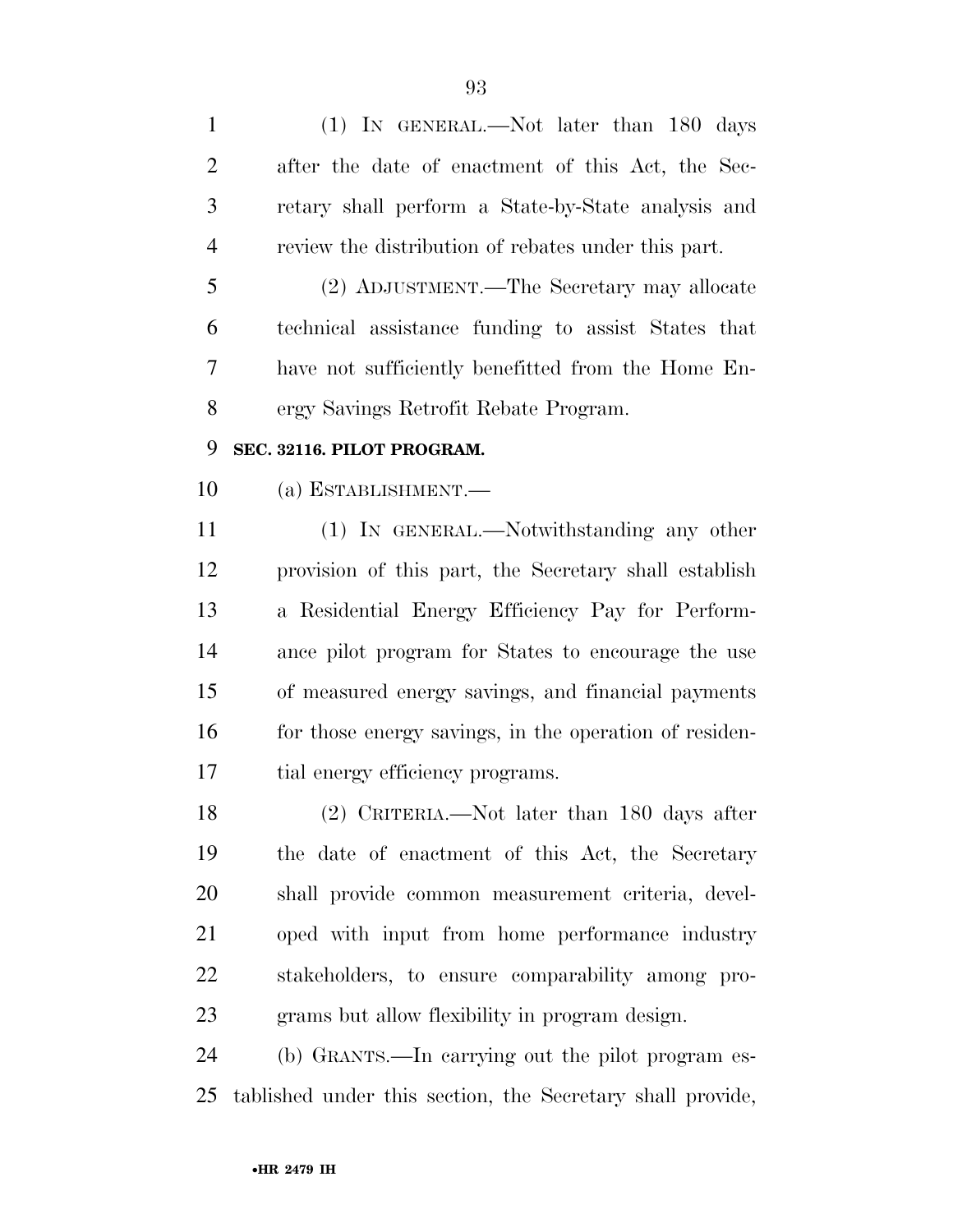on a competitive basis, grants to not less than 5 State energy offices.

 (c) AUTHORIZATION OF APPROPRIATIONS.—For fis- cal year 2018, there are authorized to be appropriated to carry out this section \$100,000,000.

 (d) DEFINITION.—In this section, the term ''State energy office'' means the office or agency of a State re- sponsible for developing the State energy plan for the State under section 362 of the Energy Policy and Con-servation Act (42 U.S.C. 6322).

## **PART 2—SMART BUILDING ACCELERATION**

#### **SEC. 32201. SHORT TITLE.**

 This part may be cited as the ''Smart Building Accel-eration Act''.

## **SEC. 32202. FINDINGS.**

## Congress finds that—

 (1) the building sector uses more than 40 per-cent of the energy of the Nation;

 (2) emerging building energy monitoring and control technologies are enabling a transition of the building sector to ''smart'' buildings that have dra- matically reduced energy use and improved quality of service to occupants;

 (3) an analysis of select private-sector smart buildings by the Department of Energy would docu-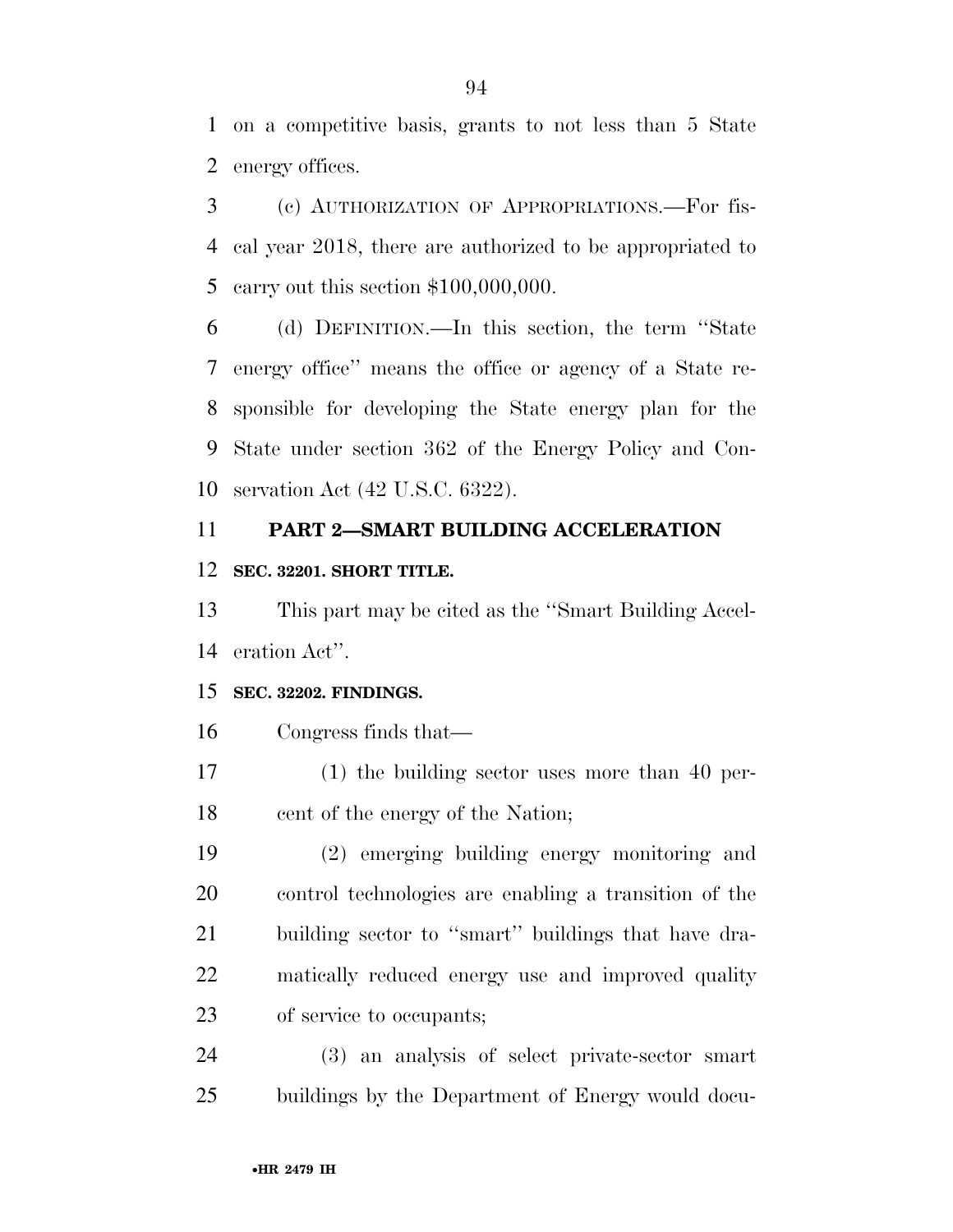| $\mathbf{1}$   | ment the costs and benefits of those emerging tech-   |
|----------------|-------------------------------------------------------|
| $\overline{c}$ | nologies, promote their adoption, and accelerate that |
| 3              | transition;                                           |
| $\overline{4}$ | $(4)$ with over $400,000$ buildings, the Federal      |
| 5              | Government is the largest building owner in the       |
| 6              | United States; and                                    |
| 7              | (5) the Federal Government can also accelerate        |
| 8              | the transition to smart building technologies by dem- |
| 9              | onstrating and evaluating emerging smart building     |
| 10             | technologies using existing programs and funding to   |
| 11             | showcase selected Federal smart buildings.            |
| 12             | SEC. 32203. DEFINITIONS.                              |
| 13             | In this part:                                         |
| 14             | (1) SECRETARY.—The term "Secretary" means             |
| 15             | the Secretary of Energy.                              |
| 16             | (2) SMART BUILDING.—The term "smart build-            |
| 17             | ing" means a building with an energy system that—     |
| 18             | (A) is flexible and automated;                        |
| 19             | (B) has extensive operational monitoring              |
| 20             | and communication connectivity, allowing re-          |
| 21             | mote monitoring and analysis of all building          |
| 22             | functions;                                            |
| 23             | (C) is integrated with the overall building           |
| 24             | operations for control of energy generation, con-     |
| 25             | sumption, and storage; and                            |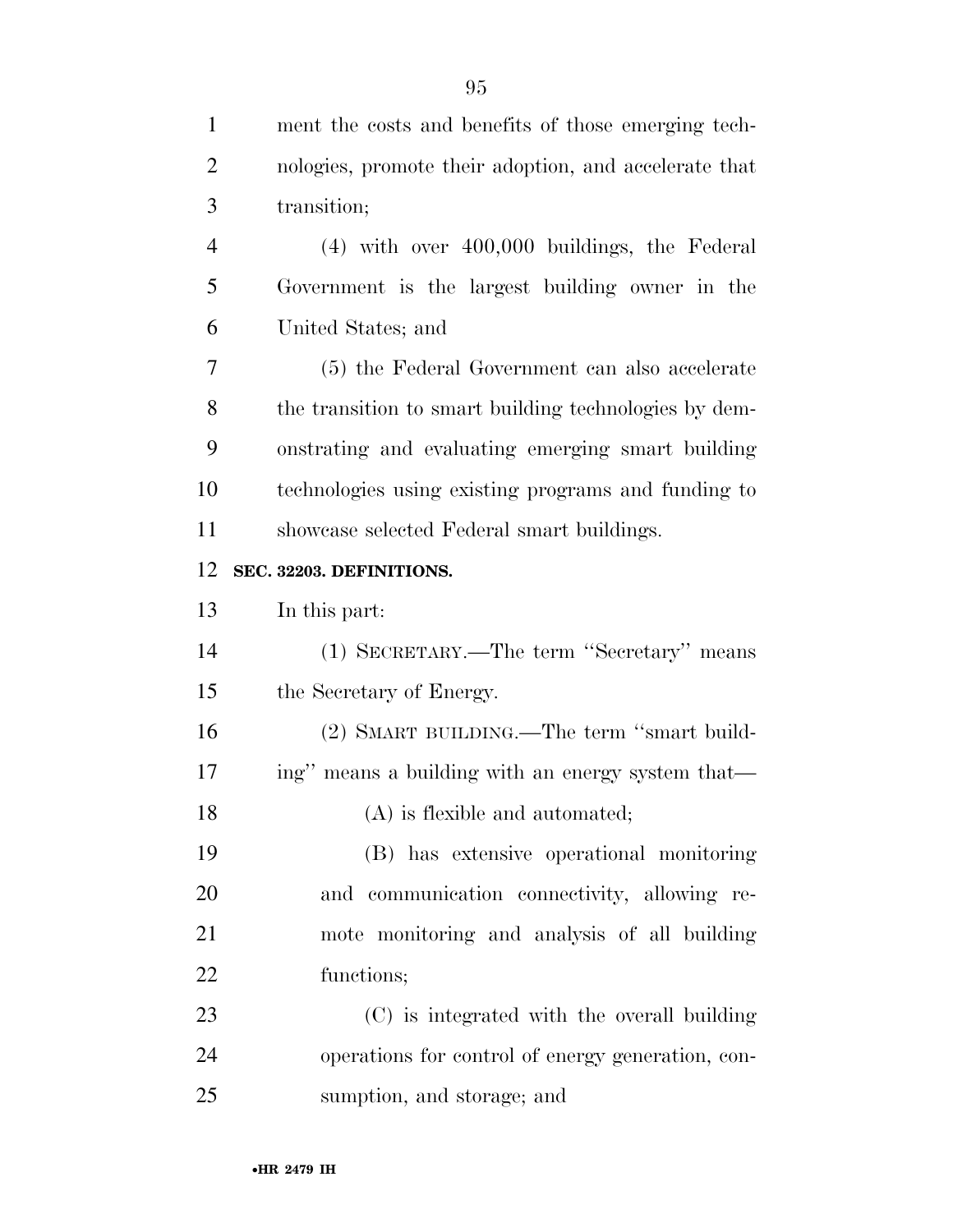(D) communicates with utilities and other third-party commercial entities where appro-priate.

# **SEC. 32204. SURVEY OF PRIVATE SECTOR SMART BUILD-INGS.**

 (a) SURVEY.—The Secretary shall conduct a survey of privately owned smart buildings throughout the Nation, including commercial buildings and buildings owned by nonprofit organizations and institutions of higher edu-cation.

 (b) SELECTION.—From among the smart buildings surveyed under subsection (a), the Secretary shall select at least 1 building each from an appropriate range of building sizes and types.

 (c) EVALUATION.—Using the guidelines of the Fed- eral Energy Management Program relating to whole-build- ing evaluation, measurement, and verification, the Sec- retary shall evaluate the costs and benefits of the buildings selected under subsection (b), including an identification of—

| 21 |  |  | (1) which advanced building technologies— |  |
|----|--|--|-------------------------------------------|--|
|    |  |  |                                           |  |

- (A) are most cost-effective; and
- (B) show the most potential to—

(i) increase building energy savings;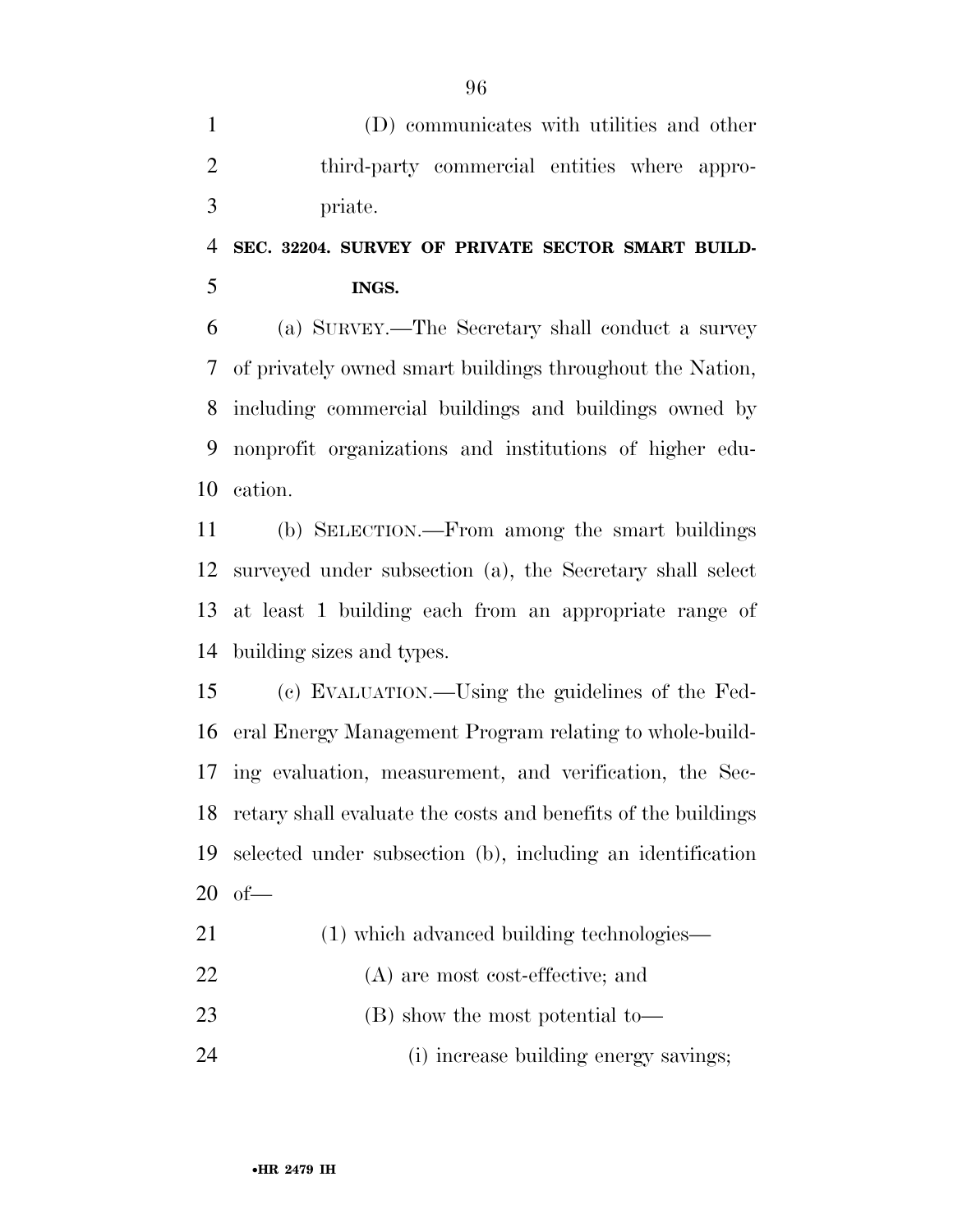| $\mathbf{1}$   | (ii) increase service performance to                        |
|----------------|-------------------------------------------------------------|
| $\overline{2}$ | building occupants; and                                     |
| 3              | reduce environmental impacts;<br>(iii)                      |
| $\overline{4}$ | and                                                         |
| 5              | (2) any other information the Secretary deter-              |
| 6              | mines to be appropriate.                                    |
| 7              | SEC. 32205. FEDERAL SMART BUILDING PROGRAM.                 |
| 8              | (a) ESTABLISHMENT.—The Secretary shall establish            |
| 9              | a program to establish one or more smart buildings under    |
| 10             | the jurisdiction of several key Federal agencies, including |
| 11             | buildings that are owned by the Federal Government but      |
| 12             | are commercially operated, to demonstrate the costs and     |
| 13             | benefits of smart buildings.                                |
| 14             | (b) FEDERAL AGENCY DESCRIBED.—The key Fed-                  |
| 15             | eral agencies referred to in subsection (a) shall include—  |
| 16             | (1) the Department of Defense;                              |
| 17             | $(2)$ the Department of Energy;                             |
| 18             | (3) the Department of Veterans Affairs; and                 |
| 19             | (4) the General Services Administration.                    |
| 20             | (c) REQUIREMENT.—In carrying out the program,               |
| 21             | the Secretary shall leverage existing procurement mecha-    |
| 22             | nisms.                                                      |
| 23             | (d) EVALUATION.—Using the guidelines of the Fed-            |
| 24             | eral Energy Management Program relating to whole-build-     |
| 25             | ing evaluation, measurement, and verification, the Sec-     |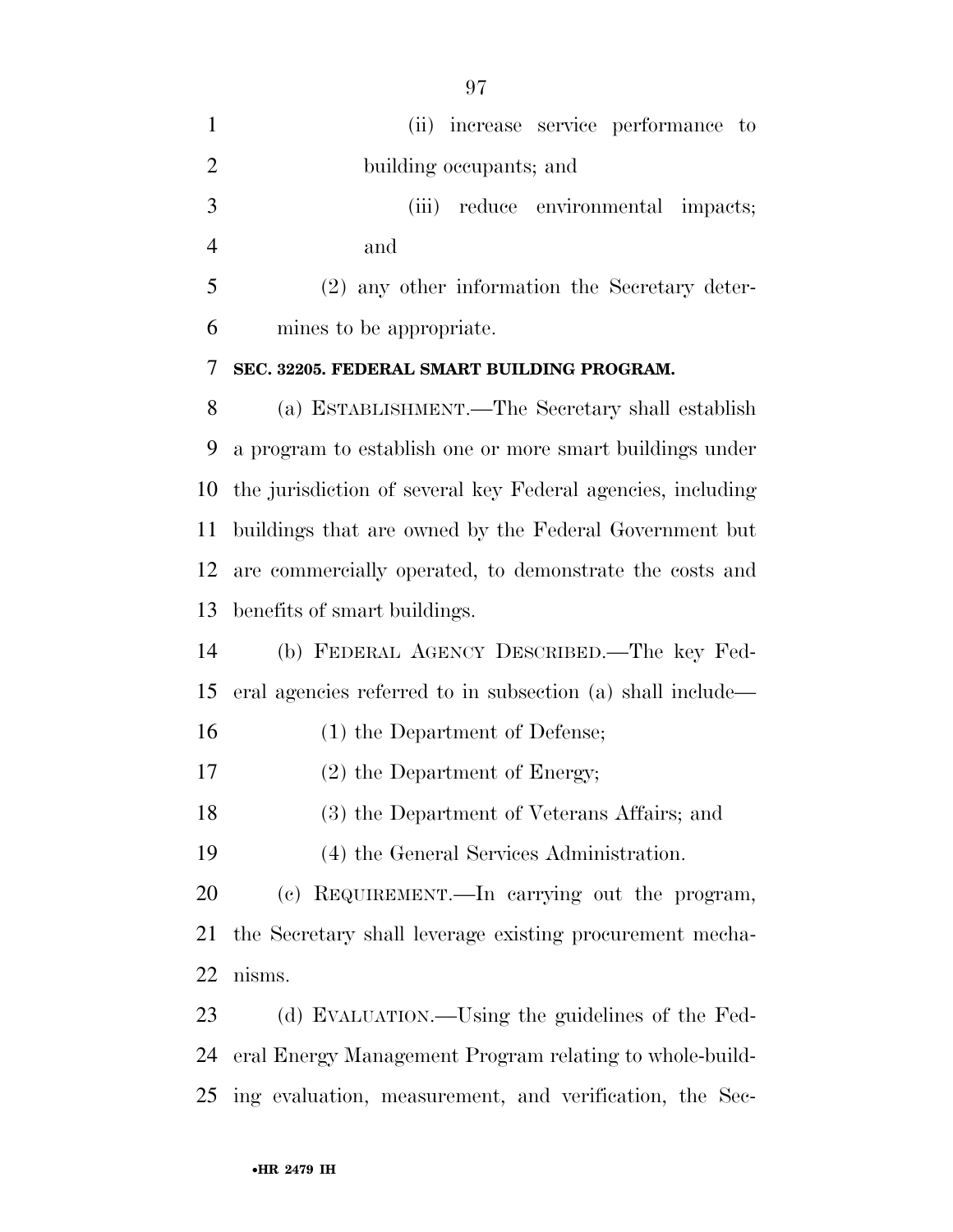| 1              | retary shall evaluate the costs and benefits of the buildings |
|----------------|---------------------------------------------------------------|
| $\overline{2}$ | selected under this section including an identification of—   |
| 3              | (1) which advanced building technologies—                     |
| $\overline{4}$ | (A) are most cost-effective; and                              |
| 5              | (B) show the most potential to-                               |
| 6              | (i) increase building energy savings;                         |
| 7              | (ii) increase service performance to                          |
| 8              | building occupants; and                                       |
| 9              | (iii)<br>reduce environmental impacts;                        |
| 10             | and                                                           |
| 11             | (2) any other information the Secretary deter-                |
| 12             | mines to be appropriate.                                      |
|                |                                                               |
| 13             | SEC. 32206. LEVERAGING EXISTING PROGRAMS.                     |
| 14             | (a) BETTER BUILDING CHALLENGE.—As part of the                 |
| 15             | Better Building Challenge of the Department of Energy,        |
| 16             | the Secretary shall develop a smart building accelerator      |
|                | 17 in consultation with major private sector property owners  |
|                | 18 to demonstrate innovative policies and approaches that     |
| 19             | will accelerate the transition to smart buildings.            |
| 20             | (b) RESEARCH AND DEVELOPMENT.—                                |
| 21             | (1) IN GENERAL.—The Secretary shall conduct                   |
| 22             | research and development to address key barriers to           |
| 23             | the integration of advanced building technologies             |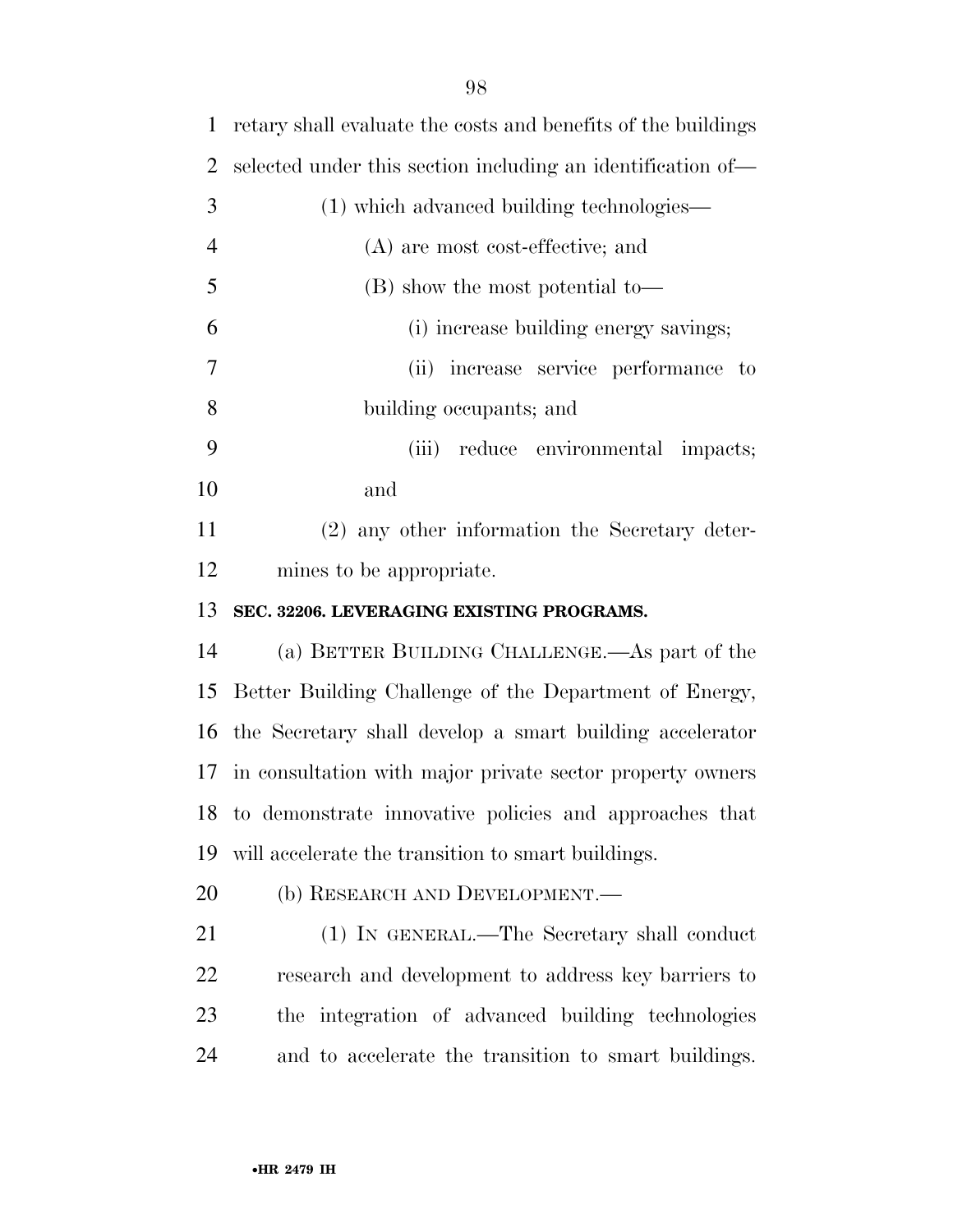| $\mathbf{1}$   | (2) INCLUSION.—The research and development     |
|----------------|-------------------------------------------------|
| $\overline{2}$ | conducted under paragraph (1) shall include re- |
| 3              | search and development on—                      |
| $\overline{4}$ | (A) physical components, such as sensors        |
| 5              | and controls;                                   |
| 6              | (B) reducing the cost of key components to      |
| 7              | accelerate the adoption of smart building tech- |
| 8              | nologies;                                       |
| 9              | (C) data management, including the cap-         |
| 10             | ture and analysis of data and the interoper-    |
| 11             | ability of the energy systems;                  |
| 12             | (D) business models, including how busi-        |
| 13             | ness models may limit the adoption of smart     |
| 14             | building technologies and how to support        |
| 15             | transactive energy;                             |
| 16             | (E) the characterization of buildings and       |
| 17             | components;                                     |
| 18             | (F) consumer and utility protections;           |
| 19             | (G) continuous management, including the        |
| 20             | challenges of managing multiple energy systems  |
| 21             | and optimizing systems for disparate stake-     |
| 22             | holders; and                                    |
| 23             | (H) other areas of research and develop-        |
| 24             | ment, as determined appropriate by the Sec-     |
| 25             | retary.                                         |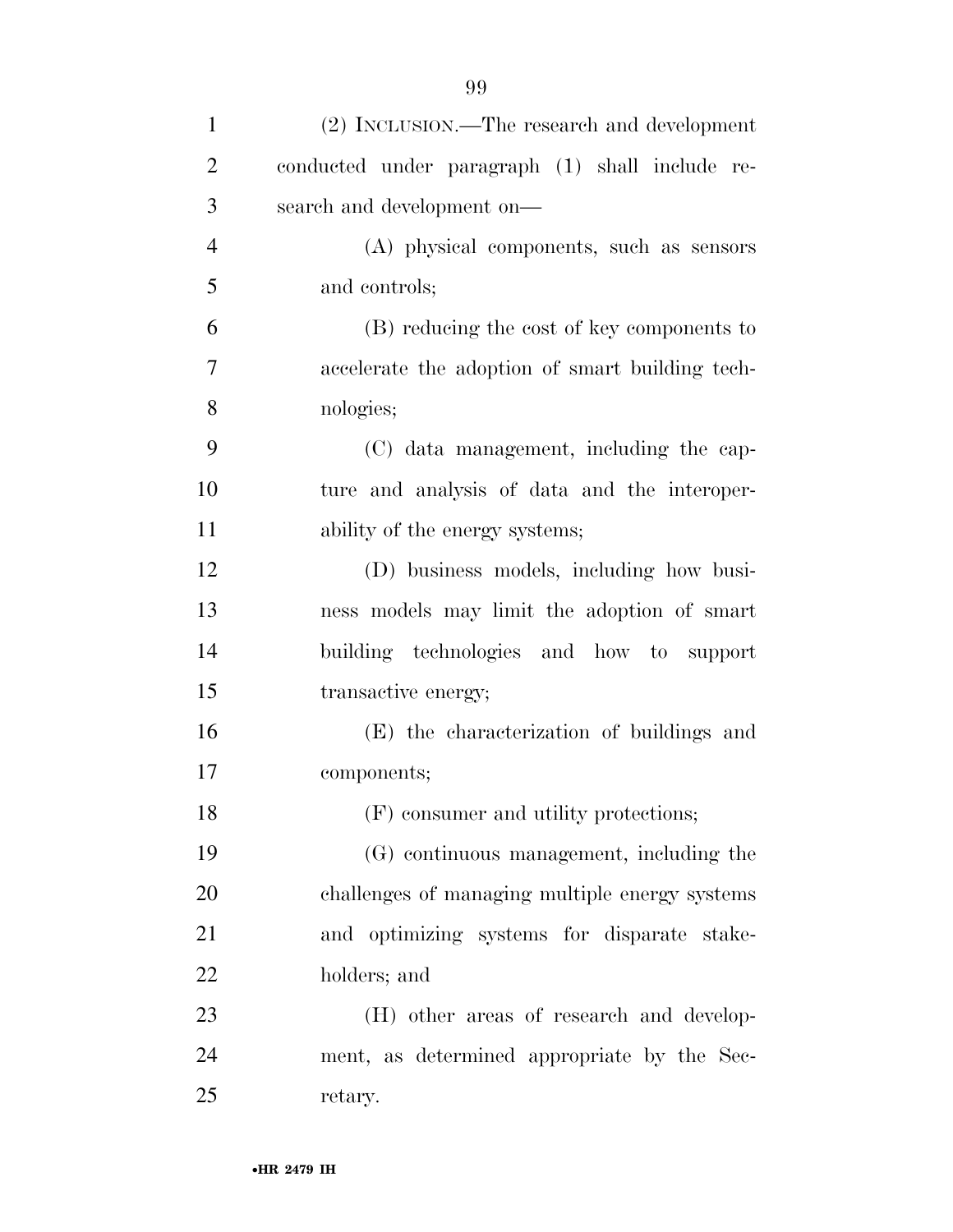## **SEC. 32207. REPORT.**

| $\overline{2}$ | Not later than 18 months after the date of enactment                |
|----------------|---------------------------------------------------------------------|
| 3              | of this Act, the Secretary shall submit to the Committee            |
| 4              | on Energy and Natural Resources of the Senate and the               |
| 5              | Committee on Energy and Commerce of the House of                    |
| 6              | Representatives a report on—                                        |
| $\overline{7}$ | (1) the survey and evaluation of private sector                     |
| 8              | smart buildings carried out under section 32204;                    |
| 9              | (2) the evaluation of Federal smart buildings                       |
| 10             | carried out under section 32205; and                                |
| 11             | (3) any recommendations of the Secretary to                         |
| 12             | further accelerate the transition to smart buildings.               |
| 13             | PART 3-WEATHERIZATION ASSISTANCE AND                                |
| 14             | STATE ENERGY PROGRAMS                                               |
|                |                                                                     |
|                | SEC. 32301. WEATHERIZATION ASSISTANCE AND STATE EN-                 |
| 15<br>16       | <b>ERGY PROGRAMS.</b>                                               |
| 17             | REAUTHORIZATION OF WEATHERIZATION AS-<br>(a)                        |
| 18             | SISTANCE PROGRAM.—Section 422 of the Energy Con-                    |
|                | 19 servation and Production Act (42 U.S.C. 6872) is amend-          |
|                | 20 ed by striking "appropriated—" and all that follows              |
|                | 21 through "2012" and inserting "appropriated                       |
|                | $22$ \$450,000,000 for each of fiscal years $2018$ through          |
|                | 23 2022.".                                                          |
| 24             | (b) REAUTHORIZATION OF STATE ENERGY PRO-                            |
| 25             | GRAMS.—Section $365(f)$ of the Energy Policy and Con-               |
| 26             | servation Act $(42 \text{ U.S.C. } 6325(f))$ is amended by striking |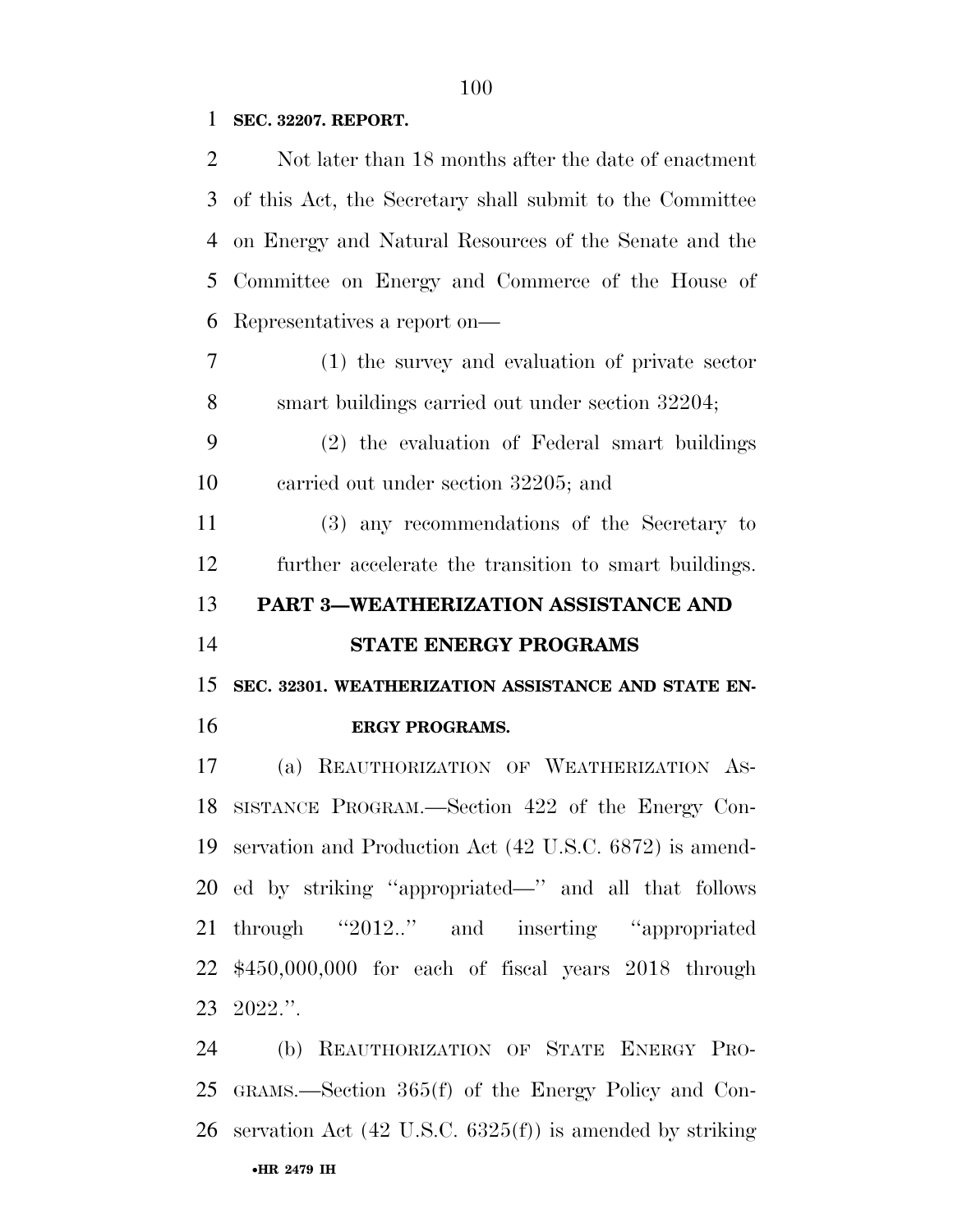| $\mathbf{1}$   | " $$125,000,000$ for each of fiscal years $2007$ through      |
|----------------|---------------------------------------------------------------|
| $\overline{2}$ | $2012$ " and inserting "\$90,000,000 for each of fiscal years |
| 3              | $2018$ through $2022$ ".                                      |
| 4              | PART 4-SMART ENERGY AND WATER                                 |
| 5              | <b>EFFICIENCY</b>                                             |
| 6              | SEC. 32401. SHORT TITLE.                                      |
| 7              | This part may be cited as the "Smart Energy and               |
| 8              | Water Efficiency Act of 2017".                                |
| 9              | SEC. 32402. SMART ENERGY AND WATER EFFICIENCY PILOT           |
| 10             | PROGRAM.                                                      |
| 11             | (a) DEFINITIONS.—In this section:                             |
| 12             | (1) ELIGIBLE ENTITY.—The term "eligible enti-                 |
| 13             | $ty''$ means—                                                 |
| 14             | $(A)$ a utility;                                              |
| 15             | (B) a municipality;                                           |
| 16             | (C) a water district; and                                     |
| 17             | (D) any other authority that provides                         |
| 18             | water, wastewater, or water reuse services.                   |
| 19             | (2) SECRETARY.—The term "Secretary" means                     |
| 20             | the Secretary of Energy.                                      |
| 21             | (3) SMART ENERGY AND WATER EFFICIENCY                         |
| 22             | PILOT PROGRAM.—The term "smart energy and                     |
| 23             | water efficiency pilot program" or "pilot program"            |
| 24             | means the pilot program established under sub-                |
| 25             | section (b).                                                  |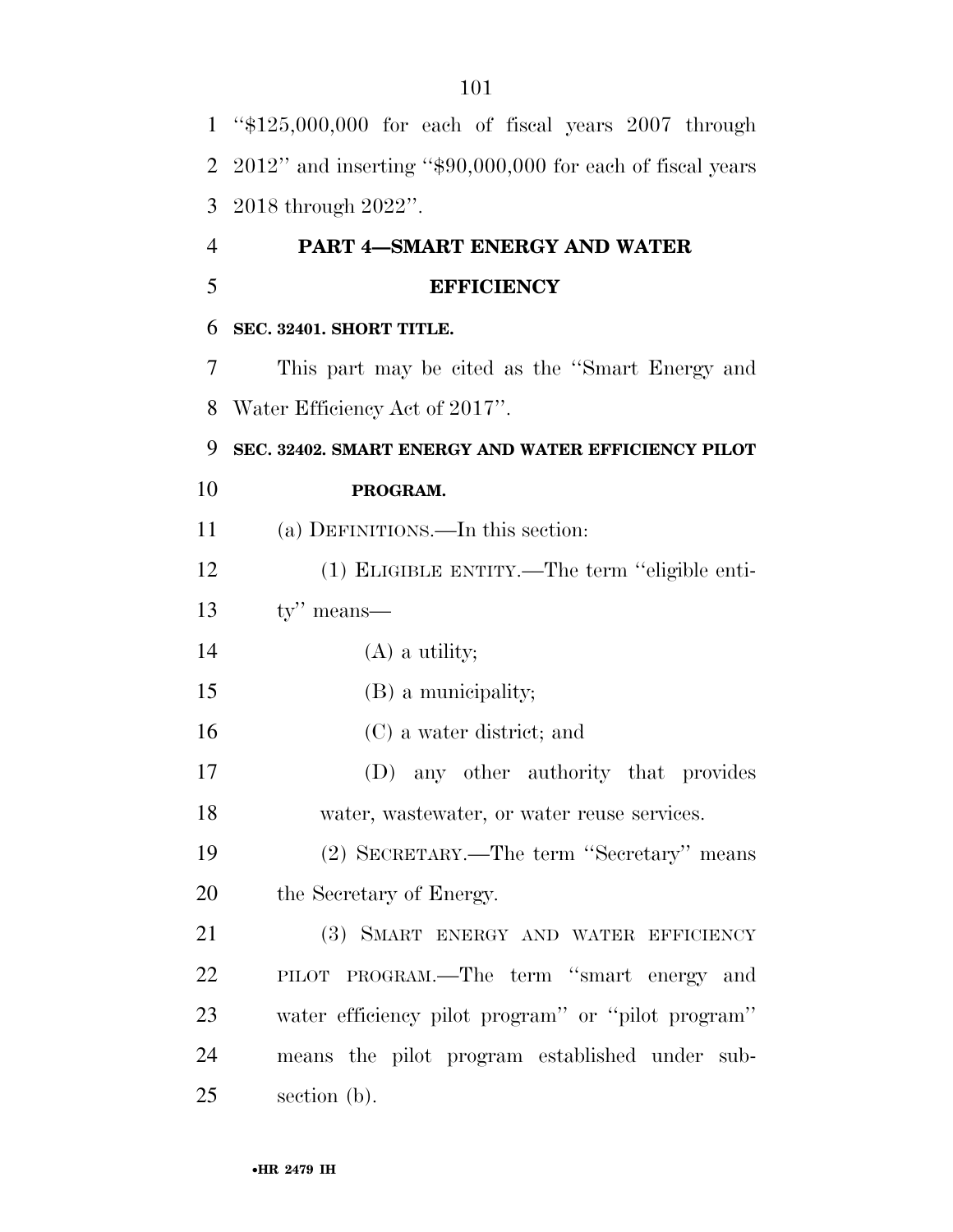(b) SMART ENERGY AND WATER EFFICIENCY PILOT PROGRAM.—

 (1) IN GENERAL.—The Secretary shall establish and carry out a smart energy and water efficiency management pilot program in accordance with this section. (2) PURPOSE.—The purpose of the smart en-

 ergy and water efficiency pilot program is to award grants to eligible entities to demonstrate advanced and innovative technology-based solutions that will—

 (A) increase and improve the energy effi- ciency of water, wastewater, and water reuse systems to help communities across the United States make significant progress in conserving water, saving energy, and reducing costs;

 (B) support the implementation of innova- tive processes and the installation of advanced automated systems that provide real-time data on energy and water; and

 (C) improve energy and water conserva-21 tion, water quality, and predictive maintenance of energy and water systems, through the use of Internet-connected technologies, including sensors, intelligent gateways, and security em-bedded in hardware.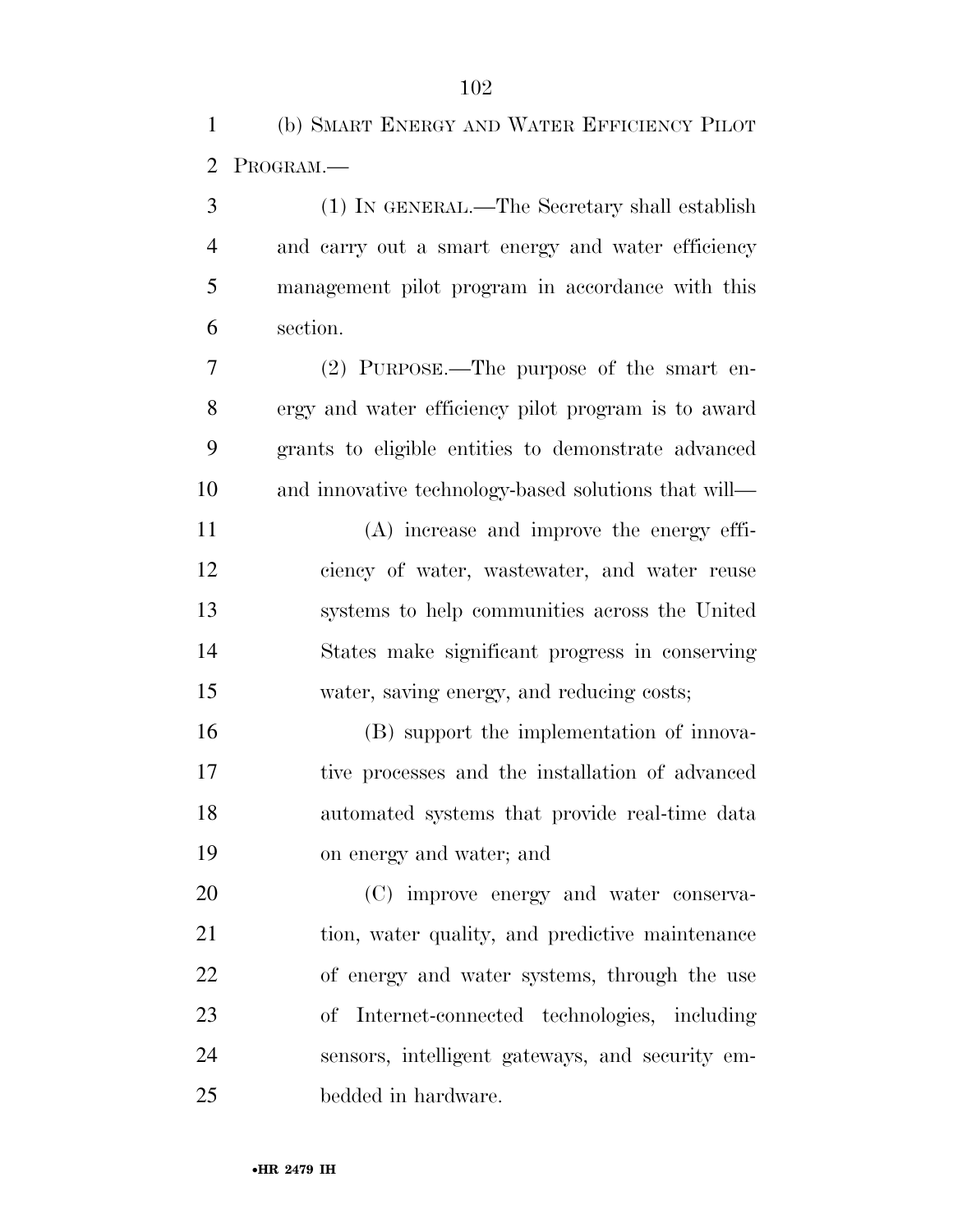| $\mathbf{1}$   | (3) PROJECT SELECTION.—                            |
|----------------|----------------------------------------------------|
| $\overline{2}$ | (A) IN GENERAL.—The Secretary shall                |
| 3              | make competitive, merit-reviewed grants under      |
| $\overline{4}$ | the pilot program to not less than 3, but not      |
| 5              | more than 5, eligible entities.                    |
| 6              | (B) SELECTION CRITERIA.—In selecting an            |
| 7              | eligible entity to receive a grant under the pilot |
| 8              | program, the Secretary shall consider—             |
| 9              | (i) energy and cost savings anticipated            |
| 10             | to result from the project;                        |
| 11             | (ii) the innovative nature, commercial             |
| 12             | viability, and reliability of the technology       |
| 13             | to be used;                                        |
| 14             | (iii) the degree to which the project              |
| 15             | integrates next-generation sensors, soft-          |
| 16             | ware, hardware, analytics, and manage-             |
| 17             | ment tools;                                        |
| 18             | (iv) the anticipated cost-effectiveness            |
| 19             | of the pilot project in terms of energy effi-      |
| 20             | ciency savings, water savings or reuse, and        |
| 21             | infrastructure costs averted;                      |
| 22             | (v) whether the technology can be de-              |
| 23             | ployed in a variety of geographic regions          |
| 24             | and the degree to which the technology can         |
| 25             | be implemented on a smaller or larger              |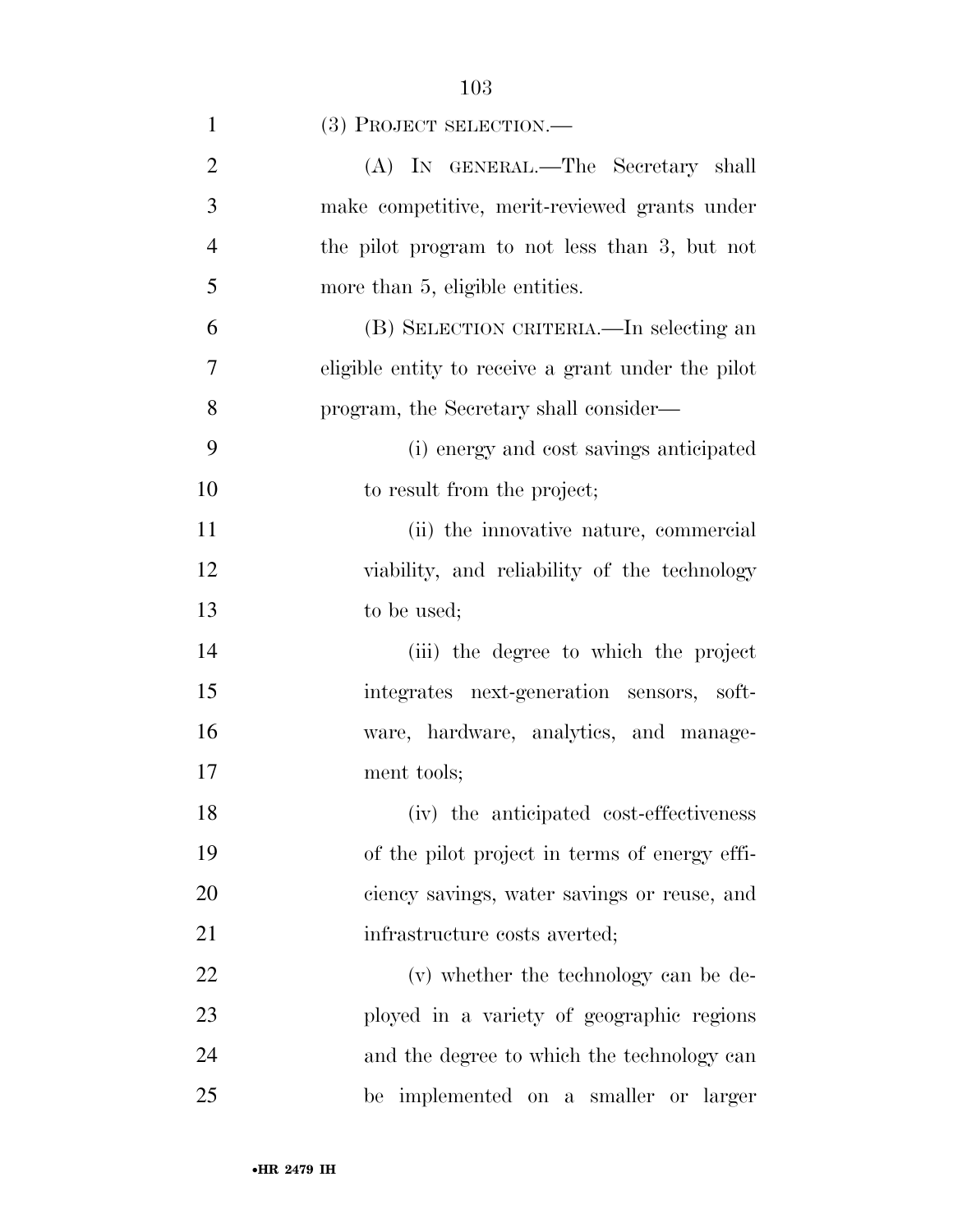| $\mathbf{1}$   | scale, including whether the technology can |
|----------------|---------------------------------------------|
| $\overline{2}$ | be implemented by each type of eligible en- |
| 3              | tity;                                       |
| $\overline{4}$ | (vi) whether the technology has been        |
| 5              | successfully deployed elsewhere;            |
| 6              | (vii) whether the technology is sourced     |
| 7              | from a manufacturer based in the United     |
| 8              | States; and                                 |
| 9              | (viii) whether the project will be com-     |
| 10             | pleted in 5 years or less.                  |
| 11             | (C) APPLICATIONS.—                          |
| 12             | (i) IN GENERAL.—Subject to clause           |
| 13             | (ii), an eligible entity seeking a grant    |
| 14             | under the pilot program shall submit to     |
| 15             | the Secretary an application at such time,  |
| 16             | in such manner, and containing such infor-  |
| 17             | mation as the Secretary determines to be    |
| 18             | necessary.                                  |
| 19             | (ii) CONTENTS.—An application under         |
| 20             | clause (i) shall, at a minimum, include—    |
| 21             | (I) a description of the project;           |
| 22             | $(II)$ a description of the tech-           |
| 23             | nology to be used in the project;           |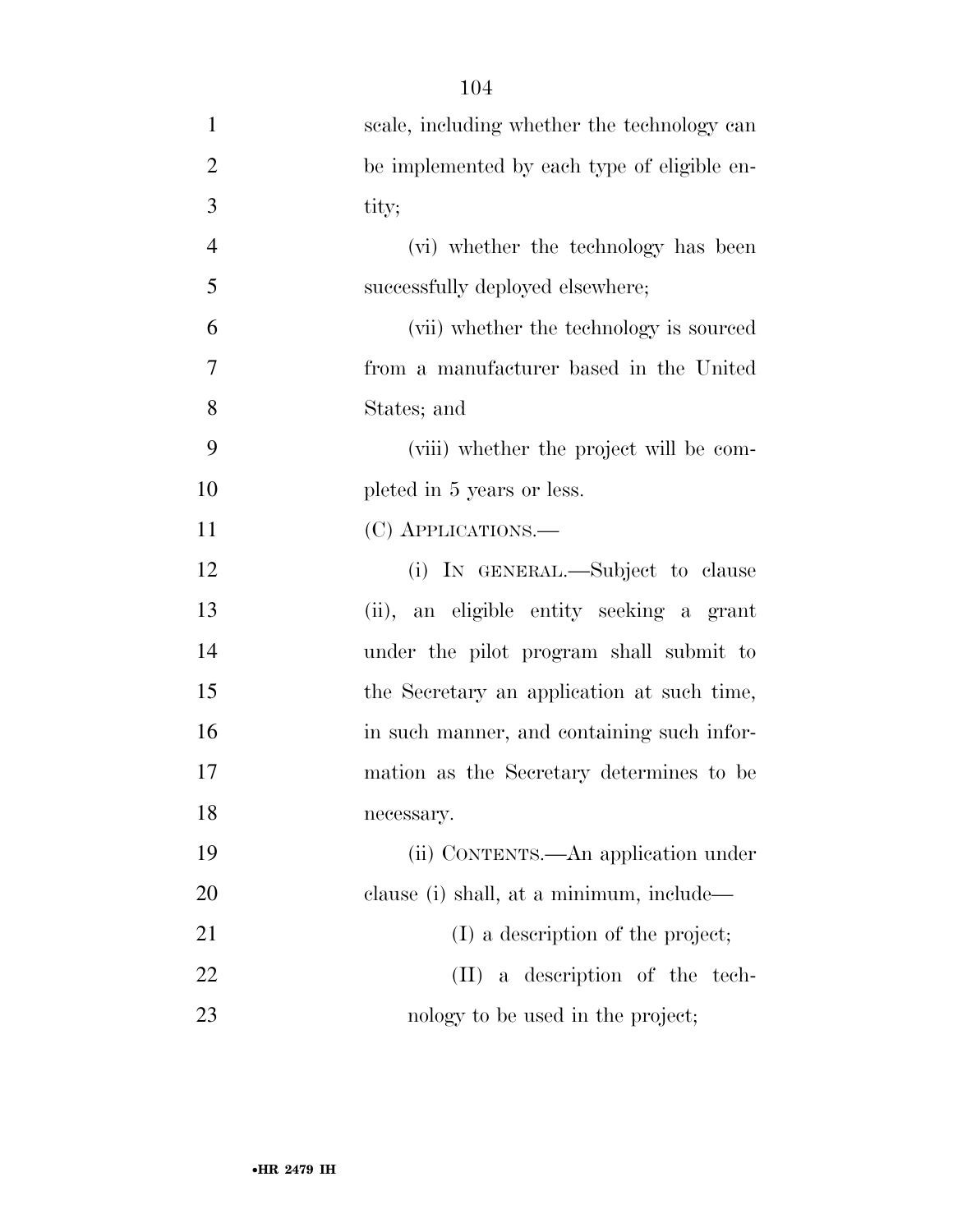| $\mathbf{1}$   | (III) the anticipated results, in-                      |
|----------------|---------------------------------------------------------|
| $\overline{2}$ | cluding energy and water savings, of                    |
| 3              | the project;                                            |
| $\overline{4}$ | (IV) a comprehensive budget for                         |
| 5              | the project; and                                        |
| 6              | (V) the number of households or                         |
| 7              | customers to be served by the project.                  |
| 8              | (4) ADMINISTRATION.—                                    |
| 9              | $(A)$ In GENERAL.—Not later than 300                    |
| 10             | days after the date of enactment of this Act,           |
| 11             | the Secretary shall select grant recipients under       |
| 12             | this section.                                           |
| 13             | (B) EVALUATIONS.—The Secretary shall                    |
| 14             | annually for 5 years carry out an evaluation of         |
| 15             | each project for which a grant is provided              |
| 16             | under this section that—                                |
| 17             | (i) evaluates the progress and impact                   |
| 18             | of the project; and                                     |
| 19             | (ii) assesses the degree to which the                   |
| 20             | project is meeting the goals of the pilot               |
| 21             | program.                                                |
| 22             | TECHNICAL AND POLICY ASSIST-<br>(C)                     |
| 23             | $\Delta NCE$ . On the request of a grant recipient, the |
| 24             | Secretary shall provide technical and policy as-        |
|                |                                                         |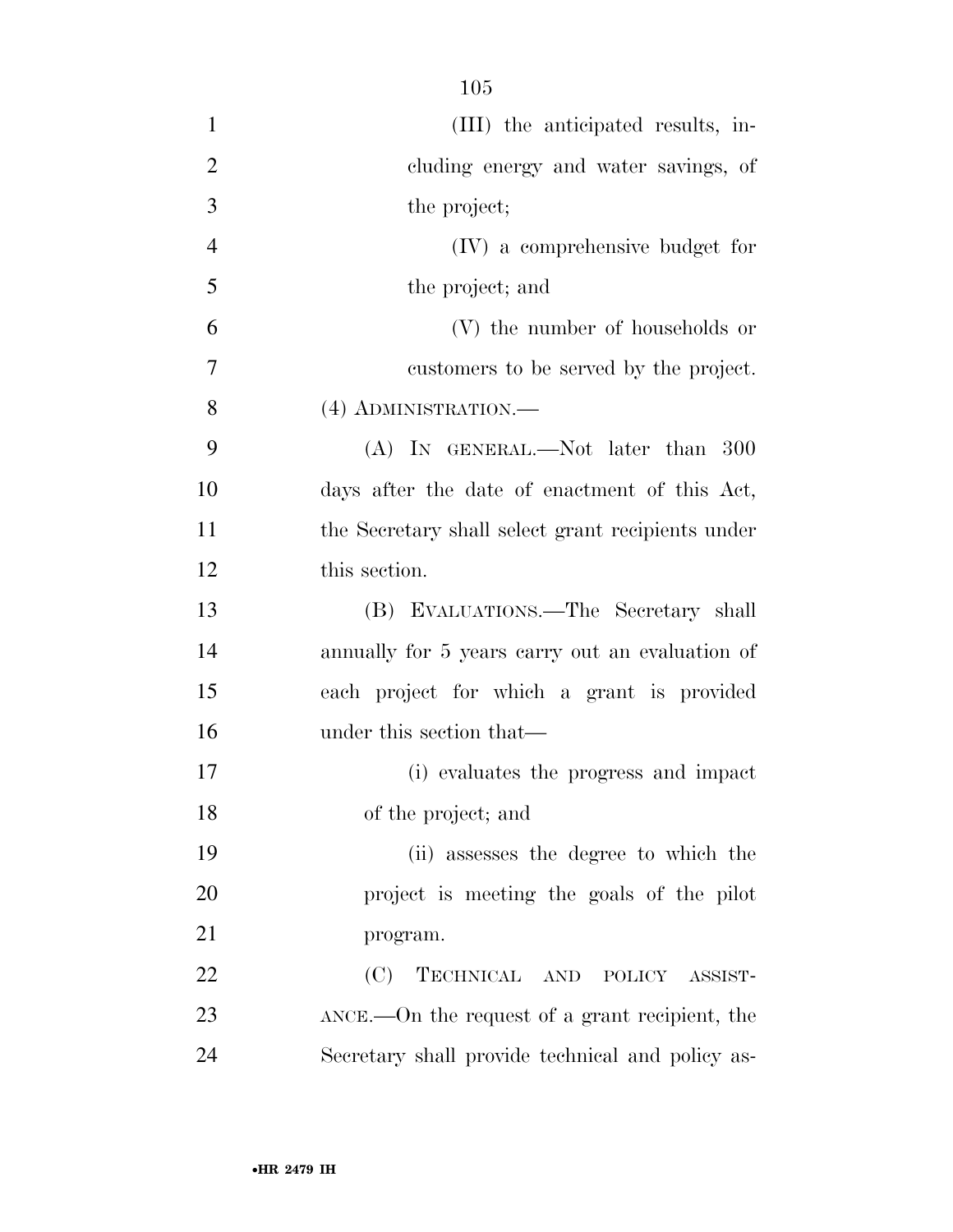| $\mathbf{1}$   | sistance to the grant recipient to carry out the         |
|----------------|----------------------------------------------------------|
| $\overline{2}$ | project.                                                 |
| 3              | (D)<br>BEST PRACTICES.—The Secretary                     |
| $\overline{4}$ | shall make available to the public—                      |
| 5              | (i) a copy of each evaluation carried                    |
| 6              | out under subparagraph (B); and                          |
| 7              | (ii) a description of any best practices                 |
| 8              | identified by the Secretary as a result of               |
| 9              | those evaluations.                                       |
| 10             | (E) REPORT TO CONGRESS.—Not later                        |
| 11             | than 5 years after the establishment of the pro-         |
| 12             | gram, the Secretary shall submit to Congress a           |
| 13             | report containing the results of each evaluation         |
| 14             | carried out under subparagraph (B).                      |
| 15             | (c) AUTHORIZATION OF APPROPRIATIONS.—There is            |
| 16             | authorized to be appropriated $$15,000,000$ to carry out |
| 17             | this section, to remain available until expended.        |
| 18             | PART 5-DIESEL EMISSIONS REDUCTION                        |
| 19             | SEC. 32501. SHORT TITLE.                                 |
| 20             | This part may be cited as the "Diesel Emissions Re-      |
| 21             | duction Act of 2017".                                    |
| 22             | SEC. 32502. REAUTHORIZATION OF DIESEL EMISSIONS RE-      |
| 23             | <b>DUCTION PROGRAM.</b>                                  |
| 24             | Section 797(a) of the Energy Policy Act of 2005 (42)     |
| 25             | U.S.C. $16137(a)$ is amended—                            |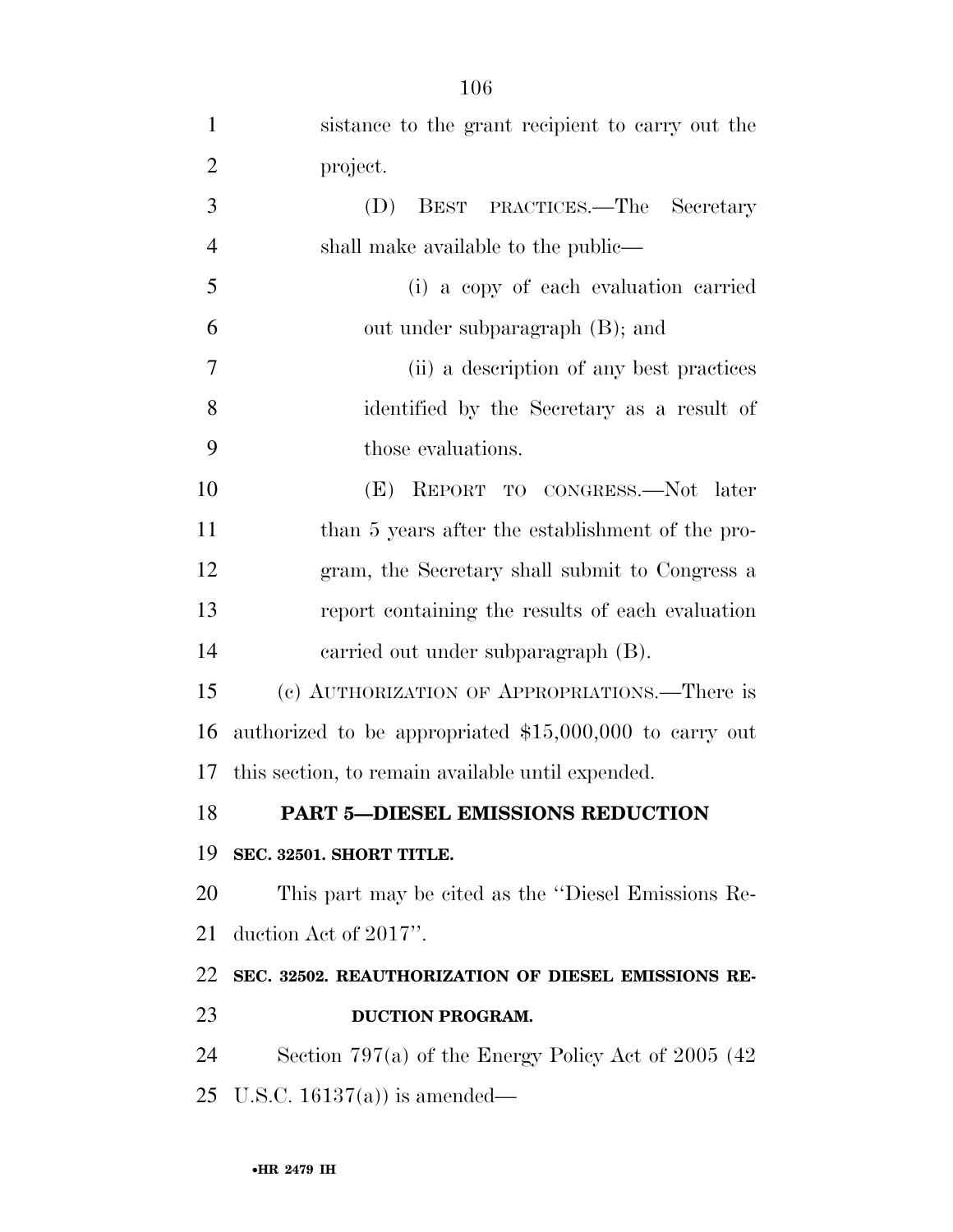| $\mathbf{1}$   | $(1)$ by striking "\$100,000,000" and inserting    |
|----------------|----------------------------------------------------|
| $\overline{2}$ | " $$200,000,000$ "; and                            |
| 3              | $(2)$ by striking "2016" and inserting "2022".     |
| $\overline{4}$ | PART 6-ENERGY IMPROVEMENTS AT PUBLIC               |
| 5              | <b>SCHOOL FACILITIES</b>                           |
| 6              | SEC. 32601. GRANTS FOR ENERGY EFFICIENCY IMPROVE-  |
| 7              | MENTS AND RENEWABLE ENERGY IMPROVE-                |
| 8              | MENTS AT PUBLIC SCHOOL FACILITIES.                 |
| 9              | (a) DEFINITIONS.—In this section:                  |
| 10             | (1) ELIGIBLE ENTITY.—The term "eligible enti-      |
| 11             | ty" means a consortium of—                         |
| 12             | (A) one local educational agency; and              |
| 13             | (B) one or more—                                   |
| 14             | (i) schools;                                       |
| 15             | (ii) nonprofit organizations;                      |
| 16             | (iii) for-profit organizations; or                 |
| 17             | (iv) community partners that have the              |
| 18             | knowledge and capacity to partner and as-          |
| 19             | sist with energy improvements.                     |
| 20             | (2) ENERGY IMPROVEMENTS.—The term "en-             |
| 21             | ergy improvements" means—                          |
| 22             | (A) any improvement, repair, or renova-            |
| 23             | tion, to a school that will result in a direct re- |
| 24             | duction in school energy costs including but not   |
| 25             | limited to improvements to building envelope,      |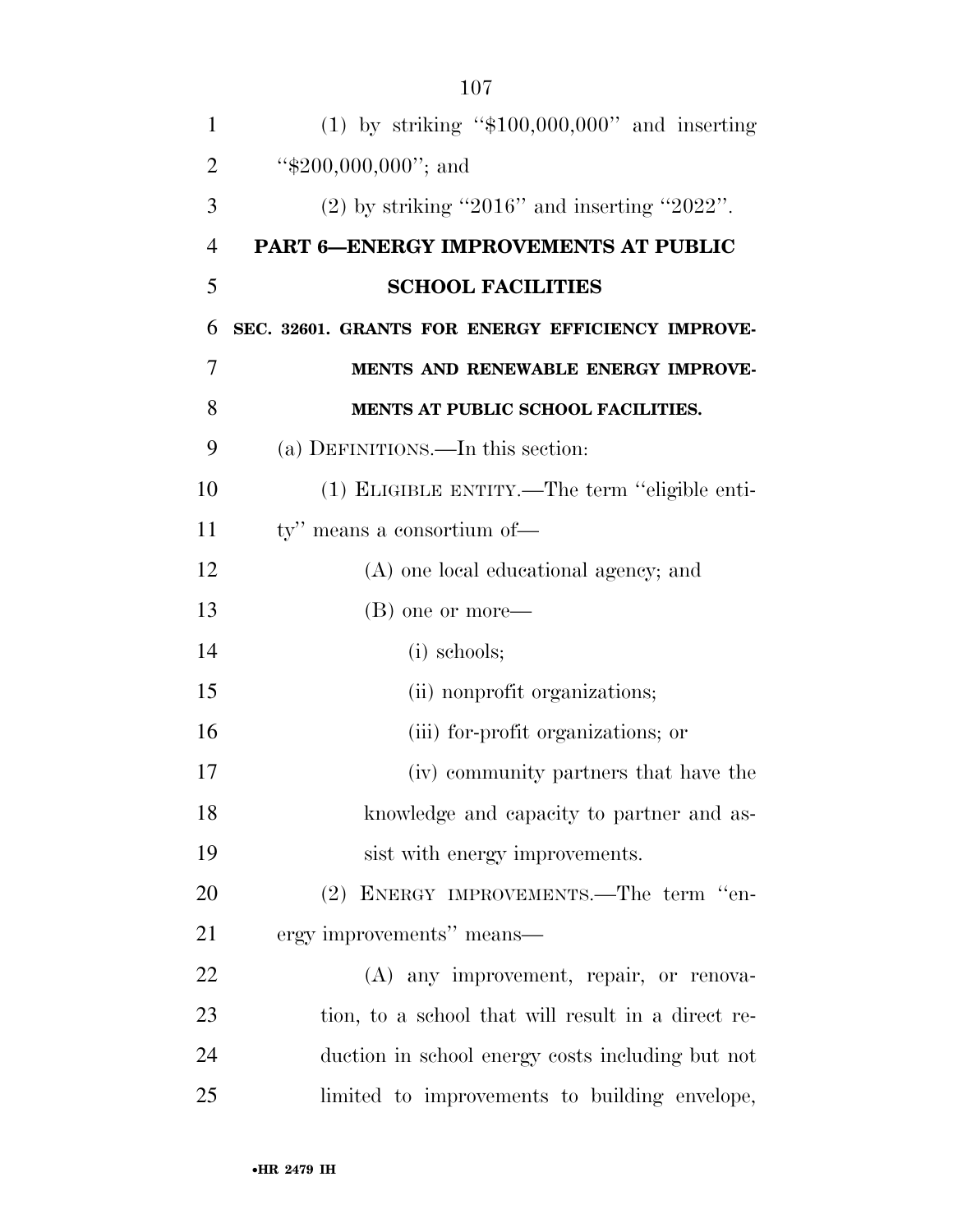air conditioning, ventilation, heating system, do- mestic hot water heating, compressed air sys- tems, distribution systems, lighting, power sys-tems and controls;

 (B) any improvement, repair, renovation, or installation that leads to an improvement in teacher and student health including but not limited to indoor air quality, daylighting, ven-tilation, electrical lighting, and acoustics; and

 (C) the installation of renewable energy technologies (such as wind power, photovoltaics, solar thermal systems, geothermal energy, hy- drogen-fueled systems, biomass-based systems, biofuels, anaerobic digesters, and hydropower) involved in the improvement, repair, or renova-16 tion to a school.

 (b) AUTHORITY.—From amounts made available for grants under this section, the Secretary of Energy shall provide competitive grants to eligible entities to make en-ergy improvements authorized by this section.

 (c) PRIORITY.—In making grants under this sub- section, the Secretary shall give priority to eligible entities that have renovation, repair, and improvement funding needs and are—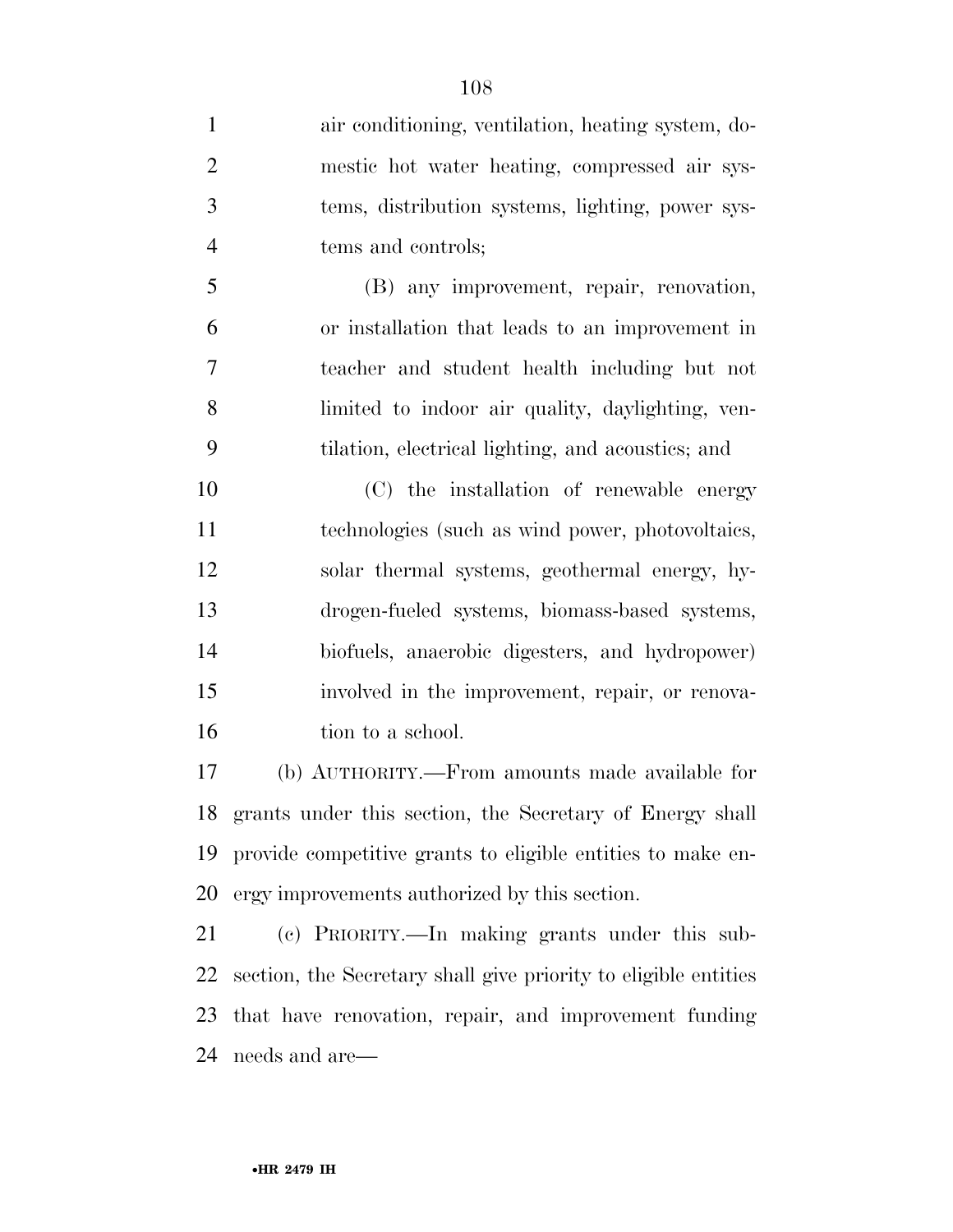(1) a high-need local educational agency, as de- fined in section 2102 of the Elementary and Sec- ondary Education Act of 1965 (20 14 U.S.C. 6602); or (2) a local educational agency designated with a metrocentric locale code of 41, 42, or 43 as deter- mined by the National Center for Education Statis- tics (NCES), in conjunction with the Bureau of the Census, using the NCES system for classifying local educational agencies. (d) COMPETITIVE CRITERIA.—The competitive cri- teria used by the Secretary shall include the following: (1) The fiscal capacity of the eligible entity to meet the needs for improvements of school facilities without assistance under this section, including the ability of the eligible entity to raise funds through the use of local bonding capacity and otherwise.

 (2) The likelihood that the local educational agency or eligible entity will maintain, in good condi-tion, any facility whose improvement is assisted.

 (3) The potential energy efficiency and safety benefits from the proposed energy improvements.

 (e) APPLICATIONS.—To be eligible to receive a grant under this section, an applicant must submit to the Sec-retary an application that includes each of the following: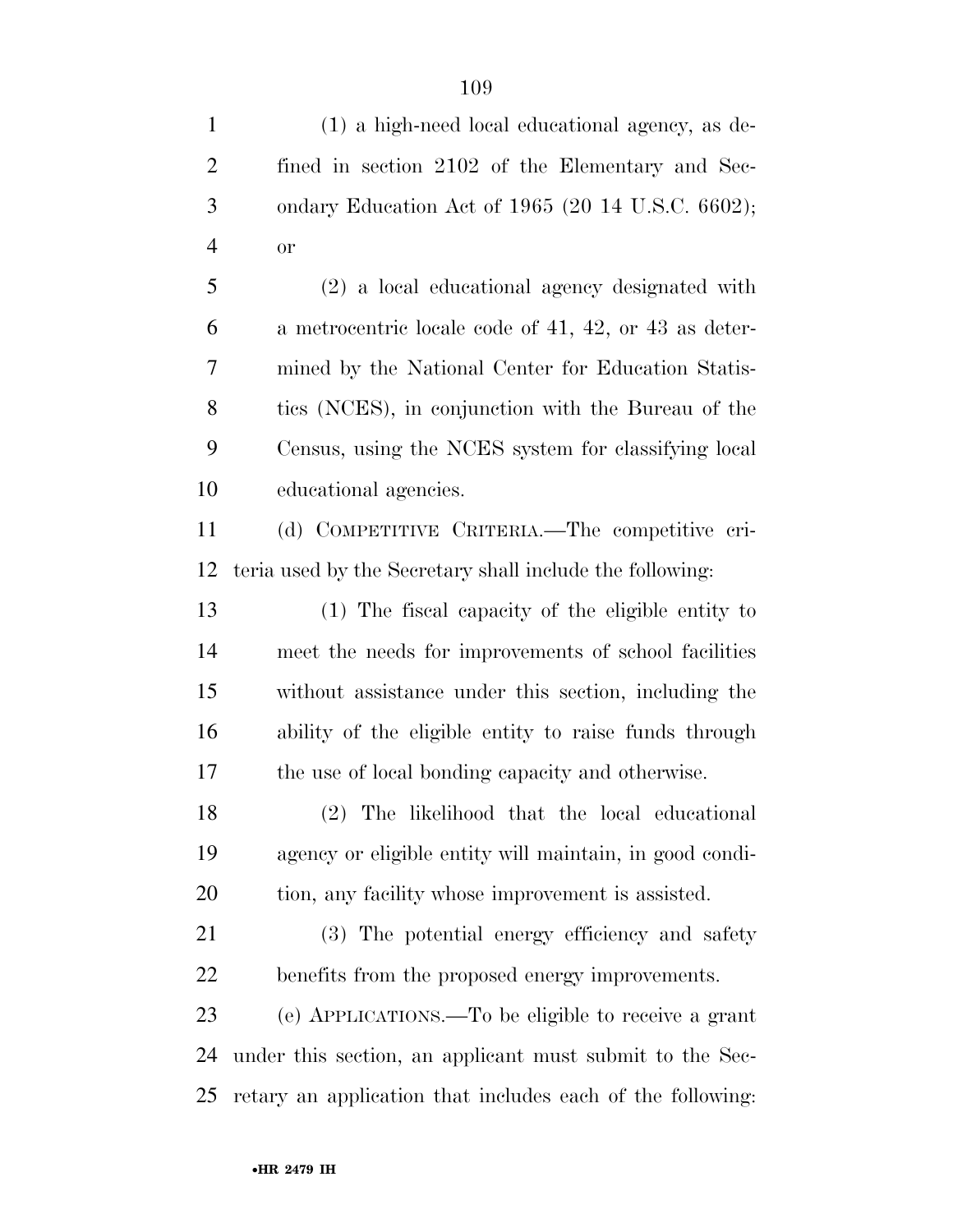| $\mathbf{1}$   | (1) A needs assessment of the current condition          |
|----------------|----------------------------------------------------------|
| $\overline{2}$ | of the school and facilities that are to receive the en- |
| 3              | ergy improvements.                                       |
| $\overline{4}$ | (2) A draft work plan of what the applicant              |
| 5              | hopes to achieve at the school and a description of      |
| 6              | the energy improvements to be carried out.               |
| 7              | (3) A description of the applicant's capacity to         |
| 8              | provide services and comprehensive support to make       |
| 9              | the energy improvements.                                 |
| 10             | (4) An assessment of the applicant's expected            |
| 11             | needs for operation and maintenance training funds,      |
| 12             | and a plan for use of those funds, if any.               |
| 13             | $(5)$ An assessment of the expected energy effi-         |
| 14             | ciency and safety benefits of the energy improve-        |
| 15             | ments.                                                   |
| 16             | $(6)$ A cost estimate of the proposed energy im-         |
| 17             | provements.                                              |
| 18             | (7) An identification of other resources that are        |
| 19             | available to carry out the activities for which funds    |
| 20             | are requested under this section, including the avail-   |
| 21             | ability of utility programs and public benefit funds.    |
| 22             | (f) USE OF GRANT AMOUNTS.—                               |
| 23             | (1) IN GENERAL.—The recipient of a grant                 |
| 24             | under this section shall use the grant amounts only      |
| 25             | to make the energy improvements contemplated in          |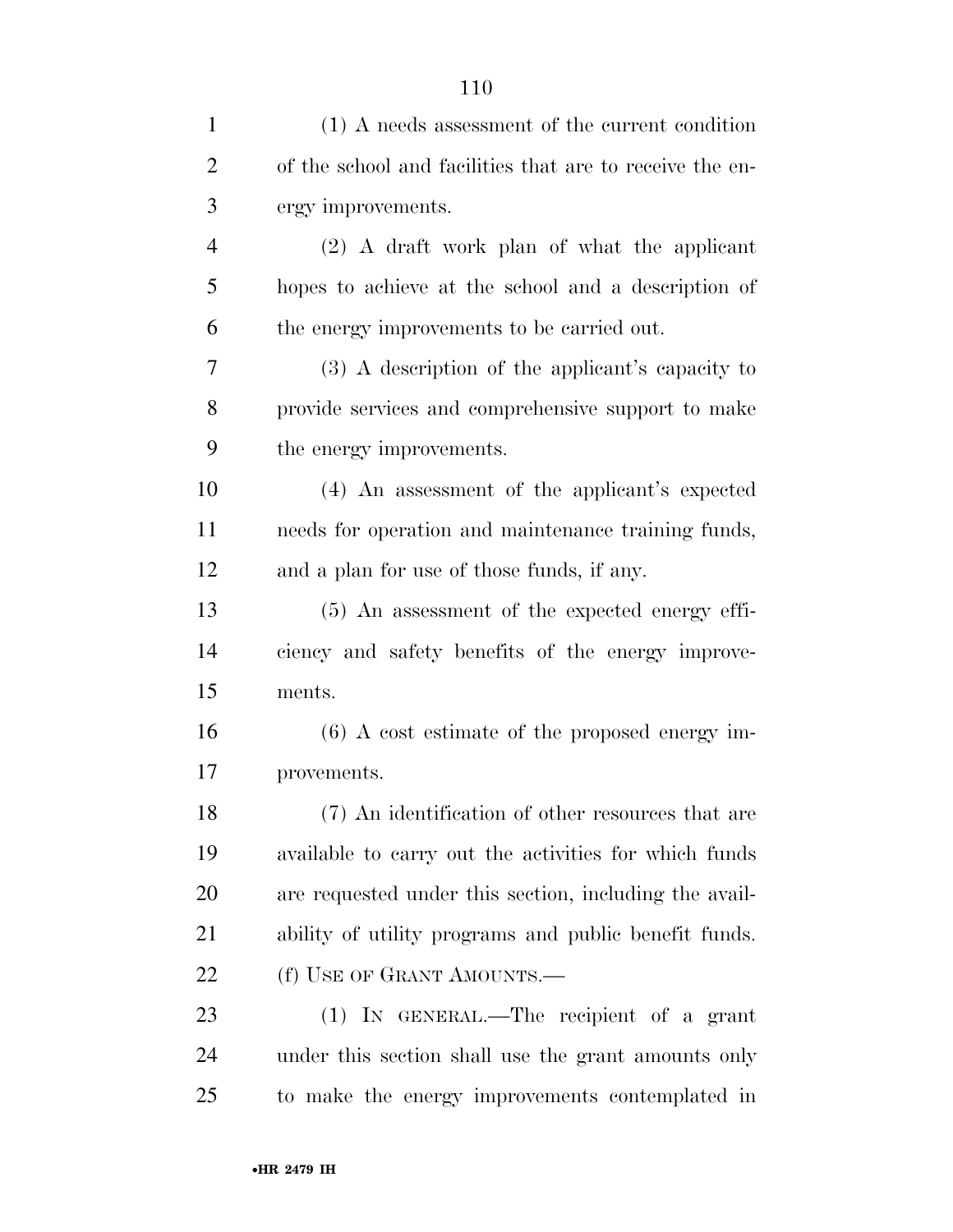the application, subject to the other provisions of 2 this subsection.

 (2) OPERATION AND MAINTENANCE TRAIN- ING.—The recipient may use up to 5 percent for op- eration and maintenance training for energy effi- ciency and renewable energy improvements (such as maintenance staff and teacher training, education, and preventative maintenance training).

 (3) AUDIT.—The recipient may use funds for a third-party investigation and analysis for energy im- provements (such as energy audits and existing building commissioning).

 (4) CONTINUING EDUCATION.—The recipient may use up to 1 percent of the grant amounts to de- velop a continuing education curriculum relating to energy improvements.

(g) CONTRACTING REQUIREMENTS.—

 (1) DAVIS-BACON.—Any laborer or mechanic employed by any contractor or subcontractor in the performance of work on any energy improvements funded by a grant under this section shall be paid wages at rates not less than those prevailing on similar construction in the locality as determined by the Secretary of Labor under subchapter IV of chap-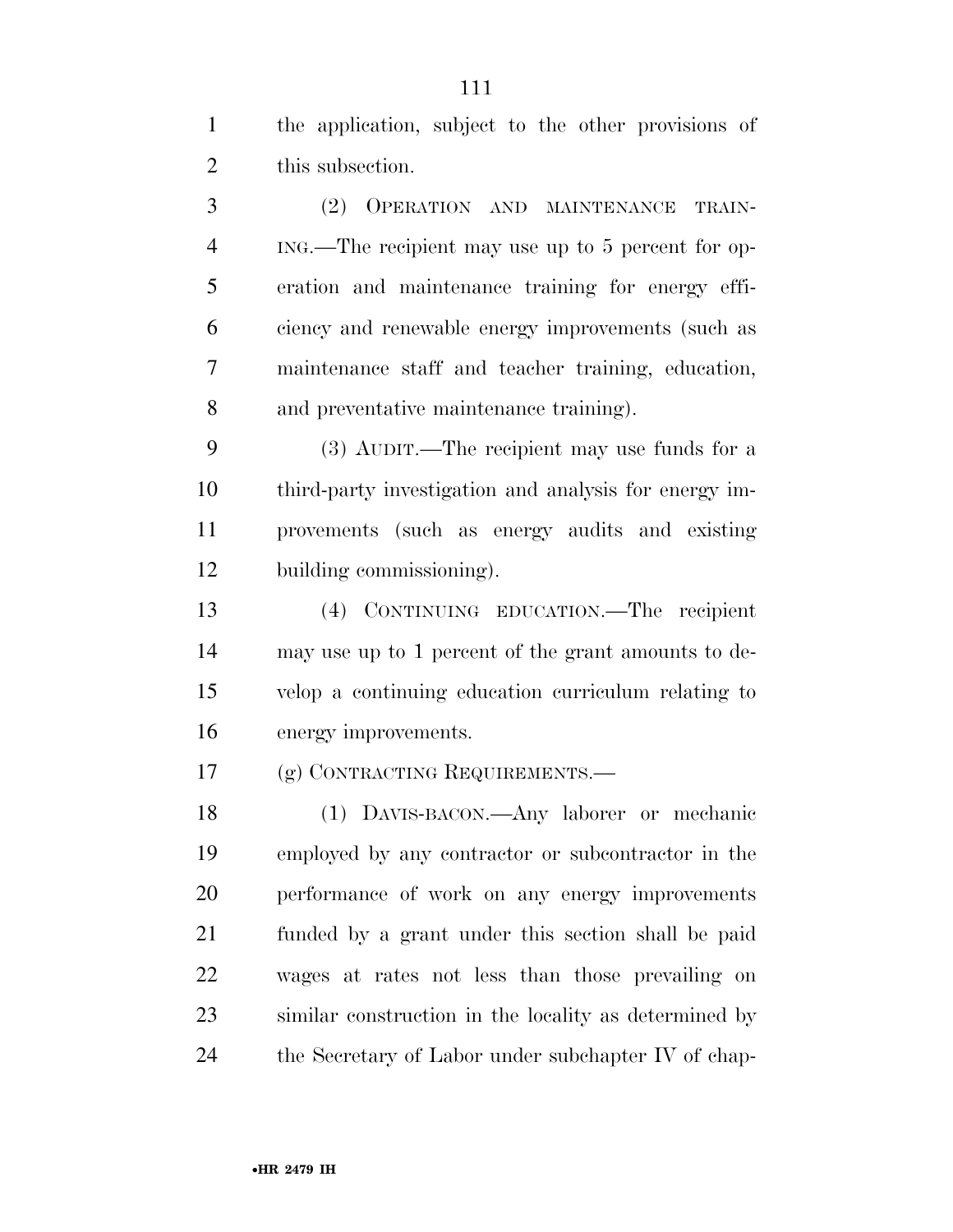| $\mathbf{1}$   | ter 31 of title 40, United States Code (commonly re-       |
|----------------|------------------------------------------------------------|
| $\overline{2}$ | ferred to as the Davis-Bacon Act).                         |
| $\mathfrak{Z}$ | (2) COMPETITION.—Each applicant that re-                   |
| $\overline{4}$ | ceives funds shall ensure that, if the applicant car-      |
| 5              | ries out repair or renovation through a contract, any      |
| 6              | such contract process—                                     |
| $\overline{7}$ | $(A)$ ensures the maximum number of quali-                 |
| 8              | fied bidders, including small, minority, and               |
| 9              | women-owned businesses, through full and open              |
| 10             | competition; and                                           |
| 11             | (B) gives priority to businesses located in,               |
| 12             | or resources common to, the State or the geo-              |
| 13             | graphical area in which the project is carried             |
| 14             | out.                                                       |
| 15             | (h) REPORTING.—Each recipient of a grant under             |
| 16             | this section shall submit to the Secretary, at such time   |
| 17             | as the Secretary may require, a report describing the use  |
| 18             | of such funds for energy improvements, the estimated cost  |
| 19             | savings realized by those energy improvements, the results |
| 20             | of any audit, the use of any utility programs and public   |
| 21             | benefit funds and the use of performance tracking for en-  |
| 22             | ergy improvements (such as the Department of Energy:       |
| 23             | Energy Star program or LEED for Existing Buildings).       |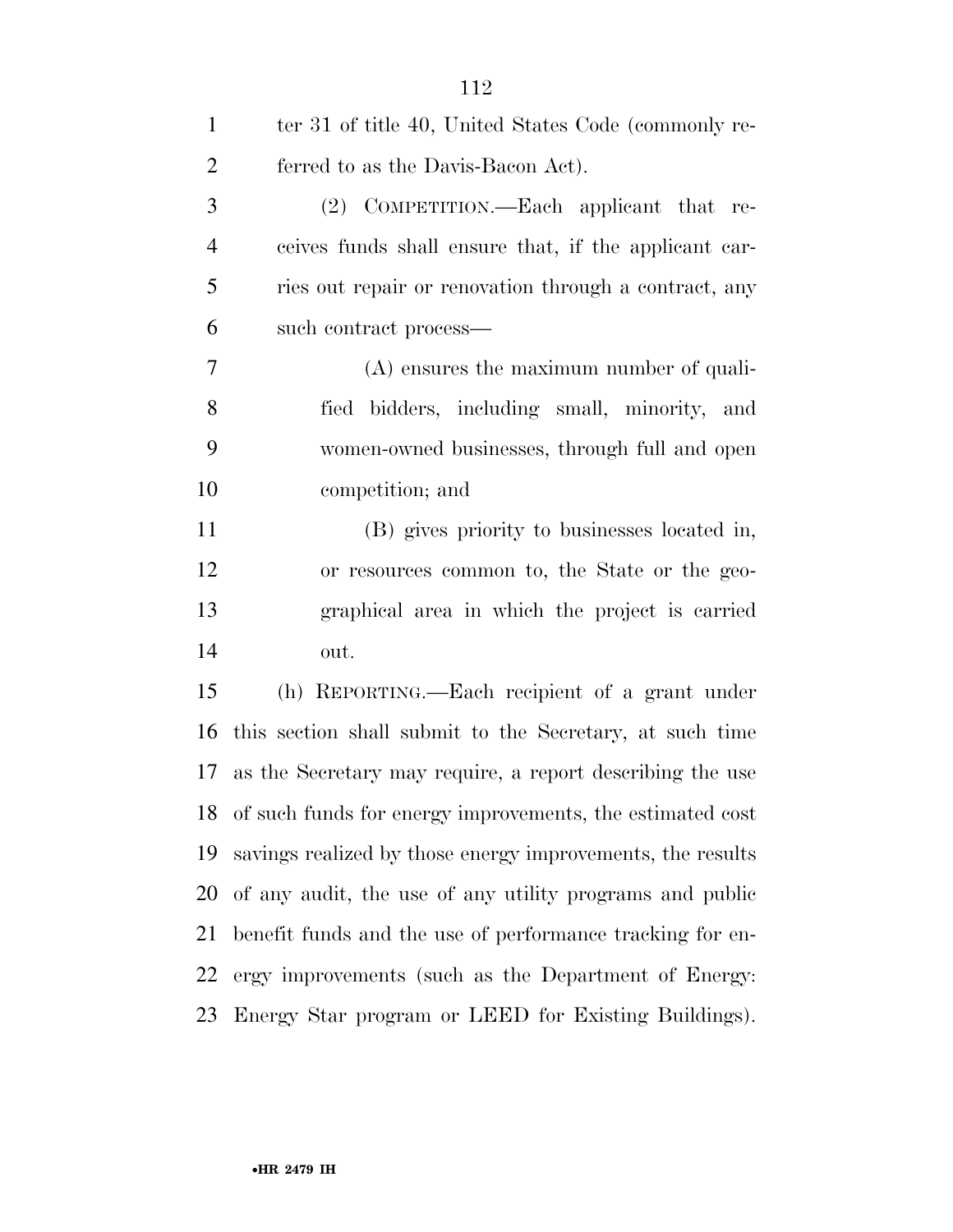(i) BEST PRACTICES.—The Secretary shall develop and publish guidelines and best practices for activities car- ried out under this section. (j) AUTHORIZATION OF APPROPRIATIONS.—There is authorized to be appropriated to carry out this section \$100,000,000 for each of fiscal years 2018 through 2022. **Subtitle C—Energy Supply Infrastructure PART 1—LOW-INCOME SOLAR SEC. 33101. SHORT TITLE.**  This part may be cited as the ''Low-Income Solar Act of 2017''. **SEC. 33102. LOAN AND GRANT PROGRAM FOR SOLAR IN- STALLATIONS IN LOW-INCOME AND UNDER- SERVED AREAS.**  (a) DEFINITIONS.—In this section: (1) ADMINISTRATIVE EXPENSES.—The term ''administrative expenses'' has such meaning as may be established by the Secretary. (2) COMMUNITY SOLAR FACILITY.—The term ''community solar facility'' means a photovoltaic solar electricity generating facility that, as deter-mined by the Secretary—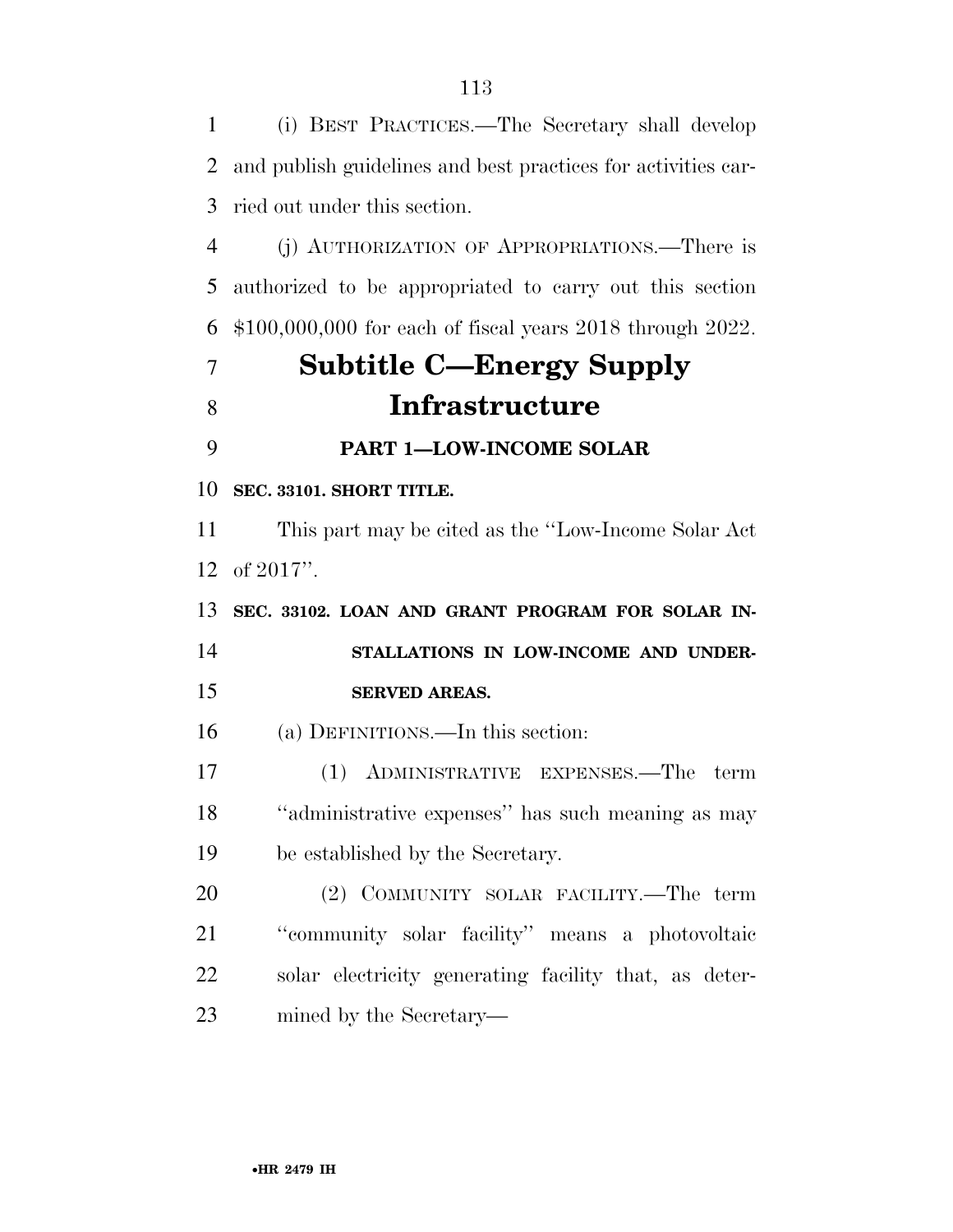| $\mathbf{1}$   | (A) through a voluntary program, provides         |
|----------------|---------------------------------------------------|
| $\overline{2}$ | electric power or financial benefit to, or is     |
| 3              | owned by, multiple community members;             |
| $\overline{4}$ | (B) has a nameplate rating of 2 megawatts         |
| 5              | or less;                                          |
| 6              | (C) is located in or near a community of          |
| $\overline{7}$ | subscribers; and                                  |
| 8              | (D) the owner or operator of which re-            |
| 9              | serves not less than 25 percent of the quantity   |
| 10             | of electricity generated by the facility for low- |
| 11             | income households that are subscribers to the     |
| 12             | facility.                                         |
| 13             | (3) ELIGIBLE ENTITY.—The term "eligible enti-     |
| 14             | $ty''$ means—                                     |
| 15             | $(A)$ a low-income household;                     |
| 16             | (B) a unit of State, territorial, or local        |
| 17             | government;                                       |
| 18             | (C) an Indian Tribe;                              |
| 19             | (D) a Native Hawaiian community-based             |
| 20             | organization;                                     |
| 21             | (E) any other national or regional entity         |
| 22             | $that-$                                           |
| 23             | (i) deploys a safe, high-quality photo-           |
| 24             | voltaic solar electricity generating facility     |
| 25             | for consumers under a model that maxi-            |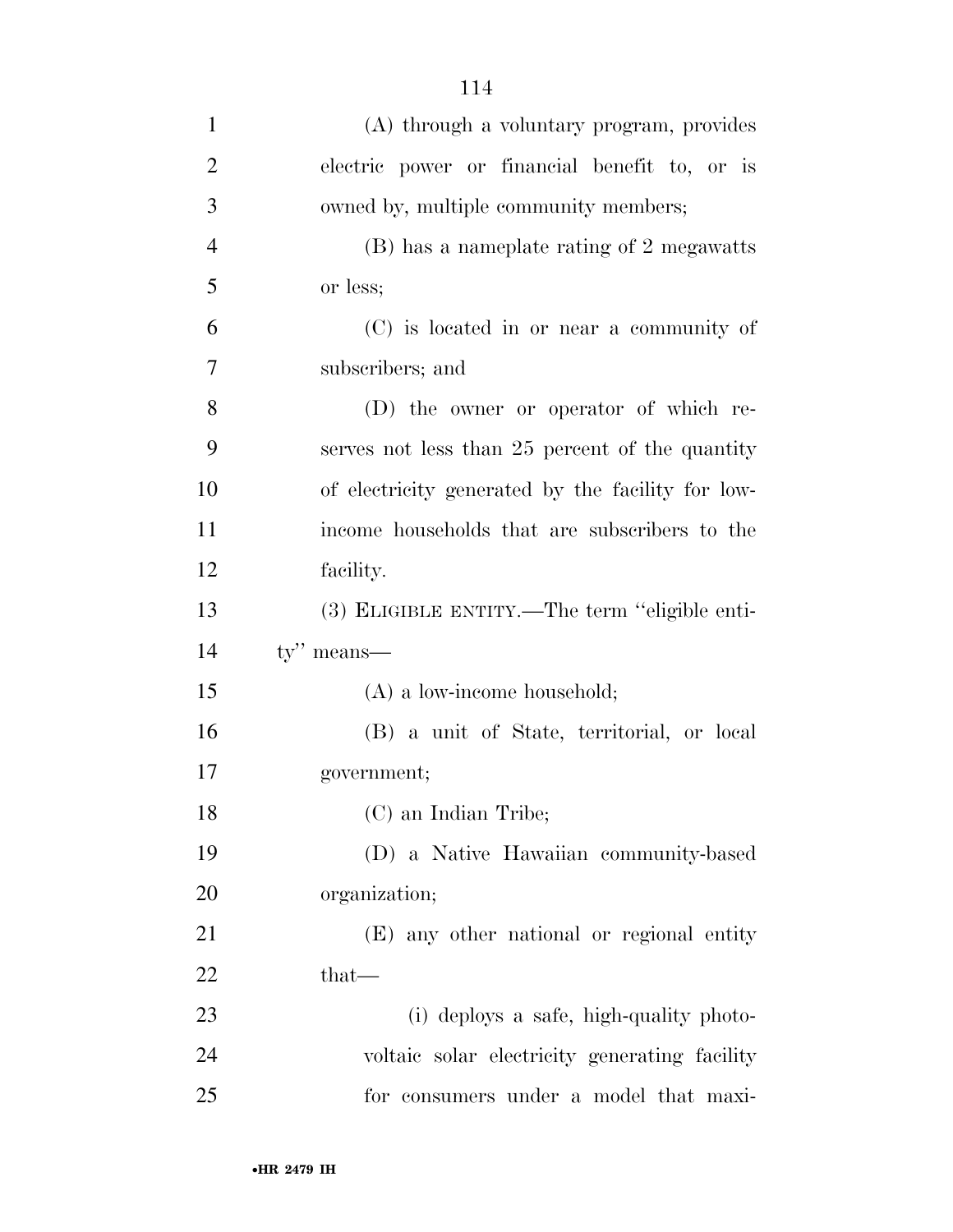| $\mathbf{1}$   | mizes energy savings to those consumers;              |
|----------------|-------------------------------------------------------|
| $\overline{2}$ | and                                                   |
| 3              | (ii) has experience, as determined by                 |
| $\overline{4}$ | the Secretary, installing solar systems               |
| 5              | using a job training or community volun-              |
| 6              | teer-based installation model; and                    |
| 7              | $(F)$ for the loan program only, in addition          |
| 8              | to entities described in subsections (A) through      |
| 9              | $(E)$ , a private entity that—                        |
| 10             | (i) deploys a safe, high-quality photo-               |
| 11             | voltaic solar electricity generating facility         |
| 12             | for consumers under a model that maxi-                |
| 13             | mizes energy savings to those consumers;              |
| 14             | and                                                   |
| 15             | (ii) will install solar systems using a               |
| 16             | job training installation model.                      |
| 17             | GRANT-ELIGIBLE HOUSEHOLD.—The term<br>(4)             |
| 18             | "grant-eligible household" means<br>a low-income      |
| 19             | household the members of which reside in an owner-    |
| 20             | occupied home.                                        |
| 21             | (5) INDIAN TRIBE.—The term "Indian Tribe"             |
| 22             | means any Indian Tribe, band, nation, or other or-    |
| 23             | ganized group or community, including any Alaska      |
| 24             | Native village, Regional Corporation, or Village Cor- |
| 25             | poration (as defined in, or established pursuant to,  |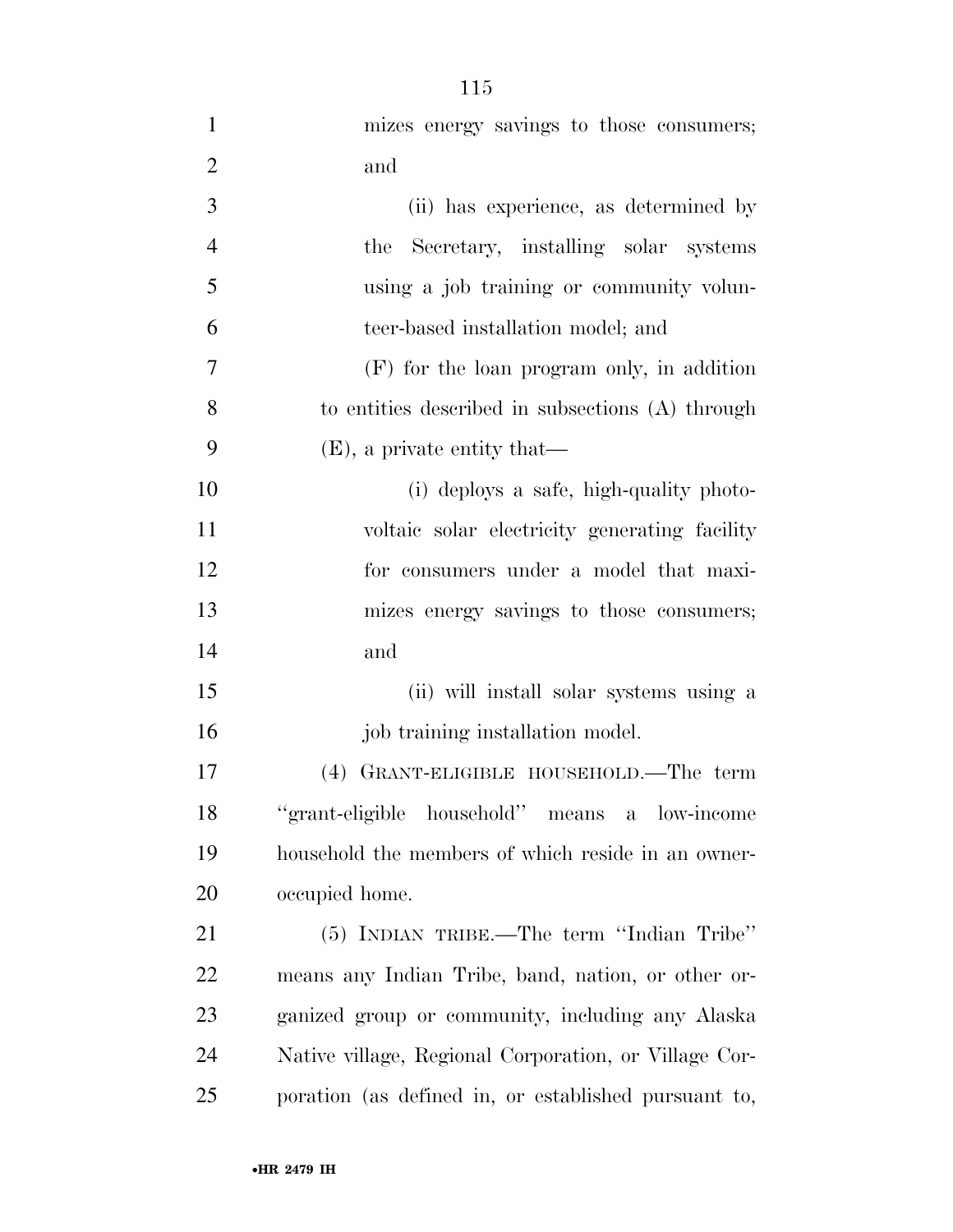the Alaska Native Claims Settlement Act (43 U.S.C. 2 1601 et seq.), that is recognized as eligible for the special programs and services provided by the United States to Indians because of their status as Indians.

 (6) LOW-INCOME HOUSEHOLD.—The term ''low-income household'' means a household with an income equal to 80 percent or less of the applicable area median income, as defined for the applicable year by the Secretary of Housing and Urban Devel-opment.

 (7) MULTI-FAMILY AFFORDABLE HOUSING.— The term ''multi-family affordable housing'' means any federally subsidized affordable housing complex in which at least 50 percent of the units are reserved 16 for low-income households.

 (8) NATIVE HAWAIIAN COMMUNITY-BASED OR- GANIZATION.—The term ''Native Hawaiian commu- nity-based organization'' means any organization that is composed primarily of Native Hawaiians from a specific community and that assists in the social, cultural, and educational development of Na-23 tive Hawaiians in that community.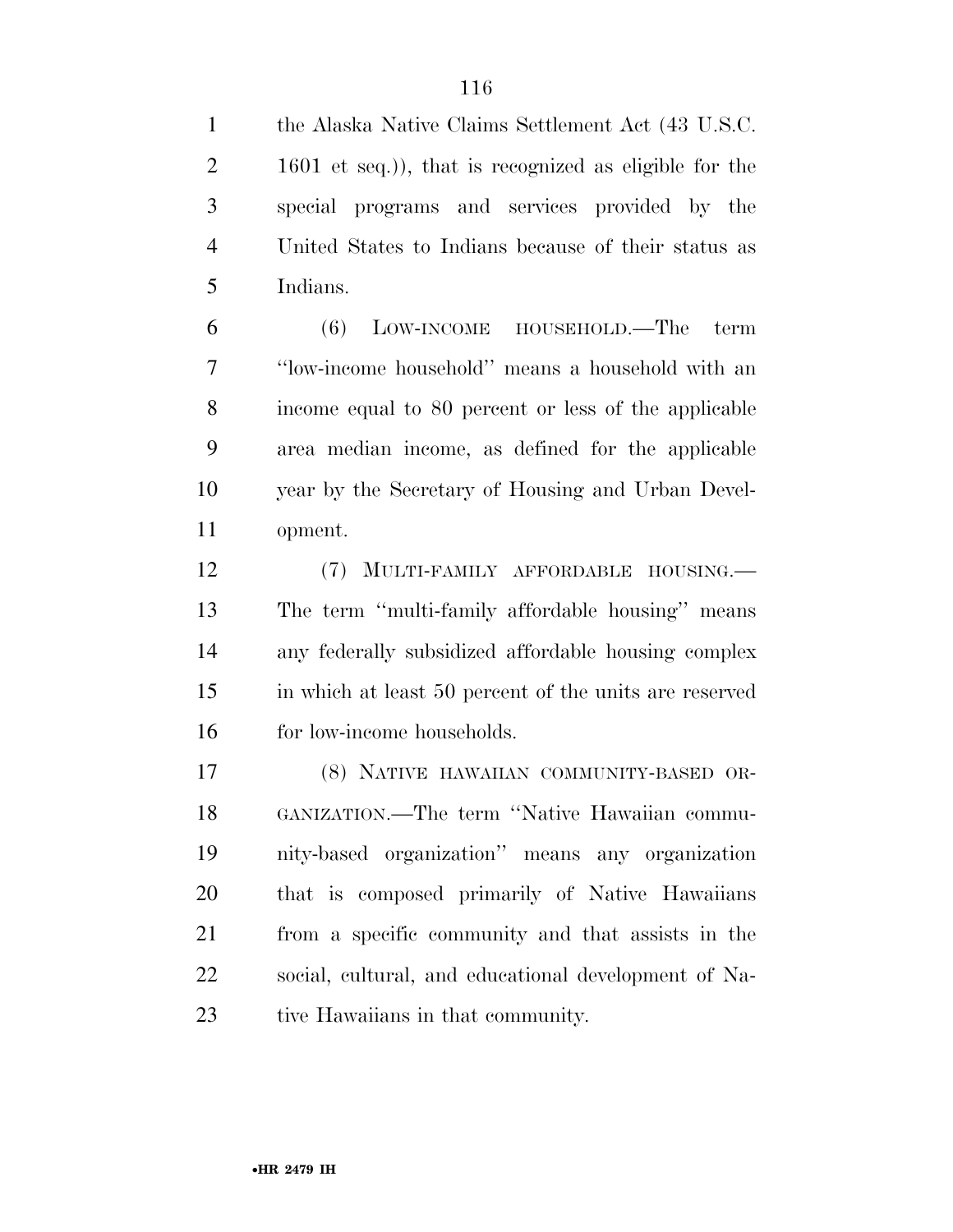| $\mathbf{1}$   | (9) PHOTOVOLTAIC SOLAR ELECTRICITY GEN-               |
|----------------|-------------------------------------------------------|
| $\overline{2}$ | ERATING FACILITY.—The term "photovoltaic solar        |
| 3              | electricity generating facility" means—               |
| $\overline{4}$ | (A) a generator that creates electricity              |
| 5              | from light photons; and                               |
| 6              | (B) the accompanying hardware enabling                |
| 7              | that electricity to flow—                             |
| 8              | (i) onto the electric grid; or                        |
| 9              | (ii) into an energy storage device.                   |
| 10             | (10) SECRETARY.—The term "Secretary"                  |
| 11             | means the Secretary of Energy.                        |
| 12             | (11) SUBSCRIBER.—The term "subscriber"                |
| 13             | means an electricity consumer who owns a subscrip-    |
| 14             | tion, or an equivalent unit or share of the capacity  |
| 15             | or generation, of a community solar facility.         |
| 16             | (12) SUBSCRIPTION.—The term "subscription"            |
| 17             | means a share in the capacity, or a proportional in-  |
| 18             | terest in the solar electricity generation, of a com- |
| 19             | munity solar facility.                                |
| 20             | (13) UNDERSERVED AREA.—The term "under-               |
| 21             | served area" means-                                   |
| 22             | $(A)$ a geographical area with low or no              |
| 23             | photovoltaic solar deployment, as determined by       |
| 24             | the Secretary; or                                     |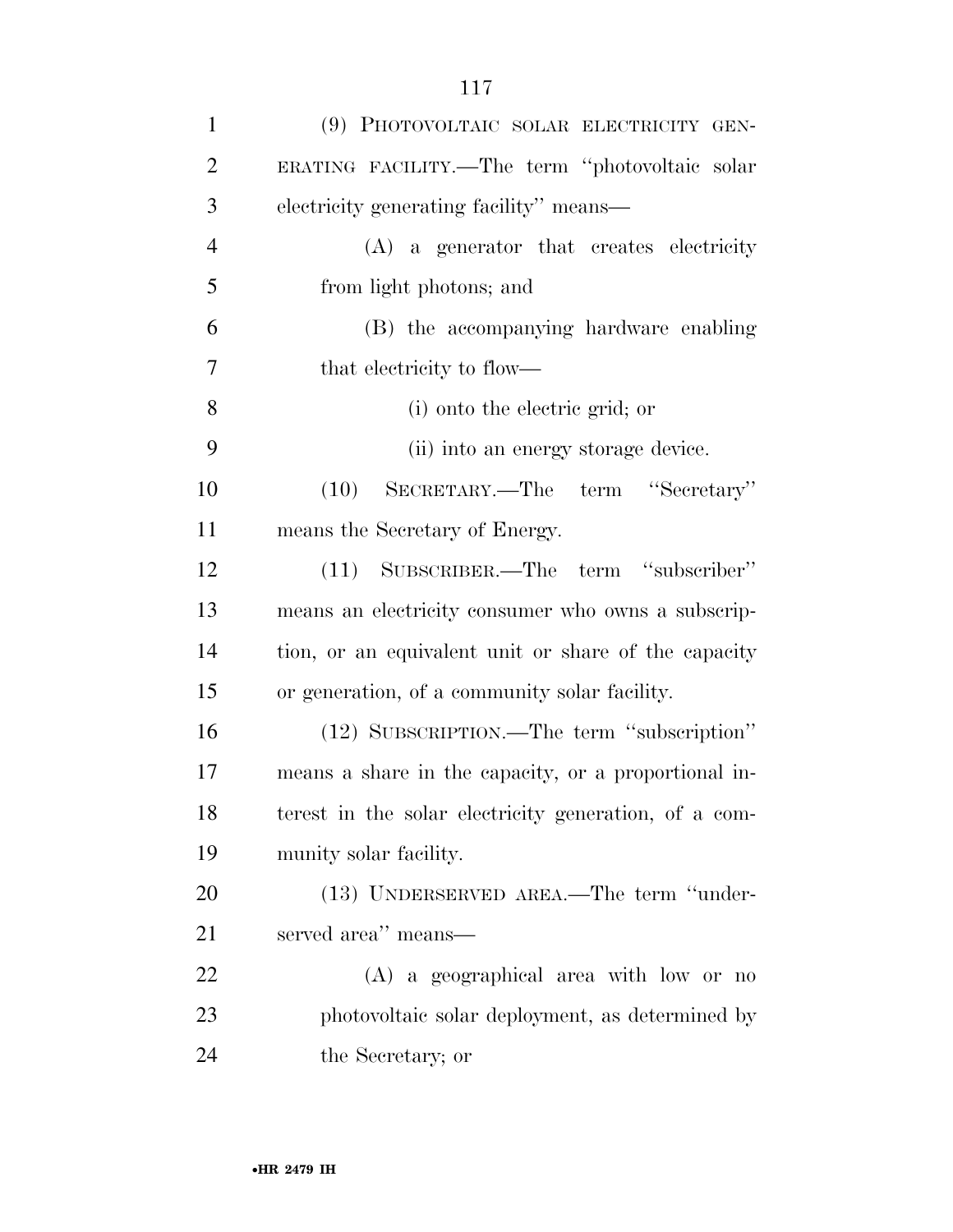| $\mathbf{1}$   | $(B)$ trust land, as defined in section 3765         |
|----------------|------------------------------------------------------|
| $\overline{2}$ | of title 38, United States Code.                     |
| 3              | (b) ESTABLISHMENT OF LOAN AND GRANT PRO-             |
| $\overline{4}$ | GRAM.-                                               |
| 5              | (1) IN GENERAL.—The Secretary shall establish        |
| 6              | a program under which the Secretary shall provide    |
| 7              | loans and grants to eligible entities for use in ac- |
| 8              | cordance with this section.                          |
| 9              | $(2)$ FUNDING.—                                      |
| 10             | (A) IN GENERAL.—Subject to the avail-                |
| 11             | ability of appropriations, the Secretary shall       |
| 12             | make grants and issue loans in accordance with       |
| 13             | this subsection.                                     |
| 14             | (B) LOANS.—Not more than 50 percent of               |
| 15             | funds made available pursuant to subparagraph        |
| 16             | (A) for a fiscal year shall be used to provide       |
| 17             | loans to eligible entities for-                      |
| 18             | (i) construction or installation of com-             |
| 19             | munity solar facilities; or                          |
| 20             | (ii) construction or installation of pho-            |
| 21             | tovoltaic solar electricity generating facili-       |
| 22             | ties to serve multi-family affordable hous-          |
| 23             | ing.                                                 |
| 24             | (C) GRANTS.—After allocating amounts to              |
| 25             | carry out subparagraph (B), the Secretary shall      |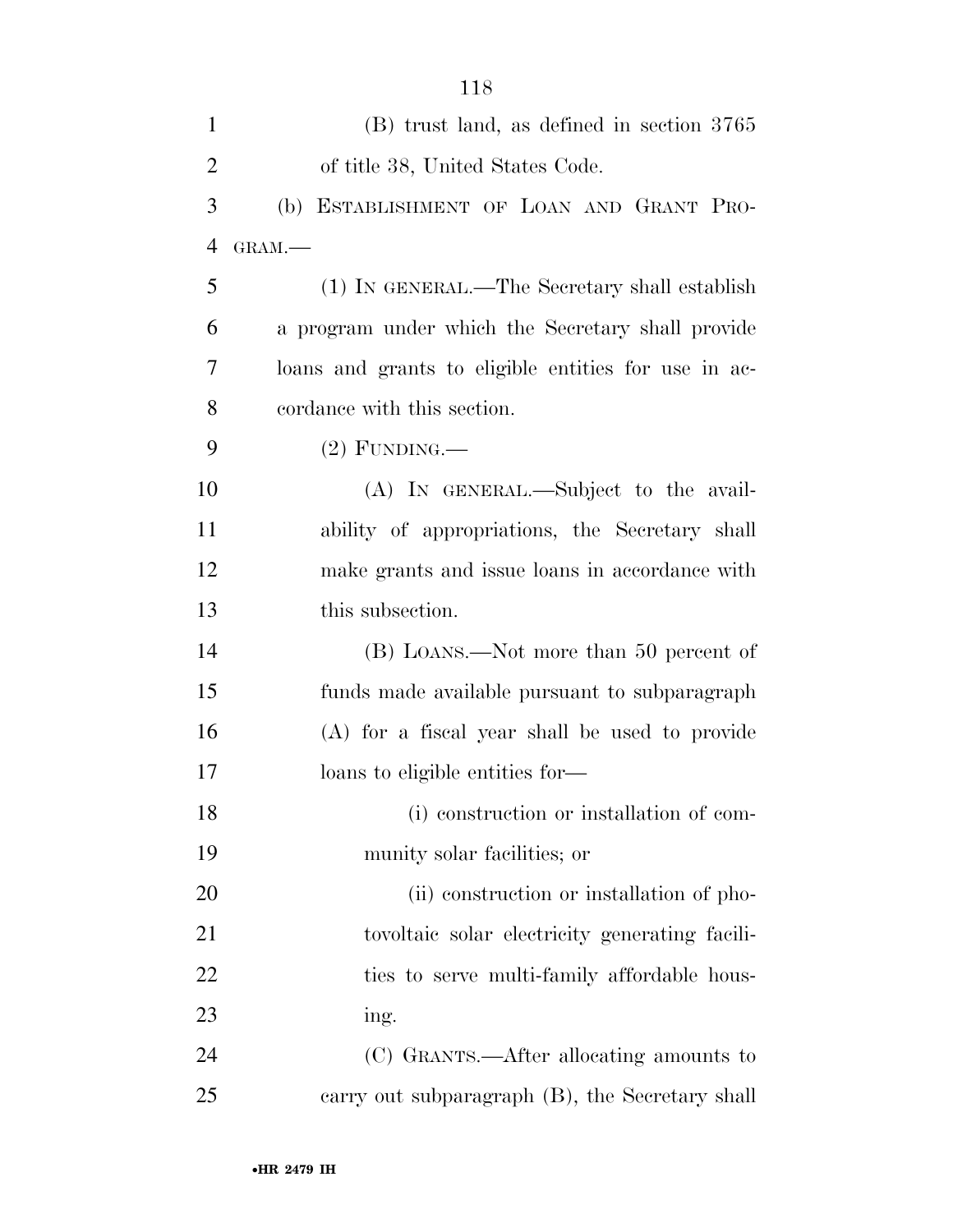| $\mathbf{1}$   | use the remaining funds made available pursu-        |
|----------------|------------------------------------------------------|
| $\overline{2}$ | ant to subparagraph (A) for a fiscal year to         |
| 3              | provide grants to eligible entities for eligible     |
| $\overline{4}$ | uses described in subsection (e).                    |
| 5              | (3) GOALS AND ACCOUNTABILITY.—In pro-                |
| 6              | viding loans and grants under this subsection, the   |
| 7              | Secretary shall take such actions as may be nec-     |
| 8              | essary to ensure that—                               |
| 9              | (A) the assistance provided under this sub-          |
| 10             | section is used to facilitate and encourage inno-    |
| 11             | vative solar installation and financing models,      |
| 12             | under which the recipients develop and install       |
| 13             | photovoltaic solar electricity generating facilities |
| 14             | that provide significant savings to low-income       |
| 15             | households while providing job training or com-      |
| 16             | munity engagement opportunities with respect         |
| 17             | to each solar system installed;                      |
| 18             | (B) the photovoltaic solar electricity gener-        |
| 19             | ating facilities installed using assistance pro-     |
| 20             | vided under this subsection are safe, high-qual-     |
| 21             | ity systems that comply with local building and      |
| 22             | safety codes and standards;                          |
| 23             | (C) the program under this section estab-            |
|                |                                                      |

 lishes and fosters a partnership between the Federal Government and eligible entities, re-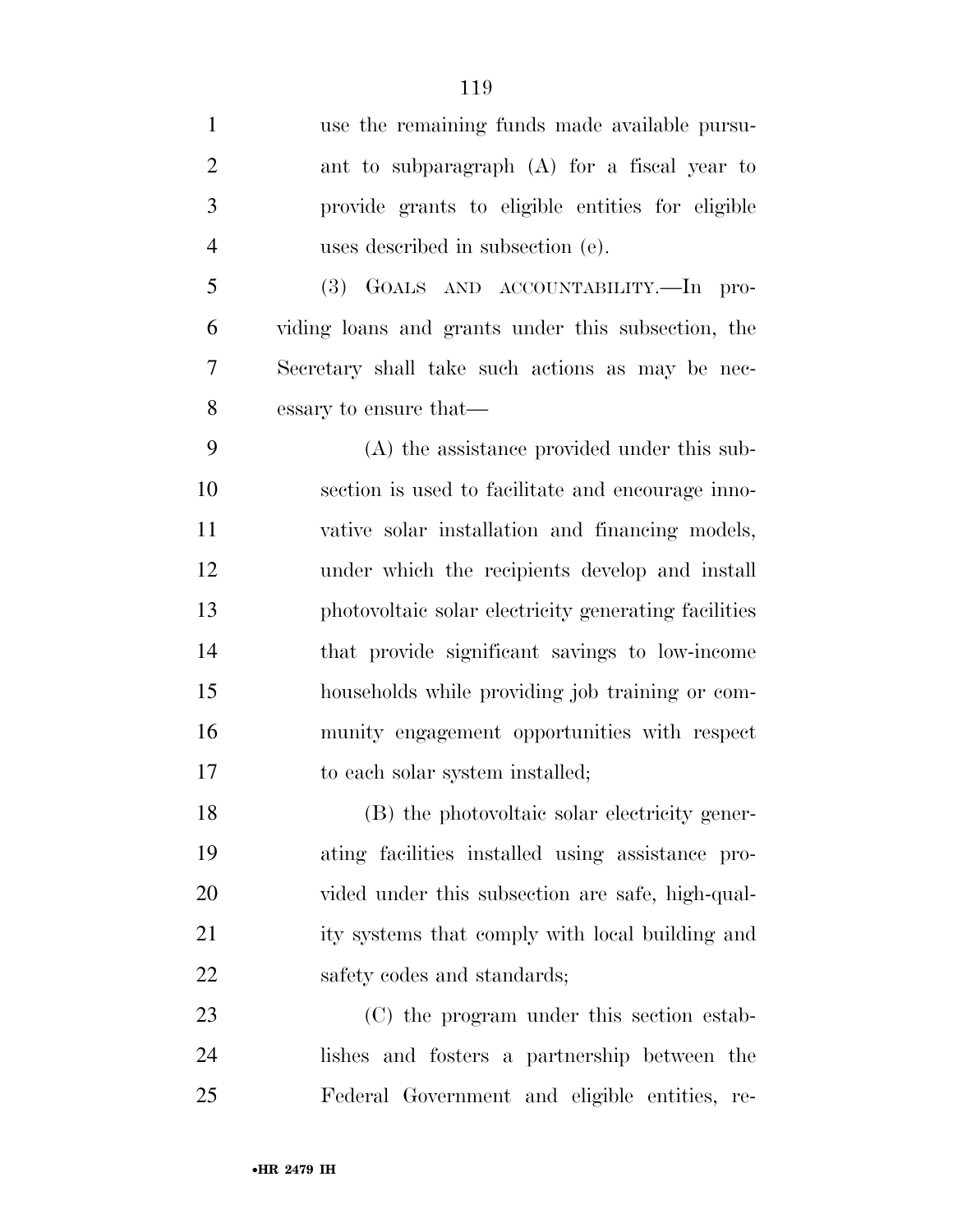| $\mathbf{1}$   | sulting in efficient development of solar installa- |
|----------------|-----------------------------------------------------|
| $\overline{2}$ | tions with-                                         |
| 3              | (i) minimal governmental intervention;              |
| $\overline{4}$ | (ii) limited governmental regulation;               |
| 5              | and                                                 |
| 6              | (iii) significant involvement by non-               |
| $\overline{7}$ | profit and private entities;                        |
| 8              | (D) photovoltaic solar electricity generating       |
| 9              | facilities installed using assistance provided      |
| 10             | under this subsection—                              |
| 11             | (i) include job training and commu-                 |
| 12             | nity participation to the extent practicable;       |
| 13             | and                                                 |
| 14             | (ii) may include community participa-               |
| 15             | tion in which job trainees and volunteers           |
| 16             | assist in the development of solar projects;        |
| 17             | (E) assistance provided under this sub-             |
| 18             | section prioritizes development in underserved      |
| 19             | areas;                                              |
| 20             | (F) photovoltaic solar electricity generating       |
| 21             | facilities are developed using assistance pro-      |
| 22             | vided under this subsection on a geographically     |
| 23             | diverse basis among the eligible entities; and      |
| 24             | (G) to the maximum extent practicable,              |
| 25             | solar installation activities for which assistance  |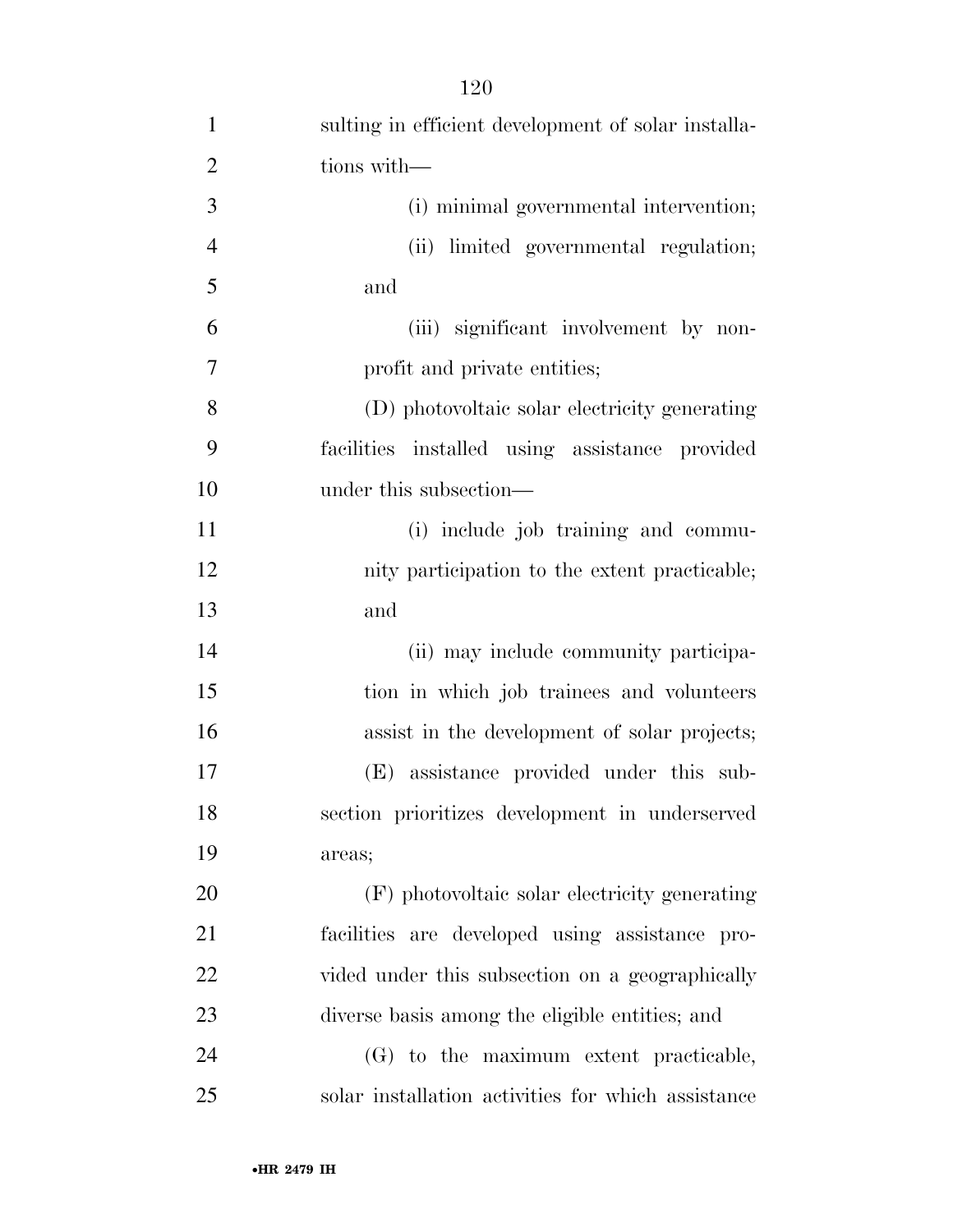| $\mathbf{1}$   | is provided under this section leverage, or con-        |
|----------------|---------------------------------------------------------|
| $\overline{2}$ | nect grant-eligible households to, federally or lo-     |
| 3              | cally subsidized weatherization and energy effi-        |
| $\overline{4}$ | ciency efforts that meet or exceed local energy         |
| 5              | efficiency standards.                                   |
| 6              | (c) NATIONAL COMPETITION.—                              |
| 7              | (1) IN GENERAL.—The Secretary shall select el-          |
| 8              | igible entities to receive loans or grants under this   |
| 9              | section through a nationwide competitive process, to    |
| 10             | be established by the Secretary.                        |
| 11             | (2) APPLICATIONS.—To be eligible to receive a           |
| 12             | loan or grant under this section, an eligible entity    |
| 13             | shall submit to the Secretary an application at such    |
| 14             | time, in such manner, and containing such informa-      |
| 15             | tion as the Secretary may require.                      |
| 16             | (3) REQUIREMENTS.—In selecting eligible enti-           |
| 17             | ties to receive loans or grants under this section, the |
| 18             | Secretary shall, at a minimum—                          |
| 19             | $(A)$ require that the eligible entity—                 |
| 20             | (i) enter into a grant or loan agree-                   |
| 21             | ment, as applicable, under subsection (d);              |
| 22             | and                                                     |
| 23             | (ii) has obtained financial commit-                     |
| 24             | ments (or has demonstrated the capacity                 |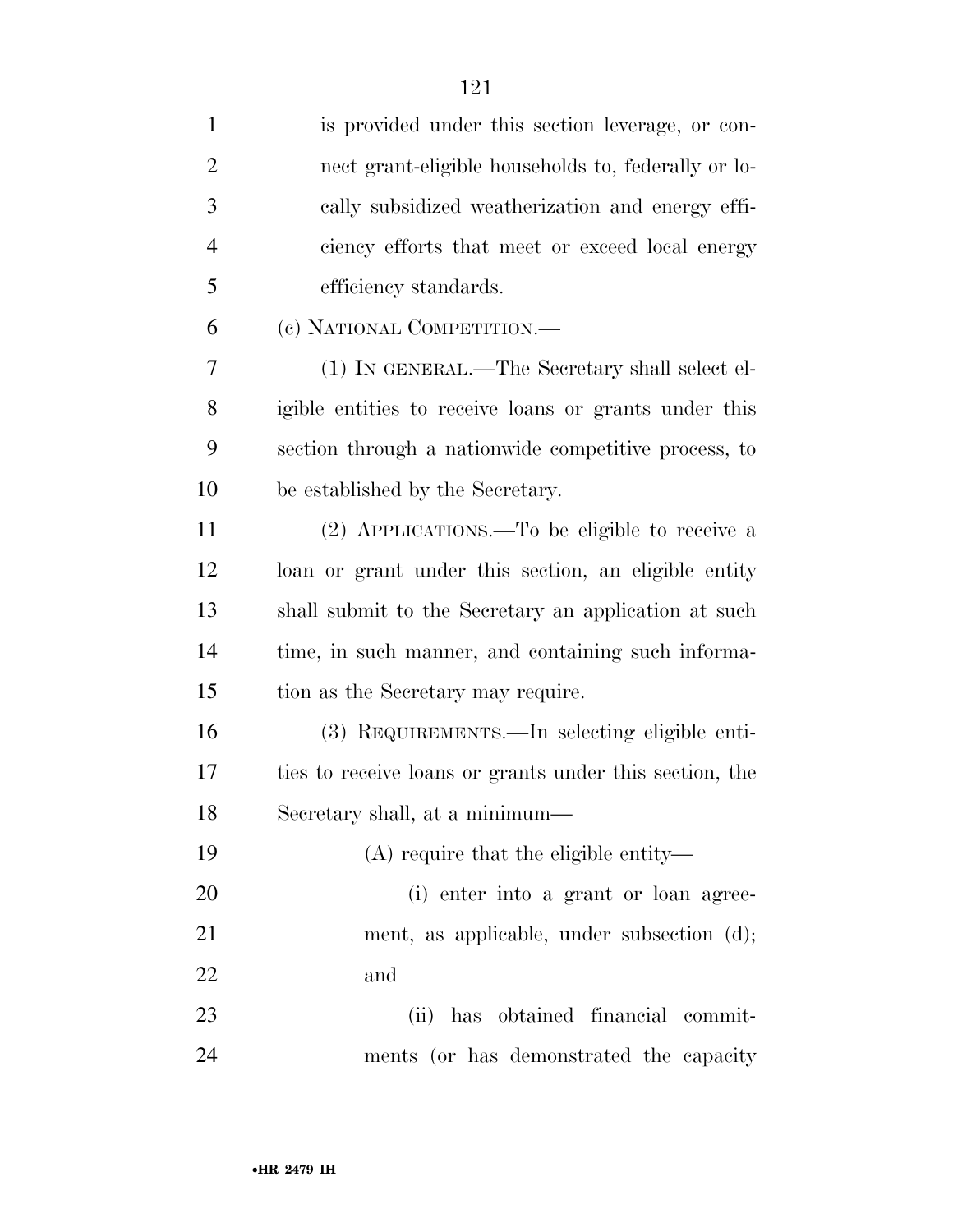| $\mathbf{1}$   | to obtain financial commitments) necessary        |
|----------------|---------------------------------------------------|
| $\overline{2}$ | to comply with that agreement;                    |
| 3              | (B) ensure that loans and grants are pro-         |
| $\overline{4}$ | vided, and amounts are used, in a manner that     |
| 5              | results in geographical diversity throughout the  |
| 6              | United States and within States, territories,     |
| 7              | and Indian tribal land among photovoltaic solar   |
| 8              | electricity generating facilities installed using |
| 9              | the assistance provided under this section;       |
| 10             | (C) to the maximum extent practicable, ex-        |
| 11             | pand photovoltaic solar energy availability to-   |
| 12             | (i) geographical areas, throughout the            |
| 13             | United States and within States, terri-           |
| 14             | tories, and Indian tribal land, with—             |
| 15             | (I) low photovoltaic solar pene-                  |
| 16             | tration; or                                       |
| 17             | (II) areas with a higher cost bur-                |
| 18             | den with respect to the deployment or             |
| 19             | installation of photovoltaic solar elec-          |
| 20             | tricity generating facilities;                    |
| 21             | (ii) rural areas;                                 |
| 22             | (iii) Indian tribes; and                          |
| 23             | (iv) other underserved areas, including           |
| 24             | Appalachian and Alaska Native commu-              |
| 25             | nities;                                           |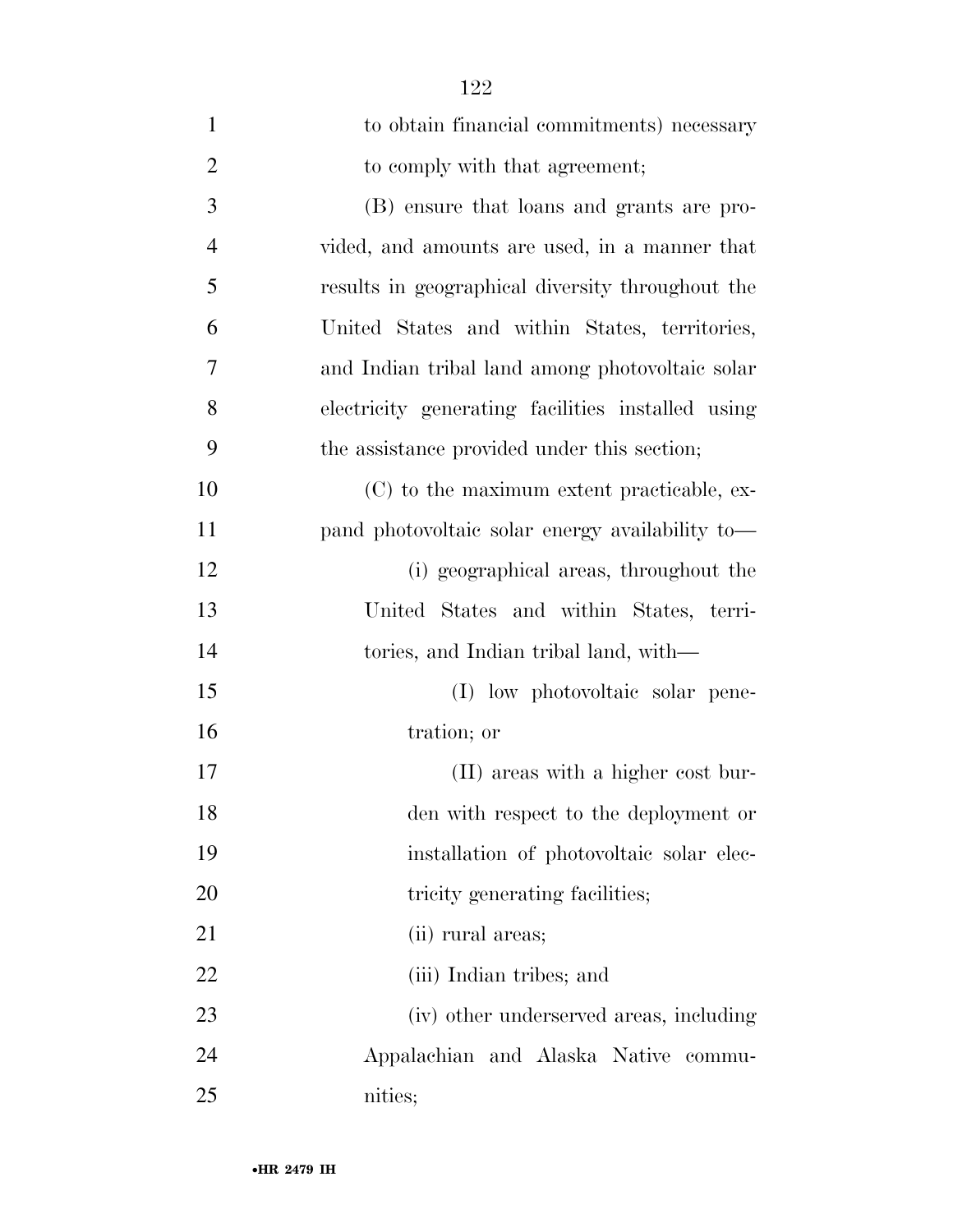| $\mathbf{1}$   | (D) take into account the warranty period             |
|----------------|-------------------------------------------------------|
| $\overline{2}$ | and quality of the applicable photovoltaic solar      |
| 3              | electricity generating facility equipment and any     |
| $\overline{4}$ | necessary interconnecting equipment; and              |
| 5              | (E) ensure all calculations for estimated             |
| 6              | household energy savings are based solely on          |
| 7              | electricity offsets from the photovoltaic solar       |
| 8              | electricity generating facilities.                    |
| 9              | (d) LOAN AND GRANT AGREEMENTS.—                       |
| 10             | $(1)$ In GENERAL.—As a condition of receiving a       |
| 11             | loan or grant under this section, an eligible entity  |
| 12             | shall enter into a loan or grant agreement, as appli- |
| 13             | cable, with the Secretary.                            |
| 14             | (2) REQUIREMENTS.—A loan or grant agree-              |
| 15             | ment under this subsection shall—                     |
| 16             | (A) require the Secretary to rescind any              |
| 17             | amounts provided to the eligible entity that are      |
| 18             | not used during the 2-year period beginning on        |
| 19             | the date on which the amounts are initially dis-      |
| 20             | tributed to the eligible entity, except in any case   |
| 21             | in which the eligible entity has demonstrated to      |
| 22             | the satisfaction of the Secretary that a longer       |
| 23             | period, not to exceed 3 years after the date of       |
| 24             | initial distribution, is necessary to deliver pro-    |
| 25             | posed services;                                       |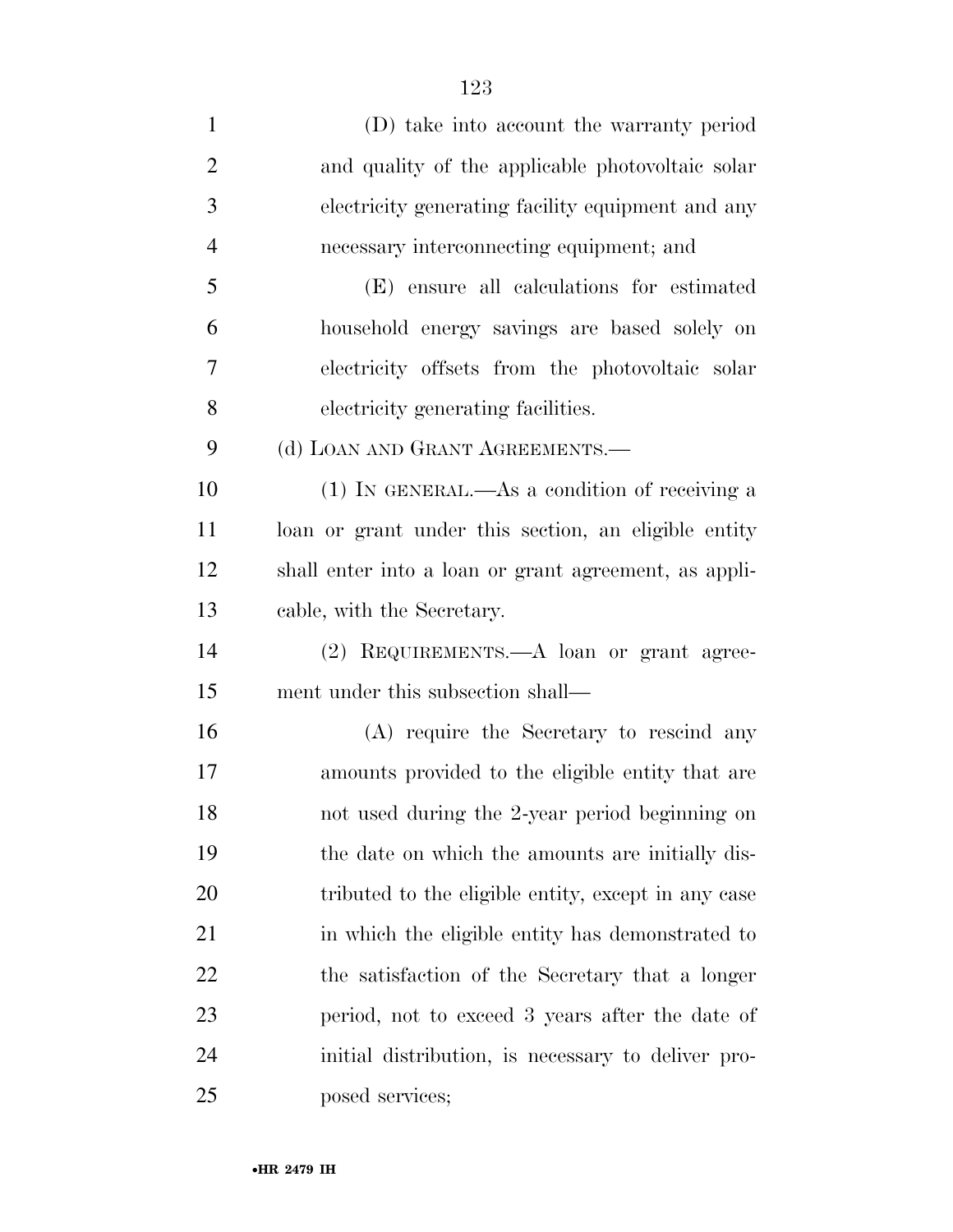| $\mathbf{1}$   | (B) for a loan provided under this section,                |
|----------------|------------------------------------------------------------|
| $\overline{2}$ | establish—                                                 |
| 3              | (i) an interest rate equal to the then-                    |
| $\overline{4}$ | current cost of funds to the Department of                 |
| 5              | the Treasury for obligations of comparable                 |
| 6              | maturity to the loan; and                                  |
| 7              | (ii) a payout time that maximizes the                      |
| 8              | savings to subscribers during the effective                |
| 9              | period of the agreement; and                               |
| 10             | (C) contain such other terms as the Sec-                   |
| 11             | retary may require to ensure compliance with               |
| 12             | the requirements of this section.                          |
| 13             | (e) USE.—An eligible entity shall use a loan or grant      |
| 14             | provided under this section only for the following activi- |
| 15             | ties, for the purpose of developing new photovoltaic solar |
| 16             | electricity generating facilities in the United States for |
| 17             | low-income households and individuals who otherwise        |
| 18             | would likely be unable to afford or purchase photovoltaic  |
| 19             | solar electricity generating facilities:                   |
| 20             | (1) PHOTOVOLTAIC SOLAR EQUIPMENT AND IN-                   |
| 21             | STALLATION.—To pay the costs of—                           |
| 22             | (A) photovoltaic solar equipment and stor-                 |
| 23             | age and all hardware or software components                |
| 24             | relating to safely producing, monitoring, and              |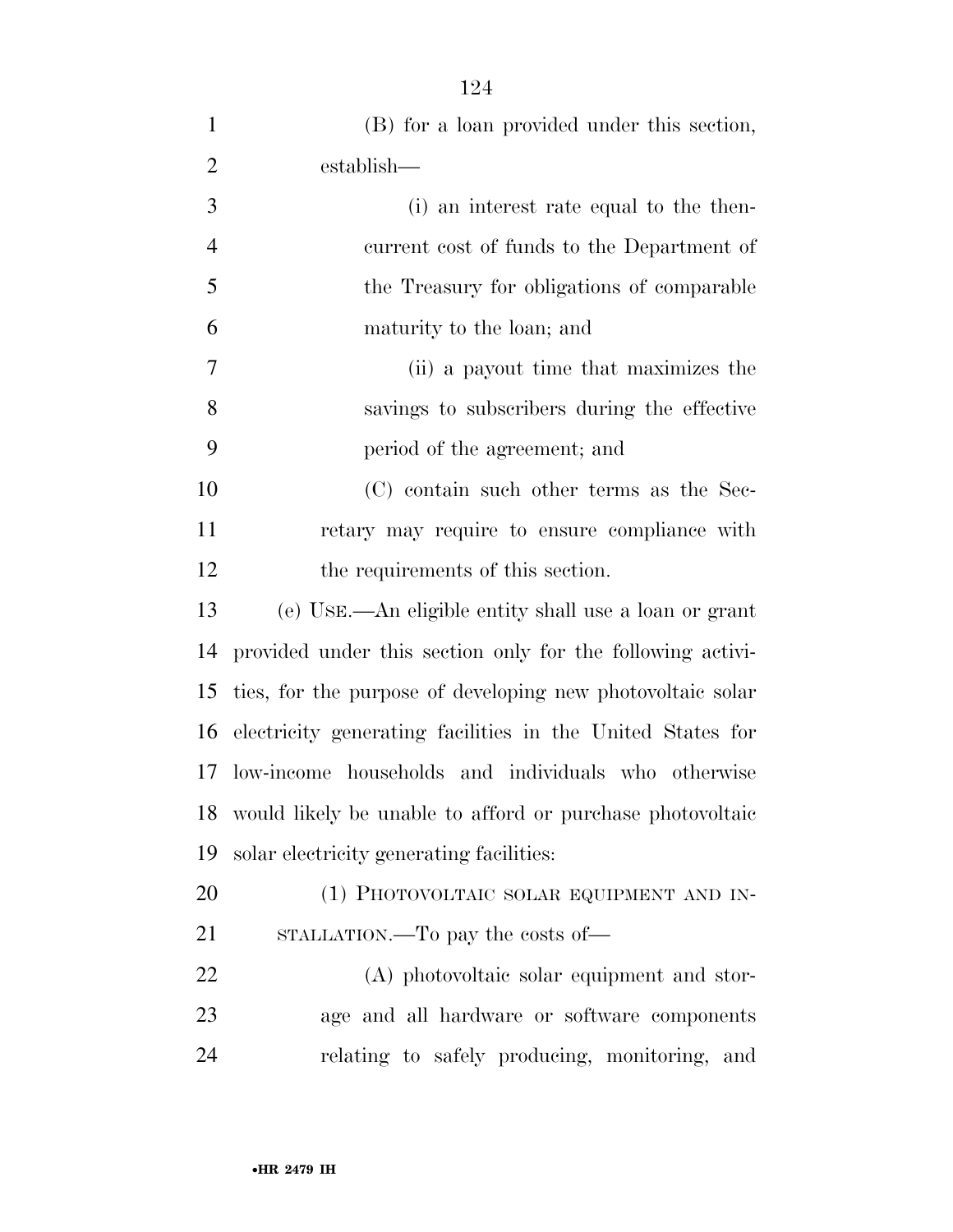| $\mathbf{1}$   | connecting the system to the electric grid or on-  |
|----------------|----------------------------------------------------|
| $\overline{c}$ | site storage; and                                  |
| 3              | (B) installation, including all direct labor       |
| $\overline{4}$ | costs associated with installing the photovoltaic  |
| 5              | solar equipment and storage.                       |
| 6              | (2) JOB TRAINING.—To fund onsite job train-        |
| 7              | ing and community or volunteer engagement, includ- |
| $8\,$          | $ing$ —                                            |
| 9              | (A) job training costs directly associated         |
| 10             | with the solar projects funded under this sec-     |
| 11             | tion; and                                          |
| 12             | (B) job training opportunities that may            |
| 13             | cover the full range of the solar value chain,     |
| 14             | such as marketing and outreach, customer ac-       |
| 15             | quisition, system design, and installation posi-   |
| 16             | tions.                                             |
| 17             | (3) DEPLOYMENT SUPPORT.—To fund entities           |
| 18             | that have a demonstrated ability, as determined by |
| 19             | the Secretary—                                     |
| 20             | (A) to advise State and local entities re-         |
| 21             | garding low-income solar policy, regulatory, and   |
| 22             | program design to continue and expand the          |
| 23             | work of the entities;                              |
| 24             | (B) to foster community outreach and edu-          |
| 25             | cation regarding the benefits of photovoltaic      |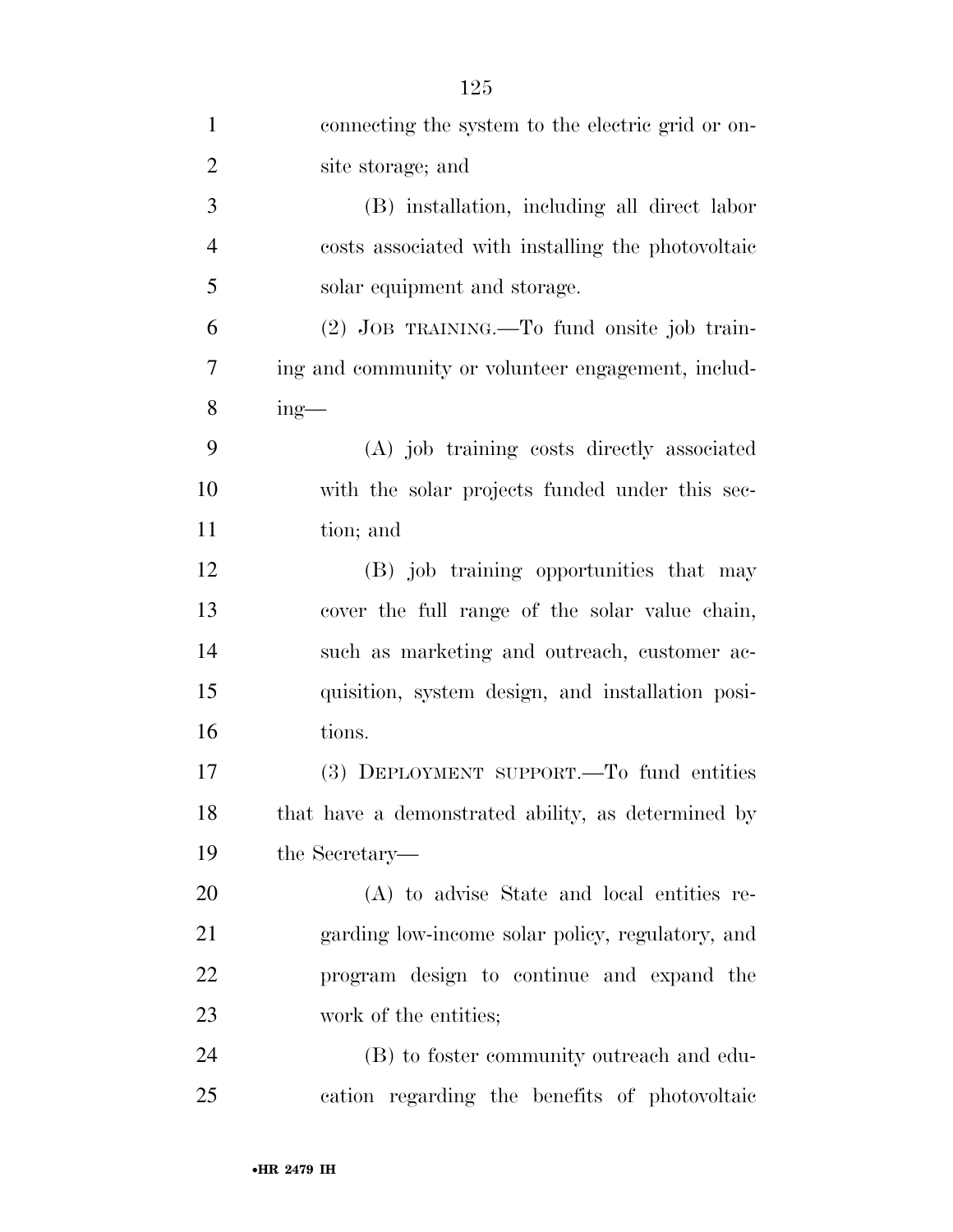| $\mathbf{1}$   | solar energy for low-income and disadvantaged            |
|----------------|----------------------------------------------------------|
| $\overline{2}$ | communities; or                                          |
| 3              | (C) to provide apprenticeship program op-                |
| $\overline{4}$ | portunities registered and approved by—                  |
| 5              | (i) the Office of Apprenticeship of the                  |
| 6              | Department of Labor pursuant to part 29                  |
| $\overline{7}$ | of title 29, Code of Federal Regulations (or             |
| 8              | successor regulations); or                               |
| 9              | (ii) a State Apprenticeship Agency                       |
| 10             | recognized by that Office.                               |
| 11             | (4) ADMINISTRATION.—To pay the administra-               |
| 12             | expenses of the eligible entity, including<br>tive       |
| 13             | preproject feasibility efforts, associated with deliv-   |
| 14             | ering proposed services, subject to the requirement      |
| 15             | that not more than 15 percent of the total amount        |
| 16             | of the assistance provided to the eligible entity under  |
| 17             | this section may be used for administrative expenses.    |
| 18             | (f) COMPLIANCE.—                                         |
| 19             | (1) RECORDS AND AUDITS.—During the period                |
| <b>20</b>      | beginning on the date of initial distribution to an eli- |
| 21             | gible entity of a loan or grant under this section and   |
| 22             | ending on the termination date of the loan or grant      |
| 23             | under subsection (g), the eligible entity shall main-    |
| 24             | tain such records and adopt such administrative          |
| 25             | practices as the Secretary may require to ensure         |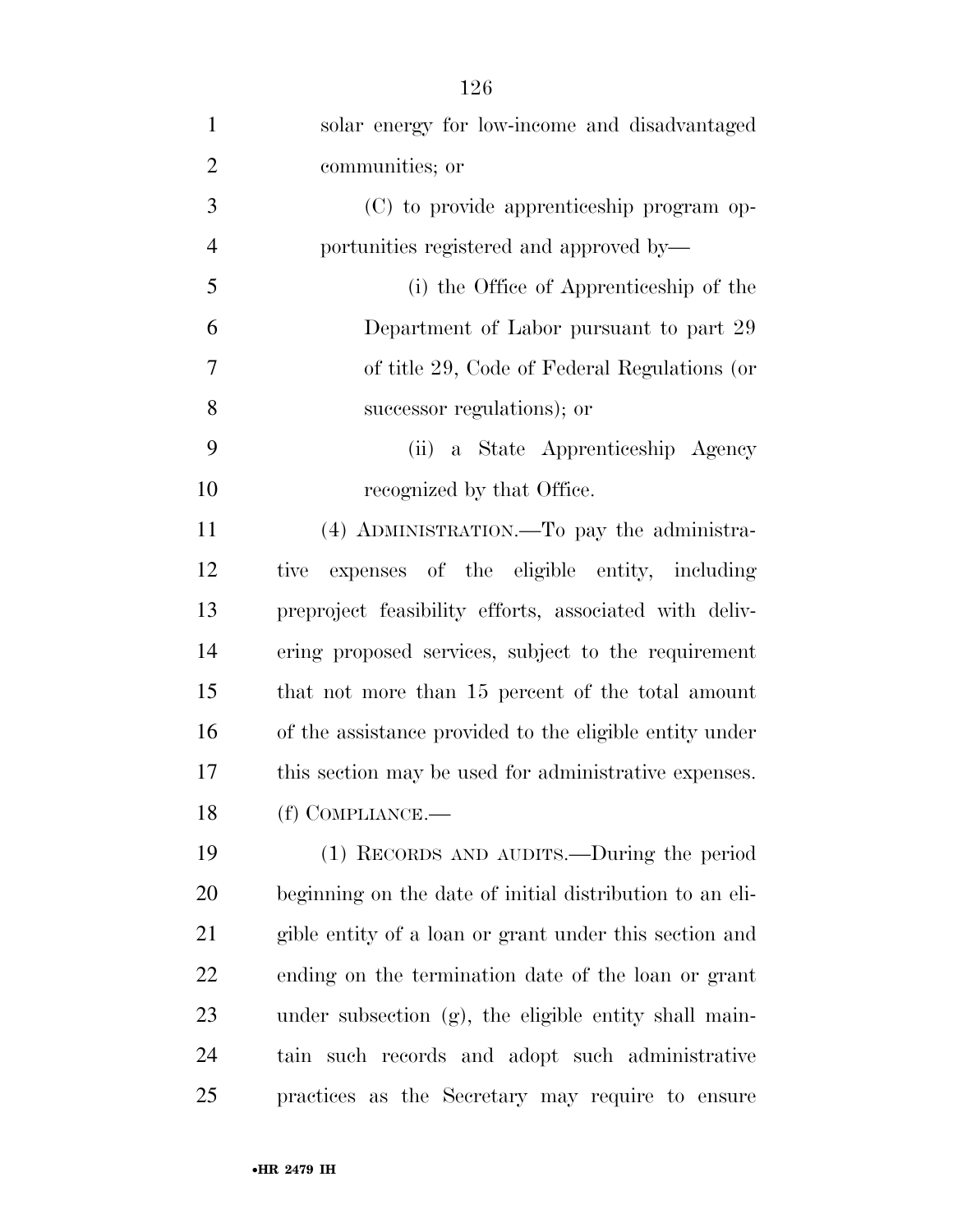compliance with the requirements of this section and the applicable loan or grant agreement.

 (2) DETERMINATION BY SECRETARY.—If the Secretary determines that an eligible entity that re- ceives a grant or loan under this section has not, during the 2-year period beginning on the date of initial distribution to the eligible entity of the assist- ance (or such longer period as is established under 9 subsection  $(d)(2)(B)$ , substantially fulfilled the obli- gations of the eligible entity under the applicable 11 loan or grant agreement, the Secretary shall—

 (A) rescind the balance of any funds dis- tributed to, but not used by, the eligible entity under this section; and

 (B) use those amounts to provide other loans or grants in accordance with this section. (g) TERMINATION.—The Secretary shall terminate a loan or grant provided under this section on a determina- tion that the total amount of the loan or grant (excluding any interest, fees, and other earnings of the loan or grant) has been—

(1) fully expended by the eligible entity; or

23 (2) returned to the Secretary.

 (h) REGULATIONS.—Not later than 90 days after the date of enactment of this Act, the Secretary shall promul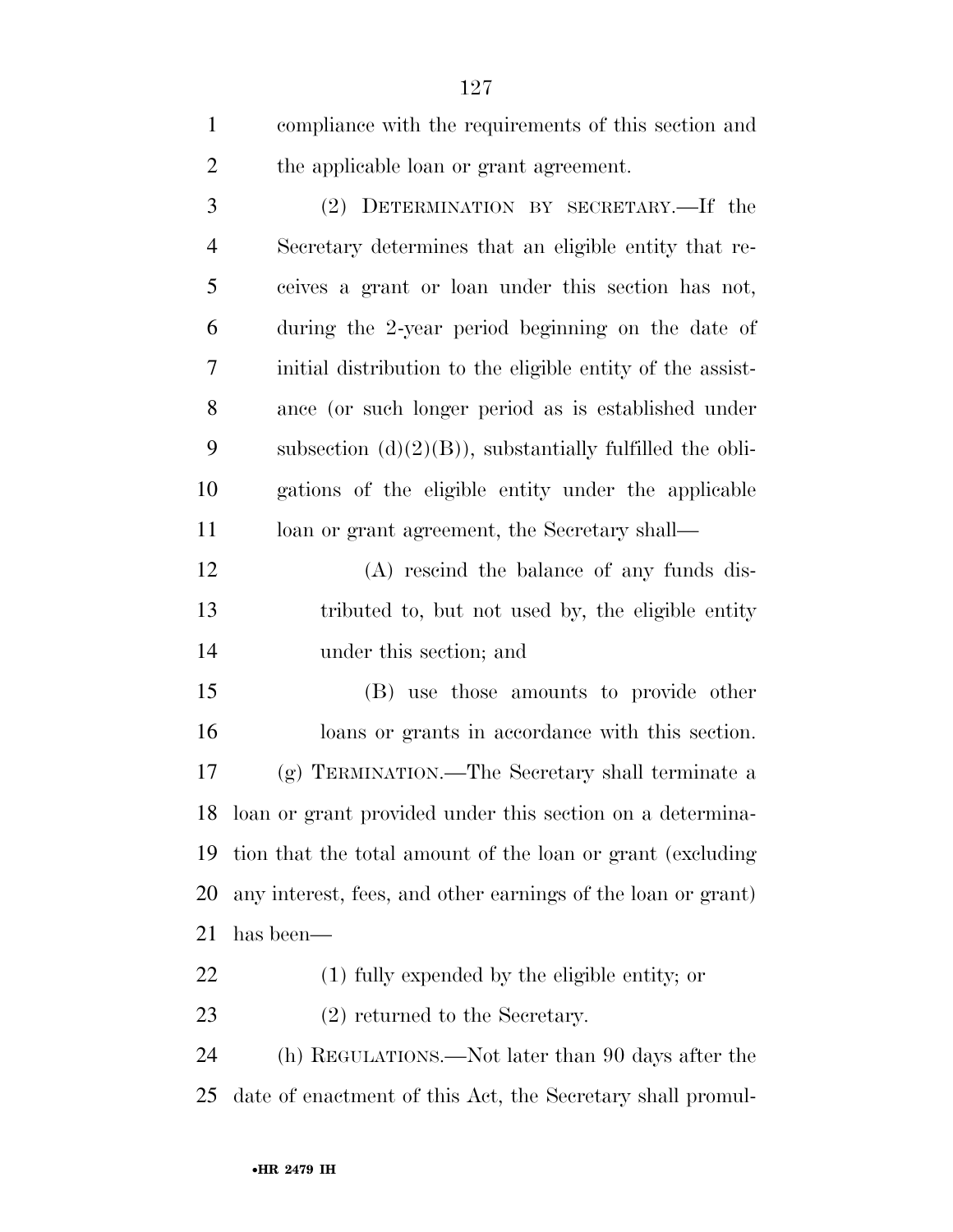gate such regulations as the Secretary determines to be necessary to carry out this section, to take effect on the date of promulgation.

 (i) FUNDING.—There is authorized to be appro- priated to the Secretary to carry out this section \$200,000,000 for each of fiscal years 2018 through 2022, to remain available until expended.

 **PART 2—SAFE, AFFORDABLE, AND ENVIRON- MENTALLY SOUND NATURAL GAS DISTRIBU-TION** 

# **SEC. 33201. IMPROVING THE NATURAL GAS DISTRIBUTION SYSTEM.**

 (a) ESTABLISHMENT OF PROGRAM.—The Secretary of Energy shall establish a program to award grants to States, in accordance with this section, for the purpose of providing incentives for natural gas distribution compa- nies to improve the public safety and environmental per-formance of the natural gas distribution system.

(b) GRANTS TO STATES.—

20 (1) IN GENERAL.—A State may apply for a grant under this section to provide funds to natural gas distribution companies in the State that are car-rying out an eligible project.

 (2) REQUIREMENTS.—In applying for a grant under this section, a State shall demonstrate how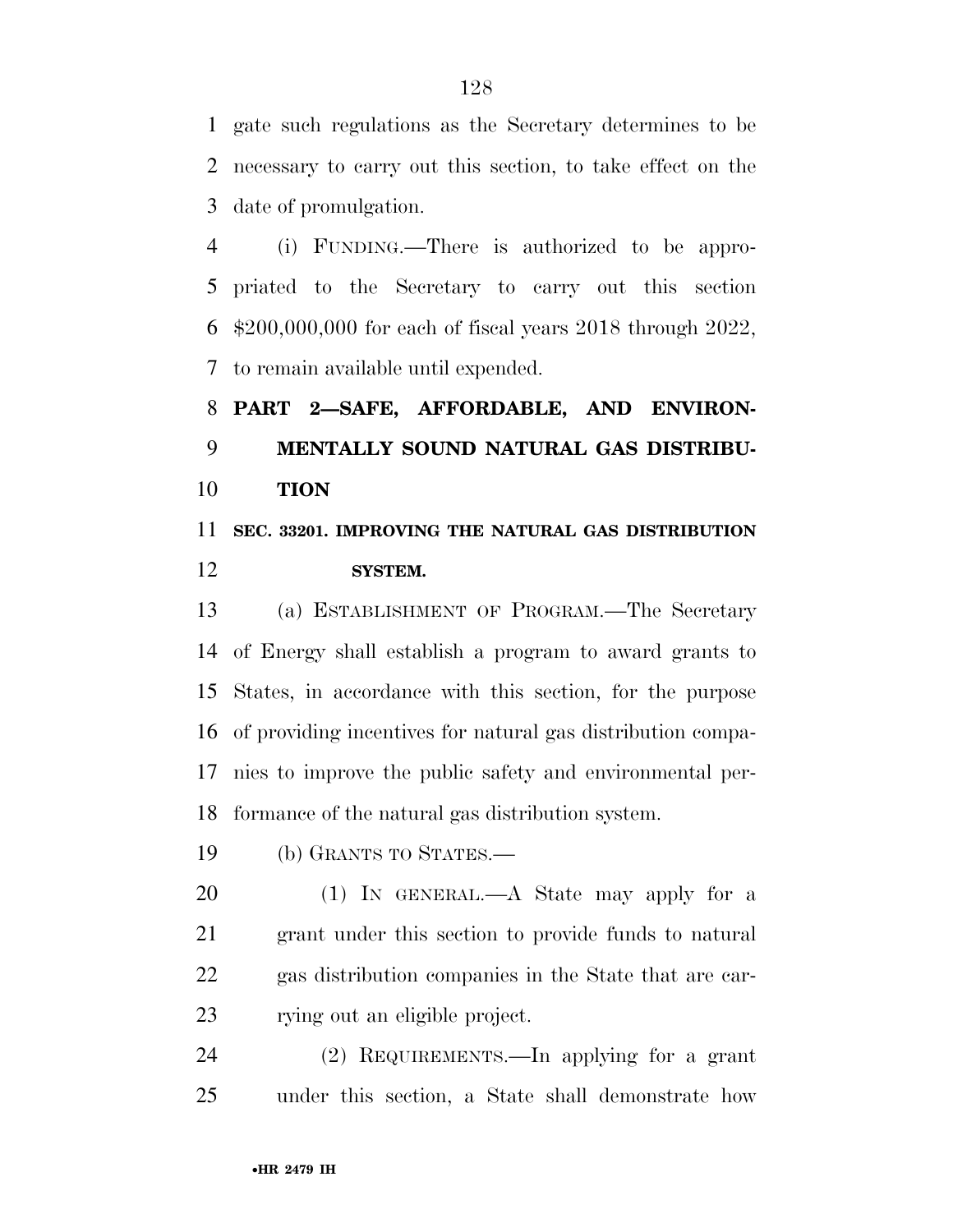the State rate-setting program will ensure that funds provided to natural gas distribution companies under this section are used in accordance with the requirements of this section.

 (c) ELIGIBLE PROJECTS.—A project that is eligible to be funded through a grant to a State under this section is a project carried out by a natural gas distribution com- pany to accelerate, expand, or enhance the implementation of a plan approved by the State before the date of enact-ment of this section for—

 (1) replacement of cast and wrought iron and bare steel pipes and other leak-prone components of the natural gas distribution system; or

 (2) inspection and maintenance programs for the natural gas distribution system.

 (d) RATE ASSISTANCE.—A natural gas distribution company receiving funds through a grant to a State under this section may use such funds only to offset the near- term incremental costs, as reflected in rate increases to low-income households, of the eligible project.

 (e) LIMIT TO TRANSITIONAL ASSISTANCE.—A State may provide funds to a natural gas company under this section for a period not to exceed 4 years.

 (f) PRIORITIZATION.—In awarding grants under this section, the Secretary shall prioritize applications based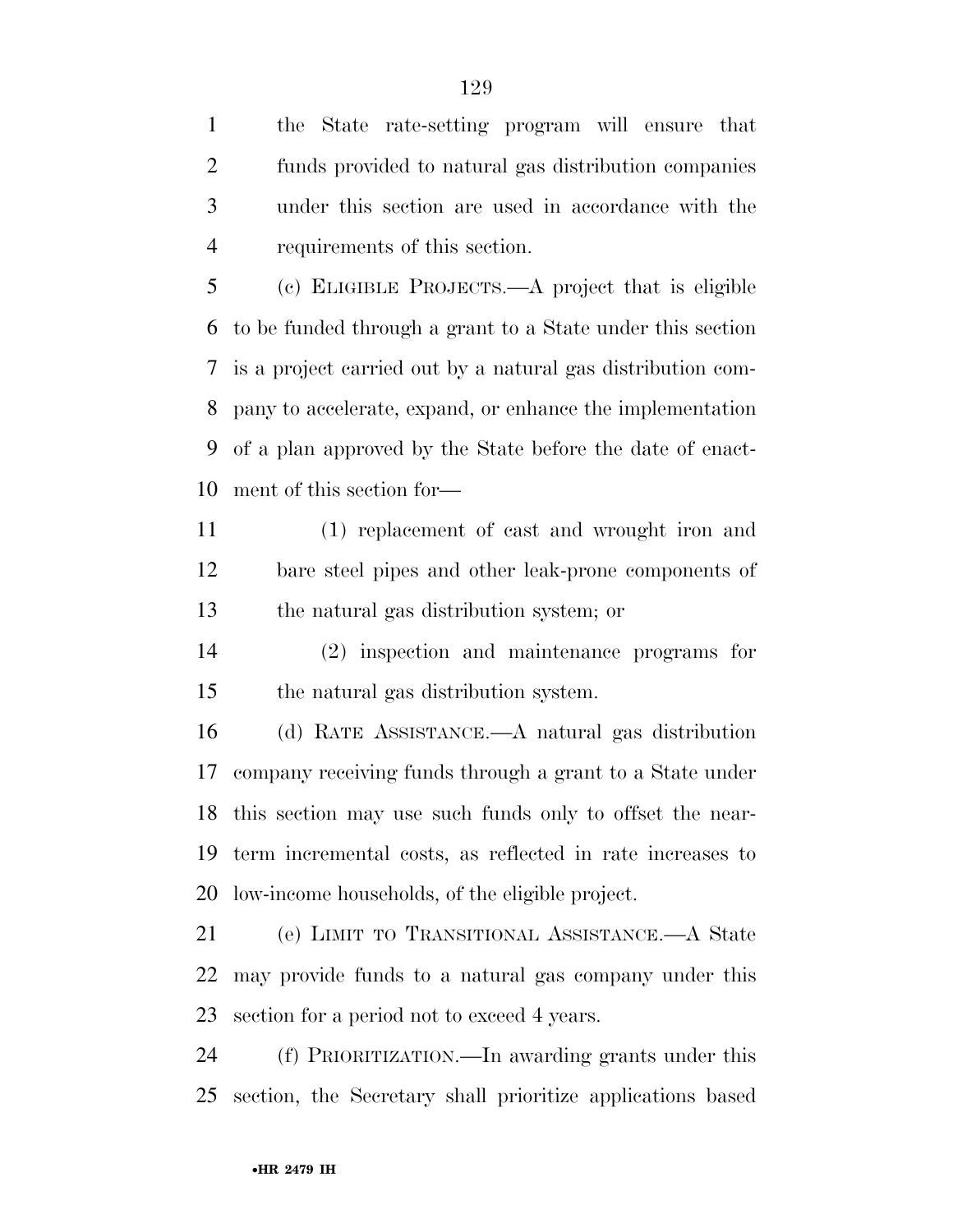| $\mathbf 1$    | on the expected results of the State proposal with respect |
|----------------|------------------------------------------------------------|
| $\overline{2}$ | $to-$                                                      |
| 3              | $(1)$ quantifiable benefits for public safety;             |
| $\overline{4}$ | (2) the magnitude of methane emissions reduc-              |
| 5              | tions;                                                     |
| 6              | (3) innovation in technical or policy approaches;          |
| $\overline{7}$ | (4) the number of low-income households antici-            |
| 8              | pated to benefit from the assistance; and                  |
| 9              | (5) overall cost-effectiveness.                            |
| 10             | (g) AUDITING AND REPORTING REQUIREMENTS.                   |
| <sup>11</sup>  | The Secretary shall establish auditing and reporting re-   |
| 12             | quirements for States with respect to grants awarded       |
| 13             | under this section.                                        |
| 14             | (h) DEFINITIONS.—In this section:                          |
| 15             | LOW-INCOME<br>HOUSEHOLD.—The<br>(1)<br>term                |
| 16             | "low-income household" means a household that is           |
| 17             | eligible to receive payments under section $2605(b)(2)$    |
| 18             | of the Low-Income Home Energy Assistance Act of            |
| 19             | 1981 (42 U.S.C. 8624(b)(2)).                               |
| 20             | (2) NATURAL GAS DISTRIBUTION COMPANY.-                     |
| 21             | The term "natural gas distribution company" means          |
| 22             | a person or municipality engaged in the local dis-         |
| 23             | tribution of natural gas to the public.                    |
| 24             | (3) NATURAL GAS DISTRIBUTION SYSTEM.-                      |
| 25             | The term "natural gas distribution system" means           |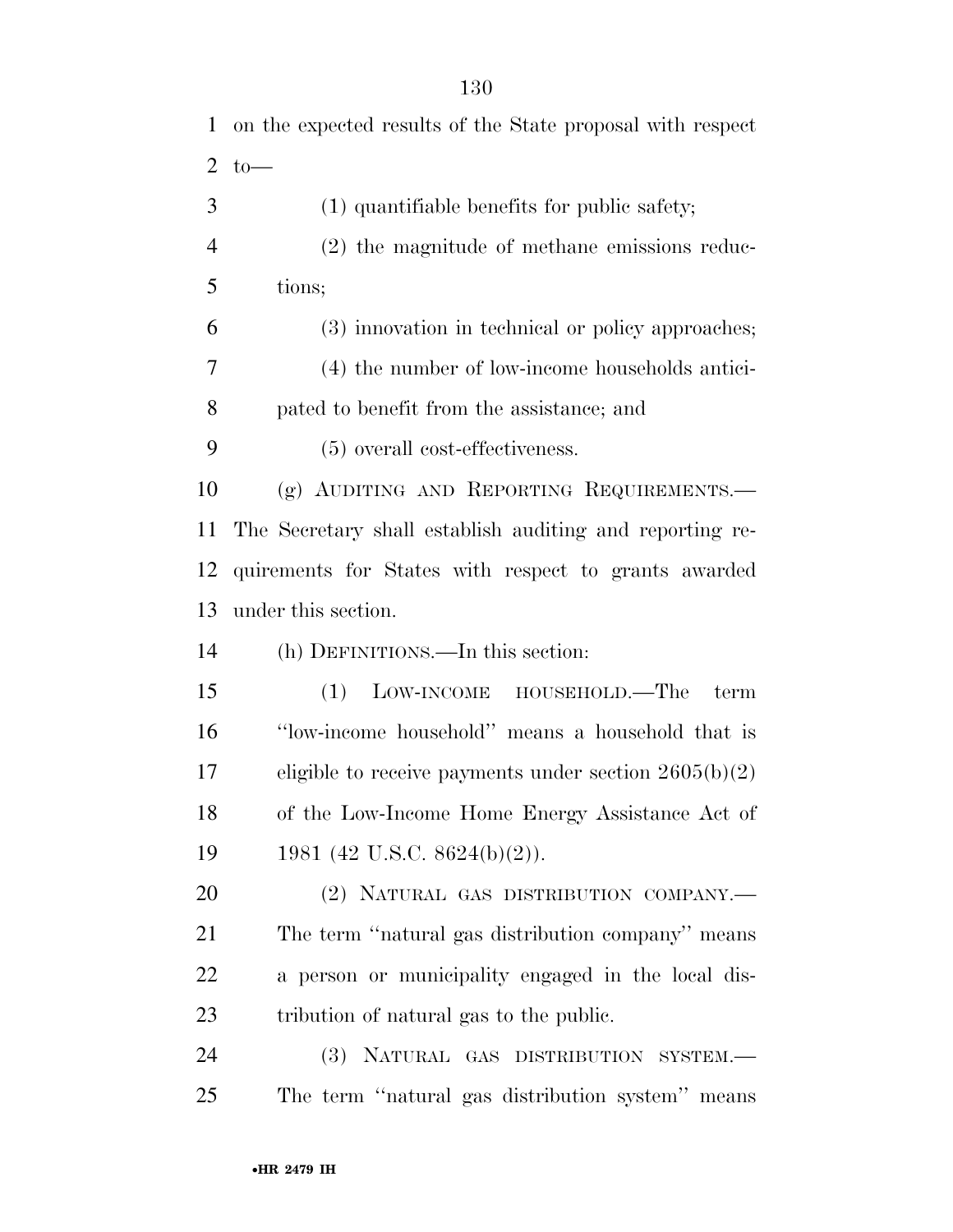the facilities used for the local distribution of nat-ural gas.

 (i) AUTHORIZATION OF APPROPRIATIONS.—There are authorized to be appropriated to the Secretary to carry out this section \$150,000,000 per fiscal year, with the 6 total amount not to exceed  $$1,500,000,000$ .

## **PART 3—CLEAN DISTRIBUTED ENERGY PROGRAM**

#### **SEC. 33301. SHORT TITLE.**

 This part may be cited as the ''Local Energy Supply and Resiliency Act of 2017''.

### **SEC. 33302. DEFINITIONS.**

In this part:

 (1) COMBINED HEAT AND POWER SYSTEM.— The term ''combined heat and power system'' means generation of electric energy and heat in a single, in- tegrated system that meets the efficiency criteria in 18 clauses (ii) and (iii) of section  $48(c)(3)(A)$  of the In- ternal Revenue Code of 1986, under which heat that is conventionally rejected is recovered and used to meet thermal energy requirements.

 (2) DEMAND RESPONSE.—The term ''demand response'' means changes in electric usage by elec- tric utility customers from the normal consumption patterns of the customers in response to—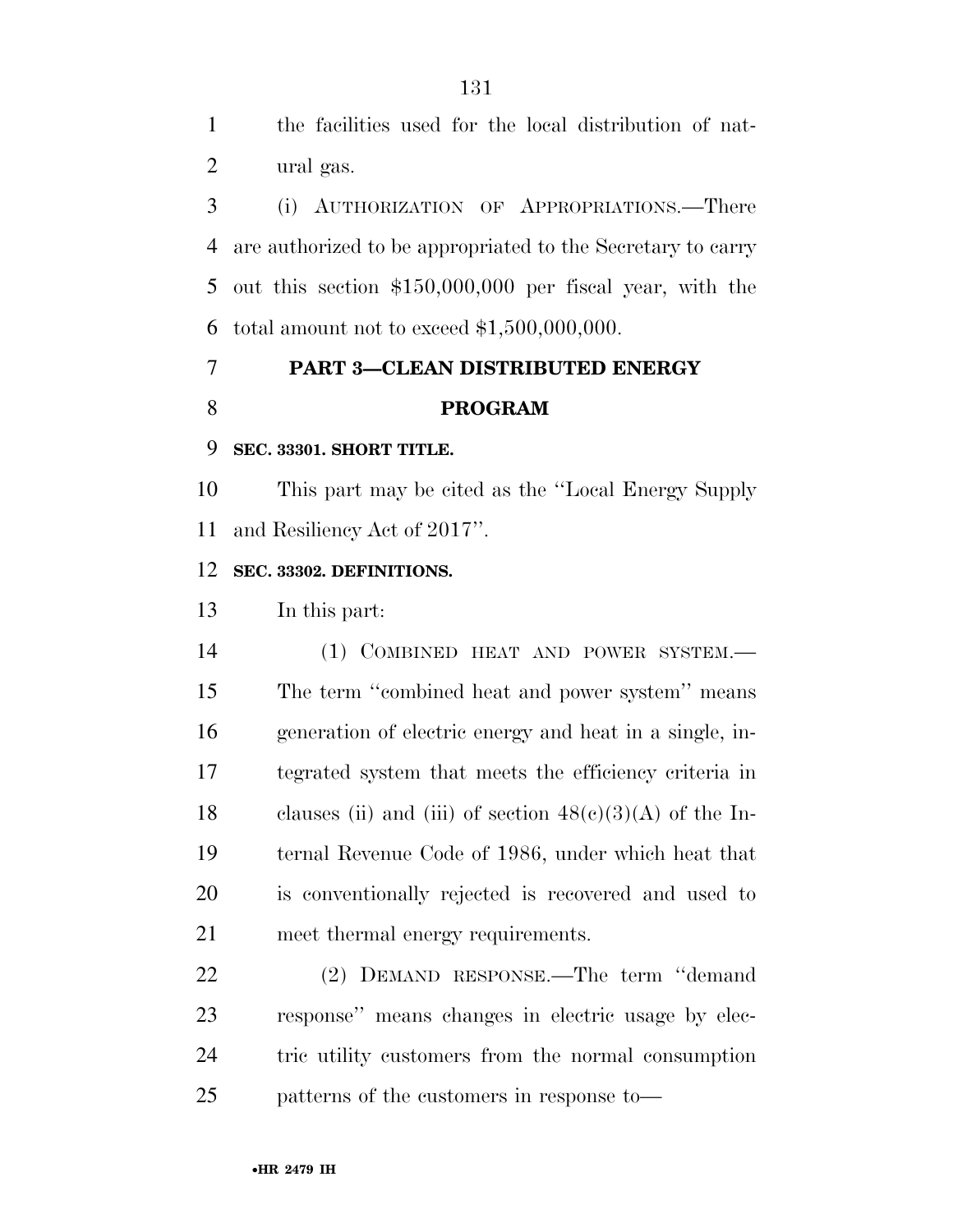| $\mathbf{1}$   | (A) changes in the price of electricity over          |
|----------------|-------------------------------------------------------|
| $\overline{2}$ | time; or                                              |
| 3              | (B) incentive payments designed to induce             |
| $\overline{4}$ | lower electricity use at times of high wholesale      |
| 5              | market prices or when system reliability is jeop-     |
| 6              | ardized.                                              |
| 7              | (3) DISTRIBUTED ENERGY.—The term "distrib-            |
| 8              | uted energy" means energy sources and systems         |
| 9              | $that$ —                                              |
| 10             | (A) produce electric or thermal energy                |
| 11             | close to the point of use using renewable energy      |
| 12             | resources or waste thermal energy;                    |
| 13             | (B) generate electricity using a combined             |
| 14             | heat and power system;                                |
| 15             | (C) distribute electricity in microgrids;             |
| 16             | (D) store electric or thermal energy; or              |
| 17             | (E) distribute thermal energy or transfer             |
| 18             | thermal energy to building heating and cooling        |
| 19             | systems through a district energy system.             |
| 20             | (4) DISTRICT ENERGY SYSTEM.—The term                  |
| 21             | "district energy system" means a system that pro-     |
| 22             | vides thermal energy to buildings and other energy    |
| 23             | consumers from one or more plants to individual       |
| 24             | buildings to provide space heating, air conditioning, |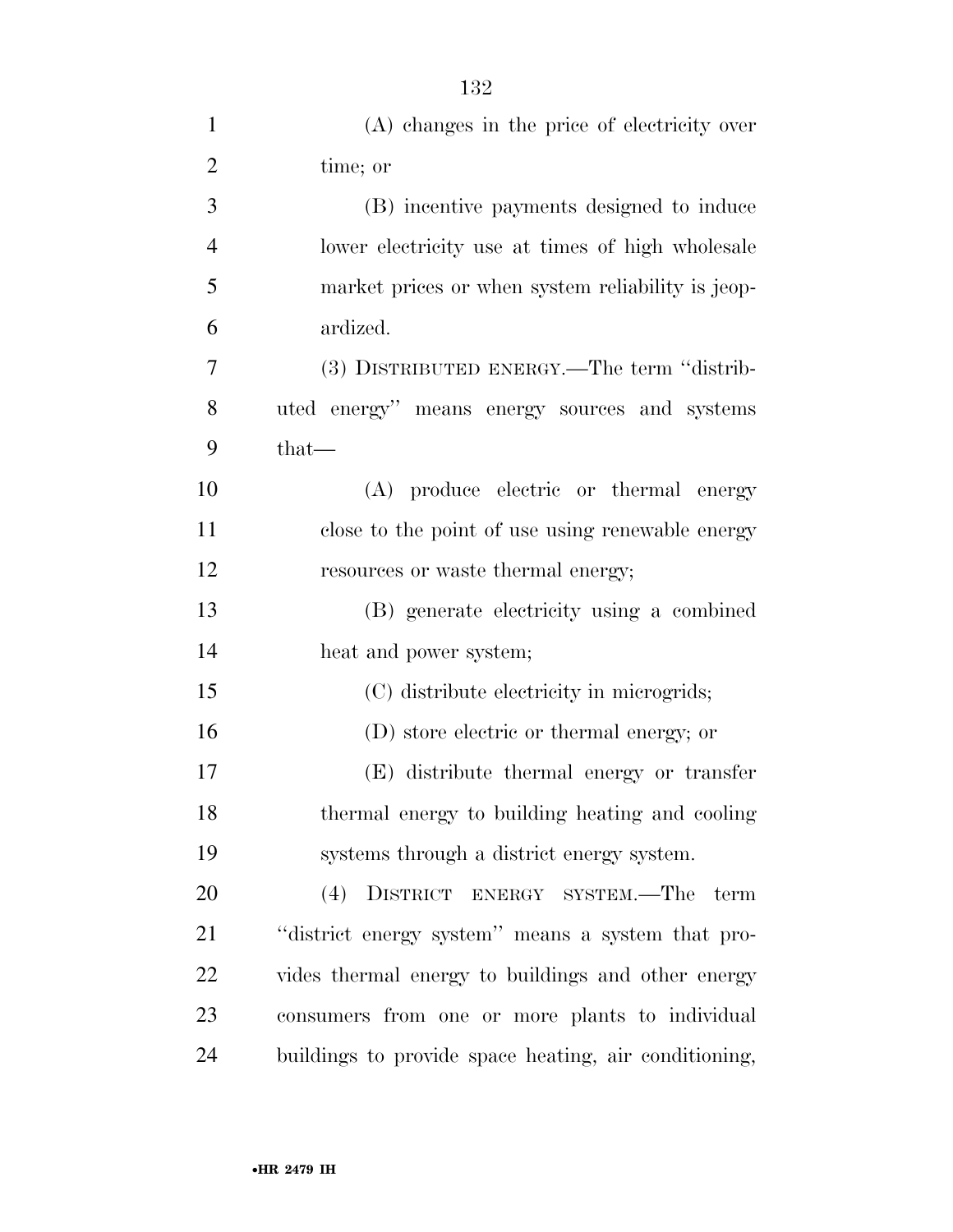| $\mathbf{1}$   | domestic hot water, industrial process energy, and     |
|----------------|--------------------------------------------------------|
| $\overline{2}$ | other end uses.                                        |
| 3              | (5) ISLANDING.—The term "islanding" means              |
| $\overline{4}$ | a distributed generator or energy storage device con-  |
| 5              | tinuing to power a location in the absence of electric |
| 6              | power from the primary source.                         |
| 7              | $(6)$ LOAN.—The term "loan" has the meaning            |
| 8              | given the term "direct loan" in section 502 of the     |
| 9              | Federal Credit Reform Act of 1990 (2 U.S.C. 661a).     |
| 10             | (7) MICROGRID.—The term "microgrid" means              |
| 11             | an integrated energy system consisting of inter-       |
| 12             | connected loads and distributed energy resources, in-  |
| 13             | cluding generators and energy storage devices, with-   |
| 14             | in clearly defined electrical boundaries that—         |
| 15             | (A) acts as a single controllable entity with          |
| 16             | respect to the grid; and                               |
| 17             | (B) can connect and disconnect from the                |
| 18             | grid to operate in both grid-connected mode            |
| 19             | and island mode.                                       |
| 20             | (8)<br>RENEWABLE ENERGY RESOURCE.—The                  |
| 21             | term "renewable energy resource" includes-             |
| 22             | $(A)$ biomass;                                         |
| 23             | (B) geothermal energy;                                 |
| 24             | (C) hydropower;                                        |
| 25             | (D) landfill gas;                                      |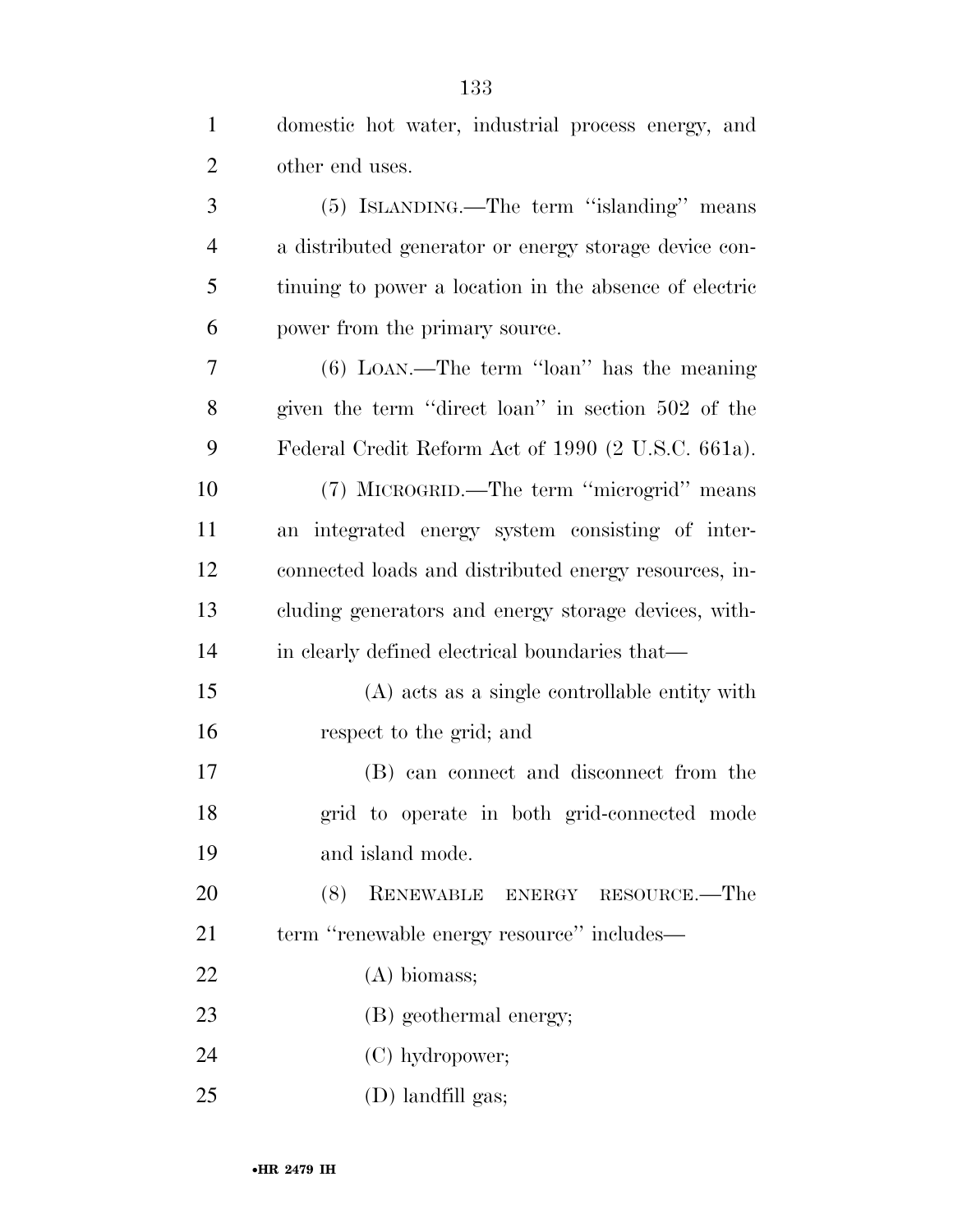| $\mathbf{1}$   | (E) municipal solid waste;                        |
|----------------|---------------------------------------------------|
| $\overline{2}$ | (F) ocean (including tidal, wave, current,        |
| 3              | and thermal) energy;                              |
| $\overline{4}$ | (G) organic waste;                                |
| 5              | (H) photosynthetic processes;                     |
| 6              | (I) photovoltaic energy;                          |
| 7              | $(J)$ solar energy; and                           |
| 8              | $(K)$ wind.                                       |
| 9              | (9) RENEWABLE THERMAL ENERGY.—The term            |
| 10             | "renewable thermal energy" means heating or cool- |
| 11             | ing energy derived from a renewable energy re-    |
| 12             | source.                                           |
| 13             | (10) SECRETARY.—The term "Secretary"              |
| 14             | means the Secretary of Energy.                    |
| 15             | (11) THERMAL ENERGY.—The term "thermal            |
| 16             | energy" means—                                    |
| 17             | $(A)$ heating energy in the form of hot           |
| 18             | water or steam that is used to provide space      |
| 19             | heating, domestic hot water, or process heat; or  |
| 20             | (B) cooling energy in the form of chilled         |
| 21             | water, ice, or other media that is used to pro-   |
| 22             | vide air conditioning, or process cooling.        |
| 23             | (12) WASTE THERMAL ENERGY.—The<br>term            |
| 24             | "waste thermal energy" means energy that—         |
| 25             | $(A)$ is contained in—                            |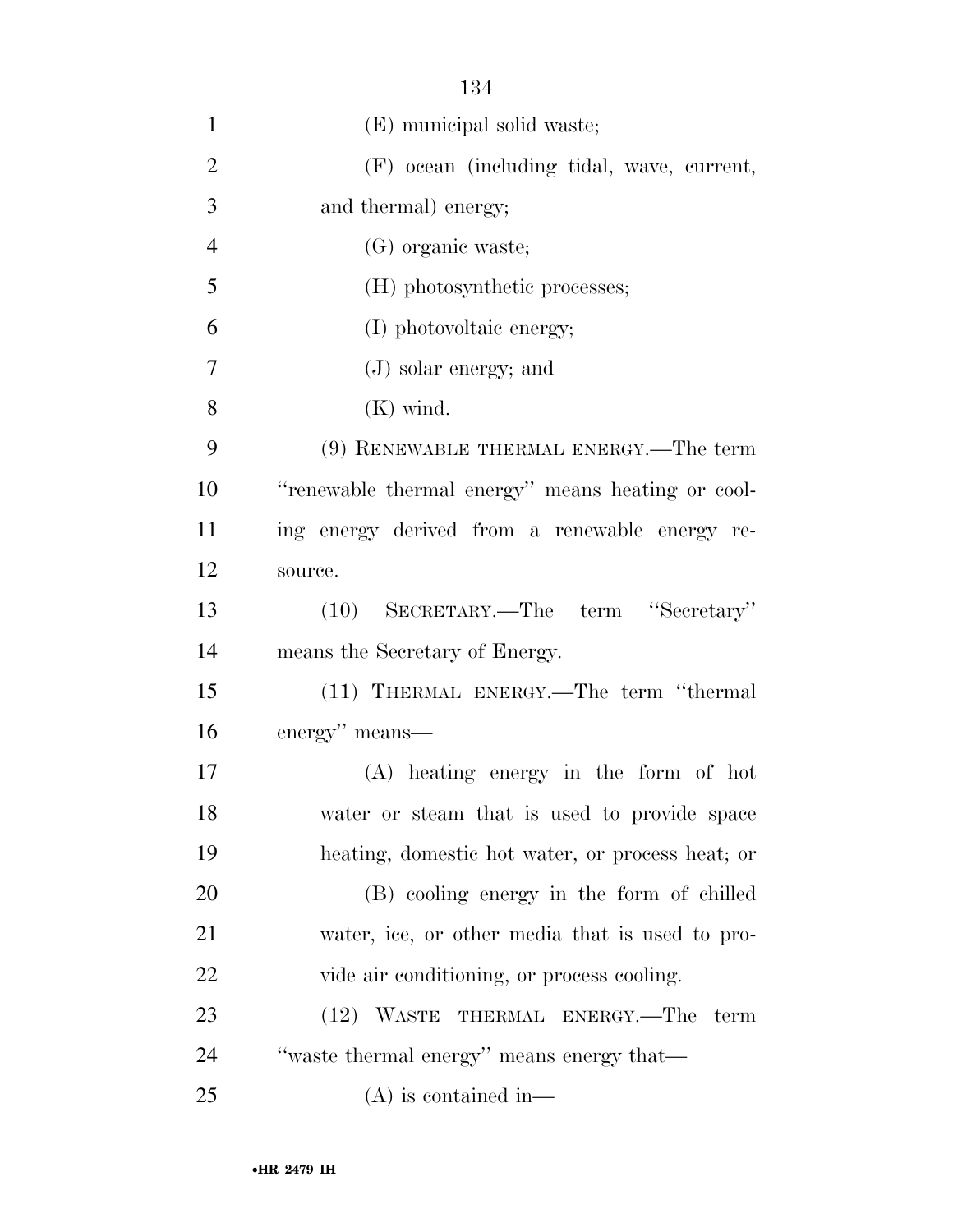| $\mathbf{1}$   | (i) exhaust gases, exhaust steam, con-                  |
|----------------|---------------------------------------------------------|
| $\overline{2}$ | denser water, jacket cooling heat, or lubri-            |
| 3              | cating oil in power generation systems;                 |
| $\overline{4}$ | (ii) exhaust heat, hot liquids, or flared               |
| 5              | gas from any industrial process;                        |
| 6              | (iii) waste gas or industrial tail gas                  |
| 7              | that would otherwise be flared, incinerated,            |
| 8              | or vented;                                              |
| 9              | (iv) a pressure drop in any gas, ex-                    |
| 10             | cluding any pressure drop to a condenser                |
| 11             | that subsequently vents the resulting heat;             |
| 12             | (v) condenser water from chilled water                  |
| 13             | or refrigeration plants; or                             |
| 14             | (vi) any other form of waste energy,                    |
| 15             | as determined by the Secretary; and                     |
| 16             | $(B)(i)$ in the case of an existing facility, is        |
| 17             | not being used; or                                      |
| 18             | (ii) in the case of a new facility, is not con-         |
| 19             | ventionally used in comparable systems.                 |
| 20             | SEC. 33303. DISTRIBUTED ENERGY LOAN PROGRAM.            |
| 21             | (a) LOAN PROGRAM.                                       |
| 22             | (1) IN GENERAL.—Subject to the provisions of            |
| 23             | this subsection and subsections (b) and (c), the Sec-   |
| 24             | retary shall establish a program to provide to eligible |
| 25             | entities—                                               |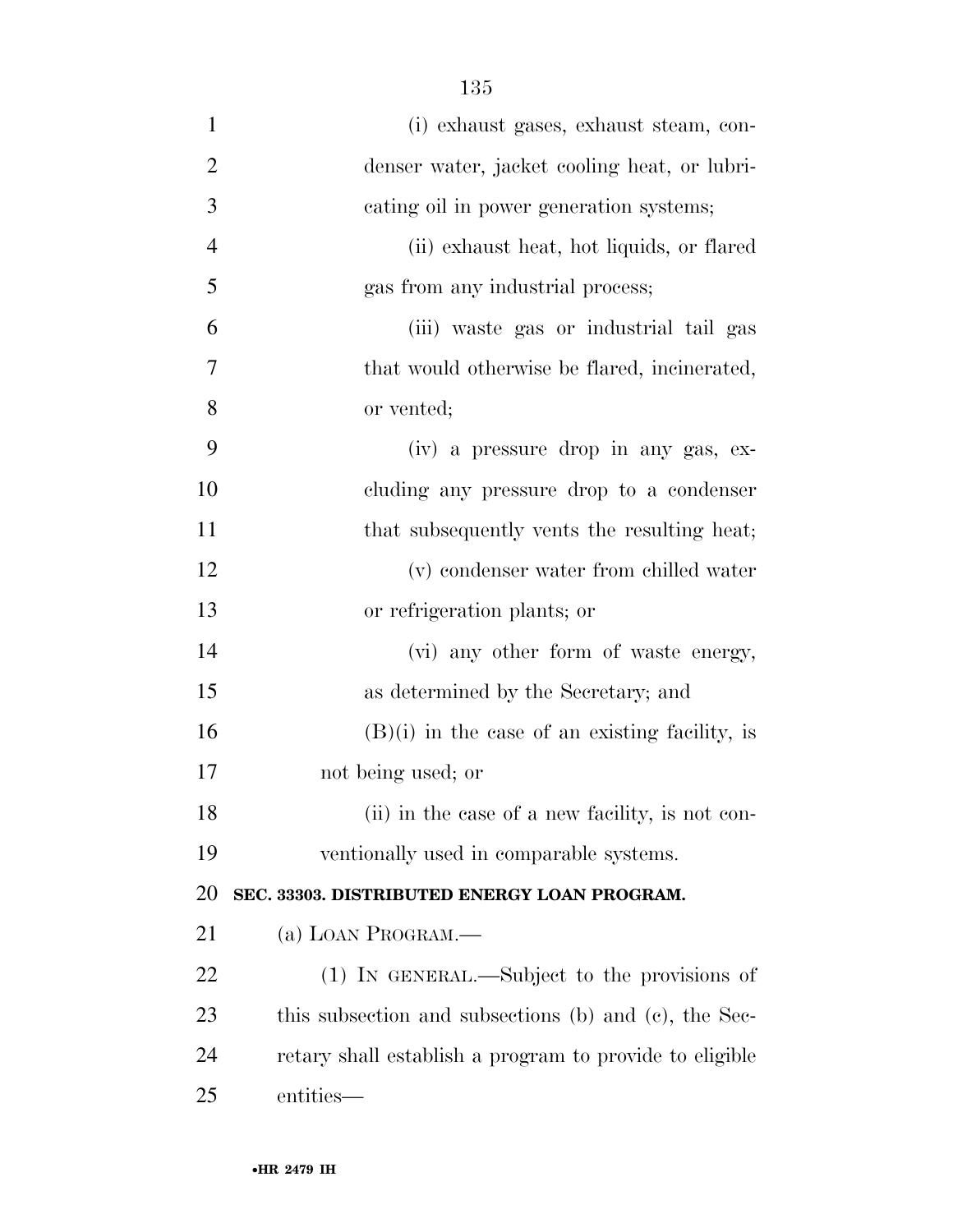| $\mathbf{1}$   | (A) loans for the deployment of distributed            |
|----------------|--------------------------------------------------------|
| $\overline{2}$ | energy systems in a specific project; and              |
| 3              | (B) loans to provide funding for programs              |
| $\overline{4}$ | to finance the deployment of multiple distrib-         |
| 5              | uted energy systems through a revolving loan           |
| 6              | fund, credit enhancement program, or other fi-         |
| 7              | nancial assistance program.                            |
| 8              | (2) ELIGIBILITY.—Entities eligible to receive a        |
| 9              | loan under paragraph (1) include—                      |
| 10             | (A) a State, territory, or possession of the           |
| 11             | United States;                                         |
| 12             | (B) a State energy office;                             |
| 13             | (C) a tribal organization (as defined in sec-          |
| 14             | tion 4 of the Indian Self-Determination and            |
| 15             | Education Assistance Act (25 U.S.C. 5304));            |
| 16             | (D) an institution of higher education (as             |
| 17             | defined in section 101 of the Higher Education         |
| 18             | Act of 1965 (20 U.S.C. 1001)); and                     |
| 19             | (E) an electric utility, including—                    |
| 20             | (i) a rural electric cooperative;                      |
| 21             | (ii) a municipally owned electric util-                |
| 22             | ity; and                                               |
| 23             | (iii) an investor-owned utility.                       |
| 24             | SELECTION REQUIREMENTS. - In selecting<br>(3)          |
| 25             | eligible entities to receive loans under this section, |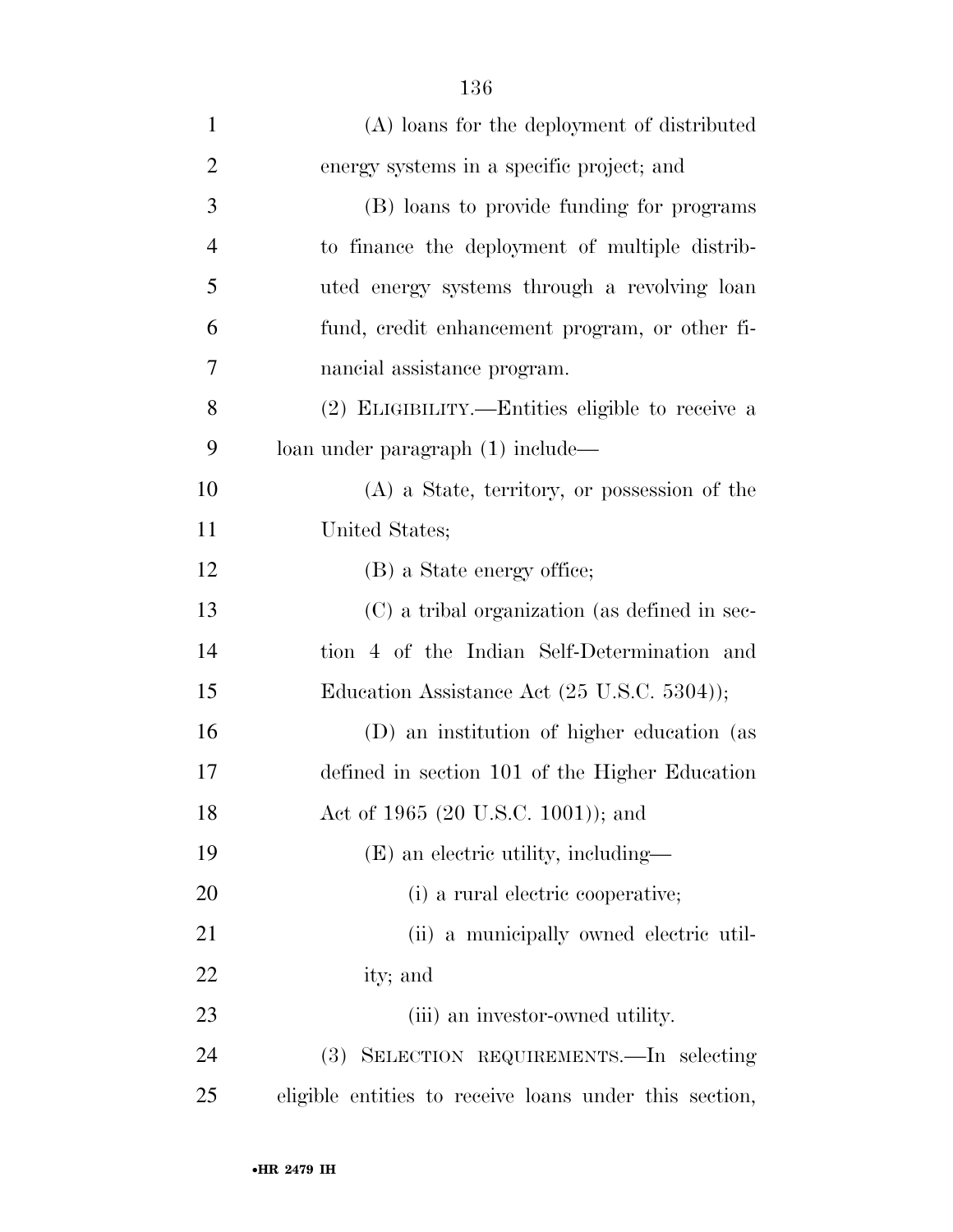| $\mathbf{1}$   | the Secretary shall, to the maximum extent prac-    |
|----------------|-----------------------------------------------------|
| $\overline{2}$ | ticable, ensure—                                    |
| 3              | (A) regional diversity among eligible enti-         |
| $\overline{4}$ | ties to receive loans under this section, includ-   |
| 5              | ing participation by rural States and small         |
| 6              | States; and                                         |
| 7              | (B) that specific projects selected for             |
| 8              | loans—                                              |
| 9              | (i) expand on the existing technology               |
| 10             | deployment program of the Department of             |
| 11             | Energy; and                                         |
| 12             | (ii) are designed to achieve one or                 |
| 13             | more of the objectives described in para-           |
| 14             | graph(4).                                           |
| 15             | (4) OBJECTIVES.—Each deployment selected            |
| 16             | for a loan under paragraph (1) shall promote one or |
| 17             | more of the following objectives:                   |
| 18             | (A) Improved security and resiliency of en-         |
| 19             | ergy supply in the event of disruptions caused      |
| 20             | by extreme weather events, grid equipment or        |
| 21             | software failure, or terrorist acts.                |
| 22             | (B) Implementation of distributed energy            |
| 23             | in order to increase use of local renewable en-     |
| 24             | resources and waste thermal energy<br>ergy          |
| 25             | sources.                                            |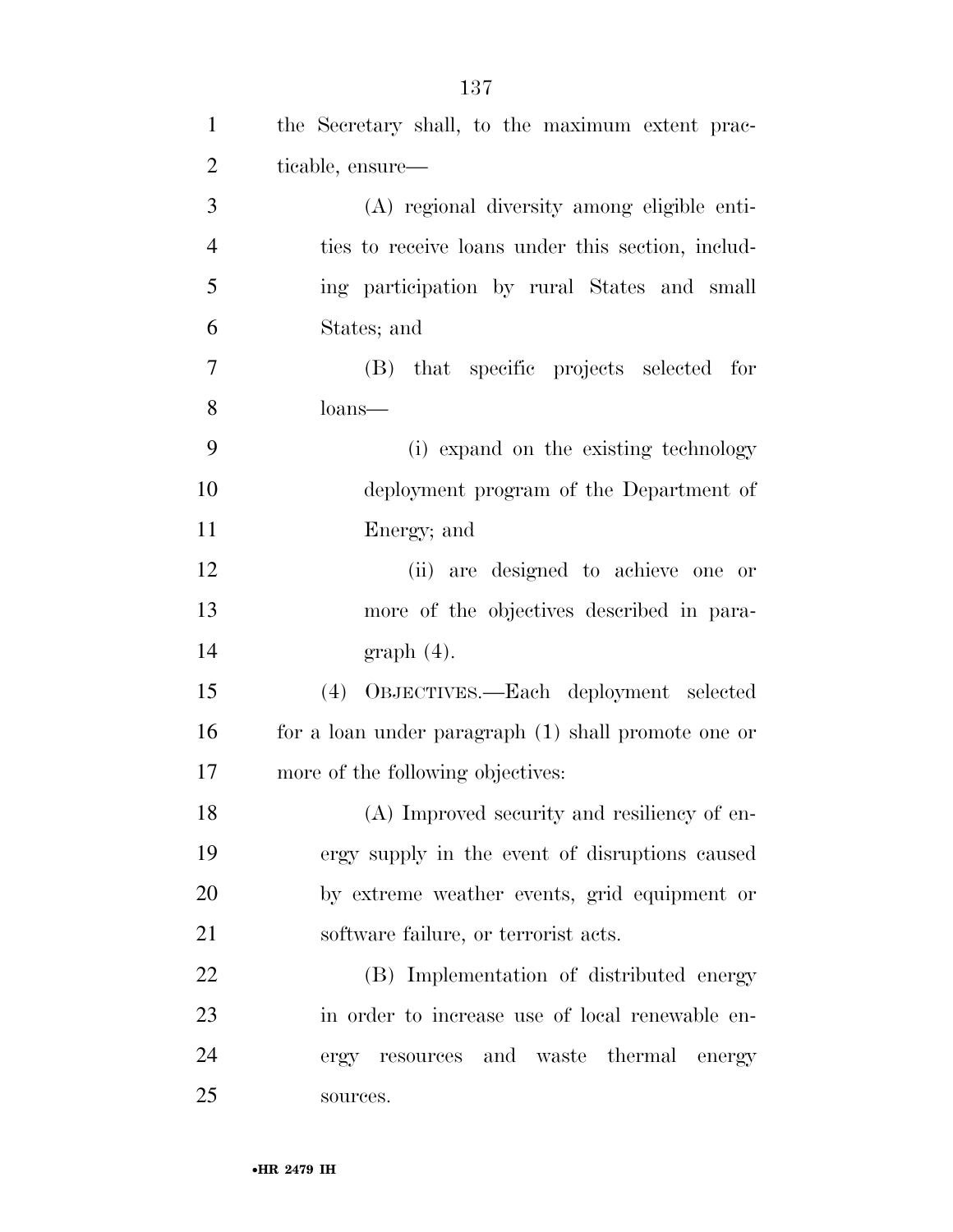| (C) Enhanced feasibility of microgrids, de-           |
|-------------------------------------------------------|
| mand response, or islanding.                          |
| (D) Enhanced management of peak loads                 |
| for consumers and the grid.                           |
| (E) Enhanced reliability in rural areas, in-          |
| cluding high energy cost rural areas.                 |
| (5) RESTRICTION ON USE OF FUNDS.—Any eli-             |
| gible entity that receives a loan under paragraph (1) |
| may only use the loan to fund programs relating to    |
| the deployment of distributed energy systems.         |
| (b) LOAN TERMS AND CONDITIONS.—                       |
| (1) TERMS AND CONDITIONS.—Notwithstanding             |
| any other provision of law, in providing a loan under |
| this section, the Secretary shall provide the loan on |
| such terms and conditions as the Secretary deter-     |
| mines, after consultation with the Secretary of the   |
| Treasury, in accordance with this section.            |
| (2) SPECIFIC APPROPRIATION. No loan shall             |
| be made unless an appropriation for the full amount   |
| of the loan has been specifically provided for that   |
| purpose.                                              |
| (3) REPAYMENT.—No loan shall be made un-              |
| less the Secretary determines that there is reason-   |
| able prospect of repayment of the principal and in-   |
| terest by the borrower of the loan.                   |
|                                                       |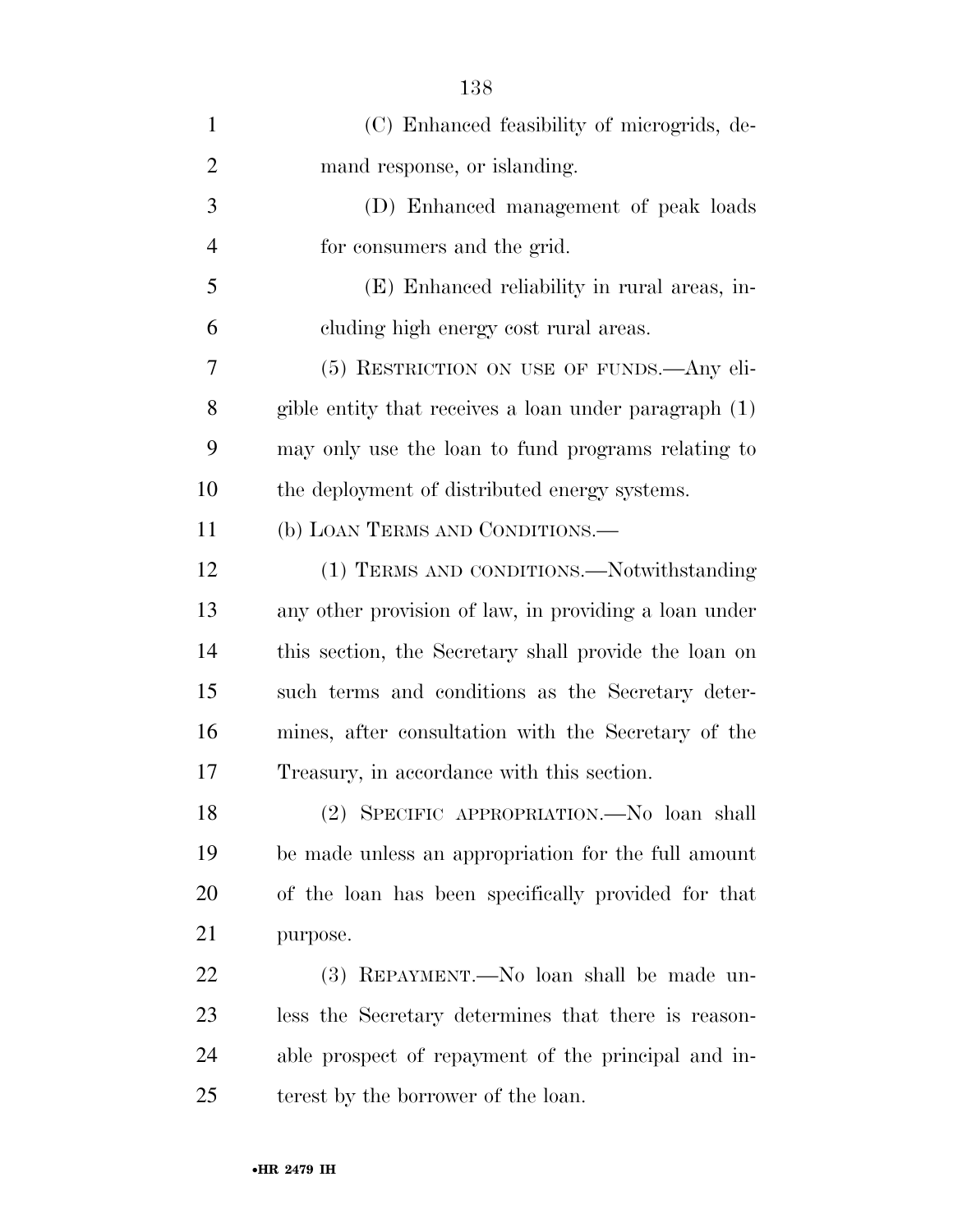| $\mathbf{1}$   | (4) INTEREST RATE.—A loan provided under              |
|----------------|-------------------------------------------------------|
| $\overline{2}$ | this section shall bear interest at a fixed rate that |
| 3              | is equal or approximately equal, in the determination |
| $\overline{4}$ | of the Secretary, to the interest rate for Treasury   |
| 5              | securities of comparable maturity.                    |
| 6              | (5) TERM.—The term of the loan shall require          |
| 7              | full repayment over a period not to exceed the lesser |
| 8              | $of-$                                                 |
| 9              | $(A)$ 20 years; or                                    |
| 10             | (B) 90 percent of the projected useful life           |
| 11             | of the physical asset to be financed by the loan      |
| 12             | (as determined by the Secretary).                     |
| 13             | (6) USE OF PAYMENTS.—Payments of principal            |
| 14             | and interest on the loan shall—                       |
| 15             | (A) be retained by the Secretary to support           |
| 16             | energy research and development activities; and       |
| 17             | (B) remain available until expended, sub-             |
| 18             | ject to such conditions as are contained in an-       |
| 19             | nual appropriations Acts.                             |
| 20             | (7) NO PENALTY ON EARLY REPAYMENT.—The                |
| 21             | Secretary may not assess any penalty for early re-    |
| 22             | payment of a loan provided under this section.        |
| 23             | (8) RETURN OF UNUSED PORTION.—In order to             |
| 24             | receive a loan under this section, an eligible entity |
| 25             | shall agree to return to the general fund of the      |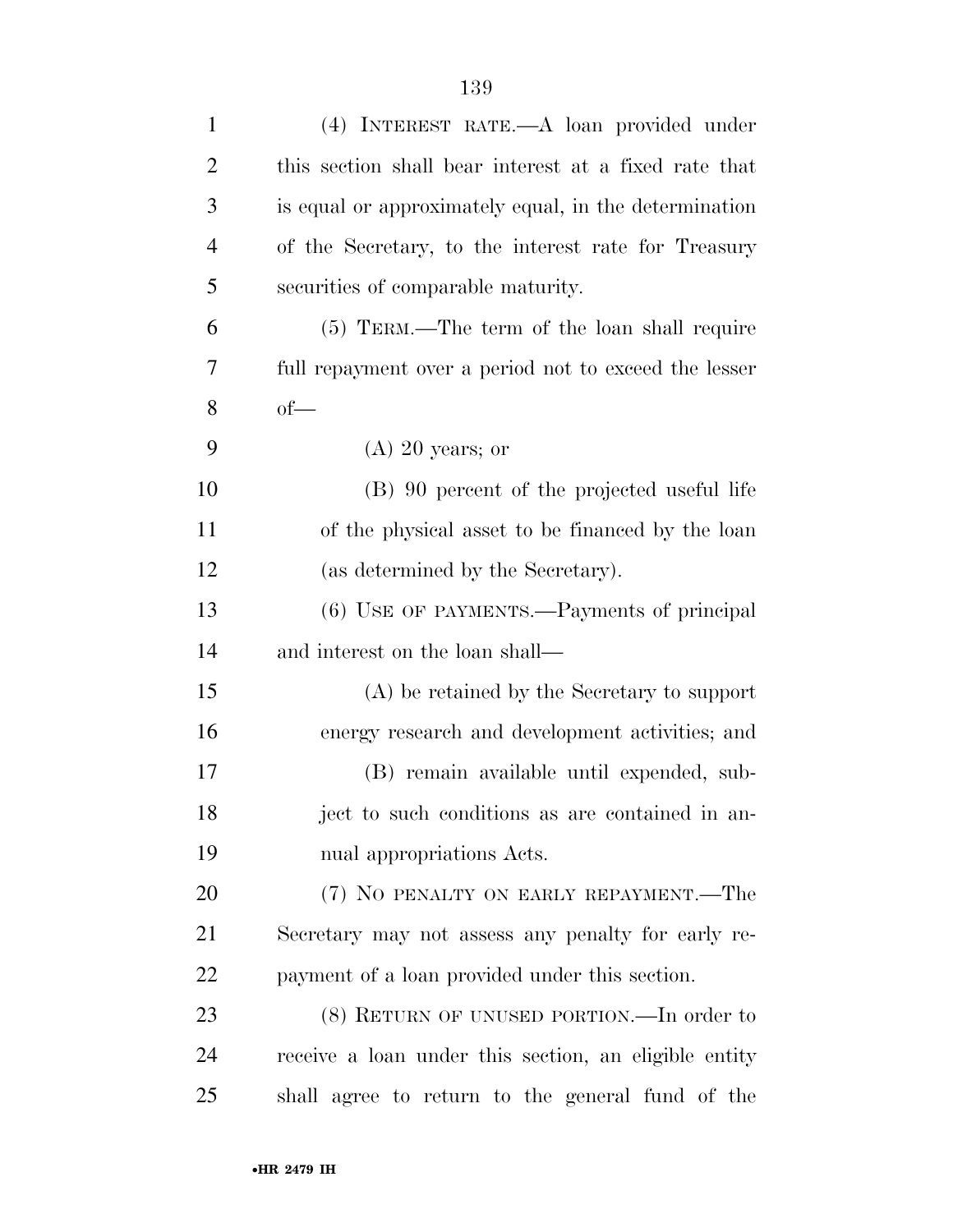Treasury any portion of the loan amount that is un- used by the eligible entity within a reasonable period of time after the date of the disbursement of the loan, as determined by the Secretary.

 (9) COMPARABLE WAGE RATES.—Each laborer and mechanic employed by a contractor or subcon- tractor in performance of construction work fi- nanced, in whole or in part, by the loan shall be paid wages at rates not less than the rates prevailing on similar construction in the locality as determined by the Secretary of Labor in accordance with sub- chapter IV of chapter 31 of title 40, United States Code.

 (c) RULES AND PROCEDURES; DISBURSEMENT OF LOANS.—

 (1) RULES AND PROCEDURES.—Not later than 180 days after the date of enactment of this Act, the Secretary shall adopt rules and procedures for car-rying out the loan program under subsection (a).

20 (2) DISBURSEMENT OF LOANS.—Not later than 21 1 year after the date on which the rules and proce- dures under paragraph (1) are established, the Sec- retary shall disburse the initial loans provided under this section.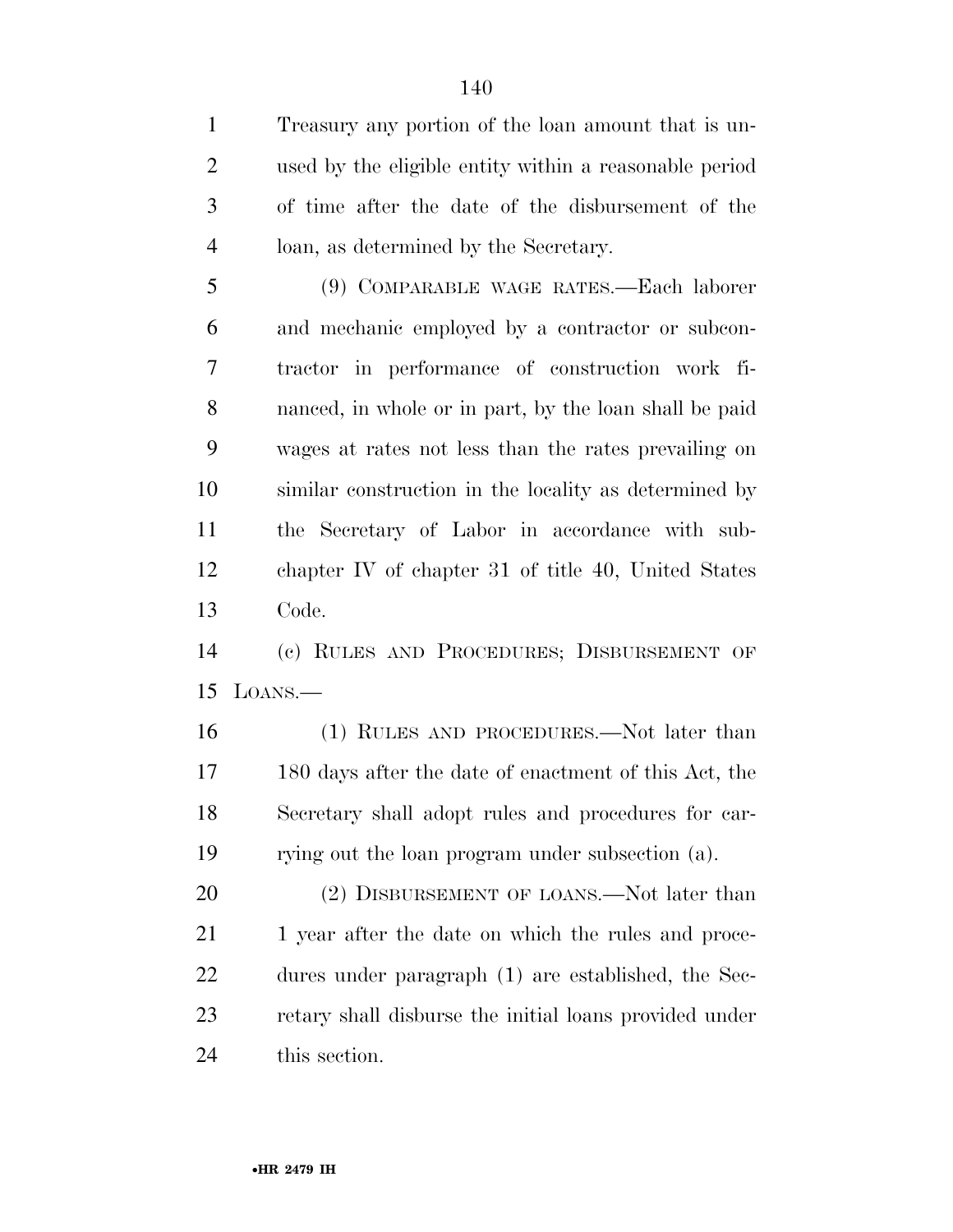(d) REPORTS.—Not later than 2 years after the date of receipt of the loan, and annually thereafter for the term of the loan, an eligible entity that receives a loan under this section shall submit to the Secretary a report describ- ing the performance of each program and activity carried out using the loan, including itemized loan performance data.

 (e) AUTHORIZATION OF APPROPRIATIONS.—There are authorized to be appropriated to carry out this section such sums as are necessary.

### **SEC. 33304. TECHNICAL ASSISTANCE AND GRANT PRO-GRAM.**

(a) ESTABLISHMENT.—

 (1) IN GENERAL.—The Secretary shall establish a technical assistance and grant program (referred to in this section as the ''program'')—

 (A) to disseminate information and provide technical assistance directly to eligible entities so the eligible entities can identify, evaluate, plan, and design distributed energy systems; and

 (B) to make grants to eligible entities so that the eligible entities may contract to obtain technical assistance to identify, evaluate, plan, and design distributed energy systems.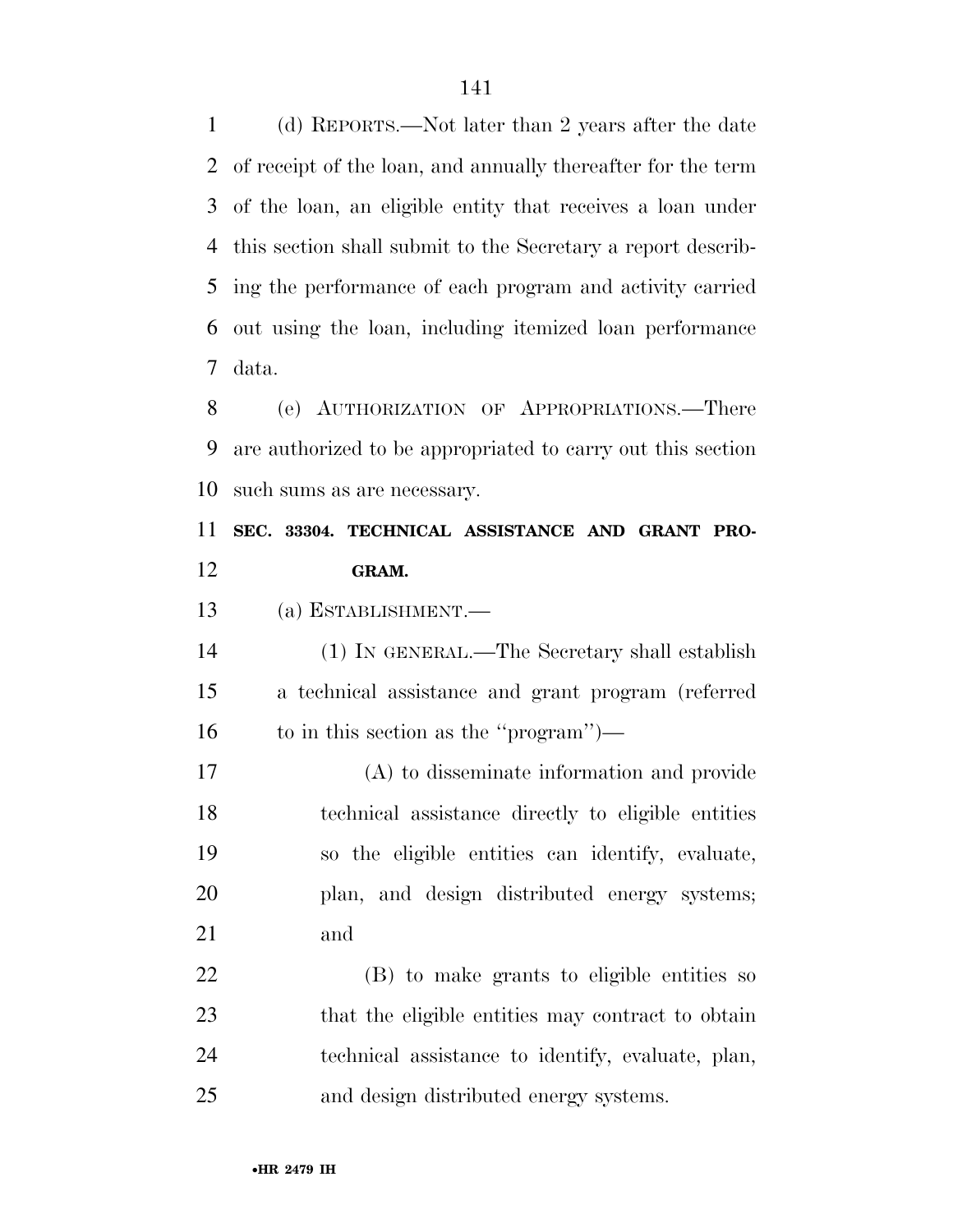| $\mathbf{1}$   | (2) TECHNICAL ASSISTANCE.—The technical              |
|----------------|------------------------------------------------------|
| $\overline{2}$ | assistance described in paragraph (1) shall include  |
| 3              | assistance with one or more of the following activi- |
| $\overline{4}$ | ties relating to distributed energy systems:         |
| 5              | (A) Identification of opportunities to use           |
| 6              | distributed energy systems.                          |
| 7              | (B) Assessment of technical and economic             |
| 8              | characteristics.                                     |
| 9              | (C) Utility interconnection.                         |
| 10             | (D) Permitting and siting issues.                    |
| 11             | (E) Business planning and financial anal-            |
| 12             | ysis.                                                |
| 13             | (F) Engineering design.                              |
| 14             | (3) INFORMATION DISSEMINATION.—The infor-            |
| 15             | mation disseminated under paragraph $(1)(A)$ shall   |
| 16             | include-                                             |
| 17             | (A) information relating to the topics de-           |
| 18             | scribed in paragraph $(2)$ , including case studies  |
| 19             | of successful examples;                              |
| 20             | (B) computer software and databases for              |
| 21             | assessment, design, and operation and mainte-        |
| 22             | nance of distributed energy systems; and             |
| 23             | (C) public databases that track the oper-            |
| 24             | ation and deployment of existing and planned         |
| 25             | distributed energy systems.                          |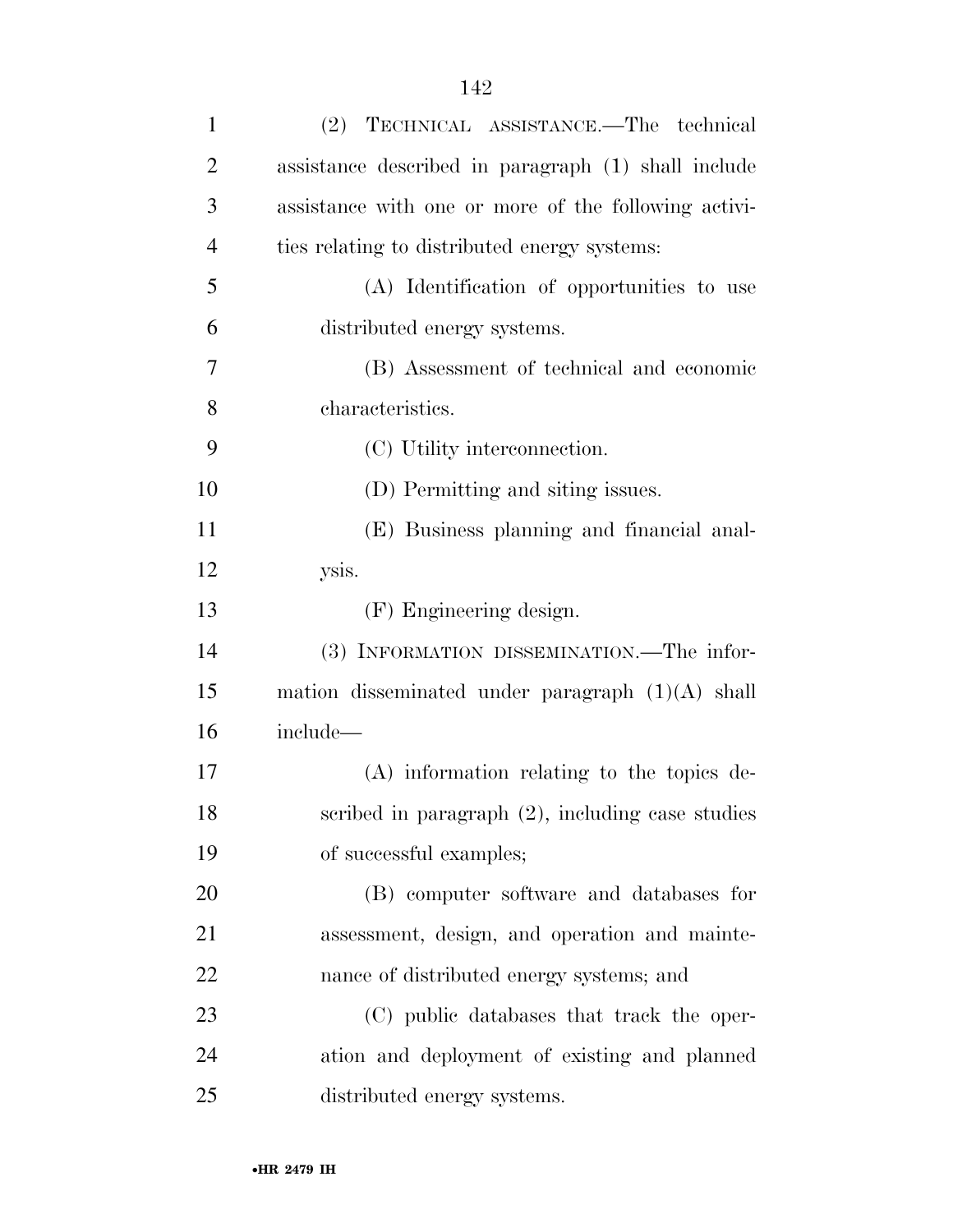(b) ELIGIBILITY.—Any nonprofit or for-profit entity shall be eligible to receive technical assistance and grants under the program. (c) APPLICATIONS.— (1) IN GENERAL.—An eligible entity desiring technical assistance or grants under the program shall submit to the Secretary an application at such time, in such manner, and containing such informa- tion as the Secretary may require. (2) APPLICATION PROCESS.—The Secretary shall seek applications for technical assistance and grants under the program— (A) on a competitive basis; and (B) on a periodic basis, but not less fre-15 quently than once every 12 months. (3) PRIORITIES.—In selecting eligible entities for technical assistance and grants under the pro- gram, the Secretary shall give priority to eligible en- tities with projects that have the greatest potential for— (A) facilitating the use of renewable energy resources; (B) strengthening the reliability and resil-iency of energy infrastructure to the impact of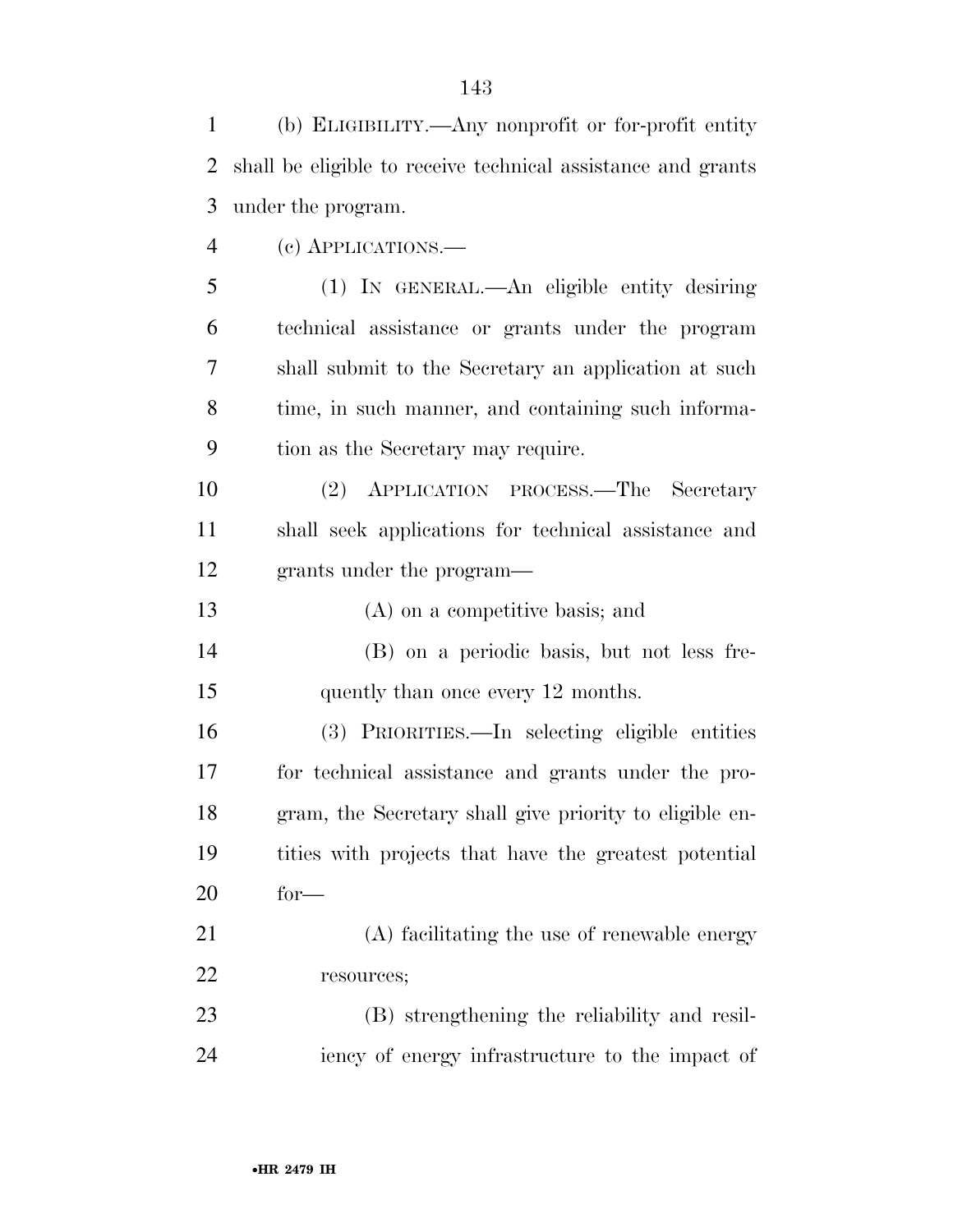| $\mathbf{1}$   | extreme weather events, power grid failures,             |
|----------------|----------------------------------------------------------|
| $\overline{2}$ | and interruptions in supply of fossil fuels;             |
| 3              | (C) improving the feasibility of microgrids              |
| 4              | or islanding, particularly in rural areas, includ-       |
| 5              | ing high energy cost rural areas;                        |
| 6              | (D) minimizing environmental impact, in-                 |
| 7              | cluding regulated air pollutants and greenhouse          |
| 8              | gas emissions; and                                       |
| 9              | (E) maximizing local job creation.                       |
| 10             | (d) GRANTS.—On application by an eligible entity,        |
| 11             | the Secretary may award grants to the eligible entity to |
| 12             | provide funds to cover not more than—                    |
| 13             | $(1)$ 100 percent of the costs of the initial as-        |
| 14             | sessment to identify opportunities;                      |
| 15             | $(2)$ 75 percent of the cost of feasibility studies      |
| 16             | to assess the potential for the implementation;          |
| 17             | $(3)$ 60 percent of the cost of guidance on over-        |
| 18             | coming barriers to implementation, including finan-      |
| 19             | cial, contracting, siting, and permitting issues; and    |
| 20             | $(4)$ 45 percent of the cost of detailed engineer-       |
| 21             | ing.                                                     |
| <u>22</u>      | (e) RULES AND PROCEDURES.—                               |
| 23             | (1) RULES.—Not later than 180 days after the             |
| 24             | date of enactment of this Act, the Secretary shall       |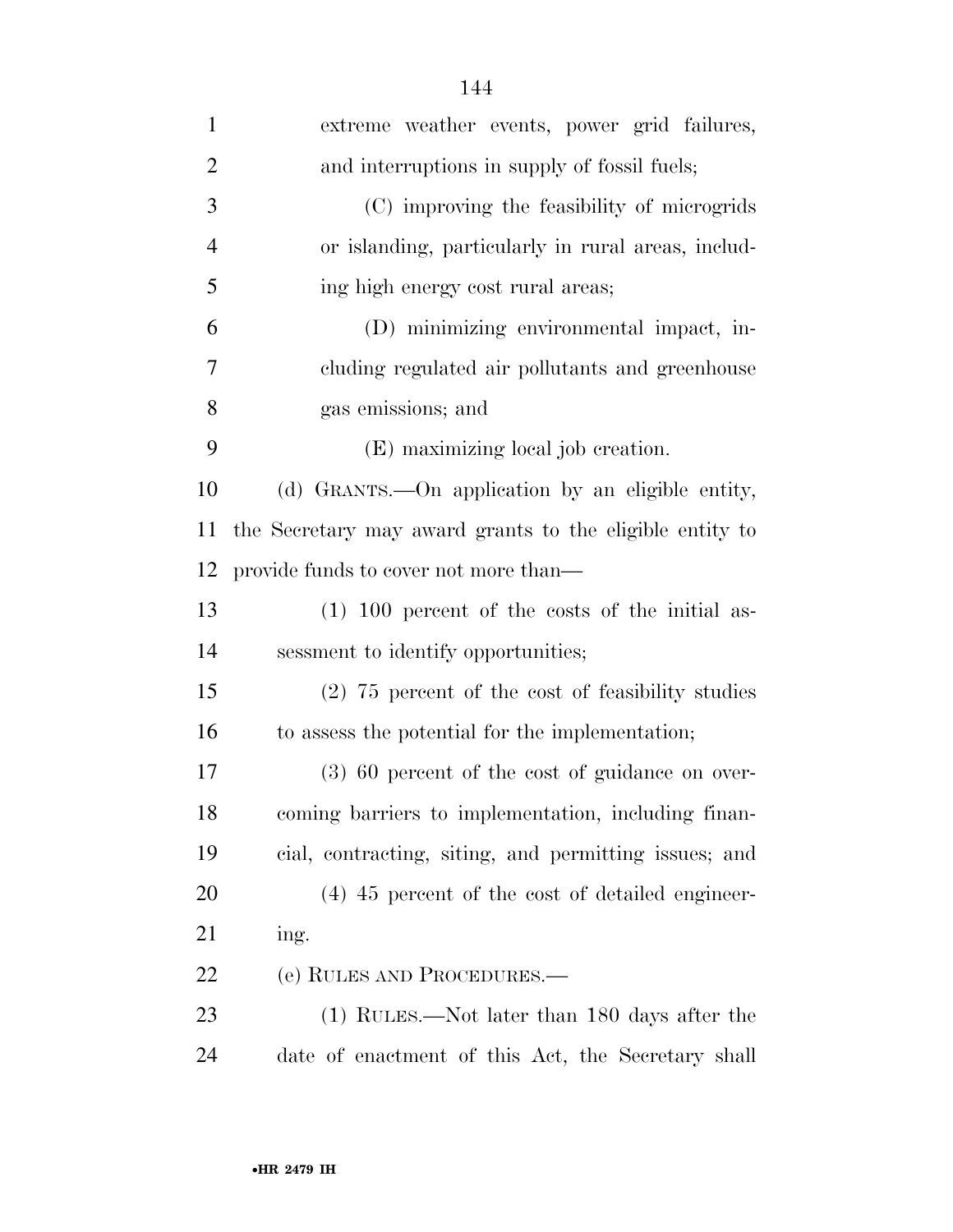adopt rules and procedures for carrying out the pro-gram.

 (2) GRANTS.—Not later than 120 days after the date of issuance of the rules and procedures for the program, the Secretary shall issue grants under this part.

 (f) REPORTS.—The Secretary shall submit to Con-gress and make available to the public—

 (1) not less frequently than once every 2 years, a report describing the performance of the program under this section, including a synthesis and analysis of the information provided in the reports submitted to the Secretary under section 33303(d); and

 (2) on termination of the program under this section, an assessment of the success of, and edu- cation provided by, the measures carried out by eli-gible entities during the term of the program.

 (g) AUTHORIZATION OF APPROPRIATIONS.—There is authorized to be appropriated to carry out this section \$250,000,000 for the period of fiscal years 2018 through 2022, to remain available until expended.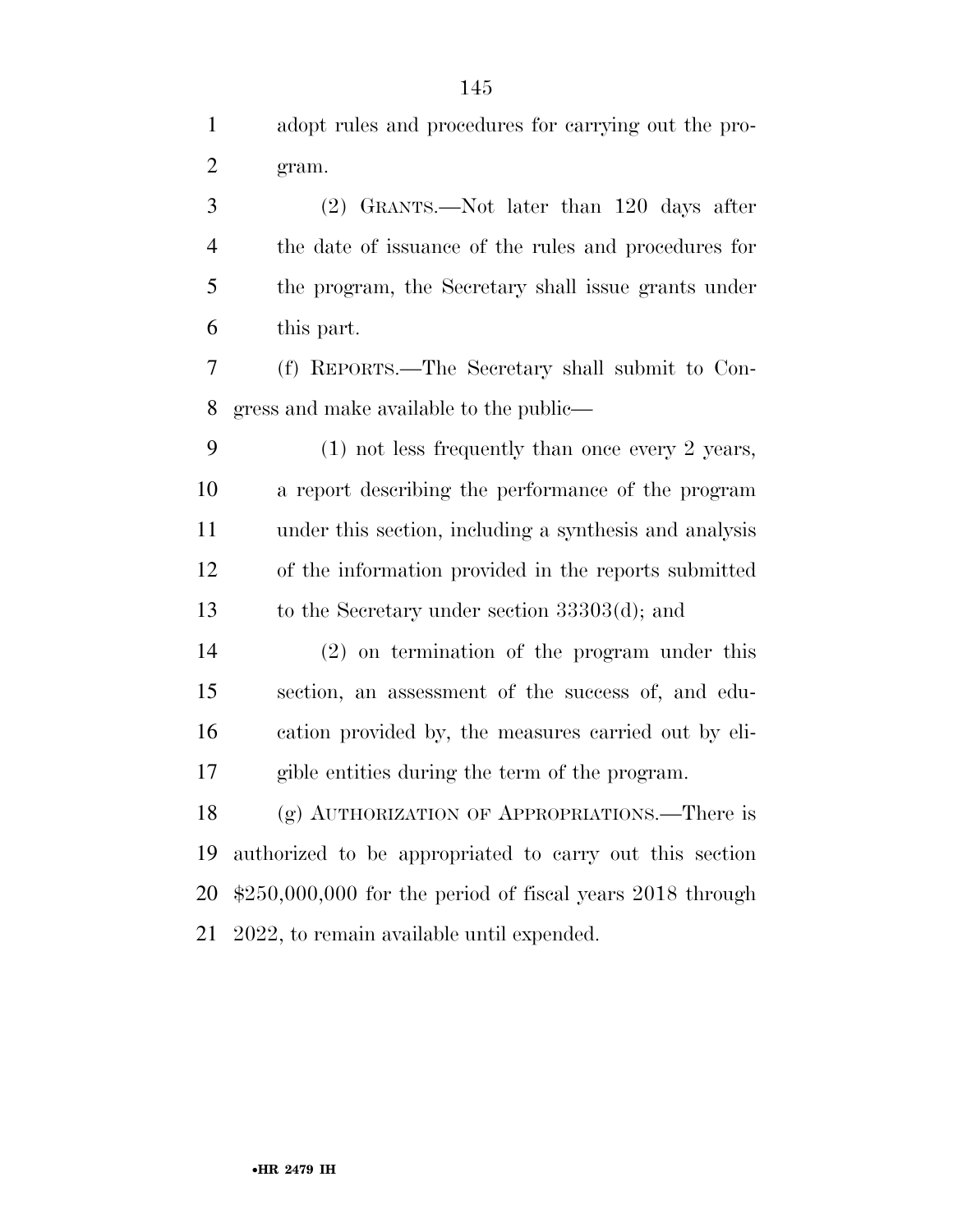| $\mathbf{1}$   | <b>PART 4-STRATEGIC PETROLEUM RESERVE</b>                  |
|----------------|------------------------------------------------------------|
| $\overline{2}$ | <b>IMPROVEMENTS</b>                                        |
| 3              | SEC. 33401. STRATEGIC PETROLEUM RESERVE IMPROVE-           |
| $\overline{4}$ | MENTS.                                                     |
| 5              | There<br>$\frac{1}{1}$<br>authorized to be<br>appropriated |
| 6              | $$4,000,000,000$ , to remain available until expended, for |
| 7              | capital improvements on, and maintenance of, the Stra-     |
| 8              | tegic Petroleum Reserve established under part B of title  |
| 9              | I of the Energy Policy and Conservation Act (42 U.S.C.     |
| 10             | 6231 et seq.) to ensure that the Reserve is operated and   |
| 11             | maintained in an environmentally sound manner.             |
| 12             | PART 5-SOUTHEAST REFINED PRODUCT                           |
| 13             | <b>RESERVE</b>                                             |
| 14             | SEC. 33501. SOUTHEAST REFINED PRODUCT RESERVE.             |
| 15             | (a) SOUTHEAST REFINED PRODUCT RESERVE.                     |
| 16             | Title I of the Energy Policy and Conservation Act (42)     |
|                | 17 U.S.C. 6201 et seq.) is amended by adding at the end    |
|                | 18 the following:                                          |
| 19             | "PART E-SOUTHEAST REFINED PRODUCT                          |
| 20             | <b>RESERVE</b>                                             |
| 21             | "SEC. 191. DEFINITIONS.                                    |
| 22             | "In this part, the following definitions apply:            |
| 23             | ``(1)<br>REFINED PETROLEUM PRODUCT.-The                    |
| 24             | term 'refined petroleum product' means gasoline and        |
| 25             | such other products as the Secretary determines ap-        |
| 26             | propriate.                                                 |
|                |                                                            |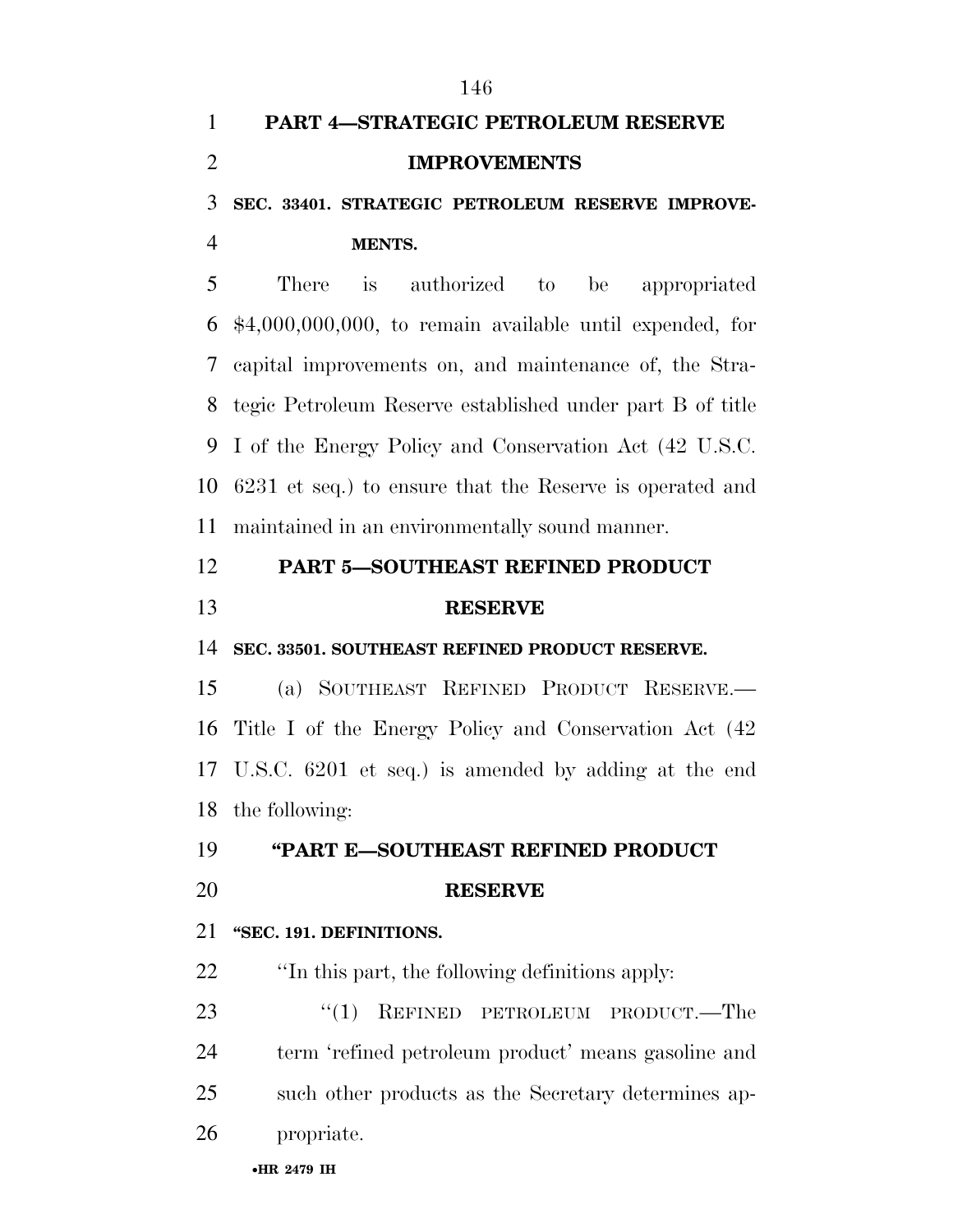1 ''(2) RESERVE.—The term 'Reserve' means the Southeast Refined Product Reserve established under this part.

4 "(3) SOUTHEAST.—The term 'Southeast' means the States of North Carolina, South Carolina, Georgia, Florida, Alabama, and any other contig- uous State that the Secretary, by rule, determines to include.

#### **''SEC. 192. ESTABLISHMENT.**

 ''(a) IN GENERAL.—The Secretary shall establish, maintain, and operate in the Southeast a Southeast Re- fined Product Reserve, which shall be a component of the Strategic Petroleum Reserve established under part B of this title.

 ''(b) LIMITATION.—A Reserve established under this part shall contain no more than 1 million barrels of refined petroleum products.

18 "(c) APPLICATION OF PROVISIONS.—Except as oth- erwise provided in this part, the authorities and require-ments of part B of this title shall apply to the Reserve.

#### **''SEC. 193. CONDITIONS FOR RELEASE; PLAN.**

22 "(a) SALE OF PRODUCTS.—The Secretary may sell refined petroleum products from the Reserve upon a find- ing by the President that there exists, or is likely to exist within the next 30 days, a severe energy supply interrup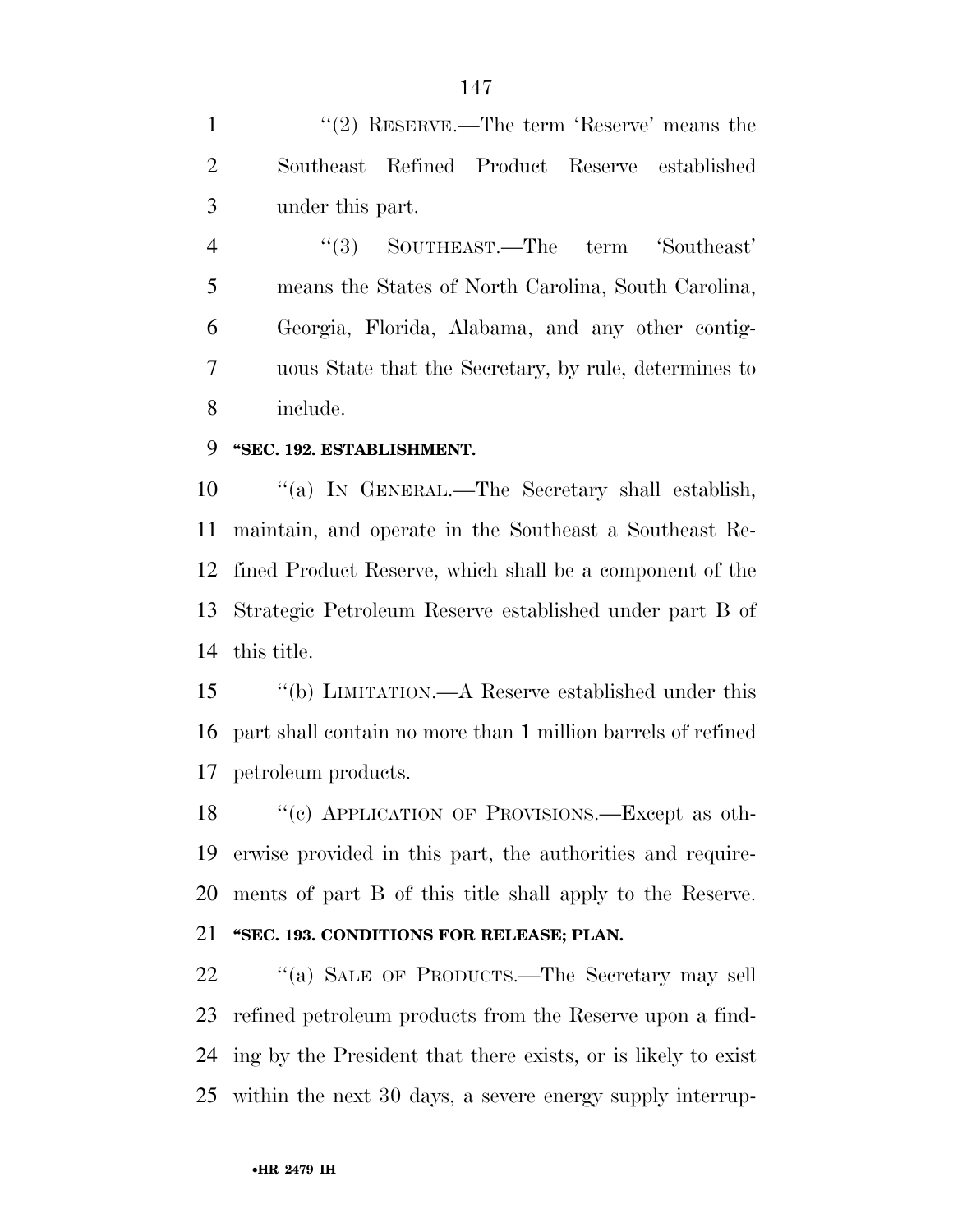tion. Such a finding may be made only if the President determines that—

 ''(1) a dislocation in the refined petroleum product market has resulted or is likely to result from such interruption; or

 $(2)$  a circumstance, other than that described in paragraph (1), exists that constitutes a regional supply shortage of significant scope and duration and that action taken under this section would assist directly and significantly in reducing the adverse im-pact of such shortage.

 ''(b) RELEASE OF PETROLEUM.—After consultation with potentially affected parties, the Secretary shall deter- mine procedures governing the release of refined petro- leum products from the Reserve. The procedures shall pro-vide that—

17  $\frac{1}{2}$  the Secretary may—

18 ''(A) sell refined petroleum products from the Reserve through a competitive process; or

20  $\text{``(B)}$  enter into exchange agreements for the refined petroleum products that results in 22 the Secretary receiving a greater volume of such products as repayment than the volume pro-24 vided to the acquirer;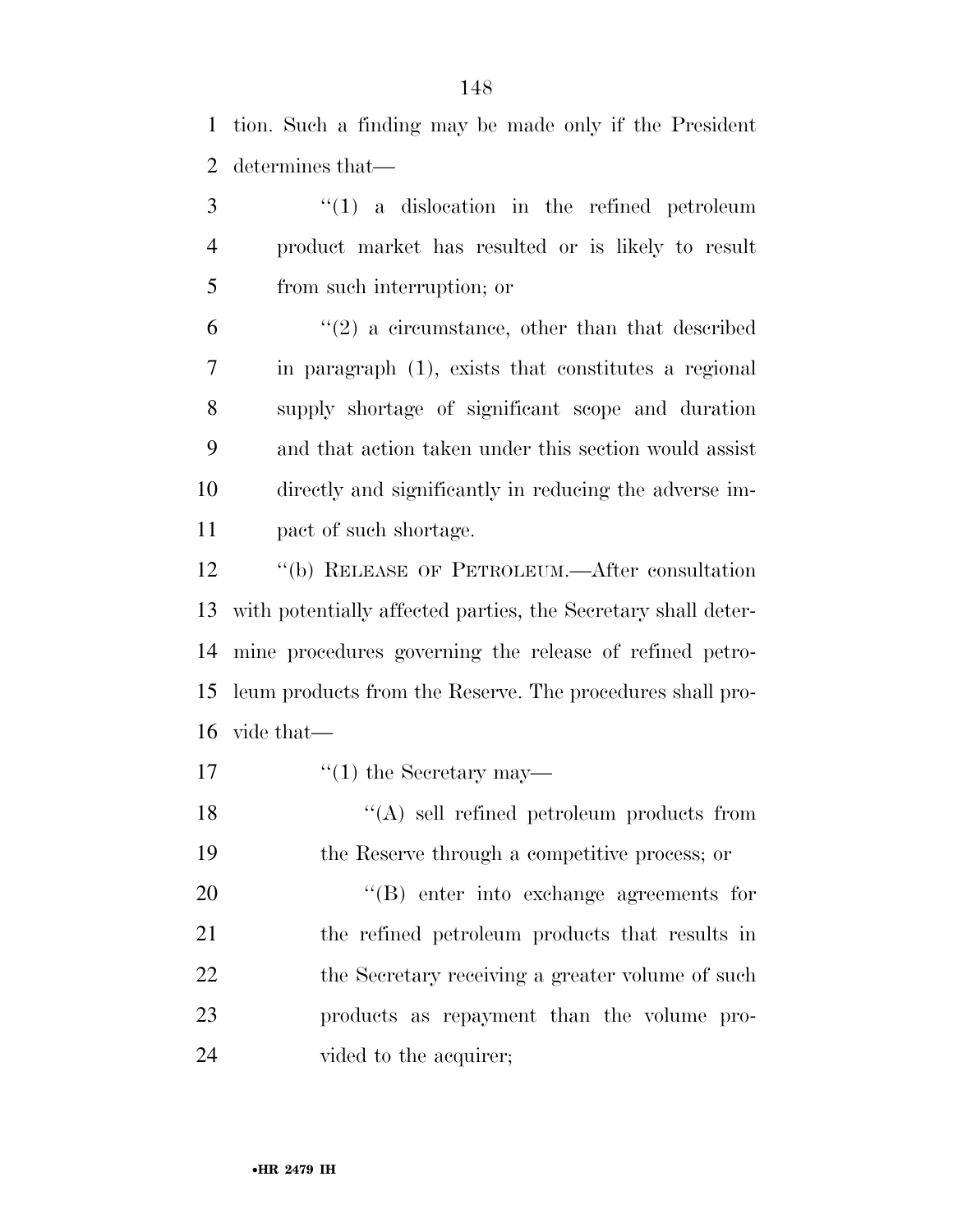| $\mathbf{1}$   | $\lq(2)$ in all sales or exchanges described in para-        |
|----------------|--------------------------------------------------------------|
| $\overline{2}$ | graph (1), the Secretary shall receive revenue or its        |
| 3              | equivalent in refined petroleum products that pro-           |
| $\overline{4}$ | vides the Department with fair market value;                 |
| 5              | $\cdot\cdot$ (3) at no time may refined petroleum products   |
| 6              | be sold or exchanged resulting in a loss of revenue          |
| 7              | or value to the United States; and                           |
| 8              | "(4) the Secretary shall only sell or dispose of             |
| 9              | refined petroleum products in the Reserve to entities        |
| 10             | customarily engaged in the sale and distribution of          |
| 11             | such products.                                               |
| 12             | "(c) PLAN.—Not later than 60 days after the date             |
| 13             | of the enactment of this section, the Secretary shall trans- |
| 14             | mit to the President and, if the President approves, to      |
| 15             | Congress a plan describing—                                  |
| 16             | $\cdot$ (1) the acquisition of storage and related fa-       |
| 17             | cilities or storage services for the Reserve, including      |
| 18             | the potential use of storage facilities not currently in     |
| 19             | use;                                                         |
| 20             | $\lq(2)$ the acquisition of refined petroleum prod-          |
| 21             | ucts for storage in the Reserve;                             |
| 22             | $(3)$ the anticipated methods of disposition of              |
| 23             | refined petroleum products from the Reserve;                 |
| 24             | $\lq(4)$ the estimated costs of establishment, main-         |
| 25             | tenance, and operation of the Reserve;                       |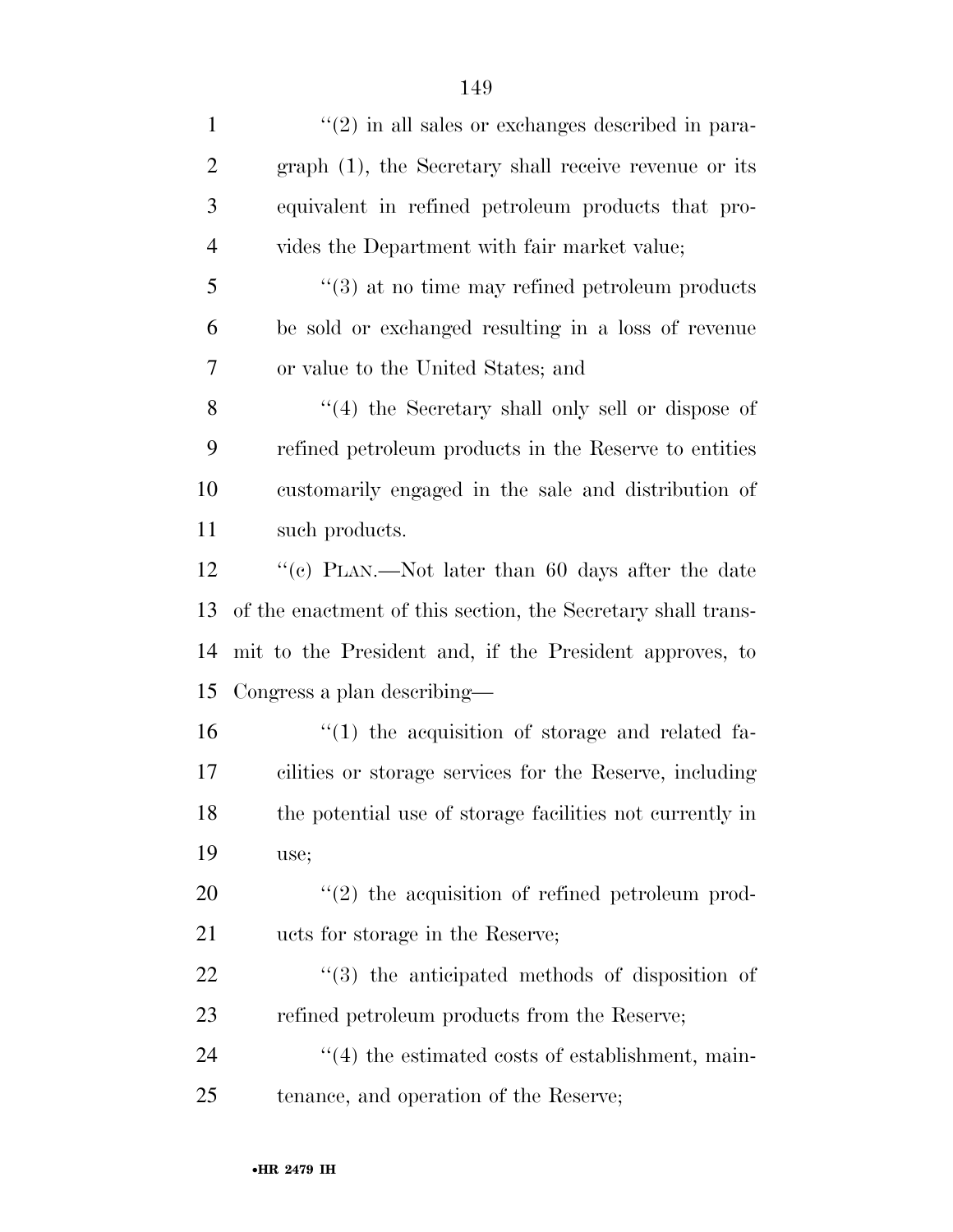1 ''(5) efforts the Department will take to mini- mize any potential need for future drawdowns and ensure that distributors and importers are not dis- couraged from maintaining and increasing supplies to the Southeast; and  $(6)$  actions to ensure quality of the refined pe- troleum products in the Reserve. **''SEC. 194. PRODUCTS FOR STORAGE IN THE RESERVE.**  ''(a) IN GENERAL.—The Secretary may acquire, place in storage, transport, or exchange refined petroleum products acquired by purchase or exchange. ''(b) OBJECTIVES.—The Secretary shall, to the great- est extent practicable, acquire refined petroleum products for the Reserve in a manner consonant with the following objectives: 16 ''(1) Minimization of the cost of the Reserve.  $\frac{17}{2}$  ''(2) Minimization of the Nation's vulnerability to a severe energy supply interruption. 19 ''(3) Minimization of the impact of an acquisi- tion of refined petroleum products on supply levels and market forces. 22 ''(4) Encouragement of competition in the pe- troleum industry. ''(b) PROCEDURES.—The Secretary shall develop, with public notice and opportunity for comment, proce-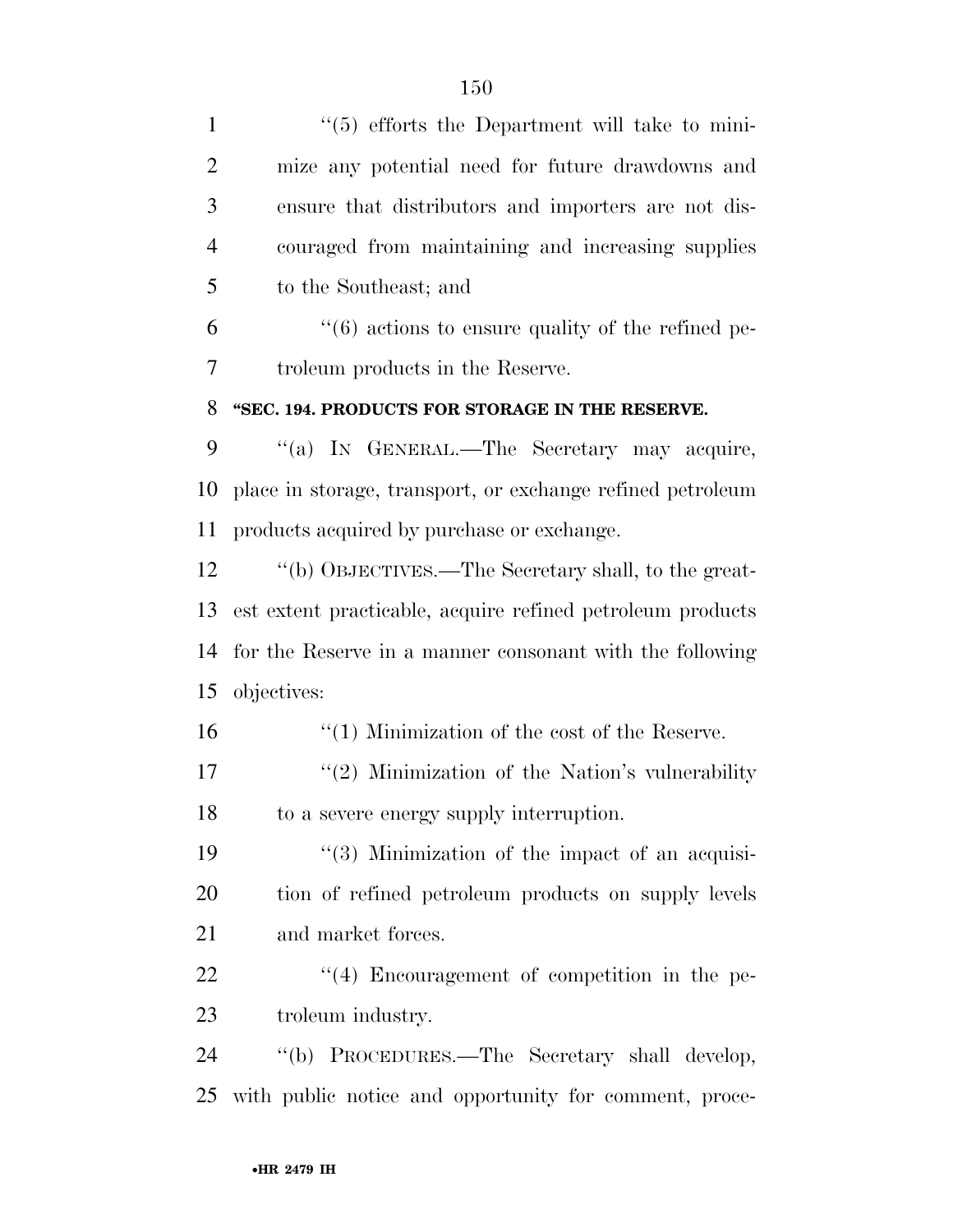dures consistent with the objectives of this section to ac- quire refined petroleum products for the Reserve. Such procedures shall take into account the need to—  $\frac{4}{1}$  maximize overall domestic supply of re- fined petroleum products (including quantities stored in private sector inventories);  $\frac{1}{2}$  avoid incurring excessive cost or appre- ciably affecting the price of petroleum products to consumers; ''(3) minimize the costs to the Department of Energy in acquiring such refined petroleum prod- ucts; 13 ''(4) protect national security; ''(5) avoid adversely affecting current and fu- tures prices, supplies, and inventories of refined pe- troleum products; and 17 ''(6) address such other factors that the Sec- retary determines to be appropriate. ''(c) SEVERE ENERGY SUPPLY DISRUPTION.—If the Secretary finds that a severe energy supply interruption may be imminent, the Secretary may suspend the acquisi- tion of refined petroleum products for the Reserve and may sell any refined petroleum product acquired for, and in transit to, the Reserve.''.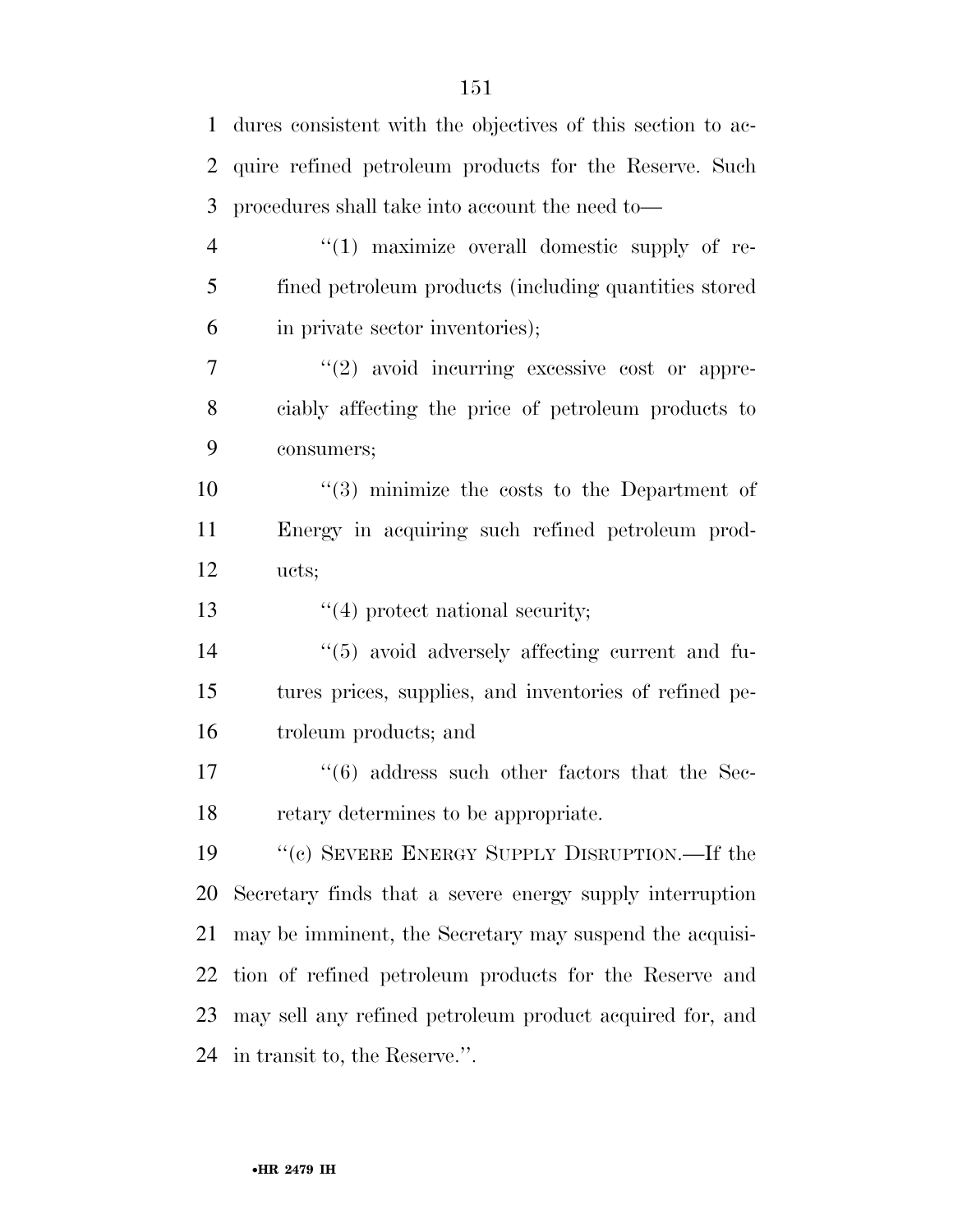(b) TECHNICAL AND CONFORMING AMENDMENT.— The table of sections for title I of the Energy Policy and Conservation Act is amended by striking the items relating to the second part D, including section 181 of such part, and inserting the following:

''PART E—SOUTHEAST REFINED PRODUCT RESERVE

''Sec. 191. Definitions. ''Sec. 192. Establishment. ''Sec. 193. Conditions for release; plan. ''Sec. 194. Products for storage in the Reserve.''.

## **Subtitle D—Smart Communities Infrastructure**

#### **SEC. 34001. 3C ENERGY PROGRAM.**

 (a) ESTABLISHMENT.—The Secretary of Energy shall establish a program to be known as the Cities, Coun- ties, and Communities Energy Program (or the 3C Energy Program) to provide technical assistance and competitively awarded grants to local governments, public housing au- thorities, nonprofit organizations, and other entities the Secretary determines to be eligible, to incorporate clean energy into community development and revitalization ef-forts.

 (b) BEST PRACTICE MODELS.—The Secretary of En-ergy shall—

 (1) provide a recipient of technical assistance or a grant under the program established under sub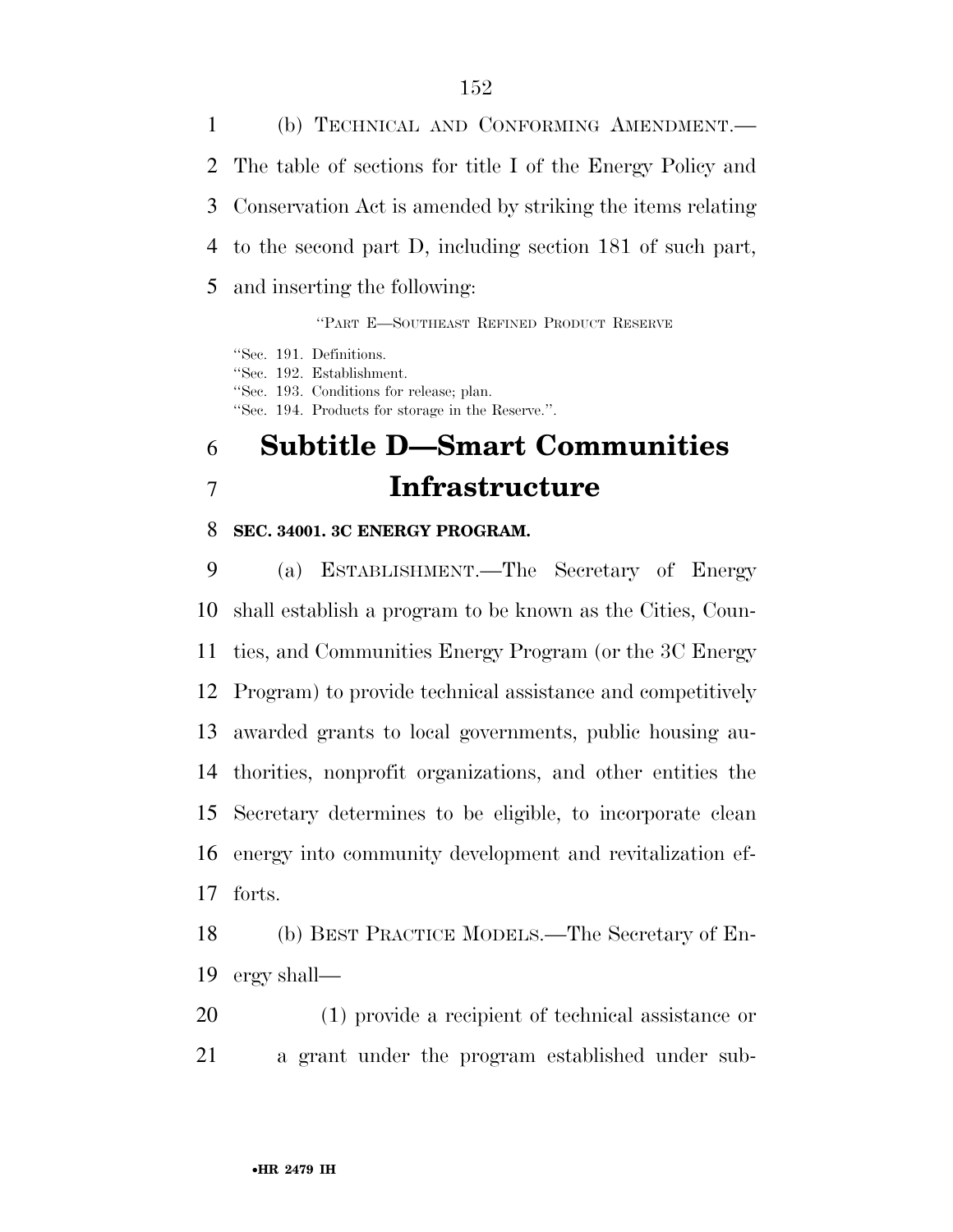section (a) with best practice models that are used in jurisdictions of similar size and situation; and (2) assist such recipient in developing and im- plementing strategies to achieve its clean energy technology goals. (c) AUTHORIZATION OF APPROPRIATIONS.—There are authorized to be appropriated to carry out this section

\$50,000,000 for each of fiscal years 2018 through 2022.

#### **SEC. 34002. FEDERAL TECHNOLOGY ASSISTANCE.**

 (a) SMART CITY OR COMMUNITY ASSISTANCE PILOT PROGRAM.—

 (1) IN GENERAL.—The Secretary of Energy shall develop and implement a pilot program under which the Secretary shall contract with the national laboratories to provide technical assistance to cities and communities, to improve the access of such cit- ies and communities to expertise, competencies, and infrastructure of the national laboratories for the purpose of promoting smart city or community tech-nologies.

 (2) PARTNERSHIPS.—In carrying out the pro- gram under this subsection, the Secretary of Energy shall prioritize assistance for cities and communities 24 that have partnered with small business concerns.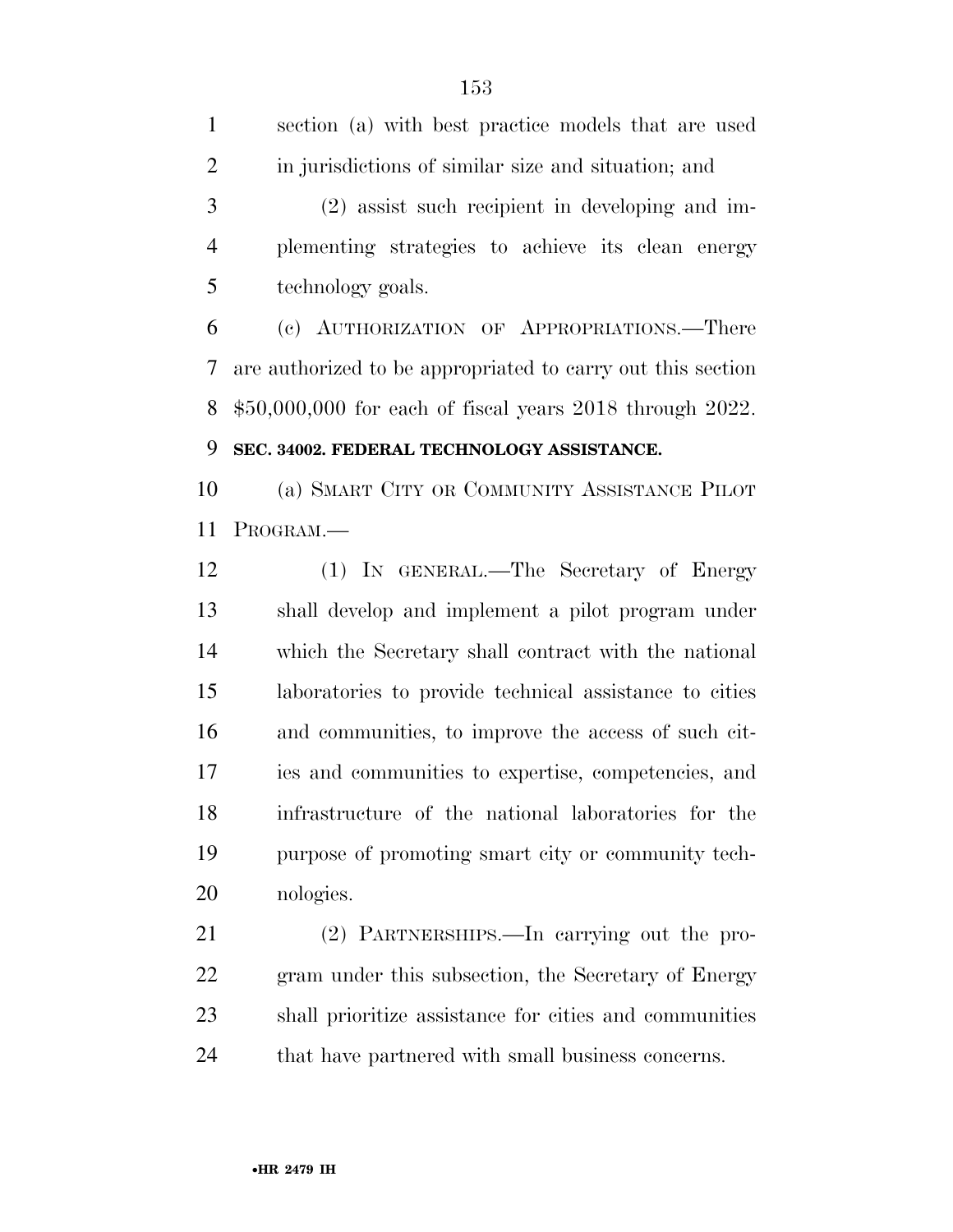(b) TECHNOLOGIST IN RESIDENCE PILOT PRO-GRAM.—

 (1) IN GENERAL.—The Secretary of Energy shall expand the Technologist in Residence pilot pro- gram of the Department of Energy to include part- nerships between national laboratories and local gov- ernments with respect to research and development relating to smart cities and communities.

 (2) REQUIREMENTS.—For purposes of the part- nerships entered into under paragraph (1), tech- nologists in residence shall work with an assigned unit of local government to develop an assessment of smart city or community technologies available and appropriate to meet the objectives of the city or community, in consultation with private sector enti- ties implementing smart city or community tech-nologies.

 (c) GUIDANCE.—The Secretary of Energy, in con- sultation with the Secretary of Commerce, shall issue guidance with respect to—

 (1) the scope of the programs established and implemented under subsections (a) and (b); and

 (2) requests for proposals from local govern-ments interested in participating in such programs.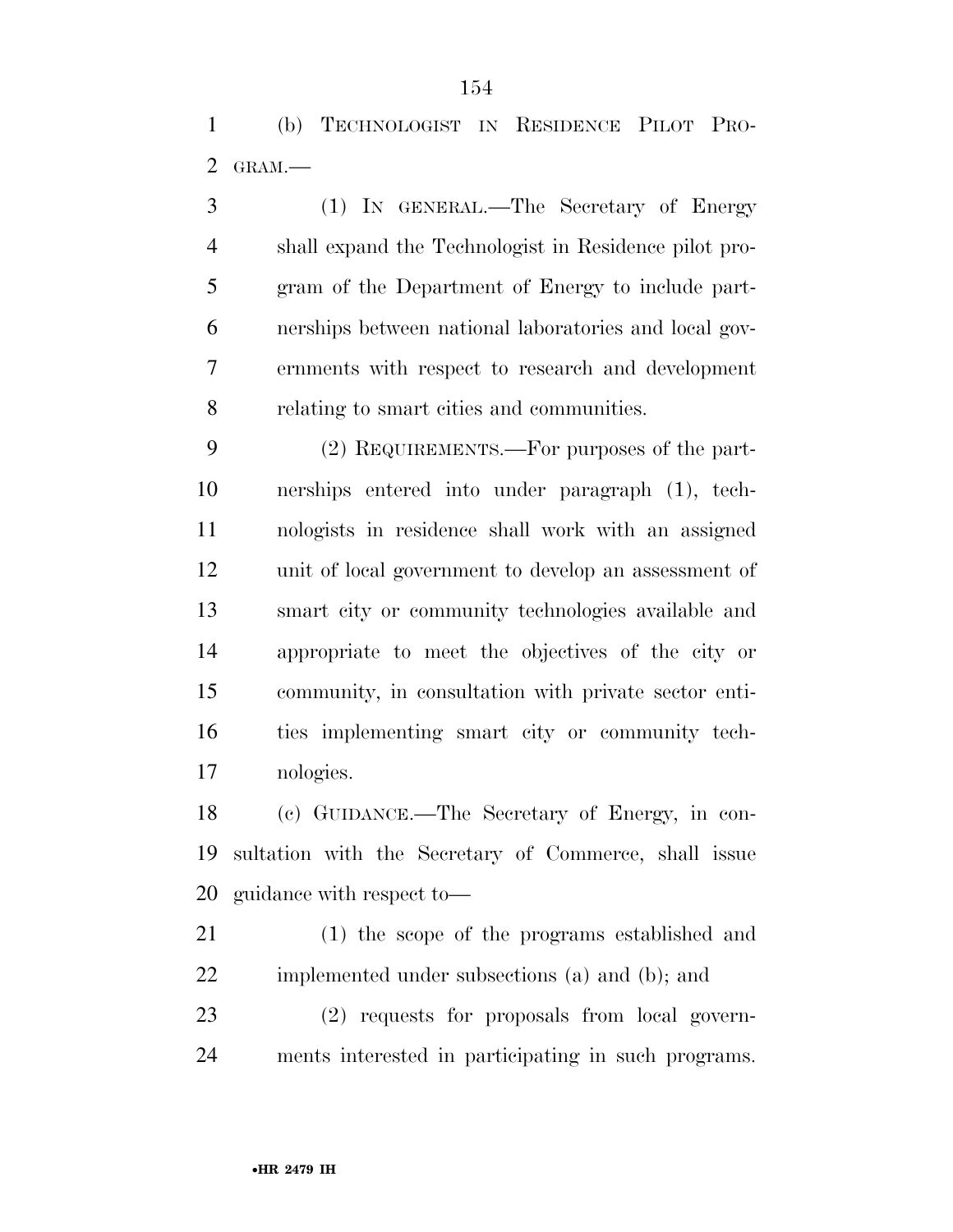(d) CONSIDERATIONS.—In establishing and imple- menting the programs under subsections (a) and (b), the Secretary of Energy shall seek to address the needs of small- and medium-sized cities.

 (e) AUTHORIZATION OF APPROPRIATIONS.—There are authorized to be appropriated to carry out this section \$20,000,000 for each of fiscal years 2018 through 2022. **SEC. 34003. TECHNOLOGY DEMONSTRATION GRANT PRO-GRAM.** 

 (a) IN GENERAL.—The Secretary of Commerce shall establish a smart city or community regional demonstra- tion grant program under which the Secretary shall con- duct demonstration projects focused on advanced smart city or community technologies and systems in a variety of communities, including small- and medium-sized cities. (b) GOALS.—The goals of the program established under subsection (a) are—

(1) to demonstrate—

 (A) potential benefits of concentrated in- vestments in smart city or community tech- nologies relating to public safety that are re-peatable and scalable; and

 (B) the efficiency, reliability, and resilience of civic infrastructure and services;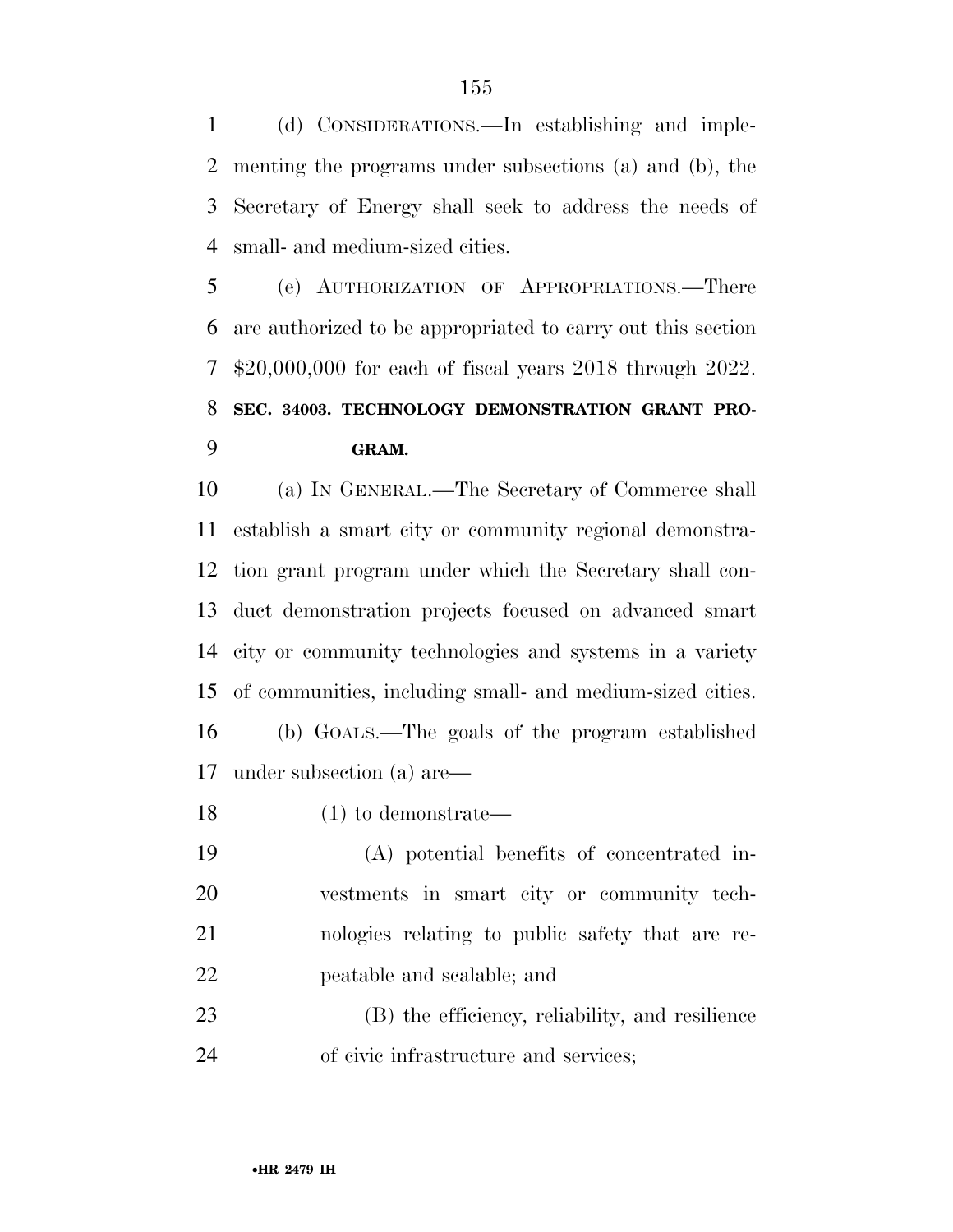| $\mathbf{1}$   | $(2)$ to facilitate the adoption of advanced smart     |
|----------------|--------------------------------------------------------|
| $\overline{2}$ | city or community technologies and systems; and        |
| 3              | (3) to demonstrate protocols and standards that        |
| $\overline{4}$ | allow for the measurement and validation of the cost   |
| 5              | savings and performance improvements associated        |
| 6              | with the installation and use of smart city or com-    |
| 7              | munity technologies and practices.                     |
| 8              | (c) DEMONSTRATION PROJECTS.—                           |
| 9              | (1) ELIGIBILITY.—Subject to paragraph (2), a           |
| 10             | unit of local government shall be eligible to receive  |
| 11             | a grant for a demonstration project under this sec-    |
| 12             | tion.                                                  |
| 13             | (2) COOPERATION.—To qualify for a dem-                 |
| 14             | onstration project under this section, a unit of local |
| 15             | government shall agree to follow applicable best       |
| 16             | practices identified by the Secretary of Commerce      |
| 17             | and the Secretary of Energy, in consultation with in-  |
| 18             | dustry entities, to evaluate the effectiveness of the  |
| 19             | implemented smart city or community technologies       |
| 20             | to ensure that—                                        |
| 21             | (A) technologies and interoperability can              |
| 22             | be assessed;                                           |
| 23             | (B) best practices can be shared; and                  |
| 24             | (C) data can be shared in a public, inter-             |
| 25             | operable, and transparent format.                      |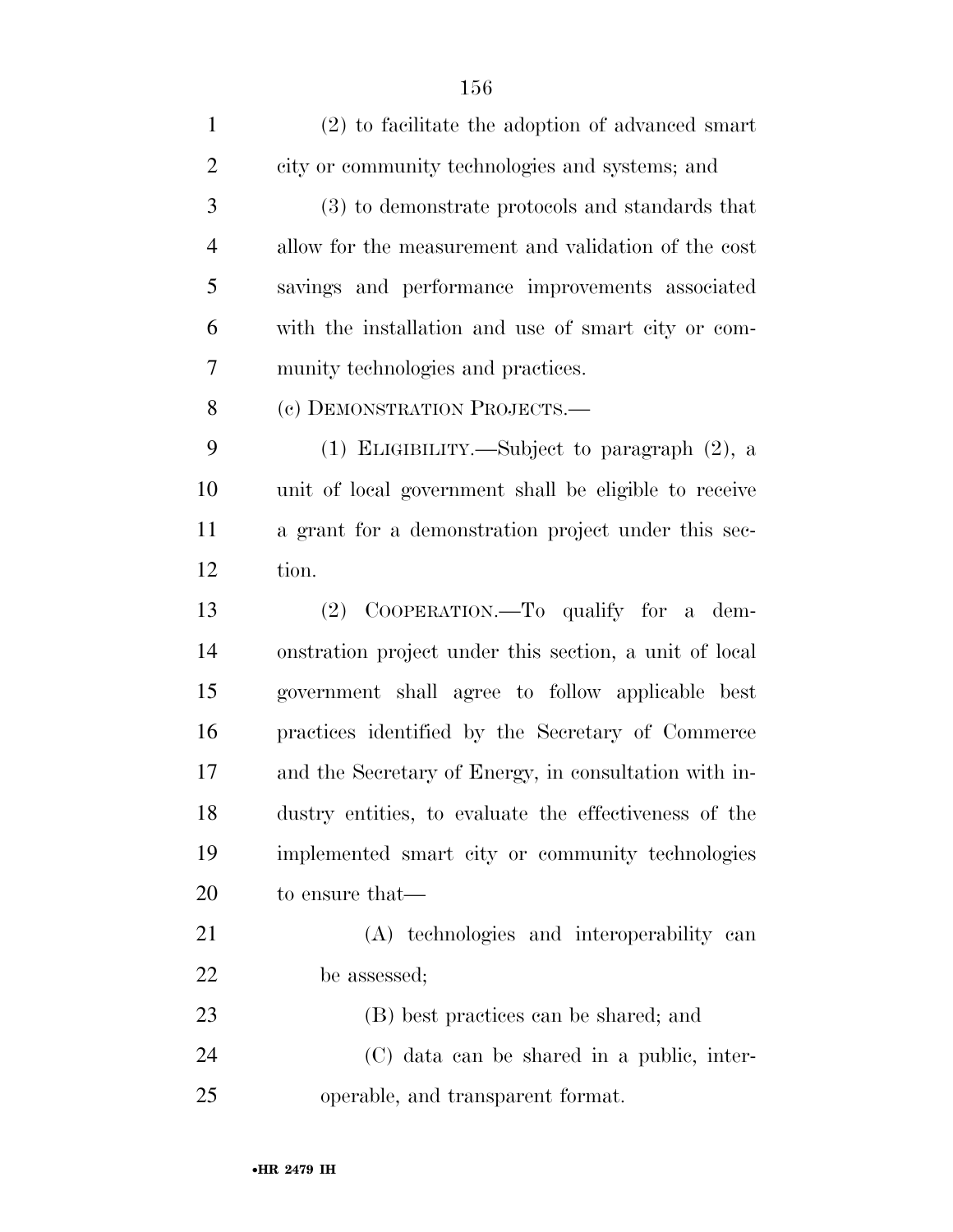| $\mathbf{1}$   | (3) FEDERAL SHARE OF COST OF TECHNOLOGY                  |
|----------------|----------------------------------------------------------|
| $\overline{2}$ | INVESTMENTS.—The Secretary of Commerce—                  |
| 3              | $(A)$ subject to subparagraph $(B)$ , shall pro-         |
| $\overline{4}$ | vide to a unit of local government selected              |
| 5              | under this section for the conduct of a dem-             |
| 6              | onstration project a grant in an amount equal            |
| 7              | to not more than 50 percent of the total cost            |
| 8              | of technology investments to incorporate and             |
| 9              | assess smart city or community technologies in           |
| 10             | the applicable jurisdiction; but                         |
| 11             | (B) may waive the cost-share requirement                 |
| 12             | of subparagraph (A) as the Secretary deter-              |
| 13             | mines to be appropriate.                                 |
| 14             | REQUIREMENT.—In conducting demonstration<br>(d)          |
| 15             | projects under this section, the Secretary shall—        |
| 16             | (1) develop competitive, technology-neutral re-          |
| 17             | quirements;                                              |
| 18             | (2) seek to leverage ongoing or existing civic in-       |
| 19             | frastructure investments; and                            |
| 20             | (3) take into consideration the non-Federal cost         |
| 21             | share as a competitive criterion in applicant selec-     |
| <u>22</u>      | tion in order to leverage non-Federal investment.        |
| 23             | PUBLIC AVAILABILITY OF<br>(e)<br>DATA AND<br>$RE-$       |
| 24             | PORTS.—The Secretary of Commerce shall ensure that re-   |
| 25             | ports, public data sets, schematics, diagrams, and other |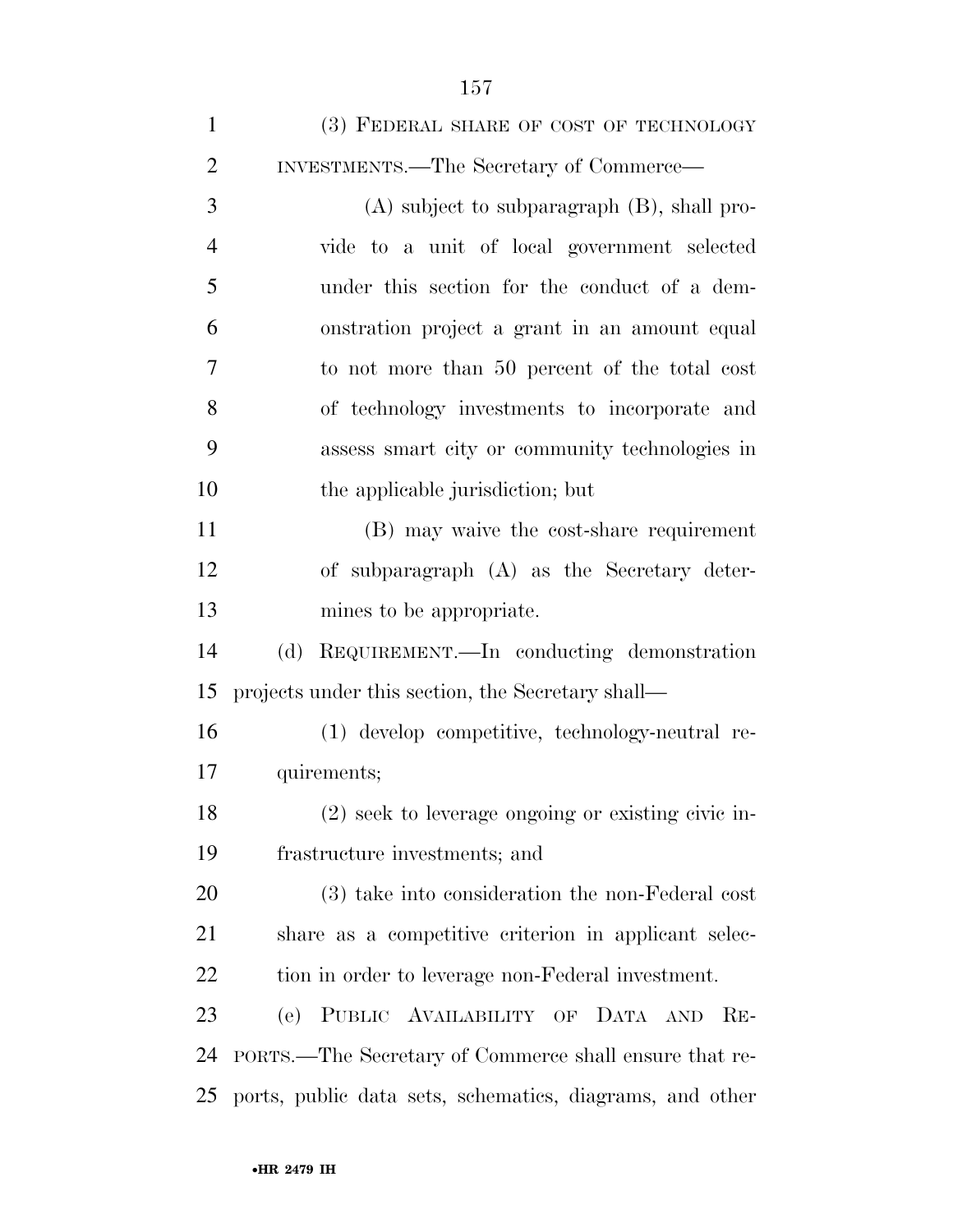works created using a grant provided under this section are—

 (1) available on a royalty-free, non-exclusive basis; and

 (2) open to the public to reproduce, publish, or otherwise use, without cost.

 (f) AUTHORIZATION OF APPROPRIATIONS.—There are authorized to be appropriated to carry out subsection (c) \$100,000,000 for each of fiscal years 2018 through 2022.

#### **SEC. 34004. SMART CITY OR COMMUNITY.**

 (a) IN GENERAL.—In this subtitle, the term ''smart city or community'' means a community in which innova- tive, advanced, and trustworthy information and commu- nication technologies and related mechanisms are ap-plied—

 (1) to improve the quality of life for residents; (2) to increase the efficiency and cost effective-ness of civic operations and services;

(3) to promote economic growth; and

 (4) to create a community that is safer and more secure, sustainable, resilient, livable, and work-able.

 (b) INCLUSIONS.—The term ''smart city or commu-nity'' includes a local jurisdiction that—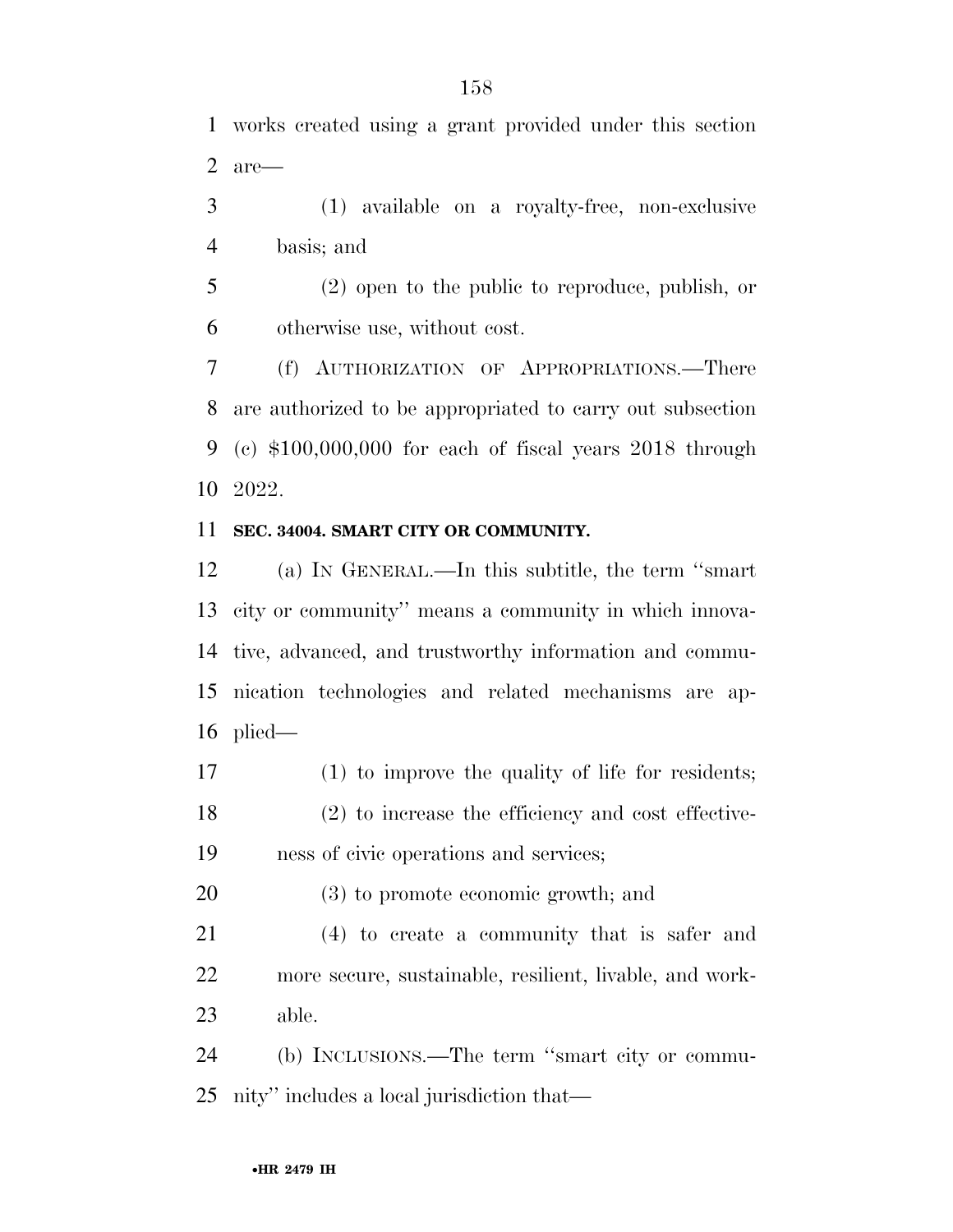| $\mathbf{1}$   | (1) gathers and incorporates data from sys-          |
|----------------|------------------------------------------------------|
| $\overline{2}$ | tems, devices, and sensors embedded in civic systems |
| 3              | and infrastructure to improve the effectiveness and  |
| $\overline{4}$ | efficiency of civic operations and services;         |
| 5              | (2) aggregates and analyzes gathered data;           |
| 6              | (3) communicates the analysis and data in a va-      |
| 7              | riety of formats;                                    |
| 8              | (4) makes corresponding improvements to civic        |
| 9              | systems and services based on gathered data; and     |
| 10             | $(5)$ integrates measures—                           |
| 11             | $(A)$ to ensure the resilience of civic systems      |
| 12             | against cybers ecurity threats and physical and      |
| 13             | social vulnerabilities and breaches;                 |
| 14             | (B) to protect the private data of resi-             |
| 15             | dents; and                                           |
| 16             | (C) to measure the impact of smart city or           |
| 17             | community technologies on the effectiveness and      |
| 18             | efficiency of civic operations and services.         |
| 19             | <b>TITLE IV-BROWNFIELDS</b>                          |
| 20             | <b>REDEVELOPMENT</b>                                 |
| 21             | SEC. 40001. SHORT TITLE.                             |
| 22             | This title may be cited as the "Brownfields Author-  |
| 23             | ization Increase Act of 2017".                       |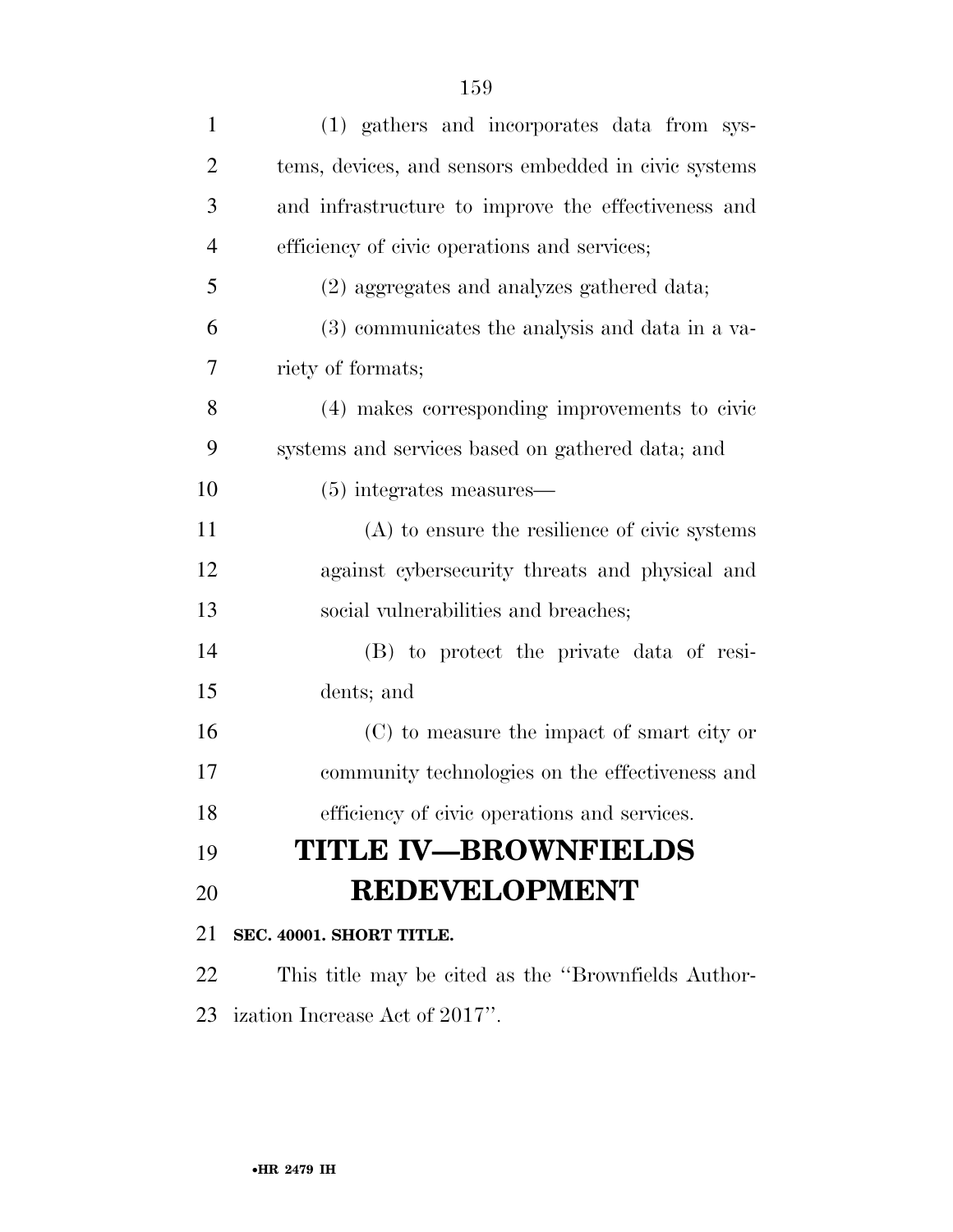•**HR 2479 IH** Section 101(20)(D) of the Comprehensive Environ- mental Response, Compensation, and Liability Act of 1980 (42 U.S.C. 9601(20)(D)) is amended by striking ''involuntarily'' the first place it appears. **SEC. 40003. NONPROFIT ORGANIZATION ELIGIBILITY.**  (a) DEFINITION OF ELIGIBLE ENTITY.—Section 104(k)(1) of the Comprehensive Environmental Response, Compensation, and Liability Act of 1980 (42 U.S.C. 11 9604(k)(1)) is amended— (1) in subparagraph (G), by striking ''Alaska; 13 or" and inserting "Alaska;"; (2) in subparagraph (H), by striking ''Indian community.'' and inserting ''Indian community; or''; and (3) by adding at the end the following new sub- paragraph:  $\frac{1}{2}$  (I) a nonprofit organization, including—  $"(i)$  an organization described in sec-21 tion  $501(c)(3)$  of the Internal Revenue Code of 1986 and exempt from taxation 23 under section 501(a) of such Code; 24 ''(ii) a limited liability corporation in which all managing members or all mem-

**SEC. 40002. CLARIFICATION OF STATE OR LOCAL GOVERN-**

**MENT OWNERSHIP.**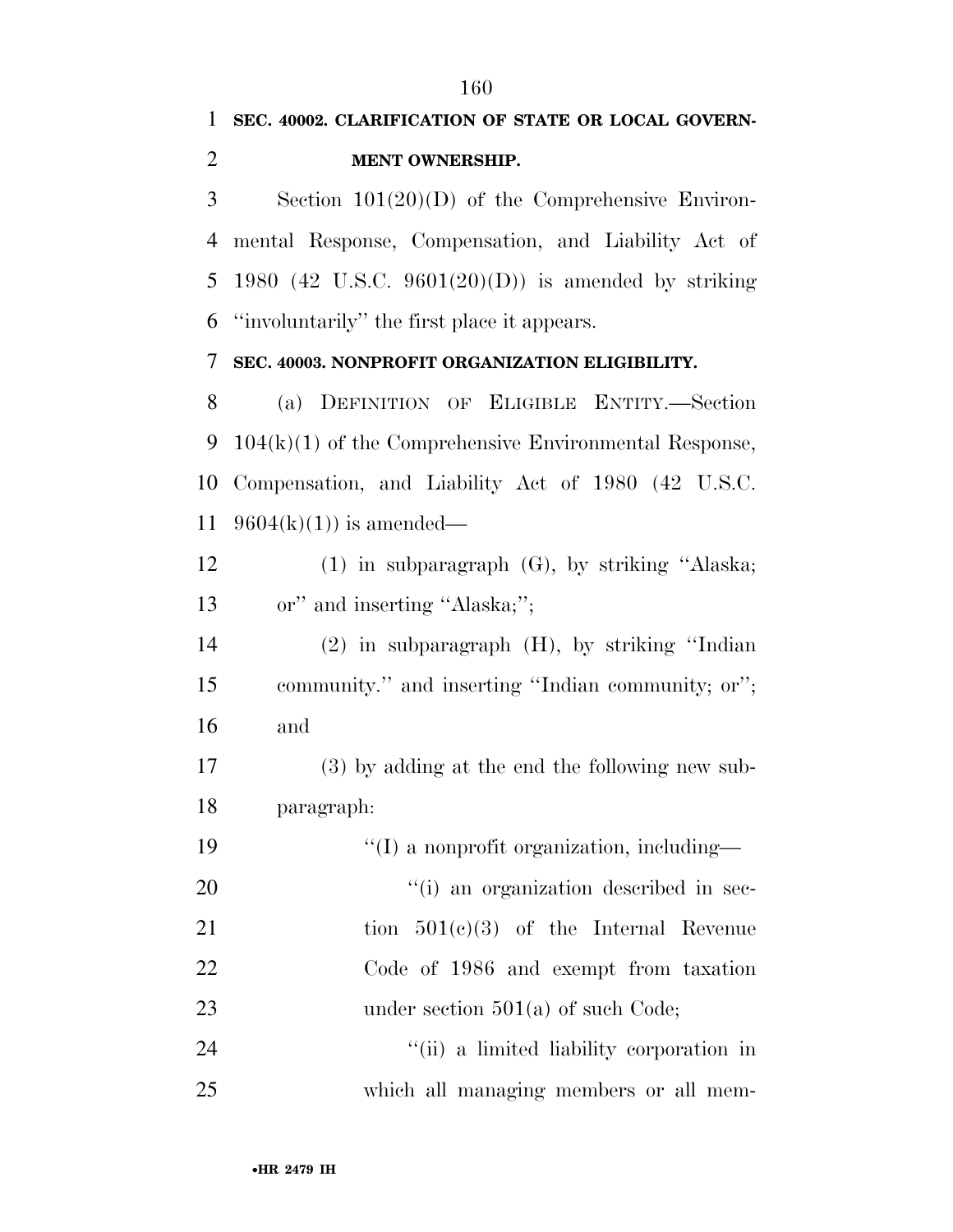| $\mathbf{1}$   | bers are organizations described under                    |
|----------------|-----------------------------------------------------------|
| $\overline{2}$ | clause $(i)$ ;                                            |
| 3              | "(iii) a limited partnership in which                     |
| $\overline{4}$ | all general partners are—                                 |
| 5              | "(I) organizations described                              |
| 6              | under clause (i);                                         |
| $\overline{7}$ | "(II) limited liability corporations                      |
| 8              | whose members are all organizations                       |
| 9              | described under clause (i); or                            |
| 10             | "(III) any combination of sub-                            |
| 11             | clauses $(I)$ and $(II)$ ; or                             |
| 12             | "(iv) a qualified community develop-                      |
| 13             | ment entity, as defined in section                        |
| 14             | $45D(c)(1)$ of the Internal Revenue Code of               |
| 15             | 1986.".                                                   |
| 16             | (b) CONFORMING AMENDMENTS.—Section $104(k)$ of            |
|                | 17 the Comprehensive Environmental Response, Compensa-    |
|                | 18 tion, and Liability Act of 1980 (42 U.S.C. 9604(k)) is |
| 19             | amended-                                                  |
| 20             | $(1)$ in paragraph $(3)$ —                                |
| 21             | $(A)$ in subparagraph $(A)(ii)$ —                         |
| 22             | (i) by striking "or nonprofit organiza-                   |
| 23             | tions"; and                                               |
| 24             | (ii) by striking "or organization"; and                   |
| 25             | $(B)$ in subparagraph $(B)(ii)$ —                         |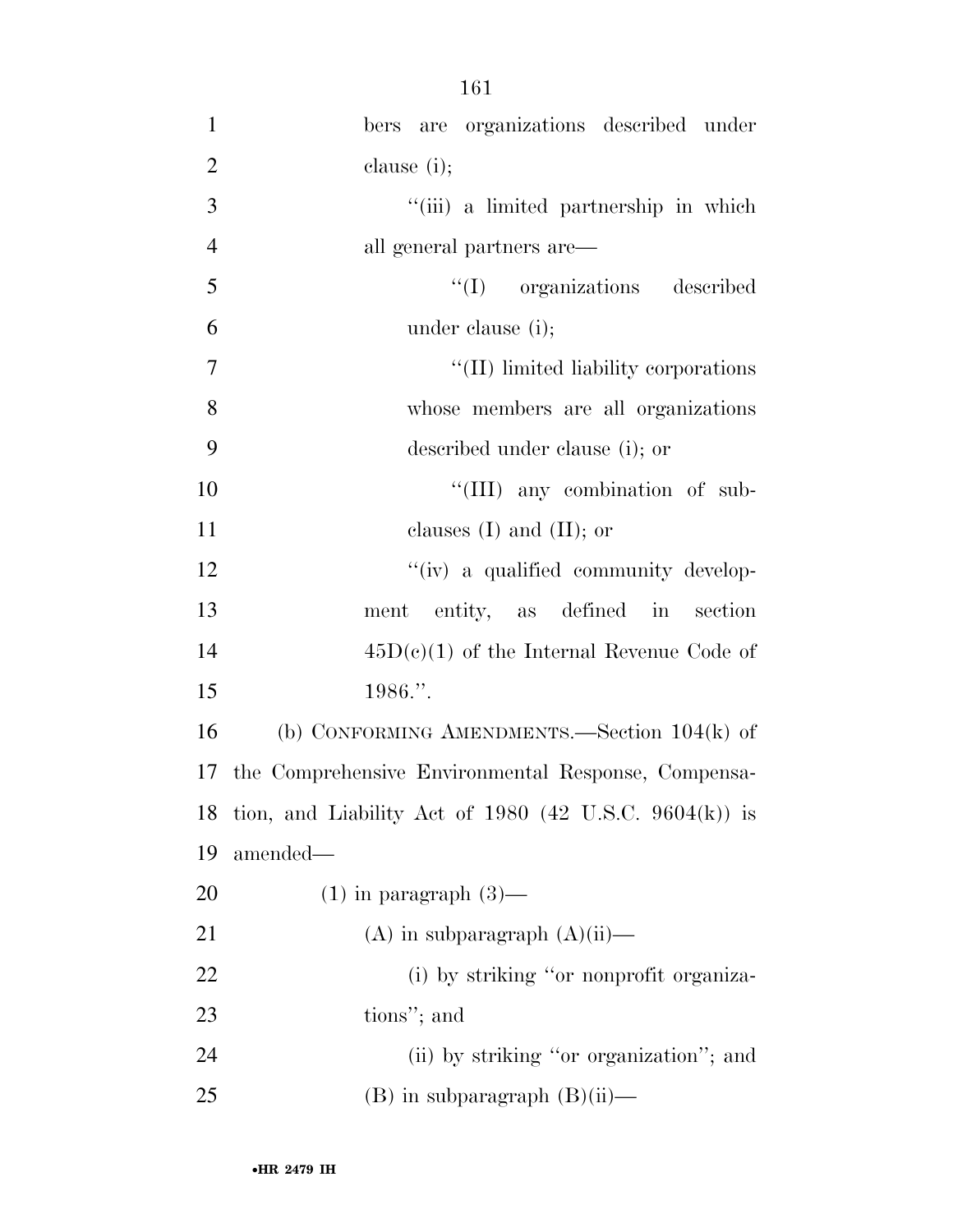| $\mathbf{1}$   | (i) by striking "or other nonprofit or-               |
|----------------|-------------------------------------------------------|
| $\overline{2}$ | ganization"; and                                      |
| 3              | (ii) by striking "or nonprofit organiza-              |
| $\overline{4}$ | tion"; and                                            |
| 5              | (2) in paragraph $(6)(A)$ , by striking "or non-      |
| 6              | profit organizations".                                |
| 7              | SEC. 40004. INCREASED FUNDING LIMIT FOR DIRECT REME-  |
| 8              | DIATION.                                              |
| 9              | Section $104(k)(3)(A)$ of the Comprehensive Environ-  |
| 10             | mental Response, Compensation, and Liability Act of   |
| 11             | 1980 (42 U.S.C. 9604(k)(3)(A)), as amended in section |
| 12             | $40003(b)$ of this Act, is further amended—           |
| 13             | $(1)$ in clause $(ii)$ —                              |
| 14             | (A) by striking " $$200,000"$ and inserting           |
| 15             | " $$750,000"$ ; and                                   |
| 16             | (B) by inserting ", except that during the            |
| 17             | period of fiscal years 2018 through 2022, the         |
| 18             | President may, on not more than 2 occasions,          |
| 19             | waive such $$750,000$ limitation to permit the        |
| 20             | entity to receive a grant in an amount not to         |
| 21             | exceed $$1,500,000$ for a site to be remediated       |
| 22             | based on special circumstances, as determined         |
| 23             | by the President" after "site to be remediated";      |
| 24             | and                                                   |
| 25             | $(2)$ by adding after clause (ii) the following:      |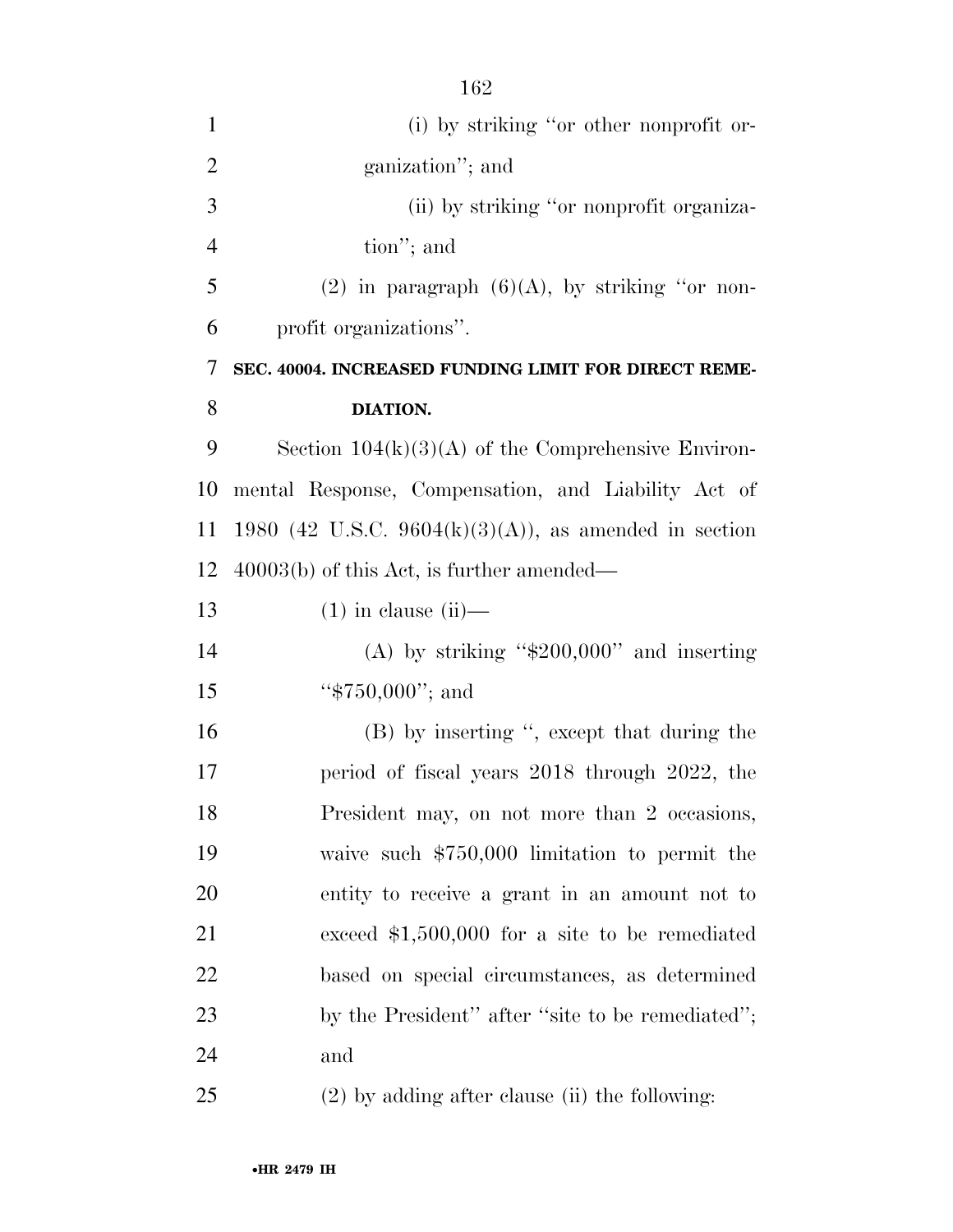| $\mathbf{1}$   | "The President may transfer any duties under this       |
|----------------|---------------------------------------------------------|
| $\overline{2}$ | subparagraph to the Administrator.".                    |
| 3              | SEC. 40005. INDIRECT COSTS.                             |
| $\overline{4}$ | Subparagraph $(B)$ of section $104(k)(4)$ of the Com-   |
| 5              | prehensive Environmental Response, Compensation, and    |
| 6              | Liability Act of 1980 (42 U.S.C. 9604(k)(4)) is amend-  |
| $\tau$         | $ed$ —                                                  |
| 8              | $(1)$ in clause (i), by striking subclause $(III)$ and  |
| 9              | redesignating subclauses $(IV)$ and $(V)$ as subclauses |
| 10             | $(III)$ and $(IV)$ , respectively; and                  |
| 11             | $(2)$ by striking clause (ii) and inserting the fol-    |
| 12             | lowing:                                                 |
| 13             | "(ii) ACCEPTABLE USE OF FUNDS.—                         |
| 14             | "(I) IN GENERAL.—In addition                            |
| 15             | to other acceptable purposes described                  |
| 16             | in this subsection, a grant or loan                     |
| 17             | under this subsection may be used for                   |
| 18             | payment for the costs of—                               |
| 19             | "(aa) investigation and iden-                           |
| 20             | tification of the extent of con-                        |
| 21             | tamination;                                             |
| 22             | "(bb) design and perform-                               |
| 23             | ance of a response action; and                          |
| 24             | "(ce) monitoring of a nat-                              |
| 25             | ural resource.                                          |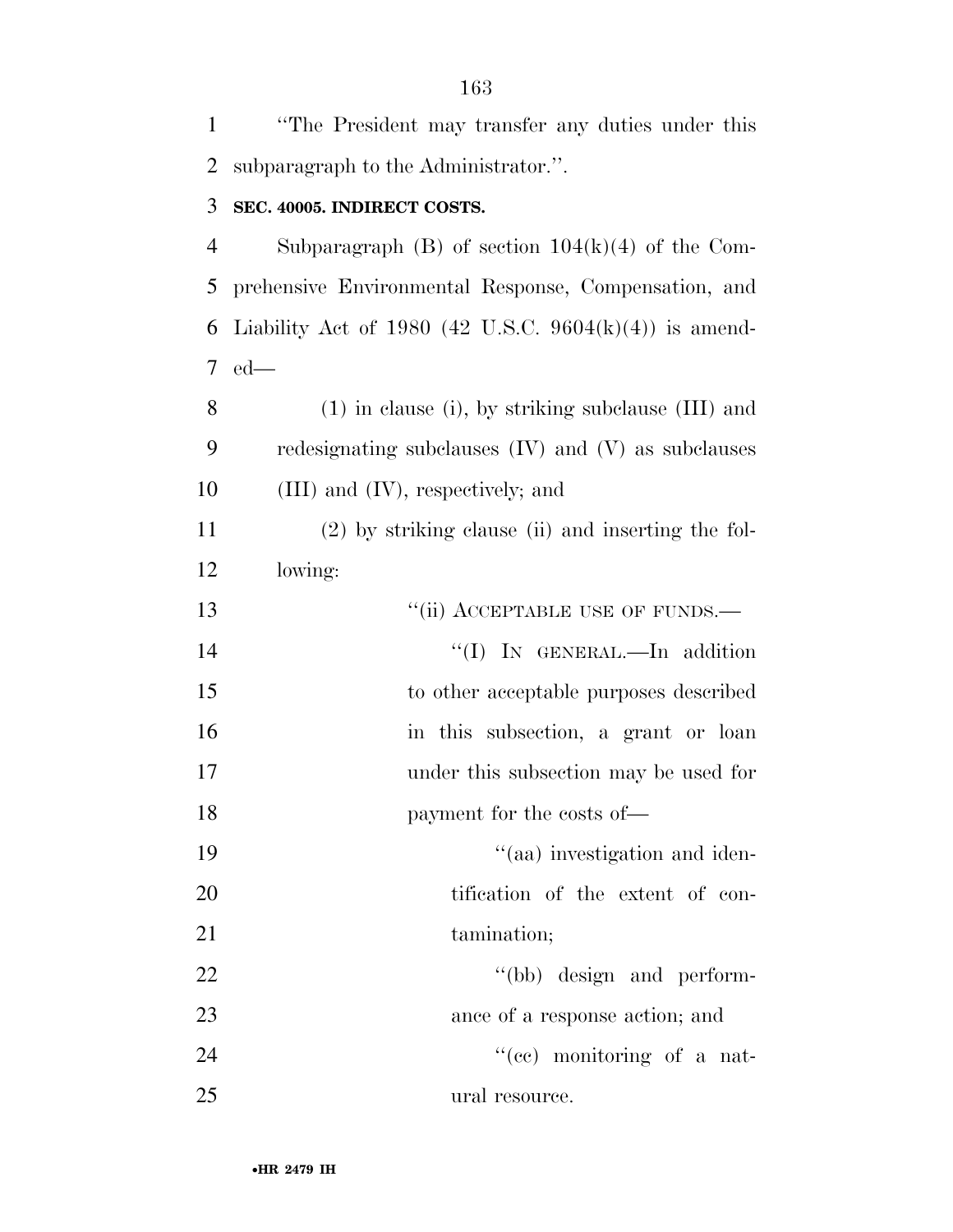| $\mathbf{1}$   | "(II) INDIRECT COSTS.—Not                                  |
|----------------|------------------------------------------------------------|
| $\overline{2}$ | more than 10 percent of a grant or                         |
| 3              | loan under this subsection may be                          |
| $\overline{4}$ | used for the payment of indirect                           |
| 5              | costs.".                                                   |
| 6              | SEC. 40006. ELIGIBILITY FOR FUNDING FOR BROWNFIELD         |
| 7              | SITES ACQUIRED PRIOR TO JANUARY 11, 2002.                  |
| 8              | Subparagraph $(B)$ of section $104(k)(4)$ of the Com-      |
| 9              | prehensive Environmental Response, Compensation, and       |
| 10             | Liability Act of 1980 (42 U.S.C. 9604(k)(4)), as amended   |
| 11             | in section 40005 of this Act, is further amended by strik- |
| 12             | ing clause (iii) and inserting the following:              |
| 13             | "(iii) EXCEPTIONS.—Notwithstanding                         |
| 14             | clause $(i)(III)$ , the Administrator may use              |
| 15             | funds made available to carry out this sub-                |
| 16             | section for one or more of the following:                  |
| 17             | $\lq\lq$ (I) To make a grant under                         |
| 18             | paragraph $(2)$ to an eligible entity                      |
| 19             | that acquired a brownfield site to be                      |
| 20             | covered by the grant on or before                          |
| 21             | January 11, 2002.                                          |
| 22             | "(II) To make a grant under                                |
| 23             | paragraph (3) to an eligible entity if                     |
| 24             | such eligible entity, except as other-                     |
| 25             | wise provided in this subclause, satis-                    |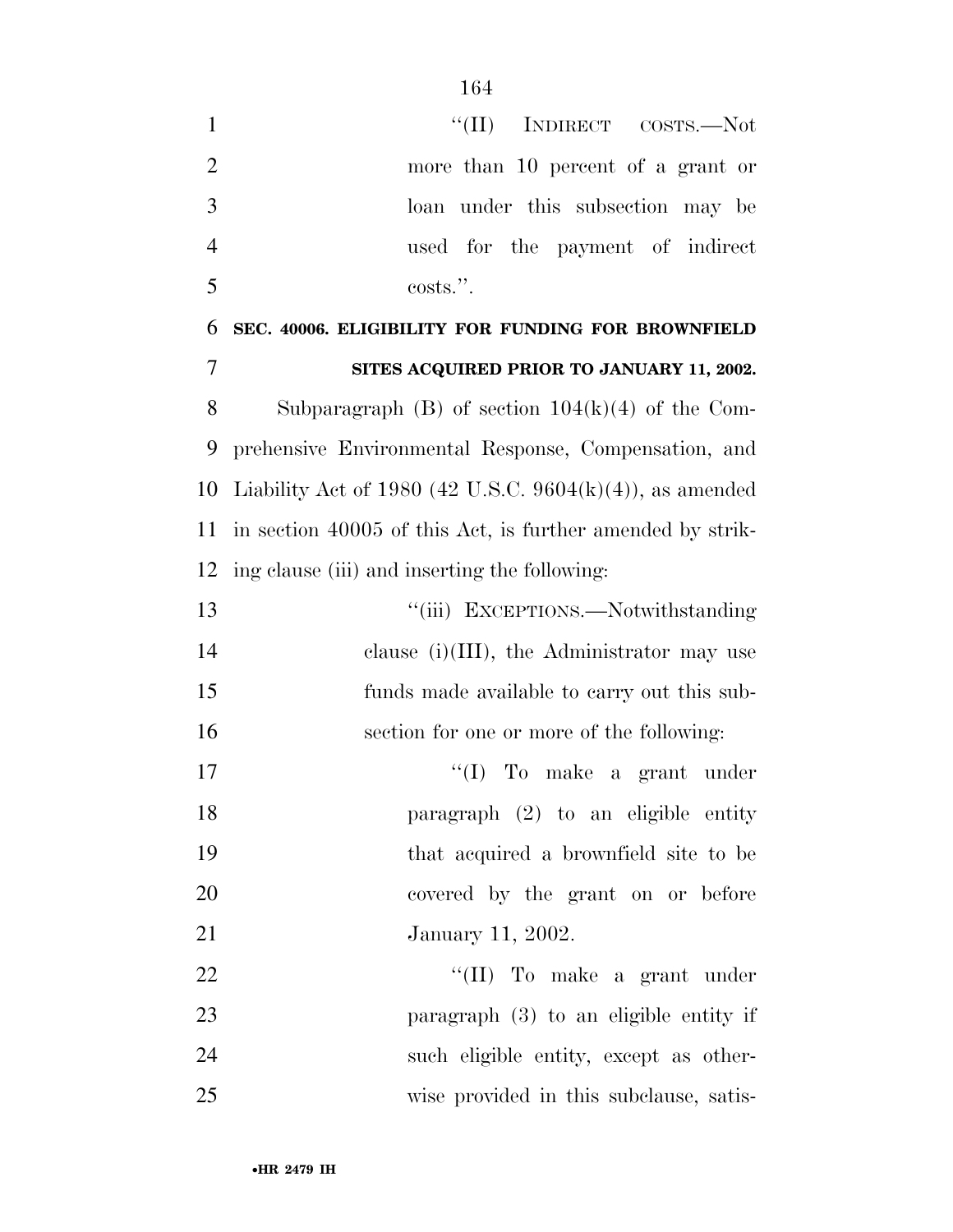| $\mathbf{1}$     | fies all of the elements set forth in   |
|------------------|-----------------------------------------|
| $\overline{2}$   | section $101(40)$ to qualify as a bona  |
| 3                | fide prospective purchaser, except that |
| $\overline{4}$   | date of acquisition of the<br>the       |
| 5                | brownfield site was on or before Janu-  |
| 6                | ary 11, 2002. The Administrator may     |
| $\boldsymbol{7}$ | make exceptions with regard to com-     |
| 8                | pliance with the elements set forth in  |
| 9                | section $101(40)$ based on mitigating   |
| 10               | circumstances, including any of the     |
| 11               | following:                              |
| 12               | "(aa) The brownfield site               |
| 13               | was acquired prior to May 31,           |
| 14               | 1997, and compliance with all           |
| 15               | appropriate inquiry (as required        |
| 16               | under section $101(40)(B)$ can-         |
| 17               | not be fairly determined.               |
| 18               | "(bb) A current site assess-            |
| 19               | ment of the brownfield site has         |
| 20               | found no evidence that the eligi-       |
| 21               | ble entity caused or exacerbated        |
| 22               | contamination found at the site         |
| 23               | or failed to exercise appropriate       |
| 24               | care (as required under section         |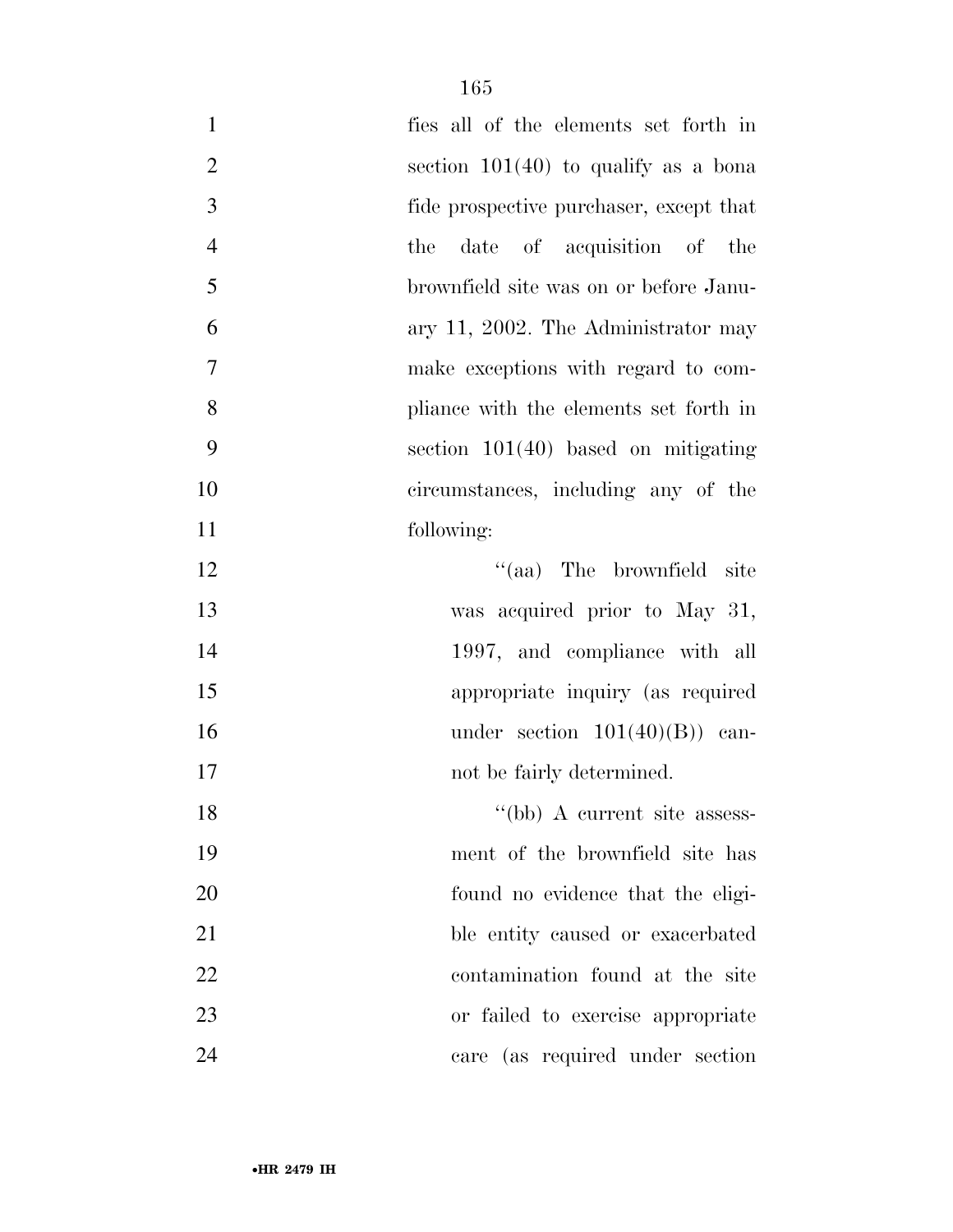| $101(40)(D)$ with respect to con- |
|-----------------------------------|
| tamination found at the site.     |

 $\text{``(ec)}$  The eligible entity held a public hearing with respect to the grant application and no sub- stantive testimony was offered that indicates that the eligible entity caused or exacerbated con- tamination found at the site or failed to exercise appropriate care (as required under section  $12 \t\t 101(40)(D)$  with respect to con-tamination found at the site.

14 ''(dd) There are other cir- cumstances that make compli- ance with the elements set forth 17 in section  $101(40)$  impractical and not in the public interest. 19 ''(III) To make a grant or loan under this subsection to an eligible

entity if such entity—

22 ''(aa) acquired ownership of 23 the brownfield site at least 30 years prior to the date of the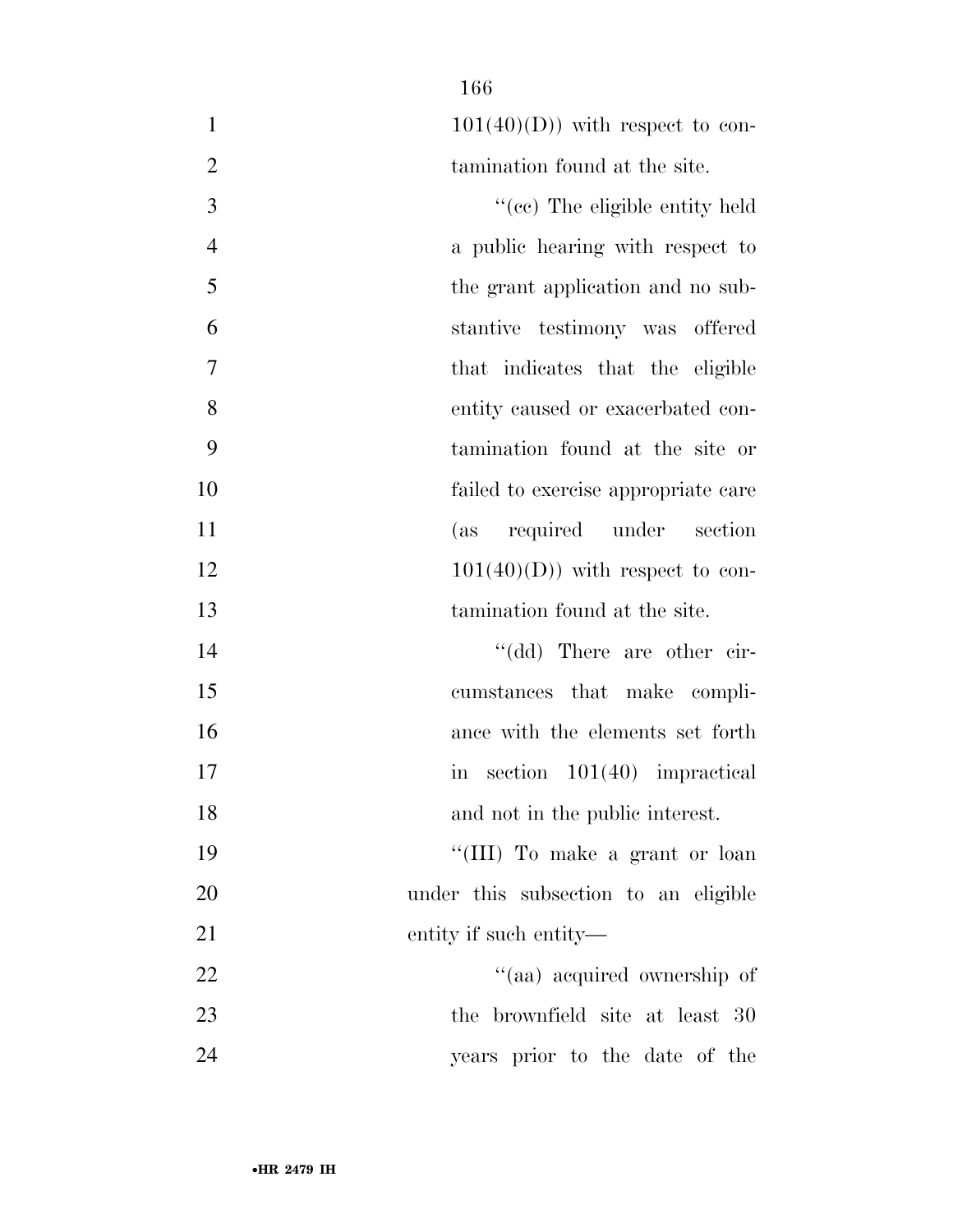grant or loan, but not later than May 31, 1997; ''(bb) did not cause or con- tribute to the contamination on the brownfield site; and ''(cc) can reasonably indi- cate why such entity cannot com- ply with the elements set forth in section 101(40) to qualify as a bona fide prospective pur-11 chaser.". **SEC. 40007. MULTI-PURPOSE BROWNFIELD GRANTS.**  (a) MULTI-PURPOSE GRANT PROGRAM.—Section

 104(k) of the Comprehensive Environmental Response, Compensation, and Liability Act of 1980 (42 U.S.C. 16  $9604(k)$  is amended—

 (1) by redesignating paragraph (12) as para-graph (15);

 (2) by redesignating paragraphs (4) through 20  $(11)$ , as amended, as paragraphs  $(5)$  through  $(12)$ , respectively; and

 (3) by adding after paragraph (3) the following new paragraph:

24 "(4) MULTI-PURPOSE BROWNFIELD GRANTS.—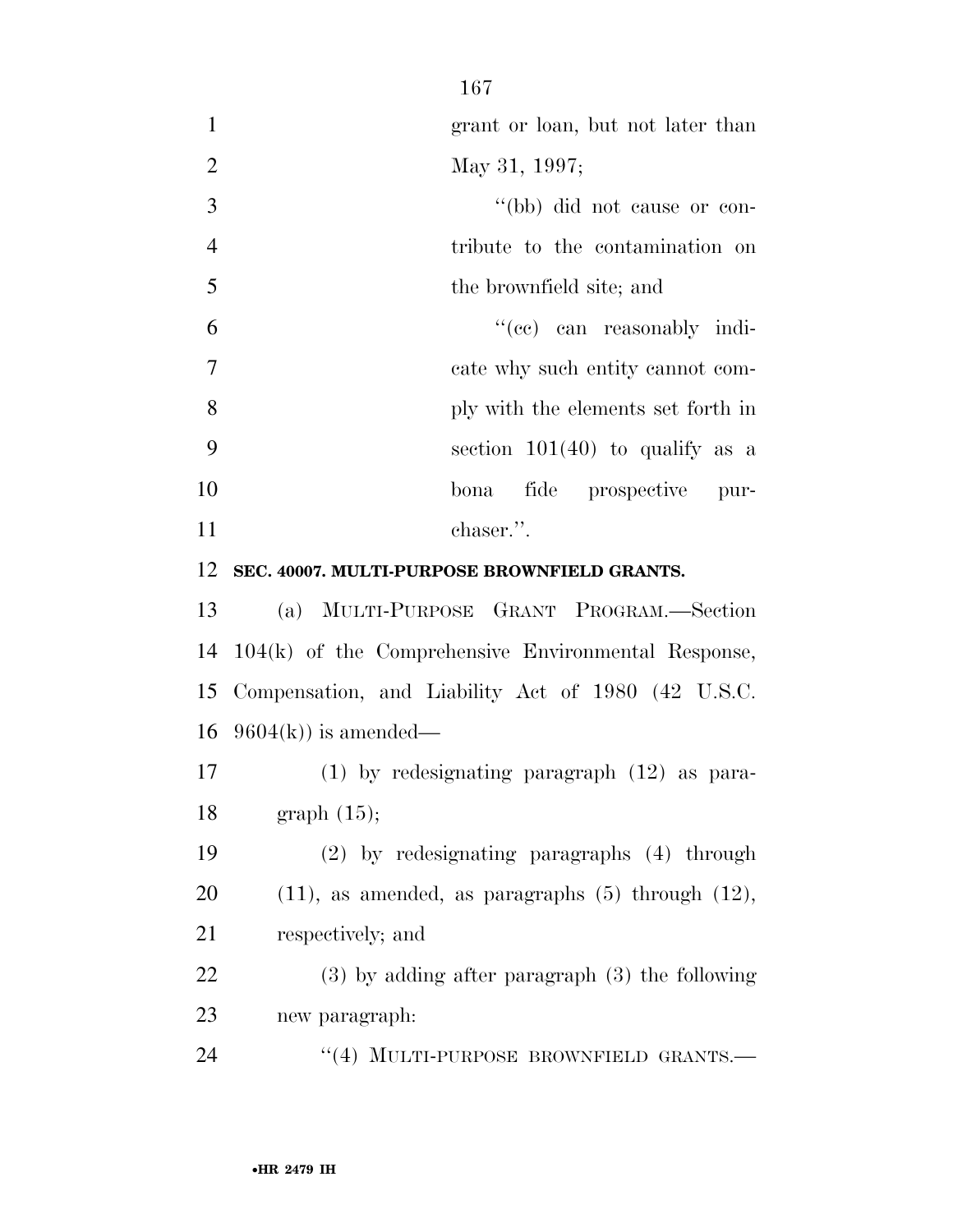| $\mathbf{1}$   | "(A) ESTABLISHMENT OF PROGRAM.-                       |
|----------------|-------------------------------------------------------|
| $\overline{2}$ | Subject to paragraphs $(5)$ and $(6)$ , the Admin-    |
| 3              | istrator shall establish a program to provide         |
| $\overline{4}$ | multi-purpose grants to eligible entities, where      |
| 5              | warranted, as determined by the Administrator         |
| 6              | considerations under paragraph<br>based<br>on         |
| 7              | $(3)(C)$ , to be used to inventory, characterize, as- |
| 8              | sess, conduct planning related to, or remediate       |
| 9              | (or any combination thereof), one or more             |
| 10             | brownfield sites in an area, in amounts not to        |
| 11             | exceed $$1,500,000$ per grant.                        |
| 12             | "(B) ADDITIONAL CONSIDERATIONS.—In                    |
| 13             | addition to the considerations under paragraph        |
| 14             | $(3)(C)$ , the Administrator, in determining to       |
| 15             | award a multi-purpose grant under the program         |
| 16             | under subparagraph (A), shall consider the ex-        |
| 17             | tent to which the eligible entity demonstrates—       |
| 18             | "(i) an overall plan for revitalization               |
| 19             | of brownfield sites in the area in which the          |
| 20             | multi-purpose grant will be used;                     |
| 21             | "(ii) the capacity to conduct the range               |
| 22             | of eligible activities that will be funded by         |
| 23             | the multi-purpose grant; and                          |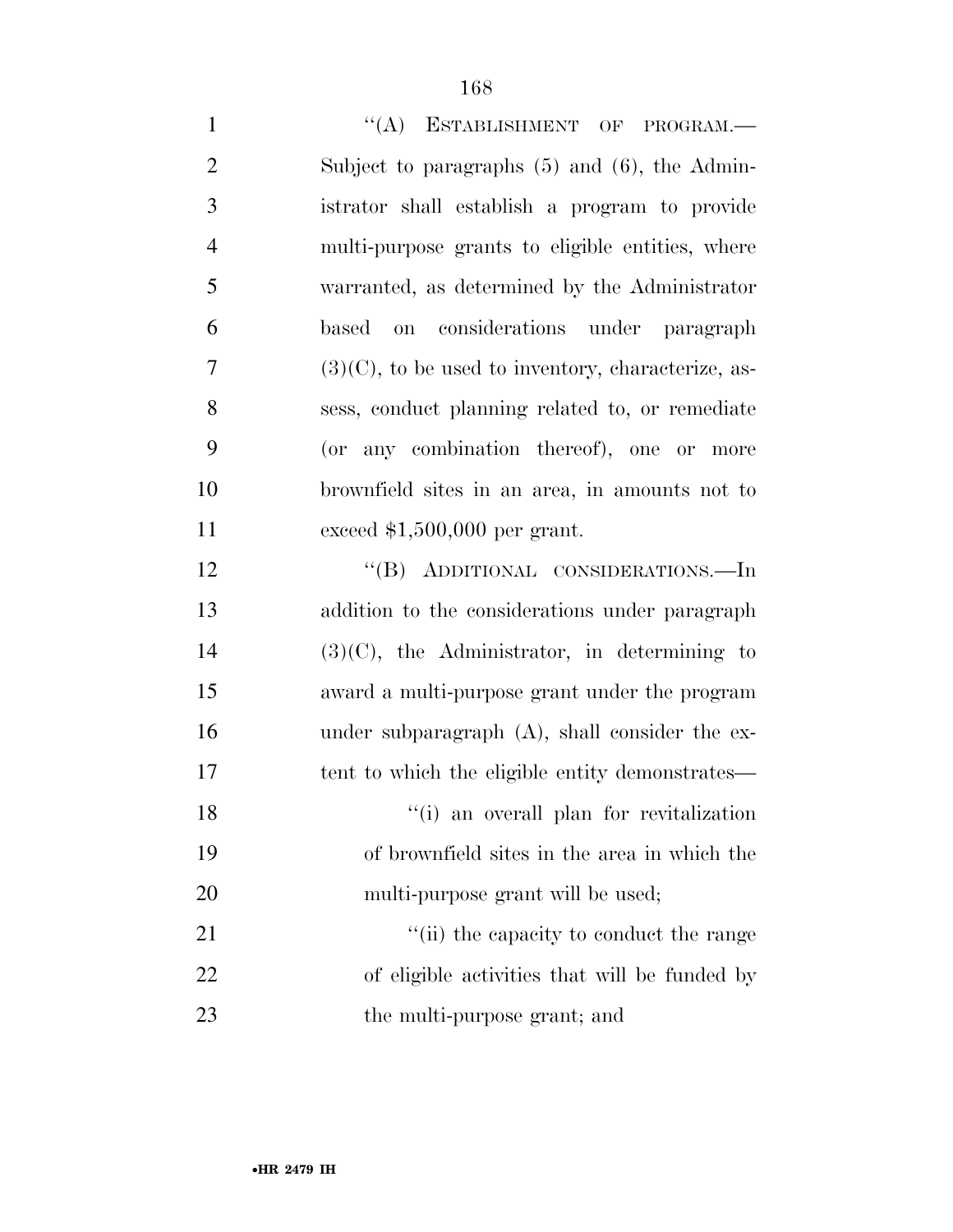| $\mathbf{1}$   | "(iii) that a multi-purpose grant is              |
|----------------|---------------------------------------------------|
| $\overline{2}$ | appropriate for meeting the needs of the          |
| 3              | area in which the grant will be used.             |
| $\overline{4}$ | "(C) GRANT FUNDS.—Grants provided                 |
| 5              | under the program established under subpara-      |
| 6              | graph $(A)$ shall be expended not later than 3    |
| 7              | years after the award of grant funding to the     |
| 8              | eligible entity, unless the Administrator deter-  |
| 9              | mines that an extension of not more than 2        |
| 10             | years is justified.                               |
| 11             | "(D) OWNERSHIP.—A recipient of a grant            |
| 12             | under this paragraph may not use amounts          |
| 13             | from such grant on remediation of a brownfield    |
| 14             | site until such recipient owns such site.         |
| 15             | "(E) EXISTING AUTHORITY.-Nothing in               |
| 16             | this paragraph shall limit any other authority of |
| 17             | the President or the Administrator under this     |

18 subsection.".

(b) CONFORMING AMENDMENTS.—

20 (1) Section  $104(k)(3)(A)$  of the Comprehensive Environmental Response, Compensation, and Liabil-22 ity Act of 1980  $(42 \text{ U.S.C. } 9604(\text{k})(3)(\text{A}))$ , as amended, is further amended by striking ''Subject to paragraphs (4) and (5)'' and inserting ''Subject to 25 paragraphs  $(5)$  and  $(6)$ ".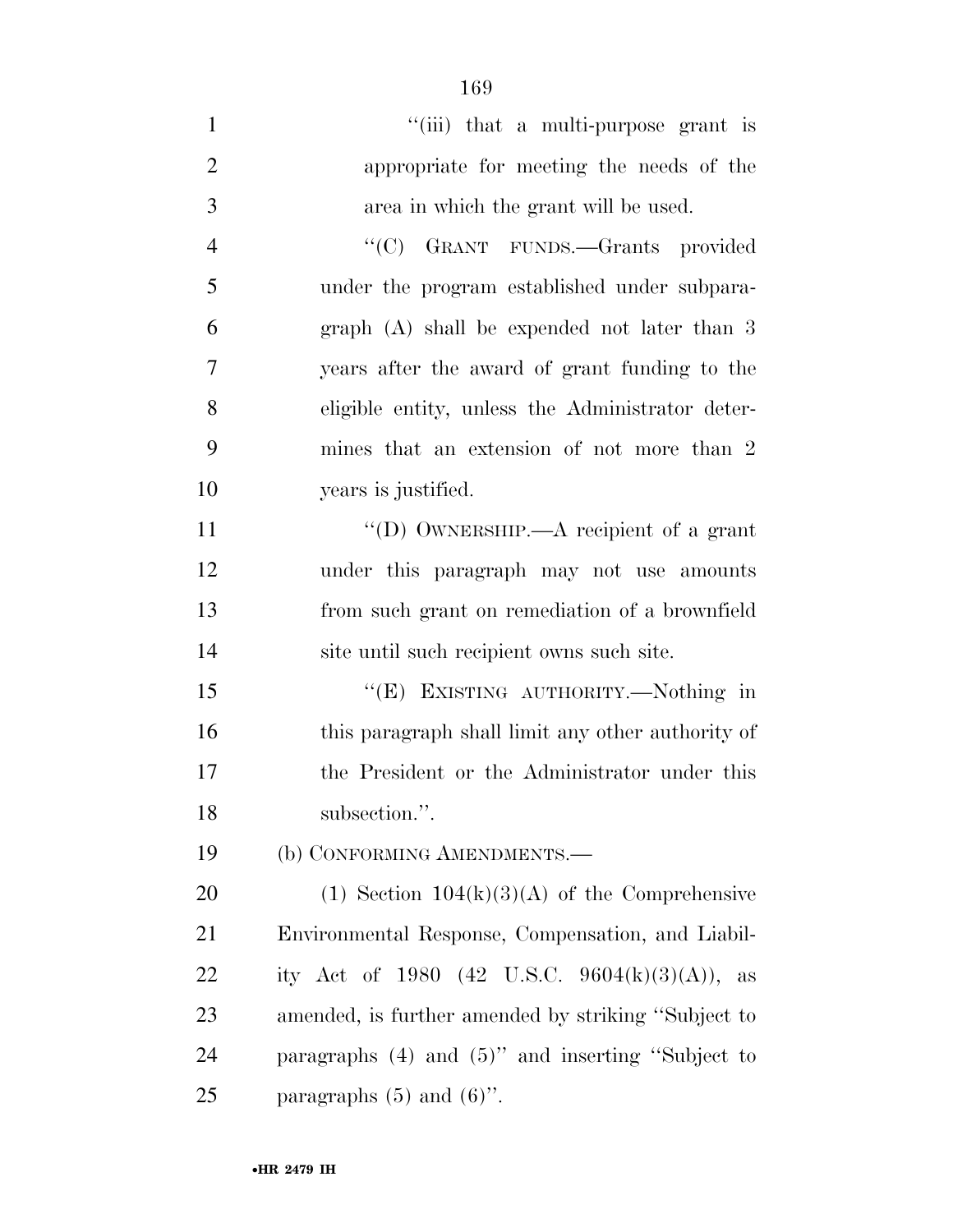1 (2) Section  $104(k)(3)(C)$  of the Comprehensive Environmental Response, Compensation, and Liabil- ity Act of 1980 (42 U.S.C. 9604(k)(3)(C)) is amended by inserting ''or paragraph (4)'' after 5 "under subparagraph  $(A)(ii)$  or  $(B)(ii)$ ". **SEC. 40008. PROGRAM FOR SUSTAINABLE REUSE AND AL- TERNATIVE ENERGY ON BROWNFIELD SITES.**  Section 104(k) of the Comprehensive Environmental Response, Compensation, and Liability Act of 1980 (42 U.S.C. 9604(k)) is amended by adding after paragraph 11 (12), as redesignated by section  $40007(a)(2)$  of this Act, the following new paragraph: 13 <sup>"</sup>(13) PROGRAM FOR SUSTAINABLE REUSE AND 14 ALTERNATIVE ENERGY ON BROWNFIELD SITES.— 15 "(A) ESTABLISHMENT AND USE OF FUNDS.—The Administrator shall establish a program to make grants, on a competitive basis, to eligible entities to be used at one or more brownfield sites for projects that reduce environmental impact, increase community liv- ability, and encourage sustainability, includ- ing— 23 ''(i) sustainable reuse planning and

site analysis, including—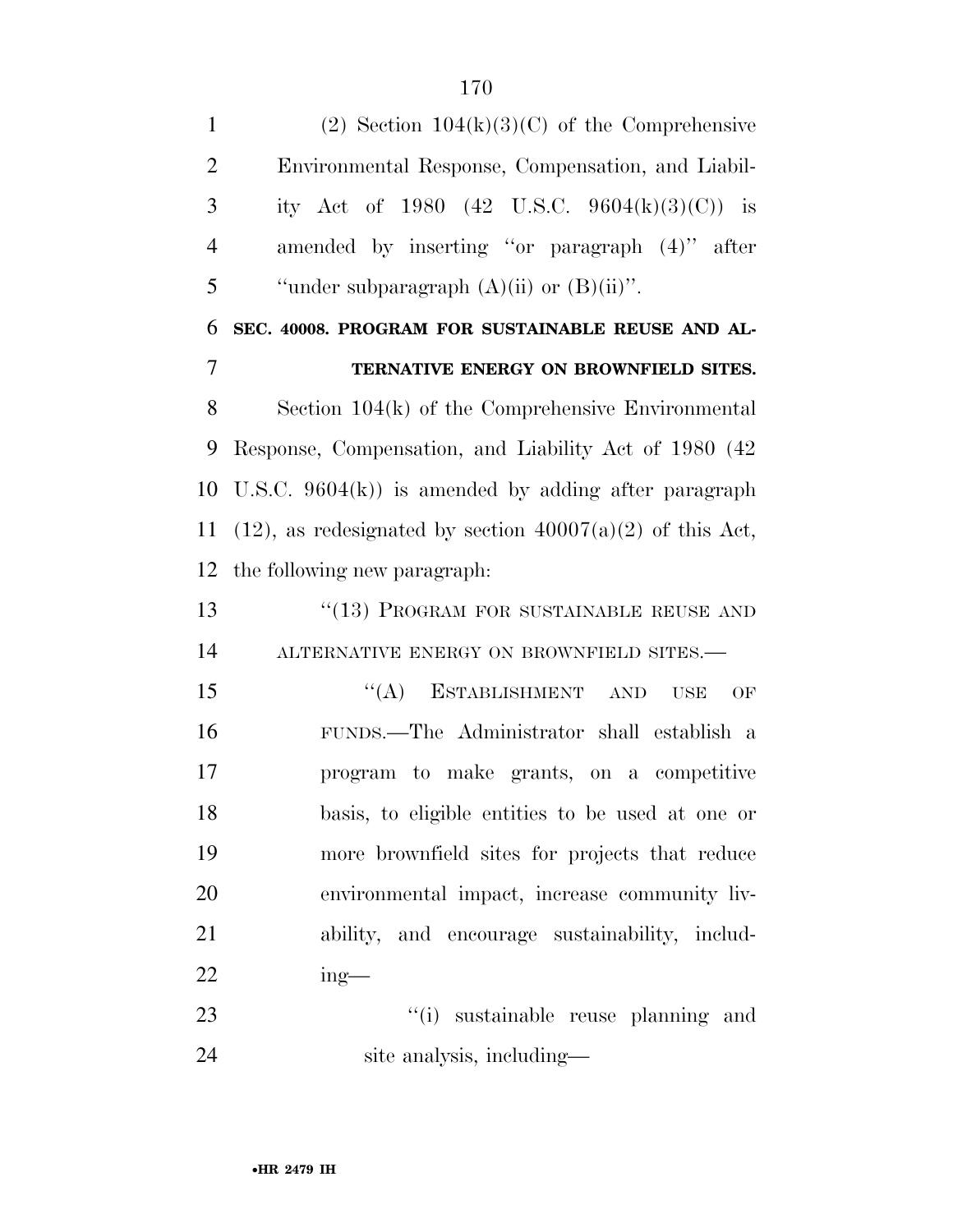- 1  $\lq(1)$  site characterization and as- sessment; 3  $\frac{1}{(II)}$  area and corridor sustain- ability plans; and 5 ''(III) engineering or feasibility analysis of environmentally beneficial site improvements; 8 ''(ii) remediation; ''(iii) ecosystem restoration; and
- 11 "(B) PROJECT SELECTION.—In addition to the criteria under paragraph (6), in selecting grant recipients under this paragraph, the Ad- ministrator shall take into consideration the ex- tent to which a grant will facilitate future use of a brownfield site in an environmentally bene- ficial and sustainable manner, including the po- tential for renewable energy production and green infrastructure, including greenways and hike-bike trails, green buildings, and mixed use and transit-oriented development in smart growth locations.''.

10  $''(iv)$  habitat restoration.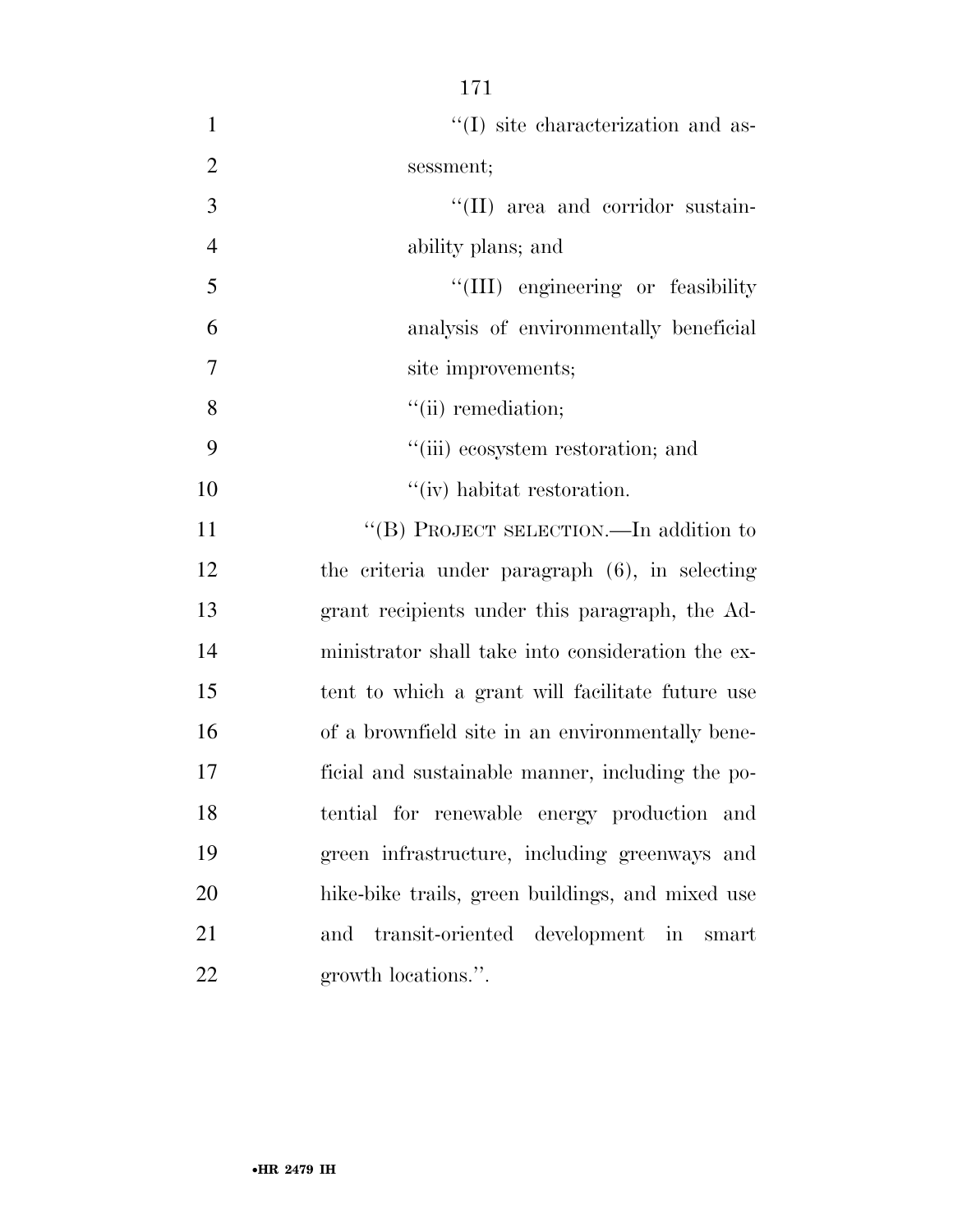### **SEC. 40009. STAFF FOR SMALL, DISADVANTAGED, OR RURAL COMMUNITIES.**

 Section 104(k) of the Comprehensive Environmental Response, Compensation, and Liability Act of 1980 (42 U.S.C. 9604(k)) is amended by adding after paragraph (13) (as added by section 40008 of this Act) the following:

7 "(14) STAFF FOR SMALL, DISADVANTAGED, OR RURAL COMMUNITIES.—The Administrator, upon approval of an application made by an eligible entity serving a community that has a small population, is disadvantaged, or is in a rural location, and in ac- cordance with the applicable provisions of sub- chapter VI of chapter 33 of title 5, United States Code, may assign employees of the Environmental Protection Agency to such eligible entity to build local capacity for the remediation and revitalization of brownfield sites located in such communities. The Administrator shall determine, consistent with exist- ing law and regulation in effect as of the date of en- actment of this paragraph and subject to comment and public review, what qualifies as a community that has a small population, is disadvantaged, or is in a rural location for purposes of this paragraph, provided that such definitions include rural munici- palities, municipalities with populations of up to 20,000, and municipalities in which the median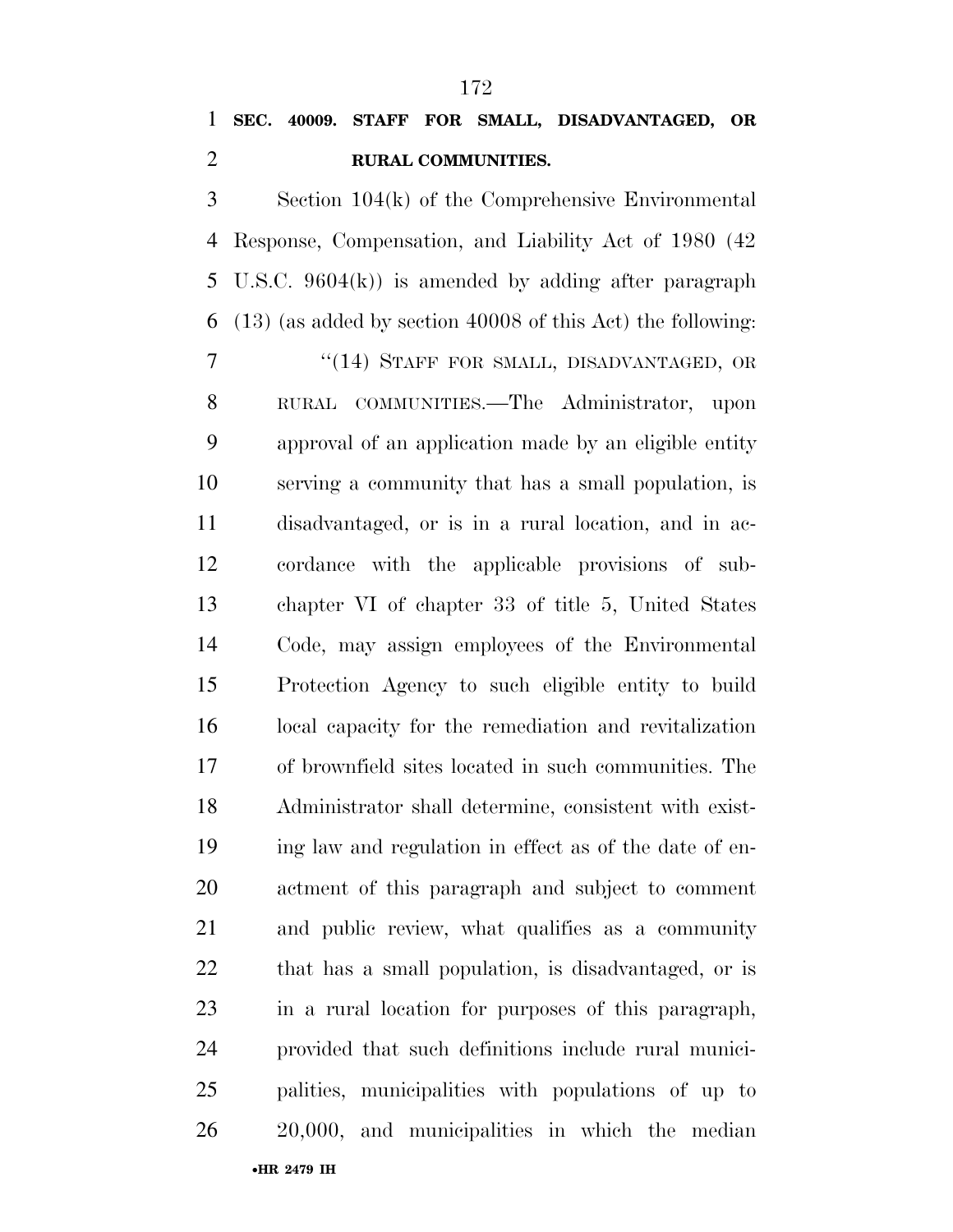| $\mathbf{1}$   | household income is at or less than $\frac{2}{3}$ of the State |
|----------------|----------------------------------------------------------------|
| $\overline{2}$ | average.".                                                     |
| 3              | SEC. 40010. SMALL COMMUNITY TECHNICAL ASSISTANCE               |
| $\overline{4}$ | <b>GRANTS.</b>                                                 |
| 5              | Paragraph $(7)(A)$ of section 104(k) of the Com-               |
| 6              | prehensive Environmental Response, Compensation, and           |
| 7              | Liability Act of 1980 (42 U.S.C. 9604 $(k)$ ) (as redesig-     |
| 8              | nated by section $40007(a)(2)$ of this Act) is amended—        |
| 9              | (1) by striking "The Administrator may pro-                    |
| 10             | vide," and inserting the following:                            |
| 11             | "(i) DEFINITIONS.—In this subpara-                             |
| 12             | graph:                                                         |
| 13             | $``(I)$ DISADVANTAGED AREA.—                                   |
| 14             | The term 'disadvantaged area' means                            |
| 15             | an area with an annual median house-                           |
| 16             | hold income that is less than $\frac{2}{3}$ of the             |
| 17             | statewide annual median household                              |
| 18             | income, as determined by the latest                            |
| 19             | available decennial census.                                    |
| 20             | "(II) SMALL COMMUNITY.—The                                     |
| 21             | term 'small community' means a com-                            |
| 22             | munity with a population of not more                           |
| 23             | 20,000 individuals, as deter-<br>than                          |
| 24             | mined by the latest available decennial                        |
| 25             | census.                                                        |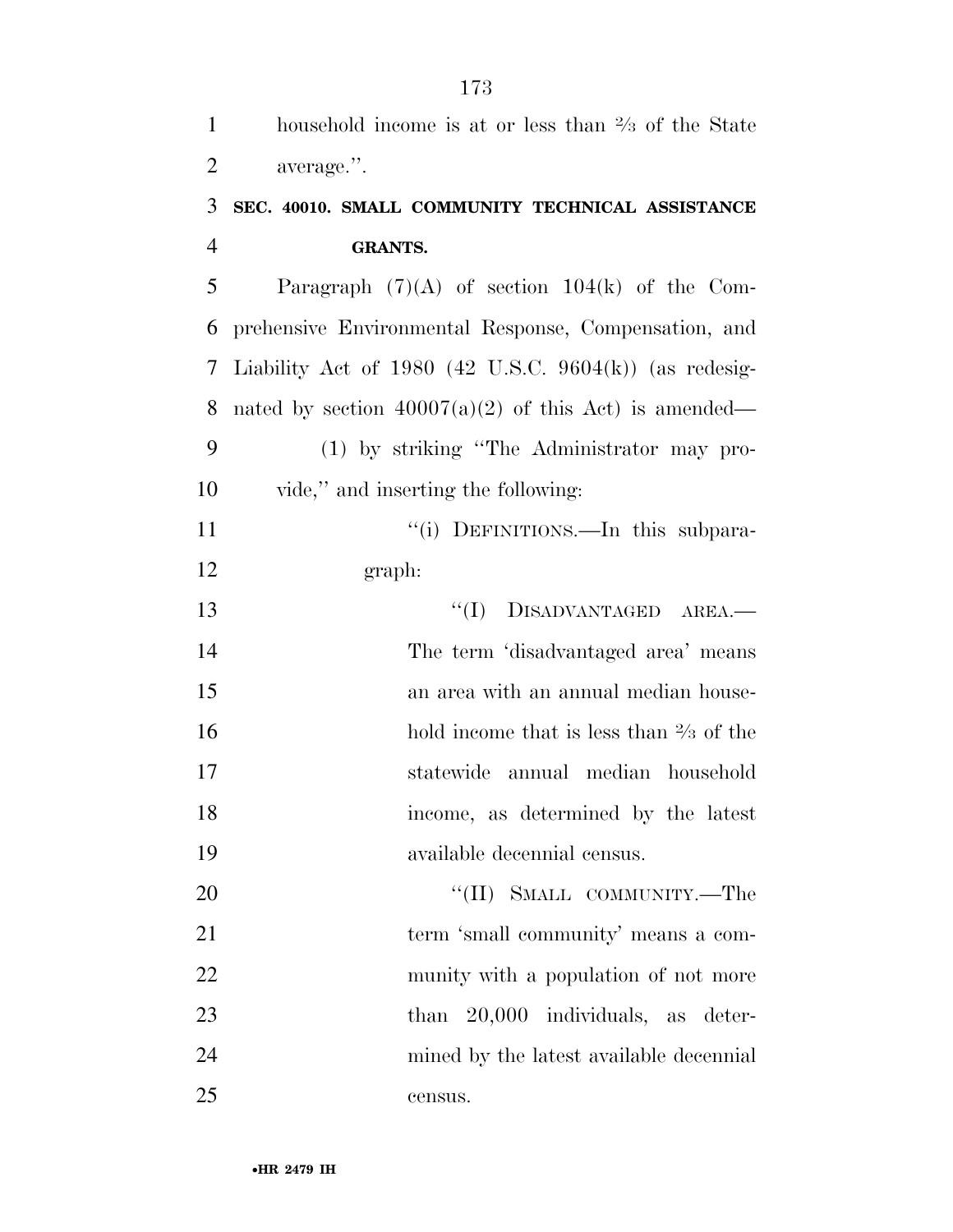- 1 "(ii) ESTABLISHMENT OF PRO- GRAM.—The Administrator shall establish a program to provide grants that pro- vide,''; and (2) by adding at the end the following: ''(iii) SMALL OR DISADVANTAGED COMMUNITY RECIPIENTS.— 8 "(I) IN GENERAL.—Subject to subclause (II), in carrying out the 10 program under clause (ii), the Admin- istrator shall use not more than 12  $\text{$}1,500,000$  of amounts made available to carry out this paragraph to provide grants to eligible entities and institu- tions of higher education, as deter-16 mined by the Administrator, to assist small communities, Indian tribes, rural areas, or disadvantaged areas in achieving the purposes described in clause (ii).
- 21 ''(II) LIMITATION.—Each grant awarded under subclause (I) shall be not more than \$10,000.''.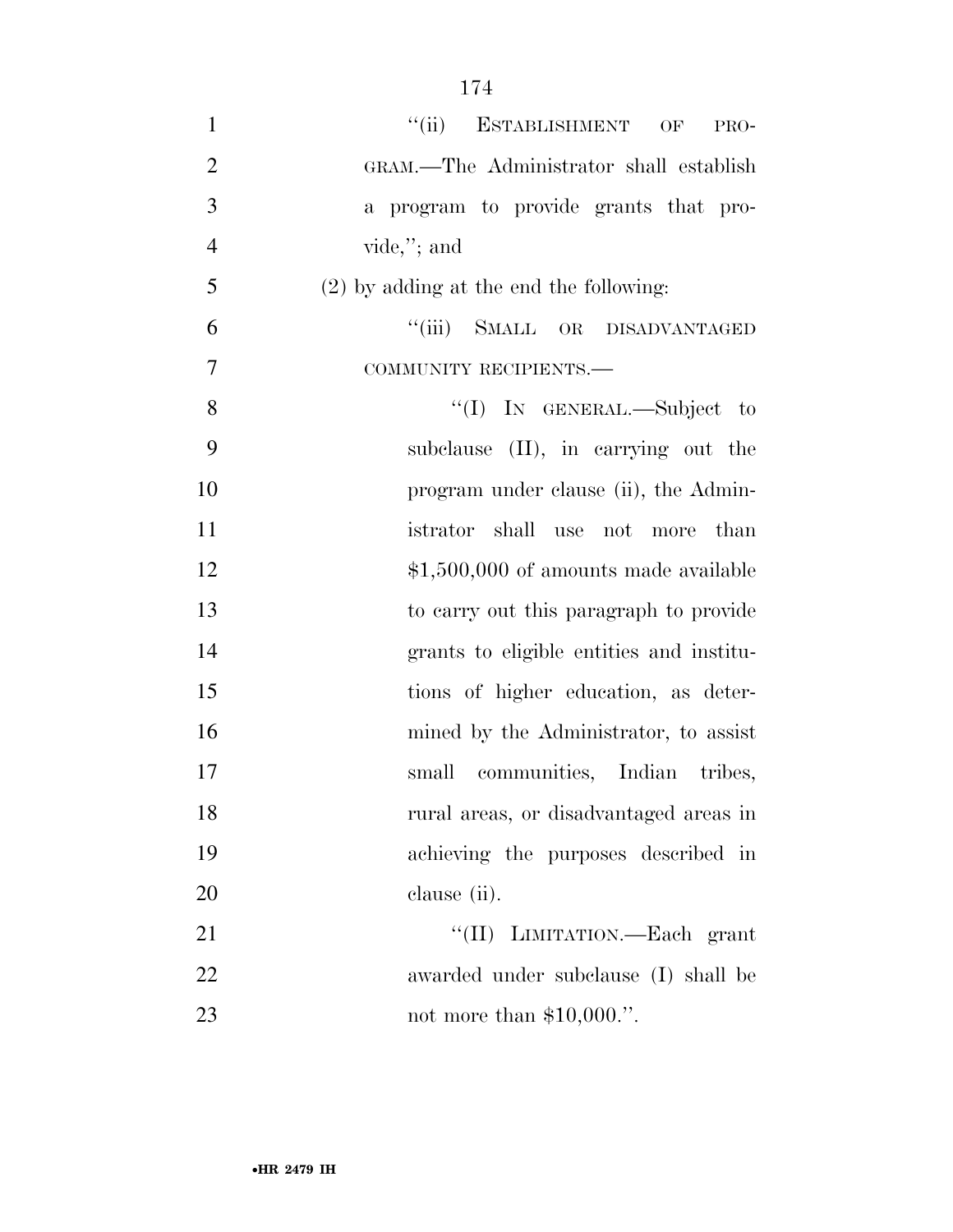| 2              | (a) AUTHORIZATION OF APPROPRIATIONS.-Sub-                    |
|----------------|--------------------------------------------------------------|
| 3              | paragraph $(A)$ of paragraph $(15)$ (as redesignated by sec- |
| $\overline{4}$ | tion $40007(a)(1)$ of this Act) of section $104(k)$ of the   |
| 5              | Comprehensive Environmental Response, Compensation,          |
| 6              | and Liability Act of 1980 (42 U.S.C. 9604(k)) is amended     |
| 7              | to read as follows:                                          |
| 8              | ``(A)<br>AUTHORIZATION OF APPROPRIA-                         |
| 9              | TIONS.—There are authorized to be appro-                     |
| 10             | priated to carry out this subsection—                        |
| 11             | "(i) $$350,000,000$ for fiscal year                          |
| 12             | 2018;                                                        |
| 13             | "(ii) $$400,000,000$ for fiscal year                         |
| 14             | 2019;                                                        |
| 15             | "(iii) $$450,000,000$ for fiscal year                        |
| 16             | 2020;                                                        |
| 17             | "(iv) $$500,000,000$ for fiscal year                         |
| 18             | $2021$ ; and                                                 |
| 19             | "(v) $$550,000,000$ for fiscal year                          |
| 20             | $2022$ .".                                                   |
| 21             | (b) SET ASIDE FOR PROGRAM FOR SUSTAINABLE                    |
| 22             | REUSE AND ALTERNATIVE ENERGY ON BROWNFIELD                   |
| 23             | SITES.—Paragraph $(15)$ of section $104(k)$ of the Com-      |
| 24             | prehensive Environmental Response, Compensation, and         |
| 25             | Liability Act of 1980 (42 U.S.C. 9604(k)), as redesig-       |
|                | 26 nated by section $40007(a)(1)$ of this Act and as amended |
|                | •HR 2479 IH                                                  |

#### **SEC. 40011. AUTHORIZATION OF APPROPRIATIONS.**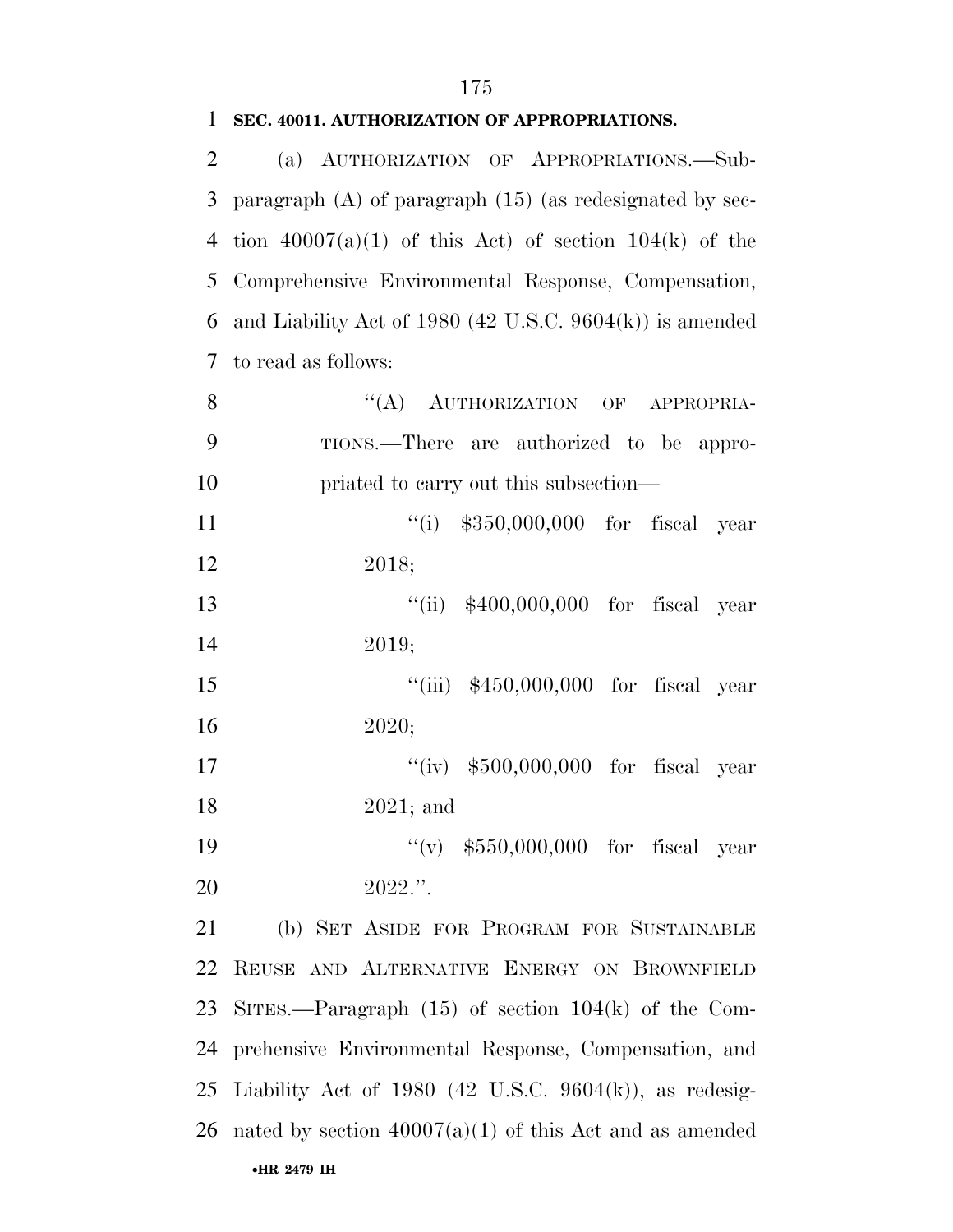by subsection (a) of this section, is further amended by adding after subparagraph (B) the following new subpara-graph:

|    | "(C) SET ASIDE FOR PROGRAM FOR SUS-                |
|----|----------------------------------------------------|
| 5  | TAINABLE REUSE AND ALTERNATIVE ENERGY              |
| 6  | ON BROWNFIELD SITES. Of amounts made               |
| 7  | available each fiscal year pursuant to subpara-    |
| 8  | graph $(A)$ , at least 7.5 percent of such amounts |
| 9  | shall be used to carry out the program under       |
| 10 | paragraph $(13)$ .".                               |

#### **SEC. 40012. STATE RESPONSE PROGRAMS.**

 Section 128(a)(3) of the Comprehensive Environ- mental Response, Compensation, and Liability Act of 1980 (42 U.S.C. 9628(a)(3)) is amended to read as fol-lows:

16  $\frac{16}{3}$  FUNDING.—There are authorized to be ap-propriated to carry out this subsection—

| 18        | "(A) $$70,000,000$ for fiscal year 2018;    |
|-----------|---------------------------------------------|
| 19        | "(B) $$80,000,000$ for fiscal year 2019;    |
| <b>20</b> | "(C) $$90,000,000$ for fiscal year 2020;    |
| 21        | "(D) $$100,000,000$ for fiscal year 2021;   |
| 22        | and                                         |
| 23        | "(E) $$110,000,000$ for fiscal year 2022.". |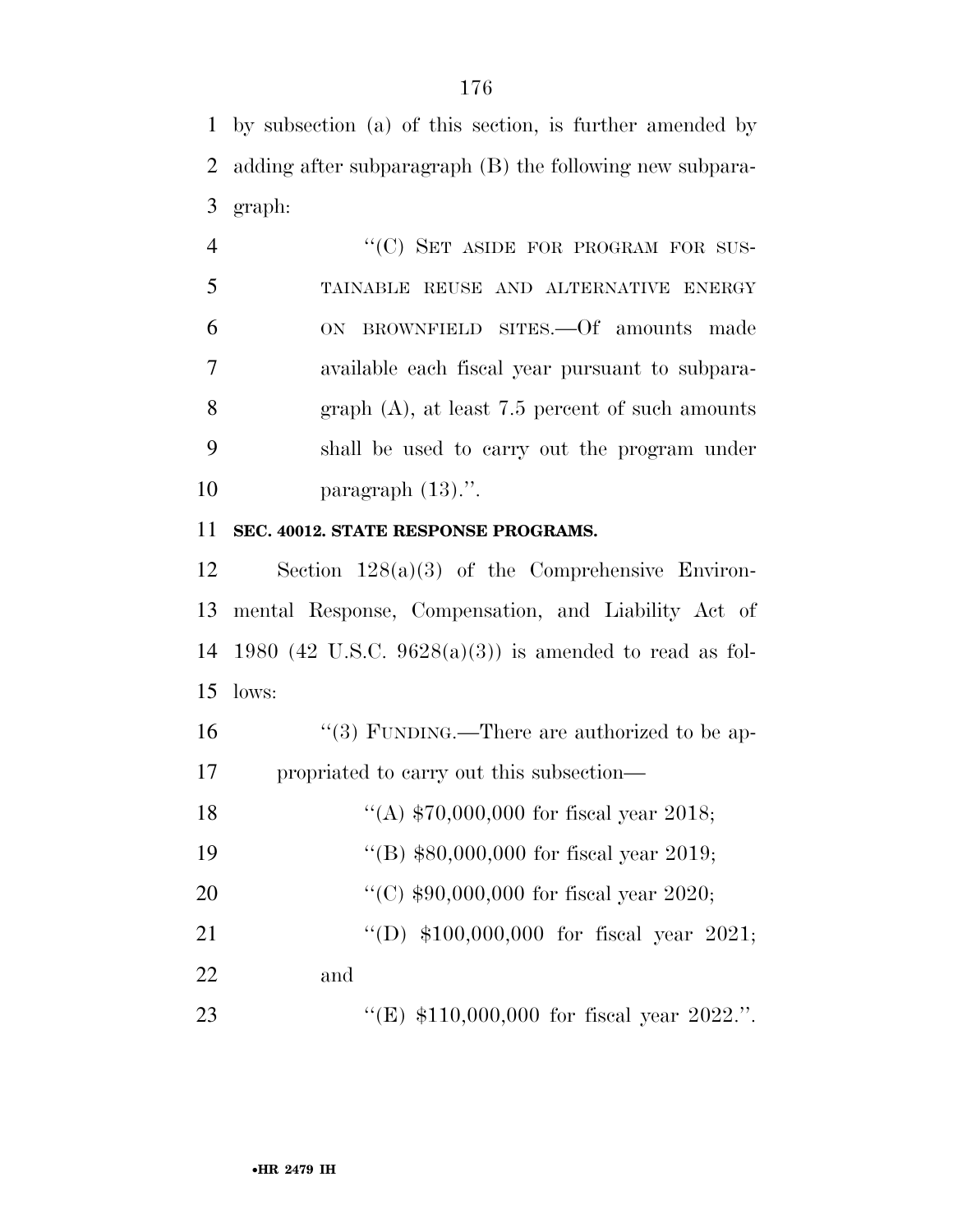# **TITLE V—HEALTHCARE INFRASTRUCTURE Subtitle A—Hospital Infrastructure SEC. 51001. HOSPITAL INFRASTRUCTURE.**  Section 1610(a) of the Public Health Service Act (42 6 U.S.C.  $300r(a)$  is amended by striking paragraph (3) and inserting the following paragraphs:

8 "(3) PRIORITY.—In awarding grants under this sub- section, the Secretary shall give priority to applicants whose projects will include, by design, cybersecurity against cyber threats.

12 "(4) AMERICAN IRON AND STEEL PRODUCTS.—

13 "(A) In GENERAL.—As a condition on receipt of a grant under this section for a project, an entity shall ensure that all of the iron and steel products used in the project are produced in the United States.

 ''(B) APPLICATION.—Subparagraph (A) shall be waived in any case or category of cases in which the Secretary finds that—

21 ''(i) applying subparagraph (A) would be inconsistent with the public interest;

23  $\frac{1}{10}$  iron and steel products are not pro-duced in the United States in sufficient and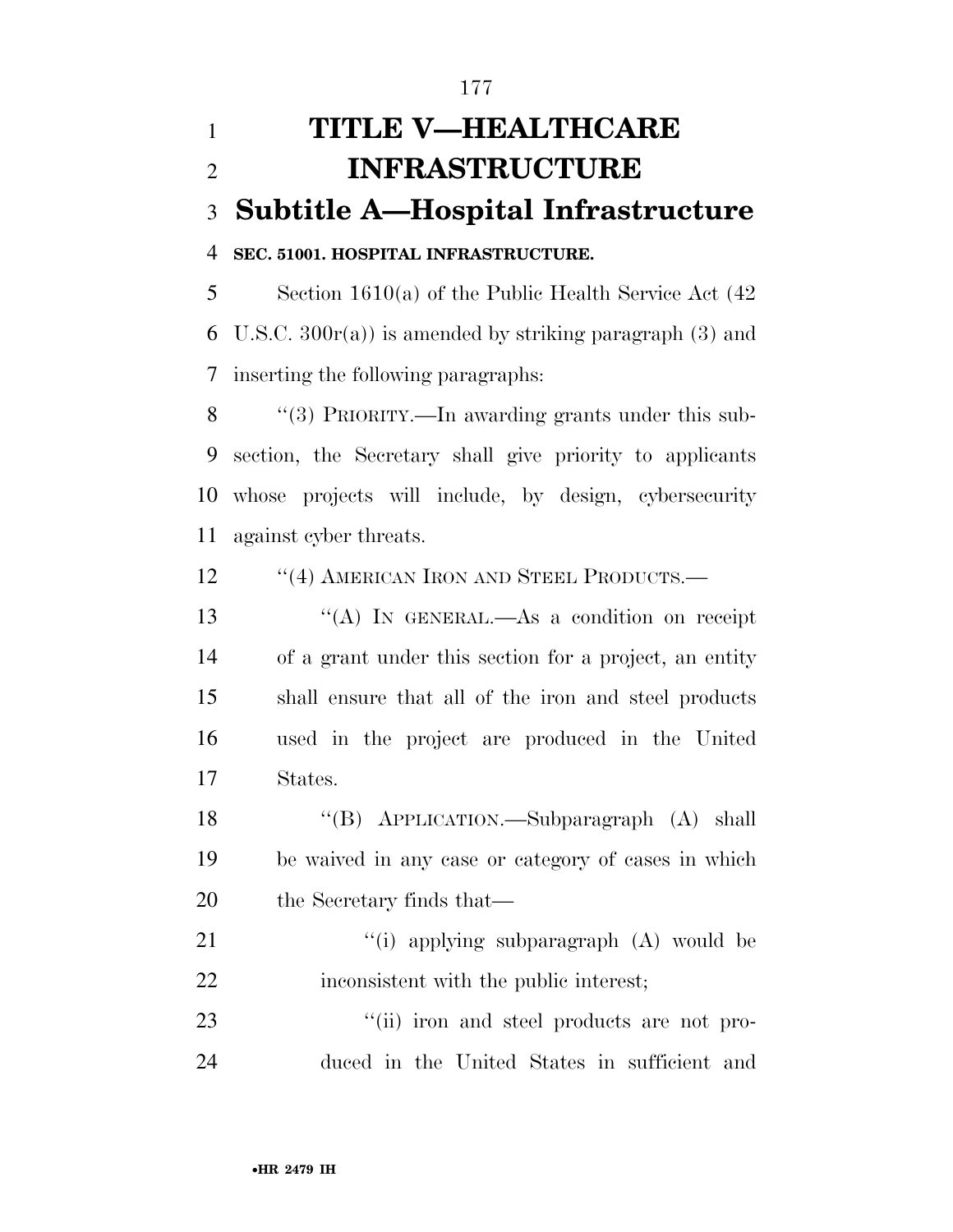reasonably available quantities and of a satis-factory quality; or

3 ''(iii) inclusion of iron and steel products produced in the United States will increase the cost of the overall project by more than 25 per-cent.

 ''(C) WAIVER.—If the Secretary receives a re- quest for a waiver under this paragraph, the Sec- retary shall make available to the public, on an in- formal basis, a copy of the request and information available to the Secretary concerning the request, and shall allow for informal public input on the re- quest for at least 15 days prior to making a finding based on the request. The Secretary shall make the request and accompanying information available by electronic means, including on the official public Internet site of the Department of Health and Human Services.

 ''(D) INTERNATIONAL AGREEMENTS.—This paragraph shall be applied in a manner consistent with United States obligations under international agreements.

23 "(E) MANAGEMENT AND OVERSIGHT.—The Secretary may retain up to 0.25 percent of the funds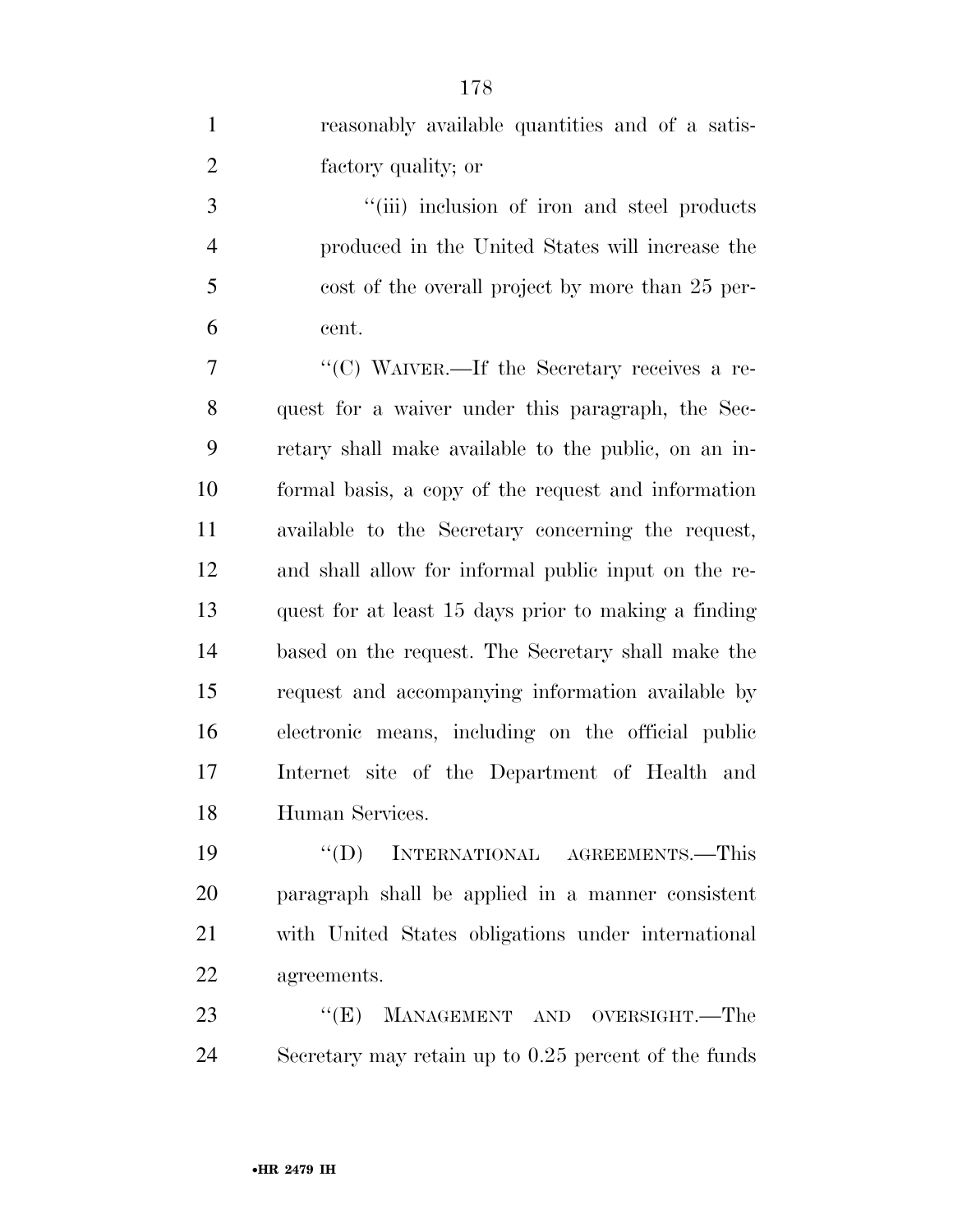| $\mathbf{1}$   | appropriated for this section for management and            |
|----------------|-------------------------------------------------------------|
| $\overline{2}$ | oversight of the requirements of this paragraph.            |
| 3              | "(F) EFFECTIVE DATE.-This paragraph does                    |
| $\overline{4}$ | not apply with respect to a project if a State agency       |
| 5              | approves the engineering plans and specifications for       |
| 6              | the project, in that agency's capacity to approve           |
| 7              | such plans and specifications prior to a project re-        |
| 8              | questing bids, prior to the date of enactment of this       |
| 9              | paragraph.                                                  |
| 10             | " $(5)$ AUTHORIZATION OF APPROPRIATIONS.—To                 |
| 11             | carry out this subsection, there is authorized to be appro- |
| 12             | priated \$400,000,000 for each of fiscal years 2018         |
| 13             | through $2022$ .".                                          |
| 14             | <b>Subtitle B-Indian Health Program</b>                     |
| 15             | <b>Health Care Infrastructure</b>                           |
| 16             | SEC. 52001. 21ST CENTURY INDIAN HEALTH PROGRAM HOS-         |
| 17             | PITALS AND OUTPATIENT HEALTH CARE FA-                       |
| 18             | <b>CILITIES.</b>                                            |
| 19             | The Indian Health Care Improvement Act is amend-            |
| 20             | ed by inserting after section 301 of such Act (25 U.S.C.    |
| 21             | 1631) the following:                                        |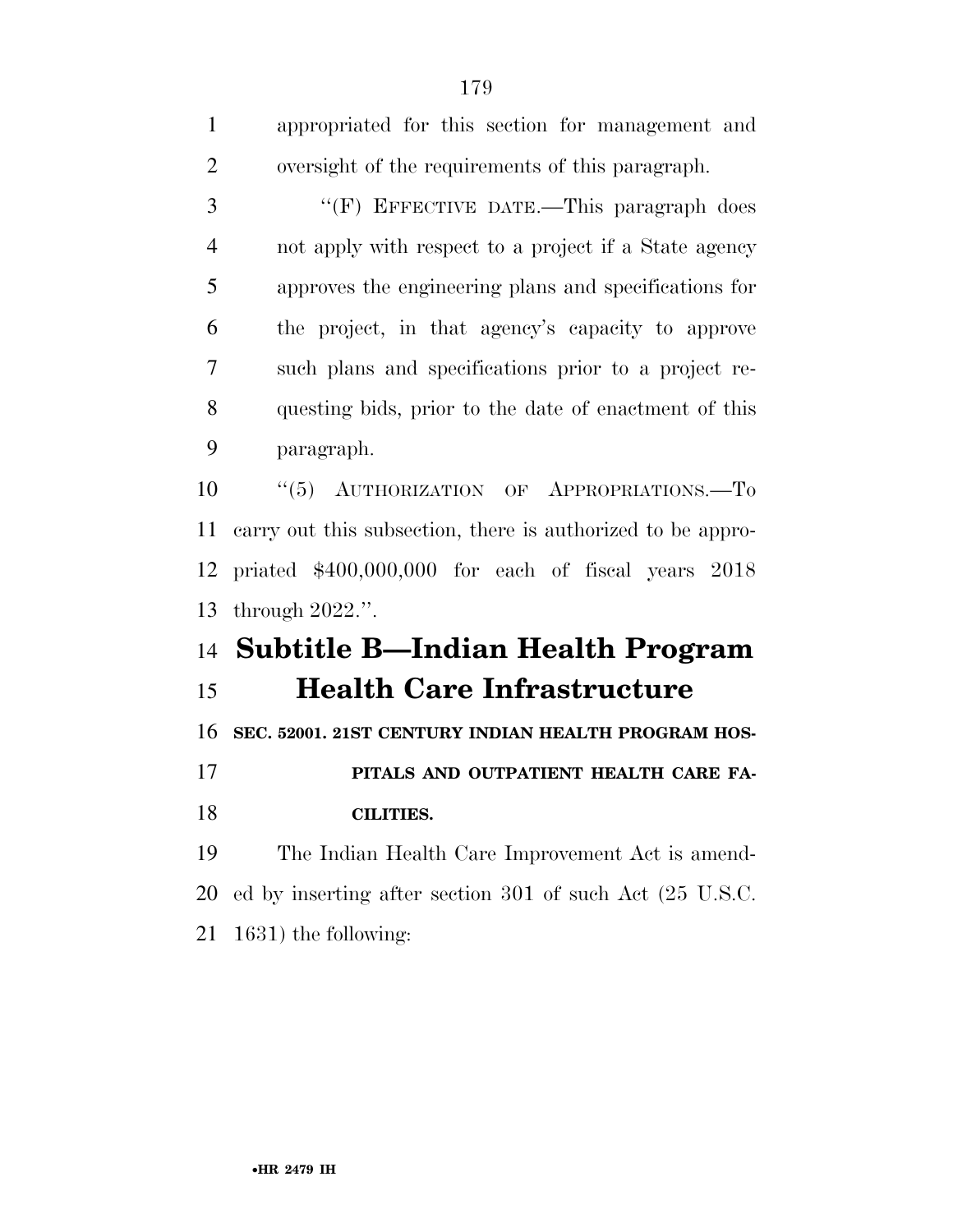|               | 1 "SEC. 301A. ADDITIONAL FUNDING FOR PLANNING, DESIGN, |
|---------------|--------------------------------------------------------|
|               | CONSTRUCTION, MODERNIZATION, AND REN-                  |
| $\mathcal{R}$ | OVATION OF HOSPITALS AND OUTPATIENT                    |
|               | <b>HEALTH CARE FACILITIES.</b>                         |

 ''(a) ADDITIONAL FUNDING.—For the purpose de- scribed in subsection (b), in addition to any other funds available for such purpose, there is authorized to be appro- priated to the Secretary \$200,000,000 for each of fiscal years 2018 through 2022.

 ''(b) PURPOSE.—The purpose described in this sub- section is the planning, design, construction, moderniza- tion, and renovation of hospitals and outpatient health care facilities that are funded, in whole or part, by the Service through, or provided for in, a contract or compact with the Service under the Indian Self-Determination and Education Assistance Act (25 U.S.C. 5301 et seq.).''.

 **Subtitle C—Laboratory Infrastructure** 

 **SEC. 53001. PILOT PROGRAM TO IMPROVE LABORATORY IN-FRASTRUCTURE.** 

 (a) IN GENERAL.—The Secretary of Health and Human Services may award grants to States and political subdivisions of States to support the improvement, renova- tion, or modernization of infrastructure at clinical labora- tories (as defined in section 353 of the Public Health Serv-ice Act (42 U.S.C. 263a)).